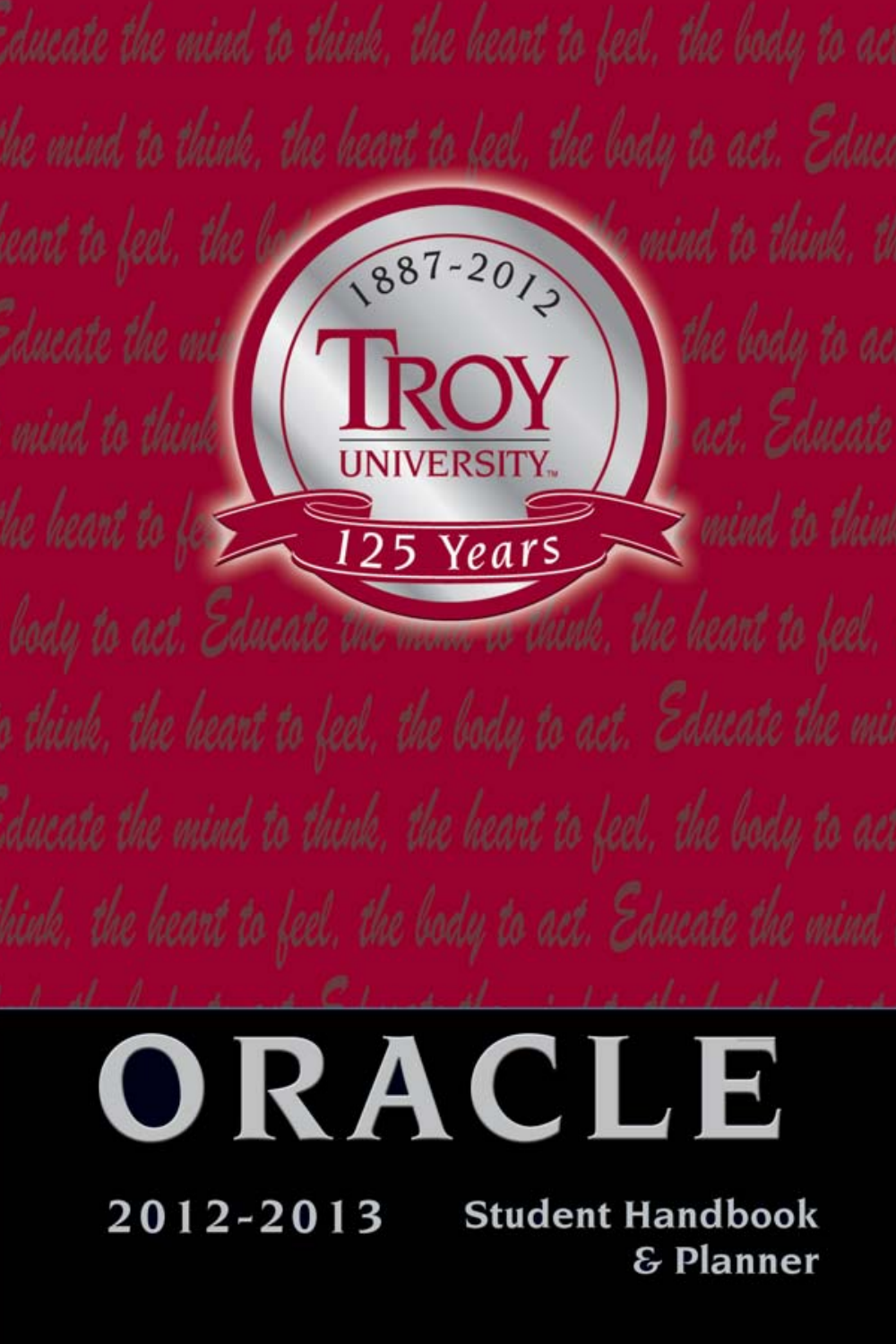

I allow Truth and integrity to guide my goals.

I persevere by Remembering my predecessors.

I acknowledge that Openness promotes new concepts and ideas.

I celebrate our differences **Justly** and respectfully.

I strive for continued success by Aiming for excellence.

I will contribute to the Troy University legacy, Now and forever.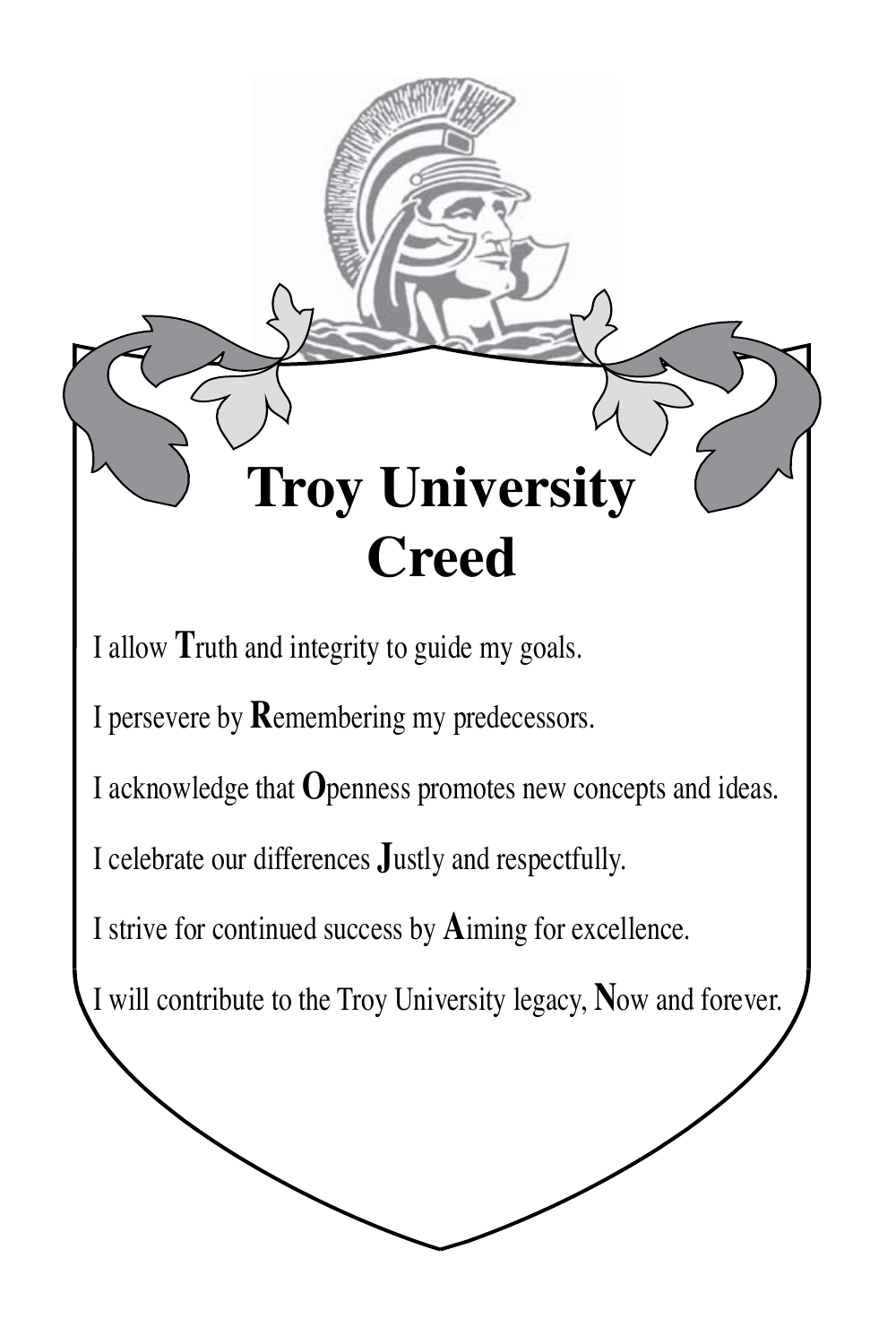## **Troy University 2012-2013 Student Handbook Academic Planner**



Revised and Effective…August 1, 2012

**This handbook for students is a compilation of Troy University rules, regulations, policies, and procedures pertaining to all students and student organizations. The handbook is published annually by the Office of Student Services. All rules, regulations, policies, and procedures referred to and described herein are subject to review and evaluation and to change without notice. Although the publisher of this Oracle has made every reasonable effort to attain factual accuracy herein, no responsibility is assumed for editorial, clerical, or printing errors or errors occasioned by honest mistake.**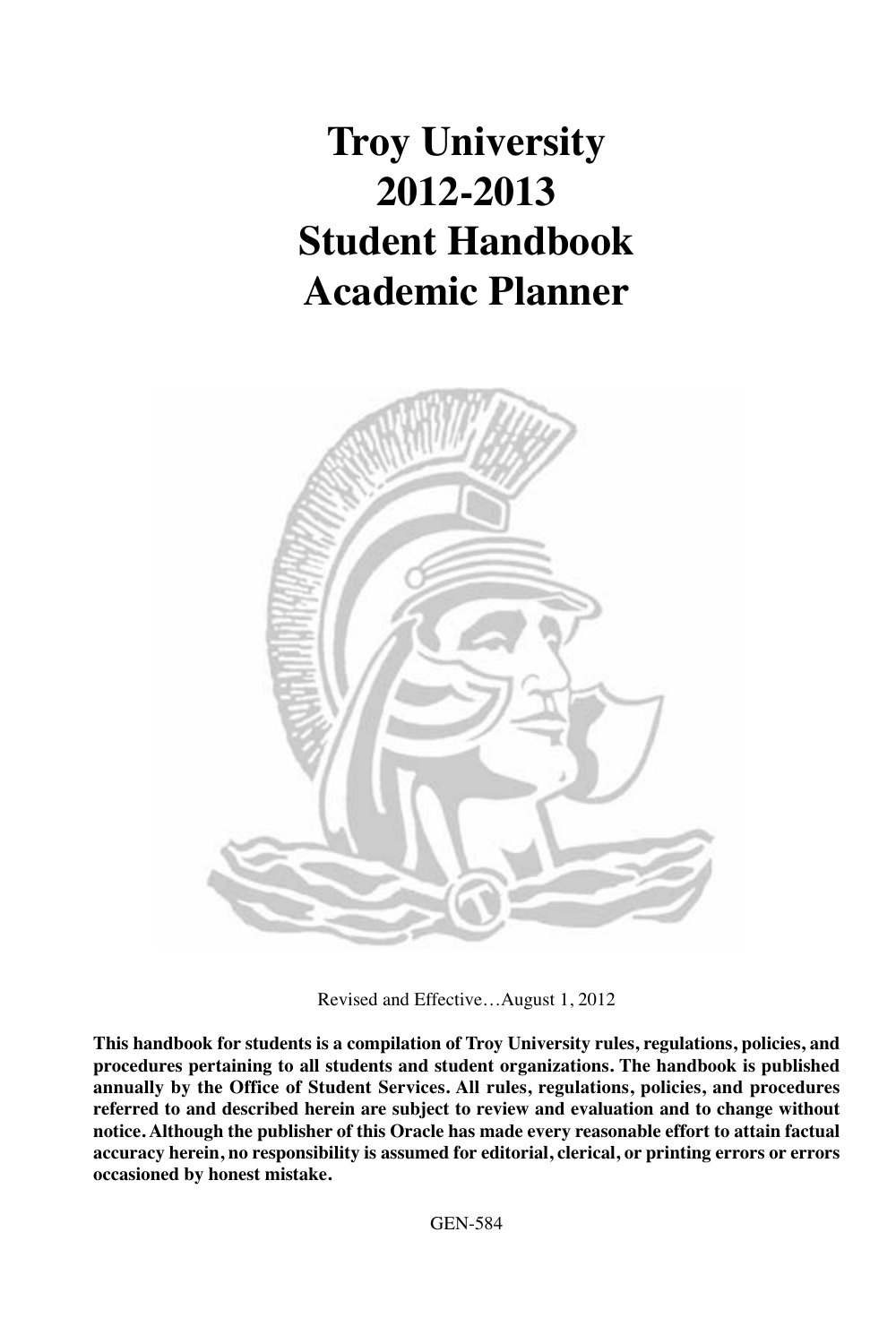Excellence is an enduring tradition at Troy University, but so too is a unique ability to adopt a name that best fits the needs of its students. TROY has customarily kept pace with an ever-shifting world through a variety of name changes. Since it was founded more than a century ago, the University, under many names, has continued to be a leader in academics, athletics, and student service.

Established in 1887, TROY was originally referred to as **Troy Normal School**. The idea of the normal school came from a modification of an English school system that included two years of postsecondary education. The primary objective of each normal school in the South was to fulfill the higher education needs and ultimately the career goals of the residents of the area. Specifically, Troy Normal School provided the citizens of Southeast Alabama with the opportunities associated with completing a teaching certificate.

Building on its Normal School beginnings, TROY realized a steady course of growth and was officially renamed **Troy State Teacher's College** in 1929. This adaptation was due to the changing needs of its students and the communities and regions it served. Troy State Teacher's College offered a fouryear curriculum which attracted higher-quality students to the institution opening paths beyond southeast Alabama. It was under this name that TROY was first accredited by the Southern Association of Colleges and Schools.

TROY soon saw the need to offer more than a teaching degree and in 1957 the University was renamed simply **Troy State College**. The first non-educational degree was offered in the 1946-1947 *Bulletin* as a result of the increase attendance after World War II. The University began pre-professional programs, including medical technology, as well as a degree in business. Shortly after the integration of these degrees came the development of a Master's Degree with graduate coursework beginning in 1957.

As TROY continued to grow, another change occurred in December, 1967, when Troy State College became **Troy State University**. It was under this name TROY began to shine. The University took the acronym "TSU" and quickly took the shape it is known for today. It soon added additional campuses in Alabama and world-wide growing to serve more than 18,000 students. Also, interest in athletics rose to an all-time high with the move to Division I football the capstone event in 2001.

On April 16, 2004, the Board of Trustees voted unanimously to drop the word "state" from the University name. The trustees said the new name, **Troy University**, more accurately reflected the University's world-wide mission as TROY operates more than fifty teaching sites outside Alabama in sixteen U.S. states and seven nations without state of Alabama appropriations. The University's name may have evolved, but TROY has shown over one hundred years of progress and dedication to its students, faculty, alumni, and fans. That progress shows no sign of slowing down. There has never been a better time to be a TROY TROJAN!!!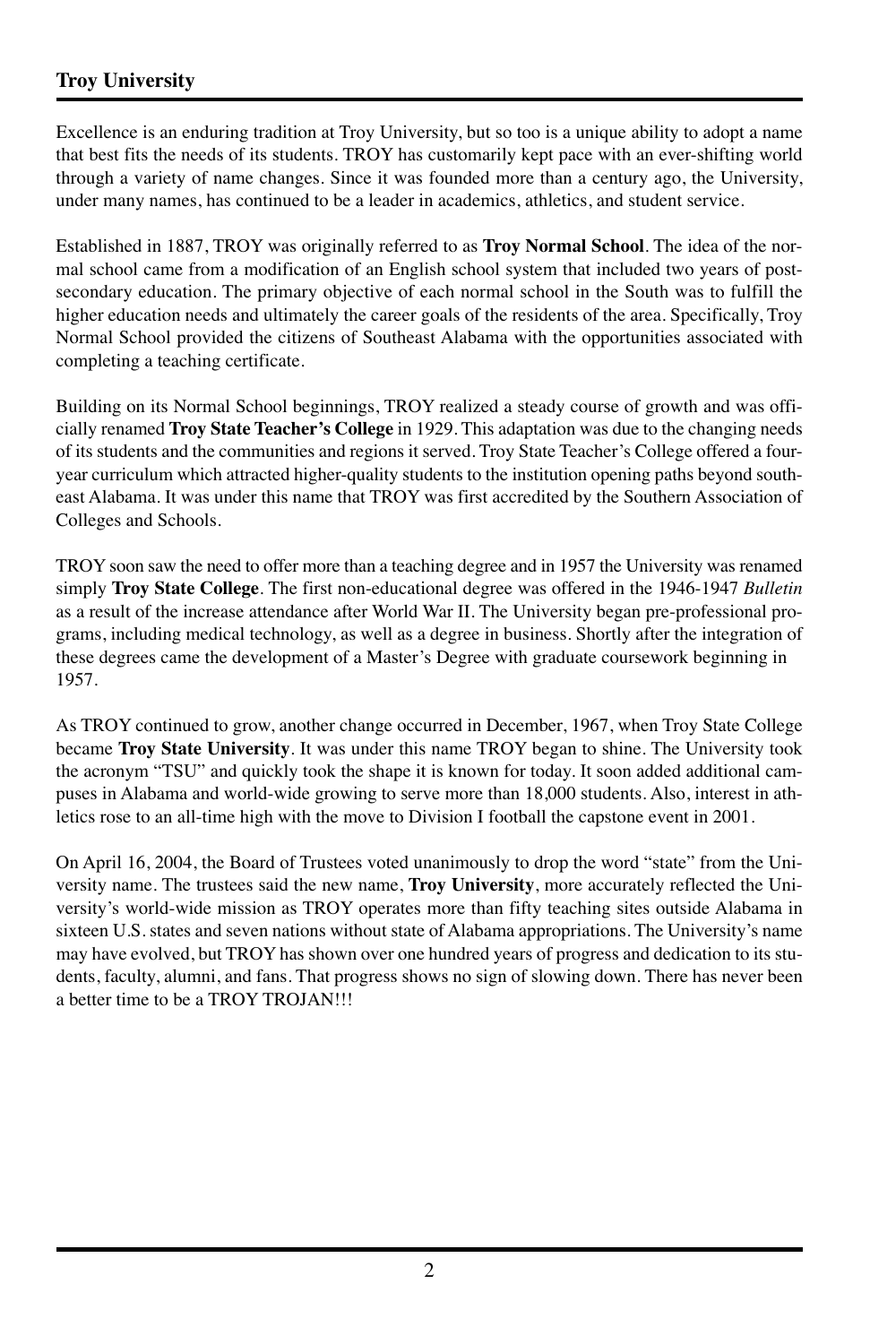## Oracle

## **Table of Contents**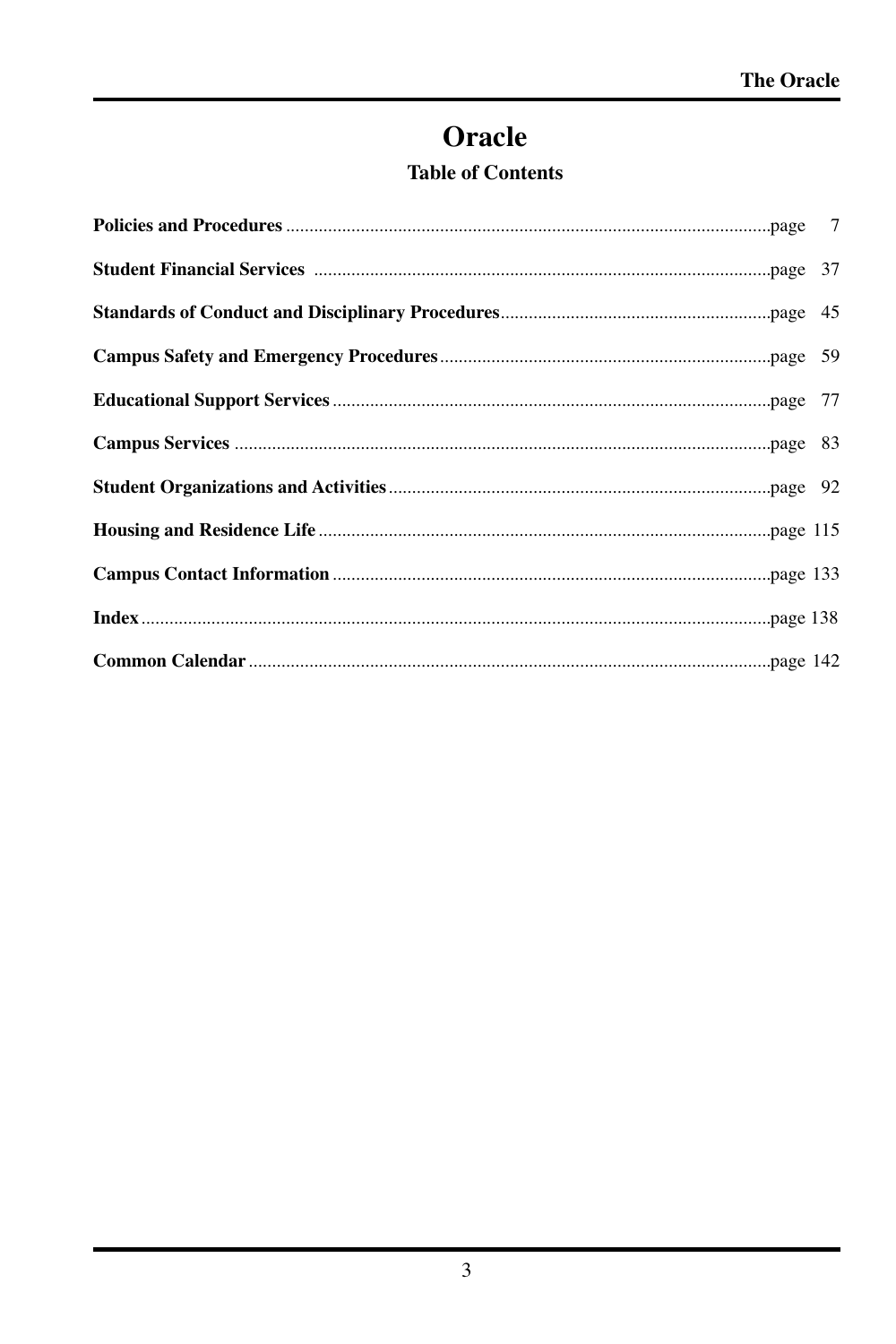#### **Chancellor's Message…**

Welcome to Troy University. Whether you are a recent high school graduate on the threshold of your college career or a working adult earning a graduate degree, you will find your Troy University experience exciting and rewarding.

TROY is internationally known for outstanding academic programs supported by excellent student services, a combination which ensures the best value for your tuition dollar. We take pride in our personal approach, knowing students by name and not by number.

As you begin your TROY career, I encourage you to get involved in some aspect of student life. Research shows involved students perform better academically than those who are not



engaged in some aspect of campus life. Regardless of which TROY campus you attend, you are encouraged to support our Trojan athletic teams——they have brought great credit to Troy University!

In closing, let me personally thank you for choosing Troy University. I am proud to welcome you to the Troy University Family!

Sincerely,

ce Makiner

Jack Hawkins, Jr., Ph.D. Chancellor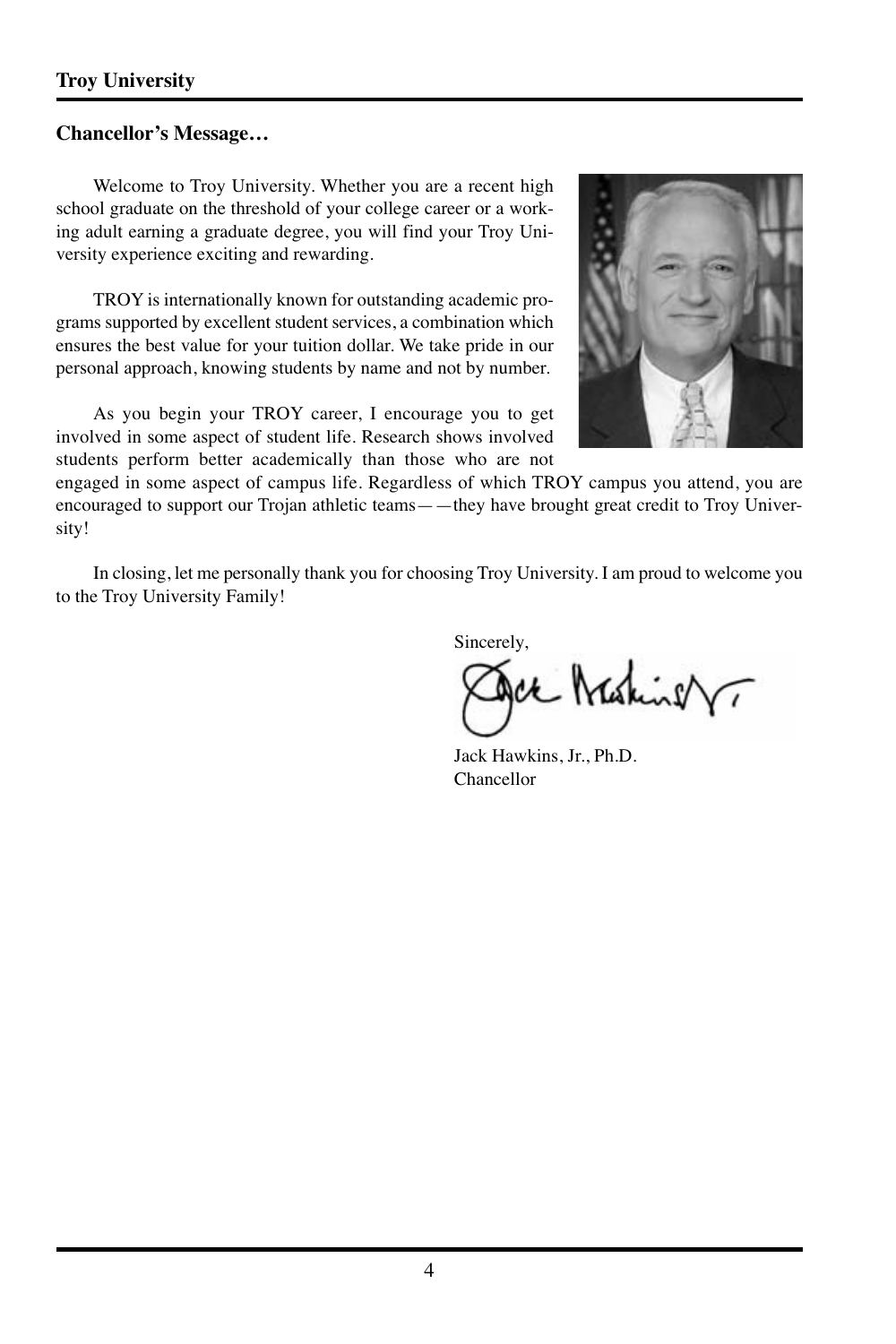#### **Senior Vice Chancellor for Student Services & Administration Message...**



Welcome to Troy University, Alabama's leading international university recognized by Forbes Magazine and U.S. News and World Report. At Troy University you will find a friendly, family type atmosphere where it's easy to make life-long friends and where your instructors are proud to know you by name.

Your success, in college as a serious student learner and as a maturing adult citizen, is our main concern in preparing you for your future in a technologically advancing and ever-functioning global society.

Regardless of campus, and whether you are a commuting, residential, or at-a-distance learner, you will find many positives at

TROY which distinguish us from most institutions.

First, we ensure that you will receive a quality education. Whether in-class or on-line, your classes will require use of technology and will engage you in interactions with people from around the world. While TROY is among the top 2% of universities offering on-line courses, TROY is also a leader among universities with international students served both in Alabama and across the globe.

TROY is also unique in that it is concerned with helping you through college and beyond with its emphasis on reading, with a common reading program for all first-year students and common reading in upper division courses in each college. Student services and other areas of the University are also available to assist you with guidance, advising, tutoring, financial aid, health services, referrals, and many other services. In addition to being a good academic student and a good citizen, we want you to enjoy your time at TROY. You will find many great traditions here which we would like for you to experience and build upon. From Division I championship athletics to one of the country's leading band and Hall of Fame programs to being involved in over 120 student associations and intramural programs, you can have quite a bit of fun while developing leadership skills.

But what really makes TROY different is that we want you to be a serious learner, who is a good citizen, who serves others, and who has fun, but all in balance. This focus on total growth is the Trojan Way and I challenge you to embrace it and to have the courage to do what is right; show a commitment to excellence; strive for competency in the classroom; and to be caring for self and others.

Sincerely,

John R. Dew, Ed D. Senior Vice Chancellor Student Services and Administration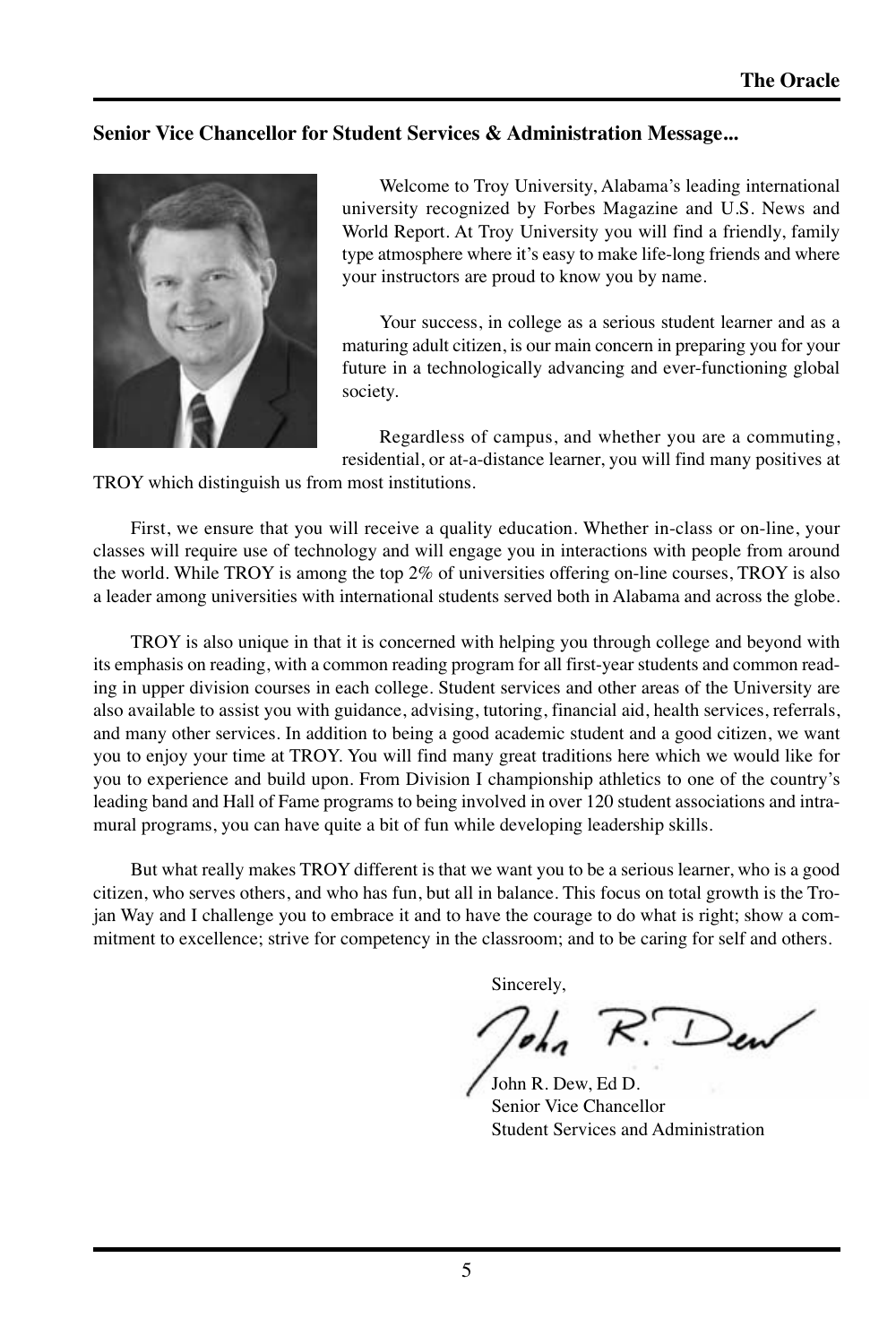#### **SGA President's Message…**

#### Dear Fellow Trojan,

It is with great pride and excitement that I welcome you to Troy University. Choosing the right college that best suits your individual needs can be a daunting task, and the decision can sometimes be met with anxiety, but let me assure you that choosing Troy University was the best decision you could have made. Your college career is a time to better yourself both scholastically and individually. At TROY, we take pride in the fact that we are well equipped with on campus organizations and programs that allow you to accomplish both of these goals. Regardless of your classification, I would encourage you to get involved in at least one of these organizations. President Woodrow Wilson once said that every man sent out from a university should be a man of his nation as well as a man of his time, and I am confident that as a future graduate of Troy University, you will be better prepared to make long lasting contributions



not only to the State of Alabama, but to the United States of America as well.

As your SGA President, let me be clear in saying that I will always be available to you in order to listen to the needs and concerns you may have as a student of this University. As the chief executive of our Student Government Association, I take pride in the fact that we are continuing to improve our SGA in order to make it more effective, and more transparent and accountable to you—its constituents. Furthermore, I invite you to attend one of our weekly meetings, which are scheduled every Tuesday at 6:30 in the Hawkins Adams Long (HAL) Hall of Honor. I hope our SGA can continue to build upon an already healthy relationship with our student body. Together, we can continue to grow and develop as one Trojan Nation.

Please notify me if I can do anything for you or assist you with any concerns you may have. It is to be the main goal of my administration to be a bold voice for you in representing your interests and well being to our University administration. It will be a privilege and an honor to serve as your student body president for the upcoming year. Again, I am excited to welcome you into the Trojan family. I am looking forward to the wonderful and exciting year ahead. Go Trojans!

With Trojan Pride,

Will Thompson Student Government Association President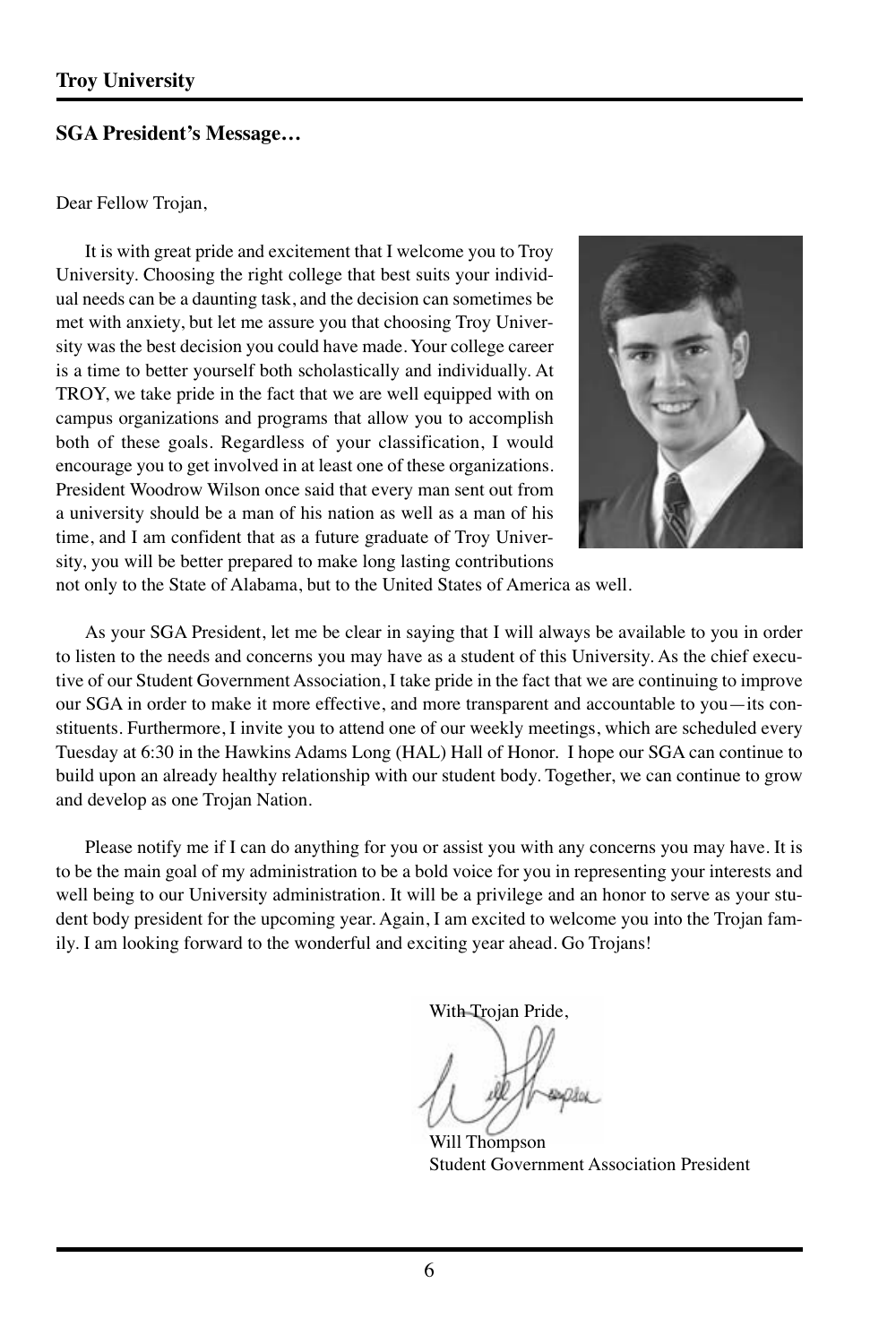# **Policies and Procedures**

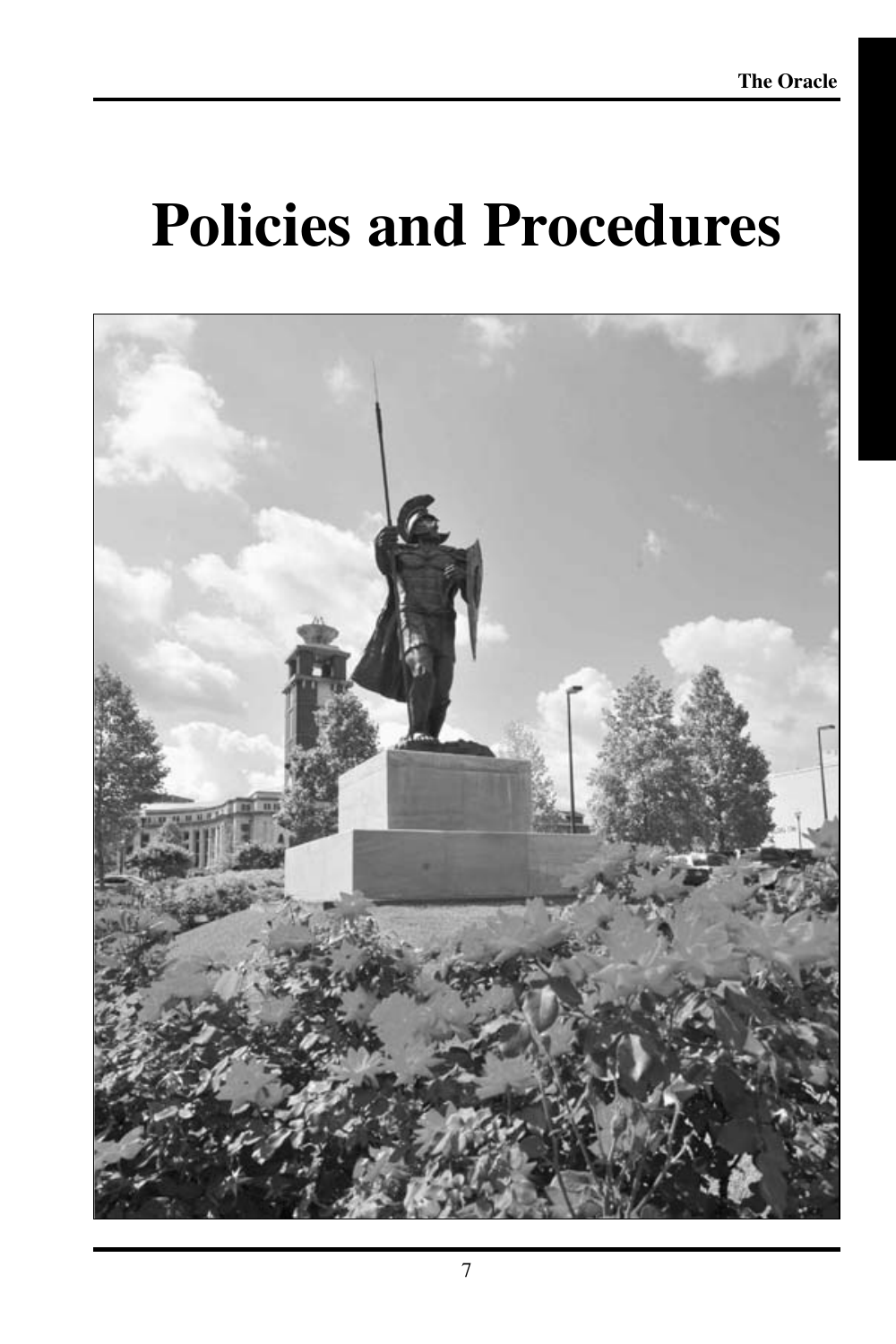## **Policies & Procedures**

*Troy University is accredited by the Commission on Colleges of the Southern Association of Colleges and Schools to award associate, baccalaureate, master's, education specialist and doctoral degrees. Contact the Commission on Colleges at 1866 Southern Lane, Decatur, Georgia 30033-4097 or call 404-679-4500 for questions about the accreditation of Troy University. The Commission is to be contacted only if there is evidence that appears to support an institution's significant non-compliance with a requirement or standard.*

*Troy University is composed of institutions located in Troy, Montgomery, Dothan and Phenix City, Alabama. Additionally, there are site locations throughout the United States and abroad. This publication contains information that is applicable to all students on all Troy campuses. The use of the term "University" is applicable on all campuses.*

## **Administration, Enforcement and Appeals**

The regulations/policies shall be administered and enforced by the office of the Senior Vice Chancellor for Student Services and Administration and such other university officials as shall be designated. Visitors to the campus and all others violating these regulations regarding registration, time, place, and manner of speech and demonstration will be subject to immediate eviction or removal from the campus, without further warning, by appropriate university officials, and may be subject to appropriate legal action. Additionally, students and student organizations violating these regulations will be charged with violating the Standards of Conduct and may be disciplined, up to and including suspension and expulsion from the university.

#### **Administrative Summons**

Summons, or requests for students to report to an administrative office, should be promptly carried out. When requested t to report at a specific time conflicts with a student's class schedule, a notification of class absence will be issued by the Office of Student Services on the specific campus. Refusal to respond to a summons or request to report to an office is contrary to university policy and subjects the student to disciplinary action.

#### **Alcoholic Beverages Policy Statement**

Troy University recognizes that the use of illicit drugs and the abuse of alcohol interfere with the rights of everyone to a safe and productive educational environment or workplace. Troy University has a legal obligation to maintain a drug-free school and drug-free workplace. Accordingly, Troy complies with and upholds all federal, state, and local laws that regulate or prohibit the possession, use, or distribution of alcohol, prescription drugs not prescribed by medical personnel, and/or illicit drugs. Unless otherwise stated by law, each individual retains responsibility for his or her mental or physical state, even if altered by alcoholic beverages or other drugs. Students, faculty, staff, and employees of Troy, are hereby notified of the University's alcohol policy and are expected to adhere to the guidelines set forth in this policy.

#### **Summary of State and Local Laws regarding Alcohol**

All campus leaders (faculty, staff, and students) must ensure compliance with the following laws of the State of Alabama, and the cities of Troy, Montgomery, Dothan and Phenix City as applicable.

- 1. Possession, use or purchase of liquor, beer, or wine by persons under 21 years of age. (Code of Alabama, 28-3-266)
- 2. Sale or advertisement of sale of alcoholic beverages without a license. (Code of Alabama, 28-3-60:10)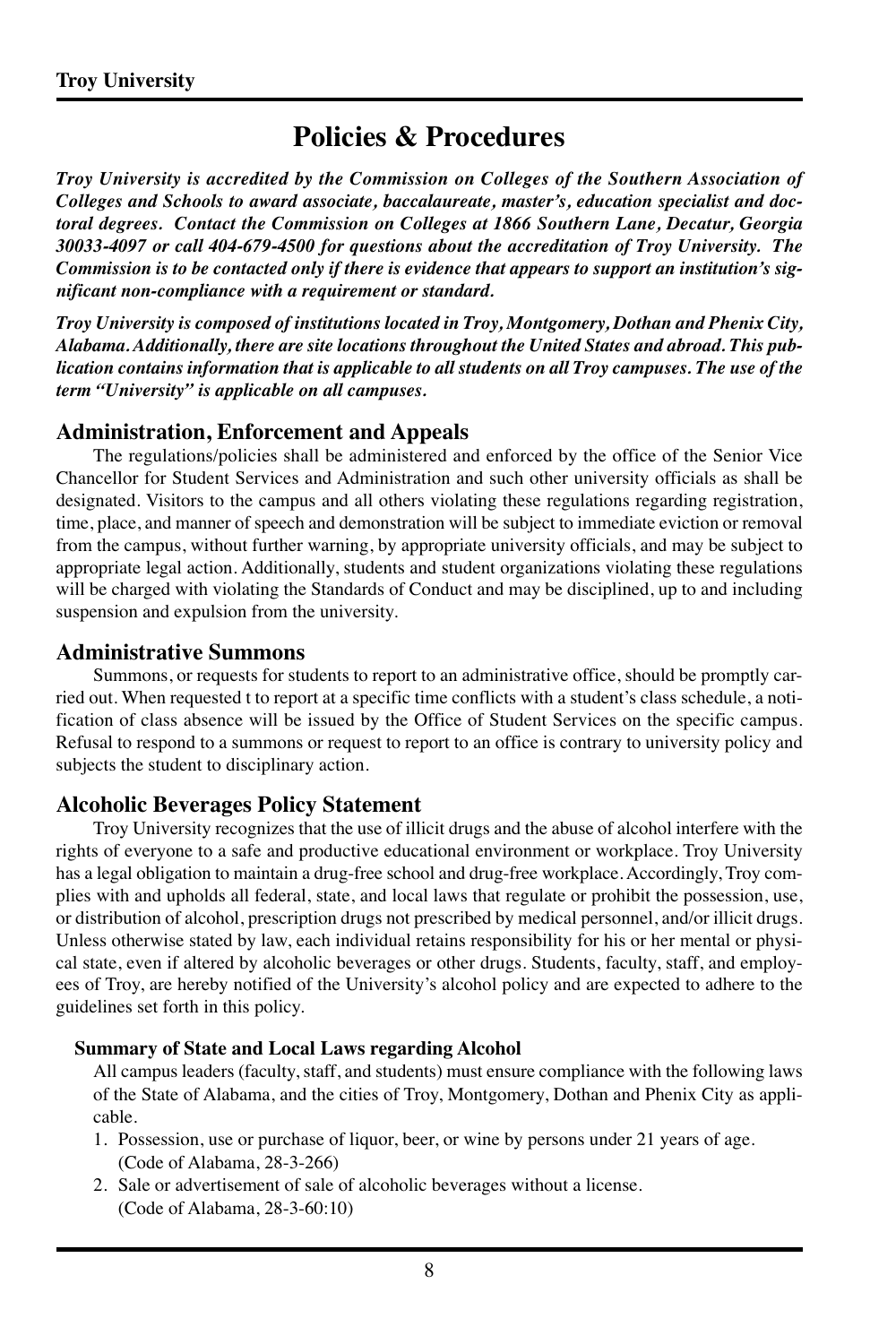- 3. Public drunkenness. (Code of Alabama, 28-3-260:3)
- 4. Providing liquor, beer, or wine to an underage individual. (Code of Alabama, 28-3-261)
- 5. Sale of alcoholic beverages on Sunday. (Code of Alabama, 28-3-261)
- 6. Driving while under the influence of alcohol or controlled substances. (Code of Alabama, 32-5A-191)

#### **University Regulations**

- 1. No individual under the legal drinking age of 21 years will be allowed to consume, serve, sell, or possess alcohol on university property.
- 2. Public drunkenness or driving under the influence on campus is prohibited.
- 3. The consumption of alcohol by those of legal drinking age will be restricted to the following properties of Troy University:
	- a. The Arboretum Building
	- b. Hawkins Adams Long Hall of Honor
	- c. Dining facility in specified areas
	- d. Tailgate Terrace(s)
	- e. Riddle-Pace Field/Stadium
	- f. Stadium Club and Executive Suites
	- g. Other sports venues/locations as approved by the Chancellor
	- h. Private university living quarters where those present are of legal drinking age. Consumption or display of alcoholic beverages in the public areas of residence halls is prohibited.
	- i. For faculty sponsored events, the designee is the Senior Vice Chancellor for Academic Affairs; for events sponsored by the university administration, the designee is the Senior Vice Chancellor for Finance and Business Affairs; for development and alumni events, the designee is the Senior Vice Chancellor for Advancement and External Relations**;** and for all student services groups, the designee is the Senior Vice Chancellor for Student Services and Administration. Chancellor in coordination with the Athletic Director will approve the use and/or sale of alcohol at athletic events. The consumption of alcohol at other campus locations will be approved by the respective Campus Vice Chancellor in accordance with above policies.
- 4. Sponsorship of events promoting or glamorizing the consumption of alcoholic beverages is prohibited (i.e., two for one specials, beer bashes, happy hours, etc.).
- 5. On-campus advertisements directly promoting consumption of alcoholic beverages are prohibited.
- 6. Campus organizations must enforce additional group/individual standards, as directed by their national or international organizational bylaws, which may be more restrictive than those established in this policy.
- 7. The consumption of alcohol during university field trips, off- campus student group activities, and other student-oriented off campus events is prohibited, unless in compliance with applicable laws and regulations (i.e., students are 21-years old, travel abroad where laws on alcohol consumption are less restrictive).
- 8. University employees are strongly advised not to provide alcohol for students at off-campus locations. Employees choosing to provide alcohol to students do so outside the scope of their employment and assume all risks.
- 9. The university may employ an agent for the purpose of selling alcohol at athletic events. The agent will be obligated to follow all the requirements of this policy. The Athletic Director in conjunction with the Senior Vice Chancellor for Finance and Business will recommend agent selection to the Chancellor. The Chancellor will have final authority for designating an agent.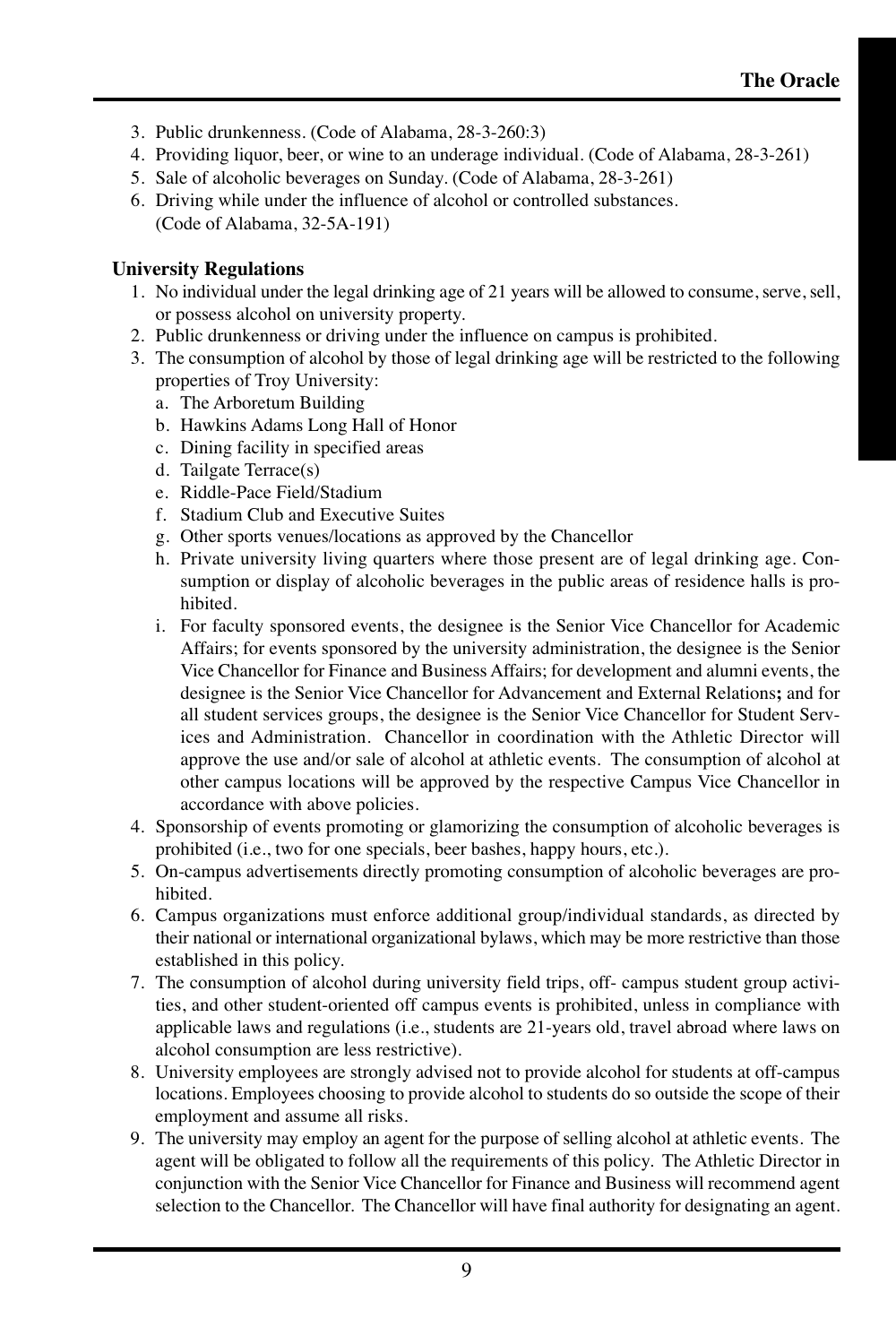#### **Policy Violations**

Enforcement of the alcohol policy for students shall reside in the Office of the Senior Vice Chancellor for Student Services and Administration, with the university's judicial officer acting as the initial contact for such violators. Enforcement of the alcohol policy for faculty resides with the Senior Vice Chancellor for Academic Affairs and for staff with the Senior Vice Chancellor for Finance and Business Affairs respectively. Violations in these areas will be handled by the University Personnel Advisory Committee. Enforcement on other campuses will be with the respective officials in the reporting chain of the officials previously cited.

Violations of the Troy University Alcohol Policy will be handled as follows:

#### *University Organizations*

First Time Offenders, within an academic year:

- A. Will be referred to the university judicial officer for disciplinary action.
- B. Will be fined \$200.\*

Repeat Offenders, within an academic year:

- A. Will be referred to the university judicial officer for appropriate disciplinary action to include possible revocation or recognition as an approved organization.
- B. Will be fined \$500.\*

#### *Students*

First Time Offenders, within an academic year:

- A. Will be referred to the university judicial officer for disciplinary action, in accordance with the Standards of Conduct as outlined in *The Oracle*, to include community service, alcohol assessment and/or counseling, or suspension.
- B. Will be fined \$75.\*

Repeat Offenders, within an academic year:

- A. Will be referred to the university judicial officer for disciplinary action to include community service, alcohol assessment and/or counseling, or suspension.
- B. Will be fined \$150.\*

#### *Faculty/Staff*

Violations of the alcohol policy by faculty/staff will be handled by the University Personnel Advisory Committee

\*Money collected from fines for alcohol policy violations will be used specifically for alcohol education programs. If it is determined that the student does not have the ability to pay the monetary fine, the student will be required to work the fine off through school services, to be determined by the Judicial Officer.

#### **Services Provided**

Troy provides free, confidential counseling for students having drug or alcohol abuse problems within the SAVE Project/Personal Counseling office or through similar programs on other campuses.

Referrals for extended treatment may be made to community counseling and local treatment programs. Individuals not covered in the above areas should check with their respective campus counseling services to acquire necessary help or contact the Troy Personal Counseling office for further information.

#### **Policy Distribution**

The alcohol policy is made available to students, employees, and the general public through these key means:

*The Oracle*, the student handbook, published and distributed through the Senior Vice Chancellor for Student Services and Administration office.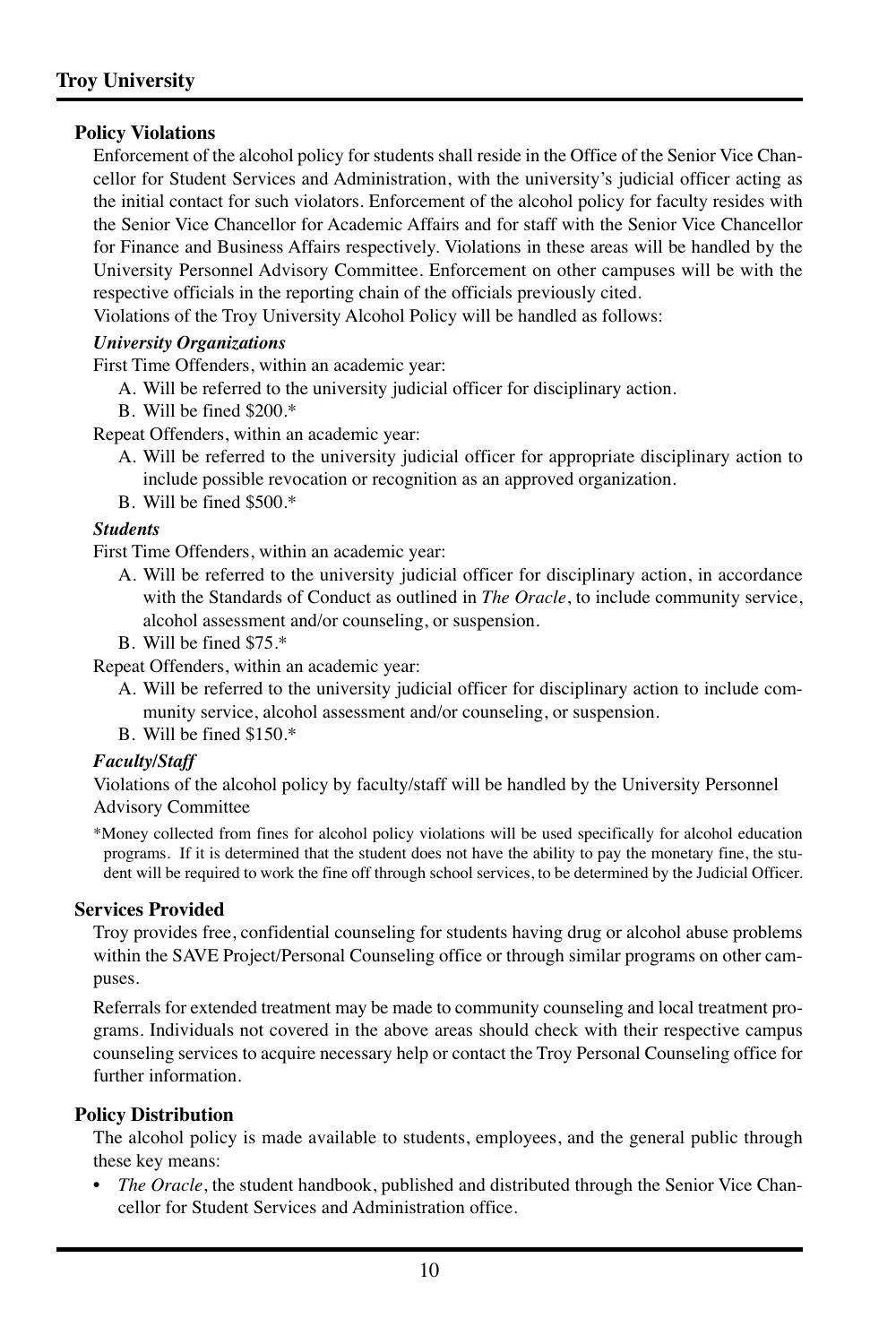- *The Bulletin,* published and distributed through the Senior Vice Chancellor for Academic Affairs.
- *The Faculty Handbook* and *The Staff Handbook*, published and distributed by the Human Resources department.
- *ePolicy Manual* maintained by Senior Vice Chancellor for Academic Affairs.
- *•* Housing and Residence Life Policy maintained by Senior Vice Chancellor for Student Services and Administration.
- *•* Troy University Facility Reservation Policy maintained by Senior Vice Chancellor for Finance and Business Affairs.

Further, the Athletics office will cite this policy in its key publications. And, each Campus Vice Chancellor will provide appropriate guidelines for each campus.

#### **Policy Review**

The university's standing committee, The Substance Abuse and Prevention Committee, will annually review the university's alcohol policy across the campuses to assess its effectiveness. Recommended revisions will be presented to the Senior Vice Chancellor for Student Services and Administration.

## **Cellular Phone Use in the Classroom**

There may be times when students need to be accessible to work and family members via cellular phones. Students are requested to be mindful of others and the learning environment when bringing cellular phones in the classroom. The silent mode or the ringer-off is the preferred cellular status while in the classroom. A student may wish to inform the instructor if the student may be receiving a call during a class. It is, however, the instructor's responsibility to keep the learning environment at an optimum level, and it is at the instructor's discretion to permit and limit cellular phone use in the classroom.

## **Drug-Free Workplace and Drug-Free School Act\***

Drug and alcohol use and abuse are threats to American society. The use of illicit drugs and abuse of alcohol interferes with the rights of everyone to a safe and productive educational environment or workplace. Troy University has both a legal and moral obligation to maintain a drug-free school and drug-free workplace. The unlawful possession, use, consumption, manufacture, distribution or dispensation of alcohol or controlled substances on Troy University property, in the workplace of any employee of the University, or as any part of any functions or activities by any student or employee of the University is prohibited. In any of the instances above, Troy University will act swiftly to prevent recurrence of such actions.

\* The Drug-Free Schools and Communities Act Amendments of 1989 (PL 101-226) and The Drug- Free Workplace Act of 1988 (PL 100-690).

## **Family Educational Rights & Privacy Act (FERPA)**

Troy University compiles and maintains information about students which facilitates educational development of the student and effective administration of the university. To better guarantee the rights of privacy and access as provided by the Family Educational Rights and Privacy Act of 1974 (Buckley Amendment, 20 U.S.C. 1230, 1232), Troy University has adopted the following policies and procedures: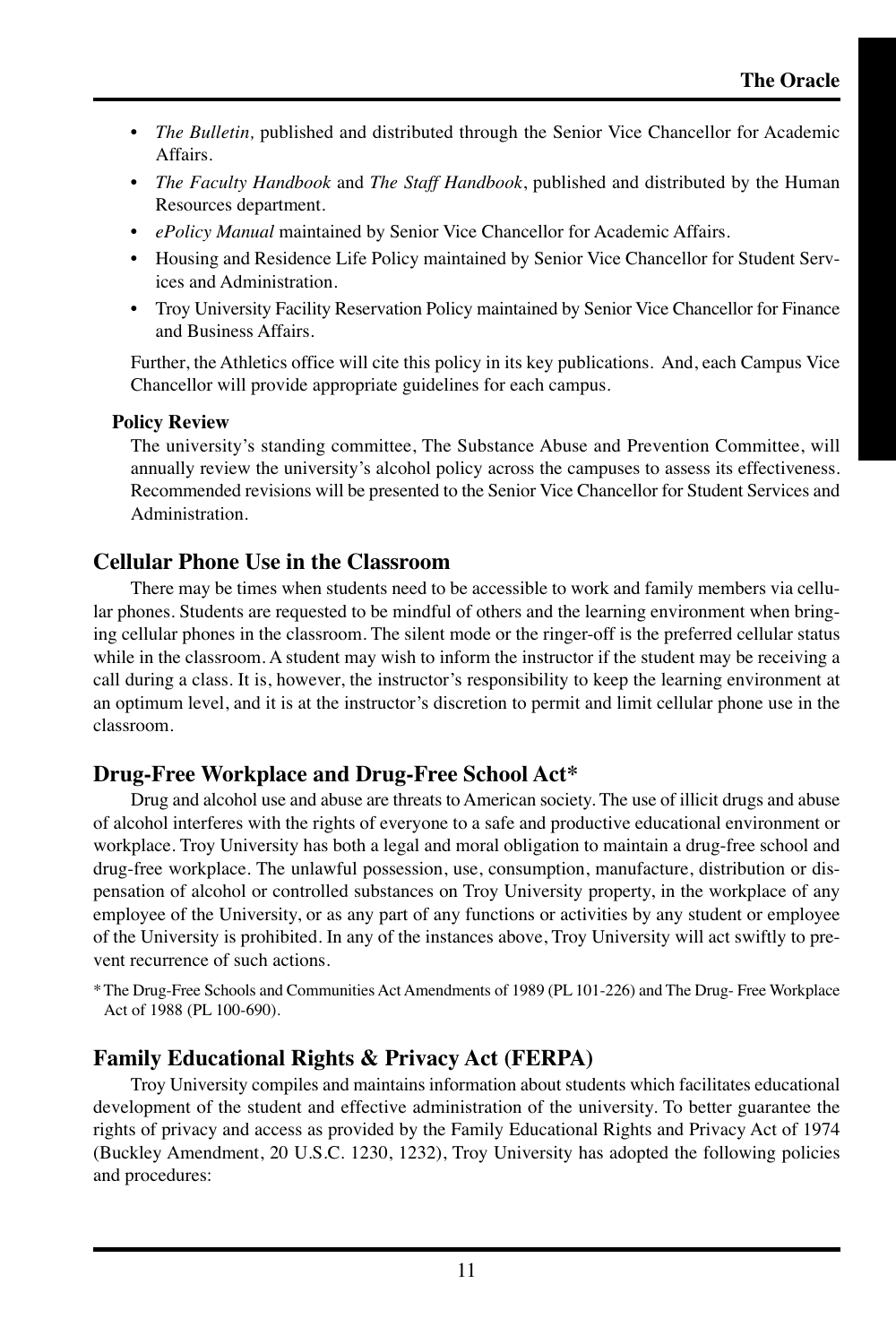#### **1. General Policy**

Troy University shall not permit access to or the release of education records or personally identifiable information contained therein, other than directory information as defined in paragraph 4 herein, without the written consent of the student, to any party other than the following:

- a. Other school officials and teachers of this university who have been determined by the university to have legitimate educational interests. A school official is:
	- A person employed by the university in an administrative, supervisory, academic or research, or support staff position.
	- A person elected to the board of trustees.
	- A person employed by or under contract to the university to perform a special task, such as the attorney or auditor. A school official has a legitimate educational interest if the official is:
		- Performing a task that is specified in his/her position description or by a contract agreement.
		- Performing a task related to a student's education.
		- Performing a task related to the discipline of a student.
		- Providing a service or benefit relating to the student or student's family, such as health care, counseling, job placement or financial aid.
- b. Officials of other schools or school systems in which the student seeks or intends to enroll, upon condition that the student may receive a copy of the record if desired and have an opportunity for a hearing to challenge the content of the record.
- c. Certain authorized representatives of federal departments or agencies or state educational authorities for purposes of audits, evaluative studies, etc. Data collected will be protected in a way which prevents personal identification except when specifically authorized by federal law. The data will be destroyed when no longer needed for such purposes.
- d. In connection with a student's application for, or receipt of, financial aid.
- e. State and local officials or authorities to which such information is specifically required to be reported or disclosed pursuant to state statute adopted prior to November 19, 1974.
- f. Organizations conducting studies for, or on behalf of, educational agencies or institutions for the purpose of developing, validating, or administering predictive tests, administering student aid programs and improving instruction, if such studies are conducted in such a manner as will not permit the personal identification of students by persons other than representatives of such organizations and such information will be destroyed when no longer needed for the purpose for which it is conducted.
- g. Accrediting organizations in order to carry out their accrediting functions.
- h. Parents of a student who is a dependent for income tax purposes. Non-custodial parents are allowed under law.
- i. Pursuant to a lawful subpoena or court order.
- j. Other appropriate persons in an emergency to protect the health or safety of the student or others. Students shall have access to all such information in accordance with the procedure outlines in this statement with the exceptions specified in the following paragraph 2.

#### **2. Definition of Educational Records**

Student educational records are defined as those records, files, documents, and other materials which contain information directly related to a student and are maintained by the university or by a person acting for the university. Specifically excluded from the definition of "educational records" and not open to student inspection are the following materials:

a. Records of instructional, supervisory and administrative personnel which are in the sole possession of the maker and accessible only to the maker or a designated assistant to the maker.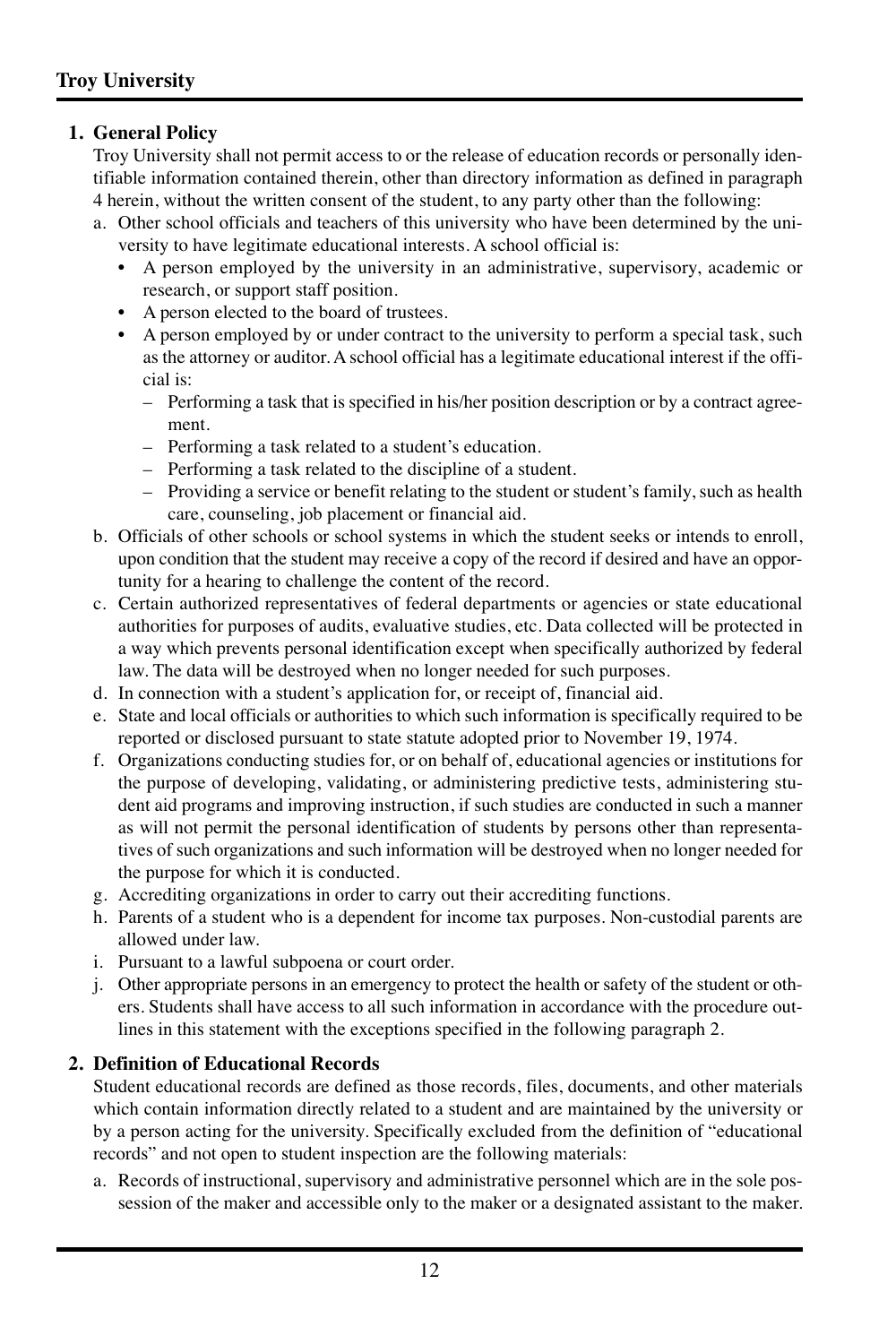- b. Records of campus security, except in those instances where they have been transmitted within the university for administrative purposes.
- c. Records which are created or maintained by a physician, psychiatrist, psychologist, or other recognized professional or para-professional acting in a professional or para-professional capacity, or assisting in that capacity, and which are created, maintained, or used only in connection with the provision of treatment to the student, and are not available to anyone other than persons providing such treatment or who could not be involved officially within the university, but such records are available to a physician or appropriate professional of the student's choice, if requested by the student.

#### **3. Definition of Student**

For the purpose of this policy, "student" means any person who has been enrolled in and is attending, or has attended, any course offering of Troy University. It does not include prospective students.

#### **4. Directory Information**

The following categories of information with respect to each student have been designated by the university as directory information which may be made available to the public, absent a student's written request that any such information should not be released without the student's prior consent. A copy of the form to request withholding information is available in University Records, Adams Administration Building or from the campus where the student is in attendance.

- a. Student's name, address, telephone number
- b. Major and minor fields of study, degree desired, and classification (freshman, sophomore, junior, senior)
- c. Participation in officially recognized activities and sports
- d. Degrees and awards received (i.e., Dean's list, Who's Who, etc.)

#### **5. Location of Records**

The university has designated the following officials or their equivalents at respective campuses as responsible for student records within their respective areas of responsibility:

- a. Senior Vice Chancellor for Student Services and Administration
- b. Provost
- c. Vice Chancellor for Financial Affairs
- d. University Registrar and Associate Registrars
- e. Deans of various schools within the university.

These officials shall hereinafter be referred to as "records officials." Each official is responsible for maintaining a listing of student records within such records official's area of responsibility, which listing shall indicate the location and general content of the records. Any student request concerning his/her records or files, including requests that information not be disclosed to the public, requests for disclosure to third parties, and requests for access by the student shall be directed to the appropriate records official. Forms for all such requests may be obtained from these officials. The appropriate records official will also attempt to resolve any challenges to the records at an informal hearing with the student and, if an agreeable solution is not reached, the records official will refer the student and his/her challenge to the university hearing officer, who shall set a hearing within 10 days thereafter for final decision.

#### **6. Access of Student Records to Student**

The student is accorded the right to inspect and review, in the presence of a university staff member, any records, files and data directly related to the student. To inspect his/her personal folder or file, a student shall submit a written request to the appropriate records official signed by the student and, if not personally submitted by the student, then the student's signature shall be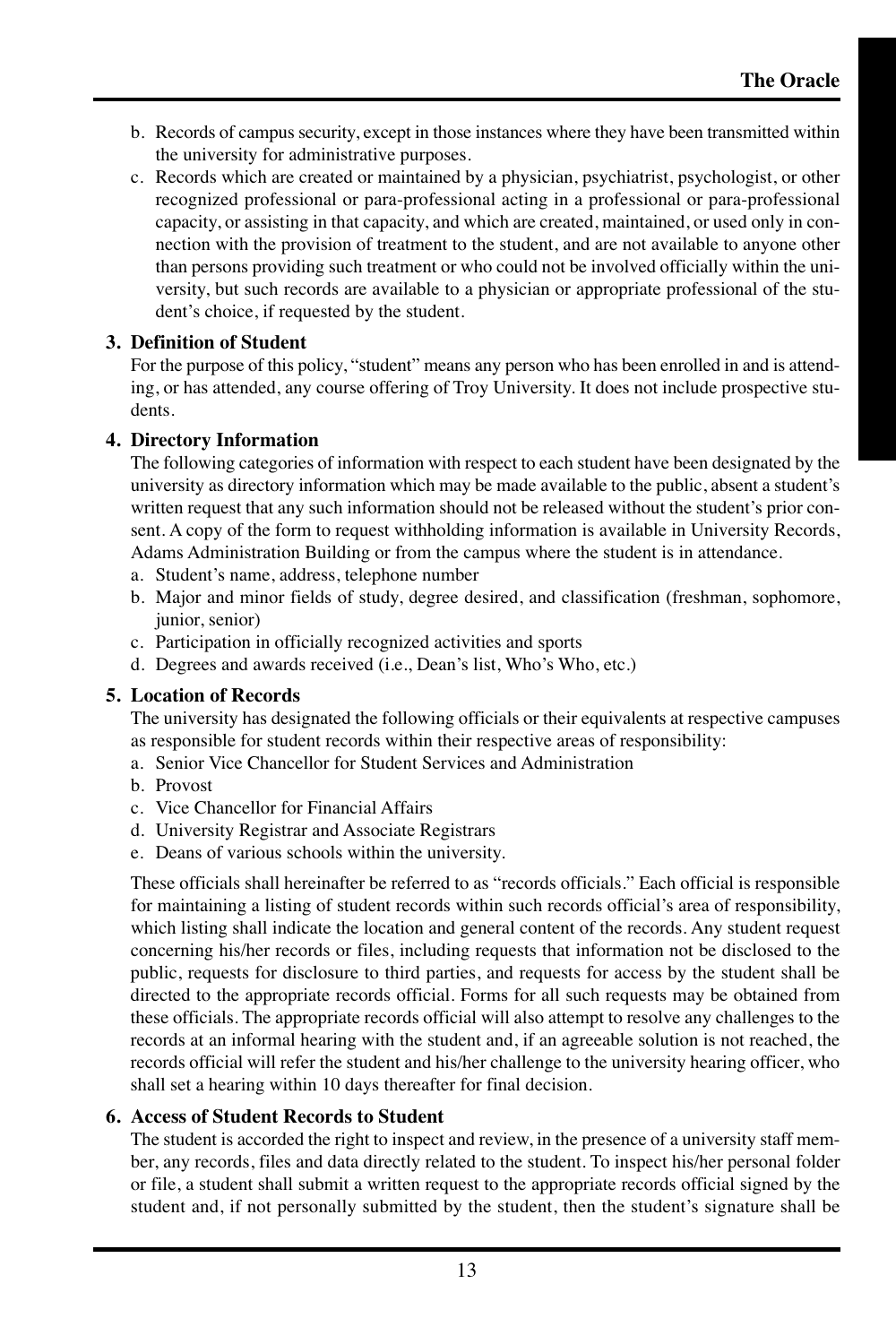acknowledged by the affidavit of a Notary Public. The request for inspection shall be acted upon within 45 days from the date such request is received. If, in the opinion of the appropriate records official, inspection can reasonably be accomplished by providing copies of documents, such copies shall be made and provided to the student.

#### **7. Limitations on Access**

The right of inspection of personal information described in paragraph 6 above does not include:

- a. Financial records of the parents of the student or any information contained therein.
- b. Confidential letters and statements of recommendation, which were placed in the education records prior to January 1, 1975, if such letters or statements are not used for purposes other than those for which they were specifically intended.
- c. Other confidential records, access to which has been waived by the student in accordance with policy concerning waivers.

#### **8. Challenging the Contents of the Records**

If, after inspecting his/her record, a student wishes an explanation or to challenge any part of the contents of such record, then the student shall submit a written request for a hearing in the same manner and under the same procedures as provided by paragraph 5. The request for hearing should identify the item or items in the file to be challenged and state the grounds for the challenge, e.g., inaccuracy, misleading nature, inappropriateness, etc. The records official shall examine the contested item, shall hear the person responsible for placing the item in the file if appropriate and possible, and shall examine any documents or hear any testimony the student wishes to present. The records official may decide that the contested item should be retained or that it should be deleted or revised or he/she may refer the matter to the hearing officer who shall set a hearing within 10 days thereafter for final decision. In the event any part of the challenged item is retained, the student shall be allowed to place a written examination thereof in the file. A written decision shall be delivered or mailed to the student within 10 days from the date such hearing is concluded, either by the records official or the hearing officer.

#### **9. Waiver of Access**

A student or a person applying for admission may waive his/her right of access to confidential statements concerning that student's application for admission, financial aid, employment, honorary recognition or any other benefit made available by Troy University. The student may sign and return the waiver or may request a list of the names of persons who will be asked for recommendations as to such application prior to signing and returning such waiver or the student may decline to waive the right of access. No such application shall be conditioned upon or prejudiced by the student's failure or refusal to sign such waiver.

#### **10. Providing Records to Third Parties – Content of Consent**

The policy of Troy University is to refuse access to student records to third parties without the written consent of the student except as provided in paragraphs 1 and 4. Any records pertaining to a student, which are not excluded by the provisions of paragraph 2, shall be released upon receipt of that student's written request, directed to the proper records official, specifying the records to be released, the reason for such release, the person to whom the records are to be released, and whether a copy thereof is also to be furnished to the student.

#### **11. Transfer of Information by Third Parties**

Any information released under paragraph 10 shall be expressly conditioned upon the understanding that the party to which the information is being transferred will not permit any other party to have access to such information without the consent of the student. Such conditional understanding shall be in writing, and included in or attached to each release of information.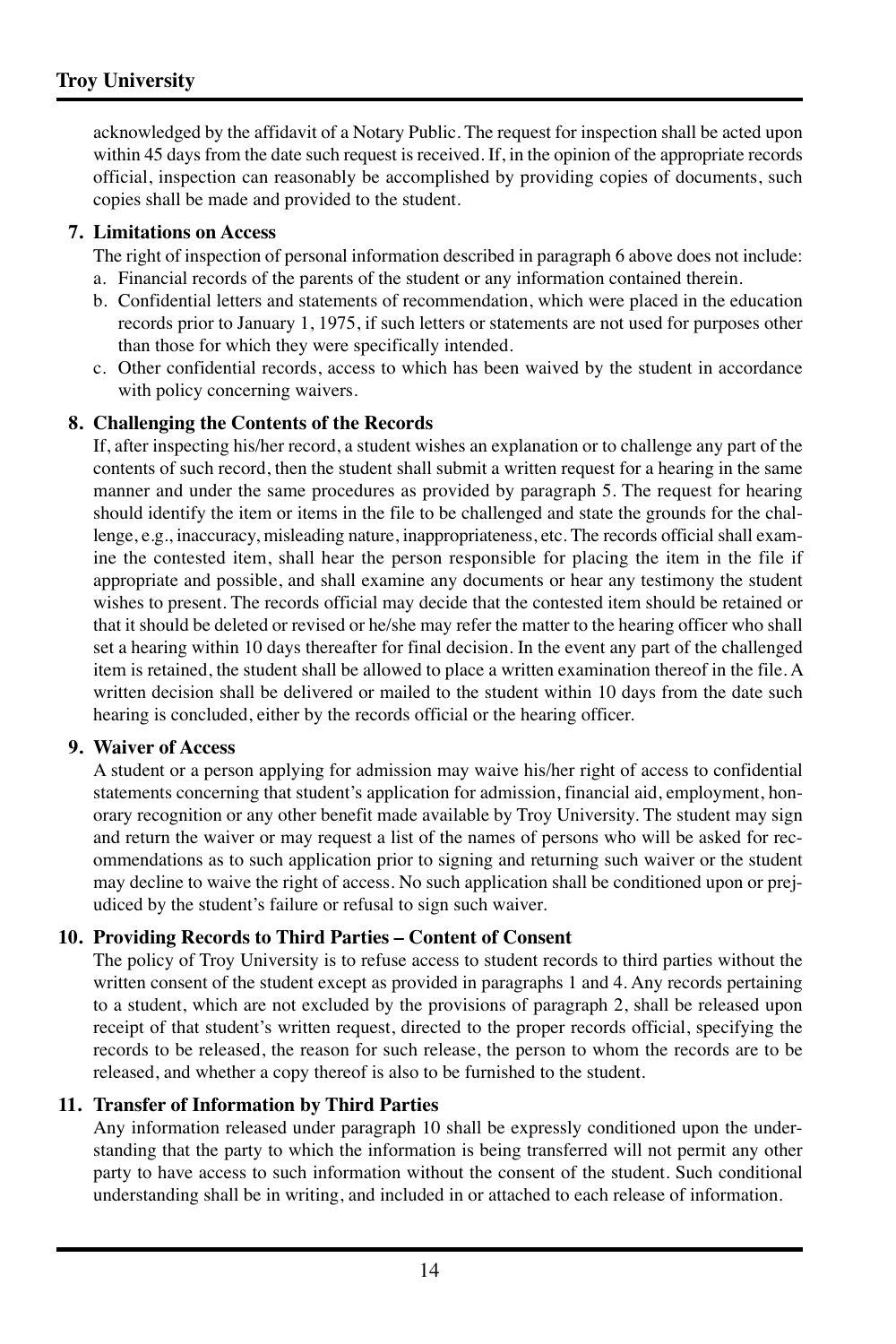#### **12. Record Access**

Troy University shall maintain a record, kept with the education records of each student, which will indicate all parties (other than those specified in paragraph 1.a.) which have requested or obtained access to a student's education records. This record will indicate specifically the legitimate interest that each such party has in obtaining this information. Such record of access shall be available only to the student, to the school official and his/her assistants who are responsible for the custody of such records, and to persons or organizations authorized in, and under the conditions of paragraph 1.a. and 1.c., as a means of auditing the operation of the system.

#### **13. Destruction of Records**

Troy University retains the right, if not otherwise precluded by law, to destroy records as a matter of policy. However, upon written request, a student shall be granted access to and copies of his/her records, which are not excluded by the provisions of paragraph 2, prior to the destruction of such records. Absent such a request on file prior to destruction, no copy of records to be destroyed need be furnished the student.

#### **14. Cost of Copies**

Any copies of records furnished at the request of a student shall be subject to the payment of a reasonable fee, to be established by the university from time to time, for such service. At present, the cost is \$1.00 per transcript for unofficial documents and \$8.00 for official documents.

## **Food and Beverages in Classrooms**

Food and beverages are allowed in classrooms at the discretion of individual faculty members. Further, faculty members allowing food or beverages in classrooms needs to stress to their students the importance of being careful not to spill food and drinks and of properly disposing of cups, wrappers, etc. Abuse of this policy could result in reassessment and/or greater restrictions.

## **Commitment to Free Expression**

Students at public universities enjoy robust speech rights under the Constitution in order to contribute to the marketplace of ideas, learn from each other, and freely discuss and debate a wide range of issues. Troy University is committed to protecting the freedom of speech for students, faculty, and staff, and will not infringe on speech that may be considered to be an unpopular or inconvenient expression of ideas.

## **Hazing Policy**

Hazing is defined by Section 16-1-23, Code of Alabama (1975), and by such section as may be amended from time to time. Additionally, for the purpose of these standards, hazing is any action taken or situation created, whether on or off organizational premises, to produce mental or physical discomfort, embarrassment, harassment or ridicule to any person, **whether or not such person has consented to participation in the activity**. Such activities and situations include but are not limited to paddling in any form, scavenger hunts, road trips, excessive fatigue, deprivation of normal sleep, engaging in public stunts, morally degrading or humiliating activities, blind-folding, branding, calisthenics, running, forced consumption of food, alcohol, drugs, or any other substances and any other activities which are not consistent with fraternal law, ritual or policy or the regulations and policies of Troy University. No organization shall allow any of its pledges/associates, members, or other persons to participate in any hazing ceremony, activity or practice. Hazing in any form is absolutely prohibited at Troy University. For enforcement purposes, this policy applies to both individuals and organizations.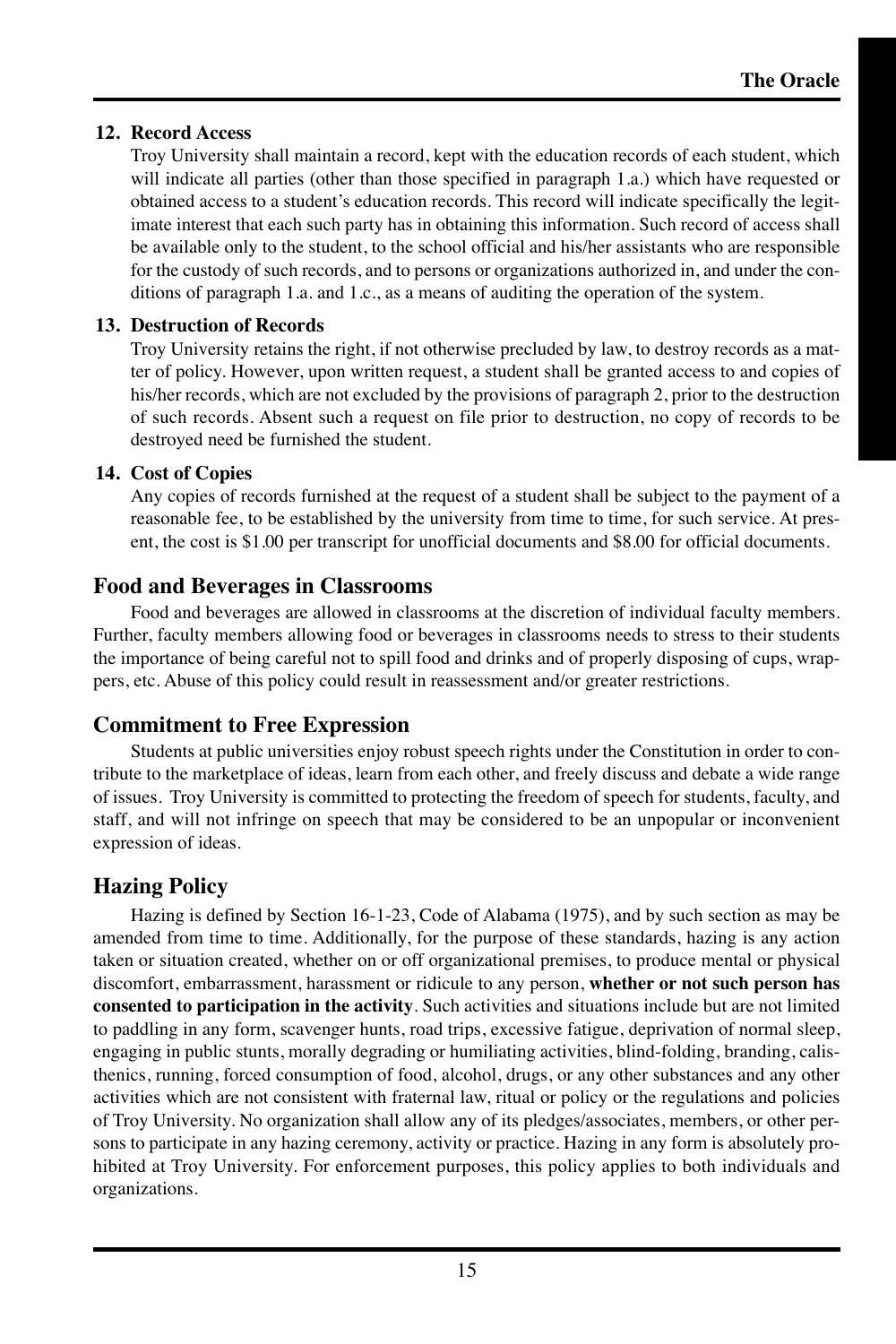## **Identification Card & Trojan Card**

#### **ID Card Office, 334/ 670-3293**

#### *Cashiers Office, Adams Administration Building*

All ID cards are made here. To help insure that ID cards are not duplicated, a new student must have made an ID card or picked up their ID card by the fourth week of the semester; otherwise, a fee of \$15.00 will be assessed at the time an ID card is requested. Lost or stolen ID cards should be reported immediately to the ID Card Center and will cost \$15.00 to replace. Hours are 8:30 a.m. to 4:00 p.m. Monday through Friday when school is in session.

#### **Validity, Possession and Usage**

Identification cards are mandatory and valid only to the person issued. This card must be carried at all times while the student is on campus and presented to any university official or duly constituted authority upon request. Refusal to identify oneself to an official of the university or any misuse of the ID card constitutes grounds for serious disciplinary action.

#### **Replacement:**

Your ID card has been issued to your card for the duration of study at Troy University. Loss or theft of your ID card should be reported immediately to the ID Center on your campus. The replacement cost of \$15.00. To help insure that ID cards are not duplicated, a new student must have made an ID card or picked up their ID card by the fourth week of the student's first semester or term. If a student fails to follow this procedure, a fee of \$15.00 will be assessed at the time an ID card is requested.

#### **Immunization Against Disease During An Outbreak/Epidemic**

During an epidemic or a threatened epidemic of any disease preventable by immunization on a campus of the University, and when an emergency has been declared by appropriate health authorities of this state, the Chancellor of the University is authorized, in conjunction with the appropriate health authorities, to promulgate rules and regulations specifying those diseases against which immunizations may be required.

Any individual who cannot show proof of immunity or adequate immunization and refuses to be immunized shall be excluded from any facility of the University until such time as he/she presents valid evidence that he/she is immunized against the disease or the epidemic or the threat no longer constitutes a significant public health danger.

#### **Loitering**

Loitering in and around campus buildings is not permitted. Persons may not loiter in any building, at the entrance to buildings, or on the grounds around a building. Loitering will subject violators to disciplinary through the provisions of the University Standards of Conduct.

#### **Nondiscrimination Policy**

Troy University is an equal opportunity institution and does not discriminate on the basis of sex, race, color, national origin, or disability, in any of its programs including admissions of students and employment. The university complies with Title IX of the Education Amendments of 1972. Inquiries concerning the application of Title IX may be referred by employees to the Director of Human Resources at telephone number (334) 670-3554.

#### **Notices Through The Mail**

Notices or any other correspondence will be addressed to students at the last address posted on the records of the university. Such correspondence deposited in the United States mail, postage pre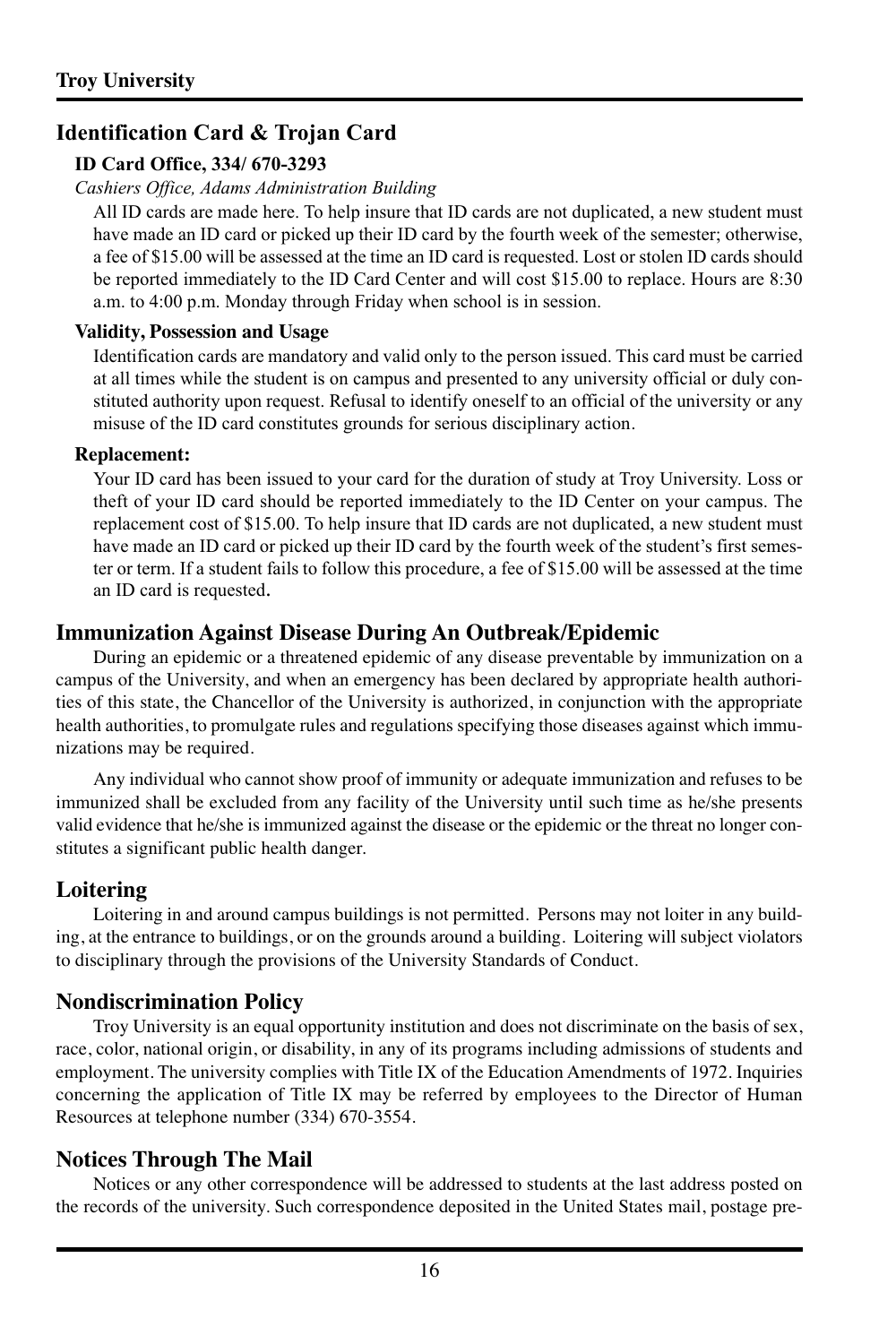paid, shall be presumed to have been received and read by the students. The University is not responsible for mail which is undeliverable per the address on the student's record.

## **Policy On Harassment and Discrimination**

Harassment or discrimination by anyone, whether in the classroom, the office, at a University sponsored function, or within any university environment, will not be tolerated. Individuals found to participate in harassment or discrimination will be subject to disciplinary procedures up to and including termination.

#### **Individuals Covered Under the Policy**

Troy University's comprehensive harassment and discrimination policy covers all employees, students, applicants, vendors/contractors, visitors, and all others conducting official business with the University.

#### **I. Definition of Harassment**

For purposes of Troy University's policy, harassment is any comments or conduct consisting of words or actions that are unwelcome or offensive to a person in relation to sex, race, age, religion, national origin, color, marital status, pregnancy, disability or veteran's status. This is inclusive of comments or conduct by a person in a position of authority that is intimidating, threatening or abusive. Harassment can also occur between people of similar authority. Harassment occurs when it is known or ought reasonably to be known that such comments or conduct would be unwelcome.

Examples of harassment include gestures, remarks, jokes, taunting, innuendo, display of offensive materials, threats, imposition of academic penalties, hazing, stalking, shunning or exclusion related to the discriminatory or harassing grounds. The victim should directly inform the harasser that the conduct is unwelcome and must stop. The victim should report any complaint as dictated by policy.

NOTE: In any case of harassment, the harasser can be the victim's supervisor, an agent of the employer, a supervisor in another area, a co-worker, or a non-employee to include students.

#### **Sexual Harassment**

Sexual harassment as defined by this policy includes unwelcome sexual advances, requests for sexual favors, and any other verbal, graphic, or physical conduct. If these events are of sexual nature it constitutes sexual harassment when submission to, or rejection of this conduct explicitly or implicitly, affects an individual's employment or educational experience, unreasonably interferes with an individual's work performance or academic performance, or creates an intimidating, hostile, or offensive work or educational environment.

Sexual harassment can occur in a variety of circumstances, including but not limited to the following:

- 1. Demanding sexual favors in exchange for favorable evaluations, assignments, promotions, continued employment, grades, letters of recommendation, or similar promises.
- 2. Subtle pressure for sexual activity.
- 3. Continued or repeated sexual jokes, kidding, teasing, epithets, flirtation, advances, or propositions.
- 4. Derogatory or demeaning comments about gender, whether sexual or not.
- 5. Harassment consistently targeted at only one sex, even if the content of the verbal abuse is not sexual.
- 6. Verbal abuse of a sexual nature.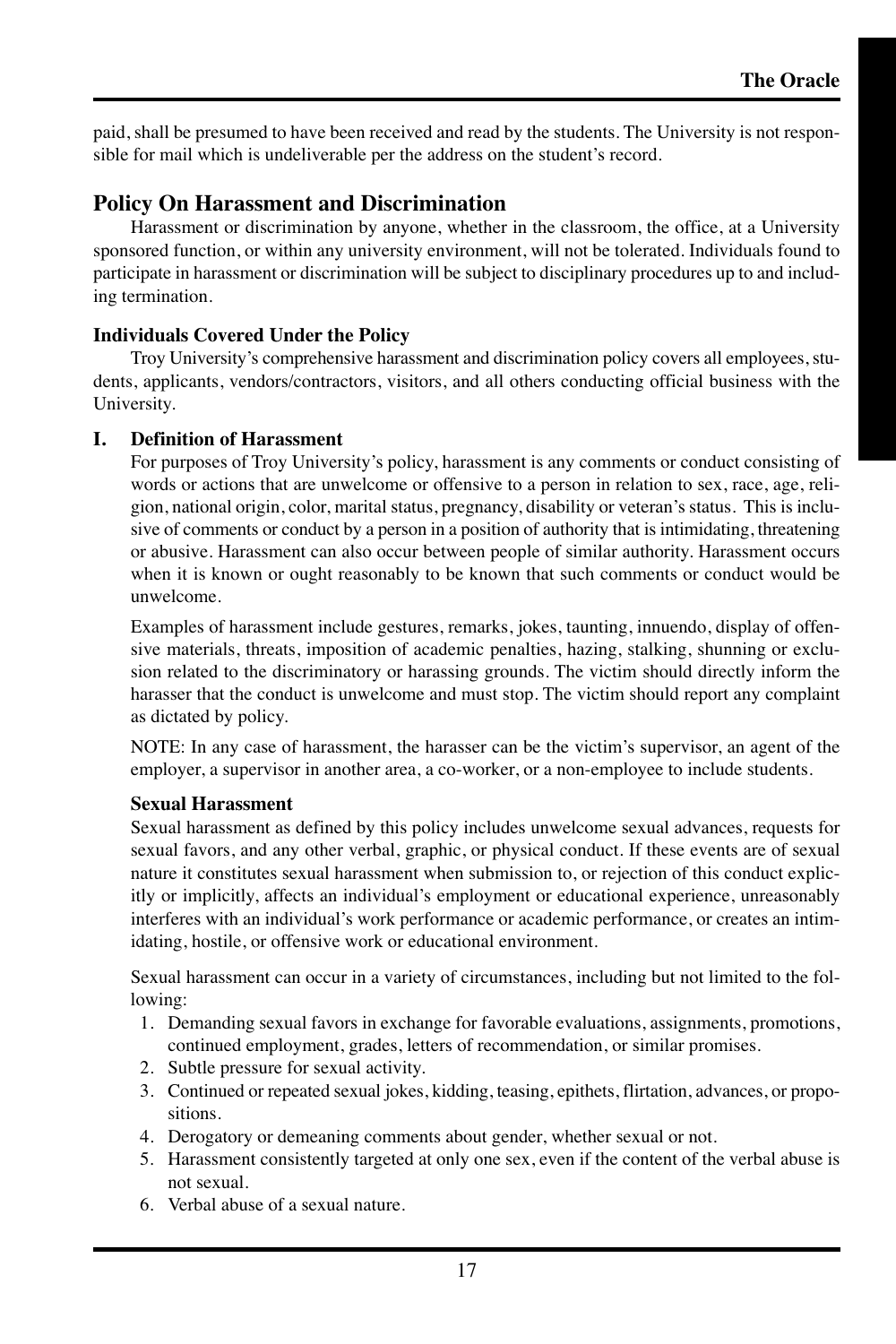- 7. Graphic verbal commentary about an individual's body, clothing, sexual process, or sexual deficiencies.
- 8. Sexually degrading or vulgar words to describe an individual.
- 9. Leering, whistling, touching, pinching, brushing the body, assault, coerced sexual acts, or suggestive, insulting, or obscene comments or gestures.
- 10. The display in the workplace or an academic environment of sexually suggestive objects, pictures, posters or cartoons.
- 11. Introduction or utilization of inappropriate sexual material in an academic setting.
- 12. Name calling, relating stories, gossip, comments, or jokes that may be derogatory toward a particular sex.
- 13. The display of sexually suggestive graffiti.
- 14. Asking questions about sexual conduct or sexual orientation or performances.
- 15. Offensive, repeated requests for dates, even if made after work.
- 16. Continued advances of a sexual nature which are rejected, even after the parties break off a consensual relationship.

#### **II. Definition of Discrimination**

For the purposes of Troy University's policy, discrimination is defined as any action resulting in illegal differentiation or adverse treatment of an individual based on their age, sex, race, religion, national origin, marital status or veteran status.

#### **III. Procedures**

#### **A. Reporting a Complaint**

Troy University encourages anyone that believes he or she is being harassed or discriminated against should report the incident within 180 days. An incident should be reported in one of the following ways:

- Directly inform the harasser that the conduct/comments are unwelcome and must stop. If the conduct and/or comments do not cease immediately, the accuser should report the complaint to the accused's supervisor or the Department of Human Resources.
- If the accuser does not desire to confront the alleged harasser directly, he/she should report the incident to the alleged harasser's superior (the individual to whom the alleged harasser reports) who will report the complaint to the Department of Human Resources.
- If the complainant is not comfortable reporting the incident to the accused supervisor, he/she can report the complaint directly to the Department of Human Resources.

Once the complaint is received by the Department of Human Resources, the complainant can choose:

- 1. To proceed informally; where the superior of the alleged harasser, in conjunction with Human Resources, will assist in resolving the matter.
- 2. If the matter is not resolved informally to the satisfaction of the reporting party, the complainant may request to begin a formal investigation process.
- 3. The complainant may request to begin the process with a formal investigation rather than an informal procedure if warranted.
- 4. To begin a formal investigation, the complaint must be submitted to Human Resources in writing and signed by the complainant.

NOTE: Anyone witnessing an act of harassment and/or discrimination may report the incident directly to the Human Resources Department.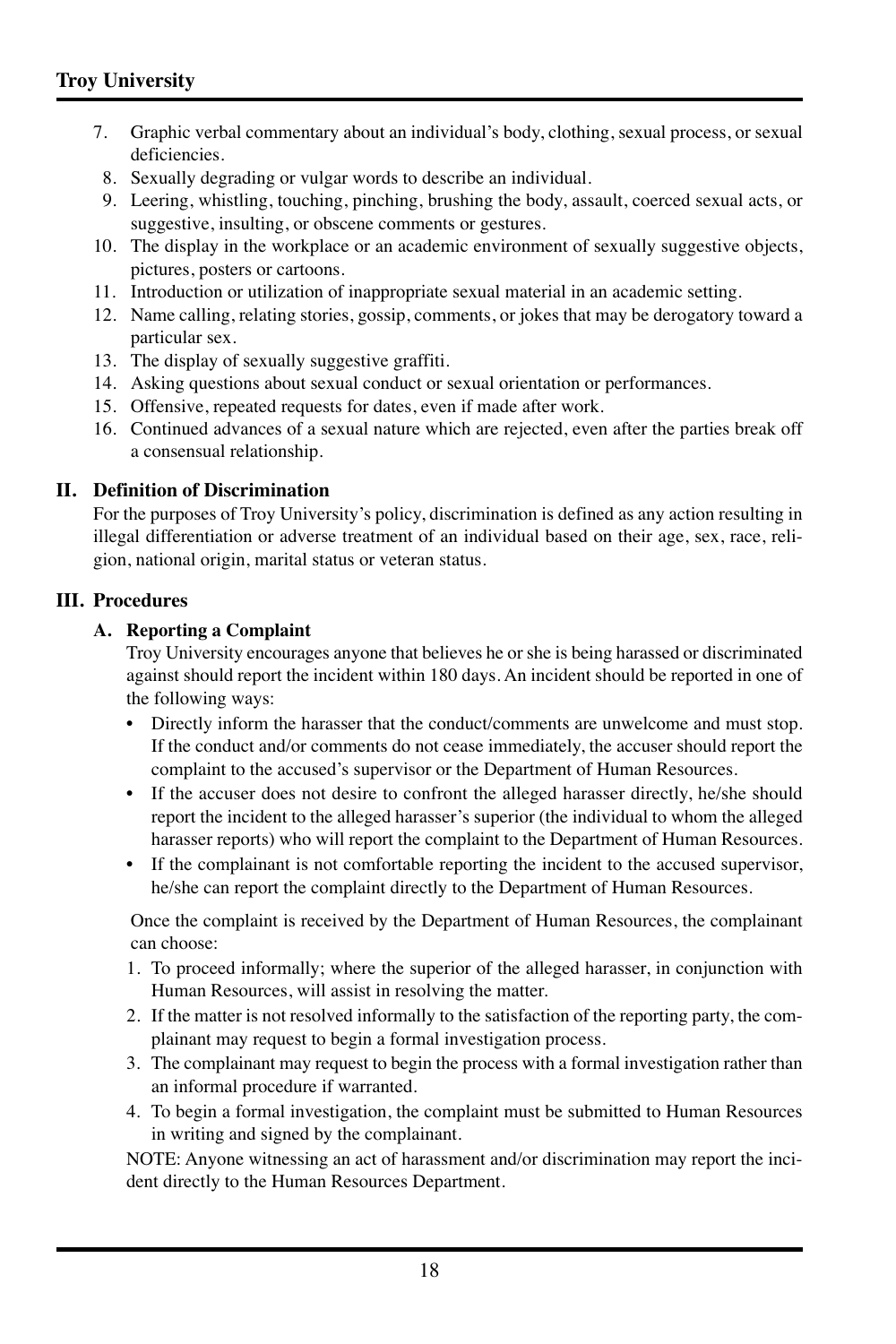#### **B. Investigation**

Human Resources will coordinate the investigation of the complaint and file a summary report with a subcommittee of the Personal Advisory Committee. The subcommittee and the appropriate Senior Vice Chancellor will determine whether there is a reasonable basis for believing the alleged violations of the harassment and discrimination policy has occurred. The investigation may include oral interviews and/or written statements from the complainant, the alleged harasser, any witnesses who may be able to provide pertinent information about the facts of the case, and review of any documentation of previous allegations and/or disciplinary actions related to harassment or discrimination. In the course of the investigation, the accused individual will be informed of the allegations and the facts surrounding the allegations and will be afforded a full opportunity to respond.

In general, the investigation process will consist of the following procedures:

- 1. Interview complainant.
- 2. Have complainant read, approve, and sign a written report of the incident.
- 3. Notify accused of complaint.
- 4. Interview and obtain written report from accused.
- 5. Interview and obtain written reports from witnesses to the incident of harassment or discrimination.

The University is committed to investigating and resolving any complaint of harassment or discrimination brought to the attention of the University. The investigation process will be completed in an appropriate and timely manner.

An individual who believes he or she is a victim of harassment or discrimination or retaliation is encouraged to keep a record of the objectionable conduct. However, the complainant should be aware that a record kept at the direction of the University may be considered privileged, to any extent possible.

#### **C. Committee Review and Resolution**

The results of the investigation will be reviewed by an appropriate subcommittee of the Personnel Advisory Committee and the appropriate Senior Vice Chancellor.

| <b>Individual Accused</b> | <b>Appropriate Committee to Hear Claim</b>                                                                                                                          |
|---------------------------|---------------------------------------------------------------------------------------------------------------------------------------------------------------------|
| Student                   | • Student Affairs Committee                                                                                                                                         |
| Faculty                   | • Senior Vice Chancellor/Provost<br>• Dean of College or School<br>• Faculty member serving on Personnel Advisory Committee<br>• Senior Director of Human Resources |
| Staff or Administrator    | • Senior Vice Chancellor of the employee's division<br>• Two (2) members of the Personnel Advisory Committee<br>• Senior Director of Human Resources                |
| <b>Others</b>             | • Varies based on circumstances – appropriate<br>representatives determined by Senior Director of<br>Human Resources                                                |

If a member of the appropriate body is involved in the incident or asked to be recused from the review, another appropriate representative will be appointed to the review committee by the Senior Director of Human Resources.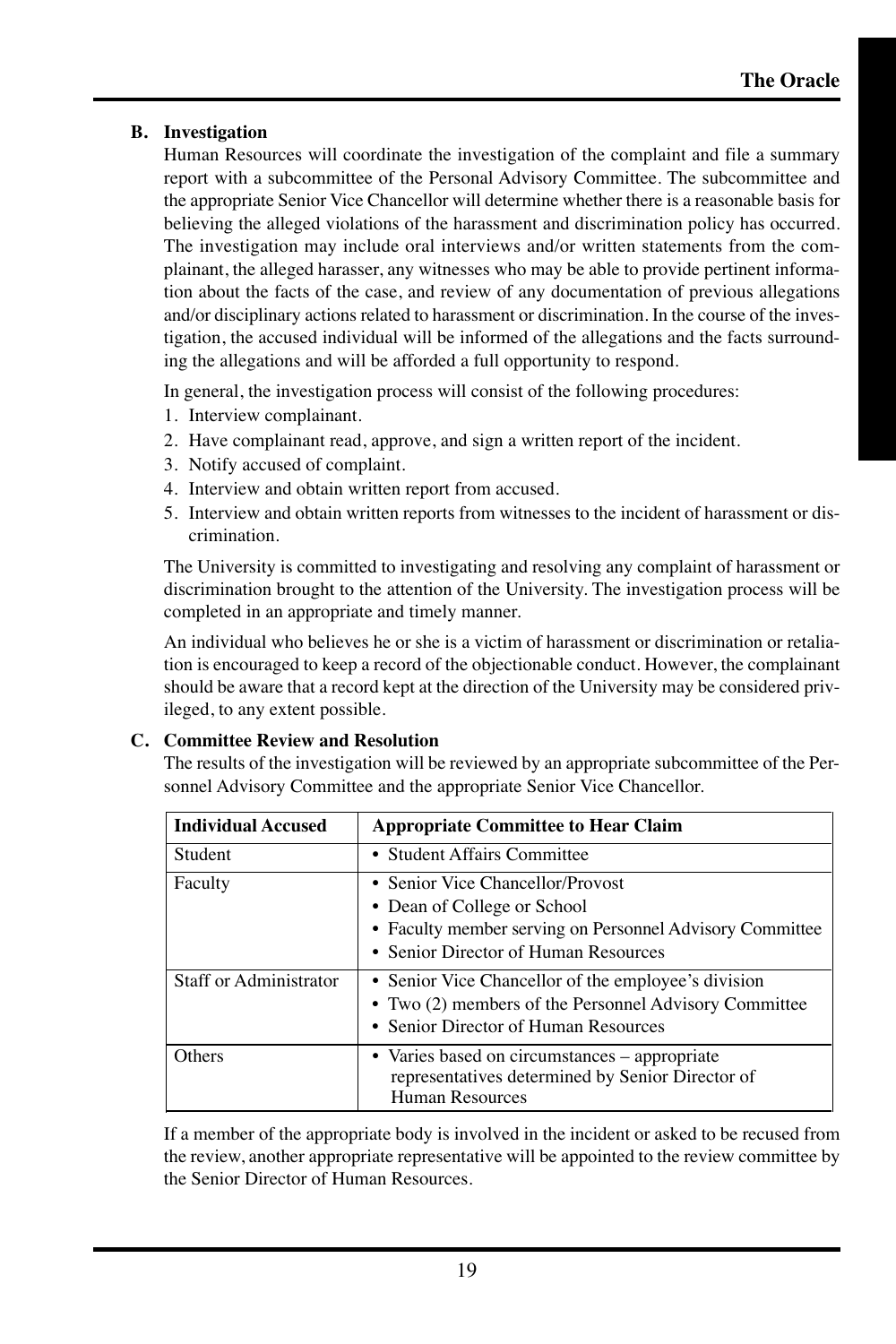#### **The results of the investigation may fall into two categories:**

- **No Merit** If the appropriate committee determines the complaint is without merit, the complaint will be regarded as resolved with no further action.
- **Merit** If after review by the appropriate committee, the complaint is determined to have merit, appropriate sanctions and/or disciplinary action will be taken. The harasser's supervisor, in conjunction with the appropriate Senior Vice Chancellor and the Department of Human Resources, will coordinate the disciplinary action which may include (but not be limited to) counseling or education about discrimination or harassment, verbal or written reprimands, reassignment, suspension or termination. Disciplinary procedures will vary as a result of the parties involved, i.e., the complainant and the accused. A recommendation of sanctions will be forwarded to the Office of the Chancellor for approval.

In all cases, The Senior Director of Human Resources will provide a written response to the complainant and the accused following conclusion of the process. The procedures outlined in this policy do not deny the right of any individual to pursue other avenues of recourse which may include filing charges with the Equal Employment Opportunity Commission (EEOC), initiating civil action, or redress under state, civil, or criminal statutes and/or federal law.

#### **D. Confidentiality**

Harassment or Discrimination is a particularly sensitive issue that may affect any member of the University community. The University recognizes the privacy rights of both the complainant and the accused in a harassment or discrimination situation. The University and its employees will take care to provide confidentiality to all parties involved in a discrimination or harassment charge. However, it will be necessary to investigate the complaint and to respond to any legal and/or administrative proceedings, which may arise out of or relate to the harassment or discrimination complaint. The need to include individuals in the investigation will obligate sharing of information in the process.

#### **E. Non-Retaliation**

Retaliation is a very serious violation of this policy and should be reported immediately. Any attempt to penalize or retaliate in any way against a person bringing, investigating, or cooperating with an investigation of a harassment or discrimination charge is prohibited and will be treated as a separate incident to be reviewed on its own merit.

#### **F. Protection of the Alleged Harasser**

In the event the allegations are not substantiated, all reasonable steps will be taken to restore the reputation of the alleged harasser if it was damaged by the proceeding.

#### **G. False Claims**

A complainant found to have been intentionally dishonest in making the allegations or to have made them maliciously is subject to the full range of the University's disciplinary procedures from official reprimand to dismissal.

#### **IV. Sanctions**

Sanctions will be determined based on the severity and/or number of incidents. Prior issues related to harassment and discrimination will be taken into account in determining the appropriate disciplinary level.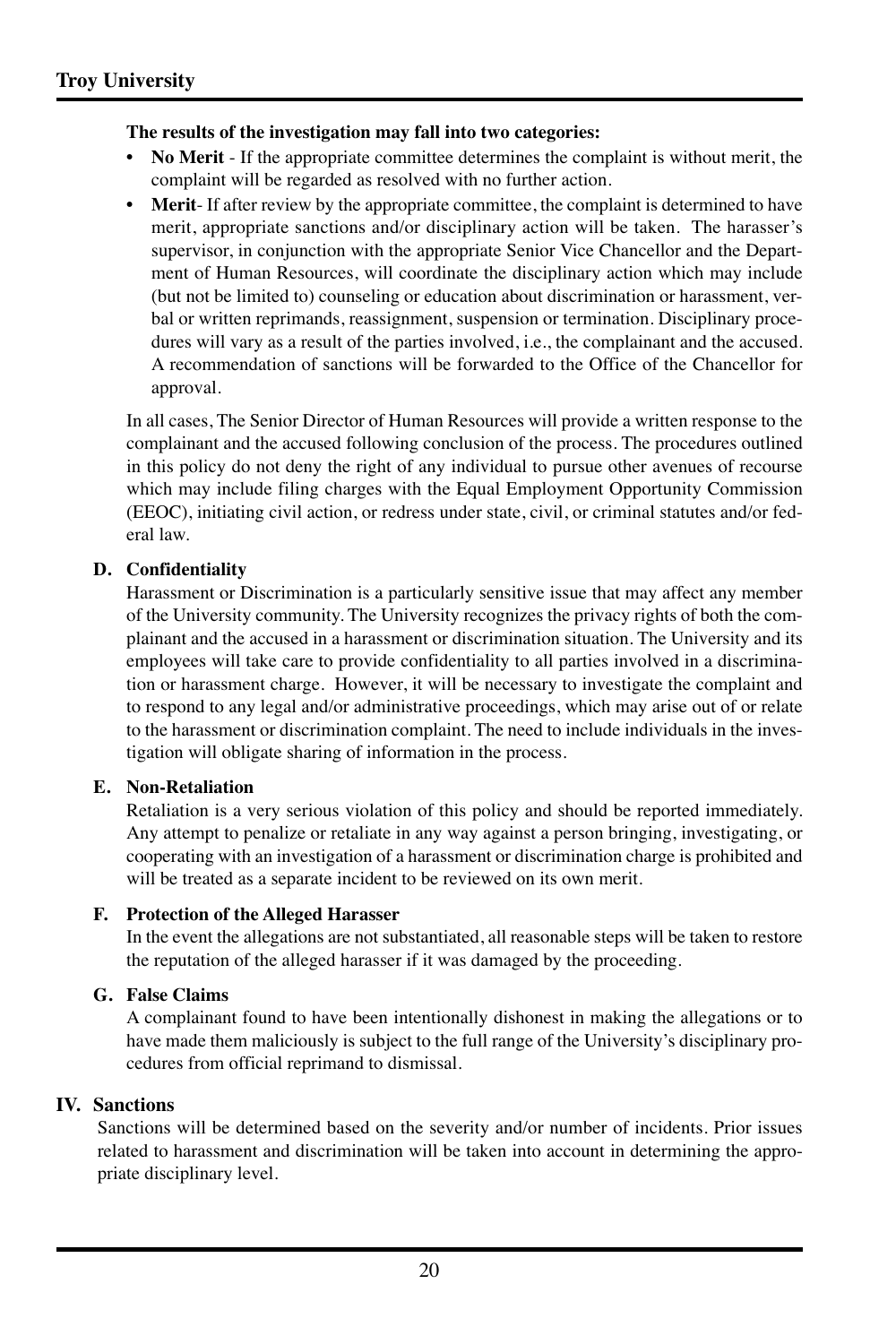#### **Employees**

Potential sanctions for harassment or discrimination include (but are not limited to) the following:

- Disciplinary warning/reprimand
- Referral to appropriate counseling
- Reassignment
- Temporary suspension
- Termination

#### **Students**

Potential sanctions for harassment or discrimination include (but are not limited to) the following:

- Disciplinary warning/ reprimand
- Disciplinary probation
- Suspension
- Expulsion

## **V. Appeals**

If the sanction associated with the committee findings is termination, the terminated employee may appeal the termination as outlined in the Notice of Termination policy. This appeal will be to address the sanction; however, the determination of the merit of the harassment and/or discrimination charge is not eligible for appeal.

#### **VI. Education and Training**

The university commits to this policy by:

- 1. Developing and reviewing the comprehensive policy on a timely basis;
- 2. Annually communicating the policy to students and employees;
- 3. Annually training and educating students and employees;
- 4. Confidentiality, insofar as possible, in investigating incidents;
- 5. Documenting findings and maintaining records;
- 6. Taking appropriate action when incidents occur.

## **Policy Regarding Children on Campus**

All children on campus must be accompanied by an adult at all times. For safety and security reasons, a child not accompanied by an adult on campus will be treated as a lost child. All personnel, including students, are prohibited from bringing children to the campus and leaving them unattended at any location. If an unaccompanied child is observed on campus, the first priority will be to locate the parent or guardian and return the lost child to his or her custody immediately. The parent or guardian will be advised of this policy for compliance. Adult supervision will be provided from the time the lost child is found until the university police or other University official(s) locate the parent or guardian. If an emergency arises and a child must be brought to class or work, the child must be accompanied at all times by an adult. The adult must obtain prior written approval from the appropriate university official (faculty, supervisor, etc.).

## **Policies and Procedures for Disability Services**

It is the policy of Troy University to provide accessible programs, services, activities, reasonable accommodations, and a harassment-free environment, for any student or employee with a documented disability as defined by Section 504 of the Rehabilitation Act of 1973, as amended, and by the Americans with Disabilities Act of 1990. To provide the best possible services to students, employees, and visitors, Troy University has designated the Disability Services Coordinator and the Director of Human Resources on each campus the responsible parties for coordinating accommodations for persons with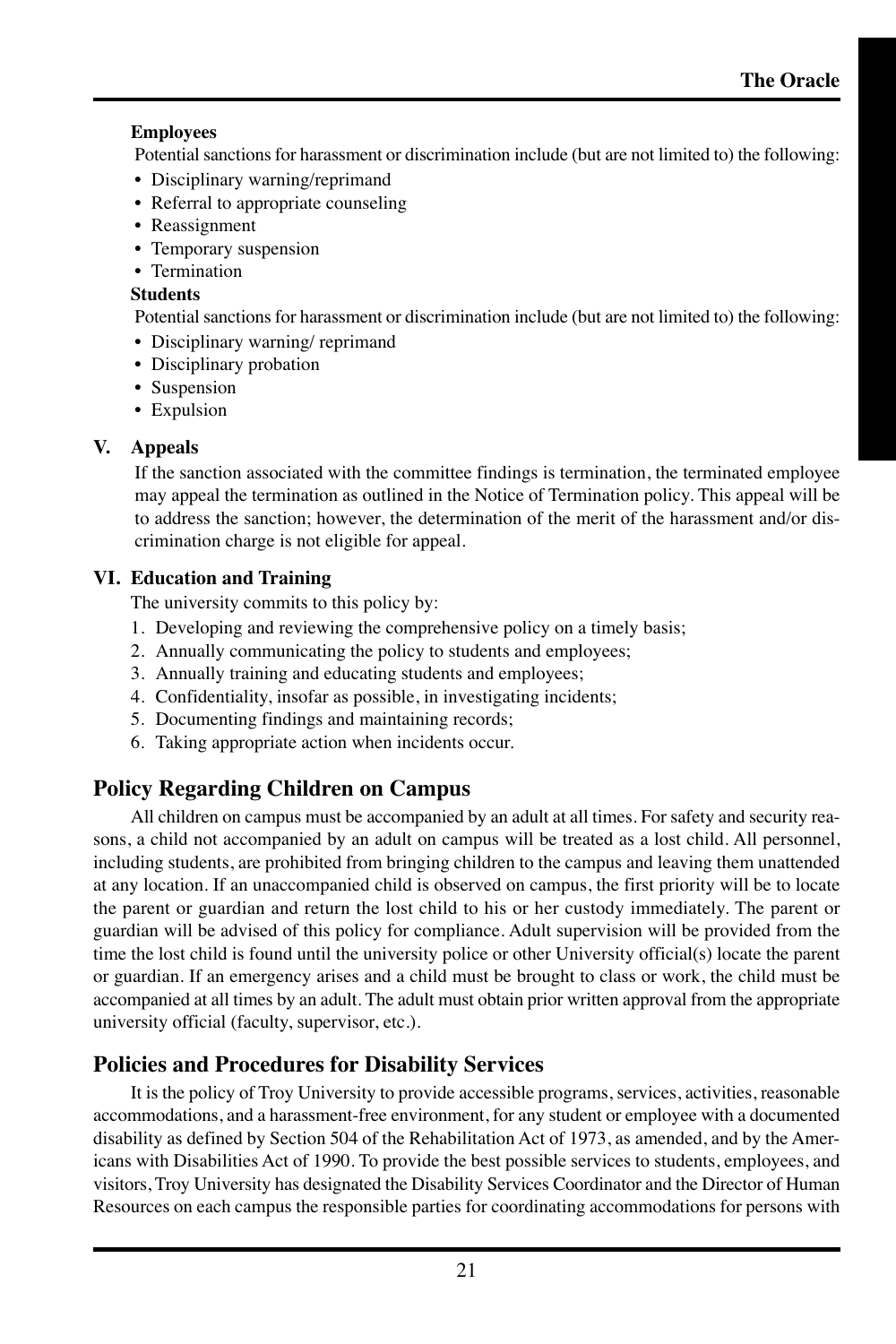disabilities. For more information about physical access to buildings or grounds, academic or workplace accommodations, or other ADA related services individuals should contact the Disability Services Coordinator or Director of Human Resources on the specific campus. For information regarding services at Troy main campus, contact the Director of Adaptive Needs at (334) 670-3220; for services at Troy University/Montgomery, contact the Disability Services Coordinator at (334) 241-9587; and for services at the Troy University/Dothan campus, contact the Director of Counseling and Career Services at (334) 983-6556.

#### **Qualification for Services**

- 1. Any student/employee seeking accommodations underADA/504 will meet with the Disability Services Coordinator/Director of Human Resources to discuss needs. The student/ employee may then complete an application for services.
- 2. The student/employee will discuss his/her needs and responsibilities with the Disability Services Coordinator/Director of Human Resources and sign appropriate release forms.
- 3. The student/employee will provide recent documentation of a disability from a qualified professional in accordance with the Criteria for Disability Documentation for Troy University. The complete Policies and Procedures for Disability Services and Documentation Guidelines are available on the Troy website.

The Disability Services Coordinator/Director of Human Resources will determine whether the student/employee is eligible for services and inform the student/employee in writing of the determination.

#### **Reasonable Accommodations**

- 1. The Disability Services Coordinator/Director of Human Resources will determine reasonable and appropriate accommodations based upon documentation submitted in accordance with Disability Documentation Guidelines.
- 2. The Disability Services Coordinator/Director of Human Resources will provide an Accommodation Letter for each instructor/supervisor.
- 3. The student/employee is responsible for discussing implementation of accommodations with faculty/supervisor. Conflicts or disagreements should be referred to the Disability Services Coordinator/Director of Human Resources.
- 4. The Disability Services Coordinator/Director of Human Resources will insure and maintain confidentiality of all student/employee disability related records and services as required by federal and state law.

#### **Providing Services for Students and Employees with Disabilities**

- 1. In accordance with Section 504 of the Rehabilitation Act of 1973 and the Americans with Disabilities Act of 1990, Troy University strives to ensure that students/employees with disabilities have full access to programs, facilities, and employment.
- 2. All students must meet the same academic standards for admission established by each Troy campus. Faculty may be consulted to assist in determining which academic requirements are essential or fundamental to a major course of study. Such requirements will not be modified, nor will standards by which a student/employee is graded or evaluated be altered. All employees must be able to perform the essential duties of the required position with reasonable accommodation.
- 3. Troy University campuses strive to eliminate barriers to learning/employment or participation in other institutional activities, and provide the following services for students/employees:
	- Screening of disability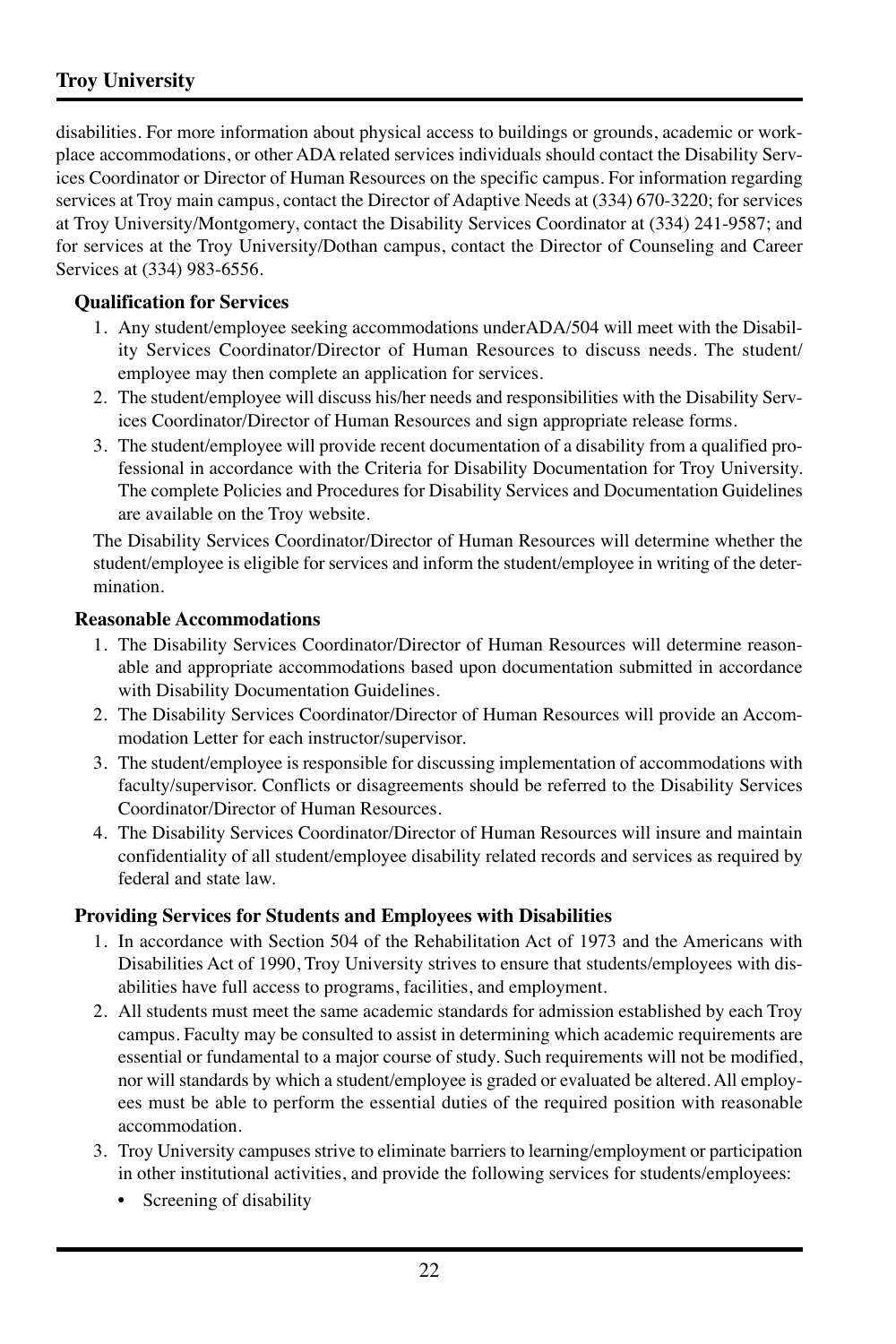- Determination of appropriate accommodations
- Communication with faculty/staff regarding student/employee needs
- Referral to other available campus and/or community resources
- 4. Providing reasonable accommodations for student/employees with disabilities requires an individual assessment of need. Accommodations will be determined by the nature and requirements of a particular course or activity and the skills and functional abilities of the student/employee. Appropriate accommodations may include, but are not limited to:
	- Extended time on exams/assignments
	- Permission to tape lectures
	- Readers/scribes/interpreters
	- Enlarged print/graphics
	- Textbooks/training materials in alternative formats
	- Use of a class note taker
	- Use of spell checker/calculator
	- Text telephone
	- Campus housing modifications
	- Modified equipment or devices
	- Flexible work schedules
	- Workplace modifications
	- Access to special events

The University is not required to make modifications that would pose an undue financial burden or violate the code of conduct.

5. Students/employees with disabilities are responsible for identifying themselves to the campus Disability Services Coordinator/Director of Human Resources in order to assure timely provision of accommodations. Students should register with the Disability Services Office and make requests for accommodations prior to the beginning of the term. Students/employees with sensory impairments should request accommodations at least 6 weeks prior to the beginning of the term.

#### **ADA Grievance Procedure**

In the event that a student/employee is highly dissatisfied with his/her disability services, or has an irreconcilable conflict with an instructor, supervisor, or administrator, he/she may file a complaint in accordance with the established Grievance Procedure for students /employees. The complete process for filing a complaint is available on the Troy University website.

**NOTE:** The policies and procedures set forth in this document will be periodically reviewed and revised to reflect compliance with existing legislation, amendments to current statutes, or enactment of additional statutes. Each such revision shall supersede, as does this document, all previous publications, or excerpts published or cited elsewhere.

## **Policy and Procedures Regarding Student Medical History Record**

1. Students attending on-campus course(s) with the Troy campus (T0l location) of Troy University are required to complete the Student Medical History Record and present verification of required immunization dates before registering for classes. Two doses of measles, mumps, and rubella (MMR) vaccine are required for students born after December 31, 1956. Also, a tuberculin skin test (PPD) is required within the last 12 months. Domestic students must have a negative reading of 15mm. or less and international students must have a negative reading of 10 mm. or less.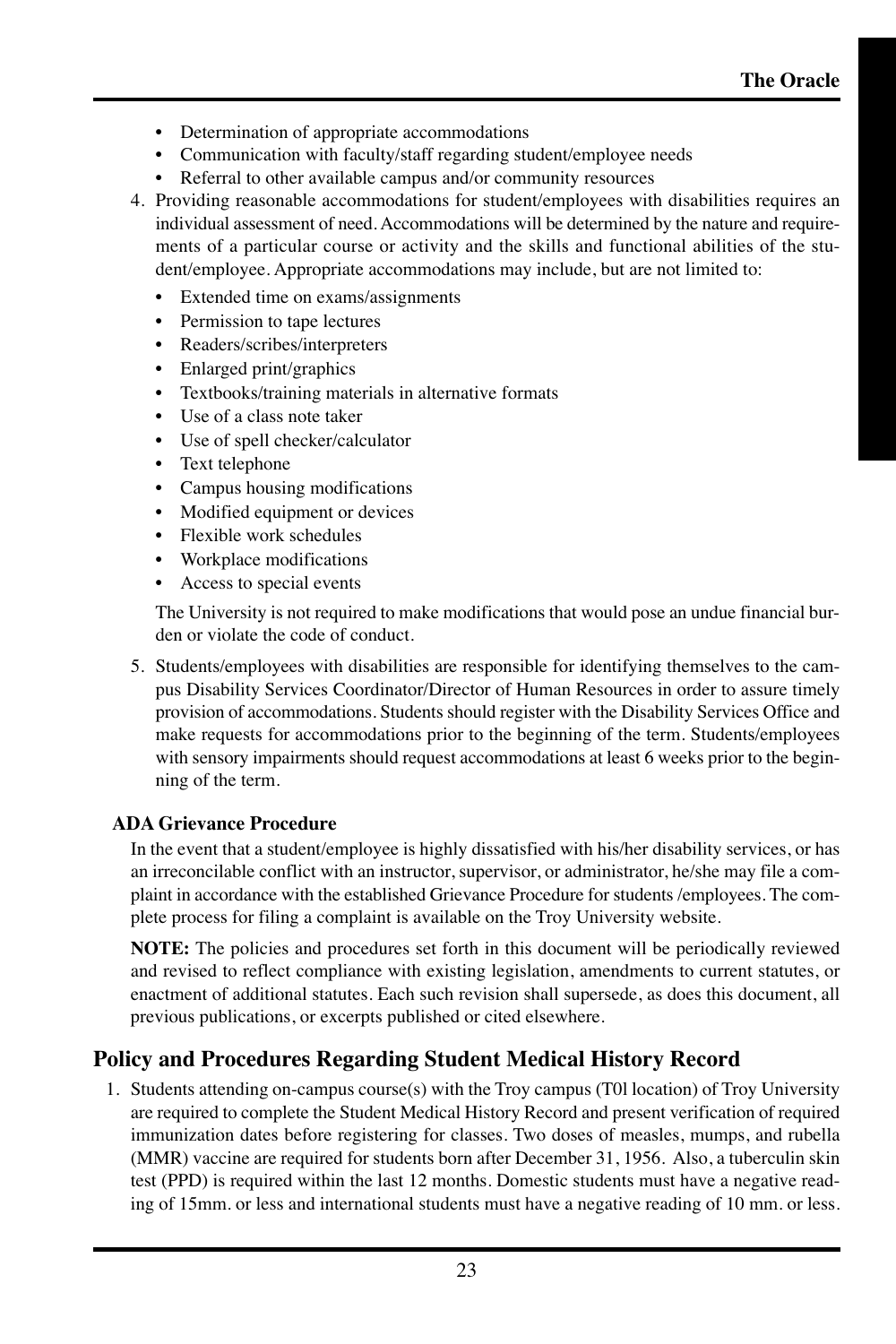Students with a positive skin test reading must have a chest x ray. Positive chest x rays are referred to the university physician. In the event that a student cannot provide required medical documentation at the time of registration, Student Health Services may issue a temporary medical clearance which enables a student to register for classes with the understanding that he/she must provide required medical records within two weeks following registration. Students who do not provide missing documentation will have a restriction placed on their account and will be unable to register for future terms with the Troy campus until required information is provided to Student Health Services. The MMR vaccination can be administered at Student Health Services for \$55.00.

2. International students applying to Troy University and seeking a student VISA, regardless of home location, will be required to complete the Student Medical History Record as above with verification of two doses of MMR vaccine and in addition, submit evidence that active tuberculosis is not present. A negative (less than 10 mm) Monteux test or a negative chest x-ray within one year of application will constitute acceptable evidence. Monteux tests are available at Student Health Services for \$18.00. All students with positive results will be referred to Troy Regional Medical Center for a chest x-ray at the student's expense.

#### **Release of Address Information**

Troy University shall not release address labels, in either print or electronic format, of students, prospective students, or employees, to off-campus organizations. When Troy University has entered into a business agreement with an organization, the addresses may be made available as part of that agreement, at a cost set by the university. On-campus organizations and departments may obtain address labels, at a cost set by the university, for purposes related to their routine operation and which are consistent with the university's educational mission. Written requests for address labels, including a copy of the material to be sent, must be approved by the Senior Vice Chancellor for Student Services and Administration or his designee.

## **Selling or Peddling on Controlled Property**

Selling or peddling on controlled property is prohibited. University controlled property is defined as; "All facilities operated for the benefit of Troy University students, such as buildings on campus, fraternity houses, and residence halls."

#### **Social Security Number**

Disclosure of a student's Social Security number is voluntary and not mandatory. A student's Social Security number is solicited pursuant to the authority delegated to the officers of Troy University by the Board of Trustees thereof under Alabama Code, Title 52, SS 509 (116) - 509 (128c) and will be necessary if the student is employed by the university, including employment through a student financial aid program. When provided, the Social Security number will be used as the most efficient means of identifying the student and eliminating confusion over similar names and names changed by marriage. No right, benefit or privilege provided by law will be denied to a student if they refuse to disclose their Social Security number. In addition, Troy assigns an identification number to each student through the University's computer system. These numbers are used to identify individual students on class rolls or other verification documents.

#### **Solicitation**

Commercial advertising consists of any commercial solicitation by any individual, organization, or agency not affiliated with the Student Government Association or Troy University is prohibited. (See "Advertising, Distribution of Literature, Notices, And Other Printed Material" in this handbook. The same regulations apply to commercial enterprises.)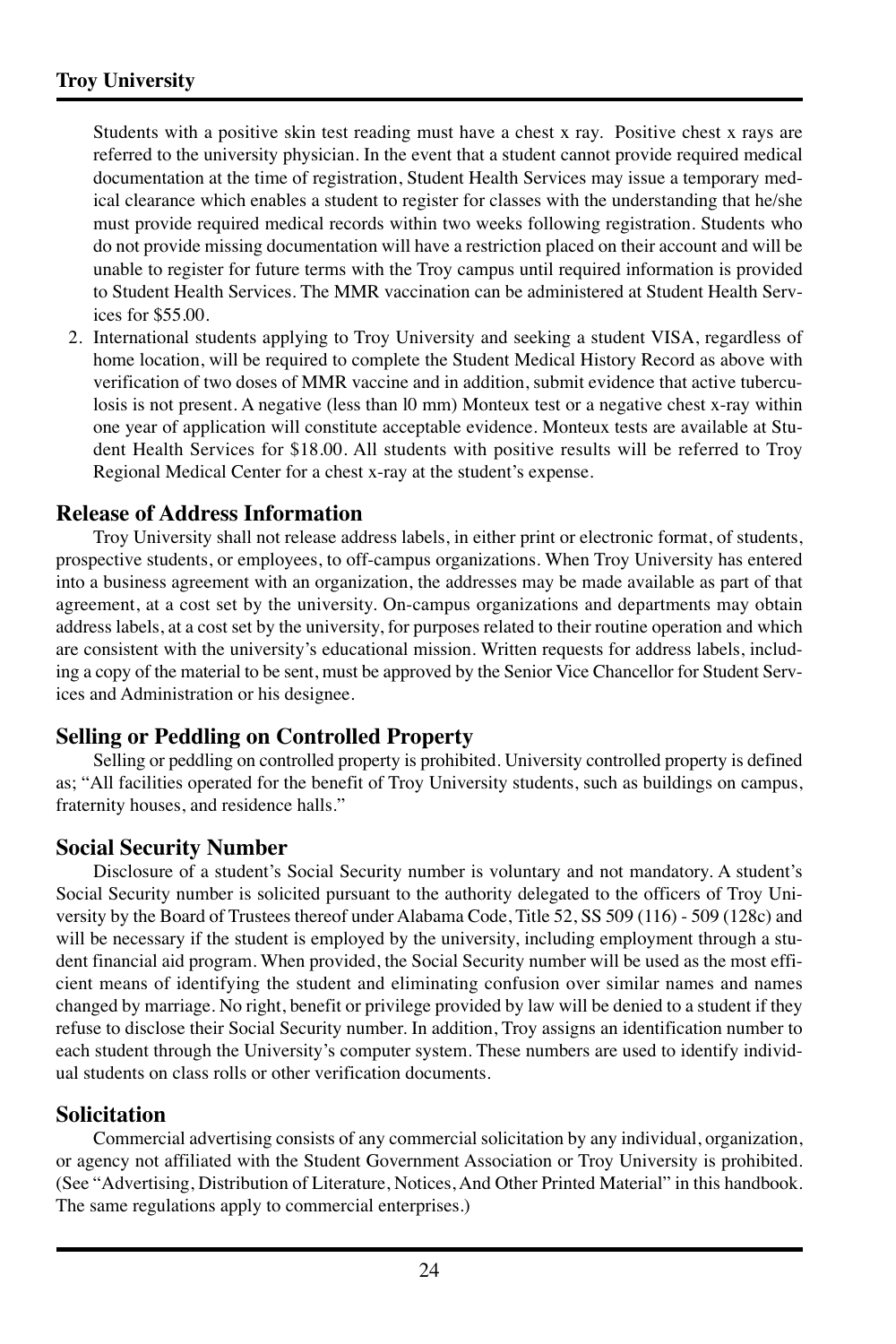## **Speech and Demonstration Policies**

Troy University recognizes and supports the rights of students and employees to speak in public and to demonstrate in a lawful manner in designated areas of the campus and at designated times. In order to maintain safety, security and order, and to ensure the orderly scheduling of campus facilities, and to preclude conflicts with academic and curricular activities, Troy University reserves the right to limit such activities regarding time, place, and manner of such activities. The specific location for these activities shall be determined by the Student Services Office on each campus. Please consult the specific section for the campus in question. In general, the amphitheater adjacent to the Trojan Center maybe used for such events on the Troy campus.

## **Student Consent Letter**

In accordance with (FERPA) Family Educational Rights and Privacy Act, the university must have signed student consent to allow the university to release student information to the parents and/or legal guardians. This information includes grades, billing information, schedules and judicial files. Questions concerning the Family Education Rights and Privacy Act may be referred to the Student Services Office on each campus.

## **Student Grievances**

Student grievances are handled through one of two procedures depending on the nature of the grievance. If the matter is academic in nature, the student should follow the stated grade grievance procedures. If the matter is non-academic or grade related, the student should address the concern with the appropriate department head. After that, all student grievances that are non-academic related should be brought to the Senior Vice Chancellor for Student Services and Administration's Office or his/her designee. Should a student not know where to file a grievance, the student should contact the Student Services Office on their respective campus.

## **Student Proprietary Rights to Coursework**

Academic work submitted by students in partial or full completion of course requirements (research papers, reports, photography, electronic discs, etc.) remain the property of the student. Student permission must be granted if faculty members decide that student work may be used in other venues. Should students request the return of their previously submitted coursework, faculty members will make every effort to comply with such requests.

## **Student's Role and Participation in Institutional Decision Making**

The administration of Troy University supports student participation in institutional decision making. The Student Government Association (SGA) is an active and vital organization which serves as a link between the student body and the administration. The SGA (of which all students are members) serves as the governing body for student issues and performs many other valuable functions for students. Students are actively integrated into the university decision-making process through representation on university standing committees, membership on the Student Services Judicial Committee and the University Activities Council, representation on the University Board of Trustees, generally on University ad hoc committees, and on various advisory committees in some academic schools and departments. Student representatives to committees are recommended by the SGA and names are submitted through the Senior Vice Chancellor for Student Services and Administration to the University Chancellor for appointment. The SGA President represents the student body by serving as a nonvoting member of the University Board of Trustees. The Senior Vice Chancellor for Student Services and Administration serves as co-advisor to the SGA, thereby providing an open channel of communication to the administration on a daily basis. The student voice is an active component of the university's decision-making process.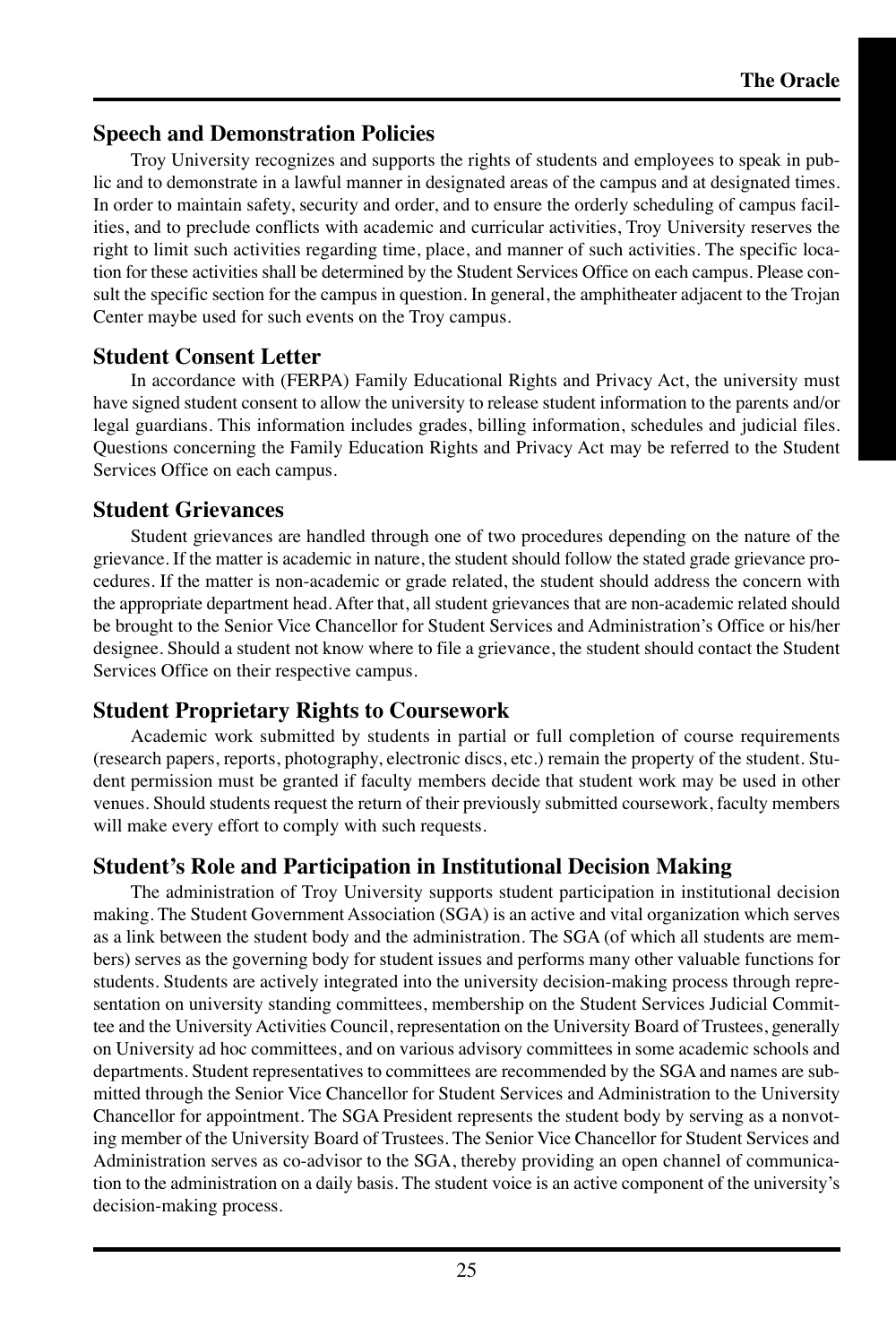## **Technology Use Policy**

Troy University reserves the right to update or revise the following policy. Updated policy is published at http://it.troy.edu.

Use of the University's various technologies (computers, telephones, etc.) are a privilege available to those who abide by this Technology Use policy. All users are obligated to use technology resources in a responsible, legal and ethical manner. The University respects each individual's right to privacy in electronic formats and expects all users to respect the privacy of others.

Users must abide by all applicable copyright laws and licensure agreements. The University shall take disciplinary and/or legal action, as appropriate, against individuals who violate this policy. Violators will be billed for any illegal use of technology and for damages caused by misuse. Violators will be temporarily or permanently suspended from technology facilities and will be prosecuted for statutory violations.

- Users of University computing resources must comply with federal and state statutes and laws, University rules and policies, and the terms of applicable contracts including software licenses. Examples of applicable laws, rules, and policies include the laws of libel, privacy, copyright, trademark, obscenity, child pornography, the Electronic Communications Privacy Act, the Computer Fraud and Abuse Act (which prohibit "hacking", "cracking", and similar activities), the University's Student Code of Conduct, and the University's Harassment Policy.
- Computer software is a form of intellectual property controlled by licenses that spell out clearly how it may be used and distributed. All members of the University community (faculty, staff, students, and community patrons), must adhere to all license provisions regulating the use and distribution of computer software. Use or distribution of software in violation of license provisions may subject the violator to criminal and civil penalties, as well as to civil liability to the licensor. Any violation of licensing agreements, such as copying, distributing, or otherwise sharing of software in violation of the license agreement is prohibited.
- A computer network provides a powerful tool in the educational arena by enabling communications and learning among people who are engaged in the education process, but are separated by time, distance, language, or other traditional communication barriers. A computer network also enhances and helps to equalize the resources available for scholarship at colleges and universities worldwide. However, the unlawful or inappropriate use of these tools infringes on both the integrity of the system and on the rights of others. In that light, the University expects all members of its community to use electronic communications in a responsible, considerate, ethical, and beneficial manner. All users are expected to:
	- Respect the rights of all users on the system
	- Comply with all copyright and fair use laws and regulations
	- Comply with any and all applicable instructions issued by faculty and network administrator(s)
	- Use computer network resources (including time on-line and storage) only for purposes directly related to their role at the University
	- Refrain from transmitting defamatory utterances concerning a person, organization, or institution that may subject the individual or University to civil liability damages.
- Anything that is not in keeping with the interests that support the mission of the University and increases the expense of information technology resources is prohibited. This includes the prohibition of the use of University property for private gain as defined by Alabama state law [see i.e. Alabama Code §§36-25-5(a) and 36-25-27(a)].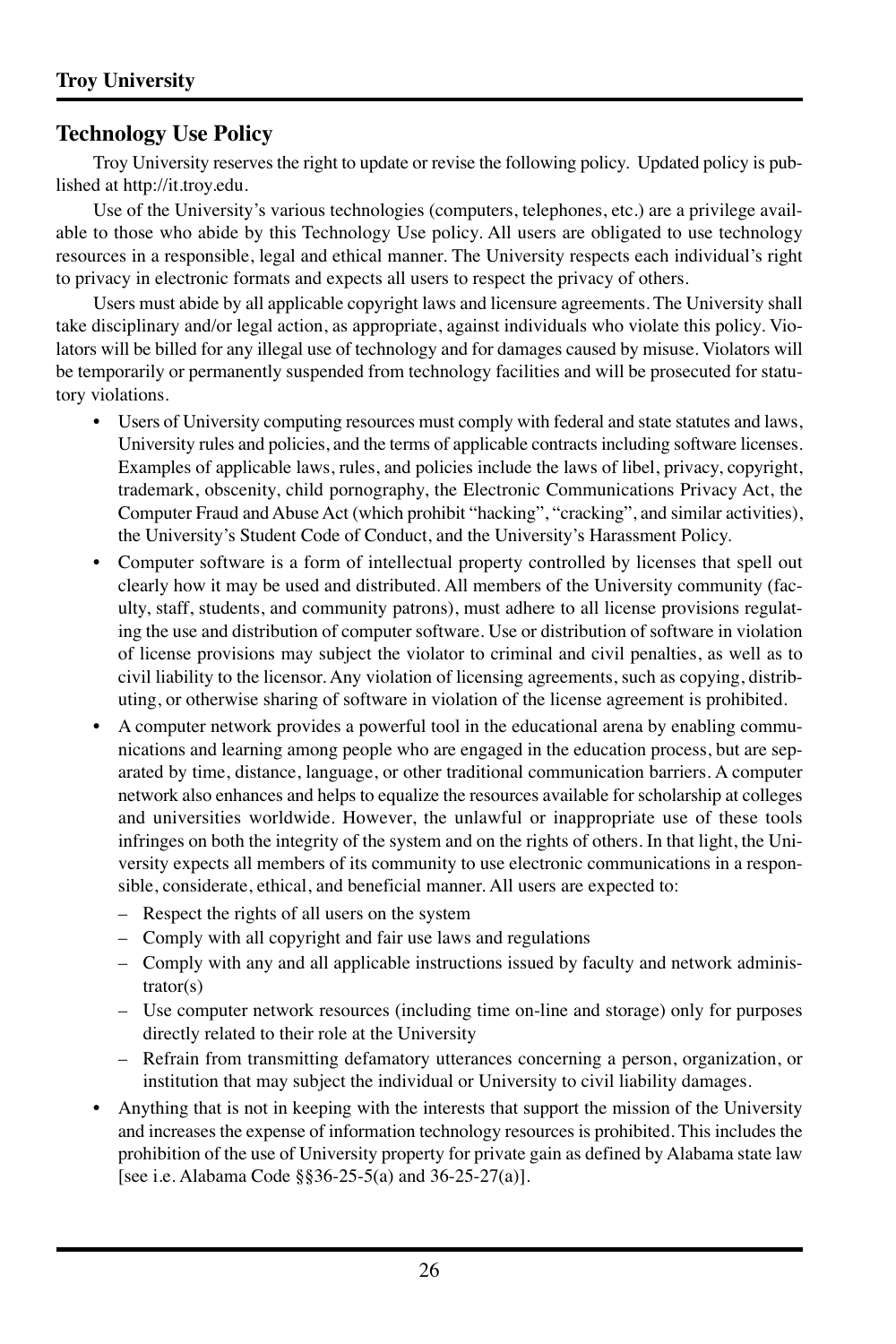- The installation of ad-hoc networking devices on university property is prohibited. Included among such devices are wireless access devices. Concern over wireless communications in the residence halls and campus is mostly about security, speed and interface among wireless access points. There is a lot of risk in using an unsecured wireless network. Using a wireless router in the residence halls has already caused users to become restricted from using the network because other students connect to their unsecured router Instead of the campus network. Any activity that an individual knows or should know is wasteful of computing resources prohibited. This may include activities such as:
	- Sending advertisements for commercial enterprises
	- Sending mass mailings or chain letters
	- Obtaining unnecessary output
	- Maintaining unnecessary or excessive file storage
	- Creating unnecessary multiple jobs or processes
	- Creating unnecessary network traffic
- As with all University resources, the University bears the responsibility and has the authority to allocate, limit or prohibit access to computer and network resources in order to ensure their most effective and economical use.
- Any action that may destroy, endanger, or divert another's research or writing is prohibited. In addition, University policy prohibits users from gaining access to, using, reviewing, changing, transmitting or deleting another user's files or software without the express permission of the user. Introduction of destructive software such as programs known as computer viruses, Trojan horse or worms into any computer, program, system or network is prohibited. "User" does not apply to the University personnel managing or administering the technology of the institution or the system.
- Among the most valuable and most sensitive of the University's computer resources are the personal work and storage spaces assigned to users. The University treats electronically stored information, including personal files, as confidential and permits examination or disclosure of their contents only when authorized by the owner of the information or when required by local, state, or federal law. Under Alabama Code §13A-8-102, it is a crime to attempt or to achieve access to, communication, examination, or modification of, to destroy, disclose, use, or take data, computer programs or supporting documentation. In plain words, state law prohibits both the use, transmittal, change, or deletion of another user's files or software without permission and the introduction of destructive software, such as programs known as computer viruses, Trojan horses or worms into any computer, computer system, or network.
- Anything that may hinder a free and open atmosphere of electronic discussion is prohibited.
- Cruelty, obscenity, crudity, and offensiveness, for the sake of offensiveness, have no place in the public discourse of a University community. As members of the University community, we are all responsible to one another and to the thinking and thoughtful community of which each of us ought to be a valuable part. Each of us must be considerate of other users of University computer resources and facilities.
- For your information, use of campus e-mail, the Internet, or networks for the following purposes have been subject to criminal, civil, and/or university sanctions at other institutions:
	- Threats against persons or property;
	- False information about academic or administrative policies or issues
	- Messages deemed offensive to the receiver because of their pointlessly hateful, obscene, harassing, or libelous content.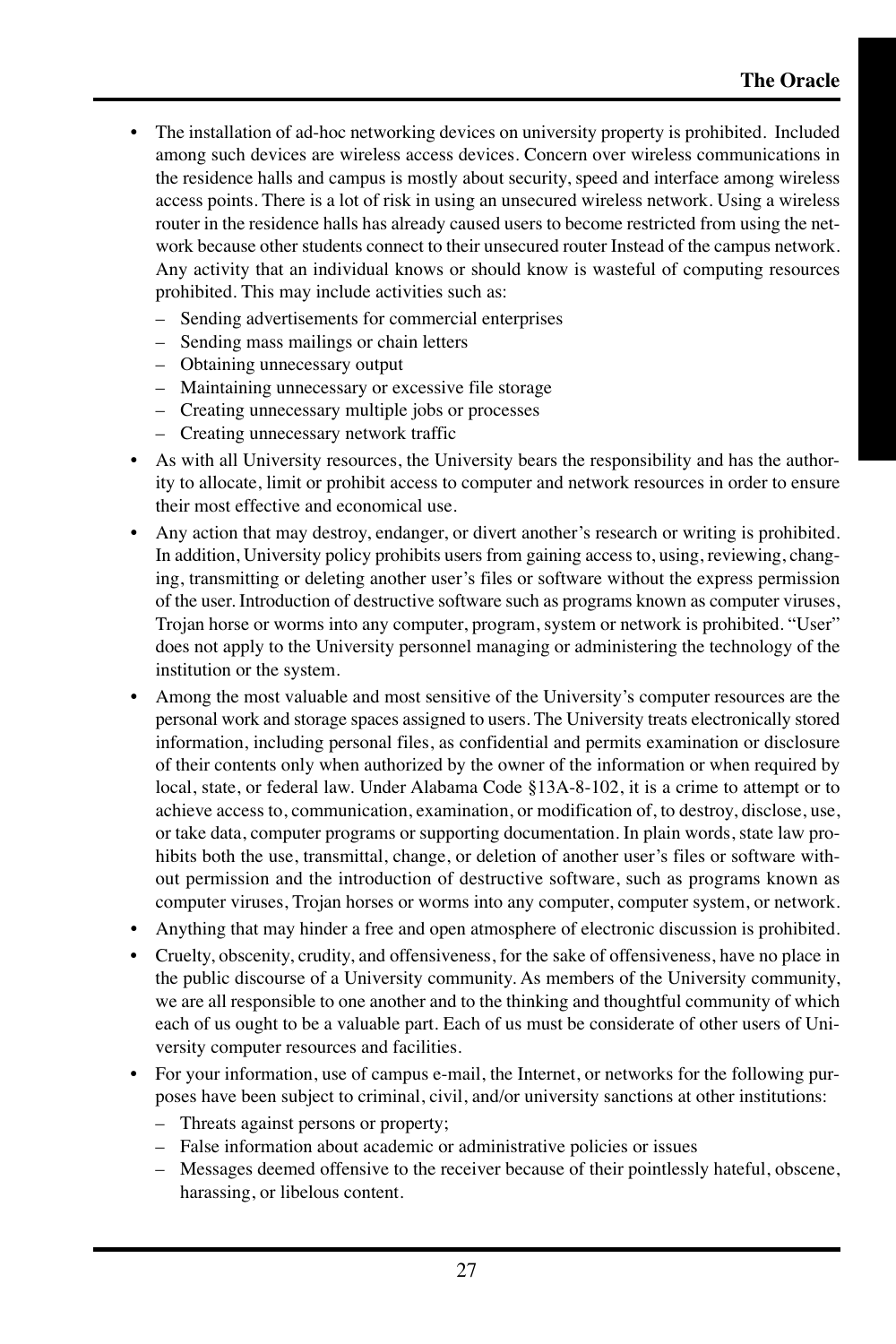The foregoing does not include all the kinds of conduct that have been challenged as illegal or inappropriate in a university setting. A good rule of thumb is to refrain from saying anything on any network or computer system that you would not say face to face to another person. Hurtful or offensive words spoken face to face or by telephone leave no written evidence to use against you, but hurtful or offensive words typed on a network or computer system can leave a permanent record that can, depending upon their content, support criminal or civil liability, damage your professional reputation or diminish your stature in the eyes of those whose respect you would like to keep or earn. You should be aware that e-mail files have been ruled to be "discoverable" in a court of law, which means that your privilege of confidentiality is certainly not absolute, but may be overridden by court order.

- 1. Anything that makes the University or an individual criminally or civilly liable is strictly prohibited. Any act or omission that may subject an individual or the University to criminal penalties or civil liability is prohibited. The individual responsible for the act or omission may be required to reimburse the University for the full amount of the expense incurred. Each individual must be aware of any state or federal law that imposes civil or criminal liability. If state or federal law prescribes certain consequences for certain conduct, you and the University may suffer those consequences, even if not described herein.
- 2. The University may employ various measures to protect the security of its computing resources and the privacy of its users. Access to the computers and to the information technology networked environment within the University is a privilege extended in good faith to students, faculty, staff, and community patrons. To protect the system and the right of all users, inappropriate use of the system will not be tolerated. In addition, while the University does not condone the routine inspection of electronic files, it does reserve the absolute right to place restrictions on the use of its computers and network systems and to establish policies and procedures to ensure that systems operate effectively and legally. Users should be aware, therefore, that the University cannot guarantee security and confidentiality. Users should therefore engage in "safe computing". It is the responsibility of each user to protect his/her user identifier (ID) and password from unauthorized use by other individuals. Each user is responsible for the activities that originate from his/her system while logged onto the network. Users may not lend their network/Internet account and/or password to other users. Any user who has reason to believe that his/her password or ID has been or could have been obtained by another individual must report this to an administrator of the University immediately. All members of the University community are responsible for ensuring that their handling of information about individuals is consistent with the University's policy on privacy of information. The privacy of individuals must be protected, regardless of the form or location in which the information is stored, including computer media. Access to personal information must be limited to authorized users for approved purposes. Such information must be safeguarded from unauthorized access. Individuals who are authorized to access personal information about others should not make unauthorized disclosure or use of it.
- 3. Computers and other campus technology are and at all times shall remain University property. The University reserves the right at any time, in its sole discretion, to access, examine, modify, disclose, remove or delete any data, program or document from its computers, system, network or any software program. Such action must be authorized by the University Chancellor.

#### **Violations**

Penalties may include, but are not limited to, suspension or revocation of user privileges. Such penalties may be assessed for students by their instructors and for all users by the network administrator(s). Decisions may be appealed to the Director of Student and Community Services. Violators may also be billed for illegal use of the computer systems and for any damages caused by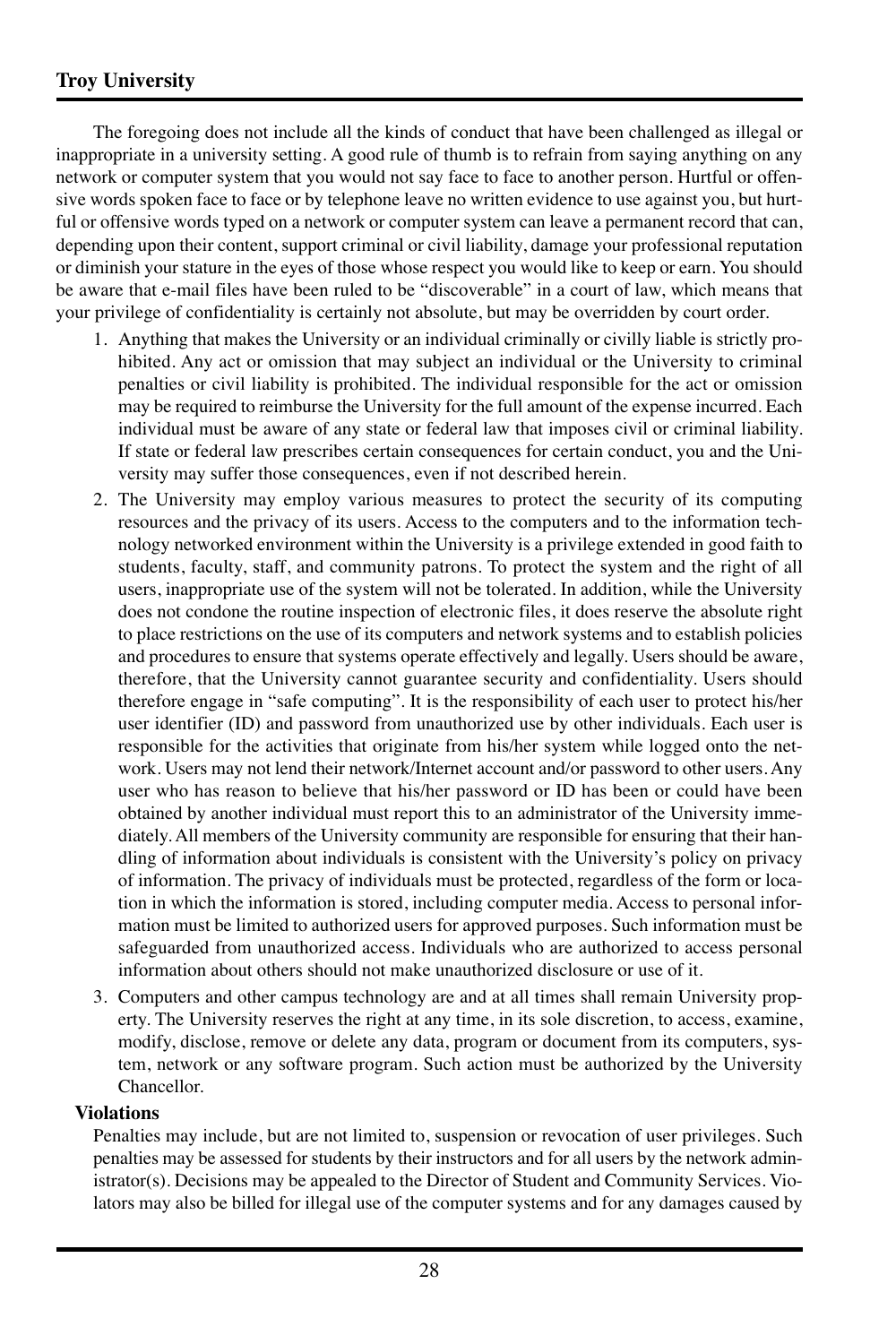such misuse. Violations of this Technology Usage Policy may also constitute violations of other University policies as printed in the handbooks for students, faculty, staff, and adjunct faculty and, as such, violators will be subject to processes and penalties associated with these other University policies as well as applicable local, state and federal laws.

#### **Agreement**

By using University computer systems or networks, students, faculty, staff and guests agree to indemnify and hold harmless the University, its employees and agents, from and against any claim, demand, liability, cause of action, or suit for damages arising out of use of University computers, including, but not limited to, any loss of the individual's data stored on the network. Users must acknowledge their understanding of this general policy as a condition of receiving an account and using the University network to access the Internet. Users will receive a copy of this policy and, upon request, have the opportunity for explanation and discussion thereof prior to receiving their password. Policies will also be posted in University computer labs and may be accessed on-line.

All University computer system and network users will be deemed to have agreed to this Technology Usage Policy upon entry into the system by use of their password and ID on each occasion of said use. The University hereby expressly and explicitly disclaims any liability and/or responsibility for violations of this policy.

#### **Internet Service**

Troy University is meeting the technological challenges of the 21st Century by providing its students, both on and off-campus, campus organizations, faculty and staff with E-Mail accounts and access to the University website, University information network and the Internet. This is available through direct network hook-up and provides educational and informational services.

## **Resident Network (RESNET) Policy**

- 1. RESNET users will refrain from abusive or harassing behavior toward others via email or other electronic means.
- 2. RESNET users are prohibited from utilizing any type of peer-to-peer traffic on the network, and will not knowingly and illegally download and/or distribute copyrighted materials, such as movies, music, software, and/or video games.
- 3. RESNET users are prohibited from tampering with any RESNET resource including excessive bandwidth usage, hardware, Ethernet wiring, network jacks, and Access Points (AP's). (Also, incident will be investigated and reported to Dean of Students for disciplinary action)
- 4. RESNET users are not allowed to install or connect any hardware such as wireless routers, hubs, or Ethernet switches to the RESNET network for any reason without express written consent from the IT department. Doing so could result in a permanent network block as these devices could disrupt and interfere with network services and establish security vulnerabilities.
- 5. RESNET users are prohibited from changing or masking their IP address distributed from University and/or Configuring or attempting to set an outside Proxy Connection as well as any attempts to bypass the Troy Network Access Control device by manipulating/masquerading one's network device.
- 6. RESNET users are strictly prohibited from using another user's computer without consent from the computers owner.
- 7. RESNET users are strictly prohibited from performing network scans, port vulnerability scans, sniffing, and Denial of Service attacks. **(Block length dependant on review by the University's Security Team)**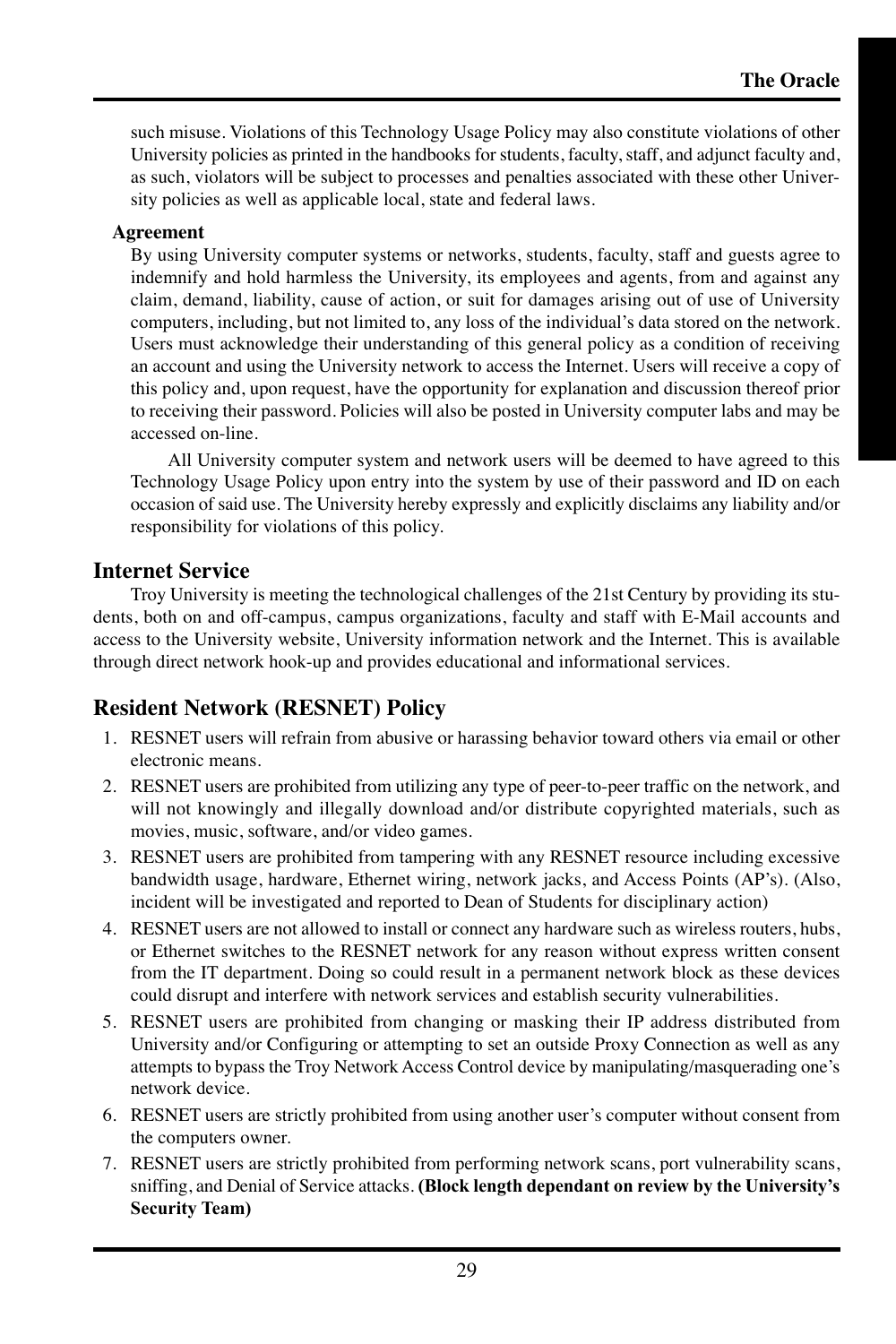- 8. RESNET users are prohibited from unauthorized access to local and/or remote resources at Troy University, or any other institution, without express written permission from said institution.
- 9. RESNET users are limited to 1 desktop/laptop computer system and 1 PDA/Phone logged into the RESNET Network at any given time.
- 10. RESNET users are strictly prohibited from sharing user credentials with any user, for any reason. This includes requesting another user to log into your computer with their credentials, or logging into another user's computer with your credentials.
- 11. RESNET computing has been designed and designated with Academics as a first and foremost application. The use of these resources is a "privilege", not a "right".
- 12. RESNET users are expressly prohibited from connecting ANY device other than a Gaming Console, (Wii, Xbox 360, or Playstation 3) to the "Dorm-Gaming-Console" protected wireless network. Violation of this policy is an automatic 3 day RESNET block.

Some of the above polices are previously stated in the University's Information and Technology Usage Policy listed at http://www.troy.edu/epolicy/manuals/800.htm#802.

RESNET Policies listed here are subject to change at any time without prior notice to users.

| Any violation of these policies can result in the following suspensions: |                          |
|--------------------------------------------------------------------------|--------------------------|
| <b>1st Offense of Academic Year</b>                                      | Helpdesk Ticket Required |
| 2nd Offense                                                              | 3 Days Suspension        |
| 3rd Offense                                                              | 5 Days Suspension        |
| <b>4th and Above Offense</b>                                             | Semester Suspension      |

The definition of suspension is as follows: Internet access for ALL personal systems (e.g. Laptops, Desktops, PDA, and/or Phones) that are used by the offending user, will be blocked from accessing services from the University's Campus Network for the above number of days.

#### **Tobacco Free Policy**

#### **I. Introduction**

Troy University is committed to providing a healthy and safe environment for all students, faculty and staff. The University's Board of Trustees demonstrated this commitment with the approval of a resolution designating Troy University as a tobacco-free institution.

This new policy, which will go into effect on August 13, 2012, will prohibit smoking and the use of all tobacco products within all University buildings, parking lots, structures, walkways, indoor and outdoor athletic facilities, University vehicles, worksites and grounds and any vehicles on campus regardless of ownership. The health care and health education programs of the University perform an important function by demonstrating and promoting healthy lifestyles through activities such as curtailment of the use of tobacco products.

#### **II. Definitions**

- A. "Smoking" means inhaling, exhaling, burning or carrying any lighted or heated cigar, cigarette or pipe.
- B. "Tobacco Products" such as all forms of tobacco, including but not limited to cigarettes, cigars, pipes, water pipes (hookah), electronic cigarettes and smokeless tobacco products (e.g. chewing tobacco and snuff).
- C. "Members of the University Community" include its faculty, staff, students, volunteers, vendors, customers and visitors.

#### **III. Policy**

A. This policy applies to all Troy University employees, students, contractors, vendors, recruits and visitors.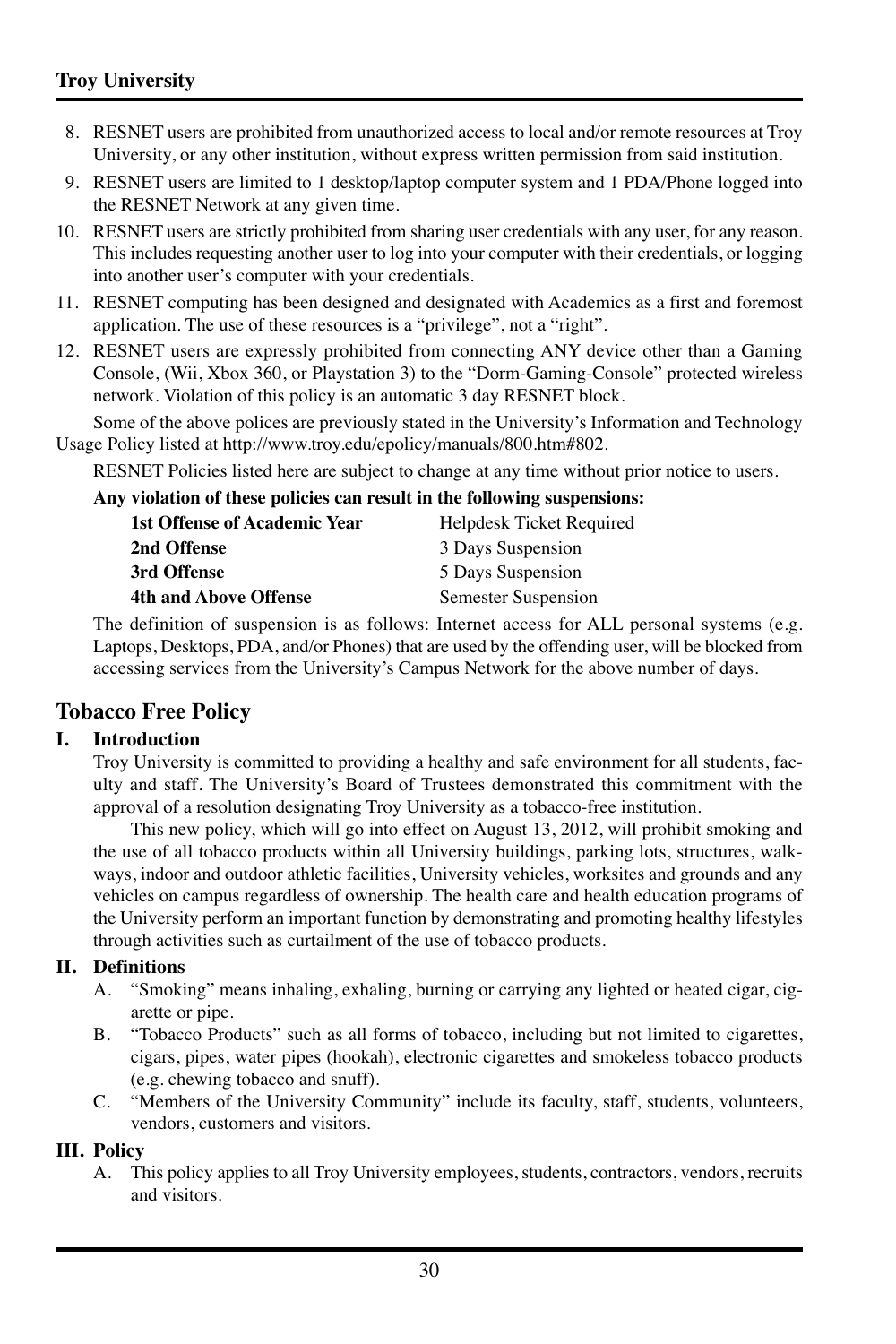- B. The use of all tobacco products is prohibited on all property that is owned, operated, leased, occupied or controlled by the University. "Property" for the purposes of this paragraph includes buildings and structures, grounds, parking lots, non-public walkways, sidewalks and vehicles, as well as personal vehicles in these areas. These same policies apply for all TROY campuses and locations.
- C. Troy University will provide a variety of wellness initiatives to assist students, faculty, and staff to achieve nicotine independence and smoking cessation.

#### **IV. Implementation Authority**

Authority for enforcement of this policy is vested in the Deans of Colleges, Department Chairs, Supervisors or the Dean of Students and Athletic Director or their designee, in conjunction with the Senior Director of Human Resources.

#### **V. Compliance**

Violation of this policy may result in corrective action under the Student Code of Conduct, Human Resources Policies and Procedures or other applicable University Regulations or Policies. Visitors refusing to comply may be asked to leave campus.

#### **VI. Effective Date**

This policy is effective August 13, 2012

#### **Troy University Facilities and Services Agreement Policy**

The following contains the policy of Troy University (TROY) regarding usage of its facilities by all individuals, organizations and groups. The facilities covered in these policies and procedures include but are not limited to: Trojan Center and all spaces within; Arboretum; HAL Hall; Claudia Crosby Theater; Sorrell Chapel; Student Recreation Center on Elm Street; McDowell Lee Natatorium and the Outdoor Pool; Troy University Intramural Fields; Trojan Arena; Stadium Towers; Veteran's Memorial Stadium; Riddle-Pace Field; Track/Soccer Complex, Softball Field; Tennis Courts; and any classroom on the Troy campus used for non-teaching purposes. This agreement also includes the use of Troy University tents (for non-football events) and tables and chairs outside of one of the facilities above.

#### **Section 1: Background.**

TROY has the exclusive right to determine whether to allow an individual or organization (the "User") to use its facilities or equipment. The decision to approve or disapprove usage will be based on whether or not the planned event and activities are in the best interest of the University. This decision shall be based on the following factors:

- Will the event support TROY's academic mission?
- Will the event be disruptive to TROY's educational activities?
- Will the event enhance TROY's image?
- Will the event promote student involvement and/or interest?
- How likely will it be that the event will damage TROY's facilities or equipment?
- Will the event likely result in controversy or public attention that may harm TROY's reputation or image?
- Are there other compelling reasons surrounding the event that should be considered in making the decision to approve or disapprove use of the facilities?

#### **Section 2: Generally Disallowed and Allowed Uses.**

TROY does not allow use of its facilities for any political campaigning, fund raising, or other politically connected events, except those events specifically sponsored by TROY student organ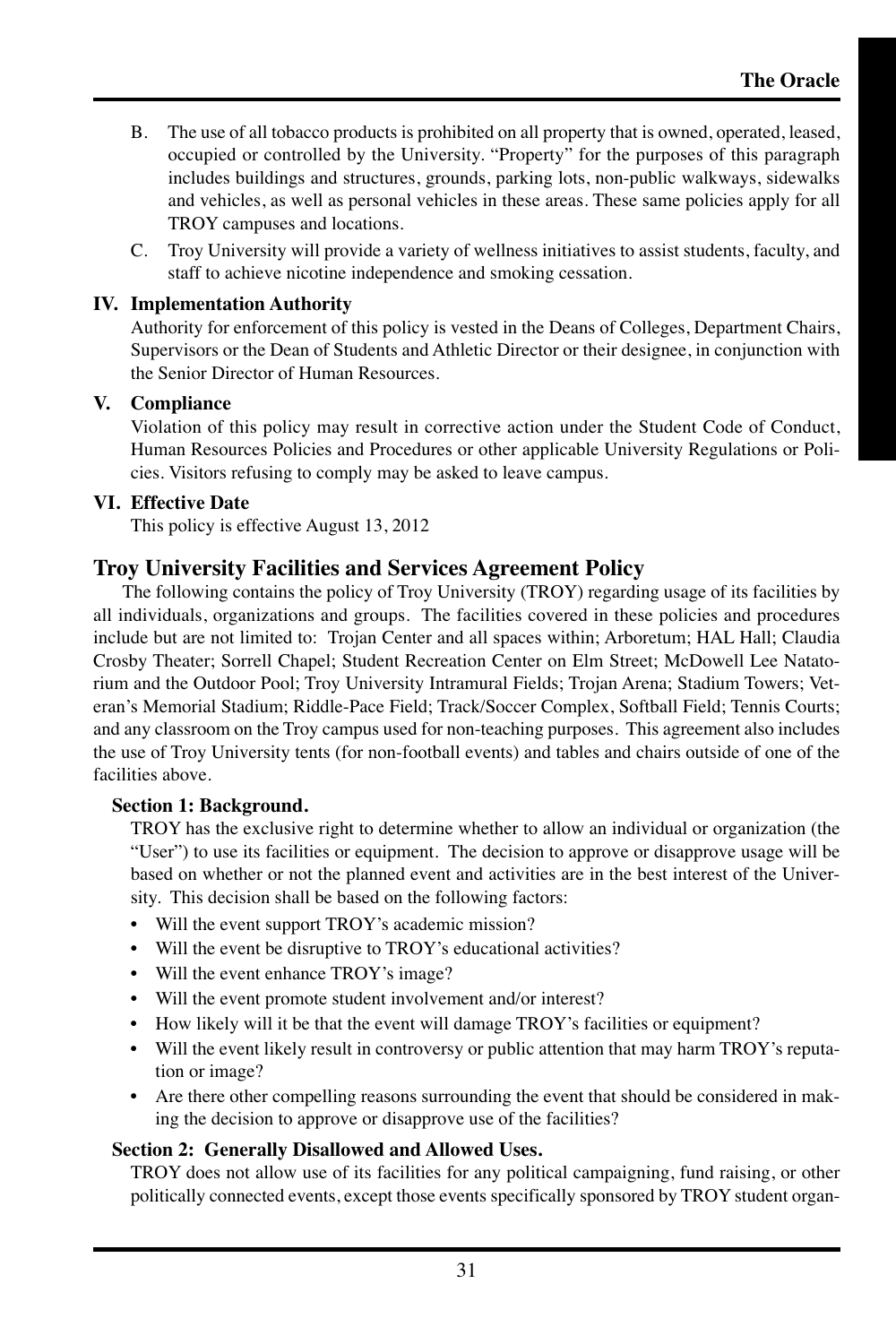izations. Student-sponsored events must be approved by the Student Involvement and Leadership Office prior to activities being held in TROY's facilities or on TROY's campus grounds.

TROY does not allow solicitation or product promotions in its facilities or on campus grounds, except when specifically approved by the University for the benefit of students, faculty, and/or staff.

TROY campus locations may allow usage of its facilities to a User if the planned event and activities of that User are in the best interests of that campus or TROY.

#### **Section 3: Requirements for Usage of Facilities by User.**

Any User must comply with TROY's rules and regulations in any allowed usage of university facilities. Each campus has its own unique facilities. Facilities and/or equipment must be reserved a minimum of ten (10) days prior to the event. These facilities and/or equipment must be reserved using the appropriate reservation form. These forms are available on line at www.troy.edu.

A User must pay all charges in full for usage of the facilities as determined by the Office of Event Management. Payment may be made by check, money order, or with a billable purchase order (which will be invoiced by the Office of Event Management). This payment must be made at **least seventy-two (72) hours prior to the event.** No reservation will be confirmed until payment is received. Any exceptions to the payments policy must be authorized by the Senior Vice-Chancellor for Student Services and Administration or the Chancellor.

#### **Section 4: Responsibility for Damages.**

A User will be fully responsible for payment of any damages that occur to the facilities or equipment caused by, or attributable to, that User's sponsored activity, that User's use of the facilities, or the actions of that User's employees, participants, guests and invitees.

#### **Specific Policies**

Smoking is strictly prohibited in all Troy University facilities

- No pets or animals are permitted (exception-service animal for person with disability)
- Absolutely no taping, nailing, tacking, or attaching items of any kind to the ceilings, walls, floors, windows, or doors
- Candles or open flames of any kind are strictly prohibited
- No glitter, confetti, hay, live Christmas trees, or similar items are permissible

#### **Section 5: No Usage of TROY's Name or Identification.**

A User shall not use the name TROY (or any variation of that name) or identification of any TROY campus site in any advertisement, brochure, mailer, or similar item in a manner that infers or suggests that TROY is a sponsor/co-sponsor of the event or is in any way affiliated with the User (unless approved by the specific TROY campus official). Any and all marketing materials, advertisements, brochures, announcements, or other publicity that references TROY or other campus sites (i.e., directions, press releases, etc.) **must** be submitted in draft form to the specific campus official prior to use by the User in order for the official to determine that such references to TROY are accurately reflected. This draft may be faxed or emailed for expedited approval. TROY reserves the right to disapprove usage of its name (or any variation of its name) and other TROY identification in any such materials and publicity or in any public release.

#### **Section 6: Right of Cancellation by TROY Officials.**

Circumstances may arise requiring a specific TROY campus site to cancel, change, or modify use of requested facilities by a User and requiring the TROY site to cancel the agreement for the allowed use of the facilities by the User.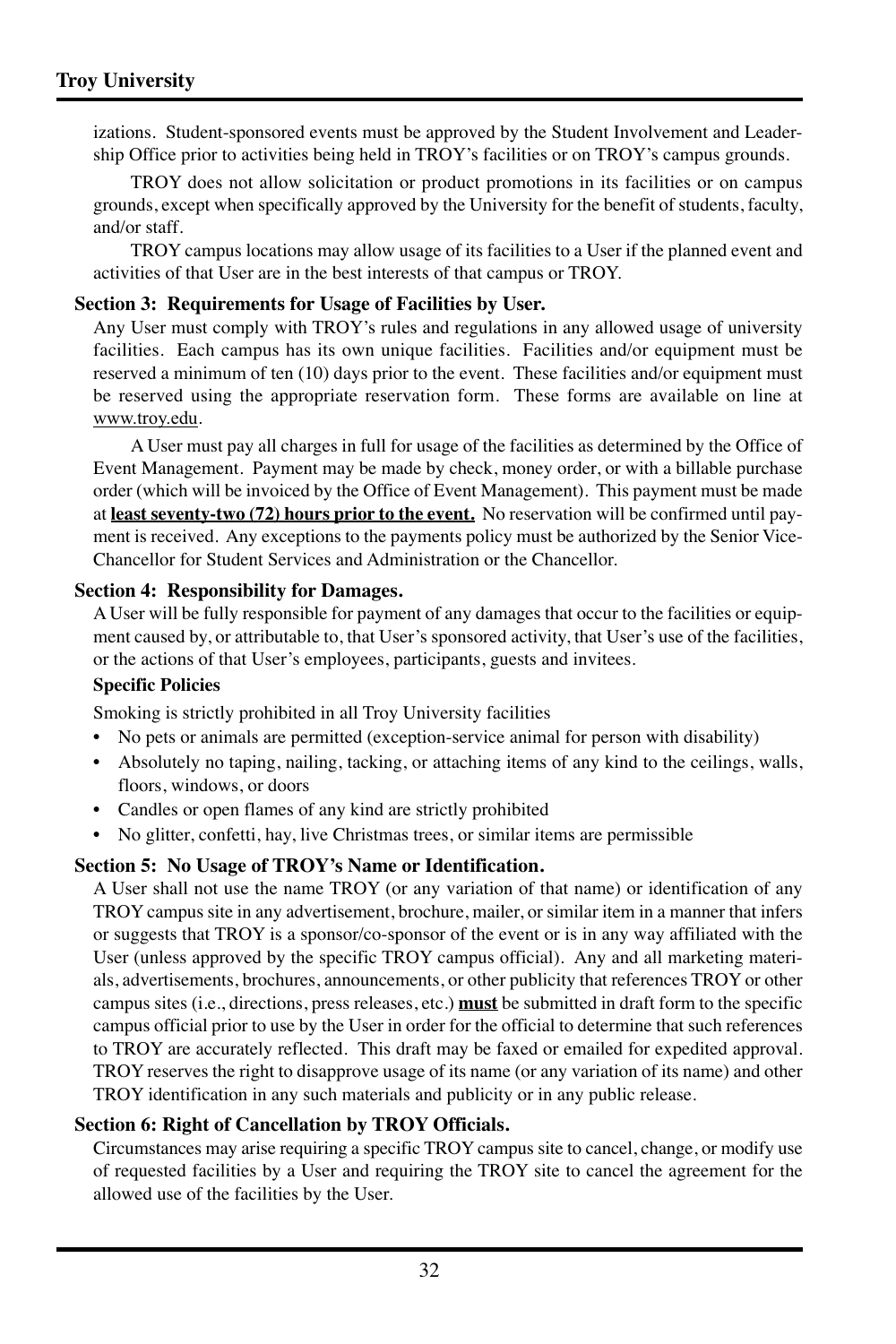- (a) Cancellation or Substitution of Requested Facilities. A specific TROY campus site expressly reserves the right to cancel any User's usage of the facilities or to substitute other facilities at its site for the facilities requested by the User whenever deemed to be in the best interest of that TROY campus site or as necessitated by circumstances, to be determined in the sole and absolute discretion of TROY. In any such situation TROY will attempt to assist the User by providing reasonably equivalent, substitute facilities on TROY properties or to assist the User in locating alternative facilities in the local area to meet the User's needs. TROY shall have no responsibility or liability for providing substitute facilities on TROY properties or for locating alternative facilities for User. If User is required to use, or elects to use, alternative space in the local area for the event then all amounts paid to TROY by the User for the requested facilities will be refunded.
- (b) Cancellation of Agreement by TROY. In the event sufficient funding or support is unavailable to the TROY campus site for the performance of its agreement for the allowed use of the facilities by the User, as determined at TROY's sole and absolute discretion, the User will be notified in writing of TROY's election to cancel the usage agreement at the earliest opportunity and all amounts paid to TROY by the User in such situation for the requested facilities will be refunded.

#### **Section 7: Responsibility for Event Sponsored by User.**

A User will be solely responsible for organizing, financing, advertising, and conducting the event and activities stated on the reservation form at the specific campus site, and that TROY in no way shall be sponsor or supporter of the event and associated activities (unless agreed to in writing).

#### **Section 8: Food-Services Requirements.**

Any and all food-services requirements of the User for the event must be obtained exclusively from the University food service contractor on campus. Any arrangement and agreement for food services will be exclusively between the User and the Contractor. TROY shall not be a party to the arrangement and agreement for such food-services requirements and shall have no responsibility for the food services provided by the Contractor. Waivers to allow use of other food services contractors must be approved by the specific campus official responsible for food services.

#### **Section 9: Alcoholic Beverage Policy***.*

See Alcoholic Beverage Policy in The Oracle.

#### **Section 10: Control of Requested Facilities; Indemnification of TROY, etc.**

All employees, participants, guests and invitees of the User shall be under the direct supervision and control of the User and shall be the responsibility of the User. Nothing contained in the agreement requires TROY to relinquish control of any of its facilities to the User (including the facilities specifically requested for usage by the User). A User is to expressly acknowledge that TROY retains the full and complete right to require that User, or any of that User's employees, participants, guests and invitees, to leave campus premises if circumstances justify such action.

TROY assumes no responsibility for loss or theft of personal property, or damage to personal property of the User or any of the User's employees, participants, guests and invitees. A User shall be liable for, and shall reimburse TROY for, all damages to persons and property on account of that User's use of the requested facilities.

A User must indemnify and hold harmless TROY, its officers, agents and employees, against any and all liabilities and claims for loss, injury or damage (including attorney's fees and costs) to persons or property, including claims of employees, participants, guests and invitees of that User, arising out of, or resulting from, activities conducted by that User or any of its employees, participants, guests and invitees in, on or about the requested facilities and TROY buildings and other properties.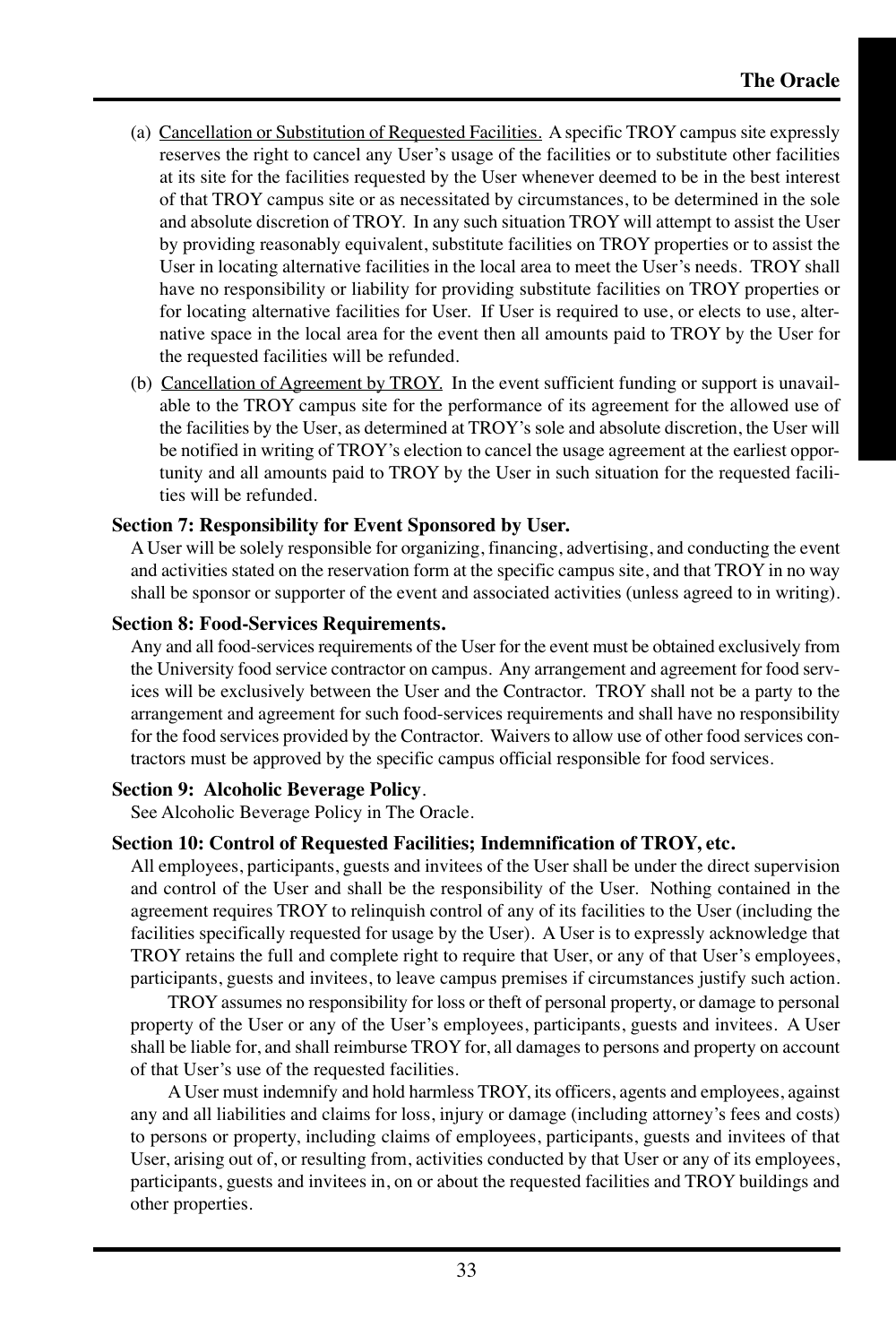TROY assumes no liability whatsoever for any property placed in the requested facilities or in any of TROY's buildings or other properties by the User or any of the User's employees, participants, guests or invitees.

**As part of the reservation process, a User must provide a Certificate of Liability Insurance for the Special Event to the Office of Event Management naming TROY University as an additional insured for the event and/or activity. The policy must be for a minimum of \$1,000,000.00. This is a requirement before the facility can be reserved and confirmed. There will be no exceptions to this requirement.**

#### **Section 11: Changes to Facilities Reservation Forms.**

Any additions or changes to the facilities reservation forms are subject to such additional charges then in effect in accordance with the campus' (then-prevailing) schedule of charges for any such items. A User agrees that all additions or changes must be made no less than three (3) business days before the event. TROY campus sites cannot commit to accommodate additions or changes requested within three (3) business days of the event and any attempt to accommodate such request by TROY campus sites will only occur in TROY's sole discretion and if circumstances otherwise permit. All official University functions (classes, practices, meetings, etc) will receive priority over any and all events.

#### **Section 12: Entire Agreement.**

The facilities and/or reservation form agreement(s), specific to each TROY campus site, constitute the entire agreement between TROY and the User. No prior written or oral commitments shall be binding on either party.

#### **Section 13: Termination by TROY.**

TROY may terminate the facilities reservation agreement entered into with a User, without penalty and at any time, for breach by that User of any of the terms of that agreement and, in such event, TROY may retain, as liquidated damages to cover University's expenses, all amounts paid by the User.

#### **Section 14: Termination by User.**

A User may terminate the facilities and reservation agreement before the scheduled start date of the event, but not later than three (3) business days prior to the event. If the agreement is terminated within the three (3) business days of the event, the User must pay all charges assessed for the event.

#### **Section 15: Meaning of Business Day.**

As used in this Policy, the term "business day" shall mean any day which is not a Saturday, Sunday, or recognized holiday by Troy University.

#### **Section 16: Headings.**

All headings contained in this Policy are solely for the purpose of reference only, and shall not limit or otherwise affect any of the terms or provisions of this Policy and shall not be construed or interpreted in connection with any term or provision of this Policy.

#### **Section 17: Signing and Delivery of Documents.**

A User must sign and submit to the specific campus site the facilities and reservations agreement, which shall thereafter become effective upon the signing and delivery of the agreement to the specific TROY campus site.

#### **Section 18: Waiver of Fees and/or Policy Exceptions:**

Any User requesting a waiver of any fees and exceptions to policy must submit that request in writing at the time of the reservation request. These requests will be discussed with and reviewed by the Senior Vice Chancellor for Student Services and Administration. Only the SVCSSA can waive fees or make exceptions to the policies.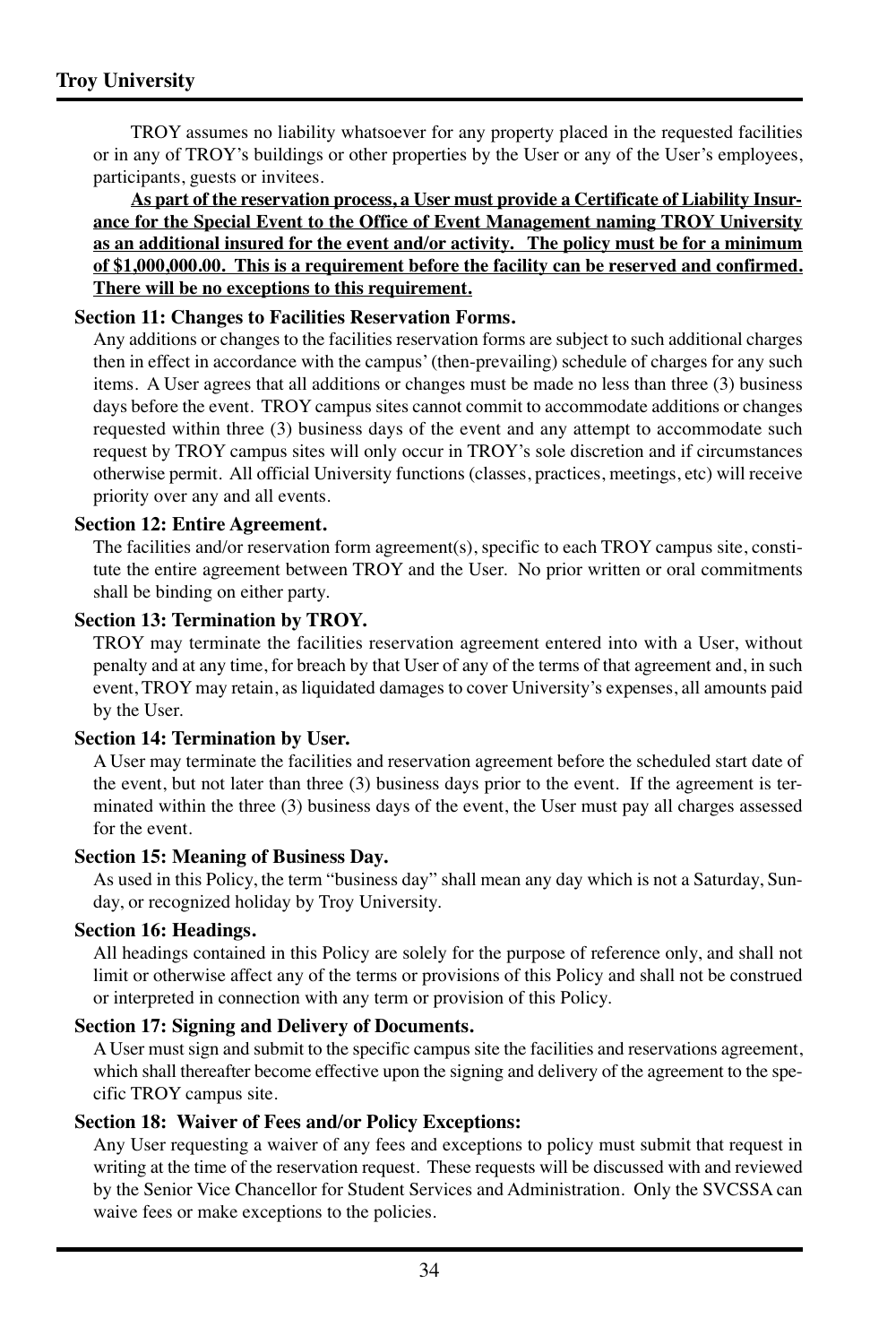#### **Section 19: Review of Policy**.

This policy and all fees associated with the policy will be reviewed on an annual basis in June. Changes to the policy and fees will be implemented in August of each year, if applicable.

#### **ALL POLICIES AND REGULATIONS INDICATED ON THE "REQUEST TO RESERVE FACILITIES" FORM APPLIES TO ALL FACILITIES.**

## **Unauthorized Student Group Gatherings**

Any and all students and/or persons participating in an unauthorized group meeting on the campus which creates a disturbance or results in destruction of university or personal property, or brings discredit to the university, shall be subject to disciplinary action and possible civil action. Participants are defined as those persons actively engaged in the action and those drawn to the scene, out of curiosity, as spectators and who refuse to disperse after warning. Any student that can be identified personally by university officials and/or through photographs taken at the scene of the disturbance are also defined as participants.

### **Use of Institutional Name**

No student organization or individual student may use the institutional name in the solicitation of gifts or in buying or selling merchandise, either on or off the campus, without written permission from the Senior Vice Chancellor of Student Services and Administration or designee. Organizational leaders and faculty advisors are directed to consult the Troy Graphics Standards Manual before making requests to use the Troy name and/or graphics of the University.

### **Use of Student Images**

Troy University reserves the right to utilize images of students in marketing materials. This includes still photos taken by the University photographer or contract photographers and video images. Images shall be those taken on University property or at any University-sponsored function.

## **Visiting Speaker/Notices Printed Materials Policy**

Troy University has established policy and procedures regarding invitations to and the appearance of outside speakers on the university campus. In the interest of orderly administration and to ensure effective public relations, adequate preparation and reservation of facilities as well as proper maintenance of the campus, the following procedures have been established by the university.

- 1. An outside speaker (one who is not a registered member of the student body, faculty or staff of this university) may be invited to speak on campus only by university recognized student, faculty or staff organizations.
- 2. The faculty member or officers of an organization sponsoring an outside speaker shall assume full responsibility for making the necessary arrangements, paying all expenses, including any damages to university property during the course of the event, and preserving the peace and dignity of participants of the scheduled event.

Any responsible officer who willfully violates this policy may become subject to appropriate disciplinary action.

3. Individuals who are not associated with the university as a student, staff or faculty member and who wish to speak without organizational sponsorship must provide notice to the Senior Vice Chancellor for Student Services and Administration or designee. An area for campus expression and demonstrations is designated on each individual campus. On the Troy campus, the area designated is the concrete area in the amphitheater, on the west side of the Trojan Center.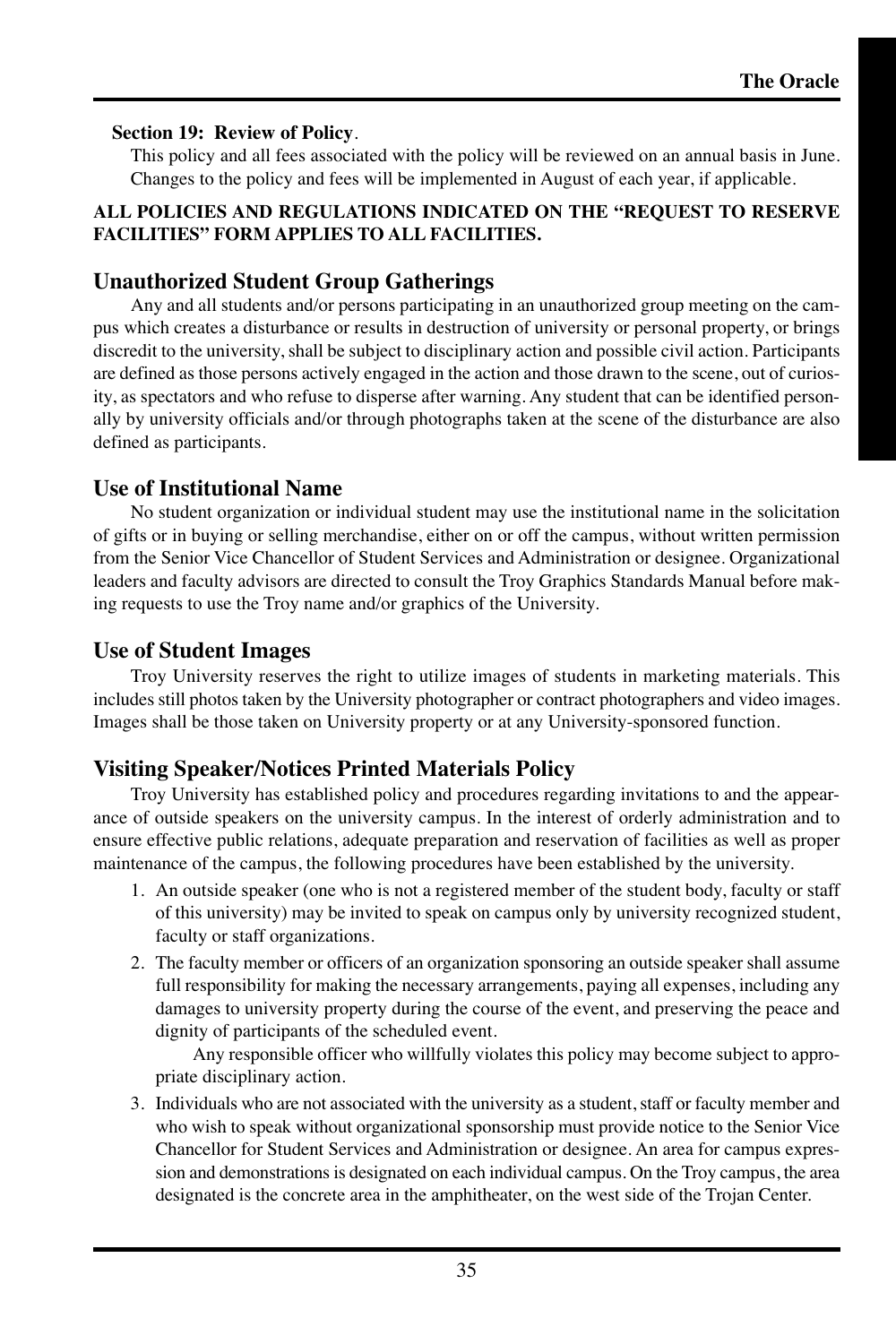- 4. Prior to extending an invitation to an outside speaker for a campus event, the organization shall submit a written request to the Office of Student Services. Such requests shall be completed to furnish all information required thereon. Upon receipt of the request form, properly completed and executed by the authorized officer and the faculty advisor of the organization, the Student Services Office shall determine the availability of adequate facilities for such event. The proposal shall be reviewed to determine whether university regulations have been fulfilled. A copy of the request shall be returned to the sponsoring group, showing the findings and action taken thereon. Said request will be acted upon by the Student Services Office within a maximum of one week of the time of the receipt of the request.
- 5. All notices and printed material pertaining to the speaker or scheduled event shall:
	- Bear the name of the sponsoring organization and shall not contain any implication that the speaker or event is being sponsored by the university.
	- Be posted only on bulletin boards situated inside the buildings on campus. Any locations for posting such material other than on bulletin boards must be approved by the Student Services Office, who shall be primarily concerned with the prevention of any temporary or permanent damage to university property or the appearance thereof.
	- Be distributed on campus only at tables or booths provided for such purpose inside the buildings on campus. Any locations for distributing such material other than the customary places must be approved by the Student Services Office, who shall be primarily concerned with the prevention of excessive litter spoiling the appearance of the campus.
	- Be removed by the sponsoring organization within 24 hours following the scheduled event. The university will not tolerate any speech on campus which presents a clear and present danger to the persons and property within the campus community. The privilege of any speaker to speak on campus will be denied if it reasonably appears that such speaker would advocate:
		- Violent overthrow of the government.
		- Willful destruction or seizure of school property.
		- Disruption or forceful impairment of education functions.
		- Physical harm, coercion, intimidation or other invasion of lawful rights of the school officials, faculty, or students.

If a recognized organization fails to obtain the approval of an invitation which it wishes to extend to a speaker, it may appeal, through the Senior Vice Chancellor for Student Services and Administration, to the Executive Committee of the university. The sponsoring organization shall make it clear; at the time the speaker is introduced at the scheduled event, that the views expressed by the speaker are not necessarily those of the university.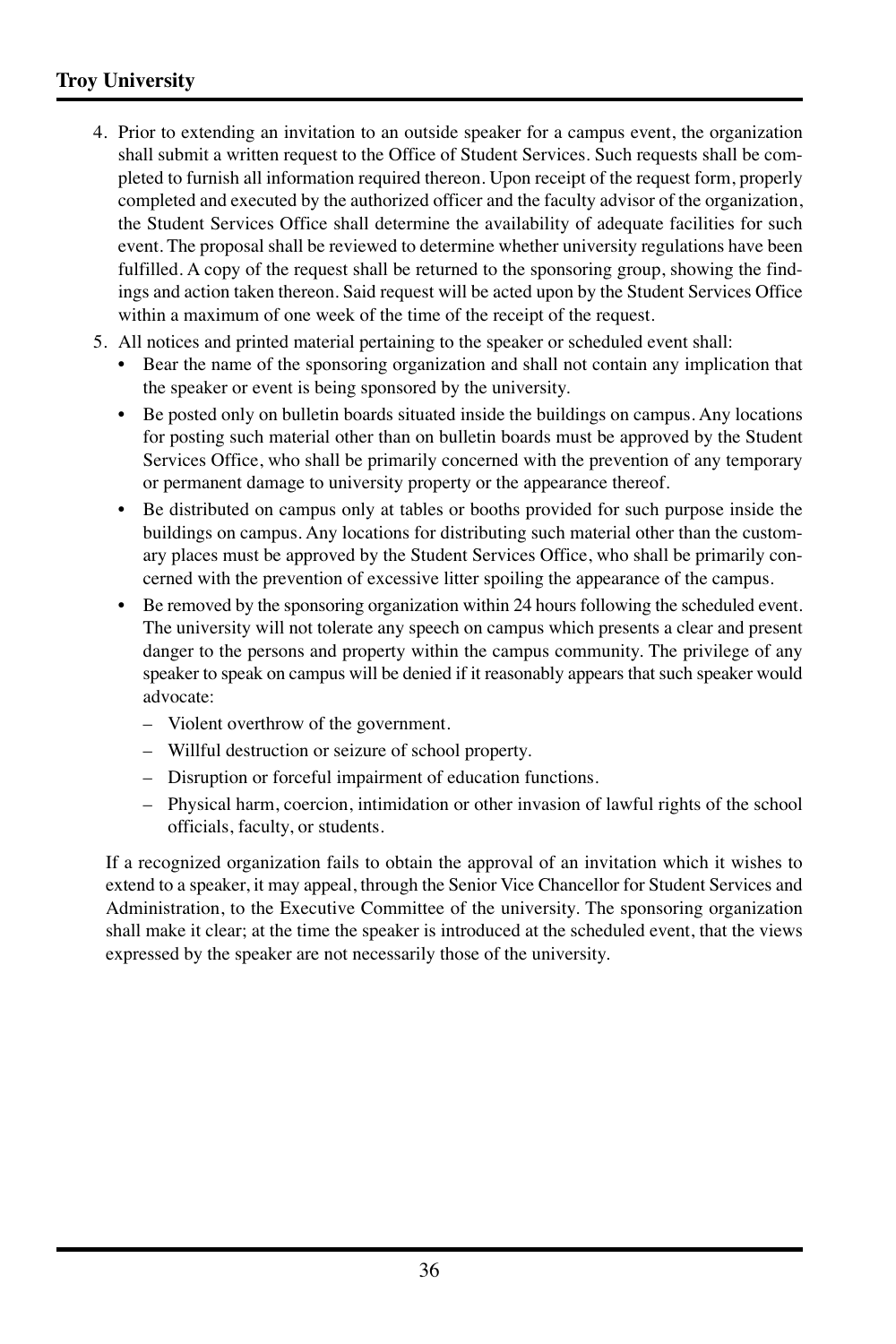## **Student Financial Services**

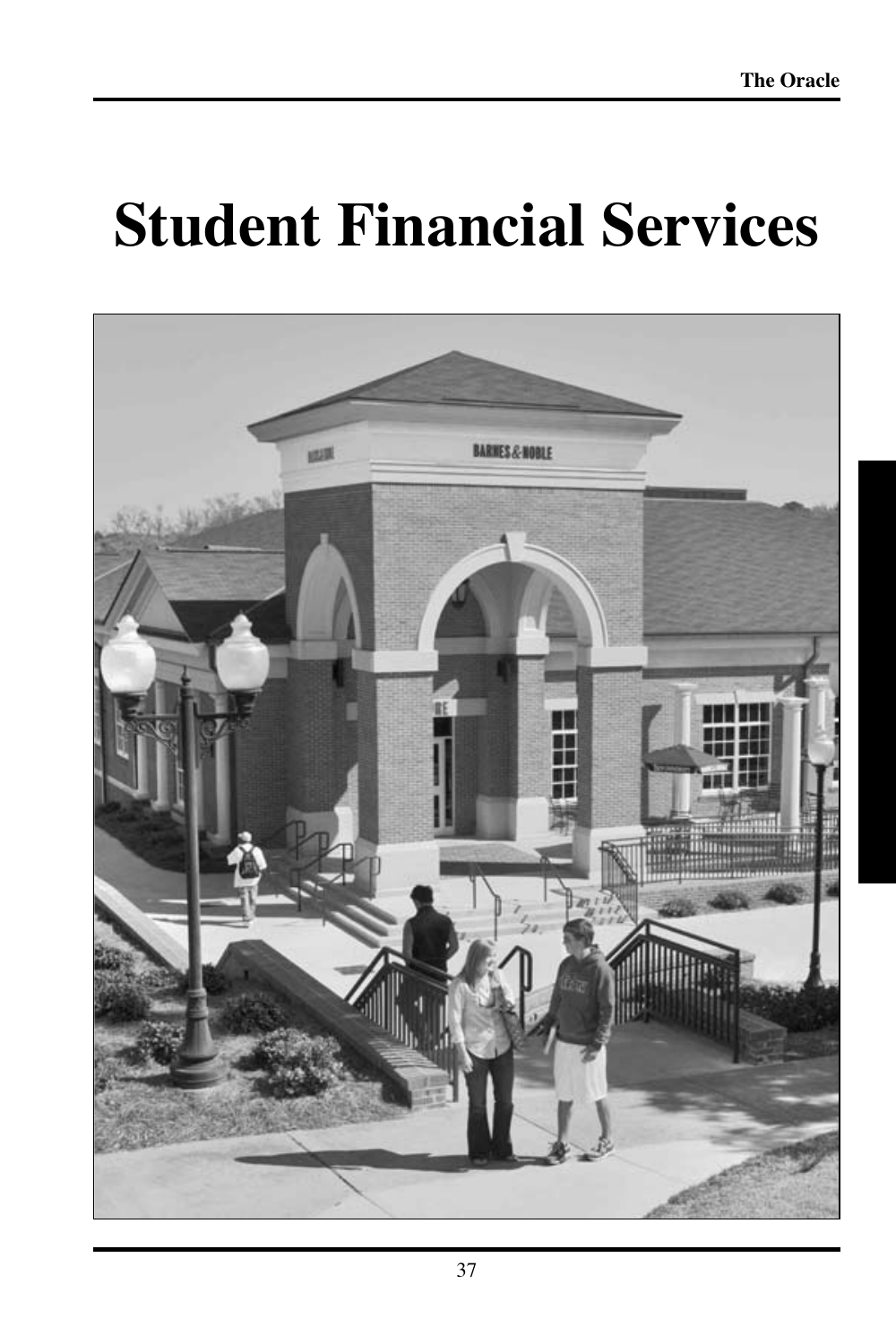## **Student Financial Services**

*152 Adams Administration Building*

### **Payment of Registration Expenses**

The payment of charges for tuition, fees, room, and board is part of the registration process.

Students may pay on-line using Trojan Web Express. Troy University accepts VISA, MasterCard, American Express, Discover, checks, money orders and cash.

## **Payment Plan**

Troy University offers a tuition and fees payment plan for Alabama campus students enrolling for Fall and Spring semesters to help budget college costs. Troy encourages full payment of all tuition and related fees prior to the first day of the semester. Failure to pay the balance in full will result in the student's automatic enrollment in the payment plan. As a part of this plan, a student is required to pay one-third of all semester charges before the first day of class with the second payment due four weeks later and the final payment due approximately nine weeks after the start of the semester.

Students with an account balance after the first payment due date will be assessed a \$25.00 payment plan fee. To meet the one-third requirement the student may apply the following:

- Awarded institutional scholarship
- Awarded financial aid,
- Payment by cash, check or credit card
- Payment from sponsors: If students wish to use the payments from the sponsors in the calculation of the 1/3 payment requirement, the University must receive the following information prior to 1st payment due date, via email to adbrunson@troy.edu :
	- Student Name and ID
	- Sponsor Name
	- Educational Expenses to be covered by Sponsor.

The remaining semester balance must be paid over the next two months. Failure to pay the entire balance by the third payment date will result in a late fee of \$50.00 as well as a restriction on future class registration and non-release of transcripts.

## **Clearance of Obligations**

All financial or other obligations to the University must be cleared prior to the end of each semester or term. An outstanding balance for a prior semester or term must be paid before the student will be allowed to register for subsequent semesters and or terms. Transcripts will not be issued if financial obligations have not been satisfied. Failure to meet financial obligations to the University could subject the student to additional late payment charges, as well as collection costs.

## **Other Expenses**

In addition to basic regular registration expenses, other expenses such as Health Center charges may be incurred by the student and charged to the student's account. These charges are payable when incurred.

## **Offset of Funds**

If a student's University account has an outstanding balance and the University has in its possession any funds payable to the student, the University reserves the right to withhold funds necessary to clear the outstanding balance on the student's account and to cover any collection costs incurred. Once accounts are cleared, any remaining funds will be paid to the student.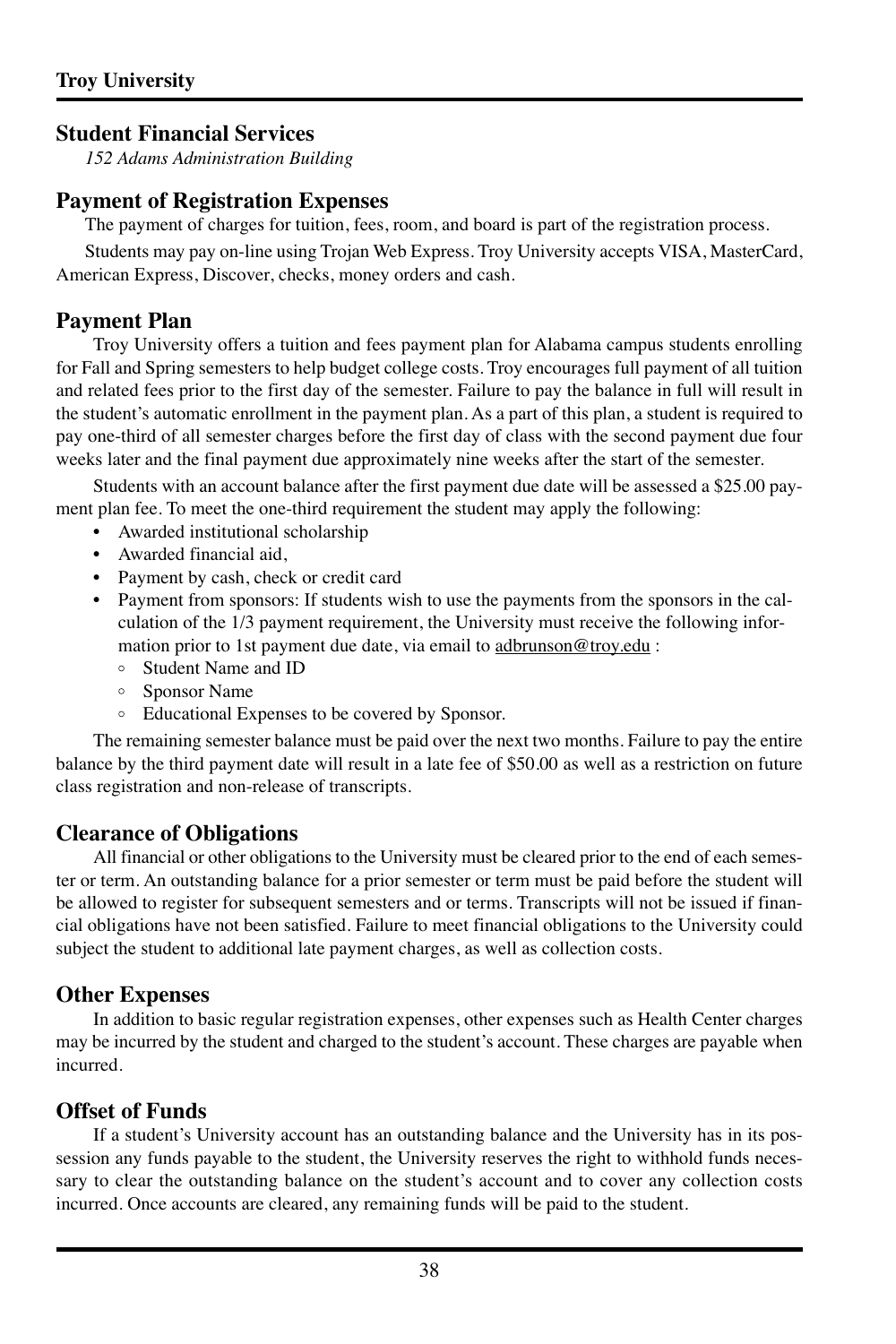## **Change In Regulations Or Expenses**

All financial regulations, fees or charges are subject to change as conditions warrant.

## **Student Excess Financial Aid Refunds**

Each registered TROY student will receive a Trojan OneCard. The Trojan OneCard will be mailed to the student, using the address on file with the University. To receive refunds from the University, a student must activate his or her Trojan OneCard. During card activation, the student will choose how to receive his or her refund money. Options available include having the student's refund:

- **1. Directly deposited to the student's Trojan OneCard OneAccount** (1 day or less) The OneAccount from Higher One is a fully functioning FDIC insured FREE CHECKING account that allows students quick and easy access to their refunds. The OneAccount has no minimum balance, no monthly fees, and free Internet banking features. With the OneAccount, students can use their Trojan OneCard to make purchases anywhere Debit MasterCard is accepted. Students will receive an e-mail when their refund has been directly deposited to their OneAccount. Students may view detail activity of their OneAccount by accessing their OneAccount Statement online at www.TrojanOneCard.com.
- **2. Deposited to another bank account of the student's choice**  $(2 3)$  business days) If students choose to have their refund deposited to another bank account of their choice, the transfer may take 2-3 business days from the day the University releases the funds. In order to have a refund deposited to their bank, students must first activate their Trojan OneCard at www.TroianOneCard.com. For this option, students will need to complete, print, and mail the third party form to the designated address. The third party form is available on www. TrojanOneCard.com.

## **Funds Held**

Troy University acts as an agent holding miscellaneous scholarship funds from donors to be applied to the accounts of students.

## **Drops, withdrawals, and Refunds**

Students may add/drop courses during the first week of the semester without penalty. After this week, students are responsible for all charges. A student may withdraw during the first week of the semester by following withdrawal procedures and paying a \$50 withdrawal fee. Registration charges will be removed from the account and room/board charges may be prorated. Withdrawals may occur after the first week of the semester, however, the registration charges will not be reduced and a \$50 withdrawal fee will be assessed. Students should inform the University of address changes. eTroy has a different drop and withdrawal policy.

## **Ineligibility for Refund**

A student, who is withdrawn by the University for disciplinary reasons, or for other similar reasons, is not eligible for any refund or reduction in semester/term charges.

## **Check Cashing Privileges**

For the convenience of students, the Student Financial Services Office will cash personal checks for amounts up to \$100.00 per day. Checks should be made payable to Troy University and must have the student's ID number on them. Students who cash checks must present a current ID. No two-party checks can be cashed. Checks should be negotiable, properly signed and drawn on the bank in which one has funds. If a check is returned to the University, it should be redeemed immediately. Students who continually write non-negotiable checks will forfeit their check-writing privileges. Two returned checks will result in permanent suspension of check writing privileges.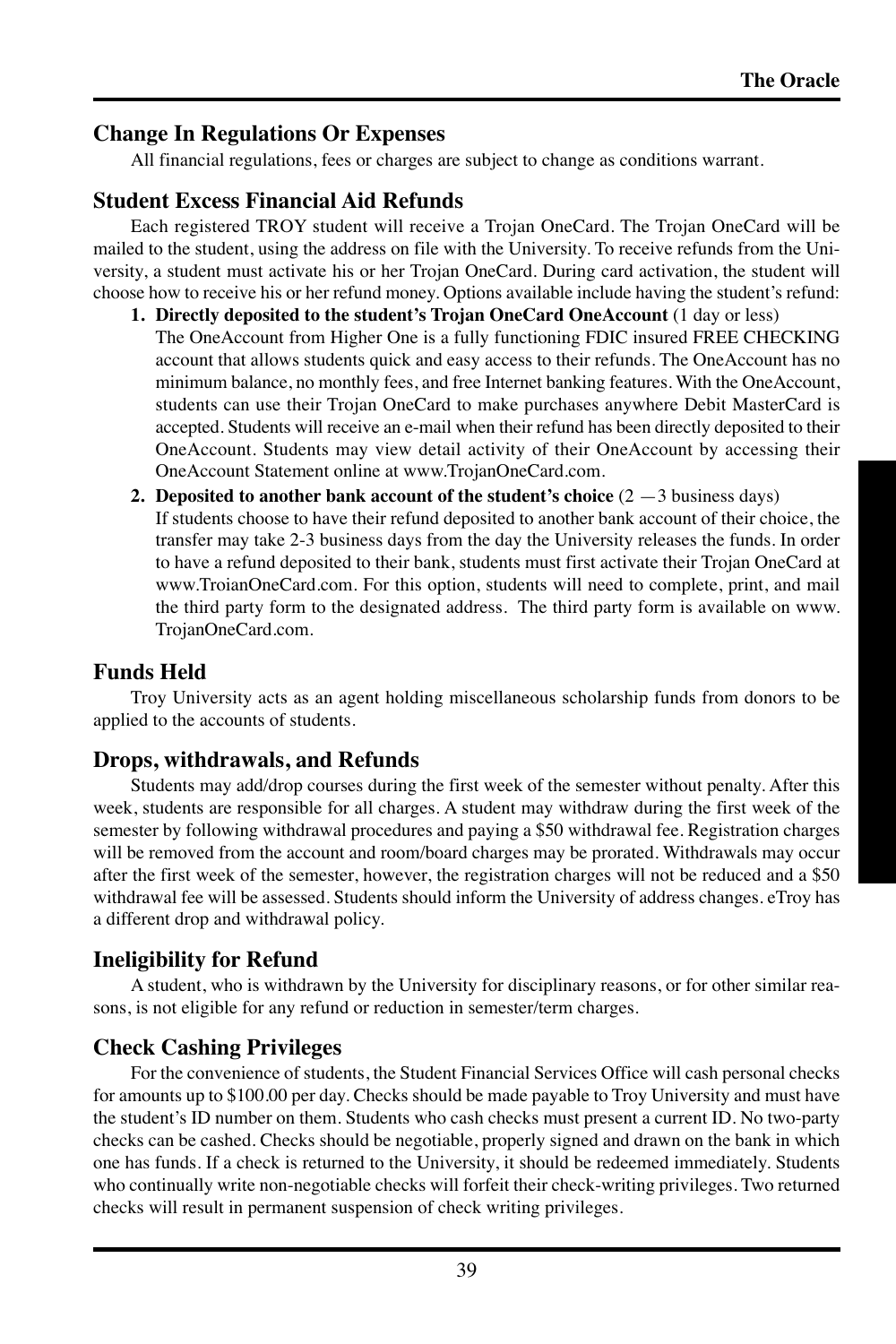## **In-State and Out-of-State Status**

In-state or out-of-state status concerns or questions should be directed to the Office of Admissions/Enrollment Management.

## **Parking Decals**

Students who use campus parking are required to purchase parking decals.

## **Room Rent**

Room rent expense is not refundable after completion of registration (see Housing Contract). Board is refunded on a prorated weekly basis. All room and board adjustments are made in the Housing Department. No meal plan will be allowed after the second week of classes.

## **Student Financial Aid**

Troy University, Adams Administration Bldg. 133, Troy, AL 36082 1-800-551-9716 ext. 3186 www.troy.edu/financialaid; Troy University Dothan Campus, P.O. Box 8368, Dothan, Alabama 36304, Malone 219 (334) 983-6556 ext. 1-255; Troy University Montgomery Campus, 231 Montgomery Street, P.O. Drawer 4419, Montgomery, AL 36103-4419, (334) 241-9520, Whitley Hall Room 208; Troy University Phenix City Campus, One University Place, Phenix City, AL 36869 (334) 297-1007. The Troy campus Financial Aid office processes financial aid for all campuses*.*

Although it is primarily the responsibility of the students and their families to pay college costs, this is not always possible. In such cases, the student should apply for financial aid to supplement family resources in the Student Financial Aid Office.

The Student Financial Aid Office strives to help students meet their educational costs that exceed the parents' contribution and other resources. Numerous Federal regulations determine a student's eligibility for financial aid. Staff members assist students and their families in understanding those regulations, but the university often has little opportunity to make exceptions to regulatory guidelines.

## **Grants**

Grants available at Troy University include the Pell Grant, Supplemental Educational Opportunity Grant and State Grants. Grants do not have to be repaid.

## **Direct Student Loans**

Loan programs in which Troy University participates include the Perkins Loan, the Direct Subsidized and Unsubsidized Stafford Loans and Direct PLUS (parent) loans. Loans must be repaid.

## **Scholarships**

Troy University offers Academic and Leadership Scholarships, Air Force and Army ROTC Scholarships. Additional scholarships are available in nursing, athletics, music and performing arts. Other scholarships are made available through various clubs, businesses and organizations.

## **Student Employment**

The University provides employment for students through work-study and work-ship programs. The Federal Work-Study Program is a federally funded, need-based student work program awarded and administered by the Student Financial Aid Office. To be eligible for work-study, students must apply for financial aid and show financial need. Work-ship is part-time employment up to 13 hours per week in various departments on campus. All work-ship positions must be approved through the Office of Human Resources and follow the procedures required by that department.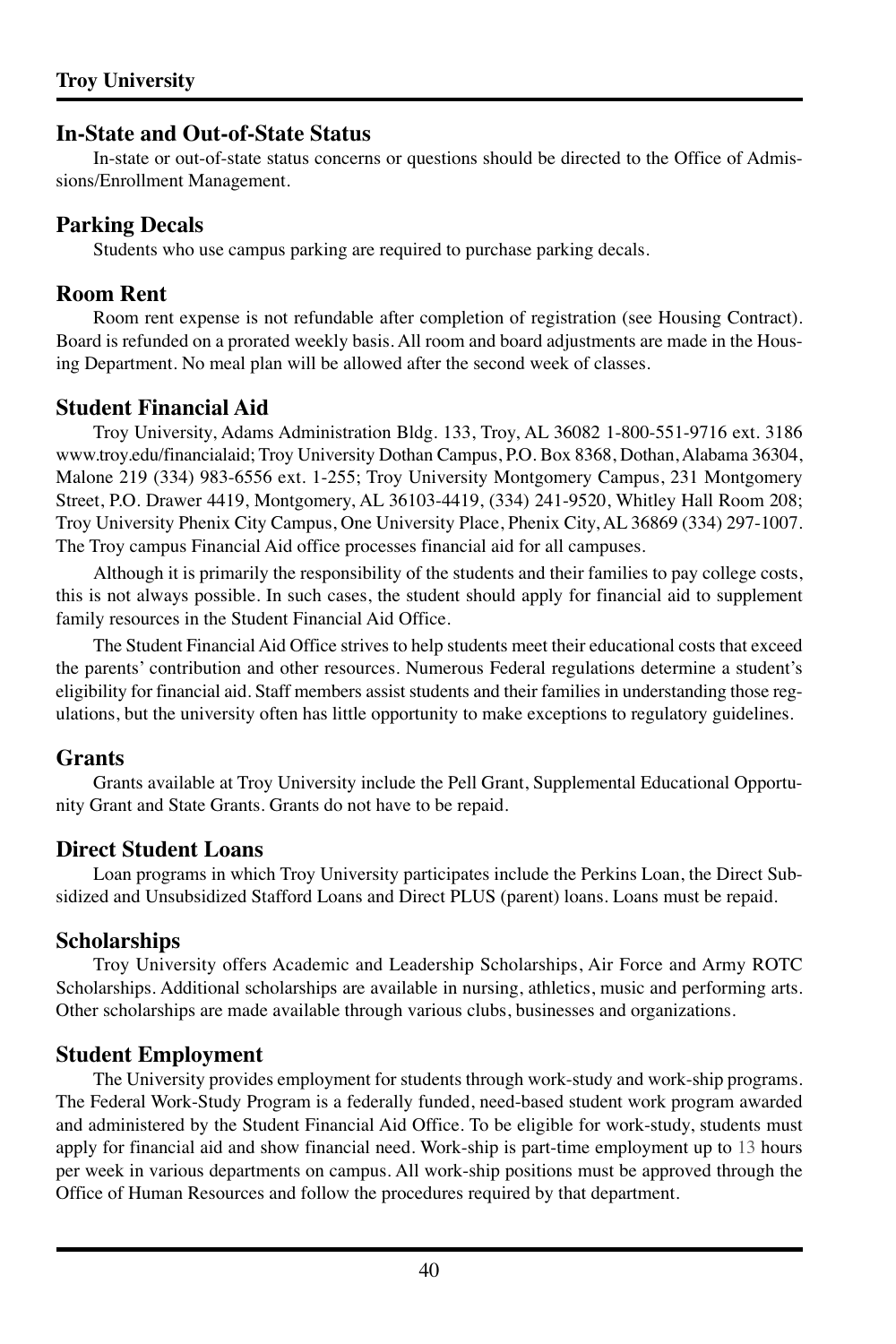## **Other Sources of Aid**

Additional student aid may be obtained through Veterans benefits, Marine officer programs, vocational rehabilitation and Alabama Benefits for Children of the Blind.

## **Federal Financial Aid**

Students should apply for financial aid using the Free Federal Application for Student Financial Aid (FAFSA). The Troy University website (http://www.troy.edu/financialaid) includes a Financial Aid Checklist to guide students through the financial aid process and downloadable forms. Please visit our website for links to the FAFSA and other pertinent links. Students must reapply for federal financial aid each year.

## **Deadline**

Applications for each academic year are available online January 1. Students applying for assistance prior to March 1 will be given priority in the allocation of funds available for the coming academic year. Students applying after that date may receive assistance if funds are available. Students must reapply each academic year.

### **Additional Information**

Students enrolling less than full-time will have their financial aid awards reduced or canceled according to the number of hours taken. Students using student loans must maintain halftime status or eligibility.

## **Financial Aid Disbursement**

The transmittal of financial aid will be made on the day after the drop/add period if the award letter has been returned to financial aid at least 10 days prior. Students will be able to receive refunds no later than twelve (12) days after the start of classes for the term. Students are expected to enroll with sufficient funding to purchase books and to survive for a minimum of two weeks after the beginning of the term. If book vouchers are available, they are issued by Student Financial Services.

Troy University reserves the right to adjust any aid if there is any change in academic or financial status of the aid recipient or to prevent institutional liability.

## **Satisfactory Academic Progress (SAP) Requirements**

Beginning July 1, 2011, the Satisfactory Academic Progress standards will change in accordance with new federal regulations.

Troy University is required by Sec. 484(c) of the Higher Education Act 1965, as amended to establish Standards of Satisfactory Academic Progress for students receiving assistance through Title IV programs (Pell Grant, Supplemental Educational Opportunity Grant, Federal Work-Study, State Grant, Perkins Loans, and Federal Stafford Student Loan Programs.) Troy University has adopted the following as its official policy governing a regular student's satisfactory academic progress.

Satisfactory progress is not to be confused with "good standing". A student can meet the Troy University standards of "good standing" and be allowed to enroll but may not meet the minimum standards of "Satisfactory Progress" to receive financial aid while enrolled.

#### **Grade Point Average and Completion Rate**

To receive Title IV funds (Perkins Loan, Stafford Loan, Plus Loan, Pell Grant, Work-Study, State, or Supplemental Grant), a student must be making "satisfactory academic progress" toward completing his/her academic program.

For purposes of this standard, students must maintain a 2.0 undergraduates (3.0 graduate) cumulative grade point average (GPA) and successfully complete 80% of all hours attempted, including repeated courses, dropped courses, withdrawals, incompletes, and F/FA grades.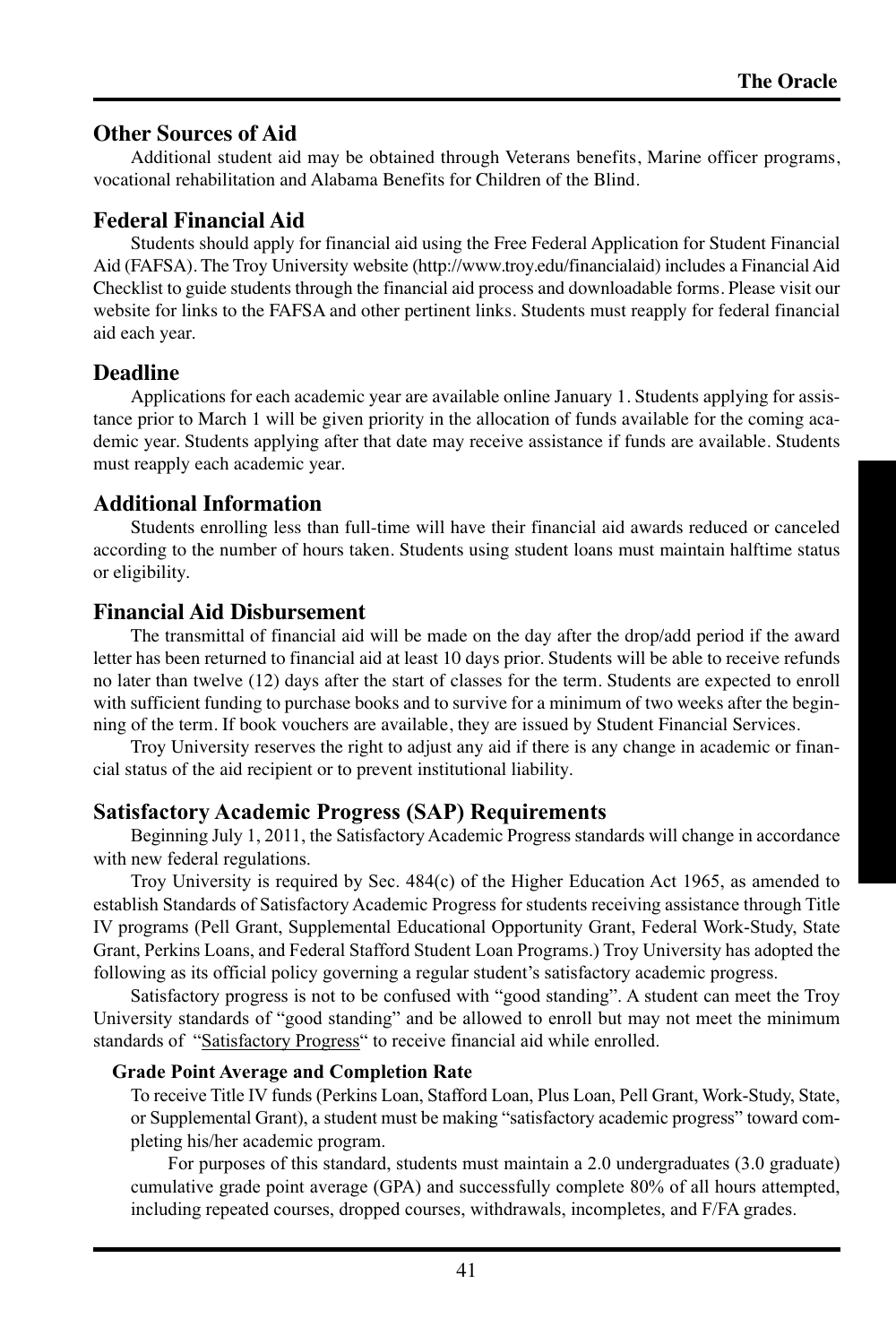#### **Troy University**

This standard is measured annually and begins immediately for graduate students and at the end of the first year for undergraduate students.

#### **Maximum Eligibility**

In addition to the above measures, the maximum length of a student's program may not exceed 150% of the minimum length required to complete the program. The academic records office according to the published standards in the University Bulletin establishes the length of each program. Courses, which transfer from another post-secondary institution, will reduce the time frame accordingly.

Examples: (1) If your degree is a 120 hour program:  $120 \times 150\% = 180$  attempted hours maximum time frame. You are eligible for only the first 180 hours attempted. (2) If you transfer and bring 70 hours credit into a 120 hour program:  $120 \times 150\% = 180 - 70 = 110$  hours maximum time allowed for degree funding.

However, if at any point it's determined the student will not be able to meet the 150% time frame by graduation, the student becomes ineligible for federal aid.

Example: a student has already attempted 170 hours and is in a program that has a 180 hour maximum, but still has 30 hours left to complete the program; the student will not be eligible for federal aid because the program cannot be completed within the 180 hour time frame  $(170 + 30)$  $= 200$ ).

#### **Second Degree Issues**

Students who are working toward a degree level which they have already completed (AS, BS, MS, etc.) or who are working toward a degree which is lower than the one they hold, will have their maximum length of program established at no more than 100% of the normal time frame minus any credits, which transfer from any post-secondary institution.

However, if at any point it is determined the student will not be able to meet the 100% time frame by graduation, the student becomes ineligible for federal aid.

Example: a student is working on a second degree and has dropped or withdrawn after the free drop/add, or taken another course that does not pertain to the second degree; the student will not be eligible for federal aid because the program cannot be completed within the 100% time frame.

Students will not be eligible for federal aid when seeking a third degree above the second degree which is already attained.

Example: Students will not be eligible for federal aid if working on a third master's degree.

#### **Preparatory Coursework**

A student may apply for a Stafford loan for prerequisite coursework that is necessary to be admitted in an eligible program. The courses must be part of an eligible program offered by Troy University. If enrolled at least half time in these prerequisite courses, the student is eligible for loans for one consecutive 12-month period (not per program) beginning on the first day of the loan period.

Example: a student has a bachelor's degree with a major in mathematics and wants to enroll in a graduate computer science program but needs 12 more semester hours of computer science coursework to meet the admission requirements. The student may receive a Stafford loan if enrolled at least half time in undergraduate prerequisite courses that are required for enrollment in the graduate program.

#### **Notification and Reinstatement**

A student who is notified of his/her ineligibility for financial aid funds due to failure to meet these standards may submit a written letter of appeal for reinstatement. The written letter must state the basis for the appeal and include a copy of his/her current academic transcript along with supporting information.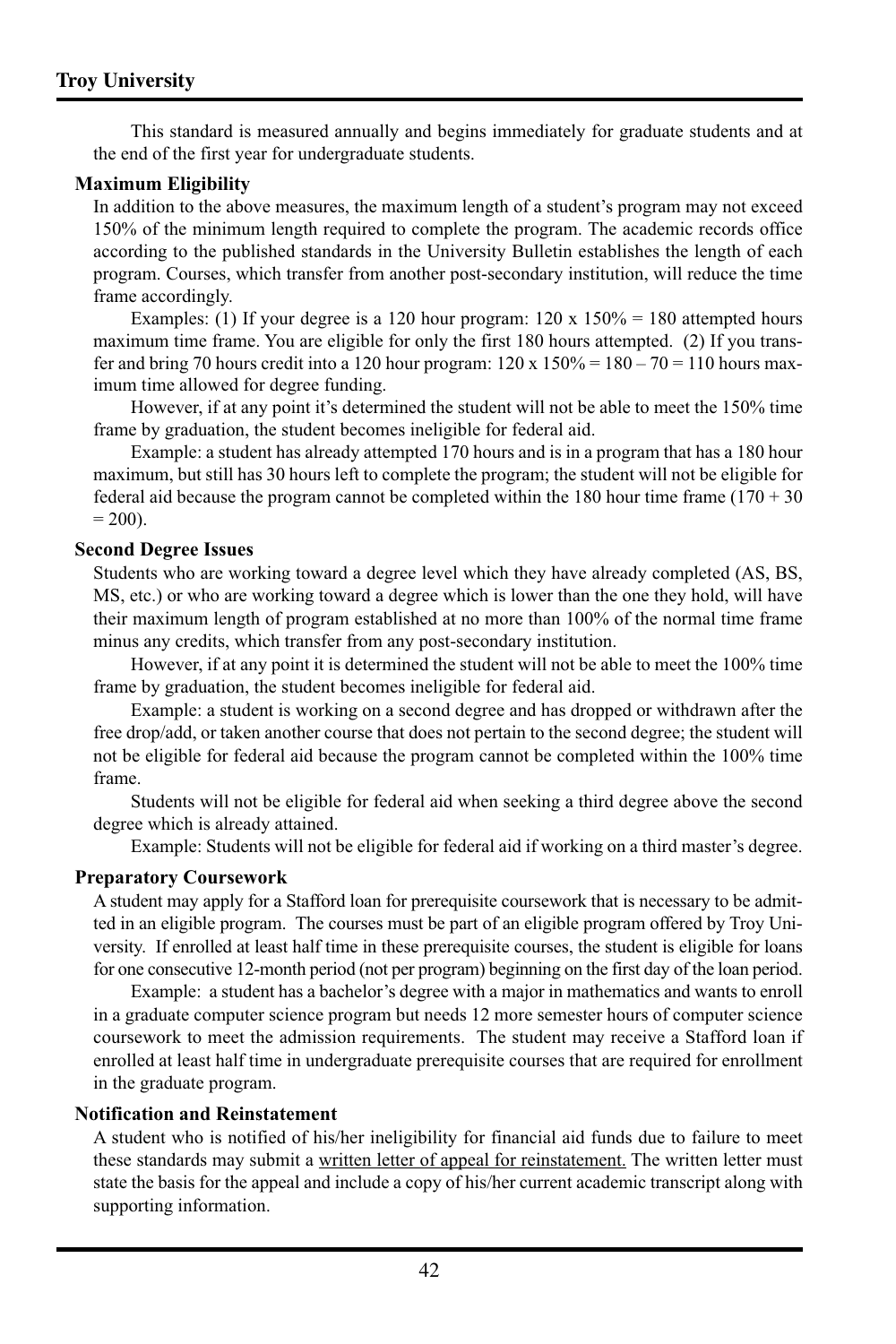#### **Financial Aid Suspension**

Financial Aid Suspension status is assigned to a student who fails to make SAP. A student who is placed on Financial Aid Suspension may only receive financial aid if the student re-establishes eligibility by meeting the standards set forth in this policy.

#### **Financial Aid Probation**

Financial Aid Probation is assigned to a student who fails to make SAP and who has successfully appealed and has had financial aid reinstated. A student who is placed on financial aid probation may receive financial aid for one term/semester. At the conclusion of the term/semester, if the student meets the Standards of Satisfactory Academic Progress, the student will be eligible for financial aid reinstatement.

If the student fails to meet overall Satisfactory Academic Progress at the end of the probation, the student's academic performance for the term/semester will be evaluated against the student's Financial Aid Probationary Academic Plan.

The student is responsible to contact the financial aid office after grades are finalized for the probationary term/semester to request a SAP reevaluation for financial aid eligibility for the next term/semester.

#### **The Financial Aid Probationary Academic Plan requires that the student:**

- 1. Must be at least half-time and have completed 100% of those classes for credit
- 2. Must have at least a 2.0 GPA for undergraduate students or 3.0 GPA for graduate students
- 3. Must not withdraw, drop, or have an incomplete during the probationary term/semester. If you do not meet these requirements, you will be ineligible to receive financial aid and will

be responsible for payments toward the student's bill until you meet the satisfactory academic progress standards. In order to have your financial aid reinstated at the end of the probationary period, you must contact the financial aid office after your grades have been finalized.

The professional financial aid office staff will review each appeal and respond to the student in writing stating the reason for reinstatement or upholding the denial of financial aid. If your appeal is denied, the decision of the appeal committee is final.

*Confidentiality: Students' family financial information and the type and amount of a student's aid are held in confidence. Student Financial Aid Office ensures the confidentiality of all student records in accordance with the Buckley Amendment – the Family Education Rights and Privacy Act of 1974. (FERPA).*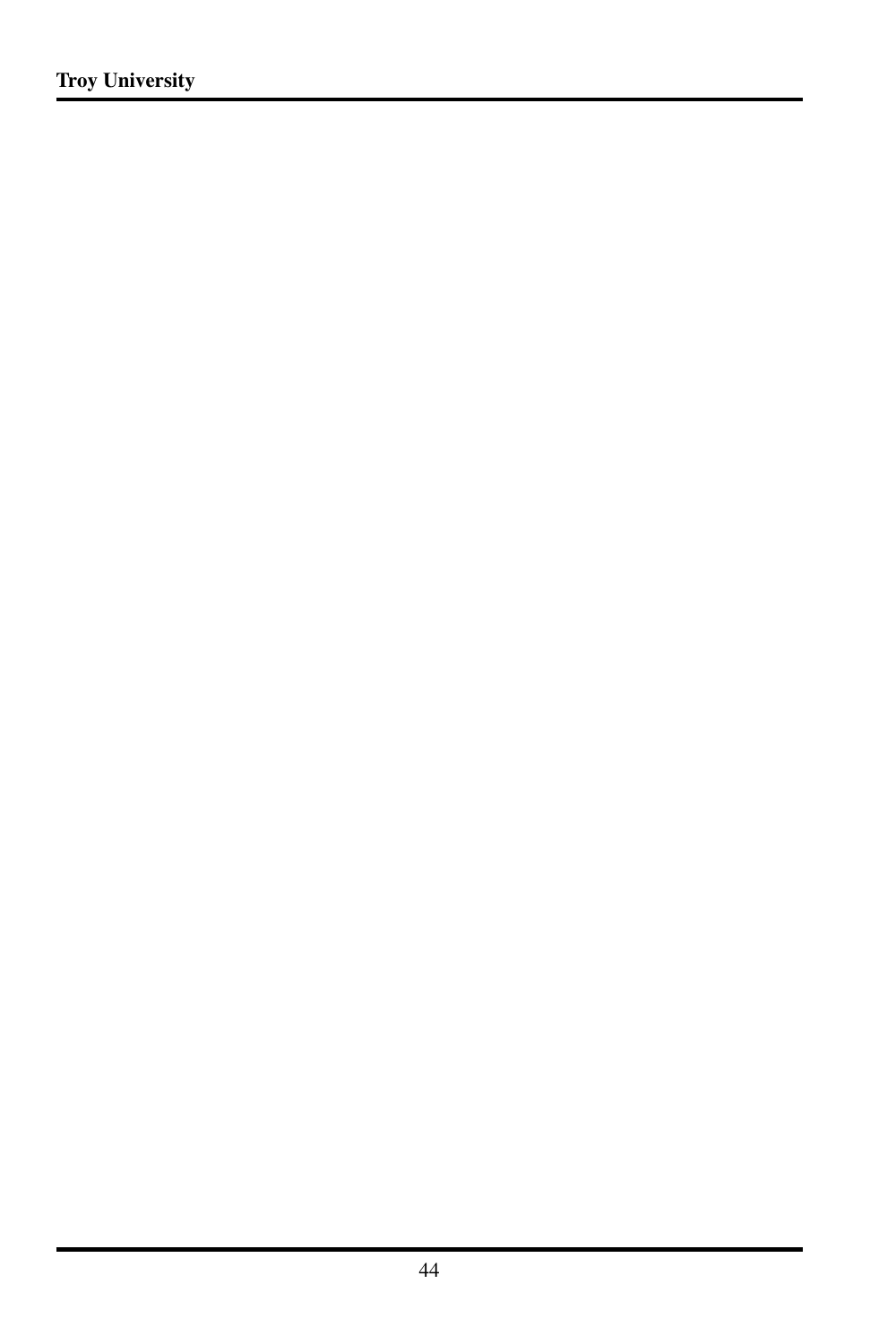## **Standards of Conduct and Disciplinary Procedures**

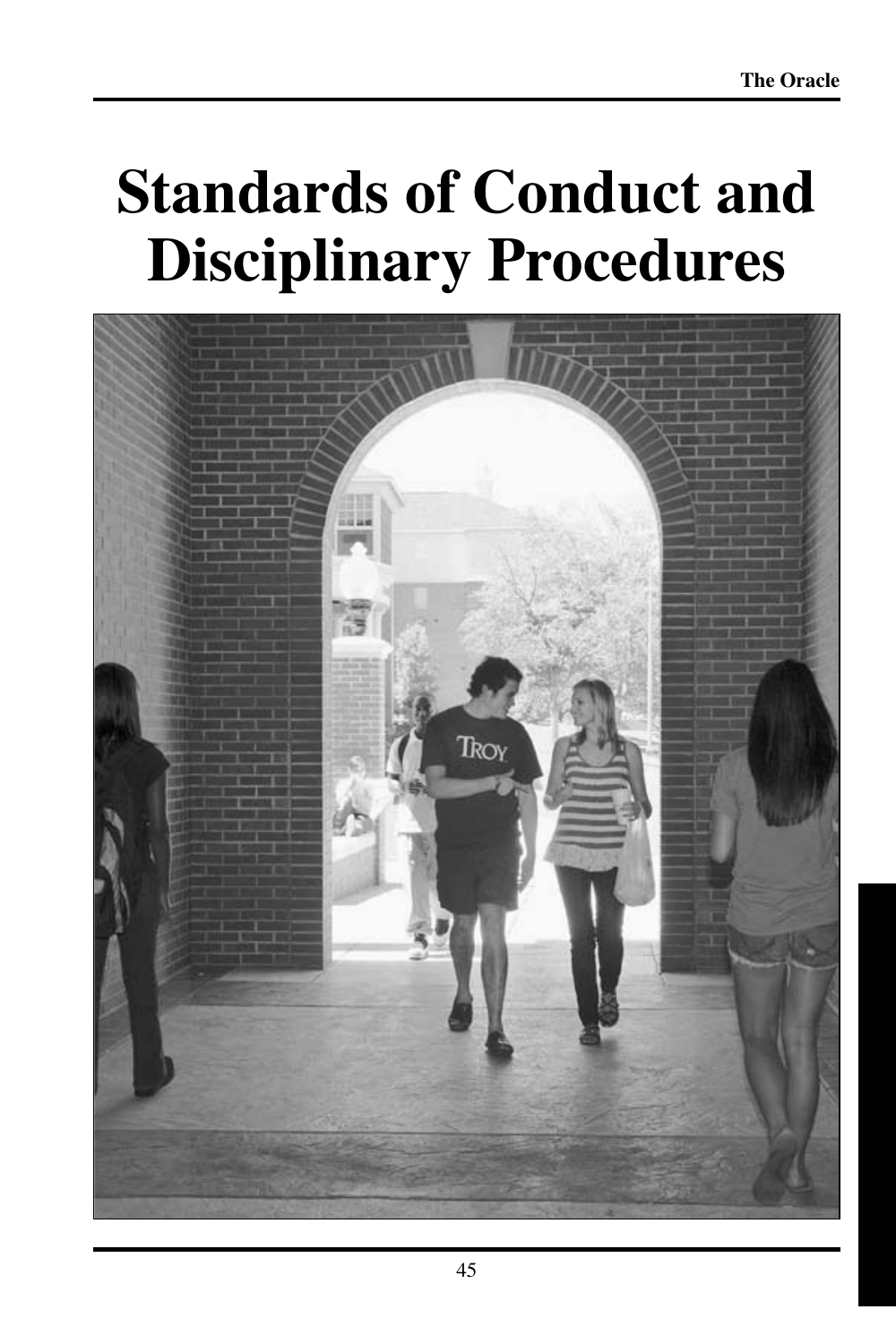## **STANDARDS OF CONDUCT**

*By publication of these "STANDARDS OF CONDUCT," the University calls to the special attention of students and organizations the standards by which they are expected to abide. Students and organizations should be aware of the STANDARDS and should know they will be held accountable for their provisions.*

## **Student Conduct Office General Philosophy**

The Office of Student Conduct approaches discipline from an educational and developmental nature. All actions, when feasible, by the conduct office are made in an attempt to aid the student in growing as a student and a person as a whole. All students enrolling in Troy University assume an obligation to conduct themselves at all times (both on and off campus) as responsible members of the campus community and in accordance with standards of common decency and decorum, with recognition and respect for the personal and property rights of others and the educational mission of the university.

## **Authority For Rules And Regulations**

The Board of Trustees of Troy University is vested with the authority to promulgate rules and regulations regarding the conduct of students while enrolled at Troy University by Title 16-56-6, Code of Alabama, 1975. The University Trustees have delegated full authority to the University administration to prepare and administer rules and regulations for the welfare and discipline of its students.

## **Administrative Responsibility and Authority**

The Student Services Division of the University has primary authority for the supervision of student conduct and administration of discipline. The Senior Vice Chancellor for Student Services and Administration and campus staff are responsible for working with students and student organizations to encourage support and compliance with University standards. The Senior Vice Chancellor may delegate specific responsibilities to members of his respective staffs, and in some instances, to student government agencies. It is permissible for the Student Services Conduct Officers on each campus to handle disciplinary decisions administratively if both the student or student organization and the Conduct Officer agree to an administrative hearing. The Student Services Conduct Officer is responsible for coordinating all disciplinary procedures and maintaining appropriate records of student conduct and disciplinary actions.

## **Misconduct Defined**

By enrollment at the University, a student or organization neither relinquishes rights nor escapes responsibilities of local, state, or federal laws and regulations. The "STANDARDS OF CONDUCT" are applicable to behavior of students and organizations on and off the university campus if that behavior is deemed to be incompatible with the educational environment and mission of the university. A student or organization may be disciplined, up to and including suspension and expulsion, and is deemed in violation of the "STANDARDS OF CONDUCT", for the commission of or the attempt to commit any of the following offenses:

- 1. Dishonesty, such as cheating, plagiarism or knowingly furnishing false information to the University, faculty or other officers or employees of the University.
- 2. Forgery, alteration or misuse of university documents, records or identification.
- 3. Issuance of a worthless check made payable to Troy University.
- 4. Actual or threatened physical abuse, threat of violence, intimidation, hazing, harassment, or any other act that endangers the health or safety of any person.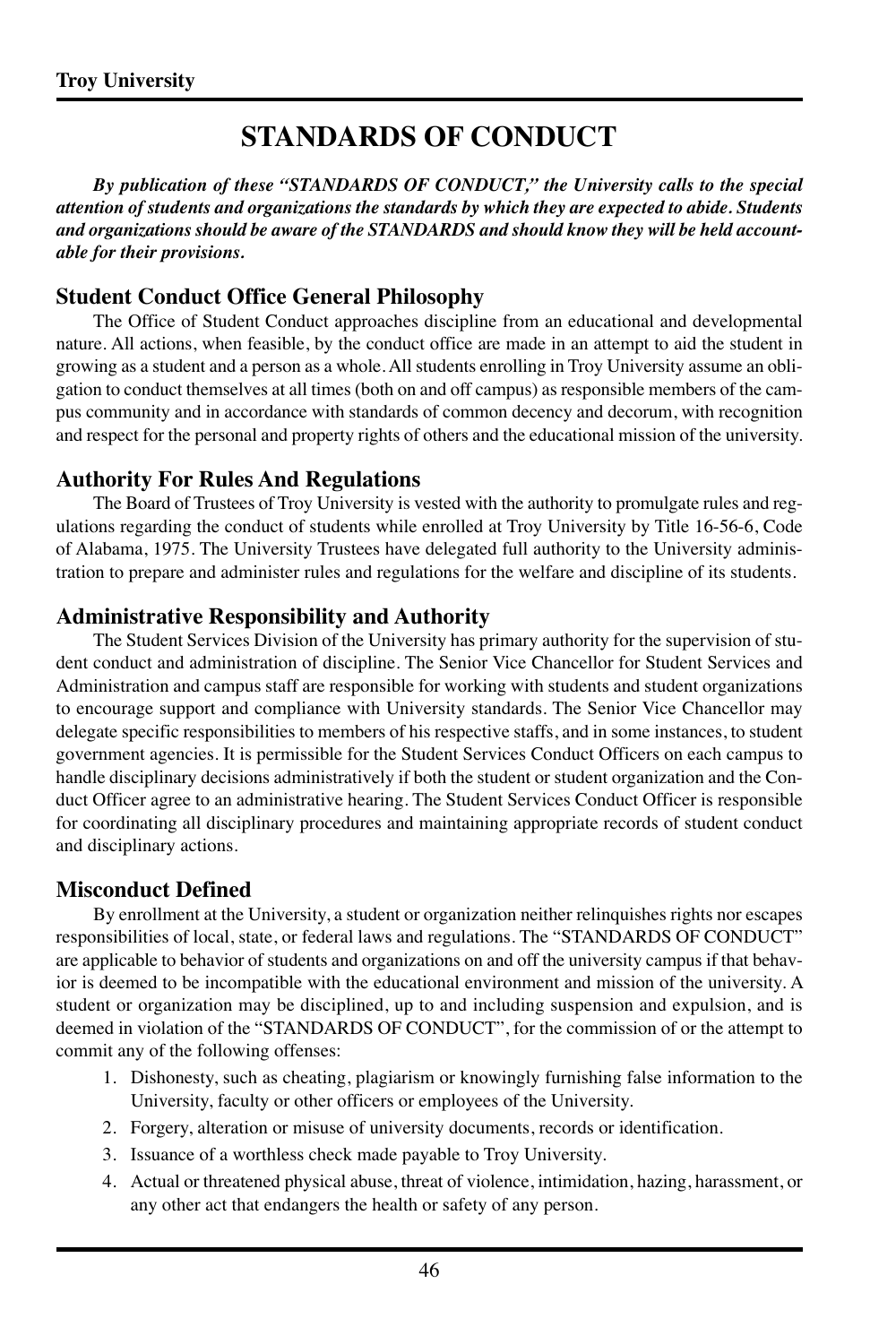- 5. Any sexual conduct that takes place without the victim's consent, sexual harassment, or sexual misconduct.
- 6. Destruction, damage, or misuse of university property, public, or private.
- 7. Theft, attempted theft, burglary, attempted burglary, accessory to these acts, and/or possession of stolen property.
- 8. Unauthorized manufacture, sale, delivery, use, or possession of any drug or drug paraphernalia defined as illegal under local, state, or federal law.
- 9. The unlawful possession, use, or distribution of alcoholic beverages, public drunkenness, driving under the influence, or the public display of alcoholic beverages and the use or display of such in public areas of the residence halls and all other public areas of the campus.
- 10. Participation in any form of gambling.
- 11. Use, possession, display or distribution of any rifle, shotgun, handgun, or other lethal or dangerous device capable of launching a projectile by air, gas, explosion or mechanical means (including BB guns, air-soft guns, and paintball guns). Only duly-constituted law enforcement officers may possess firearms on campus.
- 12. Use, possession, display or distribution of any toy weapon which resembles a real weapon, any swords, any illegal knives, any explosives (including fireworks and sparklers), any martial arts weapons or any devices which are used to threaten the safety and well-being of any person.
- 13. Disorderly conduct, including rioting, inciting to riot, assembling to riot, raiding, inciting to raid, and assembling to raid university properties.
- 14. Pervasive behavior or dress that is objectively offensive and detracts from the educational experience of other students.
- 15. Trespassing or unauthorized entry to or use of university facilities.
- 16. Unauthorized use or attempted use of any services belonging to or provided by the University, including but not limited to, computer, telephone, cable television, copying facilities, or any other such service.
- 17. Unauthorized possession of a key to any university facility.
- 18. Interference with the use of or access to university facilities, obstruction or disruption of teaching, research, administration, service, disciplinary procedures, or other activities on university property by either university or non-university person or groups.
- 19. Classroom disruption to include any classroom behavior that interferes with the instructor's ability to conduct class or the ability of other students to learn.
- 20. Failure to dress appropriately for academic exercises or campus events including no foot wear, pajamas, dirty clothes/body offensive to others and head coverings indoors unless considered to be a part of religious dress.
- 21. Failure to promptly comply with directions of university officials (faculty, staff or student employees) or law enforcement officers acting in the performance of their duties as such officials and officers. Being disrespectful to a University official in the performance of their duties.
- 22. Participation in setting or causing to be set any unauthorized fire, entering false fire alarms, or bomb threats, tampering with fire extinguishers, alarms, or other safety or fire-fighting equipment, failure to evacuate or immediately respond to a fire alarm.
- 23. Pervasive use of the mail, telephone, computers and electronic media that undermines and detracts from the educational experience of other students and/or the ability of faculty or staff to meet their obligations to provide for students' educational experience.
- 24. Conviction of any misdemeanor or felony that adversely affects the educational environment of the University.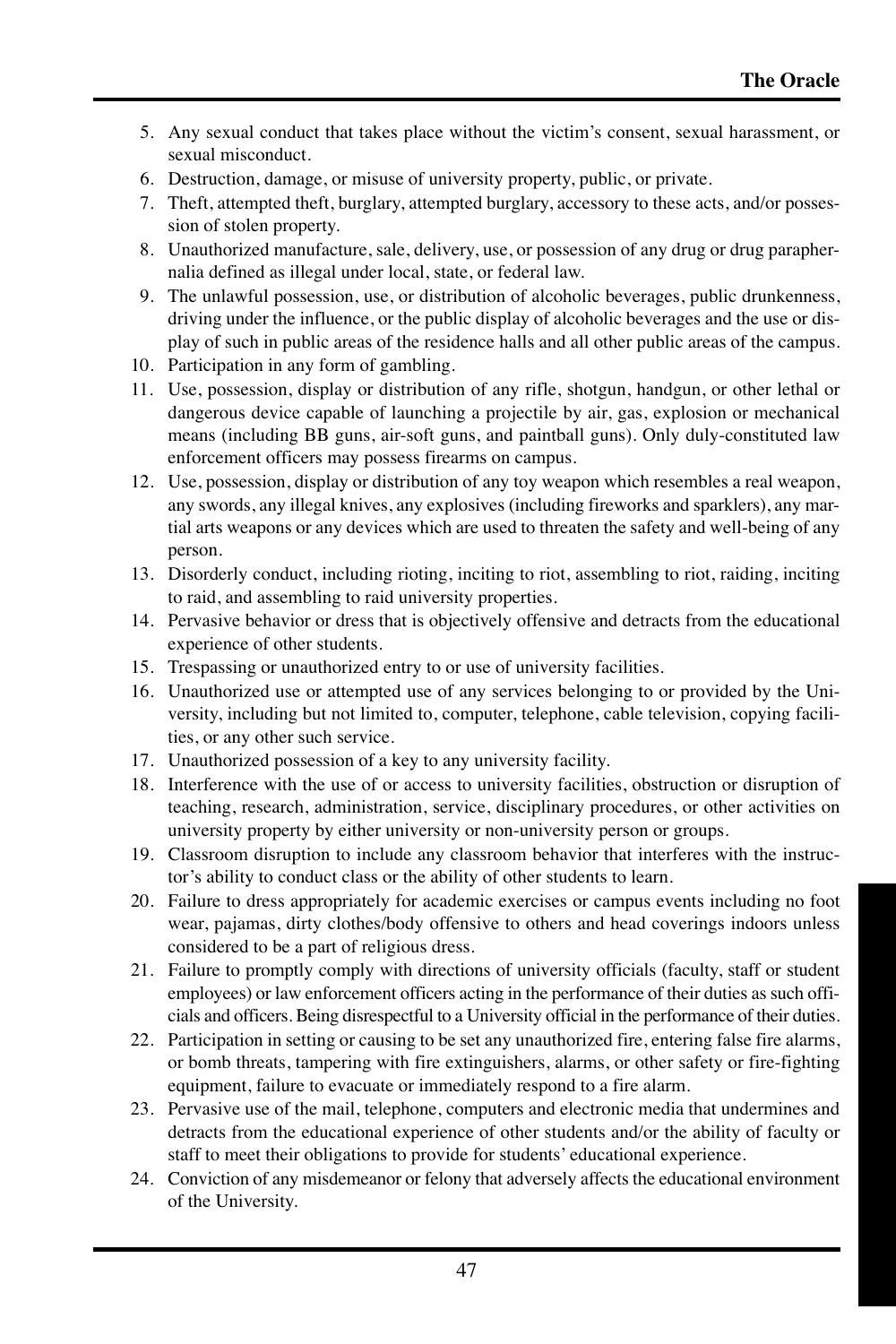- 25. Violation of any university policies or regulations as published or referred to in the Student Handbook, including, but not limited to, those governing the time, place and manner of public expression; the registration of student organizations; the use of university facilities; occupation and visitation of residence halls and other housing owned or controlled by the university; and the use and parking of motor vehicles on the campus.
- 26. Conduct in violation of public law, federal and state statutes, local ordinances, or university regulations or policies whether or not specified in detail, that adversely affects the student's suitability as a member of the academic community and regardless of whether such conduct has resulted in a conviction under a statute of ordinance.
- 27. Any other activity, conduct or dress not specifically stated herein that impairs, endangers or disrupts any person, property, social order or the educational environment of the University.

## **Disciplinary Procedures**

Any member of the University community has the right to file a complaint against a student alleging a violation of the Standards of Conduct. The complaint must be made in writing and filed as soon as possible following the infraction. Students who are charged with violation of university regulations will receive a fair and reasonable hearing before a conduct board or administrative officer where the fundamental elements of due process are followed.

When a student is charged with a violation of the Standards of Conduct, the student will be notified to appear for a meeting with a Student Conduct Officer. The notification will be through mail, email or class notification through an instructor. It is expected that the student will respond to the summons in a timely manner. Failure to respond to the summons will result in a hearing being held in absentia and action being taken based on the facts of the case as presented. Students will not be permitted to register for subsequent terms until this disciplinary case is resolved.

A student withdrawal from the University or a particular course does not absolve the student from the disciplinary responsibility.

University disciplinary procedures assure the student's right to procedural and substantive due process to safeguard the personal and confidential information concerning the student. These procedures may differ from court procedures in the interest of student welfare and confidence. Procedures and rules have been developed to assure a fair hearing and appeal. Incidents of alleged misconduct and the relevant facts may be referred directly to committees for initial action. Prior notice concerning the alleged misconduct or offense and specific university policies or standards that apply are given to the student or students involved. Information and facts are presented before such committees in the presence of the student or students, and they are given an opportunity to challenge these presentations and to offer such information as they deem necessary. The failure of a student to appear at a scheduled hearing will not of itself prejudice his case; neither will it prevent the committee from hearing the case.

The right to proceed with university disciplinary proceedings shall in no way be affected by the filing of criminal or civil charges in any court by any person or any government entity against the accused student or organization. If charges pertaining to a conduct case also result in an off-campus warrant against the accused student or organization, the university will proceed with on-campus conduct action. Exceptions may be made with the approval of the Senior Vice Chancellor for Student Services and Administration, based on a written recommendation by the Student Services Conduct Officer at the specific location, when the accused is incarcerated without bail or other circumstances warrant a delay in adjudicating the case on campus. Sanctions imposed in a case that is also adjudicated by an off-campus agency may be subject to modification based on the outcome of the off-campus case.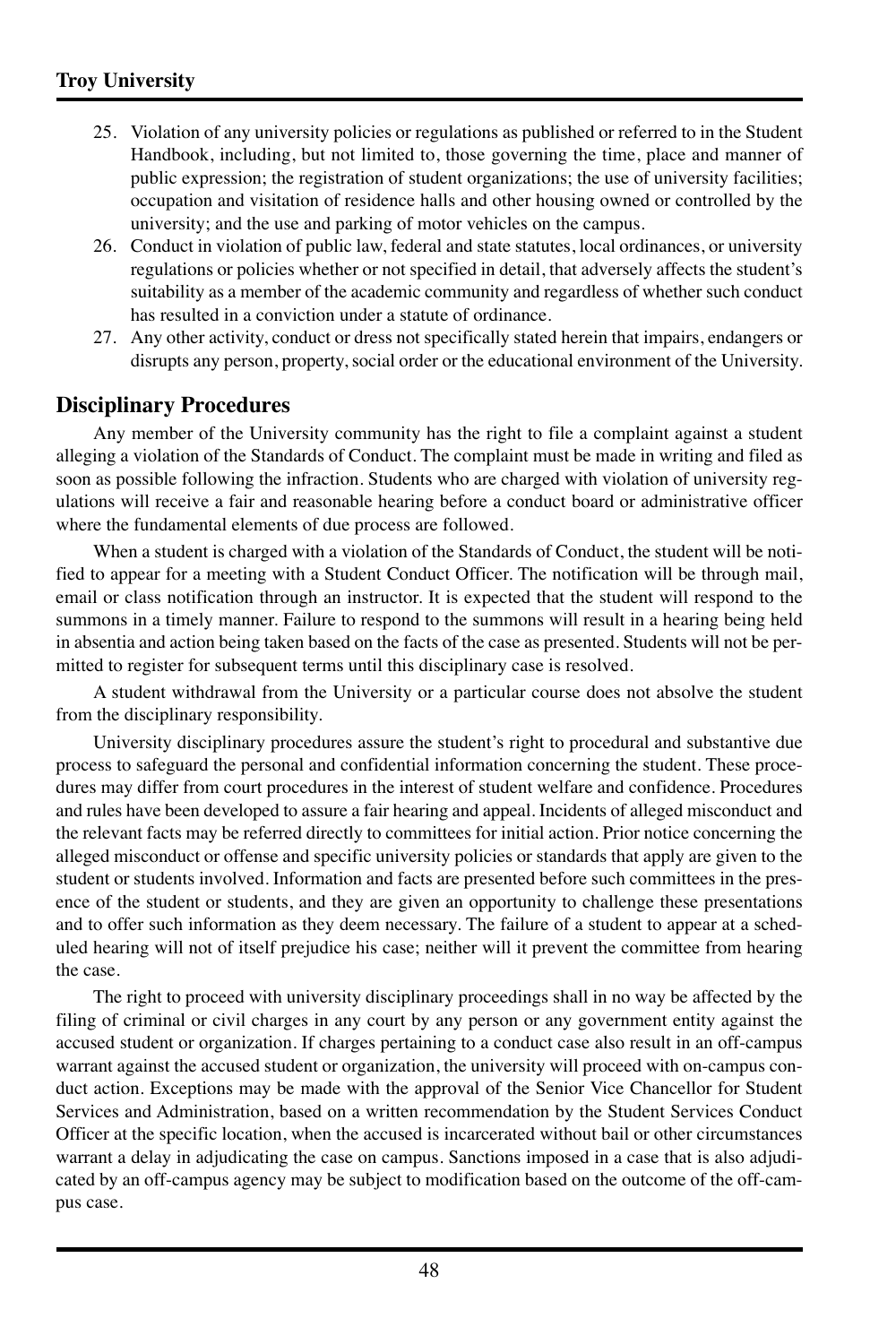## **Responsibility for Disciplinary Actions**

The University delegates specific and general authority and responsibility to faculty, administrators, committees, and councils. The Senior Vice Chancellor for Student Services and Administration and staff provide specific information concerning student rights, procedures, and jurisdiction for specific incidents or alleged misconduct. The major agencies involved in disciplinary procedures are described in the remainder of this section.

## **Appeals From Actions And Referrals For Action**

The University procedures for handling disciplinary matters are based upon the principle of appeal for review by a higher administrative authority or committee. An appeal from a decision may be made by any party to the appropriate appeal board or administrative authority within five days of the decision. The appeal authority may take any action deemed appropriate.

## **Student Conduct Boards**

Certain disciplinary authority may be delegated to student organization conduct boards. Appeals from student conduct board decisions may be made through the Office of the Senior Vice Chancellor for Student Services and Administration or his designee to the Student Services Conduct Board on each campus. Student organization conduct boards are established with specific authorities when constitutions are approved by the University Student Services Committee. Examples of such delegation of disciplinary authority exist in the case of the Student Government Association, the Interfraternity Council, and the Panhellenic Council. (See pertinent Constitutions.)

## **Mediation**

Mediation is a voluntary process. Its aim is to assist the persons in dispute to resolve or settle their issue quickly, informally, cooperatively, and confidentially. Where informal settlement is accepted by both parties, a mediator from Student Services will convene a mediation meeting. The mediator does not act as an advocate for either side but as a facilitator. The mediator's role is to assist both parties to explore the issues that led to the complaint, identify points of agreement, and arrive at a solution that resolves or settles the complaint. If at any time the mediation process does not result in satisfaction to both parties, then the incident may be referred to the Student Services Conduct Officer or Board for a formal process.

## **Student Services Conduct Board**

A Student Services Conduct Board procedure has been established by the university. There will be boards at each campus and the boards have the following functions:

- To hear charges and information concerning student and organization misconduct and to take final action in all cases referred to the committee for original jurisdiction by the Student Services Conduct Officer.
- To serve as a review committee for cheating and plagiarism cases referred by faculty members through the Student Services Conduct Officer or to hear appeals by students regarding faculty actions when referred by the Student Services Conduct Officer.
- To review and make recommendations to the Student Services Conduct Officer on student discipline policies and procedures.
- To review cases of appeal from student Conduct agencies which are referred to it by the Student Services Conduct Officer.
- The failure of a student to appear at a scheduled hearing will not of itself prejudice his case; neither will it prevent the committee from hearing the case.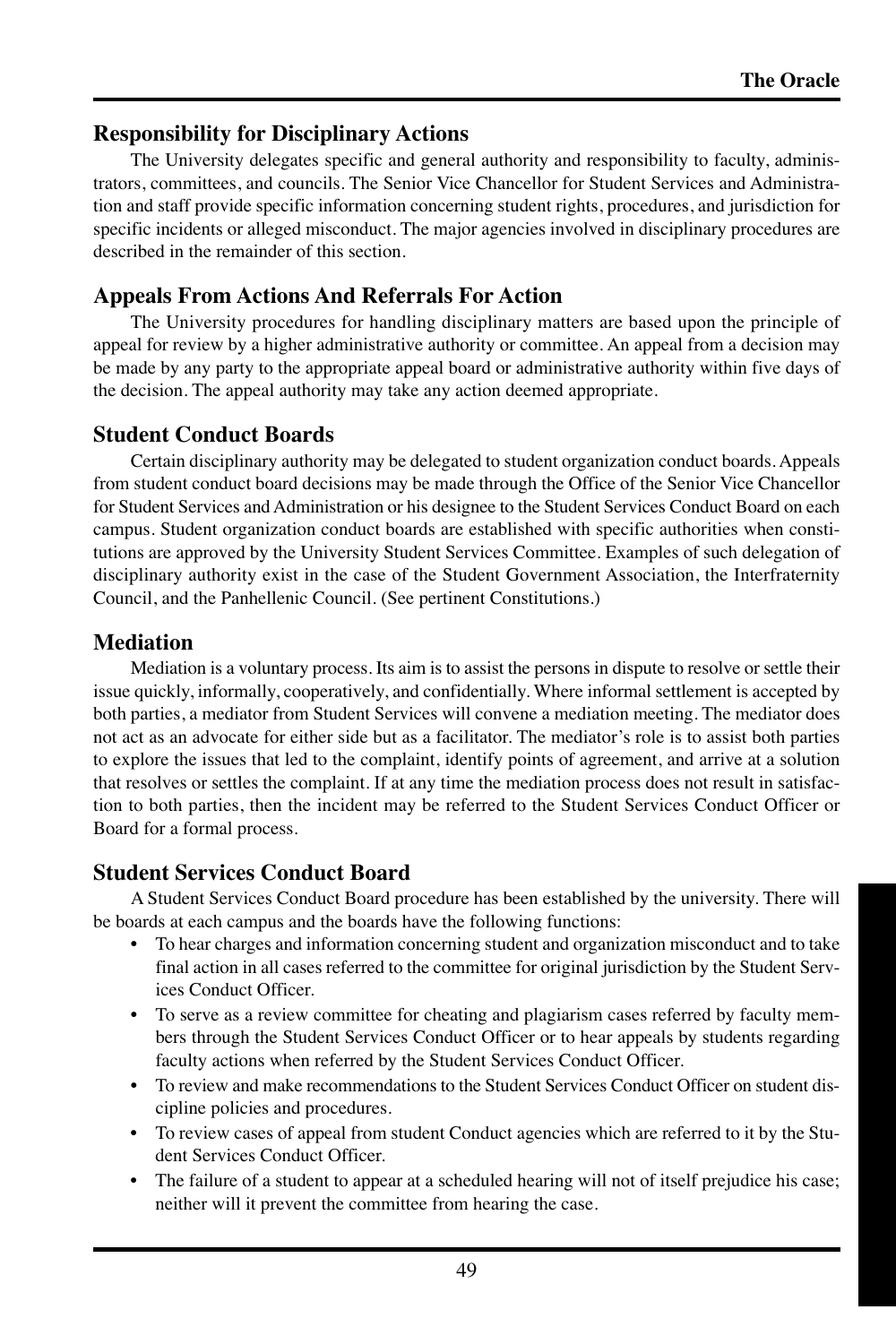## **Troy University**

This board is charged with the responsibility of all matters pertaining to students that are organizational, disciplinary, or procedural. The committee, at its discretion, may delegate substantive and procedural functions to organizations and/or individuals concerned with the above stated areas.

## **Rights of Accused Students or Organizations**

Students or recognized student organizations that are charged with violation of university regulations will receive a fair and reasonable hearing before the appropriate administrative officer or conduct committee where the fundamental elements of procedural due process are followed. The following procedures are guaranteed to accused students or recognized student organizations in those proceedings considering charges that could lead to suspension or expulsion from Troy University:

- A written notice shall be provided at least five (5) calendar days in advance of any hearing; the notice shall specify the factual allegations of misconduct and refer to the specific institutional rule that the facts, as alleged, call into play. The student may waive the five (5) day minimum notice.
- A hearing shall be conducted by an appropriate tribunal. It is not necessary that students be impaneled on such a board, but neither should deans or administrators representing the institution's cases be allowed to sit on the tribunal.
- The student or student organization shall be permitted to have counsel present at the hearing only to seek advice during the course of the proceedings.
- The student or student organization shall be permitted to confront accusers and all witnesses who were physically present during the event.
- The student or student organization shall be granted the opportunity to present his/her own case, including his/her version of the facts, and any affidavits, exhibits, or witnesses in support thereof, in reference to the specific charges against the student.
- The student or student organization shall be allowed to hear all facts and information presented against him/her and to cross-examine all adverse witnesses.
- The failure of a student to appear at a scheduled hearing will not of itself prejudice the student's case; neither will it prevent the committee from hearing the case.
- The tribunal shall make its decision solely on the basis of facts presented to it and must provide a written finding of their decision.
- Appellate procedures must be guaranteed and for that purpose, a record of the hearing must be preserved. There shall be a single verbatim record, such as a tape recording, of all hearings before a Conduct body. The record shall be the property of the University.

## **Disciplinary Action and Penalties**

Disciplinary actions are taken and penalties are assigned by staff members or appropriate committees and judiciaries on the basis of all attendant circumstances. Official notifications are given by the appropriate administrative office and official records are maintained in that office. Efforts are made to keep penalties consistent with those applied in similar cases in recognition of the fact that the University is an educational institution with a rehabilitative point of view. A student or group of students found to be in violation of the "STANDARDS OF CONDUCT" is subject to one or more of the following sanctions:

#### **Disciplinary Warning**

A disciplinary warning is used for infractions of regulations and consists of a restatement of the regulation violated with an official warning concerning future behavior.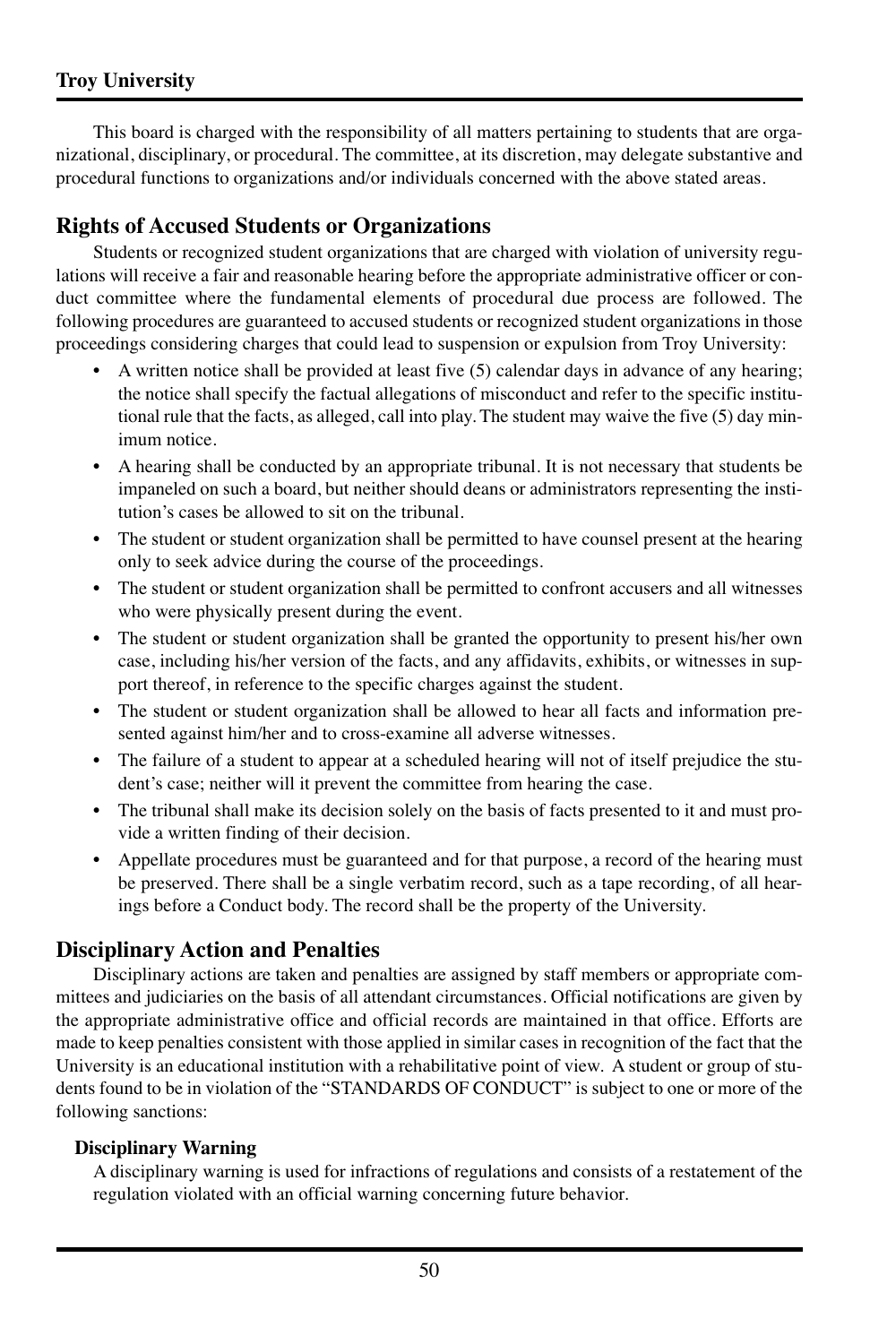#### **Loss of Privilege**

Loss of privilege is used in cases of violation of a university standard by a student or a student organization. It is most commonly used in the case of dormitory regulations violations, rushing violations by student organizations, social standard violations, or misuse of university facilities. The loss of privilege is ordinarily established for a specific period of time, and actions are recorded in personnel and organization records.

#### **Educational Sanction**

An educational sanction may consist of the assignment of specific projects to be performed by a student or student organization, such as writing a research paper on a specific topic, remedial education in a particular area, attending an educational program, or completing mandated alcohol and drug education programs.

#### **Restitution**

Restitution allows for the compensation of loss, damage or injury caused by a student or student organization's misconduct. Compensation may take the form of appropriate service, and/or monetary or material replacement.

#### **Work Reparation/Community Service**

The option of working off part of the sanction by doing work for the university without pay may be offered to the student. Additionally, students and/or organizations may be sanctioned with community service as a part of their punishment.

#### **Suspension from Housing**

Separation of a student from the residence halls for a specified period of time in which the student may not live or visit in the on campus residence halls.

#### **Expulsion from Housing**

Permanent separation of a student from the residence halls. The student may not live or visit in the residence halls for the remainder of their time at the institution.

#### **Disciplinary Probation**

Disciplinary probation means that a student is permitted to remain in the University on a probationary status. If a violation of STANDARDS occurs during probation, the student is normally suspended. Disciplinary probation is recorded on the student's permanent personal file in the Student Services office. Conditions of probation are specific to the individual case and will include the loss of the privilege of holding any elected or appointed student office or appointment to a university committee. Any specific probation conditions are described in a personal letter to the student.

#### **Temporary Suspension**

Accused students will be afforded the right to attend classes and university functions until the hearing is held and the case is decided. Exception to this would be made for reasons relating to the general safety of students, faculty, or university property. In this event, the Student Services Conduct Officer may impose such temporary sanctions on the student as are reasonably necessary to protect the student, the University and/or University property from such danger.

#### **Suspension**

Suspension is used in cases of serious misconduct, or violation of probation, and means that the student is required to cancel registration and is not eligible to apply for readmission for a designated period of time. To qualify for readmission after suspension, a student must receive the approval of the Student Services Conduct Officer and meet academic requirements. Criteria for eligibility for readmission will include the students conduct and activities while out of school. Credit will not be given for work taken at other institutions during a student's suspension.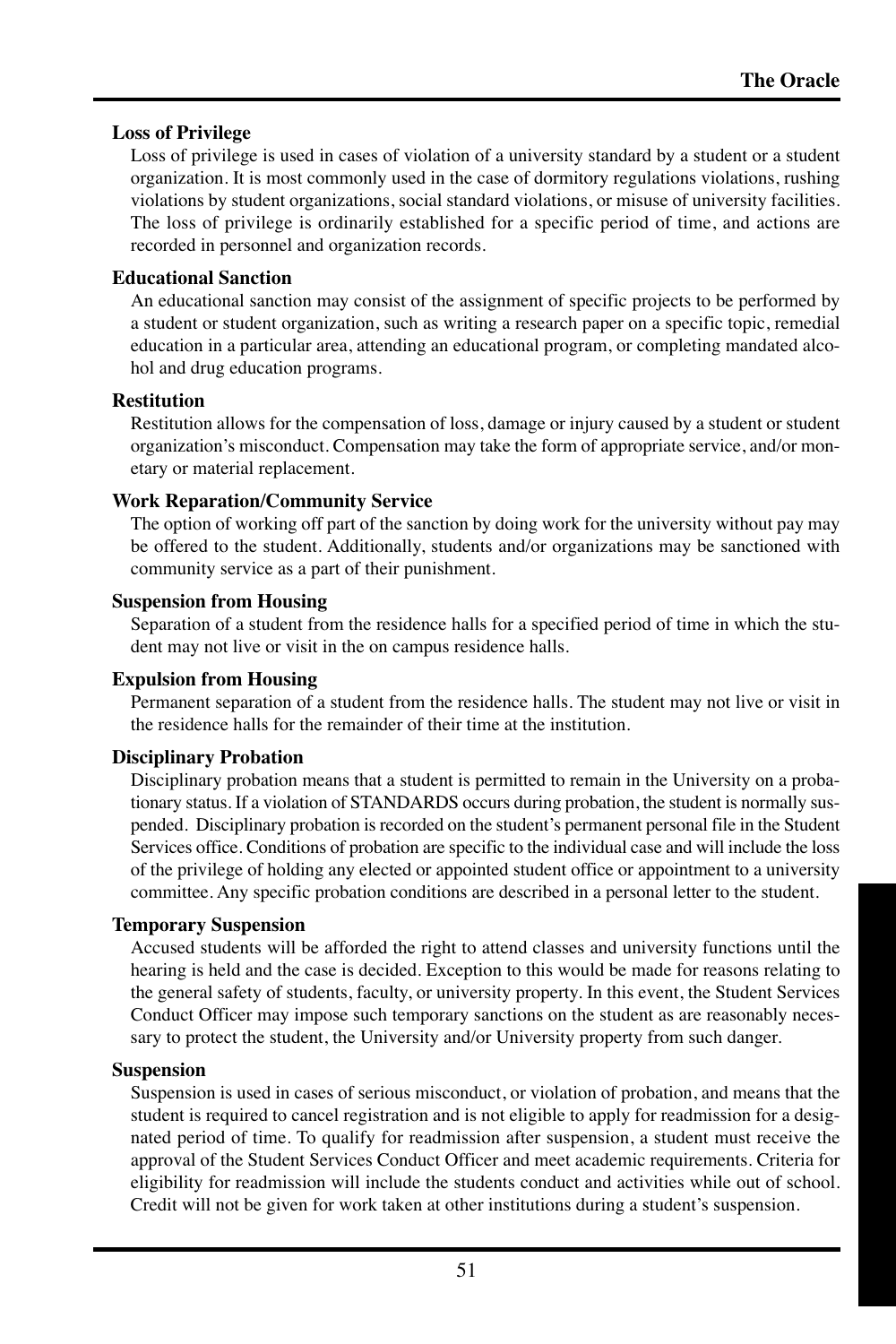#### **Expulsion**

Dismissal from the university on a permanent basis. An expelled student may not return to the campus for any reason without the approval of the Dean of Student Services. Students failing to comply with the expulsion are subject to arrest for trespassing.

#### **Other Sanctions**

Other sanctions may be imposed instead of, or in addition to, those specified above. For example, students may be subject to restrictions upon or denials of University parking privileges for violations involving the use of registration of motor vehicles on campus and the loss of privileges for access to University computers or networks. Service or research projects may also be assigned and the student may be required to attend a specified University class or workshop at his or her own expenses. For violations of academic integrity, appropriate academic penalties may also be applied.

## **Notification of Parents/Guardians due to an Alcohol and/or Drug Violation**

Under federal legislation adopted in 1998, the University may notify parents or guardians of students under the age of 21 who are found guilty of an alcohol or other drug violation. This option will be exercised as necessary to ensure the safety and well-being of all students.

## **Appeals**

Appeals must be made in the form of a letter within five days of the decision in sufficient detail to inform the Review Authority of the grounds for appeal. Ordinarily, the student(s) or organization will not be given the opportunity to appear before the Review Authority for an oral hearing. The appeal is not intended to afford a full rehearing of the case, but to serve as a method of reviewing the record of the case and the procedures followed in its adjudication. Appeals will be made to the Senior Vice Chancellor for Student Services and Administration on the Troy campus and to the campus Vice Chancellor at all other locations. The appeals will be forwarded through the Student Services Conduct Officer on each campus to ensure the reviewer has all the facts concerning the case.

#### **Grounds for Appeal**

The purpose of an appeal is to review the procedures of the hearing in order to determine if there were errors in the procedures. Grounds for appeal include the following:

- 1. A violation of due process.
- 2. Evidence of prejudicial treatment by the original hearing body.
- 3. Evidence that does not support a finding.
- 4. Sanction(s) inappropriate for the nature of the violation.
- 5. Evidence that becomes available during the review process that was not previously available during the original hearing.

The Senior Vice Chancellor or Campus Vice Chancellor will review all the materials related to the case and the hearing. He/she may affirm the original decision by the board; change the sanctions imposed by the board; refer the case to another hearing board, if appropriate; find the student not responsible for the charges and terminate any further proceedings. The decision of the Senior Vice Chancellor or the Campus Vice Chancellor is final and there is no further appeal.

## **Class Attendance During Disciplinary Proceedings**

Accused students shall be afforded the right to attend classes and university functions until the hearing is held and the case is decided. Exception to this would be made for reasons relating to a student's physical or emotional safety and well being, or for reasons relating to the general safety of stu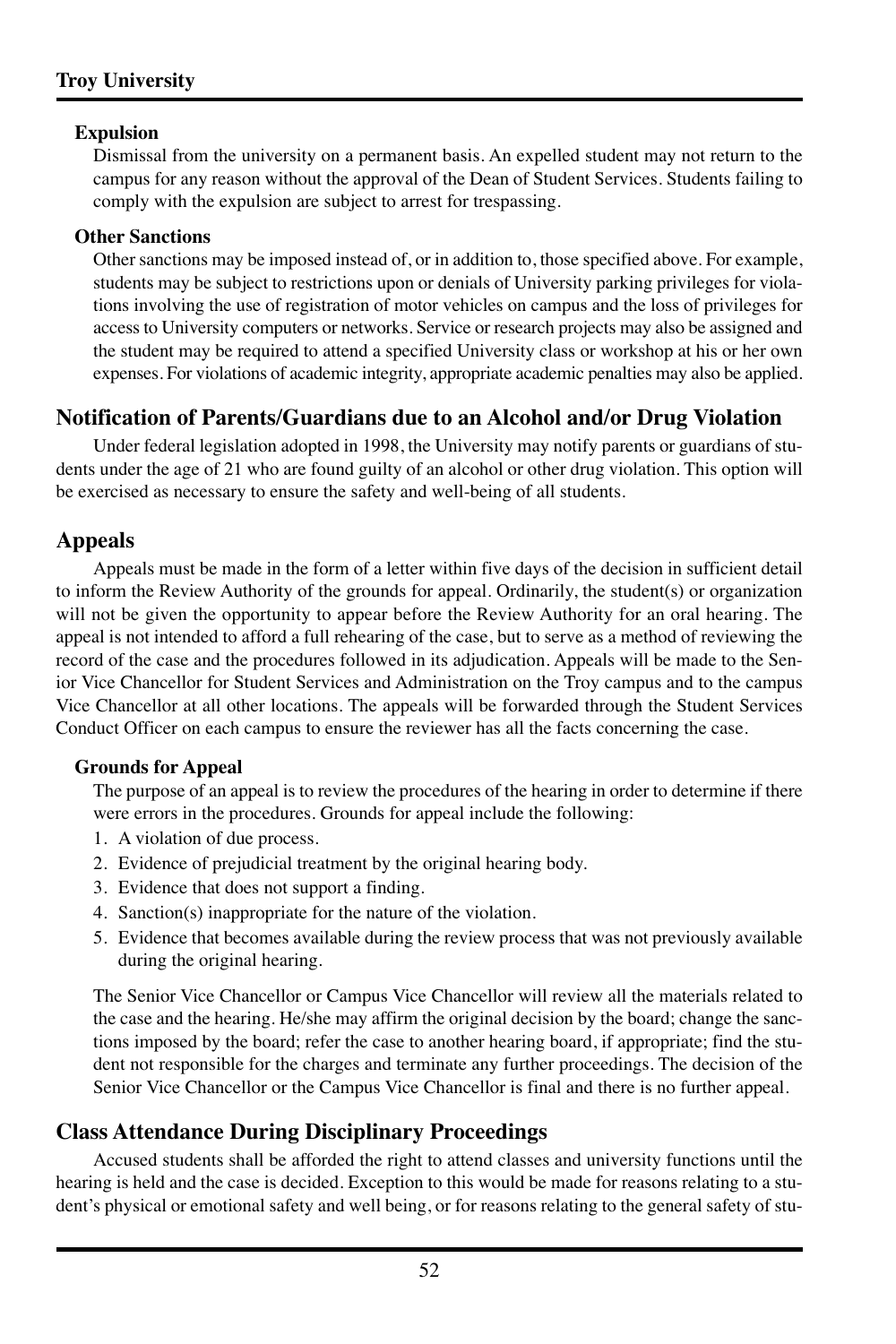dents, faculty, or university property. In this event, the Student Services Conduct Officer may temporarily impose such sanctions on the student as are reasonably necessary to protect the student, the University and/or University property from such danger.

## **University Honor Code**

Academic honor, trust, and integrity are fundamental to Troy University. These qualities contribute directly to a student's education and reach far beyond the campus to an overall standing within the community. The following Honor Code was proposed by the SGA, approved by the Student Body and was implemented by the University Board of Trustees. The Honor Code reads: "I, (Troy University Student), will be honest in all of my academic work and strive to maintain academic integrity." Adopted by the Troy University Student Government Association and approved by the Board of Trustees, this Honor Code is in support of the Academic Code as stated in *The Oracle*.

#### **Academic Code**

A student is subject to disciplinary action if:

- 1. In connection with a student's admission, readmission, enrollment, or status in the university:
	- a. A student gives false information to the university concerning any matter which may properly be considered in that connection; or
	- b. A student knowingly withholds from the University any information requested by the University.
- 2. In connection with the taking of, or in contemplation of the taking of any examination by any person:
	- a. A student knowingly discovers or attempts to discover the contents of an examination before the contents are revealed by the instructor;
	- b. A student obtains, uses, attempts to obtain or use, or supplies or attempts to supply to any person, any unauthorized material or device;
	- c. A student uses, attempts to use, or supplies or attempts to supply to any person any material or device dishonestly.
- 3. Where the work affects or might affect a student's grade, credit, or status in the university, a student represents to be his or her own any work that is not the product of his or her own study and efforts (known as plagiarism).

#### **Penalties for Misconduct:**

- 1. Any student who has committed an act of misconduct (1, 2, or 3 above) may be subjected to one or more of the following penalties:
	- a. A student's grade in the course or on the examination affected by the misconduct may be reduced to any extent, including a reduction to failure.
	- b. A student may be suspended from the University for a specific or an indefinite period, the suspension to begin at any time.
- 2. Procedure Proceedings before the Student Services Committee may be commenced by any member of the faculty or any person summarily disciplined.
	- a. **Summary Discipline:** Any member of the faculty who is convinced that any person enrolled in his or her course or taking an examination given or supervised by the student has committed an act of misconduct in connection therewith may take the action described in 1.a above (reduction of grade). If the instructor does so, he or she shall notify the student and the Department Chair and also shall notify the student who may request consideration of the matter by the Student Services Conduct Board.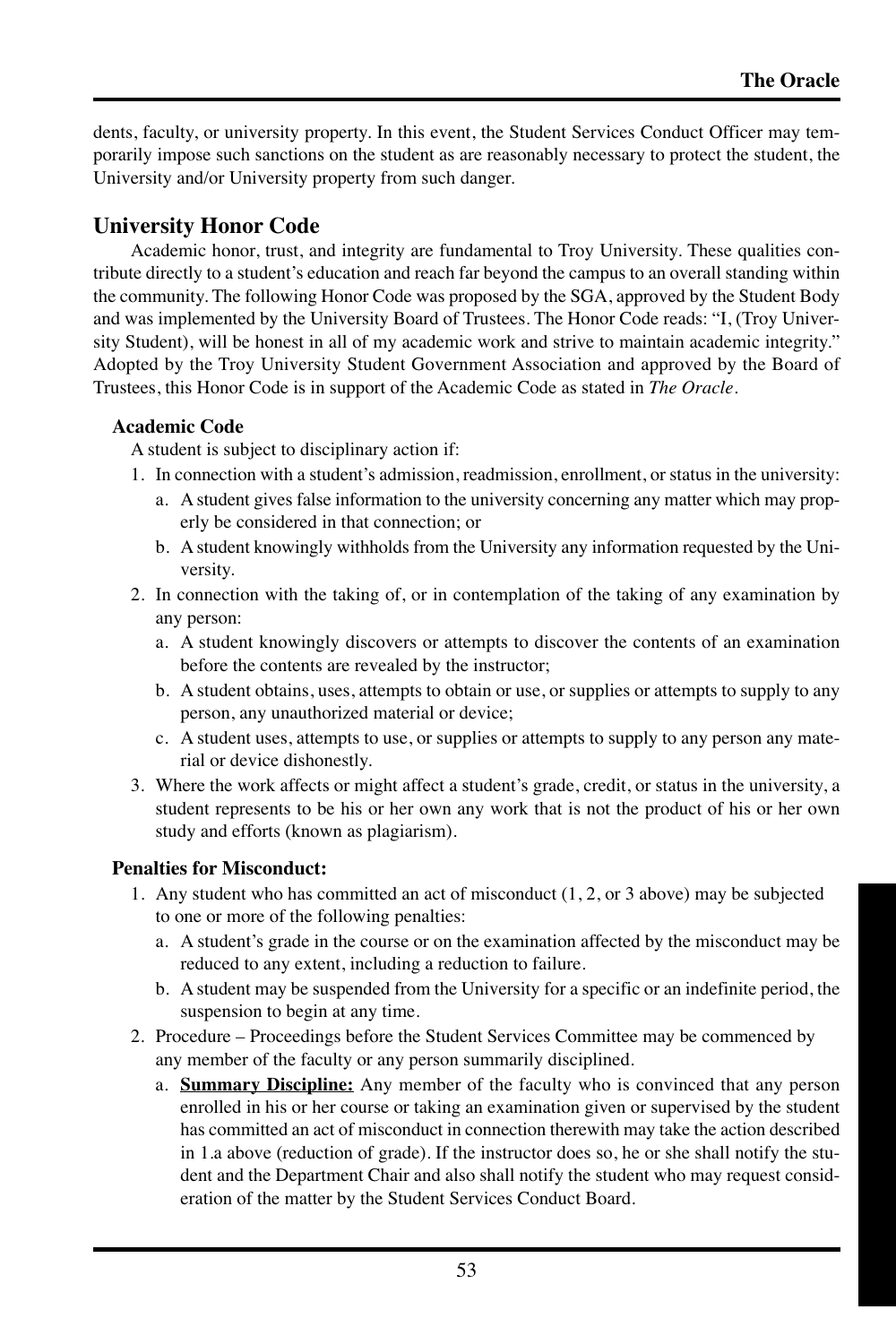- b. **Commencement by instructor:** Any member of the faculty who has good cause to suspect that any person enrolled in their course or taking an examination given or supervised by him or her has committed an act of misconduct, shall notify the Student Services Conduct Officer of the belief and the facts upon which it is based. The chair shall call a meeting of the committee to consider the matter.
- c. **Hearing:** A hearing shall be held if the student or faculty member requests it and in any case that the misconduct could result in the student's suspension or dismissal from the University.
- d. **Determination:** After the hearing is ended, the committee shall make a finding as to whether or not the person whose conduct is considered has committed any act of misconduct that warrants further action or recommendations.

## **Internship**

All students seeking a degree that leads to an Alabama Teaching Certificate (Class B, A or AA) are advised of the following:

The State Superintendent of Education shall have the authority to refuse to issue, to suspend, or to recall a certificate for just cause. Just cause may be defined as:

*… proven guilty of immoral conduct or unbecoming or indecent behavior in Alabama or any other state or nation in accordance with Alabama Code 16-12-5 (1975).*

Students who have been arrested for immoral conduct or unbecoming or indecent behavior during their education internship (student teaching) may present a reason to their cooperating school district to request removal from their district following their notification of such. In such an event, the appropriate campus official will make a reasonable attempt at an alternative placement. If such placement is not possible, the student will be asked to:

- 1. Take an incomplete for the internship, and following a favorable settling of the charges, be allowed to re-enter the internship program (fall, spring) at an alternative site for completion, or;
- 2. Withdraw from the University until such time as a favorable settlement is achieved. At that time, the student will be allowed to re-enroll in the university and student internship (fall, spring). In the event that the individual is found guilty, the case will be remanded to the Office of Student Services for appropriate action under the "STANDARDS OF CONDUCT" set forth in *The Oracle,* as established by the Troy University Board of Trustees.

## **Involuntary Administrative Withdrawal & Readmission Procedures Policy**

Troy University has established guidelines for students displaying emotional problems or abnormal behavior. In some instances, a student's behavior may be beyond the on-campus resources and capabilities and require consideration of involuntary administrative withdrawal from the university, or from university housing, for a specific period to ensure the safety, security, and well-being of the student and/or other members of the university, and to assure the orderly operation of normal university functions.

It is the policy of Troy University to consider behavioral manifestations that persistently or substantially disrupt the academic process as a serious matter. The University reserves the right to withdraw a student from the University for reasons pertaining to mental health when the student's behavior is a direct threat of harm to themselves or others or when a student's behavior significantly disrupts the lawful activities of others. When a student demonstrates behaviors that are unduly disruptive and impedes the performance of others, students will not be allowed to return to the University residen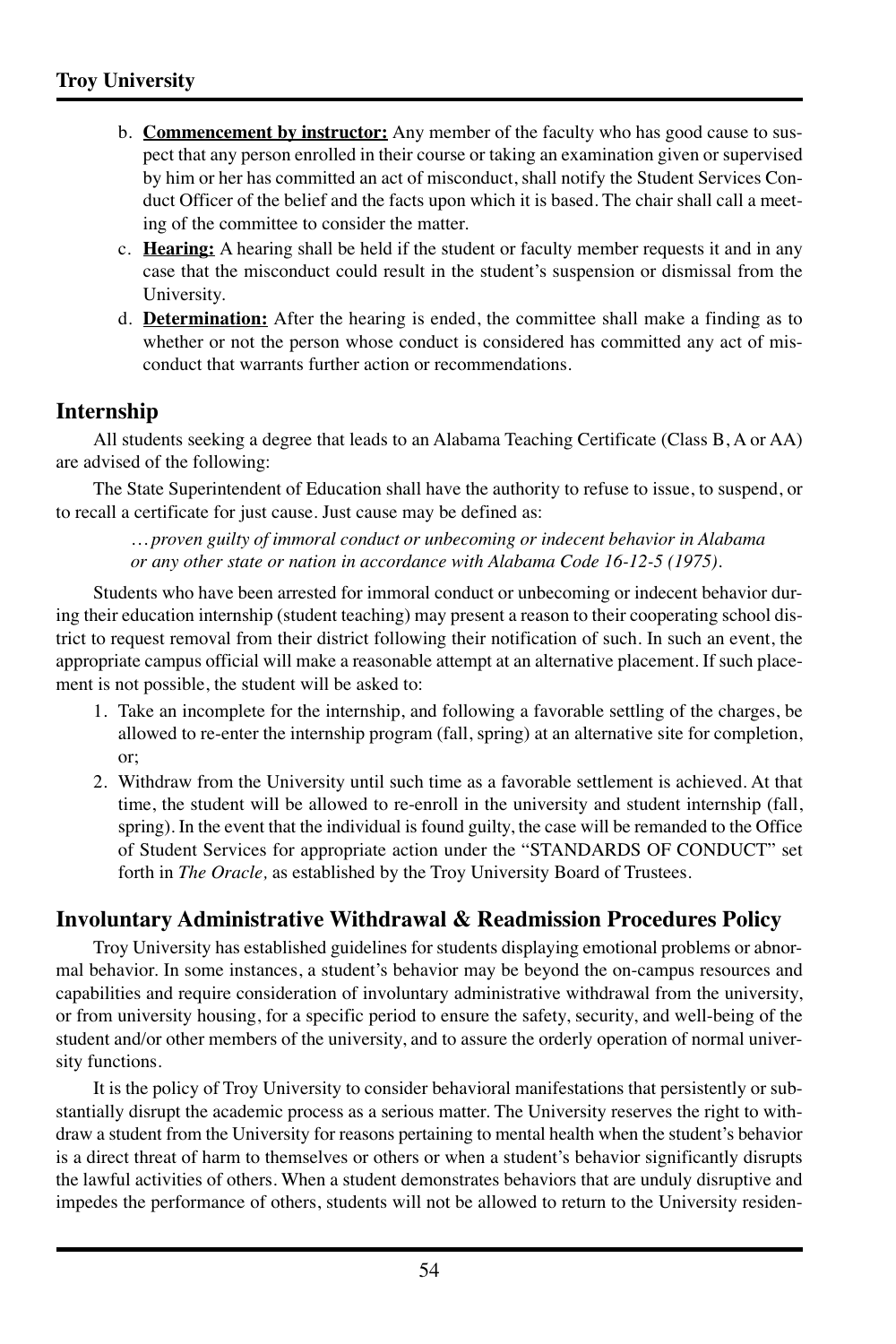tial community or to classes until such time as an evaluation has been made by a qualified mental health professional and the student has been cleared to return. Failure to cooperate will result in immediate, temporary suspension of that student. The final decision to allow a student to return to classes or the residential community will be determined by the Senior Vice Chancellor for Student Services and Administration or his designee.

#### **Standards for Withdrawal**

- 1. A student will be subject to involuntary administrative withdrawal from the university, or from university housing, if it is determined, by clear and convincing facts (See Informal Hearing), that the student is suffering from a mental disorder, including alcoholism, (see definitions, Deviations from established procedures) and, as a result of mental disorder:
	- a. engages, or threatens to engage, in behavior that poses a danger or causes physical harm to self or others, or
	- b. engages, or threatens to engage, in behavior which would cause significant property damage, or directly and substantially impede the lawful activities of others, or impairs the educational environment of the University.
- 2. These standards do not preclude removal from the University, or University housing, in accordance with provisions of the residence hall occupancy agreement, or other university rules or regulations.

#### **Referral For Evaluation**

- The Student Services Conduct Officer may refer a student for evaluation by an independent licensed psychiatrist or psychologist chosen by the institution, if the Student Services Conduct Officer reasonably believes that the student may meet the criteria set forth under Section 1, "Standards for Withdrawal", or if a student, subject to disciplinary charges wishes, to introduce relevant evidence of any mental disorder.
- Students referred for evaluation shall be so informed in writing, either by personal delivery or by certified mail, and shall be given a copy of these standards and procedures. The evaluation must be completed within ten business days from the date of the referral letter, unless an extension is granted by the Student Services Conduct Officer in writing. Students may be accompanied by a licensed psychologist or psychiatrist of their choice, who may observe, but not participate in the evaluation process. Legal representation will not be permitted during the evaluation.
- Any pending disciplinary action may be withheld until the evaluation is completed, in the discretion of the Student Services Conduct Officer.
- A student who fails to complete the evaluation in accordance with these standards and procedures may be withdrawn on a temporary basis, as set forth under temporary suspension, or referred for disciplinary action, or both.

#### **Temporary Withdrawal**

- 1. A temporary administrative withdrawal (temporary suspension) may be implemented Immediately if a student fails to complete an evaluation, as outlined in the Referral for Evaluation Section, of these standards and procedures. Also, a temporary withdrawal may be implemented immediately if the Student Services Conduct Officer determines that a student may be suffering from a mental disorder, and the student's behavior poses an imminent danger of:
	- a. causing serious physical harm to the student or others, or;
	- b. causing significant property damage, or directly and substantially impeding the lawful activities of others.
	- c. the student's behavior is disruptive to normal university functions.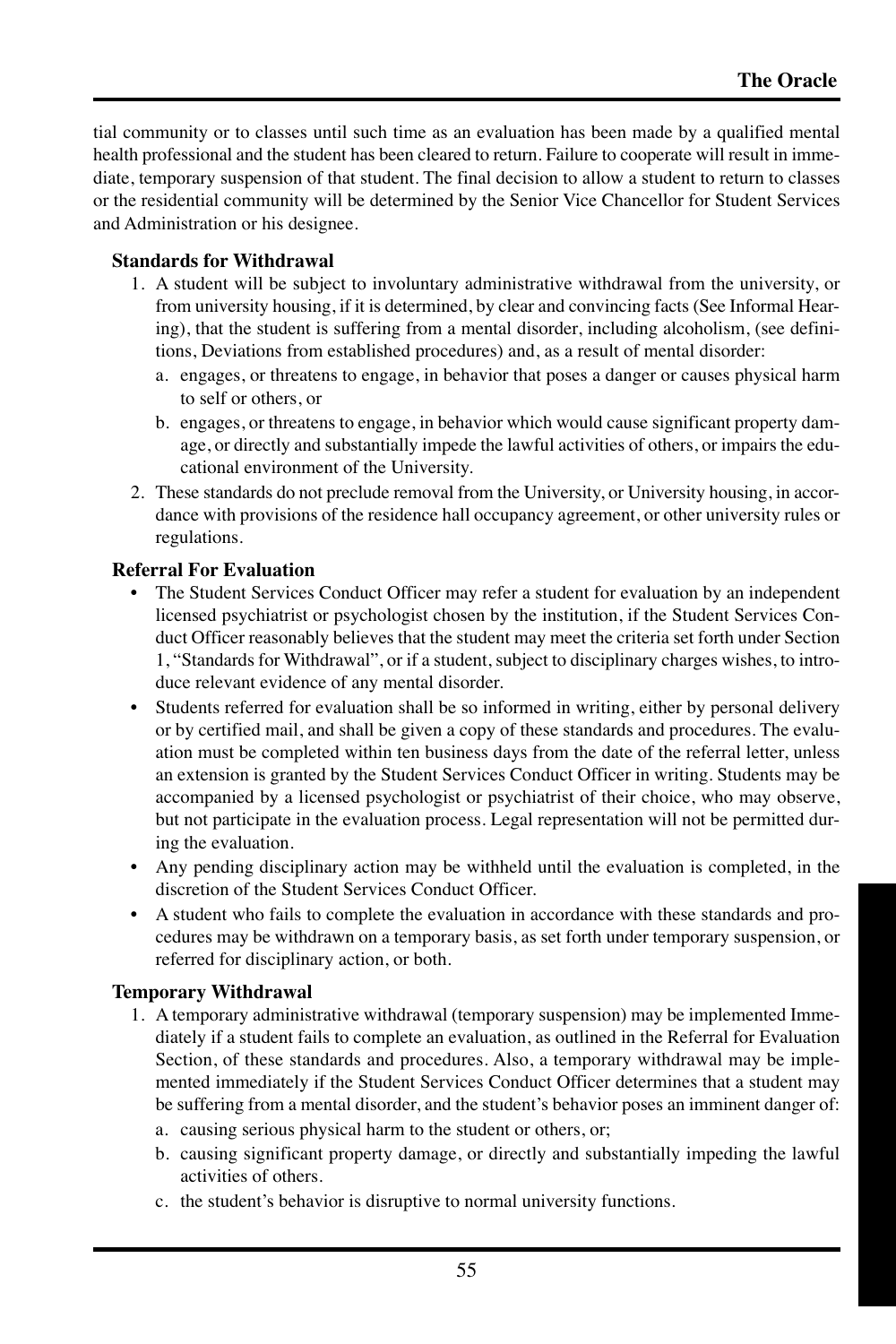- 2. A student subject to a temporary withdrawal shall be given written notice of the withdrawal either by a personal delivery or by certified mail, and shall be given a copy of these standards and procedures. The student shall then be given an opportunity to appear personally before the Senior Vice Chancellor for Student Services and Administration or the campus Vice Chancellor, within two business days from the effective date of the temporary withdrawal, in order to review the following issues only:
	- a. the reliability of the information concerning the student's behavior;
	- b. whether or not the student's behavior poses a danger of causing imminent, serious physical harm to the student or others, causing significant property damage, or directly and substantially impeding the lawful activities or others, or the behavior is disruptive to normal university functions.
	- c. whether or not the student has completed an evaluation, in accordance with these standards and procedures.
- 3. A student subject to temporary withdrawal may be assisted in the proceeding specified in item 2 of this section by a family member and a licensed psychologist or psychiatrist, or in lieu of a licensed psychologist, or psychiatrist, by a member of the faculty or staff of the institution. Furthermore, the student may be accompanied by legal counsel, although the role of counsel will be limited to providing advice to the student. Students will be expected to speak for themselves whenever possible.
- 4. An informal hearing will be held within seven business days after the student has been evaluated by the appropriate mental health professional. Such evaluation should be undertaken within two business days after the student submits a proper request for an appointment. The student will remain withdrawn on an interim basis pending completion of the informal hearing, but will be allowed to enter upon the campus to attend the hearing, or for other necessary purposes, as authorized in writing by the Student Services Conduct Officer.

#### **Informal Hearing**

Students subject to an involuntary withdrawal shall be accorded an informal hearing before the Senior Vice Chancellor for Student Services and Administration, or the specific campus designee. The following guidelines will be applicable:

- 1. Students will be informed, in writing, of the time, date, and location of the informal hearing either by personal delivery or certified mail, at least two business days in advance.
- 2. The entire case file, the evaluation of these standards and procedures will be available for inspection by the student in the Student Services Office during normal business hours. The file, which should be available at least two business days before the informal hearing, need not include the personal and confidential notes of any institutional official or participant in the evaluation process.
- 3. The informal hearing shall be conversational and non-adversarial. Formal rules of evidence will not apply. The Senior Vice Chancellor for Student Services and Administration or designee shall exercise active control over the proceedings to avoid needless consumption of time and to achieve the orderly completion of the hearing. Any person who disrupts the hearing may be excluded.
- 4. The student may choose to be assisted by a family member and a licensed psychologist or psychiatrist, or, in lieu of a licensed psychologist or psychiatrist, by a member of the faculty or staff of the institution. Furthermore, the student may be accompanied by legal counsel, although the role of counsel will be limited to providing advice to the student.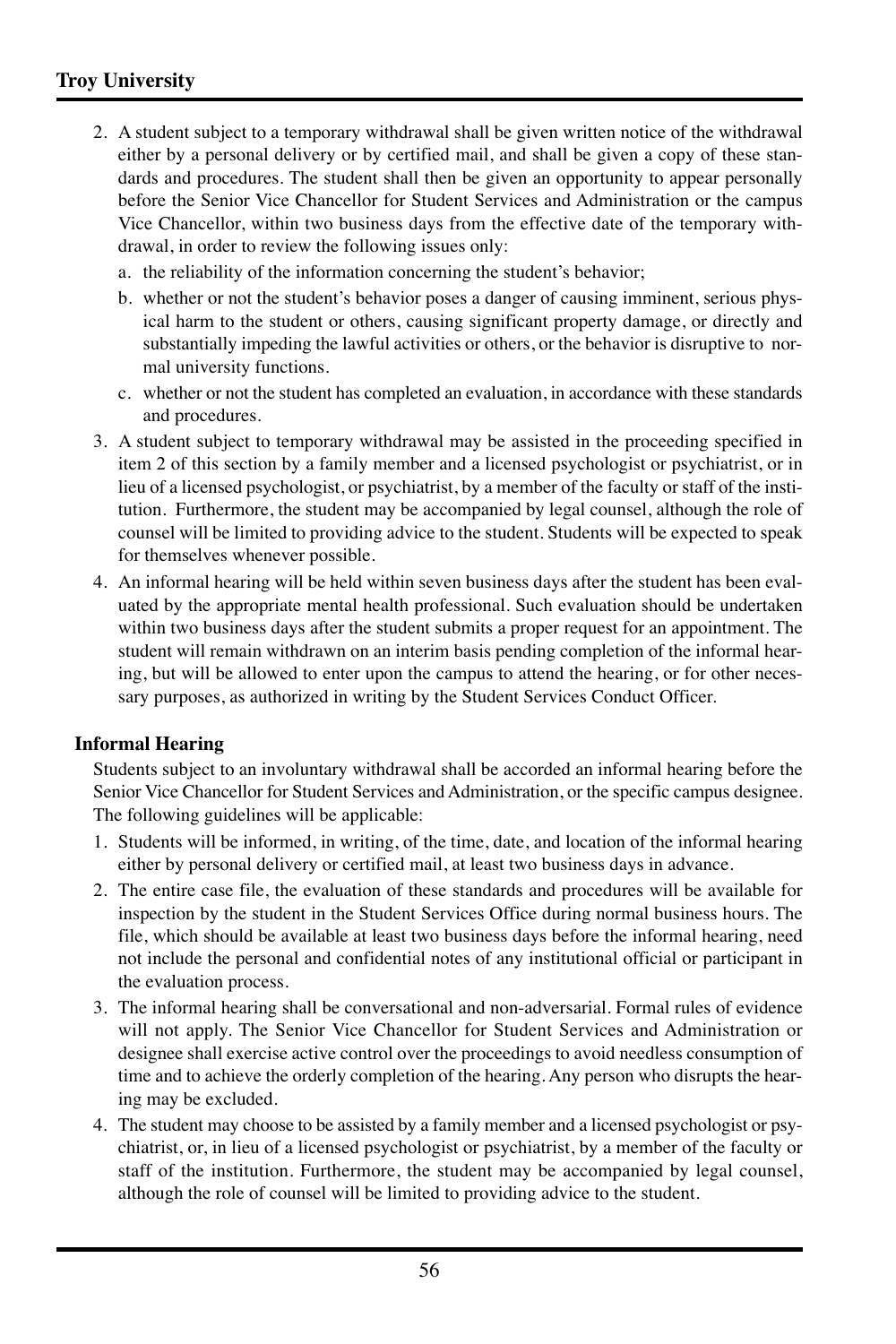- 5. Those assisting the student, except for legal counsel, will be given reasonable time to ask relevant questions of any individual appearing at the informal hearing, as well as to present relevant evidence.
- 6. Whenever possible, the student will be expected to respond to questions asked by the Senior Vice Chancellor for Student Services and Administration or designee. Students who refuse to answer on grounds of the Fifth Amendment privilege may be informed that the Senior Vice Chancellor or designee could draw a negative inference from their refusal which might result in their dismissal from the institution, in accordance with these standards and procedures.
- 7. The informal hearing may be conducted in the absence of a student who fails to appear after proper notice.
- 8. The mental health professional who prepared the evaluation may be expected to appear at the informal hearing, and to respond to relevant questions, upon request of any party, if the Senior Vice Chancellor for Student Services and Administration or designee determines that such participation is essential to the resolution of a disposition issue in the case.
- 9. The Senior Vice Chancellor for Student Services and Administration or designee may permit a university official, and the mental health professional who prepared the evaluation, to appear at the informal hearing and to present evidence in support of any withdrawal recommendation. Such evidence will not be presented by legal counsel for the university.
- 10. The informal hearing shall be tape recorded by the Senior Vice Chancellor for Student Services and Administration or designee. The tape(s) shall be kept with the pertinent case file for as long as the case is maintained by the institution.
- 11. A written decision shall be rendered by the Senior Vice Chancellor for Student Services and Administration or designee within five business days after the completion of the informal hearing. The written decision, which should be mailed or personally delivered to the student, should contain a statement of reasons for any determination leading to involuntary withdrawal. The student should also be advised as to when a petition for reinstatement could be considered, along with any conditions for reinstatement.
- 12. The decision of the Senior Vice Chancellor for Student Services and Administration or designee shall be final and conclusive and not subject to appeal.

#### **Deviations From Established Procedures**

Reasonable deviations from these procedures will not invalidate a decision or proceeding unless significant prejudice to a student may result.

#### **Definitions**

- 1. Abnormal behaviors are overt actions, omissions to act, or verbal or written statements that would not be consistent with the actions or statements of a reasonable, prudent person under similar circumstances.
- 2. Emotional problems include, but are not limited to, behaviors resulting from possible physical, drug or alcohol-related, or psychological disorders that may pose a potential harm to the physical well-being of the student or others, and/or cause significant disruptive activity to the normal functions of the university.
- 3. An emotionally disturbed student is interpreted to include, but not limited to, a student exhibiting any of the behaviors described above.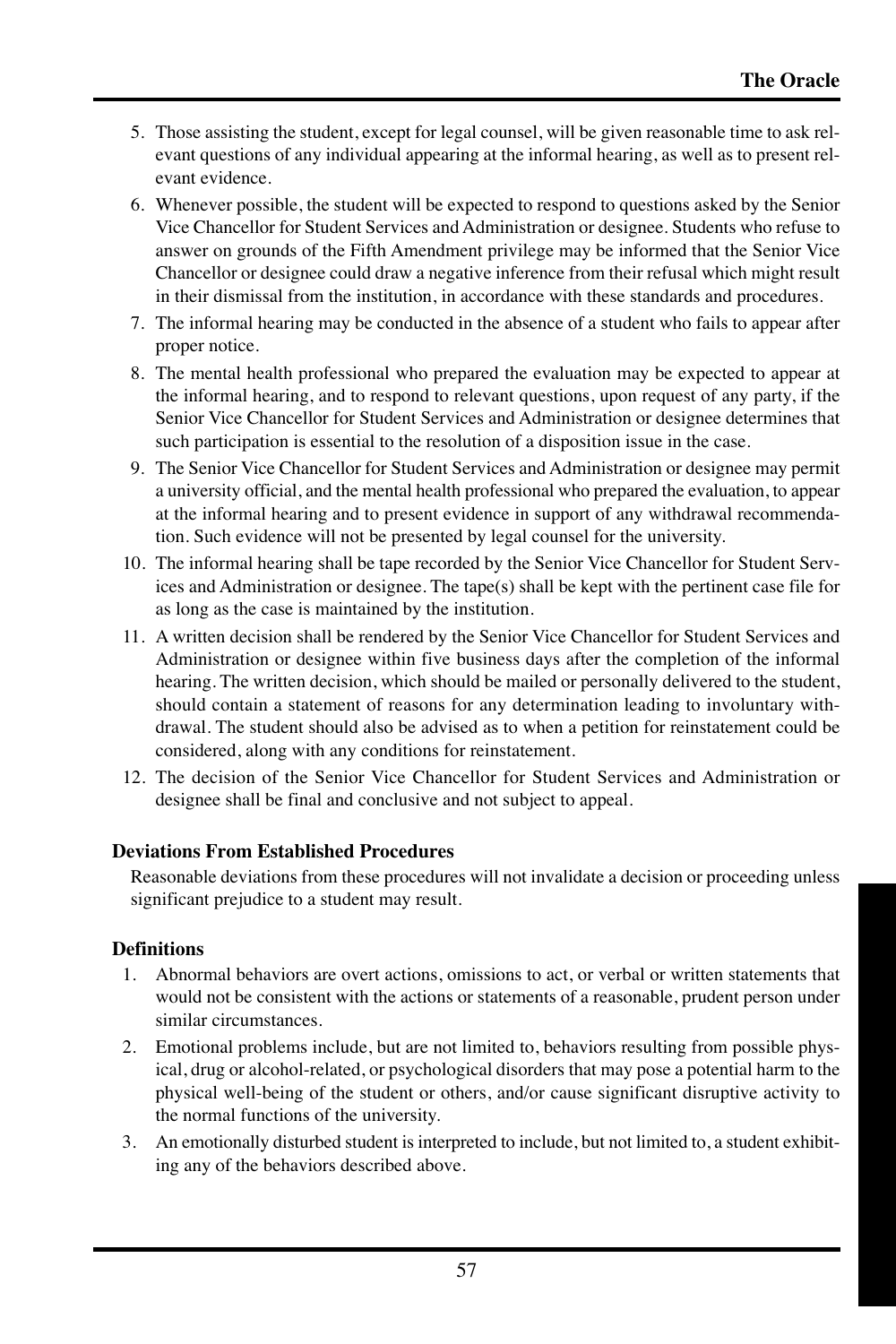#### **Readmission Procedures and Appeals**

- 1. When a student is suspended or withdrawn for health reasons, a medical hold will be placed on the student's readmission to the university. This hold will remain in the student's records until the student's request for readmission is approved in accordance with the following procedures:
	- a. A student who has had a medical hold placed on his or her readmission for health reasons must request readmission clearance from the Student Services Conduct Officer at least three (3) weeks prior to the first day of classes of the semester or summer session in which the student wishes to enroll. The student will be required by that office to submit medical evidence supportive of his or her present health and emotional ability to function properly in a university environment. The Student Services Conduct Officer, in consultation with the University physician and/or other appropriate health/counseling personnel, shall evaluate the student's request and supporting evidence. Primary consideration will be given to the satisfying of all conditions specified at the time of suspension or withdrawal for the readmission of the student to the University. If approval is granted by the Student Services Conduct Officer for the removal of the medical hold, the student must then complete requirements by the Office of Enrollment Management and the Office of University Records.
	- b. If approval for readmission is not granted by the Student Services Conduct Officer, the student may appeal that decision to the Senior Vice Chancellor for Student Services and Administration or the campus Vice Chancellor. The appeal must be made, in writing, within five (5) university working days of the date the student was notified by the Student Services Conduct Officer that his or her request for readmission was denied.
	- c. The Senior Vice Chancellor or campus Vice Chancellor will inform the student that he or she is entitled to a hearing. This hearing will be held within five (5) university working days if at all possible. The hearing will be conducted by the Senior Vice Chancellor or campus Vice Chancellor. Following the hearing, the decision will be to either sustain the decision of the Student Services Conduct Officer or overrule the decision and allow the student to apply for readmission to the university. The Senior Vice Chancellor or campus Vice Chancellor shall notify all parties of this decision, in writing, within three (3) university working days following the completion of the hearing. The decision of the Senior Vice Chancellor or campus Vice Chancellor is final.

## **Requests for Voluntary Withdrawal Due to Mental Health Circumstances**

A student may be eligible for withdrawal due to mental health circumstances when a mental disorder results in a significant change and impairment of an individual's social and academic functioning. A student wishing to explore the appropriateness of a withdrawal due to mental health circumstances should contact the Student Development/ Counseling Services office. A review process will be conducted which includes the receiving and examining of appropriate records and documentation. The review may also include consultation with the student's professors and other personnel as appropriate. The final decision to grant a withdrawal due to mental health circumstances will be determined by the Senior Vice Chancellor for Student Services and Administration or his designee. Documentation from a qualified mental health professional (preferred) or physician is required.

Documentation from a clinician on letterhead stationery must include the following:

- 1. Dates of treatment
- 2. Diagnosis (es)
- 3. Prognosis (status of treatment)
- 4. Reason why this provider supports your request for withdrawal

Withdrawals due to mental health circumstances must be initiated before the current semester's deadline (see academic calendar for current semester's deadline).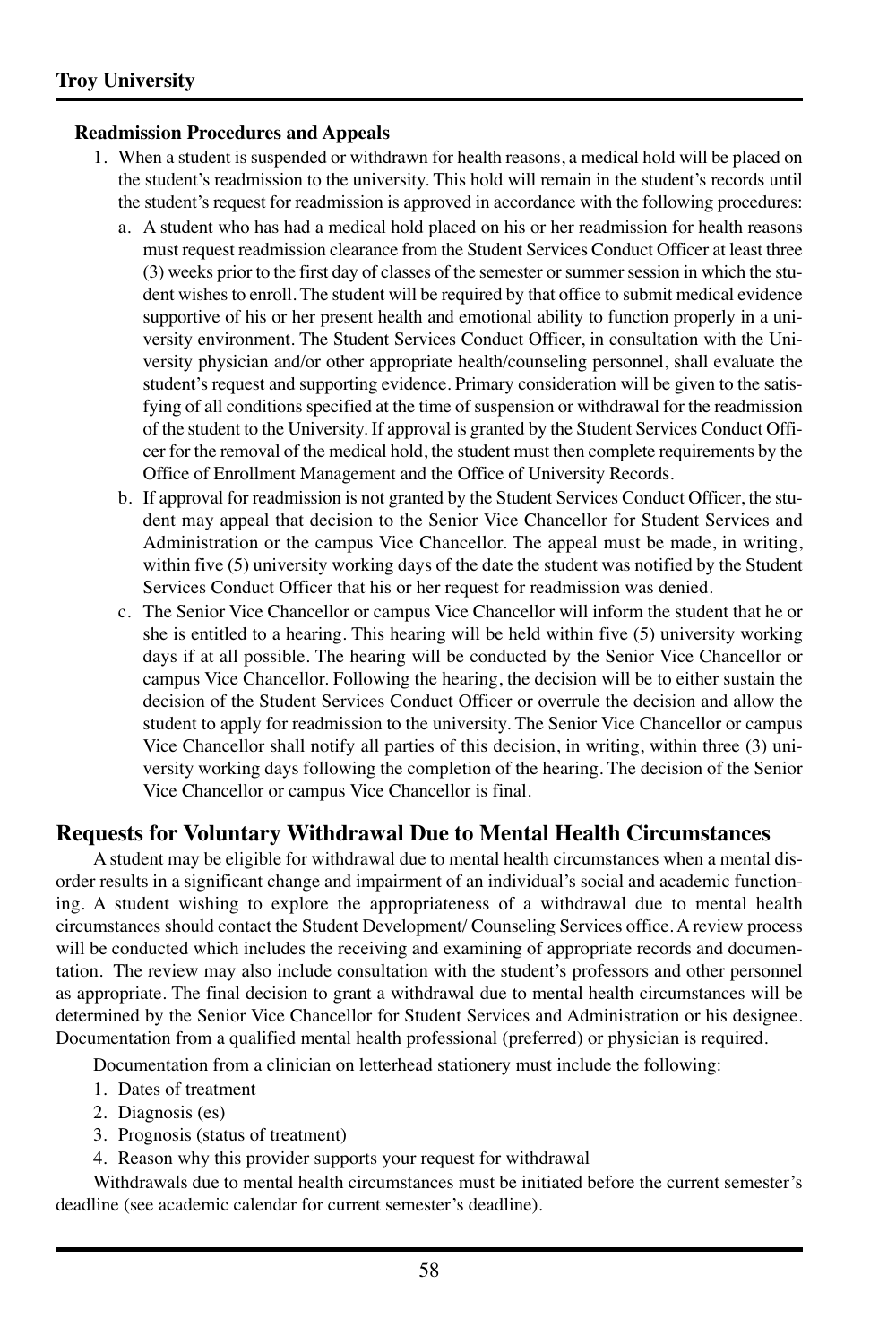# **Campus Safety and Emergency Procedures**

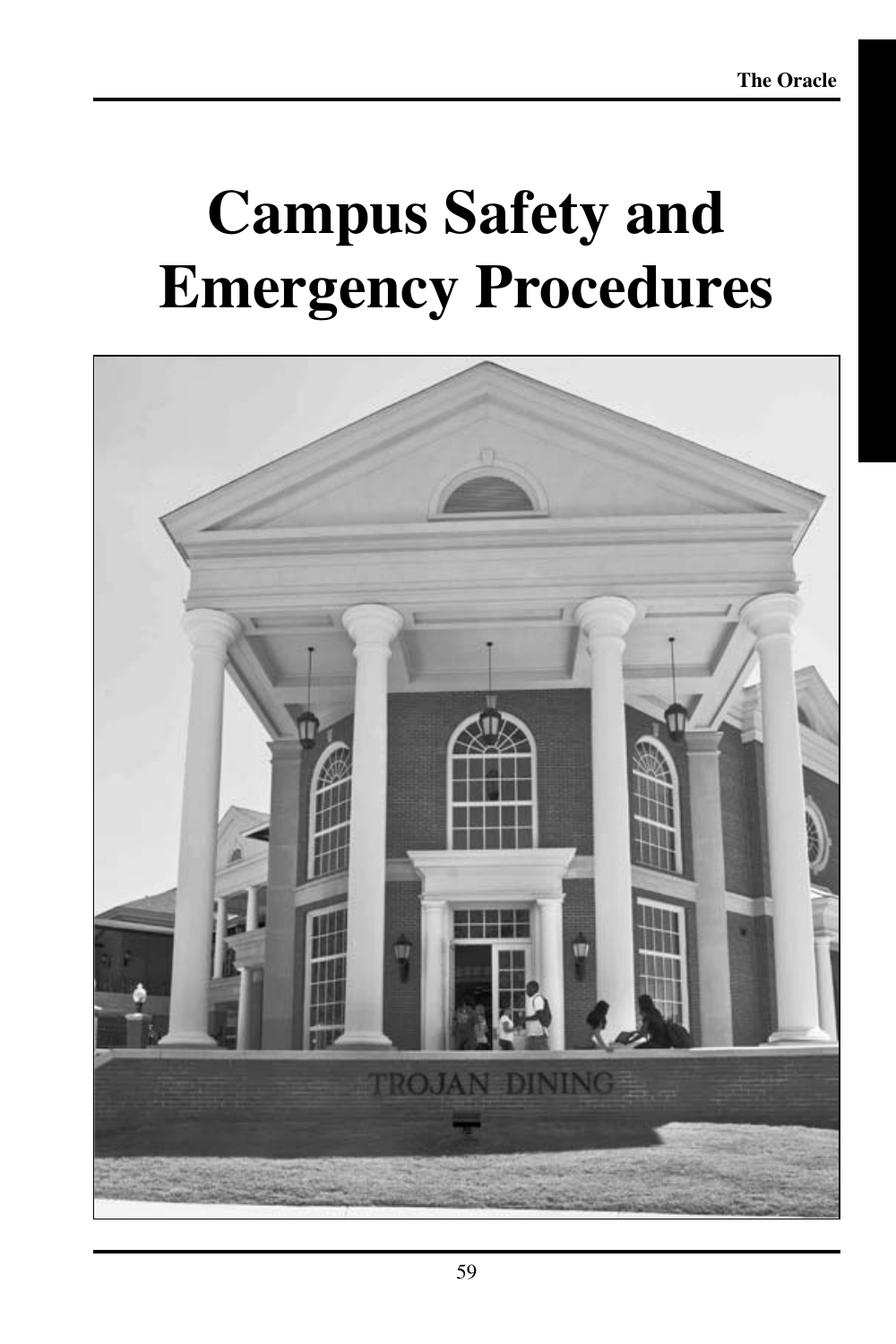Campus safety and security is paramount on all of the campuses. Information contained in this section is provided to assist everyone in maintaining a safe environment. Safety on a university campus is everyone's responsibility.

## **University Police Department**

As the department of safety and security of Troy University, the University Police Department strives to fulfill its responsibilities to each member of the university by enforcing policies, providing services, and information that will assist you in making the time you spend here safe and enjoyable. The Troy University Police Department is located on the 1st floor of Hamil Hall, ext. 3215, 3277, 670- 1999 for non-emergency police assistance, or dial 911 in case of an emergency on campus. Wide-Area Emergency Broadcast System (WEBS) phones are located in front of Mitchell, Stewart, Smith, and Shackelford Halls for assistance/notification in an emergency situation. Blue light strobe Emergency/Information Towers have been installed at Trojan Village and are equipped with an emergency button; when pressed the strobe light is activated and flashes for the duration of the call. The University Police provides service 24 hours a day and is an essential part of the university's dedication to the students, faculty, and staff. The police department provides a wide range of police services including, but not limited to, investigations of crimes on campus, processing crime scenes, evidence and property control, testifying in judicial proceedings, making arrests, providing crime prevention services, traffic and parking enforcement, executing search and/or arrest warrants within our jurisdiction, traffic and crowd control for campus events, maintaining police records and submitting crime reports to the Alabama Criminal Justice Information Center.

## **Campus Police/Security (Dothan Campus)**

A staff of campus police/security officers is empowered by the administration for general safety and security on University property. The campus police/security officers assist students, faculty, staff, and guests on Dothan campus property, enforce parking and traffic regulations, and safeguard University buildings and equipment.

## **Campus Police/Security (Montgomery Campus)**

All of Montgomery Campus internal and external facilities, including parking areas, are well lighted and regularly patrolled by assigned campus police. Montgomery campus employs a combination of part-time university policemen and off-duty Montgomery City police to provide campus security. All university campus police officers have attended a certified police academy and most are veteran police officers. Whenever evening classes are in session, there police assigned to the downtown area. In addition to their normal security responsibilities and duties, Montgomery campus university police will, upon request, escort students to their cars and assist students with minor car problems. Students are encouraged to contact the Montgomery campus Police Office (334-241-9716) to report any unresolved security problems or to offer suggestions for improving our security service. To access the annual security report go to our website: www.troy.edu.

## **Campus Police/Security (Phenix City Campus)**

A staff of campus police/security officers is empowered by the administration for general safety and security on University property. The campus police/security officers assist students, faculty, staff, and guests on Phenix City campus property, enforce parking and traffic regulations, and safeguard University buildings and equipment.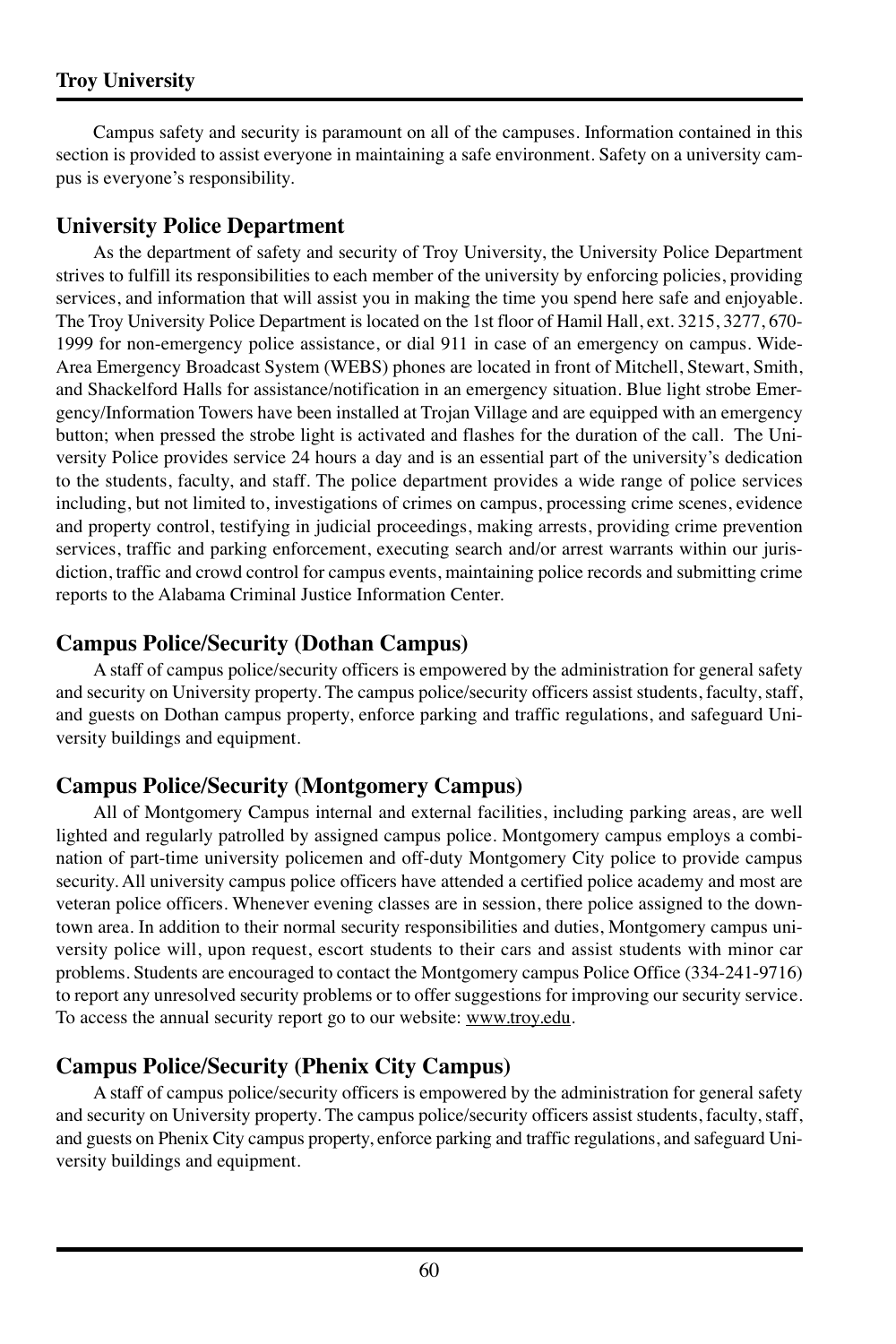## **Jurisdiction, Structure, and Authority**

The University Police Department is a department of sworn police officers and civilian staff under the office of the Senior Vice Chancellor for Student Services and Administration. All officers are professionally trained and State of Alabama certified with the same authority and right to bear arms as any officer within the State of Alabama. University Police Officers are declared by law to be law enforcement officers of the state and conservators of the peace with the right to arrest, in accordance with the laws of this state, any person for violation of state law or applicable county or city ordinances. Each officer must maintain the mandated training requirements of the State of Alabama Peace Officers Standards and Training Commission including qualifying on the firing range annually.

## **Building Security Policy**

All buildings are locked at certain hours each day. No student may enter any building for any purpose after closing hours unless accompanied by a faculty member, or unless the student has written permission by the person responsible for the building.

## **Residence Hall Security Policy**

All residence halls are locked twenty-four (24) hours a day. Access is gained to the residence through a "key fob" access device which is issued to all residents. Only residents and invited guests are allowed in the residence halls at any time.

## **Jeanne Clery Act**

The Jeanne Clery Act is a federal law that requires colleges and universities to disclose certain timely and annual information about campus crime and security policies. The Clery Act was originally enacted by the Congress and signed into law by President George Bush in 1990 as the Crime Awareness and Campus Security Act of 1990. The name later was renamed in honor of Jeanne Clery, a student murdered in 1986 at Lehigh University. School have to publish an annual report every year by October 1st that contains 3 years worth of campus crime statistics and certain security policy statements including sexual assault policies which assure basic victims' rights, the law enforcement authority of campus police and where students should go to report crimes. Below are the most recent statistics for Troy University.

#### **Annual Disclosure of Crime Statistics**

The Dean of Student Services on the Troy campus, in conjunction with the other campuses prepares this report to comply with the Jeanne Clery Disclosure of Campus Security Policy and Crime Statistics Act. The full text of this report can be located on our web site at troy.troy.edu/universitypolice/index.html. You will also be able to connect with our web site via the Troy University Home Page at www.troy.edu. This report is prepared in cooperation with the local law enforcement agencies surrounding our Troy campus and alternate sites, Housing and Residence Life, Judicial Affairs Officers from all campuses, and the Division of Student Services. Each entity provides updated information on their educational efforts and programs to comply with the Act.

Campus crime, arrest and referral statistics include those reported to the Troy University Police Department, designated campus officials (including but not limited to directors, deans, department heads, residence life staff, judicial affairs, advisors to students/ student organizations, athletic coaches), and local law enforcement agencies. These statistics may also include crimes that have occurred in private residences or businesses and is not required by law. The Personal Counseling and SAVE Project staff shall inform their clients of the procedures to report crime to the University Police on a voluntary or confidential basis, should they feel it is in the best interest of the client. A procedure is in place to anonymously capture crime statistics disclosed confidentially during such a session.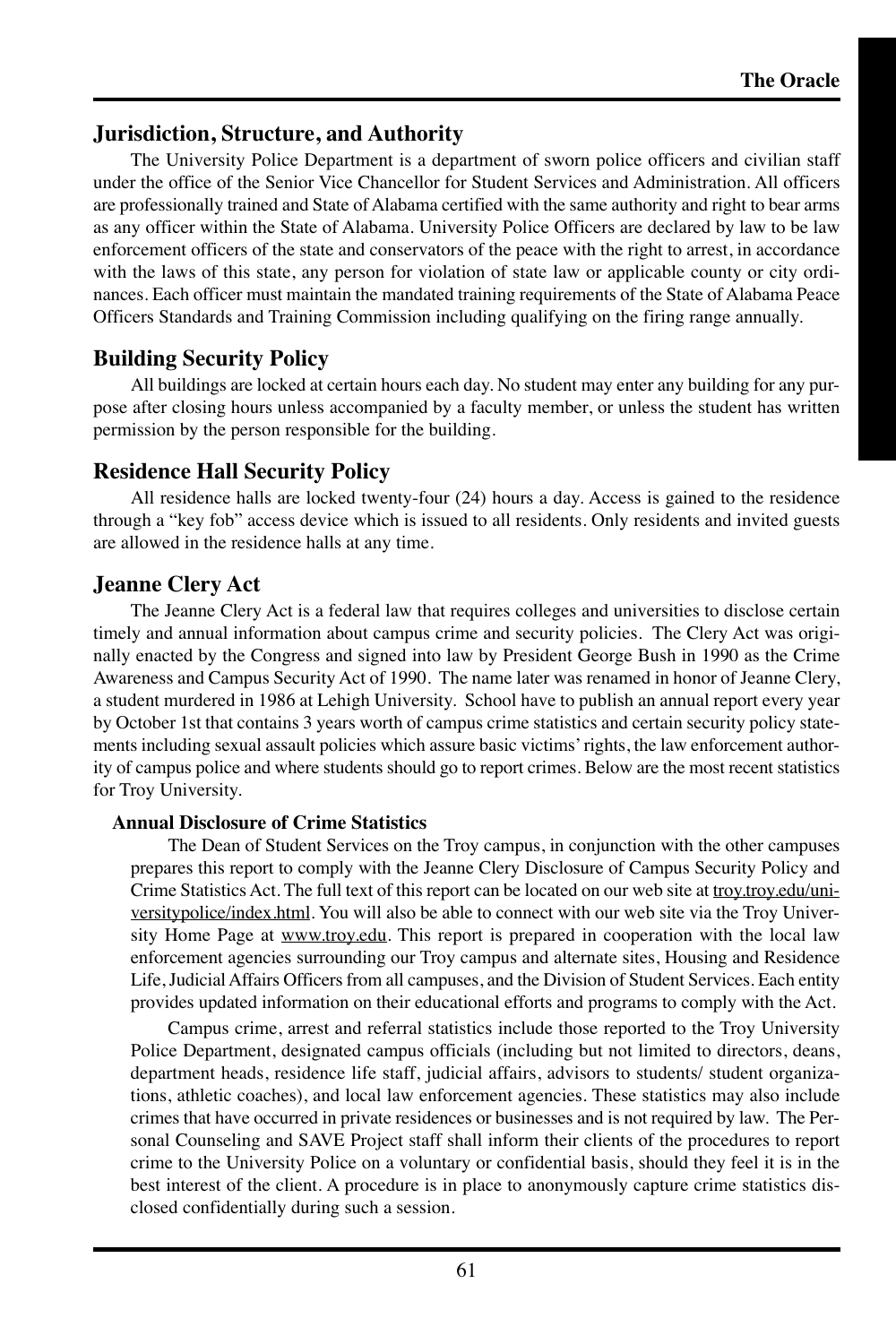## **Troy University**

Each year, an e-mail notification is made to all enrolled students, faculty and staff that provide the web site to access this report. Copies of the report may also be obtained at the University Police Department located in Hamil Hall or may also be obtained in the Dean of Student Services office on all Alabama campuses. All prospective employees shall be notified by email and through the application process regarding crime statistics.

| <b>Criminal Incidents</b>         | 2008     | 2009     | 2010           |
|-----------------------------------|----------|----------|----------------|
| Murder/Non-Negligent Manslaughter | 0        | $\theta$ | 0              |
| Negligent Manslaughter            | 0        | $\Omega$ | $\Omega$       |
| Sex Offenses-Forcible             | $\Omega$ | $\Omega$ | $\Omega$       |
| Sex Offenses-Non Forcible         | $\theta$ | $\theta$ | $\Omega$       |
| <b>Incest</b>                     | $\Omega$ | $\Omega$ | $\Omega$       |
| <b>Statutory Rape</b>             | $\Omega$ | $\theta$ | $\Omega$       |
| Robbery                           | 3        | $\Omega$ |                |
| <b>Aggravated Assault</b>         |          | $\Omega$ | $\Omega$       |
| <b>Burglary</b>                   | 30       | 14       | 5              |
| Motor Vehicle Theft               | 4        | 0        | $\mathfrak{D}$ |
| Arson                             | $\theta$ | $\Omega$ | $\Omega$       |
| <b>On Campus Arrests</b>          |          |          |                |
| <b>Liquor Law Violations</b>      | 45       | 9        | 21             |
| Drug Law Violations               | 8        | 5        | 11             |
| Illegal Weapons Possession        | $\theta$ | 1        |                |

Dates Reported: 1/1/2010 to 12/31/10

#### **Timely Warnings**

In the event that a situation arises, either on or off campus, that, in the judgment of the Chief of University Police or head of campus security, constitutes an ongoing or continuing threat, a campus wide "timely warning" will be issued. The warning will be issued through the University e-mail system to students, faculty, staff and the campus' student newspaper, *The Tropolitan*.

Depending on the particular circumstances of the crime, especially in all situations that could pose an immediate threat to the community and individuals, the police or security may also post a notice on the University text messaging system (e2campus) and the campus-wide electronic bulletin board located at sos.troy.edu. This provides the university community with a more immediate notification. In such instances, a copy of the notice is posted in each residence hall, at the front door of each oncampus fraternity and sorority house, and in prominent places on campus where students may see the notice. The electronic bulletin board is immediately accessible via computer by all faculty, staff and students. Anyone with information warranting a timely warning should report the circumstances to the University Police office or Campus Security Office on their respective campus by contacting the office by phone or in person at the number or location below.

| <b>Troy Campus</b>       | 334/670-3215      | Hamil Hall 1 <sup>st</sup> Floor |
|--------------------------|-------------------|----------------------------------|
| <b>Montgomery Campus</b> | 334/241-9716      | 349 Whitley Hall                 |
| Dothan Campus            | 334/983-6556 x313 | 121 Malone Hall                  |
| Phenix City Campus       | 334/448-5102      | Bookstore Bldg.                  |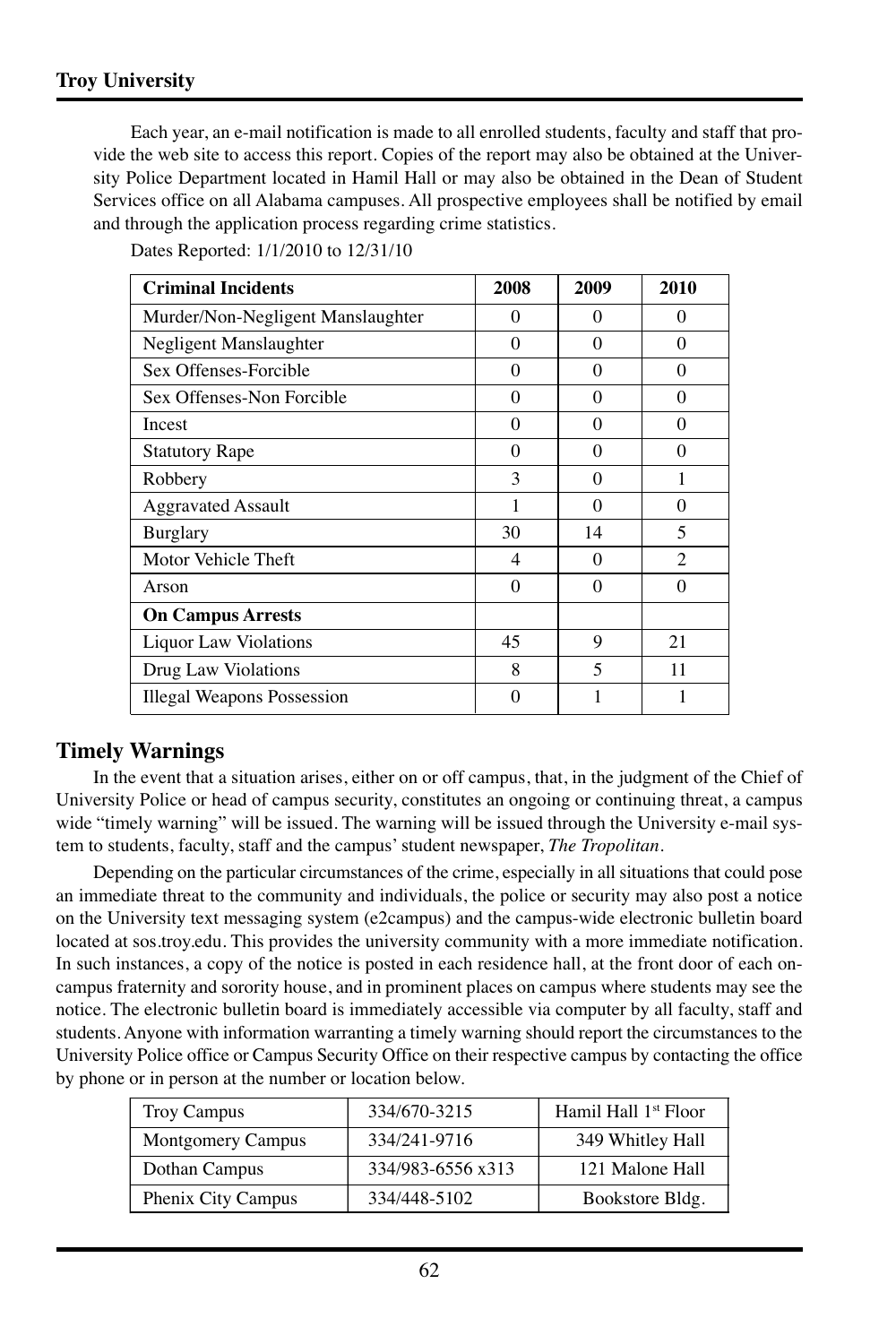## **Reporting of Criminal Offenses**

Contact University Police/Security office at the numbers above (non-emergencies) or dial 911 (emergency only) to report a criminal offense. Any suspicious activity or person seen in the parking lots or loitering around vehicles, inside buildings or around the Residence Halls should be reported to the police/security department. In addition you may report a crime to the following offices:

| Senior Vice Chancellor for Student<br>Services and Administration | Adams Administration Bldg.<br>216     | 334/670-5991                 |
|-------------------------------------------------------------------|---------------------------------------|------------------------------|
| Campus Vice Chancellor (Montgomery)                               | Whitley Hall 400                      | 334/241-9537                 |
| Campus Vice Chancellor (Dothan)                                   | Library/Technology Bldg. 212          | 334/983-6556 x220            |
| Campus Vice Chancellor (Phenix City)                              | Adams Hall                            | 334/448-5112                 |
| Dean of Student Services (Troy)                                   | Trojan Center 231<br>Whitley Hall 431 | 334/670-3203<br>334/241-5436 |
| Dean of Student Services (Dothan)                                 | Malone Hall 100                       | 334/983-6556 x206            |
| Assoc. Dean of Student Services<br>(Phenix City)                  | Adams Hall 303                        | 334/448-5129                 |
| Counseling and Save Project (Troy)                                | 113 College Drive                     | 334/670-3700                 |
| Counseling and Career Services (Dothan)                           | Malone Hall 120                       | 334/983-6556 x221            |
| Housing and Residence Life (Troy)                                 | Shackelford Hall 100                  | 334/670-3346                 |
| <b>Student Health Center</b>                                      | Hamil Hall 1 <sup>st</sup> Floor      | 334/670-3452                 |

For off campus options you should contact the City Police Department for your specific location. The University and the various communities have a mutual aid and working agreement. Each department augments the other within their jurisdictions during mutual investigations, arrest, and prosecutions.

## **Confidential Reporting Procedures**

If you are the victim of a crime and do not want to pursue action within the University System or the criminal justice system, you may still want to consider making a confidential report. With your permission, the University Police/Security Department on your campus can file a report on the details of the incident without revealing your identity. The purpose of a confidential report is to comply with your wish to keep the matter confidential, while taking steps to ensure the future safety of yourself and others. With such information, the University can keep an accurate record of the number of incidents involving students, determine where there is a pattern of crime with regard to a particular location, method, or assailant, and alert the campus community to a potential danger. Reports filed in this manner are counted and disclosed in the annual crimes statistics for the institution.

Troy University encourages anyone who is the victim or witness to any crime to promptly report the incident to the police or security. Because police reports are public records under state law, the University Police Department cannot hold reports of crime in confidence. Confidential reports for proposes of inclusion in the annual disclosure of crime statistics can generally be made to other Troy University campus security authorities, as identified above. Confidential reports of crime may be made by calling your campus police or security office or one of the other offices listed above to report criminal offenses.

## **Access Policy**

During business hours, the University (excluding certain housing facilities) will be open to students, parents, employees, contractors, guests, and invitees. During non- business hours access to all University facilities is by key, if issued, or by admittance via the University Police/Security Depart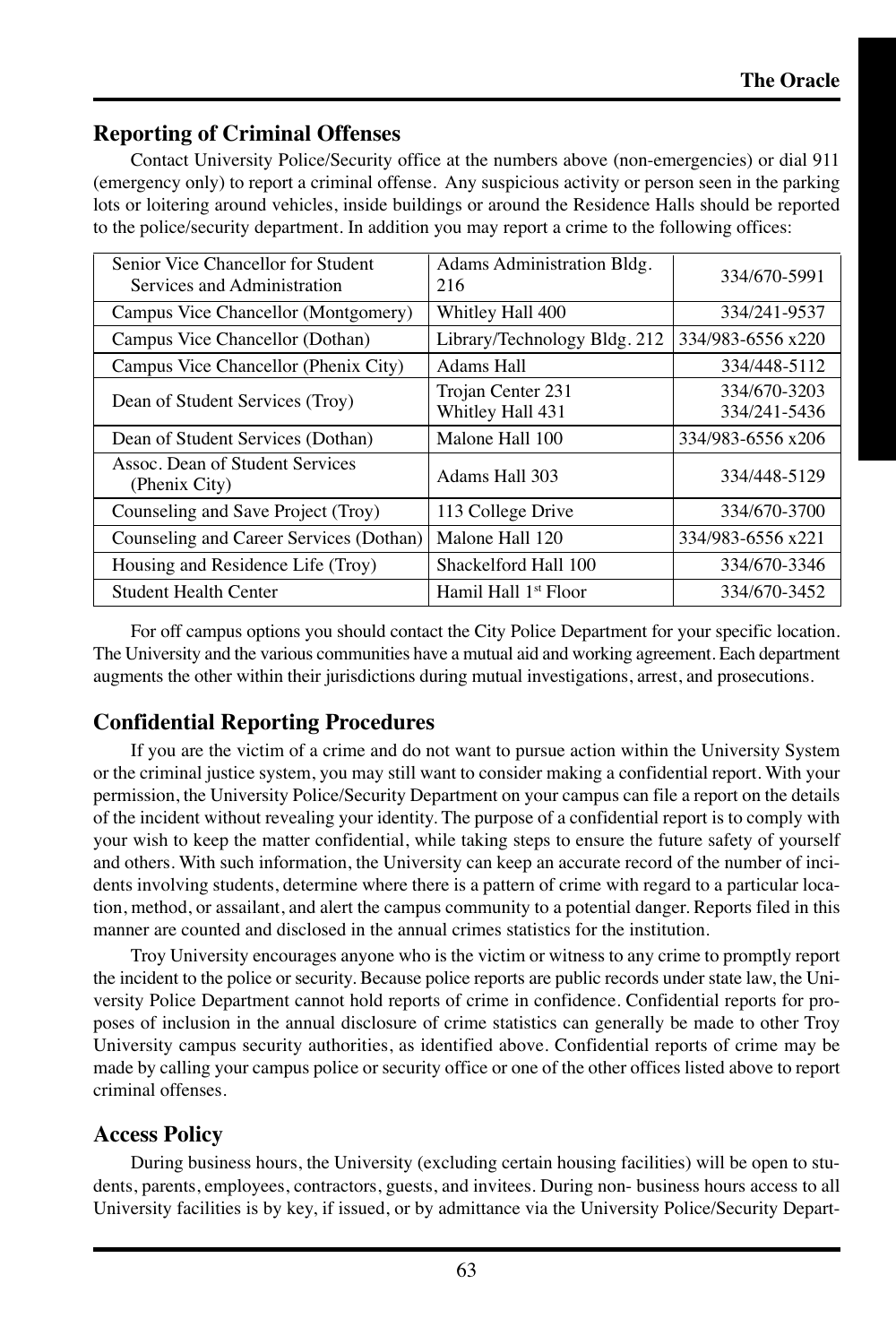ment with written permission. In the case of periods of extended closing, the University will admit only those with prior written approval to all facilities.

Residence halls are secured 24 hours a day and access is given to approved persons through a key fob system. Over extended breaks, only those students and staff approved to be in the residence halls will be given access via their fob. Fobs are not to be loaned or given to anyone else for any reasons. Lost or stolen fobs should be reported immediately to the University Police and the Access Control Office. Some facilities may have individual hours. In these cases, the facilities will be secured according to schedules developed by the department responsible for the facility.

Emergencies may necessitate changes or alterations to any posted schedules. Areas that are revealed as problematic have security surveys conducted of them. Administrators from the Dean's Office, Physical Plant, Residence Life, and other concerned areas review these results. These surveys examine security issues such as landscaping, locks, alarms, lighting, and communications. Additionally, during the academic year, the Dean of Student Services, the Directors of Facilities Management, Housing and Residence Life staff, and University Police/Safety personnel meet on a regular basis to discuss issues of pressing concern.

## **University Police and Jurisdiction**

**Section 16-56-12 of the Alabama Code 1975 allows for the appointment of police officers on the Troy University campuses.**

### **Police Officers**

- **(a) The chancellor or the presidents of the several campuses of the Troy University System with the approval of the chancellor; may appoint and employ persons as they may deem proper to serve as police officers pursuant to Sections 16-22-1 and 16-22-2. These police officers may do any of the following:**
	- (1) Eject trespassers from the university system buildings and grounds.
	- (2) Arrest without a warrant any person believed guilty of disorderly conduct or of trespass upon the property under the control of the university system, or for any public offense committed in their presence, and carry them before the nearest district court or municipal court. Upon proper affidavit charging the offense, the person arrested may be tried by the court and convicted as in cases of persons brought before the court on a warrant.
	- (3) Summon a posse comitatus.
	- (4) Arrest with a warrant any person found upon or near the premises of the university system charged with any public offense and take that person before the proper officer.
- **(b) The police officers provided for in this section shall cooperate with and, when requested, furnish assistance to the regularly constituted authorities of the city and county in which the employing campus of the Troy University System is located.**

## *(Acts 1967, No. 420, p. 1084, §11; Acts 1997, No. 97-586, p. 1035, §12.)*

Troy University Police (Troy and Montgomery) have complete police authority to apprehend and arrest anyone involved in illegal acts on-campus and areas adjacent to the campus. If minor offenses involving University rules and regulations are committed by a University student, the campus police and security may also refer the individual to the disciplinary division of Student Services.

Major offenses such as rape, murder, aggravated assault, robbery, and auto theft are also reported to the local police and joint investigative efforts with investigators from University Police and the City Police are deployed to solve these serious felony crimes. The prosecution of all criminal offenses, both felony and misdemeanor, are conducted at Municipal Courts and District Courts in the various cities and counties that campuses are located.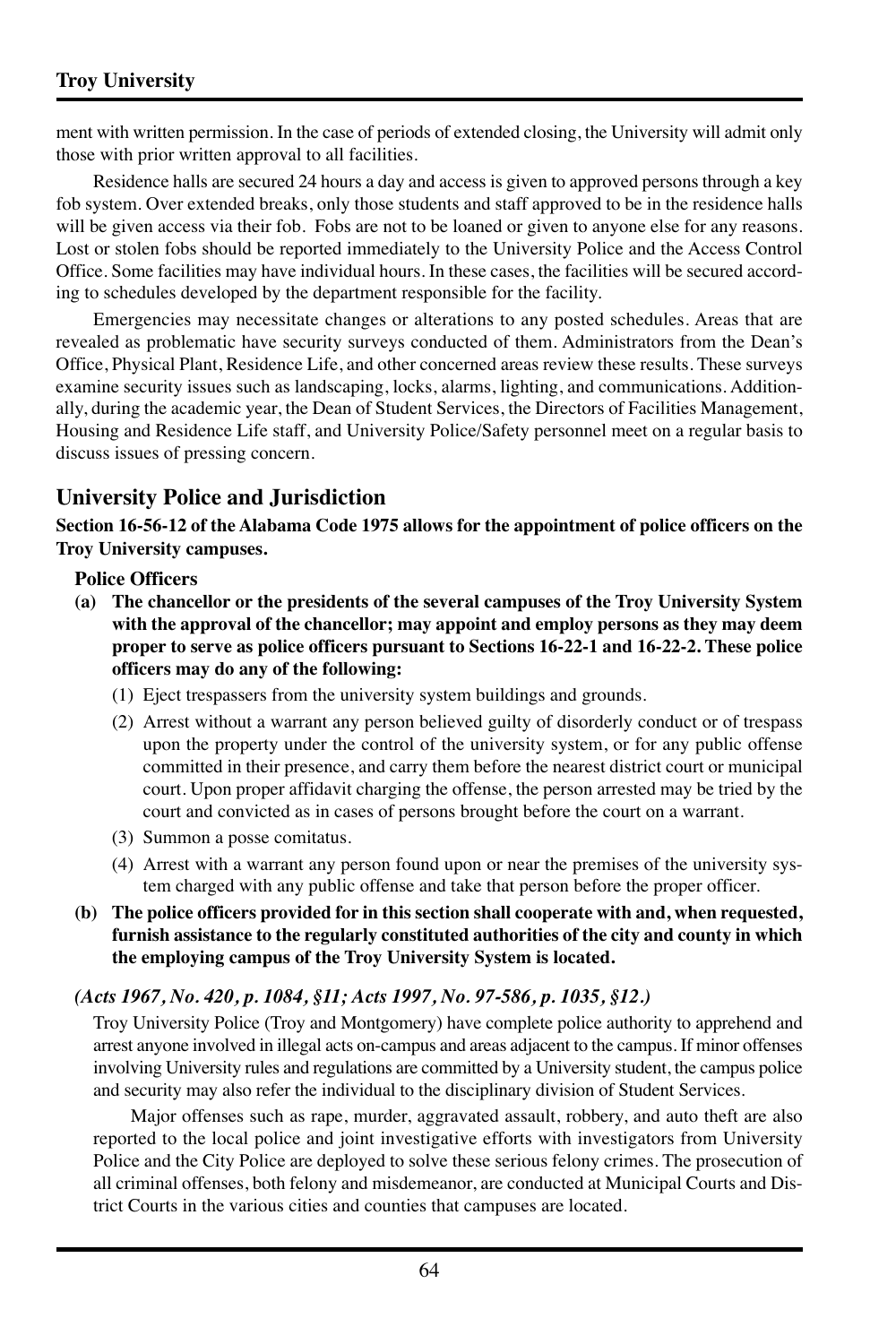Campus Police/security personnel work closely with local, state, and federal police agencies and have direct communication with the City Police Departments. The University Police/Security Departments are also a part of the County 911 Emergency Systems.

By mutual agreement with state and federal agencies, the University Police Departments maintain LETS access (Law Enforcement Tactical Systems). Through this system police personnel can access the National Crime Information Computer system as well as the Alabama Criminal Justice Information Center. These computer databases are used for accessing criminal history data, nationwide police records, driver/vehicle identification information, as well as other local, state and federal law enforcement information.

The University Police/Security Department's jurisdiction extends to any University owned or leased property both on campus and in outlying areas. Some areas are patrolled jointly by both University and City Police. The jurisdiction for the police departments in Troy and Montgomery is extended to other locations where University functions are being held or where University students may be residing. This is through a mutual agreement with the City Police Departments.

Through coordination with local law enforcement agencies, any criminal activity engaged in by students at off-campus locations of student organizations, is monitored and recorded. This information is provided to the Dean of Students for any action or follow-up that may be required.

## **Campus Law Enforcement**

Troy University Safety and Security officers have the authority to ask persons for identification and to determine whether individuals have lawful business at Troy University. Troy University Police and security officers have the authority to issue parking tickets, which are billed to financial accounts of students, faculty, and staff. Safety and Security officers do not possess arrest power. Criminal incidents are referred to the campus police or the local police who have jurisdiction on the campus. All crime victims and witnesses are strongly encouraged to immediately report the crime to campus Police or Security Office and/or the appropriate police agency. Prompt reporting will assure timely warning notices on-campus and timely disclosure of crime statistics.

## **Reporting a Crime or Emergency**

Community members, students, faculty, staff, and guests are encouraged to report all crimes and public safety related incidents to their respective University Police or Security Department in a timely manner.

| <b>Troy Campus</b>       | 334/670-3215 (day)      | 334/670-1999 (night) |
|--------------------------|-------------------------|----------------------|
| <b>Montgomery Campus</b> | 334/241-5920 (day)      | 334/241-2651 (night) |
| Dothan Campus            | 334/983-6556 x313 (day) | 334/615-3000 (night) |
| Phenix City Campus       | 334/448-5102 (day)      | 334/298-0611 (night) |

To report a crime call 911 if it is an emergency or refer to the chart below.

Dispatchers and/or personnel are available at these respective telephone numbers 24 hours a day to answer your call. In response to a call, University Police/Security will take the required action, dispatching an officer or asking the victim to report to University Police/Security Department to file an incident report.

All University Police/Security Incident Reports are forwarded to the Dean of Students Office on the respective campus for review and potential action by the Judicial Affairs Officer. University Police Department investigators will investigate a report when it is deemed appropriate. Additional information obtained via the investigation will also be forwarded to the Dean of Student Services Office.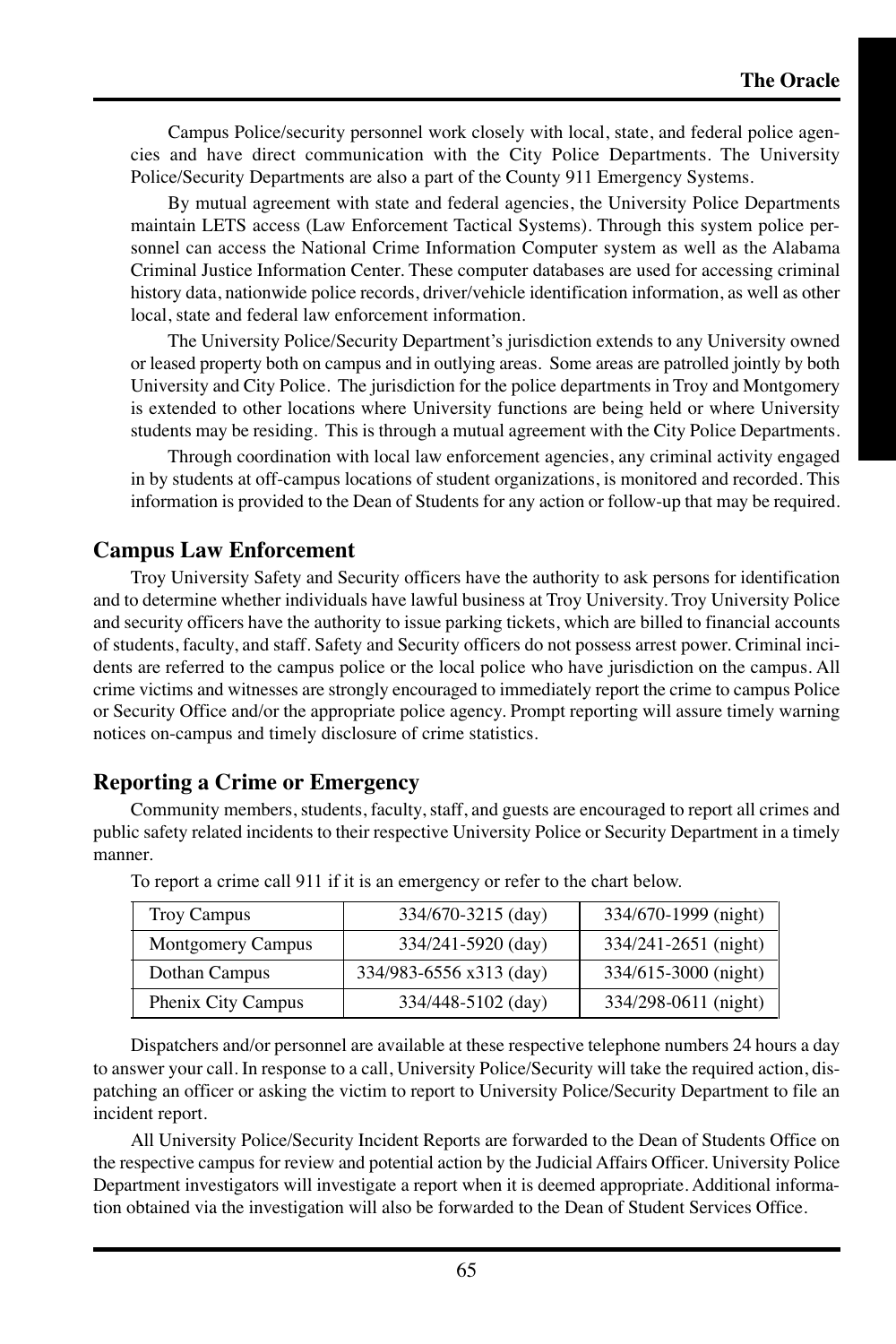## **Troy University**

If assistance is required from the City Police Department or City Fire Department, University Police/Security will contact the appropriate unit. If a sexual assault or rape should occur, staff on the scene, including University Police, will offer the victim any services available both on and off campus to sexual assault and rape victims. Troy University (Troy campus) has a Sexual Assault and Violence Education Counselors on call to assist a victim 24 hours a day.

Again, crimes should be reported to the University Police/Security Department to ensure inclusion in the annual crime statistics and to aid in providing timely warning notices to the community, when appropriate.

## **Addressing Counselors (Confidential Reporting Procedures)**

As a result of the negotiated rulemaking process which followed the signing into law, the 1998 amendments to 20 U.S.C Section 1092 (f), clarification was given to those considered to be campus security authorities. Campus "Pastoral Counselors" and Campus "Professional Counselors", when acting as such, are not considered to be a campus security authority and are not required to report crimes for inclusion into the annual disclosure of crime statistics. As a matter of policy, they are encouraged; if and when they deem it appropriate, to inform persons being counseled of the procedures to report crimes on a voluntary basis for inclusion into the annual crime statistics. The rulemaking committee defines counselors as:

#### *Pastoral Counselor*

An employee of an institution, who is associated with a religious order or denomination, recognized by that religious order or denomination as someone who provides confidential counseling and who is functioning within the scope of that recognition as a pastoral counselor.

#### *Professional Counselor*

An employee of an institution whose official responsibilities include providing psychological counseling to members of the institution's community and who is functioning within the scope of his or her license or certification.

## **Security Awareness and Crime Prevention Programs**

During orientation in June and July, new students are informed of services offered by the University Police and Security Departments. This is done through the distribution of various publications to new students. Students are also told about crime on-campus and in surrounding neighborhoods. Similar information is presented to new employees during the recruitment process.

Safety Awareness and Crime Prevention Programs are offered on the Alabama campuses at the beginning of each semester. The programs are offered on two nights and are open to anyone within the University community. Presenters include the Dean of Student Services, Chief of University Police, Campus Safety Officer, City Police Department representative, City Fire Department Representative and Sexual Assault and Violence Education representative.

Crime Prevention Programs on personal safety and theft prevention are sponsored by University Police Departments and Campus Security Departments through various campus organizations and residence halls throughout the year. University Police personnel facilitate programs for students and student organizations. In addition to these programs, training for Housing and Residence Life Resident Assistants is provided on a variety of educational strategies and tips on how to protect themselves and residents from sexual assault, theft and other crimes.

The Troy campus offers Rape Aggression Defense System (RAD) training through the Police Department as well as an academic credit course. It is a comprehensive course that begins with awareness, prevention, risk reduction and avoidance, while progressing on to the basics of hands-on defense training. Certified RAD instructors will teach the courses.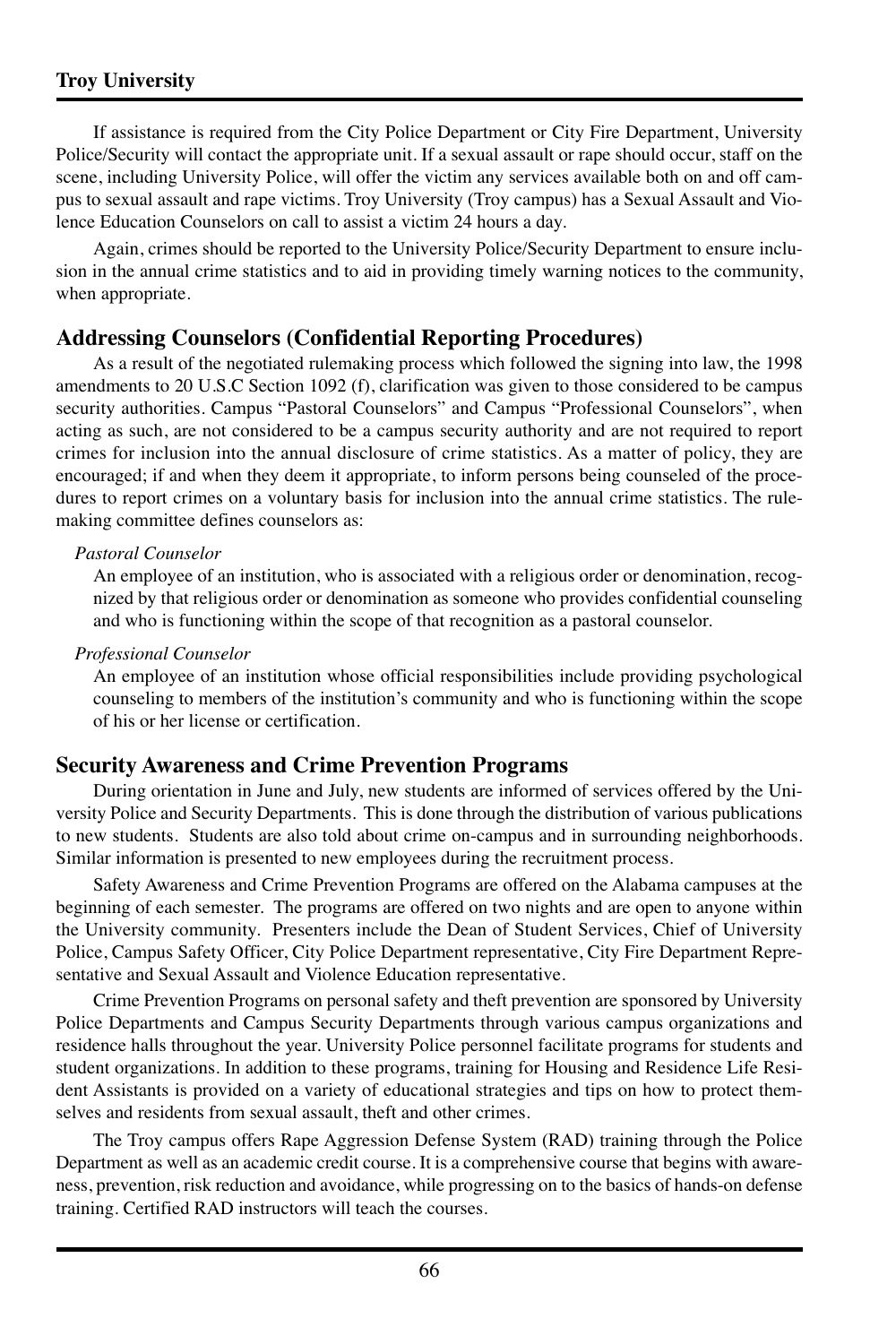Annually, in conjunction with various local and state law enforcement and other safety departments, a Safety Fair is held on the Shackelford Quad on the Troy campus. Information is disseminated on safety awareness from several different agencies to include University Police, City of Troy Police, City of Brundidge Police, Pike County Sheriff's Department, State of Alabama Troopers, City of Troy Fire Department, Sexual Assault and Violence Education Office, State of Alabama Game Wardens, Care Ambulance Service, State of Alabama Corrections Department, and the Pike County Emergency Management Agency. Through displays and information disseminated to students, faculty and staff, the campus becomes more safety conscious.

A common theme of all awareness and crime prevention programs is to encourage students and employees to be aware of their responsibility for their own security and the security of others.

When time is of the essence, information is released to the university community through security alerts posted prominently throughout campus, through computer memos sent over the university's e-mail system and the campus text messaging system (e2campus).

### **Criminal Activity Off Campus**

When a Troy University student is involved in an off-campus offense, police/security officers may assist with the investigation in cooperation with local, state, or federal law enforcement. The City Police routinely work and communicate with campus officers on any serious incidents occurring on-campus or in the immediate neighborhood and business areas surrounding campus. Many students live in the neighborhoods surrounding the campuses of Troy University. While the City Police Departments have primary jurisdiction in all areas off campus, University Police/Security officers can and do respond to student-related incidents that occur in close proximity to campus. Troy University Police/Security officers have direct communications with the city police, fire department, and ambulance services to facilitate rapid response in any emergency situation.

## **Alcoholic Beverage Policy**

Troy University recognizes that the use of illicit drugs and the abuse of alcohol interfere with the rights of everyone to a safe and productive educational environment or workplace. Troy University has a legal obligation to maintain a drug-free school and drug-free workplace. Accordingly, Troy complies with and upholds all federal, state, and local laws that regulate or prohibit the possession, use, or distribution of alcohol, prescription drugs not prescribed by medical personnel, and/or illicit drugs. Unless otherwise stated by law, each individual retains responsibility for his or her mental or physical state, even if altered by alcoholic beverages or other drugs. Students, faculty, staff, and employees of Troy, are hereby notified of the University's alcohol policy and are expected to adhere to the guidelines set forth in this policy.

#### **Summary of State and Local Laws regarding Alcohol**

All campus leaders (faculty, staff, students) must ensure compliance with the following laws of the State of Alabama and cities of Troy, Montgomery, Dothan and Phenix City as appropriate:

- 1. Possession, use or purchase of liquor, beer, or wine by persons under 21 years of age. (Code of Alabama, 28-3-266)
- 2. Sale or advertisement of sale of alcoholic beverages without a license. (Code of Alabama, 28- 3-60:10)
- 3. Public drunkenness. (Code of Alabama, 28-3-260:3)
- 4. Providing liquor, beer, or wine to an underage individual. (Code of Alabama, 28-3-261)
- 5. Sale of alcoholic beverages on Sunday. (Code of Alabama, 28-3-261)
- 6. Driving while under the influence of alcohol or controlled substances. (Code of Alabama, 32-5A-191)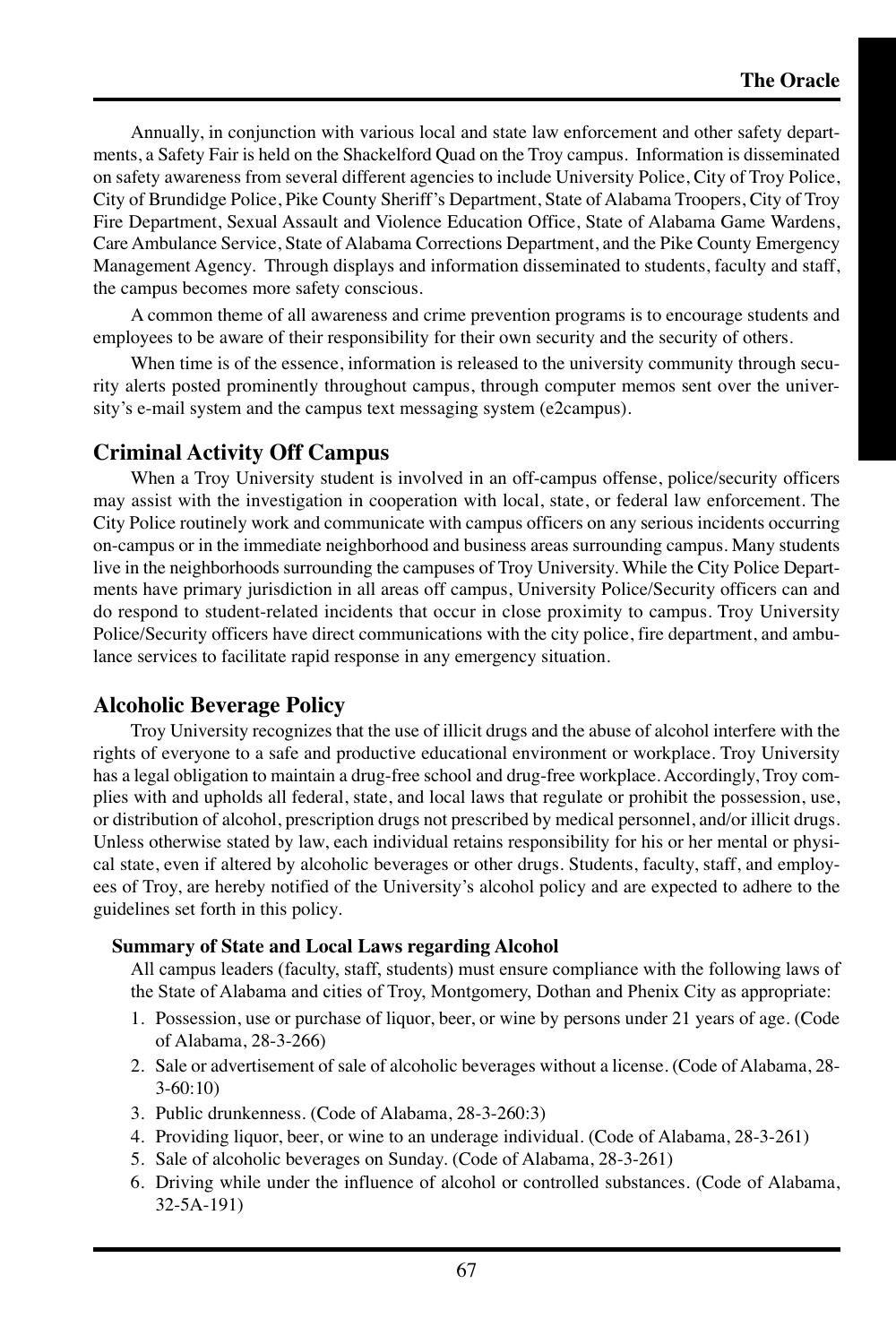## **University Regulations**

- 1. No individual under the legal drinking age of 21 years will be allowed to consume, serve, sell, or possess alcohol on university property.
- 2. Public drunkenness or driving under the influence on campus is prohibited.
- 3. The consumption of alcohol by those of legal drinking age will be restricted to the following properties of Troy University:
	- a. The Arboretum Building
	- b. Hawkins Adams Long Hall of Honor
	- c. Dining facility in specified areas
	- d. Tailgate Terrace(s)
	- e. Riddle-Pace Field/Stadium
	- f. Stadium Club and Executive Suites
	- g. Other sports venues/locations as approved by the Chancellor
	- h. Private university living quarters where those present are of legal drinking age. Consumption or display of alcoholic beverages in the public areas of residence halls is prohibited.
	- i. For faculty sponsored events, the designee is the Senior Vice Chancellor for Academic Affairs; for events sponsored by the university administration, the designee is the Senior Vice Chancellor for Finance and Business Affairs; for development and alumni events, the designee is the Senior Vice Chancellor for Advancement and External Relations; and for all student services groups, the designee is the Senior Vice Chancellor for Student Services and Administration. Chancellor in coordination with the Athletic Director will approve the use and/or sale of alcohol at athletic events. The consumption of alcohol at other campus locations will be approved by the respective Campus Vice Chancellor in accordance with above policies.
- 4. Sponsorship of events promoting or glamorizing the consumption of alcoholic beverages is prohibited (i.e., two for one specials, beer bashes, happy hours, etc.).
- 5. On-campus advertisements directly promoting consumption of alcoholic beverages are prohibited.
- 6. Campus organizations must enforce additional group/individual standards, as directed by their national or international organizational bylaws, which may be more restrictive than those established in this policy.
- 7. The consumption of alcohol during university field trips, off- campus student group activities, and other student-oriented off campus events is prohibited, unless in compliance with applicable laws and regulations (i.e., students are 21-years old, travel abroad where laws on alcohol consumption are less restrictive).
- 8. University employees are strongly advised not to provide alcohol for students at off-campus locations. Employees choosing to provide alcohol to students do so outside the scope of their employment and assume all risks.
- 9. The university may employ an agent for the purpose of selling alcohol at athletic events. The agent will be obligated to follow all the requirements of this policy. The Athletic Director in conjunction with the Senior Vice Chancellor for Finance and Business will recommend agent selection to the Chancellor. The Chancellor will have final authority for designating an agent.

## **Policy Violations**

Enforcement of the alcohol policy for students shall reside in the Office of the Senior Vice Chancellor for Student Services and Administration, with the university's judicial officer acting as the initial contact for such violators. Enforcement of the alcohol policy for faculty resides with the Senior Vice Chancellor for Academic Affairs and for staff with the Senior Vice Chancellor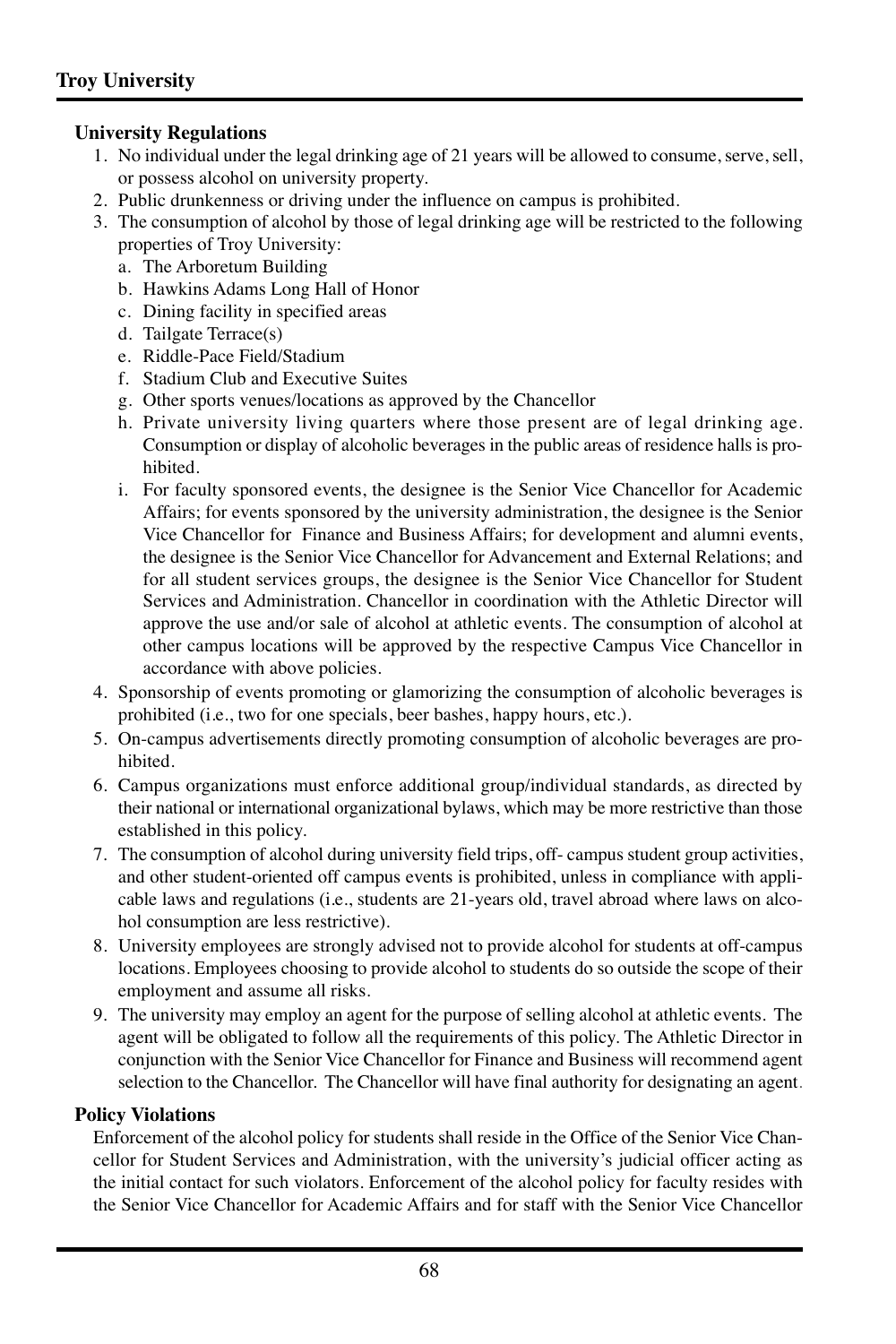for Finance and Business Affairs respectively. Violations in these areas will be handled by the University Personnel Advisory Committee. Enforcement on other campuses will be with the respective officials in the reporting chain of the officials previously cited.

Violations of the Troy University Alcohol Policy will be handled as follows:

#### *University Organizations*

First Time Offenders, within an academic year:

- A. Will be referred to the university judicial officer for disciplinary action.
- B. Will be fined \$200.\*

Repeat Offenders, within an academic year:

- A. Will be referred to the university judicial officer for appropriate disciplinary action to include possible revocation or recognition as an approved organization.
- B. Will be fined \$500.\*

#### *Students*

First Time Offenders, within an academic year:

- A. Will be referred to the university judicial officer for disciplinary action, in accordance with the Standards of Conduct as outlined in *The Oracle*, to include community service, alcohol assessment and/or counseling, or suspension.
- B. Will be fined \$75.\*

Repeat Offenders, within an academic year:

- A. Will be referred to the university judicial officer for disciplinary action to include community service, alcohol assessment and/or counseling, or suspension.
- B. Will be fined \$150.\*

#### *Faculty/Staff*

Violations of the alcohol policy by faculty/staff will be handled by the University Personnel Advisory Committee.

\* Money collected from fines for alcohol policy violations will be used specifically for alcohol education programs. If it is determined that the student does not have the ability to pay the monetary fine, the student will be required to work the fine off through school services, to be determined by the Judicial Officer.

#### **Services Provided**

Troy provides free, confidential counseling for students having drug or alcohol abuse problems within the SAVE Project/Personal Counseling office or through similar programs on other campuses.

Referrals for extended treatment may be made to community counseling and local treatment programs. Individuals not covered in the above areas should check with their respective campus counseling services to acquire necessary help or contact the Troy Personal Counseling office for further information.

#### **Policy Distribution**

The alcohol policy is made available to students, employees, and the general public through these key means:

- **•** *The Oracle*, the student handbook, published and distributed through the Senior Vice Chancellor for Student Services and Administration office.
- **•** *The Bulletin,* published and distributed through the Senior Vice Chancellor for Academic Affairs.
- **•** *The Faculty Handbook* and *The Staff Handbook*, published and distributed by the Human Resources department.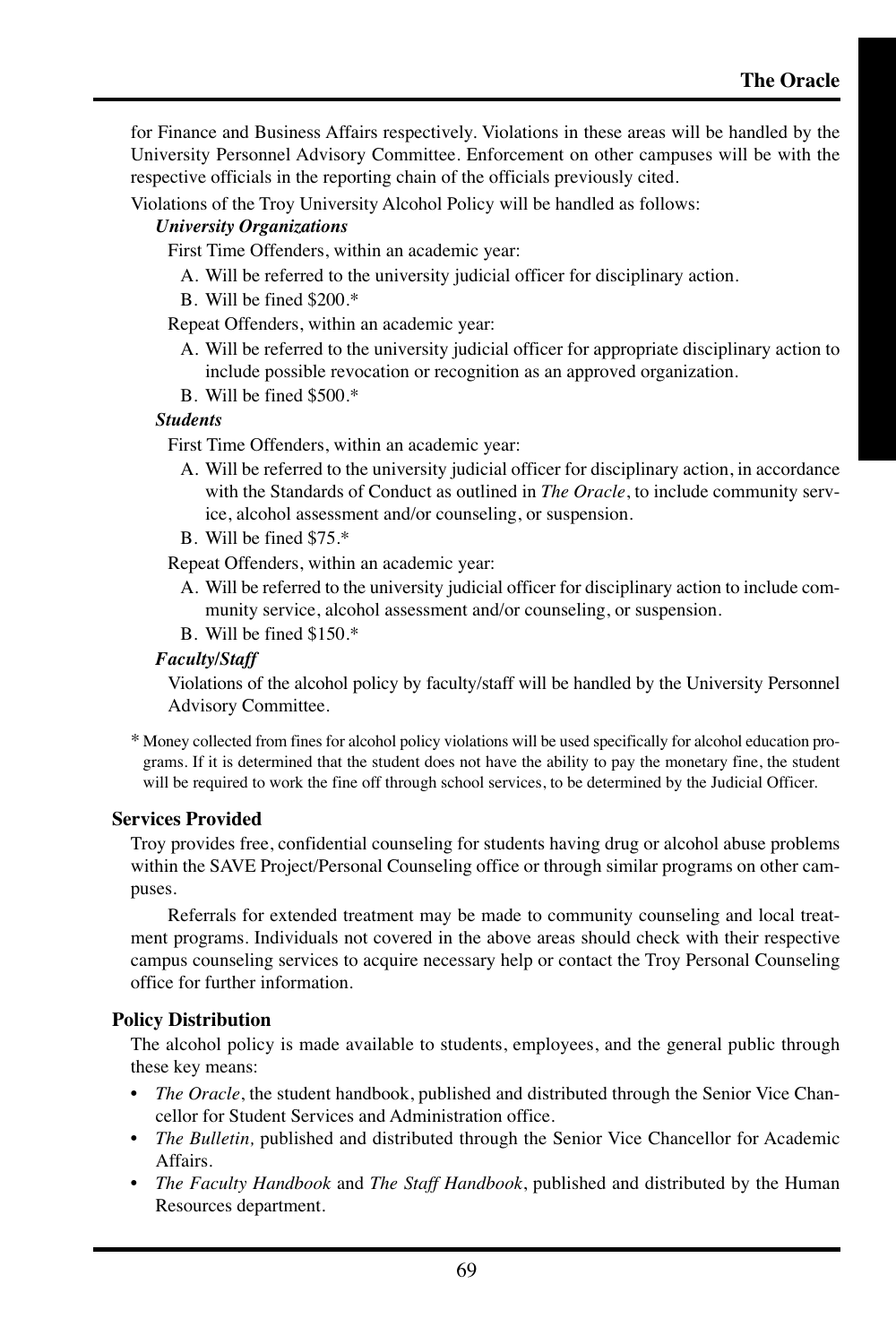## **Troy University**

- **•** *ePolicy Manual* maintained by Senior Vice Chancellor for Academic Affairs.
- **•** Housing and Residence Life Policy maintained by Senior Vice Chancellor for Student Services and Administration.
- **•** Troy University Facility Reservation Policy maintained by Senior Vice Chancellor for Finance and Business Affairs.

Further, the Athletics office will cite this policy in its key publications. And, each Campus Vice Chancellor will provide appropriate guidelines for each campus.

#### **Policy Review**

The university's standing committee, The Substance Abuse and Prevention Committee, will annually review the university's alcohol policy across the campuses to assess its effectiveness.

Recommended revisions will be presented to the Senior Vice Chancellor for Student Services and Administration.

## **Drug-Free Workplace and Drug-Free School Act\***

Drug and alcohol use and abuse are threats to American society. The use of illicit drugs and abuse of alcohol interferes with the rights of everyone to a safe and productive educational environment or workplace. Troy University has both a legal and moral obligation to maintain a drug-free school and drug-free workplace.

The unlawful possession, use, consumption, manufacture, distribution or dispensation of alcohol or controlled substances on Troy University property, in the workplace of any employee of the University, or as any part of any functions or activities by any student or employee of the University is prohibited. In any of the instances above, Troy University will act swiftly to prevent recurrence of such actions.

\* The Drug-Free Schools and Communities Act Amendments of 1989 (PL 101-226) and The Drug-Free Workplace Act of 1988 (PL 100-690).

## **Sexual Assault Prevention and Response**

The University educates the student community about sexual assaults and date rape through mandatory freshman orientations each fall. The University Police offers sexual assault education and information programs to University students and employees upon request. Literature on date rape education, risk reduction, and University response is available through the Sexual Assault and Violence Education Office and the University Police Department (Troy campus).

If you are a victim of a sexual assault at this institution, your first priority should be to get to a place of safety. You should then obtain necessary medical treatment. The University Police/Security Departments strongly advocate that a victim of sexual assault report the incident in a timely manner. Time is a critical factor for evidence collection and preservation. An assault should be reported directly to a University Police/Security Officer and/or to a SAVE Project representative. Filing a police report with a University Police/Security officer will not obligate the victim to prosecute, nor will it subject the victim to scrutiny or judgmental opinions from officers. Filing a report will

- Ensure that a victim of sexual assault receives the necessary medical treatment and tests, at no expense to the victim
- Provide the opportunity for collection of evidence helpful in prosecution, which cannot be obtained later (ideally a victim of sexual assault should not wash, douche, use the toilet, or change clothes prior to a medical/ legal exam)
- Assure the victim has access to free confidential counseling from counselors specifically trained in the area of sexual assault crisis intervention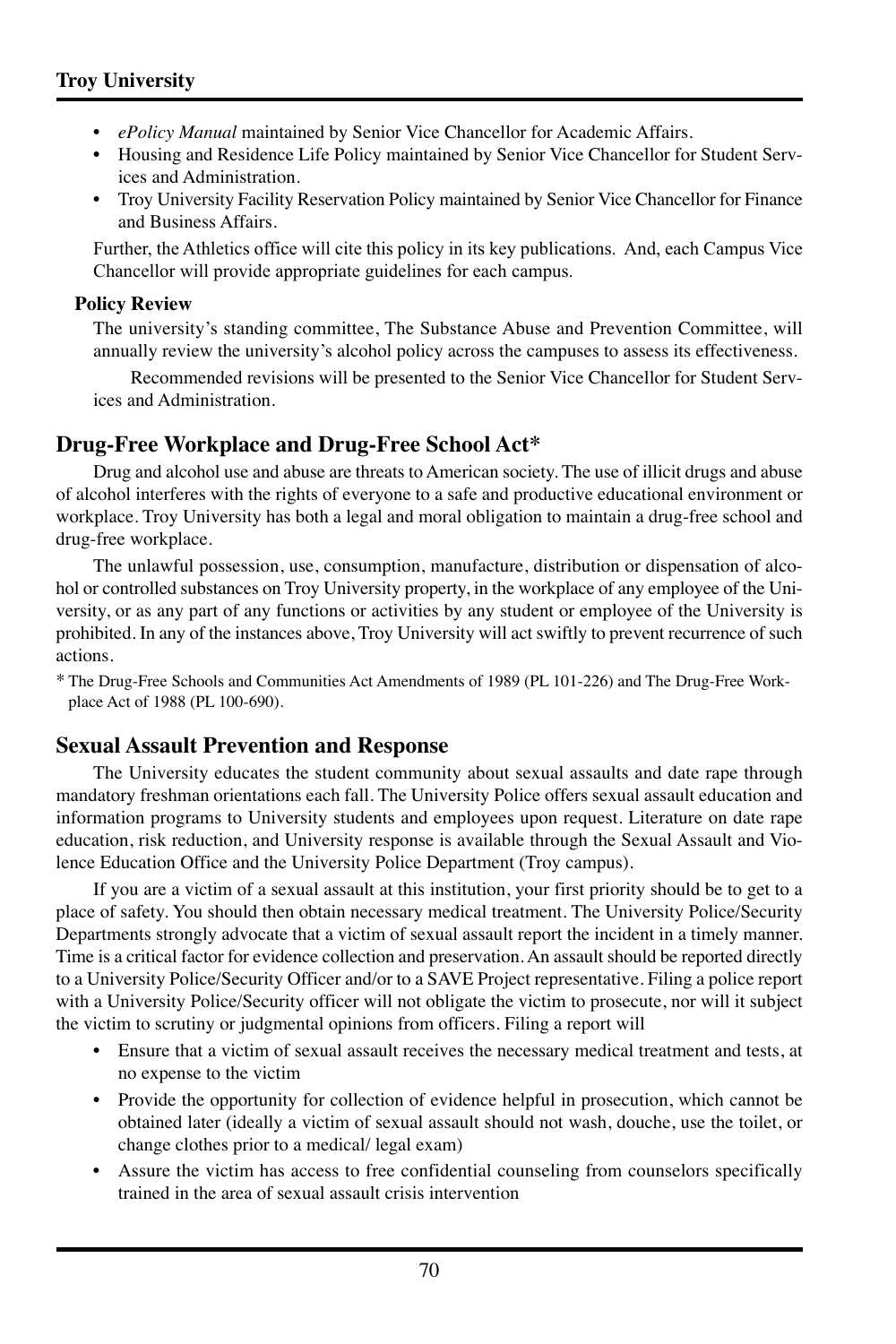When a sexual assault victim contacts the Troy University Police Department (Troy campus), a representative from the SAVE Project will also be notified. The victim of a sexual assault may choose for the investigation to be pursued through the criminal justice system and the University Conduct Council, or only the latter. A University representative from the Police Department or the SAVE Project will guide the victim through the available options and support the victim in his or her decision. Various counseling options are available both on and off campus.

University disciplinary proceedings are detailed in the student handbook*, The Oracle.* Both the victim and accused will be informed of the outcome of the hearing. A student found guilty of violating the University sexual misconduct policy could be criminally prosecuted in the state courts and may be suspended or expelled from the University for the first offense. Student victims have the option to change their academic and/or on-campus living situations after an alleged sexual assault, if such changes are reasonably available.

# **Missing Persons**

The purpose of this policy is to establish procedures for the university's response to reports of missing University residential students, as required by the Higher Education Opportunity Act of 2008. (Note: Missing University non-residential students are reported to the local law enforcement authorities.)

For purposes of this policy, a University residential student may be considered to be a *"missing person"* if the person's absence is contrary to his/her usual pattern of behavior and unusual circumstances may have caused the absence. Such circumstances could include, but not be limited to, a report or suspicion that the missing person may be the victim of foul play, has expressed suicidal thoughts, is drug dependent, is in a life-threatening situation, or has been with persons who may endanger the student's welfare.

#### **I. Procedures for designation of emergency contact information**

- a. Residential students age 18 and above and emancipated minors Students will be given the opportunity during each semester registration process to designate an individual or individuals to be contacted by the university no more than 24 hours after the time that the student is determined to be missing in accordance with the procedures set forth below. A designation will remain in effect until changed or revoked by the student.
- b. Residential students under the age of 18 In the event a student who is not emancipated is determined to be missing pursuant to the procedures set forth below, the university is required to notify a custodial parent or guardian no more than 24 hours after the student is determined to be missing in accordance with the procedures set forth below.

#### **II. Official notification procedures for missing persons**

- a. Any individual on campus who has information that a residential student may be a missing person must notify Troy University Police as soon as possible.
- b. Troy University Police will gather all essential information about the residential student from the reporting person and from the student's acquaintances (description, clothes last worn, where student might be, who student might be with, vehicle description, information about the physical and mental well being of the student, an up-to-date photograph, class schedule, etc.). Appropriate university staff will be notified to aid in the search for the student.
- c. If the above actions are unsuccessful in locating the student or it is apparent immediately that the student is a missing person (e.g., witnessed abduction), the Troy University Police will contact the appropriate local law enforcement agency to report the student as a missing person and request assistance as needed.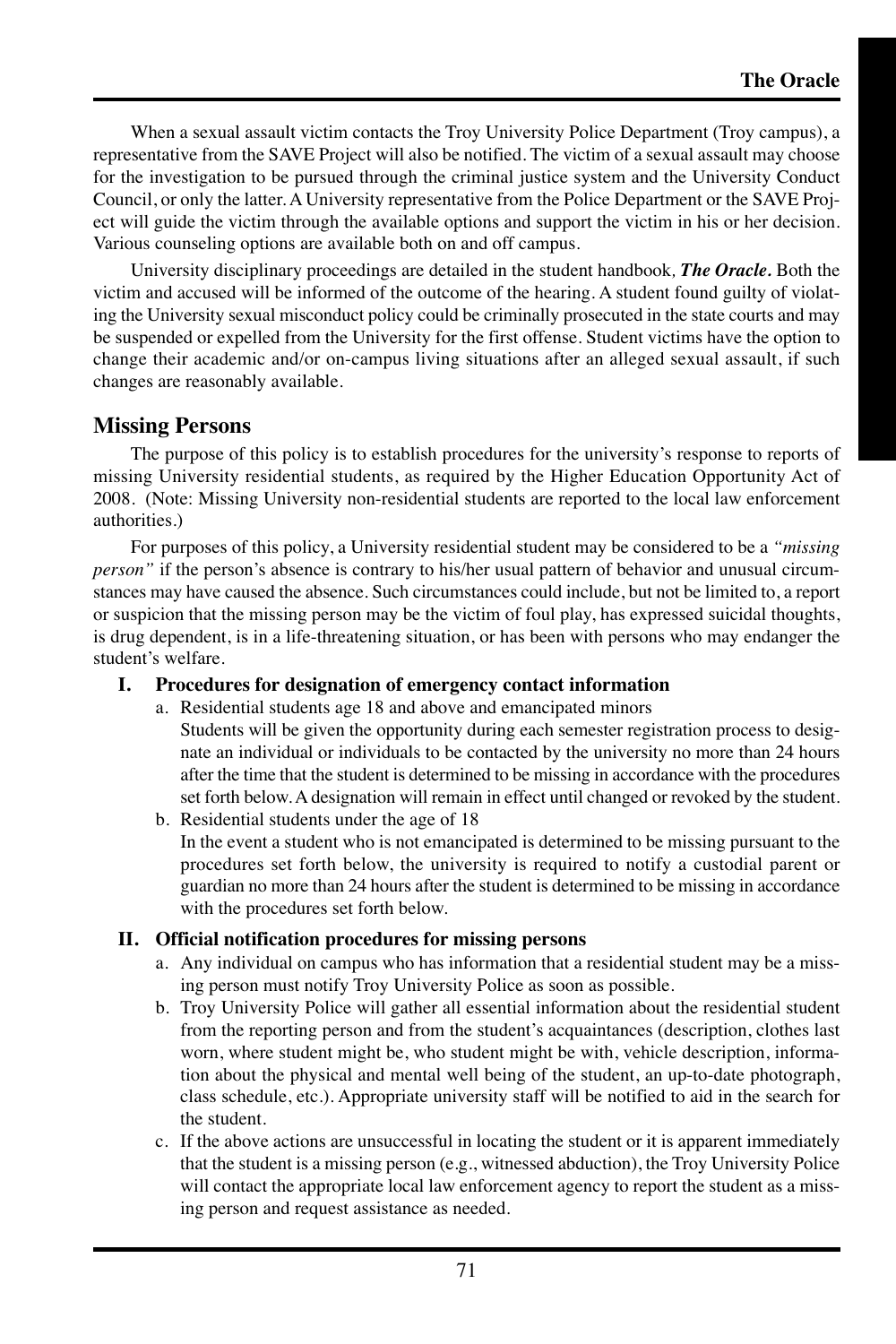d. No later than 24 hours after determining that a residential student is missing, the Dean of Students will notify the emergency contact (for students 18 and over) or the parent/guardian (for students under the age of 18) that the student is believed to be missing.

#### **III. University communications about missing students**

In cases involving missing persons, law enforcement personnel are best situated to provide information to the media that is designed to elicit public assistance in the search for a missing person. Therefore, all communications regarding missing students will be handled by law enforcement authorities, who may consult with the Office of University Relations. All inquiries to the university regarding missing students, or information provided to any individual at the university about a missing student, shall be referred to the Troy University Police.

Prior to providing the Troy community with any information about a missing student, the Office of University Relations shall consult with the Troy University Police to ensure that communications do not hinder the investigation.

#### **Sex Offender Registry**

In accordance to the "Campus Sex Crimes Prevention Act" of 2000, which amends the Jacob Wetterling Crimes Against Children and Sexually Violent Offender Registration Act, the Jeanne Clery Act and the Family Educational Rights and Privacy Act of 1974, the Troy University Police Department is providing a link to the Alabama Bureau of Investigation Sex Offender Registry.

This act requires institutions of higher education to issue a statement advising the campus community where law enforcement information provided by a State concerning registered sex offenders may be obtained. It also requires sex offenders already required to register in a State to provide notice of each institution of higher education in that State at which the person is employed, carries a vocation, or is a student. In the State of Alabama, convicted sex offenders must register with the Sex Offender Registry maintained by the Alabama Bureau of Investigation.

The Sex Offender Registry is available via Internet pursuant to Title 15 Article 2 Section 15-20-25, Adult criminal sex offender - Community notification procedures, of the Code of Alabama. Registry information provided under this section shall be used for the purposes of the administration of criminal justice, screening of current or prospective employees, volunteers or otherwise for the protection of the public in general and children in particular. The Alabama Bureau of Investigation is responsible for maintaining this registry. To access the Sex Offender Registry go to http://dps. alabama.gov/ and it can be found under the Alabama Bureau of Investigation's link.

#### **Campus Notification Systems**

Troy University notifies students of campus emergencies in a number of ways. Below are the two official means of communication for students.

#### **E2campus**

E2campus is the University official text messaging system for communicating with faculty, staff and students in case of a crisis situation. Through this system, the University can swiftly notify university constituents of a number of unexpected events to including:

- Emergency Broadcasts
- Alerts
- Weather Advisories
- School Closing
- Class Cancellations
- Significant Maintenance Events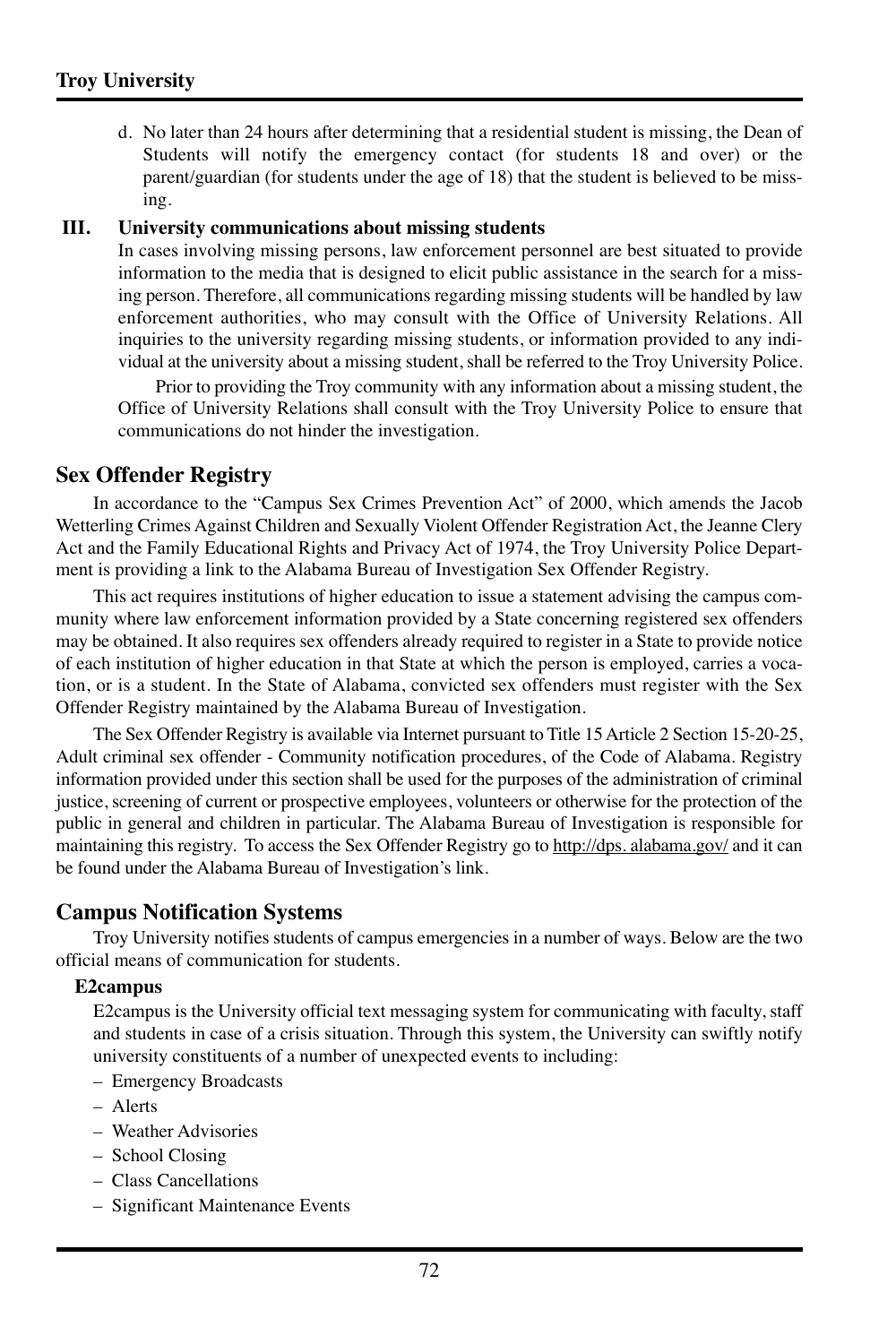Only emergency messages are sent out over the E2campus system. People may sign up for the E2campus system by logging on to the sos.troy.edu web page and clicking the link to subscribe. Additional information concerning the E2campus system can be found on the web page above.

#### **sos.troy.eduWebsite**

Information concerning a particular crisis or emergency event is placed on this site simultaneously to a text message being sent out. A person without text messaging capabilities can logged onto this website to obtain up-to-date information concerning crisis situations. A weather advisory link is placed on the home page that directs persons to this website in case of adverse weather.

## **Severe Weather Emergency Procedures**

#### **Inclement Weather and Emergency Situations:**

Both faculty and students are responsible for meeting all assigned classes. In the event of inclement weather, faculty and students will be expected to attend classes as usual as long as they do so without risking peril to themselves or to others. During periods of inclement weather, faculty and students will not be penalized for absences dictated by perilous conditions. In severe cases of inclement weather or other emergency conditions, the Office of the Provost on each campus will announce cancellation of classes through the local and regional media as well as through the university's web sites. During severe weather the following precautions and procedures should be followed.

#### **Thunderstorms and Lightning:**

When a thunderstorm threatens, move to a safe area. Areas of safety may be a home, large building, or inside an all-metal (not convertible) vehicle. If outside, and you are unable to reach a safe building or an automobile follow these rules of safety:

- Do not stand underneath a natural lightning rod, such as a tall isolated tree in an open area.
- Avoid projecting above the surrounding landscape.
- Get out of and away from open water.
- Get off and away from motorcycles, scooters, bicycles and put down ball bats and golf clubs.
- Stay away from wire fences, clotheslines, metal pipes, and other metallic paths, which could carry lightning to you from some distance away.
- In open areas, go to a low place such as a ravine or valley.
- If you are isolated in a level field and you feel your hair standing on end-indicating lightning is about to strike – drop to your knees and bend forward putting your hands on your knees. Do not lie flat on the ground.

#### **Tornadoes and Hurricanes:**

When a tornado or hurricane warning is given for the immediate vicinity by the Emergency Management Agency, university safety personnel will insure that the following precautions and procedures are taken:

- The residence hall staff and safety personnel will be responsible for verbally notifying all occupants of the buildings.
- Occupants and residents should carry blankets (coats and pillows) and proceed (with the assistance of safety personnel and residence hall staff members) quickly and quietly to interior hallways on the lowest floor of the building and will sit with their backs to the walls.
- At all times occupants and residents should stay away from windows, outside doors and outside walls.
- If a tornado or hurricane approaches, all persons will place their heads down and cover themselves with blankets (coats and pillows).
- Persons should stay in this position until the all-clear signal is given.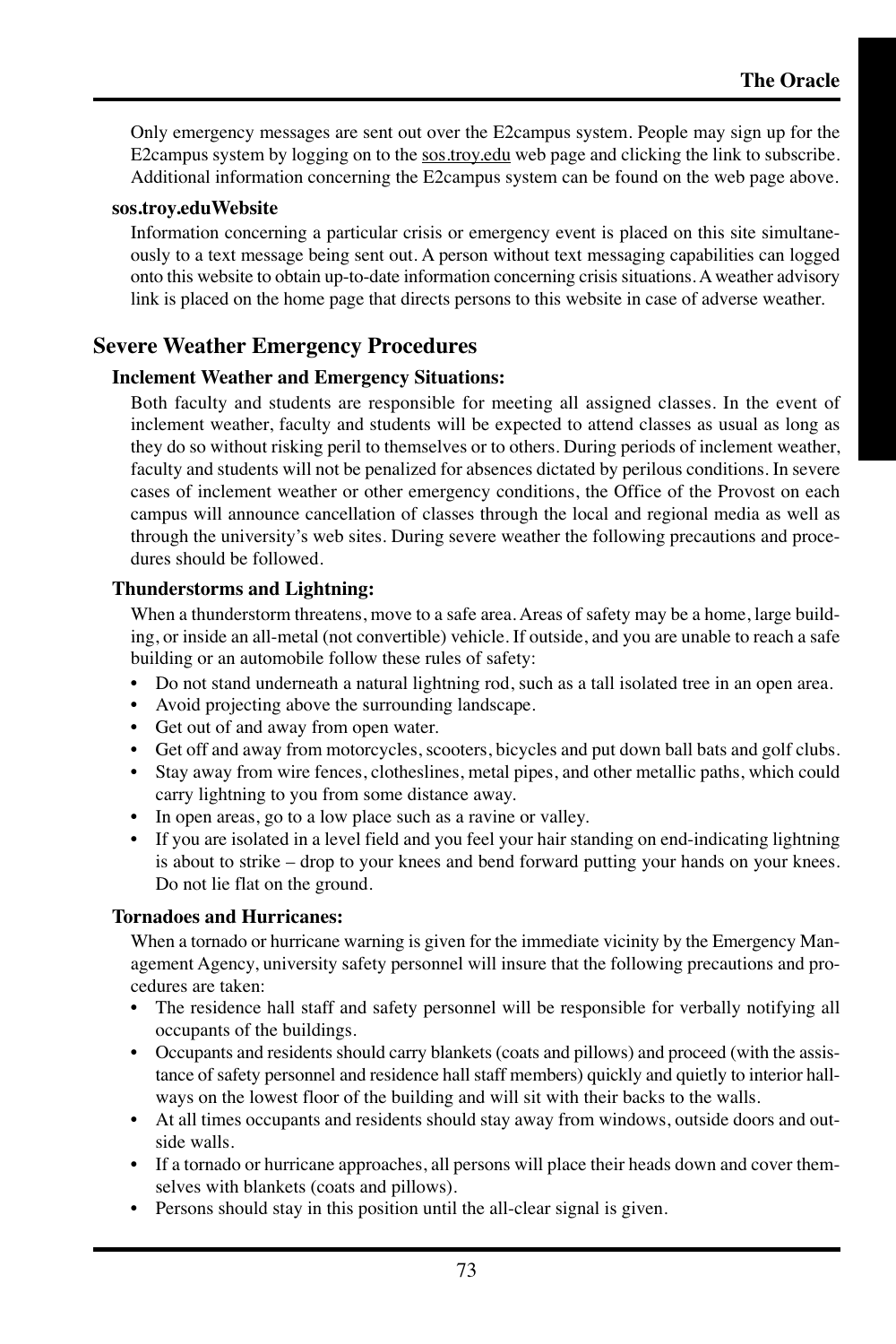# **Safety Tips**

## **Personal Safety Tips**

- Walk to your vehicle in pairs or in a group.
- Follow a well lit pathway or roadway.
- Be aware of your surroundings. Watch for suspicious people or activities.
- When you enter your vehicle, lock all doors and turn on your headlights. This will allow you to see anyone outside in the dark.
- Have your keys in your hand so that you don't have to search for them when you reach your vehicle.
- When you know you will be returning to your vehicle later that night, try to park in a well lit area of the parking lot.
- Before getting into your vehicle, visually inspect the interior for anything suspicious.
- Report any safety concerns to the University Police Department or the local police department.
- Do no offer rides to strangers.
- If you suspect that someone is following you, drive to the nearest open public place, to the University Police or local police department.

## **Car Safety**

- Always lock your vehicle no matter how long you will be gone.
- Don't play your radio loud before you park somewhere- it attracts attention, including thieves.
- Don't leave your car unattended in neutral gear. It can roll out of parking space and hit people or cars
- If you have an aftermarket CD player with a detachable face, remove it before parking. Keep CDs and other property out of sight

#### **Apartment/ Dormitory Safety**

- Never let a stranger enter the building, including people who say "parcel delivery", "I forgot my key", or "paper boy". Unless you know them personally, do not let them in the building.
- Never hold the outer door open for strangers when you come in or go out. Tell them to call the person they're visiting or the resident assistant/ property manager. If you're uncomfortable, "hang back" to avoid a confrontation.

## **Keep the Doors Locked**

- Make a habit of locking the door when you come into your apartment or room. A thief can steal your valuables in the time it takes to have a shower. Remember, even if you live above the first level, you could become a victim.
- Always lock your door, windows, and patio doors when you leave, even if you are just going to the laundry room or mailbox.
- Make sure all doors with locks have shut behind you after you come in or out.
- Never prop open the entrance doors and leave them unattended. If you're moving have someone posted at the doors.
- Report any burned out lights, non-functional locks or doors, or broken windows to the residential assistants or property managers.
- Report lost keys to the resident assistant or property manager immediately
- Never put you identification or address on your apartment key or car key rings.
- Never hide spare keys
- If your door doesn't' have a deadbolt lock or peephole, it's a good idea to ask the resident assistant or property manager for permission to have them installed.
- Have your keys ready as you approach the door.
- Get to know your neighbors. Then you'll know if someone doesn't belong.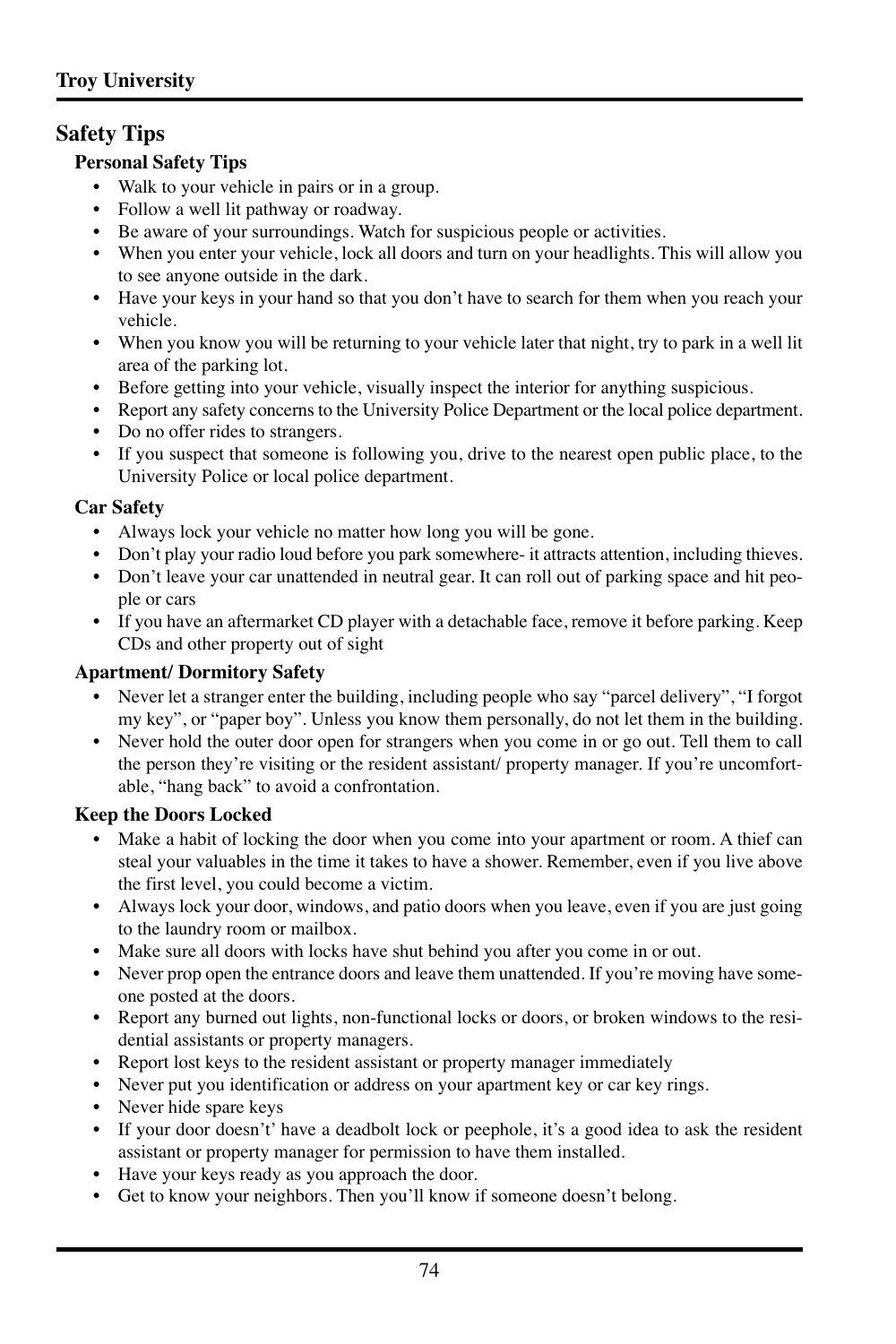# **Parking & Traffic**

## **Parking & Traffic Regulations**

Troy University provides parking privileges under established regulations which are designed to facilitate the work of the university. For the safety and convenience of all concerned, the enforcement and administration of regulations governing motor vehicles on the campus shall apply to visitors, members of the student body, faculty, staff, and others employed on the campus. Every motor-propelled vehicle which is operated on campus must display a current permit. Permits expire August 1 of each year and a new permit must be purchased the first weekday a vehicle is operated on campus. Visitor and Handicap Parking (vehicle must be properly identified with appropriate handicap credentials belonging to operator of vehicle) are checked regularly for violators. Vehicles with a Troy University decal cannot park in visitor spaces. If you are a visitor, you must have a visitor parking pass. If you are handicapped, under Alabama law your vehicle must have a state-issued handicap decal visible inside the vehicle.

A traffic regulations brochure is provided with the purchase of a parking permit. The brochure provides current rates for permits, enforcement hours, fine schedule, and general provisions for safety and legally operating vehicles on campus. Students residing at Fraternity Houses, University Apartments, Sorority Hill and any other university property are required to purchase parking permits. Also, students enrolled in evening classes are required to purchase parking permits. All drivers are responsible for obtaining a copy of the current regulations and abiding by them at all times when operating or parking a vehicle on campus.

#### **Enforcement Hours**

Enforcement of regulations begins the first day of registration. Employee reserved parking is enforced between the hours of 7:00am and 5:00pm., Monday through Friday except during university holidays. General traffic regulations (handicap parking, parking on yellow curb, over curb, on grass, double parking, blocking driveways or streets, driving on lawns, recreation areas or playing fields, speeding, etc.) and parking spaces in the vicinity of residence halls are enforced 24 hours a day, seven days a week.

#### **ZONE PARKING INFORMATION**

Troy University ZONE parking for all faculty/staff, commuter and residence hall students. Those operating a vehicle on the campus are expected to park in the appropriate zone based on the decal issued.

Specific regulations regarding zone parking may be obtained in the parking brochure available at the University Police Departments.

LACK OF SPACE IN A CERTAIN AREA, RAIN, AND INCLEMENT WEATHER ARE NOT VALID EXCUSES FOR VIOLATION OF THESE REGULATIONS.

RESIDENCE HALL ZONES are enforced 24 hours a day, seven days a week.

#### **Special Parking Permits and Zone**

- Persons requiring special parking arrangements may obtain a special parking permit from University Police Office. Proof of disability will be required. Special permits will be given for short periods of time due to illness, pregnancy, surgery or other special circumstances.
- These special permits will allow these individuals to park in specified spaces on campus.
- Once the special permit is no longer needed, the individual will return it to University Police.
- Timed spaces are those spaces on campus with a time limit displayed on the curb. These spaces are for persons to transact University business. STUDENTS AND FACULTY/STAFF MEM-BERS ARE NOT TO PARK IN THESE TIMED SPACES TO EXCEED THE TIME LIMIT.

For specific regulations regarding parking and traffic, please refer to the Traffic Regulation Brochure published by the University Police Department.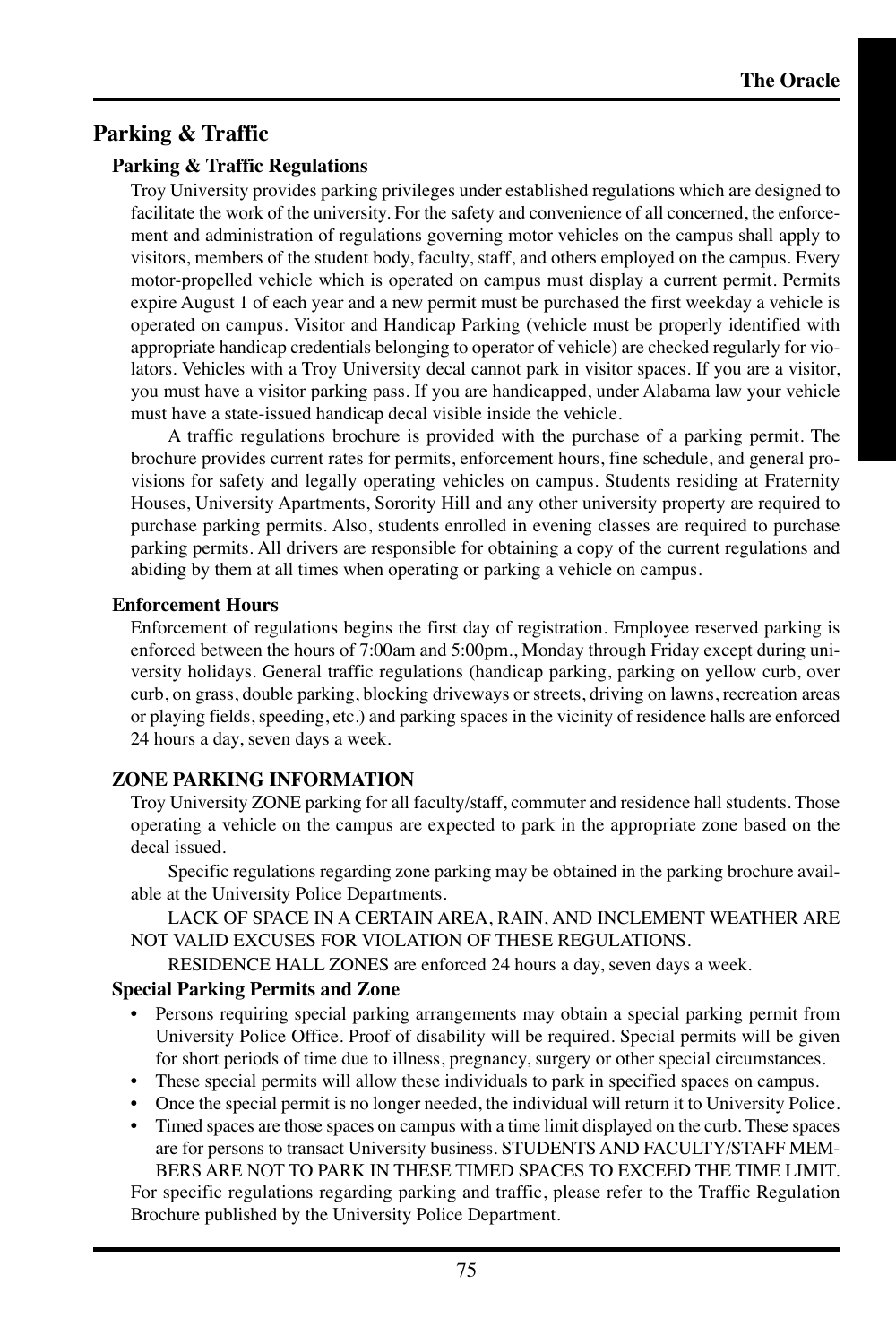## **WHEEL LOCK PROCEDURES AND POLICIES**

To effectively enforce these policies, Troy University Police utilizes "WHEEL LOCKS" for those individuals who continually or habitually disregard them. Wheel Locks will be placed on vehicles for the following reasons:

- Failure to have a decal on the vehicle, after three (3) tickets and verification that the vehicle is being used by a Student or Faculty/Staff member.
- Illegally parked in a handicap space.
- Parking on grass.

#### **If the wheel lock remains on the vehicle 24 hours, vehicle will be towed at the owner's expense.**

#### **APPEALS:**

**Appeals:** Any student may appeal issuance of a traffic violation to the Traffic Appeals Court provided such appeal is filed with the Student Court within 72 hours of receipt of the ticket. See "Traffic Appeals Committee" below:

**Traffic Appeals Committee:** The purpose of the Student Government Association Traffic Appeals Committee is to provide a means for students of Troy University to appeal traffic citations issued by the University Police and to periodically review the traffic code, making recommendations to the appropriate officials. The committee consists of three committee members and two alternate committee members to be appointed by the Student Government Association President. One shall serve as chairperson and two as associate committee members. When students believe they have a justifiable reason that may affect the traffic citation received, they may appeal this citation within 72 hours of receipt of the ticket. Official appeals forms may be obtained in the Student Involvement and Leadership Office and left in that office with the ticket. Appeals will not be heard after the 72 hours period has elapsed. If the student is not present for the hearing, the student will be mailed the court's decision. The student's presence or absence at this hearing will have no bearing on the decision of the committee. The appealing student may appear before the committee on the date set with any evidence that he wishes. After the evidence is presented, a vote shall be taken and a verdict rendered. If a student's appeal is accepted, the fine resulting from the violation will be removed. If the appeal is not upheld, the student is given a specified length of time in which to pay the find plus committee costs not to exceed one-third of the citation fine. The addition of committee costs will be left to the discretion of the committee. (Failure to meet this specified deadline automatically voids the appeal and the original amount of the fine is due immediately, payable to the Trojan Center Box Office.) **DECISION OF THE APPEALS COMMITTEE IS FINAL AND THE CITATION(S) MAY NOT BE REAPPEALED.**

## **Lost and Found**

All items found on campus can be turned into the University Police or Security Office on each campus. Lost items may be claimed Monday-Friday from 7:30 a.m. to 4:30 p.m. at the University Police or Security Office on each campus.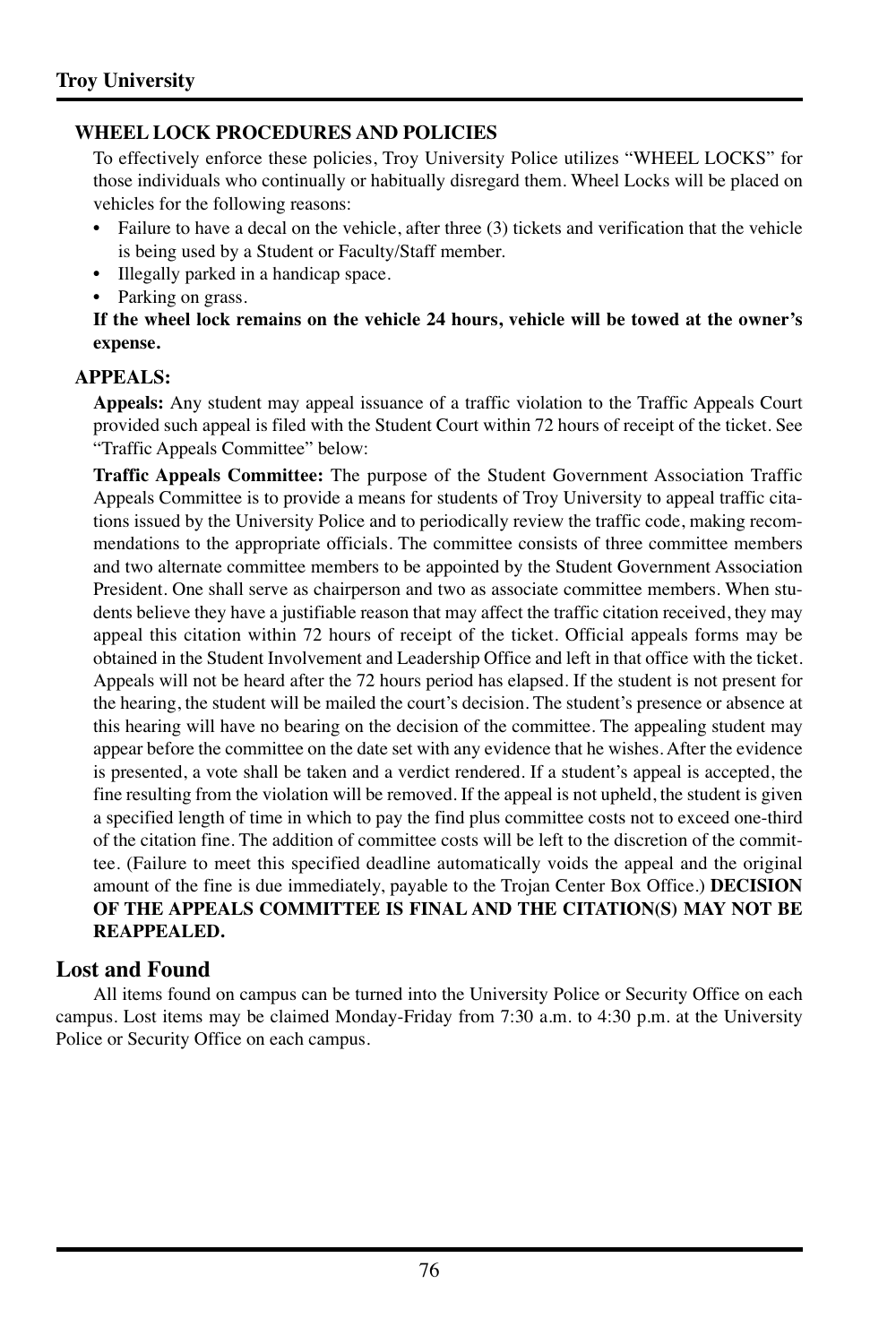# **Educational Support Services**

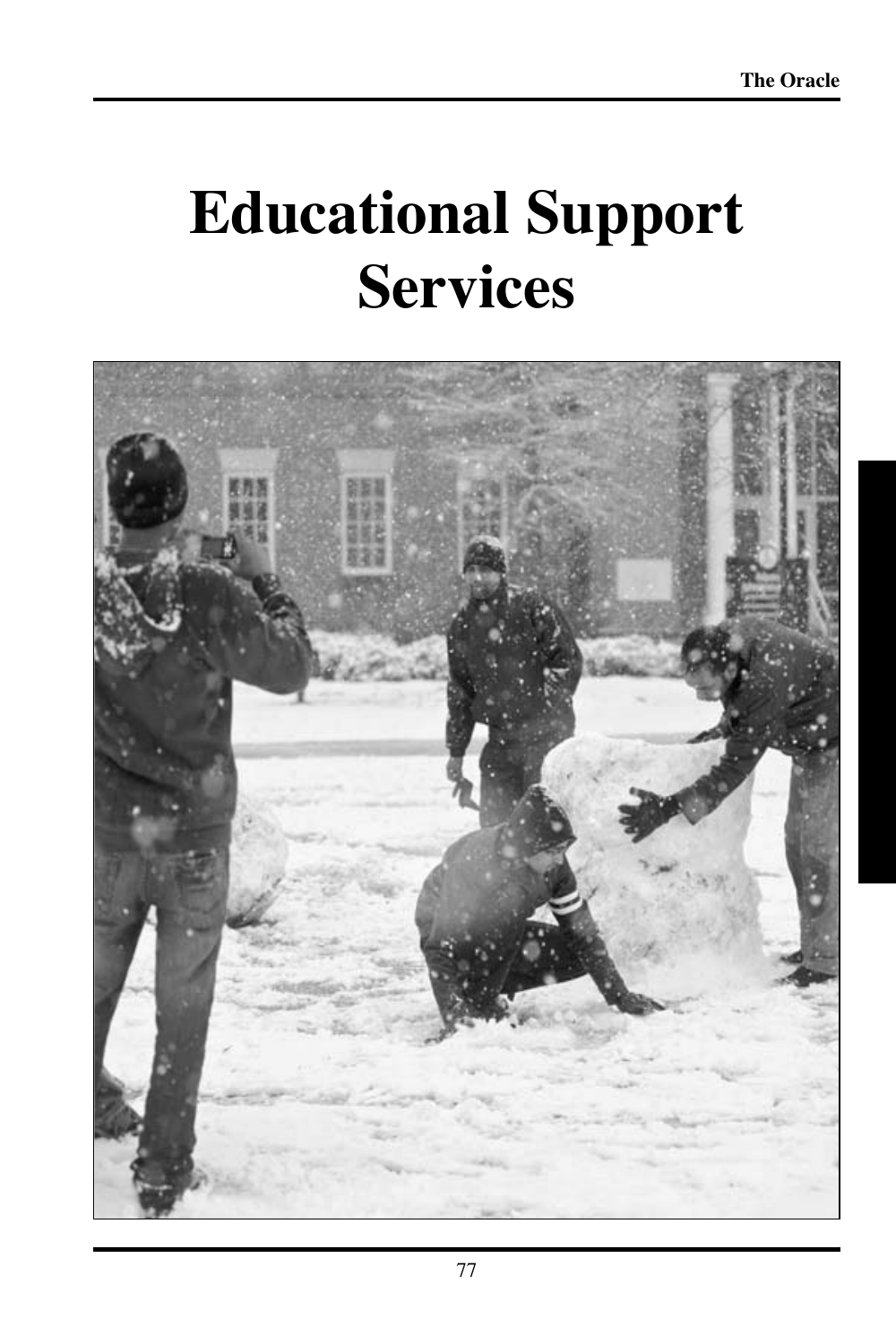# **Academic Advising Services (Montgomery Campus)**

Professional and Faculty Academic advising is available at each Montgomery campus administrative location. Undergraduate students are provided an advisor who is responsible for general academic information, degree program evaluation, course planning, and scheduling. Professional Academic Advisors advise on a one-on-one basis and assist new freshmen, new transfer, and undecided returning students with course scheduling, class preparation, and long range academic planning. Students can call, write, e-mail, or visit the academic advisor of their choosing. Appointments are not necessary.

Once students declare a major they are assigned a Faculty Advisor in their discipline. Faculty Advisors help students review their programs to make sure they are on target for graduation according to their major.

Graduate Students: The dean of the appropriate academic college appoints an advisor for each student.

# **Adaptive Needs Program (Troy Campus)**

Provides accommodations to students with physical, psychological and learning disabilities in accordance with the Americans with Disabilities Act and Section 504. Students must provide recent documentation of their disability from a qualified professional to determine eligibility for the program. The Disability Services Policy is contained in the policy section of this publication.

# **Career Services (Troy Campus)**

Offers comprehensive career planning services to students and alumni through a variety of resources. Career counseling is available to students who are seeking assistance in choosing a major or career. Job search assistance is offered to students and alumni who are seeking full-time employment upon graduation, as well as to students who are seeking part-time, volunteer, or internship opportunities. A career library, career assessments, an on-line résumé referral system, and career fairs are some of the services utilized to address students' career planning needs. Students who are unsure of major choices are assigned a counselor who provides individual academic advisement and registration guidance.

# **Career Services (Montgomery Campus)**

The Career Services Office is located in the Bell Building, Suite 400 and is open to assist students and alumni with career development needs. Our mission is to help our students to develop a career goal and a career plan that will allow all students and alumni to choose and attain a rewarding career. Some of the services provided are full and part-time job listings, resume and cover letter critique, interview coaching, career assessment and exploration, and internship/co-op opportunities. Some other services offered are help with researching occupations, job hunting techniques and access to employment opportunities, and recruiting/ interviewing events. To schedule an appointment, contact the Career Services Office (334-241-9763).

# **Student Development Office (Dothan Campus)**

The Office Student Development provides services to students, staff, faculty, and alumni in a variety of areas including: personal counseling, academic, and career counseling, career placement and employment services, accommodations for individuals with disabilities, and testing services. Popular services include use of the FOCUS Career Interest Inventory, assistance in selection of a major, assistance resumes reviews and help with study skills and stress management. This office conducts the annual Career Fair, the Health & Wellness Fair, and drug and mental health awareness programs. As you can see, Counseling & Career Services covers many areas beneficial to students, staff and faculty. For more information, visit www.troy.edu and select Student Services or Career Services.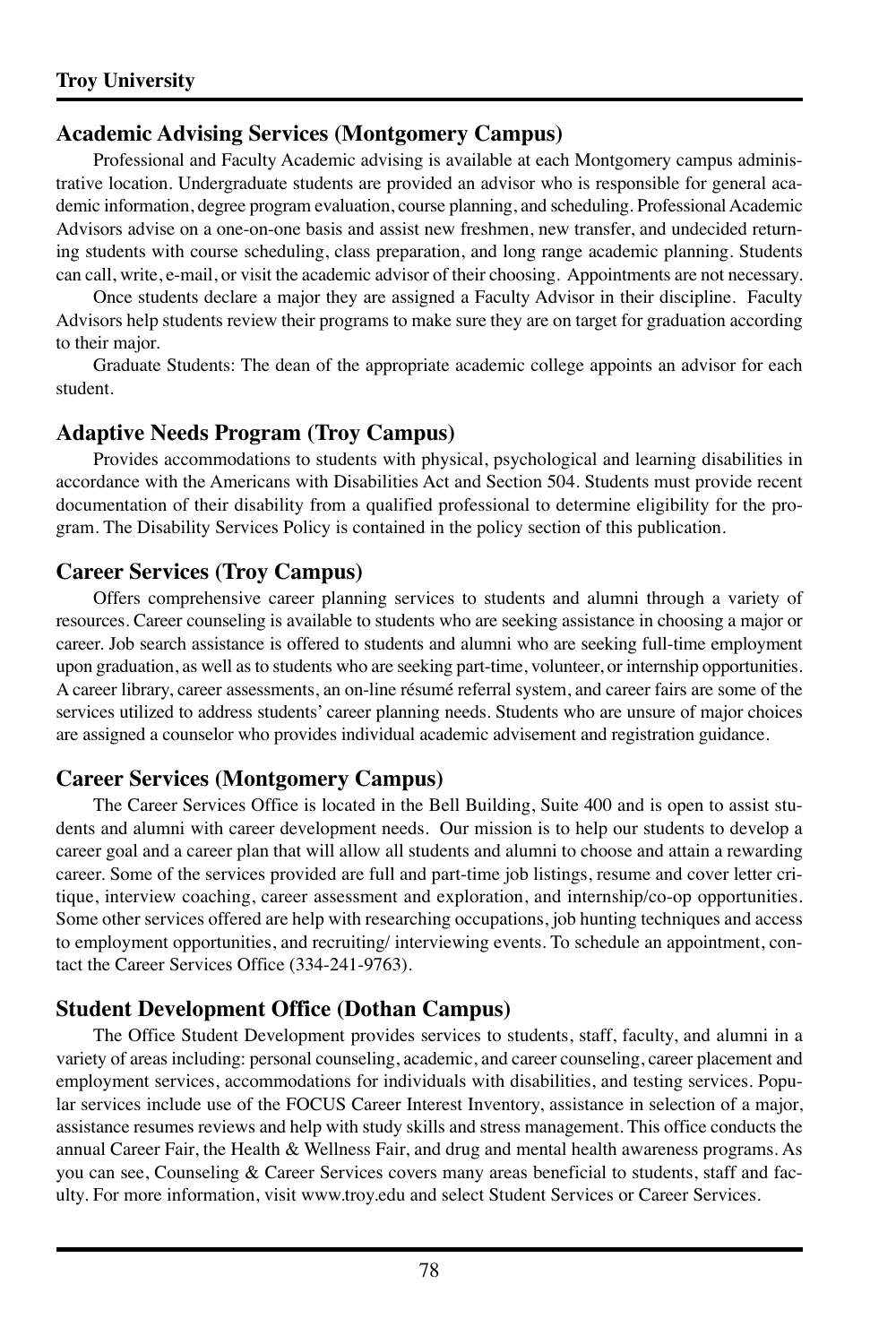# **Computer Works (Troy Campus)**

Computer Works, located in Suite 135 Eldridge Hall, offers students the technological equipment needed to complete academic assignments. Upon entering the lab, students are required to swipe their Troy University ID card. Students must also log onto the network using their email username and password to print documents. Students have access to Lenovo ThinkCentre PCs installed with Windows 7 and Microsoft Office 2010, three scanners, an electric stapler, and a hole-puncher. The Microsoft Office Suite 2010 includes Word for word-processing, PowerPoint for slide presentations, Excel for spreadsheets and charts, Publisher for creating publications, Access for databases, and Microsoft Office Picture Manager. Students may use Internet Explorer 9 to connect to the internet to view faculty web pages (spectrum), and student (Prism) web pages, Blackboard, Web Express, Trojan email, and MyMathLab. Computer Works continuously provides tutorial services to lab users who need help with the operation of computer hardware and scanners, as well as navigation through software programs installed on computers. The Coordinator and student staff members of Computer Works invite TROY students to visit the lab frequently. For more information and hours of operation please visit Computer Works' web page at http://spectrum.troy.edu/~cw or call (334) 670-3413.

# **Conditional Student Program (Troy Campus)**

Provides academic guidance for students conditionally admitted to the university. Conditionally admitted students are assigned a counselor who provides individual academic advisement and registration guidance to ensure that students abide by the admittance stipulations of the university. The program offers students weekly, monthly and semester presentations on various student success strategies.

# **Continuing Education Center (Dothan Campus)**

The Continuing Education Center is dedicated to meet the training needs of the Wiregrass and surrounding areas. The program includes certificate programs, customized business and industry training, personal development, and professional development. No admission to the University is required. The Center is located in Adams Hall, Room 200.

# **Disability Services Program (Montgomery Campus)**

Provides accommodations to students with physical, psychological and learning disabilities in accordance with the Americans with Disabilities Act and Section 504 of the Rehabilitation Act. Students must provide recent documentation of disability from a qualified professional and meet with the Disability Services Coordinator, Suite 325, Bell Building for information regarding documentation of disability, to determine eligibility and to request specific services, supports and accommodations. The Disability Services Policy is contained in the policy section of this publication.

## **Gene Elrod Success Center (Montgomery Campus)**

In keeping with the university's mission to educate the mature student, the Gene Elrod Success Center's primary objective is to provide a comprehensive support system that meets as many individual student needs as possible. This support system addresses such needs by providing free supportive instruction in the basic skills, i.e., reading, English, math, study skills, accounting and basic micro computing. It also provides academic and placement testing, and specialized workshops designed for personal academic success. A computer laboratory solely dedicated to proctored testing offers yet another support. To accommodate the needs of students, the Gene Elrod Success Center offers flexibility in the hours of operation, a full and part-time professional staff with advanced training in the areas of concentration mentioned, and access to a variety of educational materials which support university curricula. Any student needing its services is welcome to the Center, located on the fifth floor of Whitley Hall.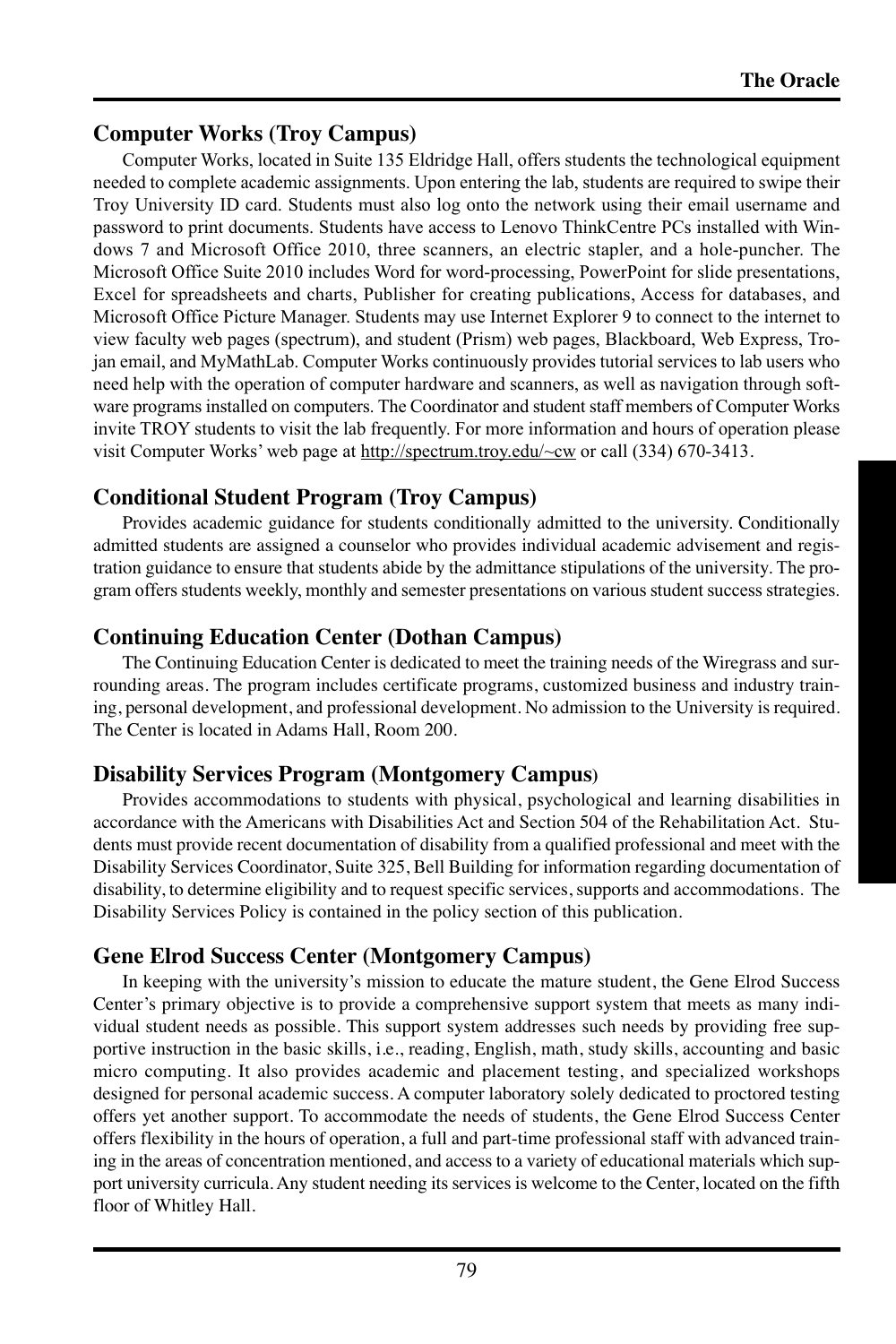# **Library Services (Troy Campus)**

Troy University Libraries offer services at Dothan, Montgomery, Phenix City and Troy campuses in Alabama. A variety of services are offered including instruction in the use of the library and its resources on an individual (walkup) or group basis by appointment. Bibliographies on various topics are available. New bibliographies can be prepared upon faculty request. Interlibrary loan services for materials not housed in the libraries are provided for students, faculty and staff. The Libraries provide an online public access catalog, access to a multitude of online database systems containing more than 19,000 journals (periodicals) with full text, some database systems with partial full text and/or bibliographic references and over 55,000 online full text books. The databases cover a wide range of subjects and disciplines. The databases are available to all Troy students, faculty and staff wherever they are located. Each Library has its own hours of operation. All procedural information may be found by clicking on the specific library from the following website: http://library.troy.edu.

# **Library Services (Montgomery Campus)**

The basic function of the library is to provide resources and services to meet the informational needs of Montgomery campus students and faculty. The Rosa Parks Library is located at 252 Montgomery Street on the second and third floors of the Rosa Parks Library and Museum Building. The library houses both print and non-print materials and is open seven days a week. The library's collection includes monographs, serials, microfiche/microfilm material, audiovisual items, and computer software. Books periodicals are housed on open shelves for easy access, but a valid student and/or faculty ID is required to checkout materials. Library services include inter-library loan, orientations and bibliographic instruction, and photocopy facilities. A Media viewing room, computer lab, and study rooms are also available for patron use. Electronic resources are available in a variety of subject areas. Remote access is available via the Troy University-Montgomery homepage.

The Air University Library, located on Maxwell Air Force Base, is one of the largest military libraries in the nation and may be used by military-related students. Civilian students who have classes on either Maxwell or Gunter may also use this library (access for civilians is being phased out). The Alabama Supreme Court and State Law Library are located at 445 Dexter Avenue and may serve as a valuable resource center for Montgomery students. Additional library services and materials are also provided by the Troy University Library located on the campus in Troy, Alabama, and by other libraries within the state via the Network of Alabama Academic Libraries (NAAL) consortium.

# **Library Services (Dothan Campus)**

The University Library, located on the second floor of the Library/Technology Building, provides resources for students, faculty, staff and the Wiregrass community. Resources include 100,000 books and 247 serials. A multitude of online databases are available both on campus and remotely. Other resources that are needed can be obtained through the library's interlibrary loan services. The library offers 27 public access computers. Copiers, printers and microfilm/microfiche reader printers are available to all. The Curriculum Lab houses an array of teacher resources for creating lesson plans, as well as Rosetta Stone software and a classical music collection. The library is open 64 hours a week.

# **Library Services (Phenix City Campus)**

Troy University, Phenix City Library Services are provided online through the Troy Campus Libraries (http://troy.troy.edu/library/). Library instruction is provided through the use of Online Tutorials. LiveChat is provided 24/7 when classes are in session to answer Library use questions and E-mail a Librarian (libhelp@troy.edu) may be used to get an email response. There are Interlibrary Loan forms available on the Troy Campus Library webpage to request materials that one may need in hard copy. Materials will usually be sent directly to the user who may return it through the mail room on the Phenix City Campus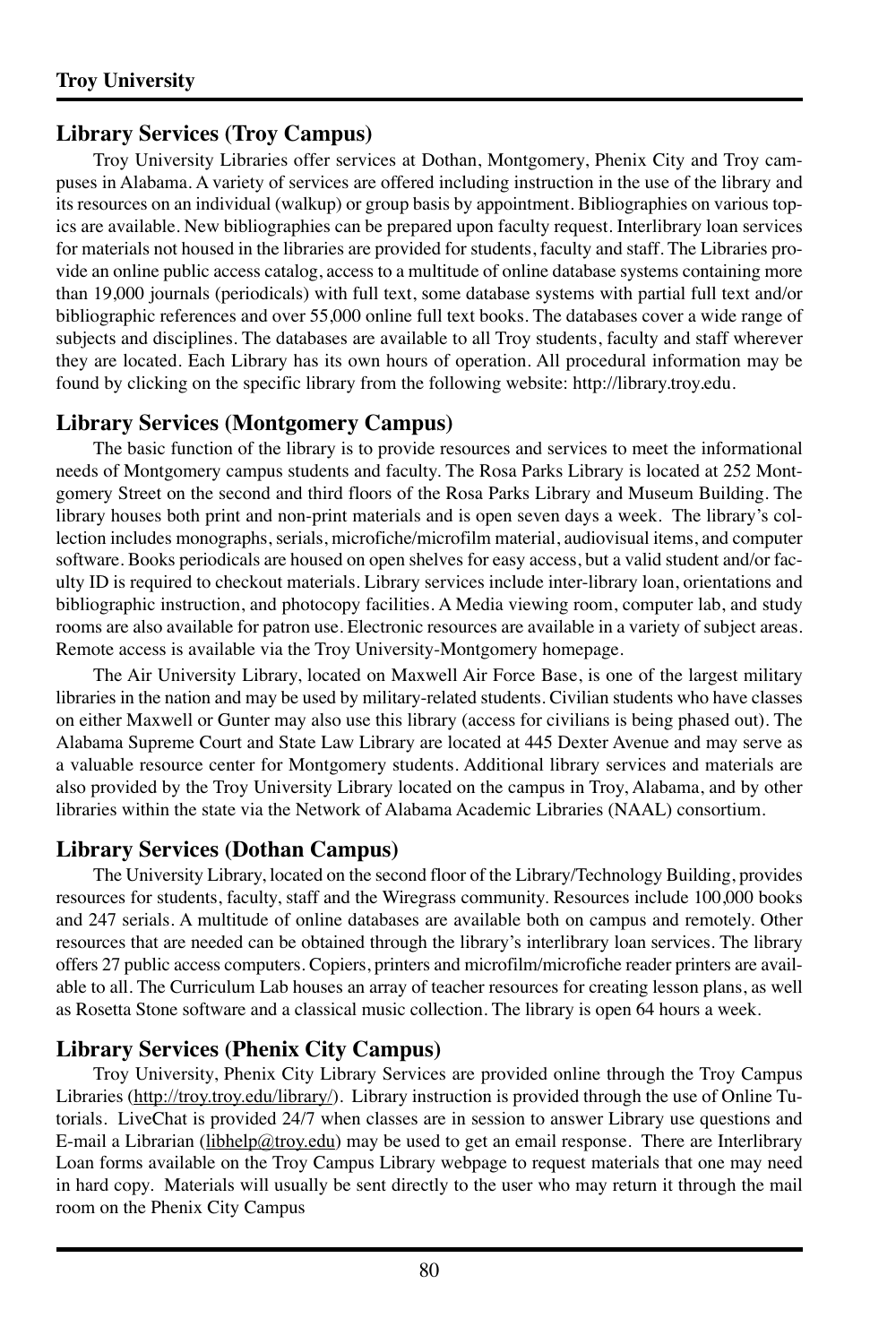## **Natural Science Center (Troy Campus)**

The Natural Science Center provides free tutorial services in mathematics, physics, chemistry, and biology. The Center also has computer programs, assorted texts, practice tests, and other learning aids designed to make study time enjoyable and effective. The Natural Science Center is located in Eldridge 126. Hours of operation are 8:00 a.m. to 5:00 p.m. Monday through Thursday, and 8:00 a.m. to 3:00 p.m. Fridays. Hours may vary depending on the term. However, hours will be posted.

# **Student Development (Troy Campus)**

Provides a variety of services designed to aid in the academic, emotional, physical, and vocational development of Troy students. Professional staff members strive to help students recognize problems which may impede their likelihood for success and offer services and resources to address their needs. The Office of Student Development also assists students in the areas of registration, drop/add, and withdrawal procedures, as well as the administration of ACT, MAT, LSAT and CLEP standardized tests. The Office of Student Development oversees the operations of the programs which are comprised by the following departments: Adaptive Needs, Career Services, conditionally admitted and undeclared major student advisement.

# **Student Labs (Phenix City Campus)**

The Phenix City campus offers five student-computer labs with Microsoft Windows operating systems, the latest Microsoft Office products, SPSS and other software for specialized educational programs. A lab assistant is available for assistance during posted lab hours. Students may request special presentation equipment through their instructor or by contacting the Information Technology Help Desk at 448-5220.

# **Student Support Services – Dothan, Montgomery and Troy Campuses**

Student Support Services (SSS) is a federally funded undergraduate retention program designed to help first generation, low-income, or disabled (seen or unseen) students graduate from college. Services provided free of charge include individual and group tutorials; study skill resources; personal, career, academic and financial aid counseling; social and cultural development activities; and assistance in gaining entrance into graduate school. For an application and/or additional information please contact the following office:

**Dothan Campus Office** located at 116 Malone Hall or call 334-983-6556, ext. 1214 **Montgomery Campus Office** located at 304 Bartlett Hall or call 334-241-9557 **Troy Campus Office** located at 109 Shackelford Hall Annex or call 334-670-5985

# **Testing Center (Dothan Campus)**

Testing services are available to students through the Testing Center administered by the Office Student Development. The Testing Center administers many helpful tests, including the College Level Examination Program tests (CLEP), ETS Proficiency Profile, the Miller Analogies Test (MAT), and others tests as appropriate. The Center also gives the COMPASS placement exams for enrollment in university math and English courses. For more information visit www.troy.edu and select the Dothan Campus and Testing Services.

# **University Technology Center (Montgomery Campus)**

In keeping with the University's commitment to technology for faculty, students, and staff, the University's Instructional Technology Enhancement Center (ITEC) was established in 1999. It provides prototype hardware and software capability that can be used to enhance the learning experience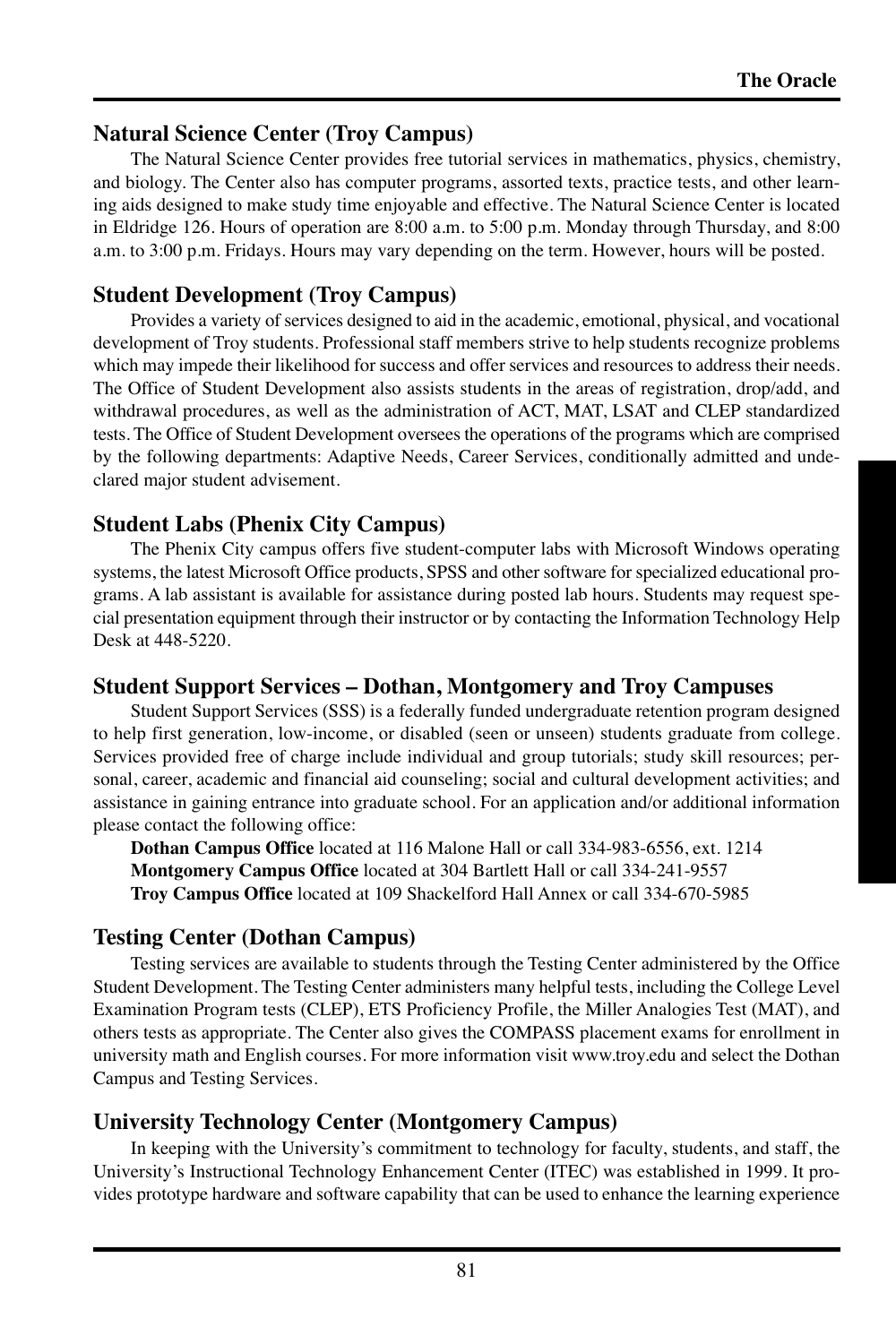# **Troy University**

in the classroom for faculty and students, and assists staff in their daily work. The center is staffed during the day, evenings, and weekends. The center also provides an additional lab facility for students needing computer resources.

# **Upward Bound (Troy Campus)**

Upward Bound (UB) is a grant program funded by the U.S. Department of Education designed to annually assist 69 eligible high school students in acquiring the skills and motivation necessary to complete high school and graduate from a postsecondary institution. Services provided to eligible participants are: personal, career, and academic counseling; tutorial assistance; cultural and educational enrichment field trips; and the opportunity to participate in a summer residential program. For additional information please visit our office at 109 Shackelford Hall Annex or call 334-670-3669.

# **Writing Center (Troy Campus)**

The Writing Center assists students in improving their writing skills. The Center provides diagnosis of writing skills, individualized writing instruction, workshops which cover a variety of writing-related topics, techniques in writing the research paper, vocabulary improvement, speech articulation, and help with critical reading and thinking skills. Resources available to provide these services include peer tutors, helpful handouts, dictionaries, reference books, audio-visual programs, a professional library, and computer programs. The Center also has several computers to assist student-writers in the revision process. The Writing Center is located in the Center for Student Success, Eldridge 124. Hours of operation are 8:00 a.m. to 5:00 p.m. Monday through Thursday and 8:00 a.m. to 3:00 p.m. Friday. Hours may vary during the summer semester, but any changes in hours will be posted.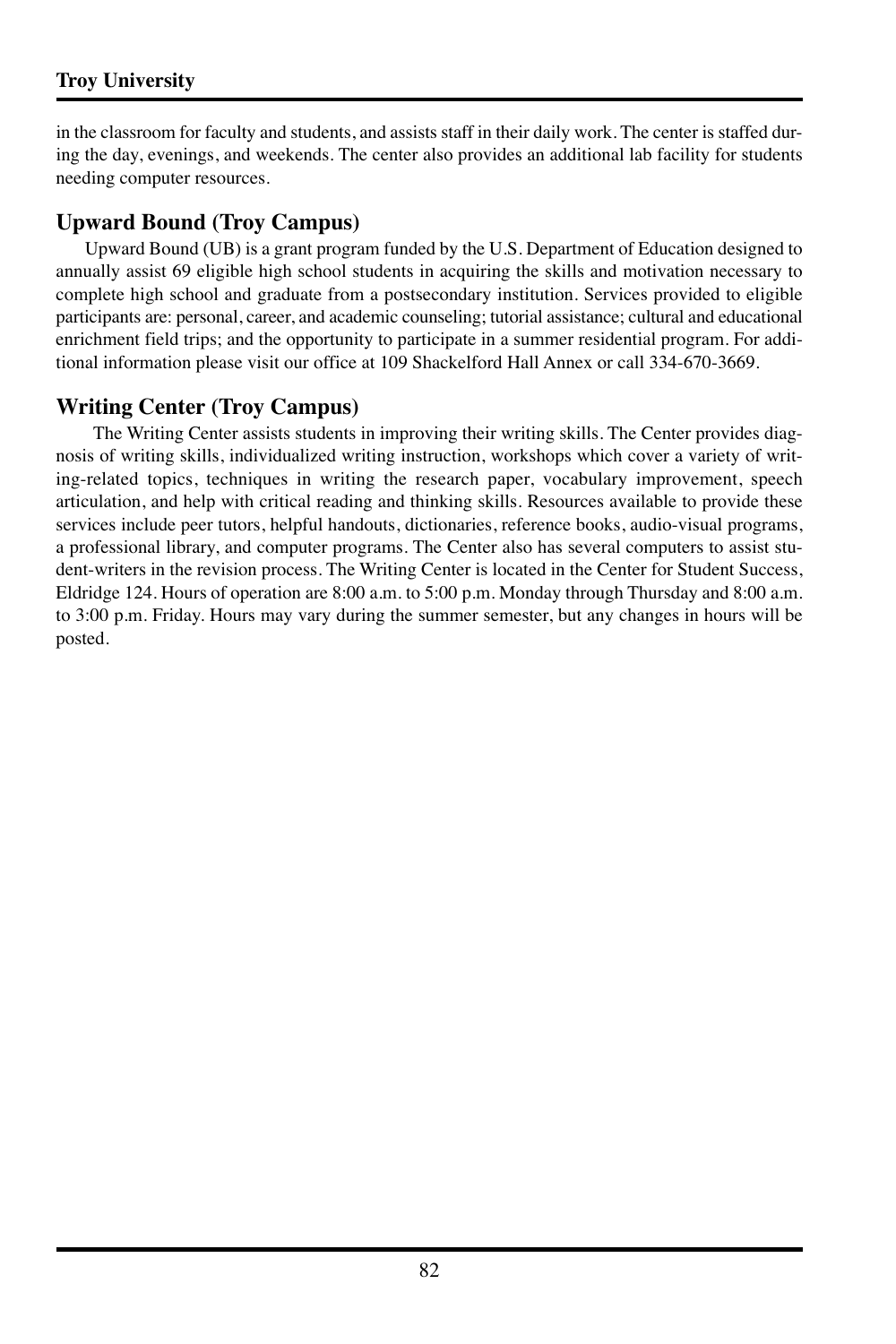# **Campus Services**

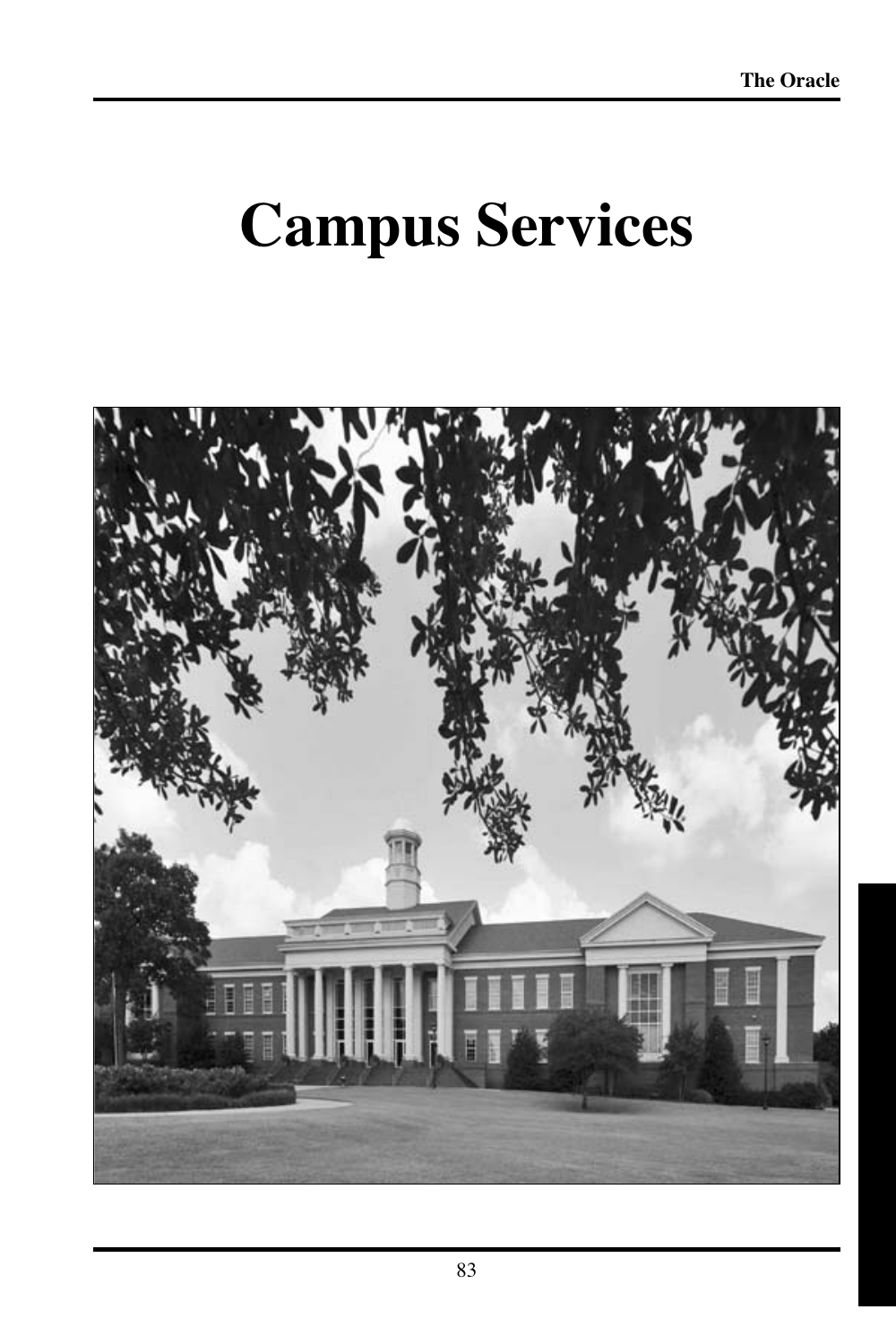#### **Associate Vice Chancellor's Office:**

The following services are managed by this office:

# **Troy University Card Office (Troy Campus)**

*Adams Administration, Cashiers Office, 334/670-3293*

## **TROJAN Card**

The TROJAN Card, Troy's unique card system that allows students, faculty, and staff to conveniently, easily, and safely manage campus. This money-management account is accessed through each student, faculty, or staff's ID card. The TROJAN Card eliminates the need to carry cash or a checkbook to take care of daily incidentals on campus and is the only means of accessing your meal plan or dining dollars. By using your TROJAN Card at participating locations, your account is simply debited for the purchased amount. A TROJAN Card account may be opened at the Box Office.

#### **Trojan Card Deposits and Refunds**

Money can be deposited on the Trojan card at the box office or at the deposit stations in the Library. Once the money is on the account, it will not be refunded unless the account holder graduates or withdraws from the University. If there is no activity on an account for two years, the funds will be transferred to the Trojan Card operations account, and the card holder will lose the balance.

The following are participating card locations:

University Store, Sodexho Dining Services, Dining Hall, Trojan Center, Post Office, Library, selected copiers on Troy campus, Student Health Services, and campus laundry rooms.

## **ID Card Office, 334/ 670-3293**

Located in the Cashiers Office on the first floor of the Adams Administration Building. All ID cards are made here. To help insure that ID cards are not duplicated, a new student must have made an ID card or picked up their ID card by the fourth week of the semester; otherwise, a fee of \$15.00 will be assessed at the time an ID card is requested. Lost or stolen ID cards should be reported immediately to the ID Card Center and will cost \$15.00 to replace. Hours are 8:15 a.m. to 4:00 p.m. Monday through Friday when school is in session.

## **Laundry Rooms**

All washing machines and dryers are activated by TROJAN Card or coin slots. When laundering clothes, a student must first scan the TROJAN Card and the numbers corresponding to the washer or dryer that will be activated will be displayed. The laundry fee will then be automatically deducted from the TROJAN Card account.

#### **Controller's Office:**

The following services are managed by this office:

## **Post Office, Trojan Center First Floor, 334/ 670-3225:**

The University Post Office, operated by IKON provides mail boxes for students and faculty. Box Rental Rates:

Six Months \$20.00 first rental/\$10.00 renewal

One Year \$25.00 first rental/\$20.00 renewal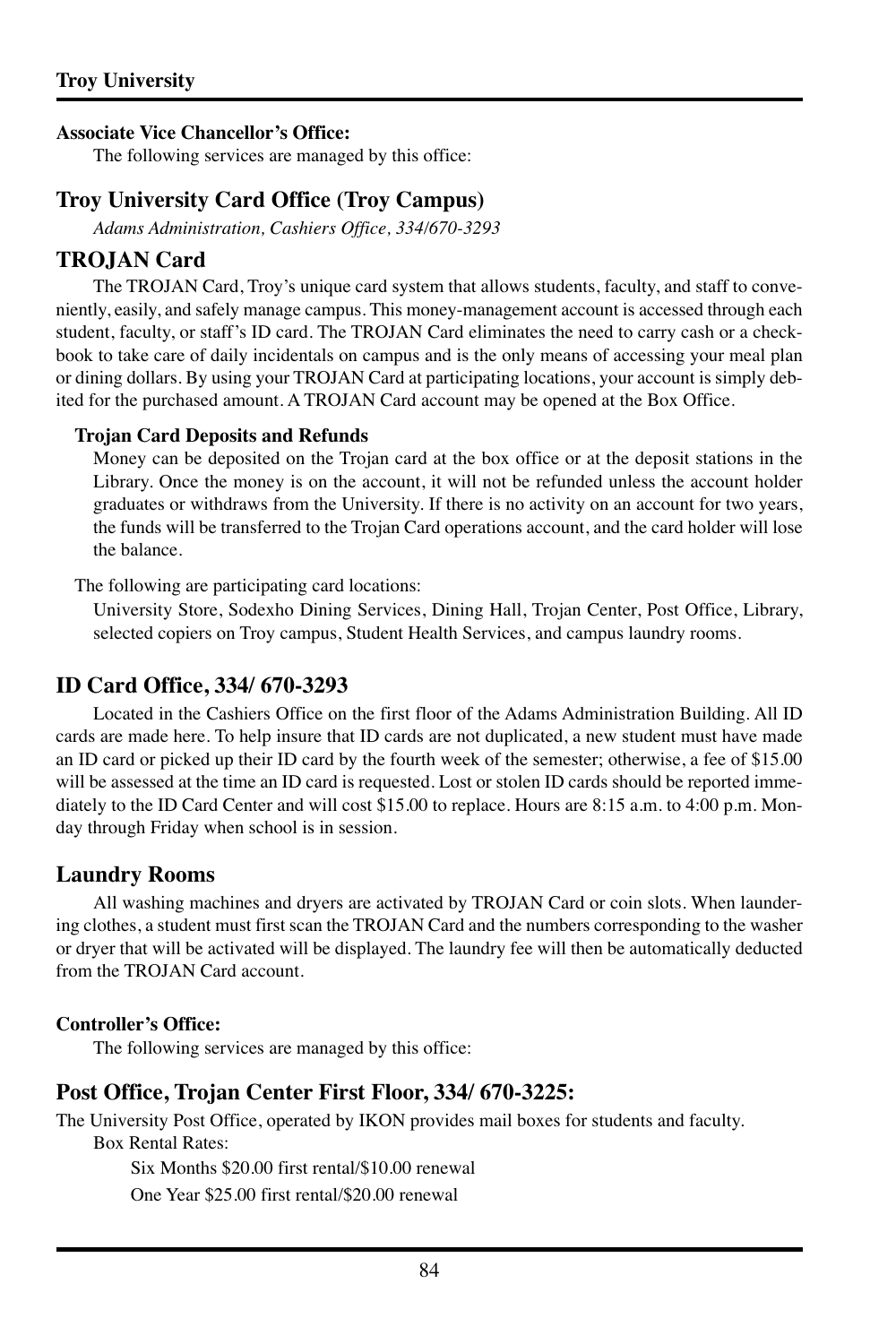A \$10.00 key deposit is required and will be forfeited if the key is not returned and the deposit is not picked up in the Cashier's Office by the end of the month following the last rented month*. A replacement key costs \$15.00 payable when key is ordered.*

Mail is distributed to boxes Monday through Saturday except holidays. Outgoing mail leaves campus at 3:00 p.m. daily Monday through Friday.

Window hours are:

Monday-Friday 9:00 a.m. to 4:00 p.m.

Each student living on-campus must rent a post office box in order to receive mail at Troy. No sharing of post office boxes is allowed except by siblings or spouses. In addition to receiving mail, the post office sells stamps and ships packages via the US Postal Service. Forwarding mail service is also available for a minimum of three (3) weeks and a maximum of six (6) months.

# **IKON Graphics and Printing: 334/670-3225**

Ikon Graphics and Printing is located on the first floor of the Trojan Center. The hours of operation are 8:00 a.m. to 5:00p.m. Monday through Friday. They offer services such as graphic design services, fax service, creative services, copying, collating and binding and online submissions.

# **Vending Machines**

Many vending machines are located throughout campus. Many of these vending machines accept credit cards for your convenience.

## **University Bookstore, 334/ 670-3223**

Operated by Barnes & Noble College Booksellers, the University Bookstore is located on the second floor of the Trojan Center. The bookstore offers a wide variety of services and merchandise to the university community. Textbooks, licensed merchandise, spirit and booster items, school supplies, and computer software are found here. The Barnes & Noble Bookstore offers a Starbucks Coffee shop along with a Cheesecake Factory. Troy University Merchandise Catalogs are available through the University Store. Textbooks and merchandise can also be purchased online. The store link can be found on the Troy homepage.

# **Campus Dining Services (Troy Campus)**

#### **Meal Plans:**

Commuter Plan with 250 Flex Dollars

This plan was created to provide students with a handy alternative to carrying cash for meals on campus. This plan guarantees funds are used towards campus dining purchases to enable the student to have fast, easy access to purchase items at any dining location using their flex dollars. With this plan, the card holder may also choose to treat guests. Unused meals do not carry forward.

Cart Blanche with 25 Flex Dollars

This plan allows students to dine as many times a day as they would like in our all-youcare¬to-eat Stewart Dining Hall. They will receive 25 Flex Dollars to use at any dining location on campus. This plan may only be used by the cardholder, and not for guests. Unused meals do not carry forward.

14 Meals with 350 Flex Dollars

This plan allows students to have 14 meals per week as they choose in our all-you-care-toeat Stewart Dining Hall. They will receive 350 Flex Dollars to use at any dining location on campus. Unused meals do not carry forward. This plan may only be used by the card holder, and not for guests. Unused meals do not carry forward.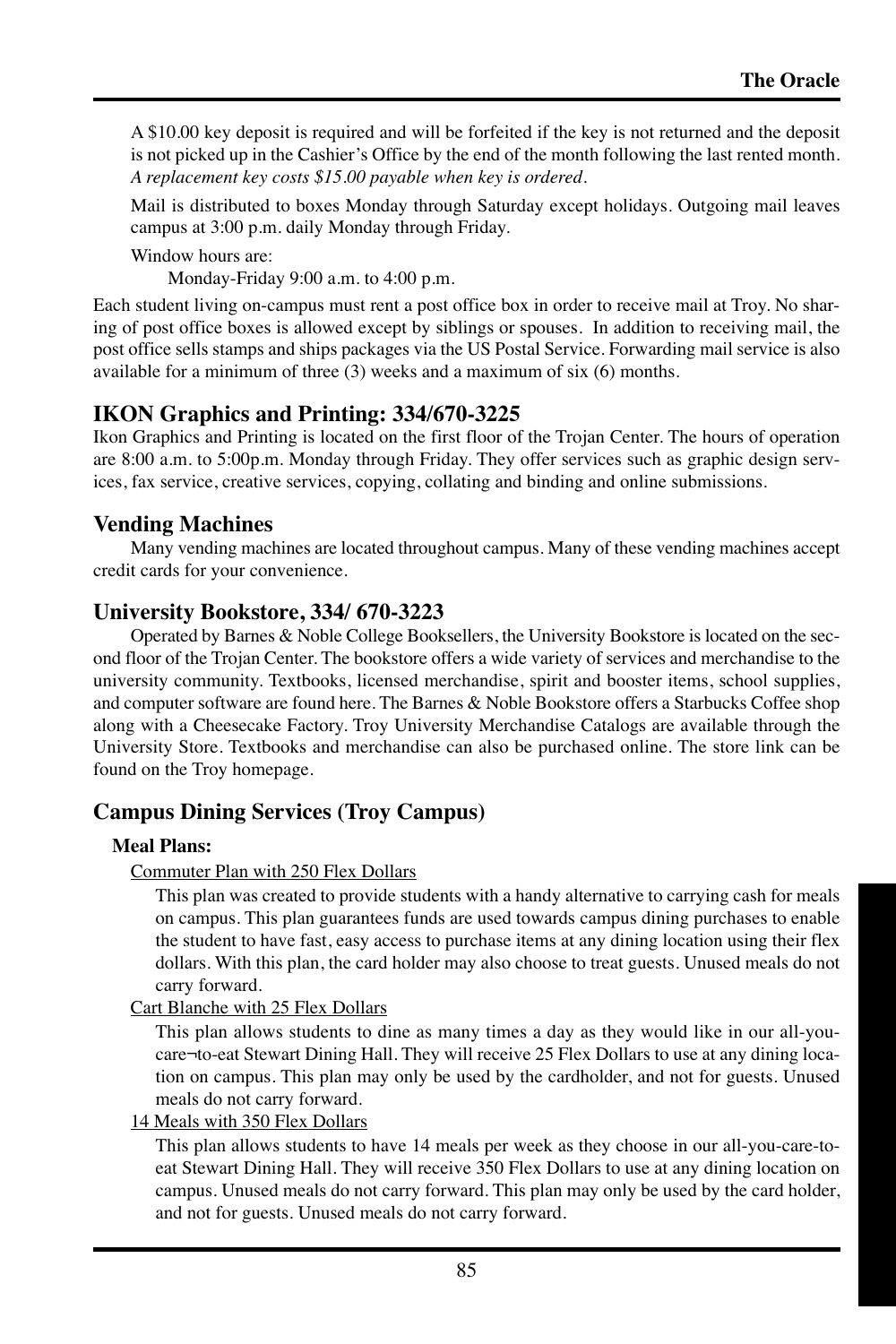## **Troy University**

#### 9 Meals with 500 Flex Dollars

This plan allows students to have 9 meals per week as they choose in our all-you-care-to-eat Stewart Dining Hall. They will receive 500 Flex Dollars to use at any dining location on campus. Unused meals do not carry forward.

#### 75 Block with 650 Flex Dollars

This plan allows students to have any 75 meals per semester as they choose in our all-youcare-to-eat Stewart Dining Hall. They will receive 650 Flex Dollars to use at any dining location on campus. Unused meals do not carry forward.

*Please note: all meal plans expire at the end of each semester and do not carry forward to the next semester.*

#### **Trojan Dining**

Trojan Dining is an all you care to eat dining facility offering 19 meals per week: Breakfast, Lunch, and Dinner Monday through Friday and Brunch and Dinner on Saturday and Sunday features a wide variety of fresh food designed to satisfy everyone's appetite with food choices to rival your favorite restaurants. These include: fresh fruit and salads; delicious, hot, home-style entrées; freshly baked pizza and pasta; deli choices served on freshly baked breads; new creations by our chef just for you; Ice cream and freshly baked desserts; homemade soups. Also located in the facility, Boar's Head offers only the finest meats and cheeses for your subs and wraps Moe's Southwest Grill is full of fun, serving a wide variety of fresh, made to order southwestern fare. Each month, the dining hall also plays host to several energizing events such as student involvement & awareness activities, culinary showcases and monthly cultural celebrations.

#### **Trojan Express Food Court**

The Trojan Express food court is located on the first floor of the Trojan Center and features a great variety to choose from. Chick-fil-A is a proven hit on the campus. Whether for breakfast, lunch or dinner, patrons can always depend on Chick-fil-A to deliver high quality taste in a sandwich, wrap or salad. Sub Connection offers sub sandwiches, enticing subs made with high quality meats, garden-fresh produce and fresh breads. The portions are generous and made to-order. Marketplace features traditional comfort foods such as fried chicken, mashed potatoes, mac and cheese and healthy items that include lemon pepper catfish and steamed vegetables. It's your home away from home. Mein Bowl authentic Asian cuisine showcases delicate aromatic sauces and spices with intricate and imaginative combinations of vegetables, chicken, pork or beef. A meal at Mein Bowl isn't just a meal; it's a visit to another culture. A & W 'All American Food" featuring all American food to include hamburgers, cheese coney dogs, chili cheese fries, the ever famous root beer float and much more. Einstein Brothers Bagels offering a full line of bagel combinations, freshly-brewed coffees, breakfast and lunch-style sandwich options, salads, fresh juices, frozen beverages as well as soup and salad options. Simply to Go Ready when you are! This convenient meal solution is targeted at customers that need a food fix in a hurry. This grabn-go menu consists of sandwiches, salads, desserts and healthy snack options.

#### **Math and Science Complex Quick Zone**

Located on the first floor of the Math and Science Complex, Quick Zone offers a healthy graband-go option, Simply to Go, and also serves freshly-brewed Jazzman's coffee. Cold beverages and several other snack options are also available at this location.

#### **Herb's Place**

A convenience store located in building 400 of Trojan Village. Herb's Place houses a deli offering satisfying, fresh sub sandwiches made to order. Herb's Place proudly serves freshly-brewed Jazzman's coffee, frozen foods, cold beverages, milk, bread, and also offers everyday items such as paper plates and cups and detergent.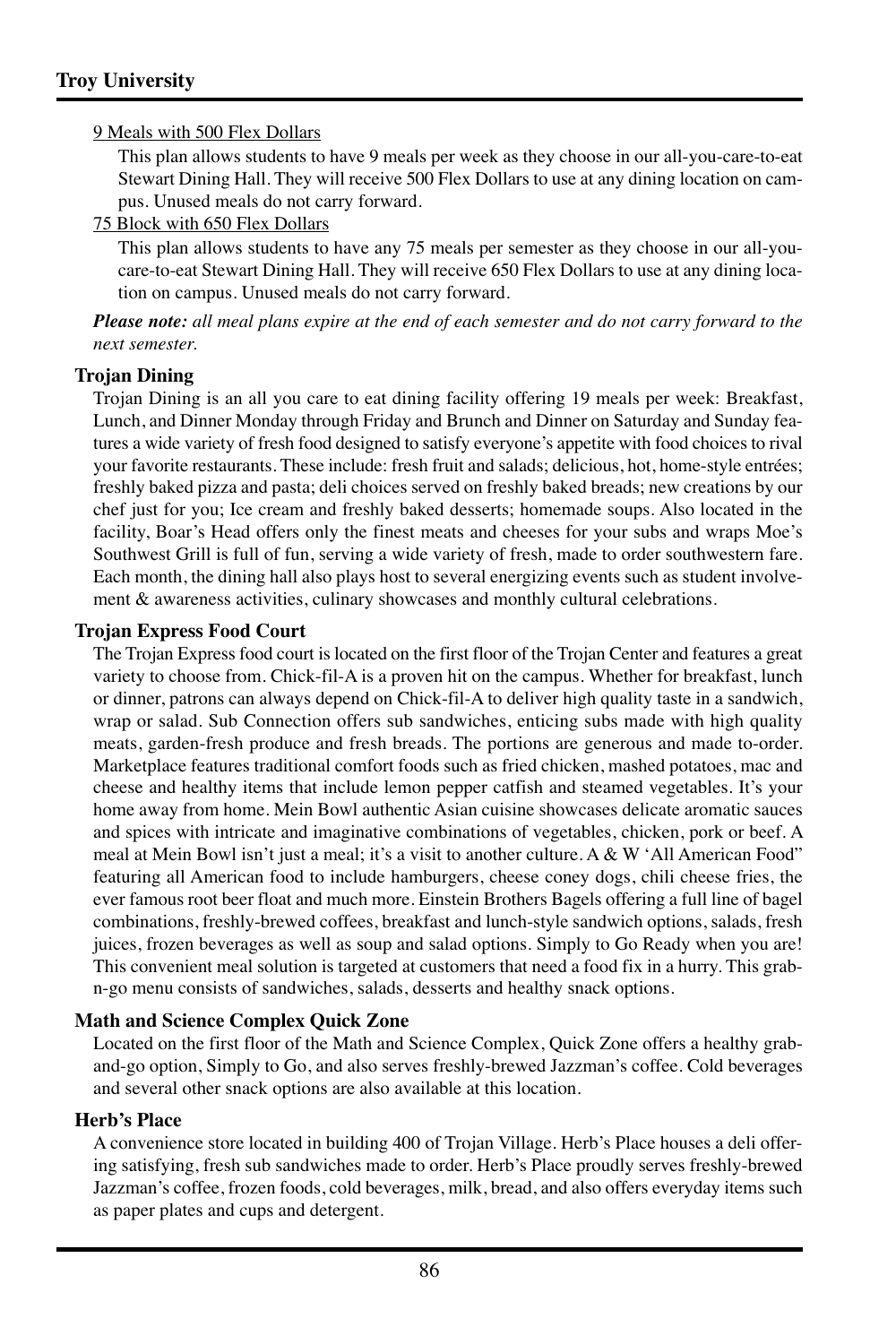# **Meal Plan Policies**

Meal cards are non-transferable and for the exclusive use of the purchaser. The use or attempted use of another person's meal ticket will result in the card being confiscated and the person attempting to use the card will be fined twenty five dollars (\$25.00). If it is determined that the owner of the meal card had permitted the use of the meal card knowingly and voluntarily, the owner will be fined \$25.00. Subsequent violations will be cause for disciplinary action. Lost or stolen cards should be reported to any register location. Replacement cards can be at the Trojan Center Box Office. Access will be denied to any person without an I.D. It is the responsibility of the meal plan holder to bring the card to all meals. Faculty, staff and students who do not have meal cards may purchase meals at the appropriate door price in Trojan Dining Hall.

# **Center for International Affairs (Troy Campus)**

## *International Center 128 Pace Hall, 334/ 670-3335*

The University is keenly aware the world is a "global village". As communication technology, travel, commerce, and other issues bring the world closer together, the University wants to bring the world to the Troy Campus. Our international students, coming from more than 50 different countries, provide a wonderful resource to the University as they become classmates and friends with U.S. students. The international programs are supported by the Dean of International Student Services, the Director of English as a Second Language, the Director of International Admissions, the Director of International Recruitment, the Director of Study Abroad and the International Student Advisors.

All international students are required to check-in with International Student Services upon their arrival on campus. They must attend several international orientations within the first semester. The international student advisors are available to assist students with their academic and social needs and interests and to counsel students on immigration matters. The office staff works together with several international student organizations to promote multicultural awareness on campus. The English as a Second Language provides international students with quality classroom and computer-assisted instruction in English as a Second Language as preparation for academic studies with the University. An innovative recruitment program encourages all students to assist recruiting overseas students to the University. The International Recruiting Incentive Stipend [IRIS] provides a tuition reduction for each student recruited. Students may contact the Center for International Programs for more information.

#### **Study Abroad**

Troy University assists students seeking to study abroad. Troy University maintains exchange agreements with universities in Belgium, Sweden, Germany, the Netherlands, Spain and South Korea. In addition, faculty-sponsored trips abroad are planned each year. More information is available from the Director of Study Abroad located in Pace Hall, Room 115.

# **Email**

Students receive a free Troy University email address that is used to communicate with faculty members as well as disseminate university information. It is vital for Troy University students to check their e-mail accounts regularly, since this is the official means of communication with our students. To set up your e-mail account, you need to go to http://www.troy.edu/webexpress.htm, click on "Continue to Trojan Web Express", and then click on "Account Information" at the bottom right. With the information obtained here for your User ID and password, you will be able to then sign onto your Trojan Web Express email account.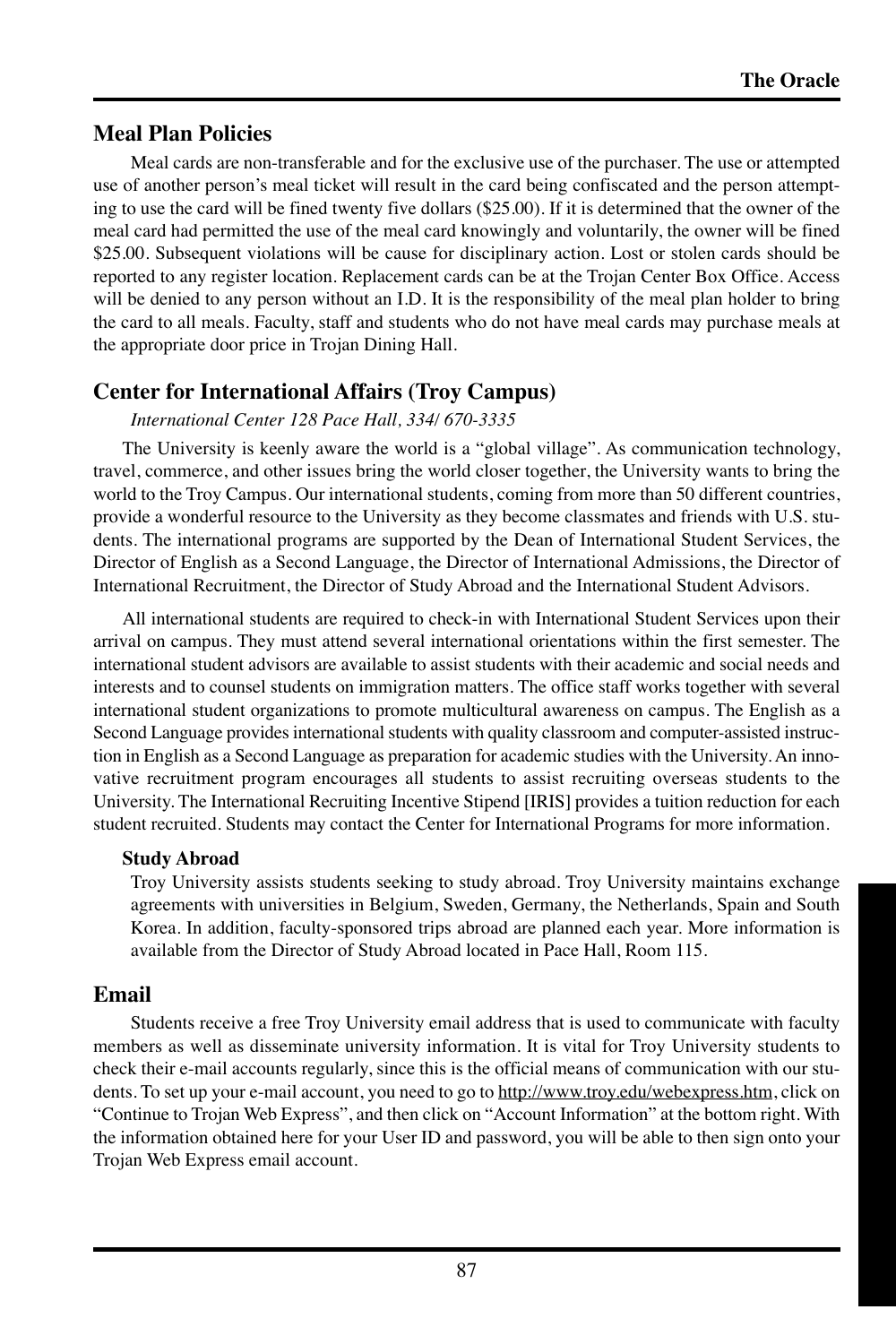# **Event Management (Troy Campus)**

*Trojan Center 227, 334/ 670-3207*

#### **Event Management**

The Event Management Office is responsible for the operations of the Trojan Center, which includes the Trojan Center Theater, meeting rooms and ballrooms. This office is also responsible for the operations of Sorrell Chapel, Claudia Crosby Theater, Hawkins Adams Long Hall of Honor, and the Arboretum. Reservations for these facilities are made through the Event Management office. The following is a brief description of our services offered to students and the community:

#### **Trojan Center Theater**

In 1989, a 290-seat Performing Arts Center was added as part of the Trojan Center. This facility is used by the Drama Department for all of its performances, as well as by other campus wide groups. This facility is available for speakers, presentations, lectures, video conferences, and any other activity appropriate for its atmosphere.

#### **Meeting Rooms**

Various meeting rooms in the Trojan Center are available for organizations. Seating capacity ranges from 12-55 persons.

#### **Ballrooms**

With 6,000 square feet of dining, dancing, concert space or meeting space, the Trojan Center Ballrooms are the most versatile rooms in the Center. The ballrooms are composed of two sections, each with its own lighting and sound. The sections may also be opened to make one large ballroom. Reservations should be made through the Event Management Office and food preparations should be discussed with Sodexho/Dining Food Services at 670-3454.

## **Banking Machine**

Troy Bank and Trust and Higher One have Automated Teller Machines located on the first floor of the Trojan Center. These machines can dispense funds from your checking or savings accounts, and can also be used to inquire about account balances. For further information, contact Troy Bank and Trust at 566-4000.

## **Health Services**

The Mary E. Rich Student Health Services is located on the first floor of Hamil Hall. General Medical Services are provided for currently enrolled students living on or off campus.

Student Health Services is staffed by a registered nurse daily. No permission is necessary to visit Health Services, however, the clinic hours are 8:00 a.m. to 12:00 noon, and 1:00 p.m. to 4:00 p.m. Monday through Friday.

Student illnesses are assessed by the nurse on duty. They are then treated at Health Services, referred to a nurse practitioner or referred to the university physician or the family physician. The university physician visits the campus daily, Monday through Friday for sick clinic through the academic year. He is on call at other times. All appointments to see the university physician must be arranged through Student Health Services.

Student Health Services operates on a fee-for-service basis with charges based on the "usual and customary charges" approved by the insurance industry. A current student ID card must be presented at each visit to Health Services. Any charges may be paid at Health Services, filed on the student's insurance, or placed on the student account in the Business Office.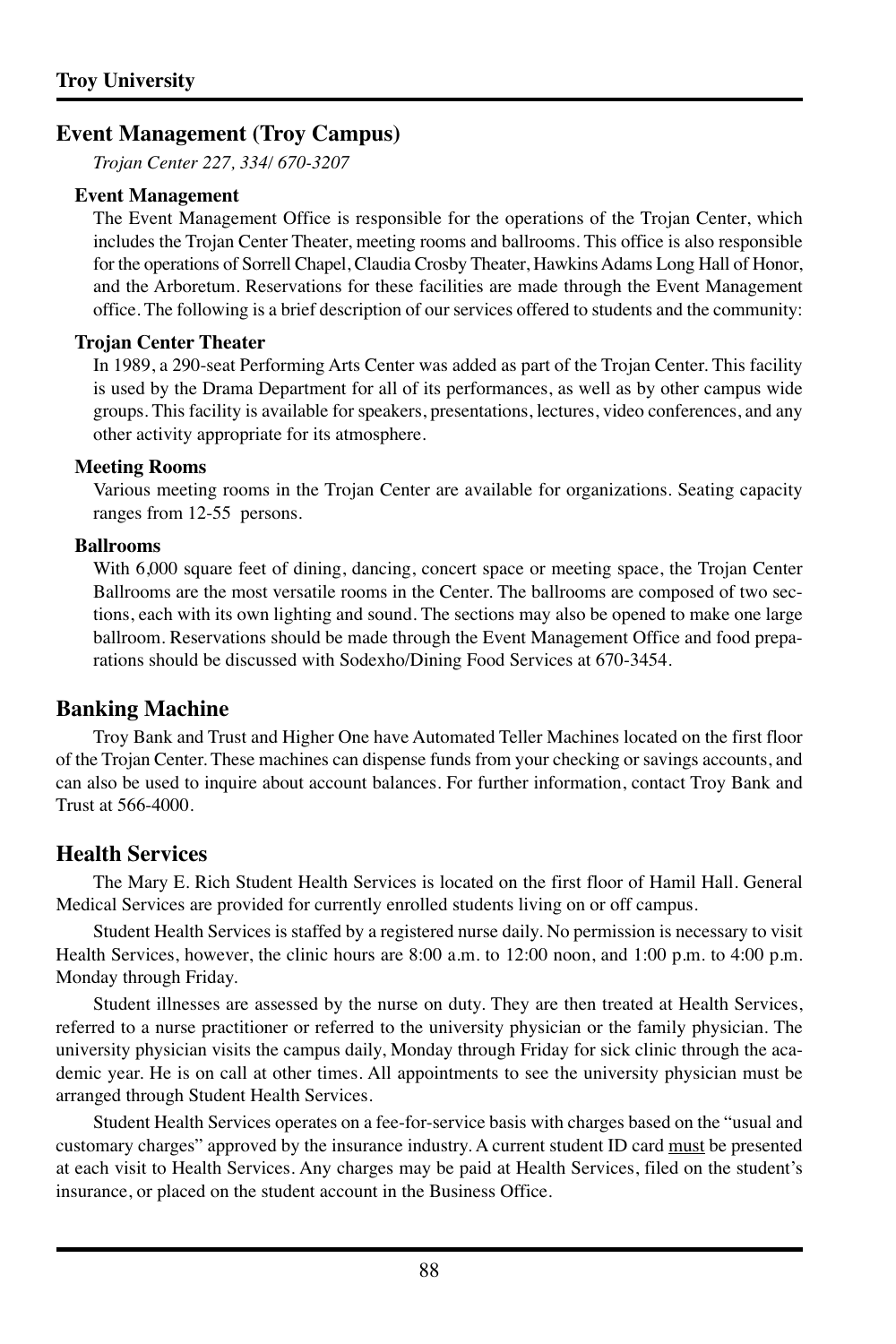Students are strongly urged to have appropriate health insurance coverage. As a service to students, a basic sickness and accident insurance policy is offered to students taking six or more hours. Brochures explaining the benefits and premiums of the student health insurance can be obtained at Student Health Services.

Students are expected to schedule visits to Student Health Services during a vacancy in their class schedule unless they are too ill to attend class. Documentation of the student's visit is provided with the medical charges. This is given at the time of the clinic visit and should be retained by the student. Excuses from class are an academic, not a medical policy. Records are confidential and no information concerning the student's diagnosis is released to anyone without a signed medical release by the student.

Students needing help in an emergency at nigh or on weekends should contact their resident assistant, campus police or proceed to the emergency room at the local hospital. The expenses incurred for such services are the responsibility of the student. The phone number for the local hospital is 334/ 670-5000.

## **Personal Counseling and Sexual Assault and Violence Education Project (SAVE)**

College is often an exciting but stressful time for students. It is not uncommon for personal problems to arise that may interfere with an individual's academic and personal success. Students may struggle with many different types of issues while in college. These issues may include, but are not limited to stress, anxiety, depression, adjustment issues, relationship problems, grief/loss, eating disorders, sexuality concerns, and alcohol/drug abuse, etc. Short-term, individual counseling is available to registered students. Counseling services are free and confidential. When necessary, the counseling staff will make appropriate referrals on campus or in the community in order to utilize all available resources in meeting your needs. Counseling and advocacy services are also offered through the SAVE Project for students who are victims of sexual assault or dating/domestic violence. The SAVE Project is funded by a grant through ADECA (Alabama Department of Economic and Community Affairs) and Troy University. In addition to counseling services, Personal Counseling and the SAVE Project offer educational programs and outreach activities throughout the year regarding mental health, domestic violence and sexual assault awareness. Through a collaborative effort, the SAVE Project and Kinesiology & Health Promotion offer R.A.D. training (Rape Aggression Defense), a self defense class for women. Counseling appointments and educational presentations may be scheduled by calling 670-3700 or stopping by the Personal Counseling office located at 113 College Drive.

# **Recreation Management/Intramurals (Troy Campus)**

#### *Natatorium 159, 334/ 670-3569*

The Recreation Management office is responsible for the operations of all campus recreation, which includes Intramurals, Natatorium, Trojan Fitness Center, Trojan Game Room, Student Recreation Gym and Outdoor Pool.

#### **Intramurals**

The Intramural office is located in Natatorium Office and is open Monday-Friday from 8am-5pm. The Intramural Department meets the needs of the students, faculty and staff through recreational sports. Team and individual sports are offered to the university community. Some of these activities include; tennis, flag football, basketball, softball, soccer, volleyball, swimming, and golf. Most of the activities are offered in men and women leagues. The University is encouraged to become involved in the recreational activities. All students must complete an on-line sportsmanship seminar or in person sportsmanship seminar and have a minimum overall grade point average of a 2.0 to be eligible for intramural activities.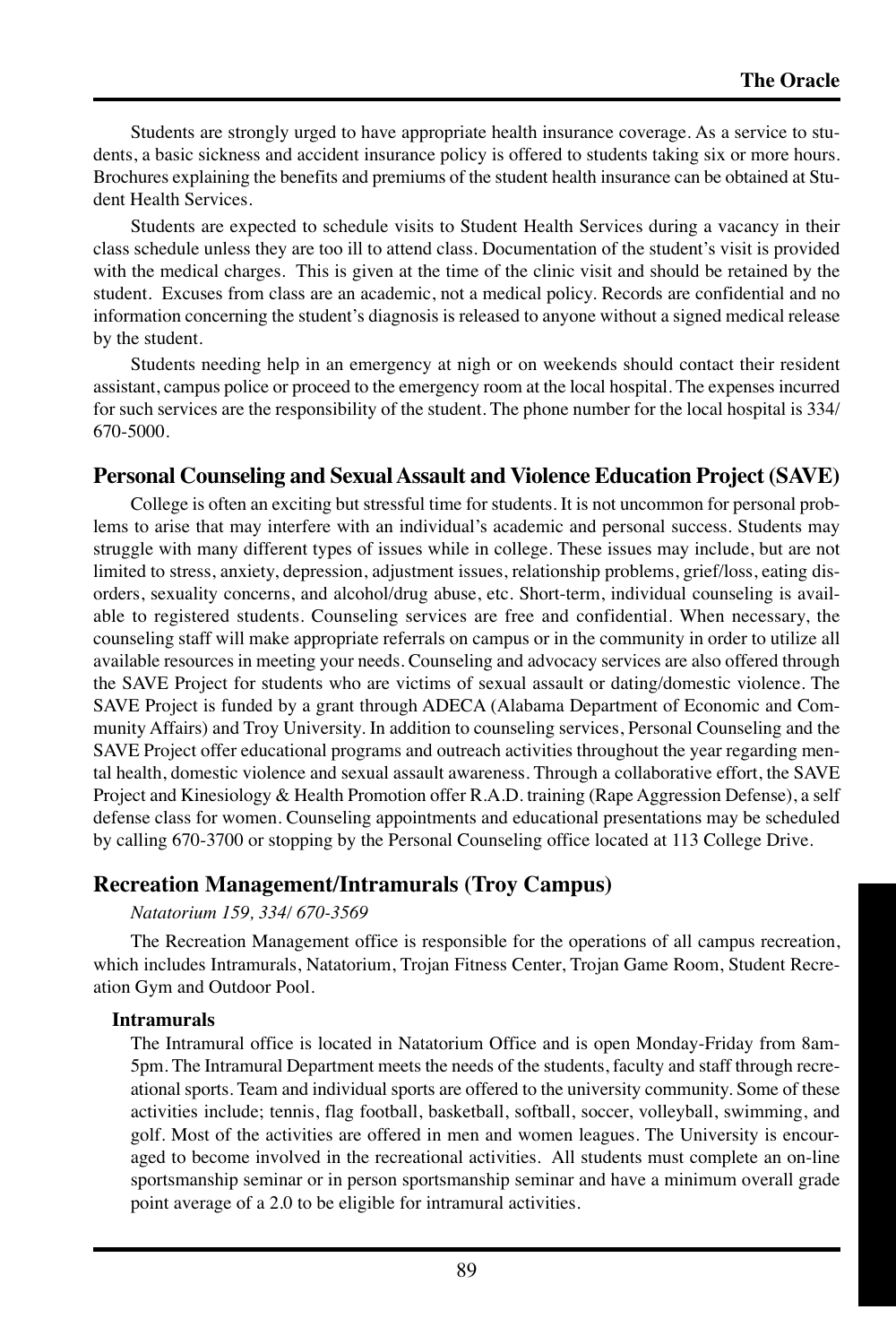## **Troy University**

#### **Natatorium**

Located adjacent to Wright Hall. The Natatorium meets the needs of students, faculty and staff. Classes are taught throughout the year in the Natatorium, as well as a host of many intramural activities. The convenience of the 25-yard heated pool allows for year round swimming. The facility is great for exercise or just having fun playing in the water. A current Troy University Student ID must be presented to access the Natatorium.

#### **Trojan Fitness Center**

The Trojan Fitness Center is equipped with 23 cardiovascular machines. The cardiovascular equipment includes treadmills, elliptical trainers, and bikes. It is also equipped with 30 strength machines to meet your work out needs. The Trojan Fitness Center is located on the first floor of the Trojan Center. A current Troy University Student ID must be presented to access the Trojan Fitness Center.

#### **Trojan Game Room**

The Trojan Game Room, located on the first floor of the Trojan Center, is designed for the entertainment and enjoyment of the university community. Table tennis and billiards are available for recreational play. A current Troy University Student ID must be presented to access the Trojan Game Room.

#### **Student Recreation Gym**

Located next to the outdoor pool and across from sorority hill. The facility contains a regulation size basketball court or two smaller courts used for intramural and recreational play. The building also houses a cardio room with elliptical trainers, bikes, treadmills, stepper, Stretch mate system, and a multi-station weight center. Locker and shower facilities are available for both men and women. A current Troy University Student ID must be presented to access the Student Recreation Gym.

#### **Outdoor Pool**

Located next to the Student Recreation Gym, on the corner of College Drive and Elm Street, this facility includes a wooden sun deck and a swimming pool which can be enjoyed by students from early spring through early fall. The pool and deck are open to all registered students. A valid Troy University ID must be presented to use of the Outdoor Pool.

#### **Campus Walking & Bike Trails (Dothan Campus)**

One of Dothan's best exercise and nature venues is located a Troy University. The Dothan Campus is home to the Harrison Walking Trail, which is made up of three paths totaling approximately four and-a-half miles. The Campus also houses a 6.7 mile biking trail, known as Campus Trails.

#### **Copy and Fax Machines (Dothan Campus)**

Copiers for student use are available at two locations: Adams Hall - second floor; and Library Technology Building on the second floor.

Copy cards are available for purchase at the switchboard on the first floor of Malone Hall and the Circulation Desk on the second floor of the Library Technology Building. A fax machine is available at the switchboard in Malone Hall.

#### **Copy and Fax Machines (Montgomery Campus)**

Copiers are available to students in Whitley Hall room  $225$ , the 1st floor break room in Bartlett Hall, and in the Rosa Parks Library for a fee. Additionally, a fax machine is available in Whitley Hall room 225.

#### **Food Services (Dothan Campus)**

Food Services are available at the University Deli on the first floor of Adams Hall. Vending and snack machines are available in each building.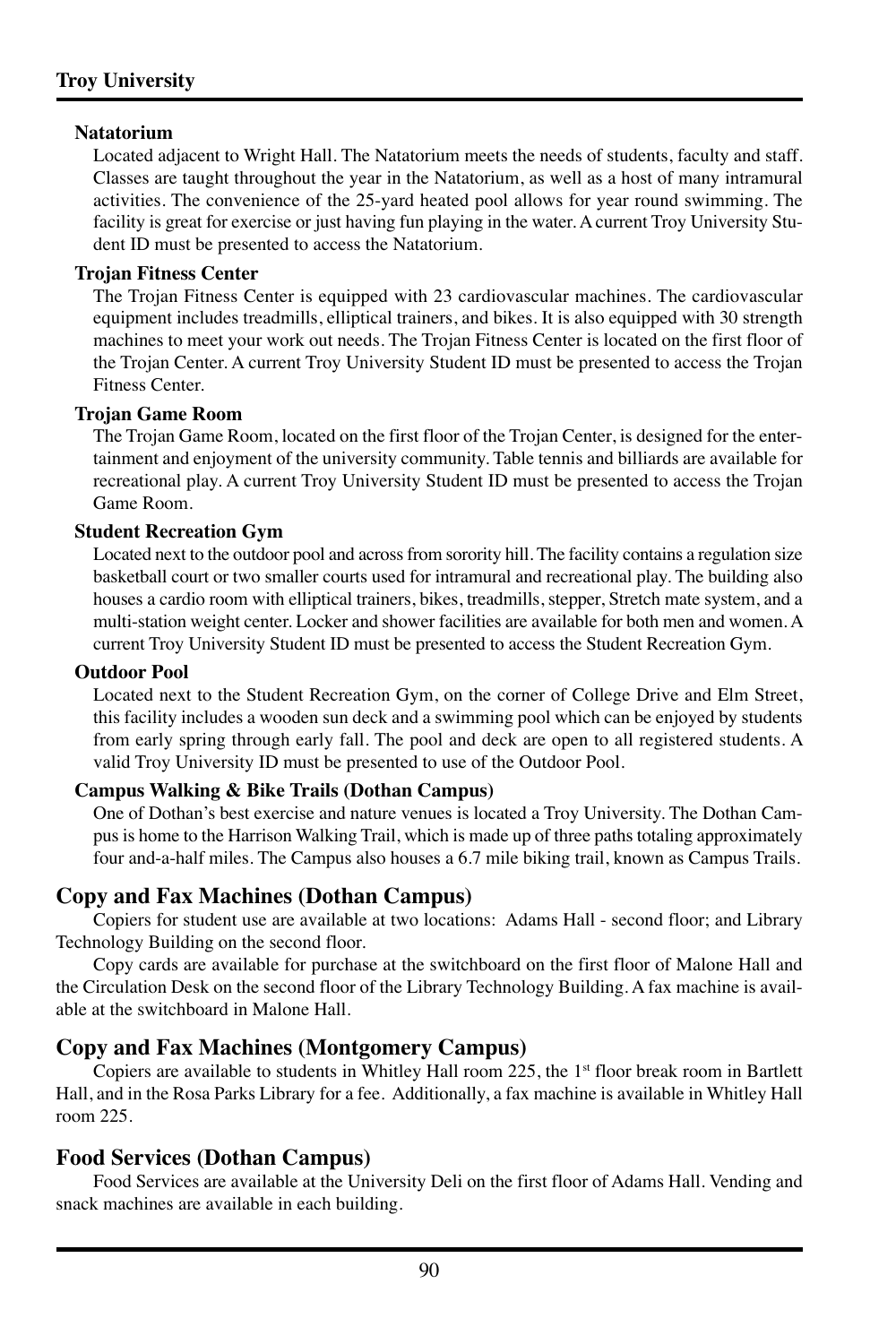# **Food Services (Montgomery Campus)**

Food services are available in the café on the first floor of Whitley Hall. A Quick Zone Convenience store is located on the first floor of Whitley Hall to purchase snacks, cold beverages, and coffee. Vending machines are available in Whitley Hall room 225, the break rooms in Bartlett Hall, and the 3rd floor of the Rosa Parks Library.

# **Health Services (Dothan Campus)**

Emergency medical care for the Dothan Campus is provided through the area hospital emergency rooms. No health fee is charged by the University and expenses resulting from hospitalization, emergency treatment by a physician, or transportation to/from medical facilities, or any other health care costs are the sole responsibility of the student.

To assist students in meeting the expenses of health care, a University-approved sickness and accident plan is available on a twelve-month basis. Students who do not already have a personal health insurance plan are urged to participate. An application and more information may be obtained from the Office of Student Development, Malone Hall, Room 120.

# **Health Services (Montgomery Campus)**

Students are responsible for their own health care cost or medical treatment. To assist students in meeting the expenses of health care, a University-approved sickness and accident plan is available on a twelve-month basis. Students who do not already have a personal health insurance plan are urged to participate. An application and more information may obtained from Student Services, Whitley Hall room 431.

# **Vendor Policy (Dothan Campus)**

The vendor policy addresses any business conducted or solicited on the grounds of the Dothan campus other than the official business of Troy University. The term "vendor" refers to any person or organization conducting said business. The guiding principle for allowing non-official business to be conducted on the campus is that doing so will benefit University students. Any vendor who wishes to conduct or solicit business on the grounds must first obtain written permission and sign a release of liability. Such requests will be handled through the office of the Dean of Students. The University reserves the right to limit the number of vendors or events at any given time.

# **Chattahoochee Valley Community College Relationship (Phenix City Campus)**

Chattahoochee Valley Community College, located across the street from Troy University Phenix City campus, has a long relationship with our campus. We offer Troy University courses through Chattahoochee Valley Community College for the first two years of undergraduate study. Troy University Phenix City primarily offers the courses to meet the major program requirements. Advisers at both schools work to provide an easy transition from the community college to the university setting.

# **University Bookstore (Phenix City Campus)**

Troy University Phenix City shares a campus bookstore facility operated by Barnes & Noble with Chattahoochee Valley Community College. Textbooks are stocked for courses taught through these two campuses. Students taking courses at other Troy University campuses should check the individual websites for textbook purchase information.

# **University BookStore (Montgomery Campus)**

The campus bookstore operated by Barnes  $\&$  Noble is located off the 1<sup>st</sup> floor foyer of Whitley Hall. The bookstore offers course textbooks and a variety of merchandise to include spirit and booster items and school supplies.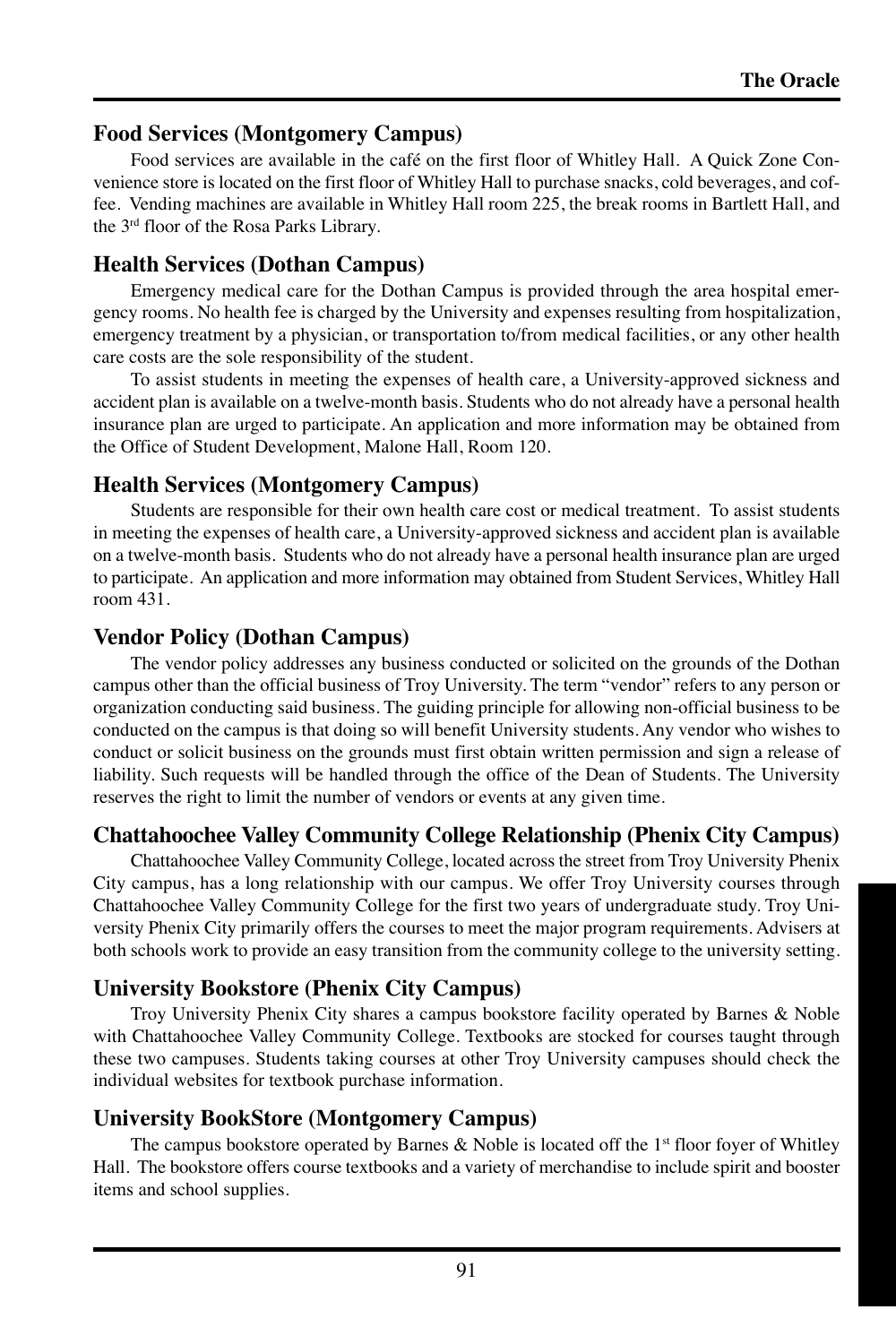# **Student Organizations and Activities**

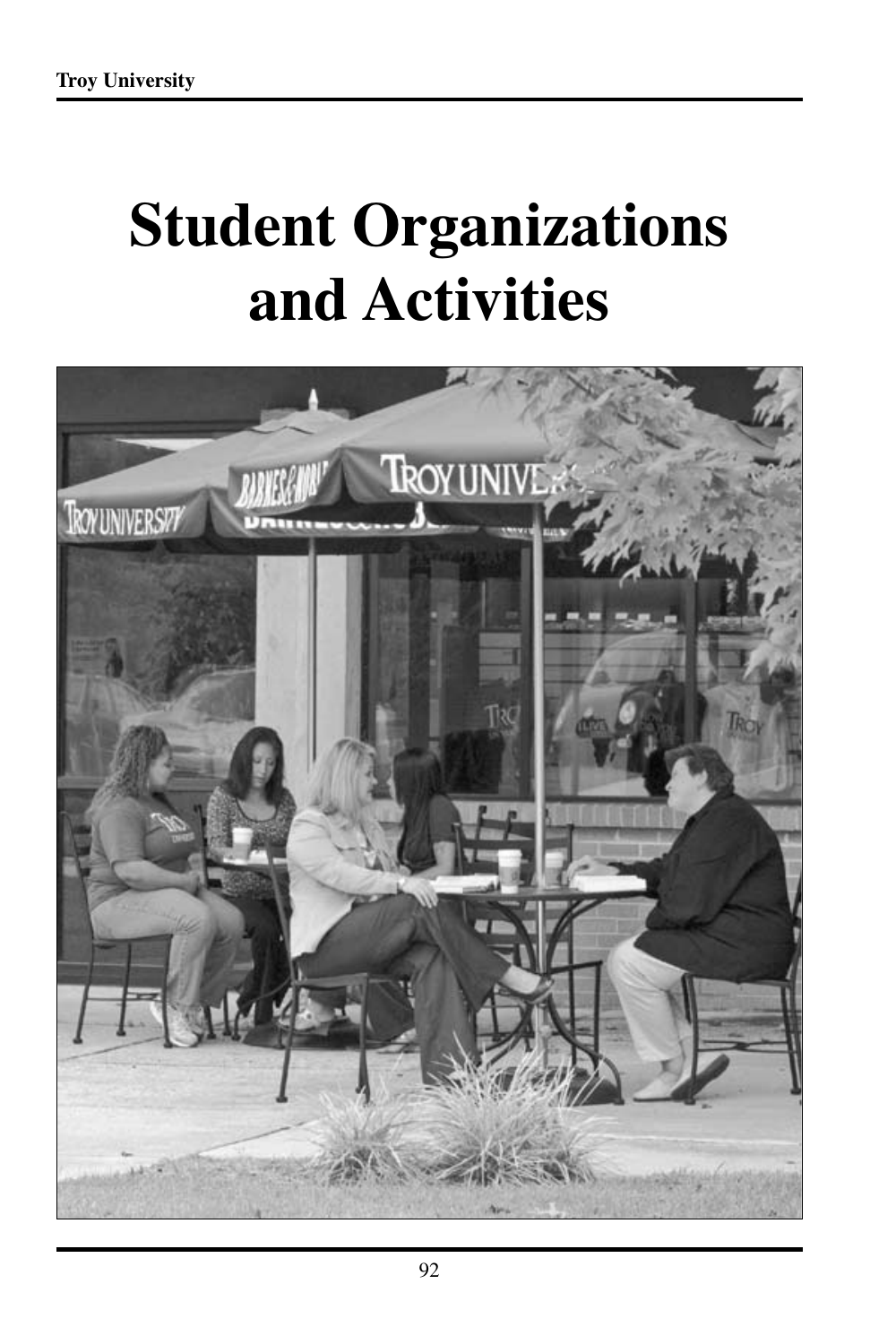# **Student Involvement and Leadership**

*Trojan Center 215, 334/ 670-3204*

Involvement in campus organizations and activities is an important part of a student's experience at Troy University. Students find that one of the best ways to become involved in campus life is through joining a campus organization. Students who join campus organizations develop their leadership skills, meet other students who share similar interests and goals, and develop lifelong friendships. Students involved with campus organizations made a great deal of difference in the lives of many people. Troy University encourages every student to join a campus organization.

Leadership Scholars are required to work three hours per week for the university. Freshmen and sophomore Leadership Scholars are assigned to faculty or staff mentors. These mentors help guide their Leadership Scholars through their first year. Each semester, the Leadership Scholars have an outstanding speaker address them. The junior and senior years the Leadership Scholars serve the university in others ways. For more information, e-mail Barbara Patterson, Director of Student Involvement at bpatters@troy.edu.

# **Policies Pertaining Primarily to Student Organizations**

#### **Administration of Student Organizations (General Policy)**

When groups of students wish to have a continuous association, intended to last beyond the term of those immediately involved, causing them to congregate for activities on the campus, requiring from time to time the use of university facilities, and advertising them to the general public as a group centered on the campus, it is proper that they be required to register with the university. All registered associations should be accorded the same privileges and bound by the same obligations. No student organization may carry on any activity on university controlled property unless it has been registered under the procedures herein outlined.

#### **Registration of New Organizations**

A group of students wishing to register an organization at Troy University must file the documents listed below with the Office of Student Involvement and Leadership (Troy) or the Student Services Office on other campuses. Those students wishing to form a social Greek organization should request from the Interfraternity Council, Panhellenic Council, or NPHC Council, Trojan Center 215, ext. 3204.

- A completed "Student Organization Application for Registration" listing the organization name, mailing address, and purpose; the name, signature, ID#, address and telephone number of the President, and two other officers; the name, signature, title, campus address and campus telephone number of a full-time faculty or staff member indicating his or her willingness to serve as an advisor to the organization. Signatures of the officers and advisor indicate the group's willingness to abide by the university's policies outlined in the *Oracle* and the Student Organization Handbook.
- The signatures of at least ten university students interested in organizational membership.
- A copy of the organization's constitution and by-laws. The required format is available in the Office of Student Involvement and Leadership (Troy). The constitution must be recognized by the Student Government Association Senate.
- If registration is denied by the Office of Student Involvement (Troy)/Student Services Office (other campuses) or the group's constitution is not recognized by the Student Government Association, the designated president and advisor or the applying organization shall be notified of the decision in writing. The applying organization may appeal in writing to the Dean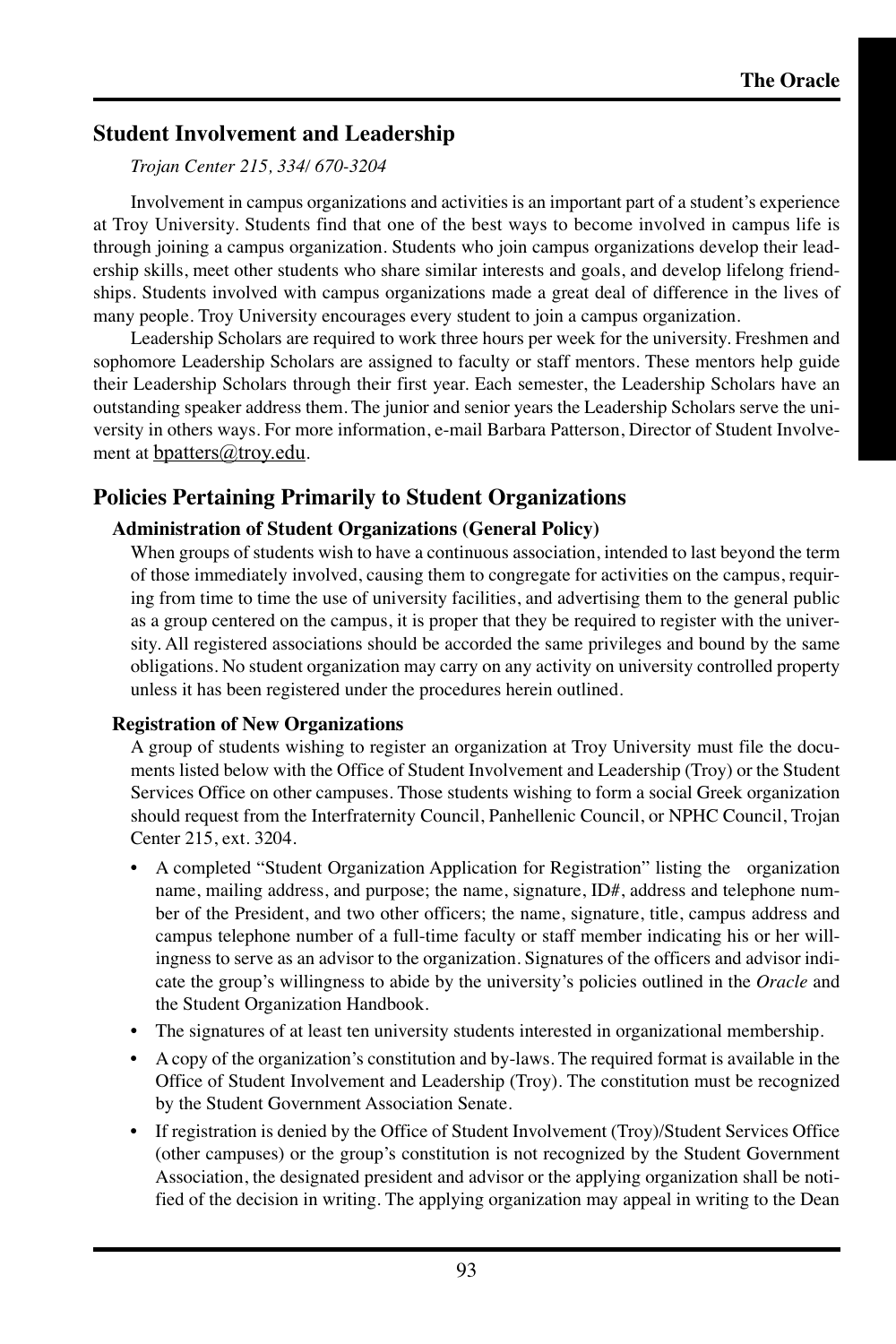of Student Services within ten university working days from the date of the denial letter. The decision of the Dean is final.

• Registration of an organization results from compliance with these regulations; it does not imply university endorsement of the organization or its activities.

#### **Conditions for Maintaining Registration**

Each organization wishing to maintain registration with the university must have on file by the fifth week of Fall semester a "Student Organization Application for Registration." Registration will be suspended until such time a completed form is received. Notification of subsequent changes in officers by the organization shall be filed in the Office of Student Involvement and Leadership (Troy) or the Student Services Office (other campuses) when such changes occur.

Any change or amendment affecting the nature of purpose of the organization as originally approved must also be approved by the Office of Student Involvement and Leadership (Troy) or the Student Services Office (other campuses).

## **Suspension of Registration Through Inactivity**

Registration may be suspended by the Director of Student Involvement and Leadership (Troy) or the Student Services Office (other campuses) subject to appeal to the Dean of Student Services:

- When an organization fails to file a "Student Organization Application for Registration" by the fifth week of each semester or
- When the organization does not actively promote the ends and purposes specified in its constitution, as evidenced by membership, meetings, and other activities.

Ten members will be regarded as a normal minimum, and an organization may be expected to show cause as to why it should not be suspended when its membership falls below ten. Registered student organizations are expected to comply when requested by the Director of Student Involvement and Leadership (Troy) or the Student Services Office (other campuses) to provide a brief report on their year's activity.

An organization suspended through inactivity may be reactivated by application to the Director of Student Involvement and Leadership (Troy) or the Student Services Office (other campuses) subject to appeal to the Dean of Student Services, by a group following the registration procedures.

#### **Suspension of Registration of Cause**

Registered student organizations are expected to conduct their activities in accordance with their constitutions, and with the procedures and limits set forth in University "Standards of Conduct" and other policies referred to in this handbook. Any organization which ignores the procedure or exceeds the limits stated herein shall be officially warned by the Director of Student Involvement and Leadership (Troy) or the Student Services Office (other campuses). If repeated or flagrant violations occur following such warning, registration of the organization may be suspended by the Director of Student Involvement and Leadership or the Student Services Office (other campuses). A suspended organization may not hold meetings on the campus, or otherwise request the privileges of a registered organization. Recognition may be restored to a suspended organization by action of the Director of Student Involvement (Troy) or the Student Services Office (other campuses).After suspension for a period of four years, a group may petition for re-establishment in order to register the organization.

#### **Faculty Advisors: Eligibility and Role**

All student organizations must have one or more qualified faculty advisors. When the membership reaches 25 or more, the organizations may wish to obtain an additional faculty advisor.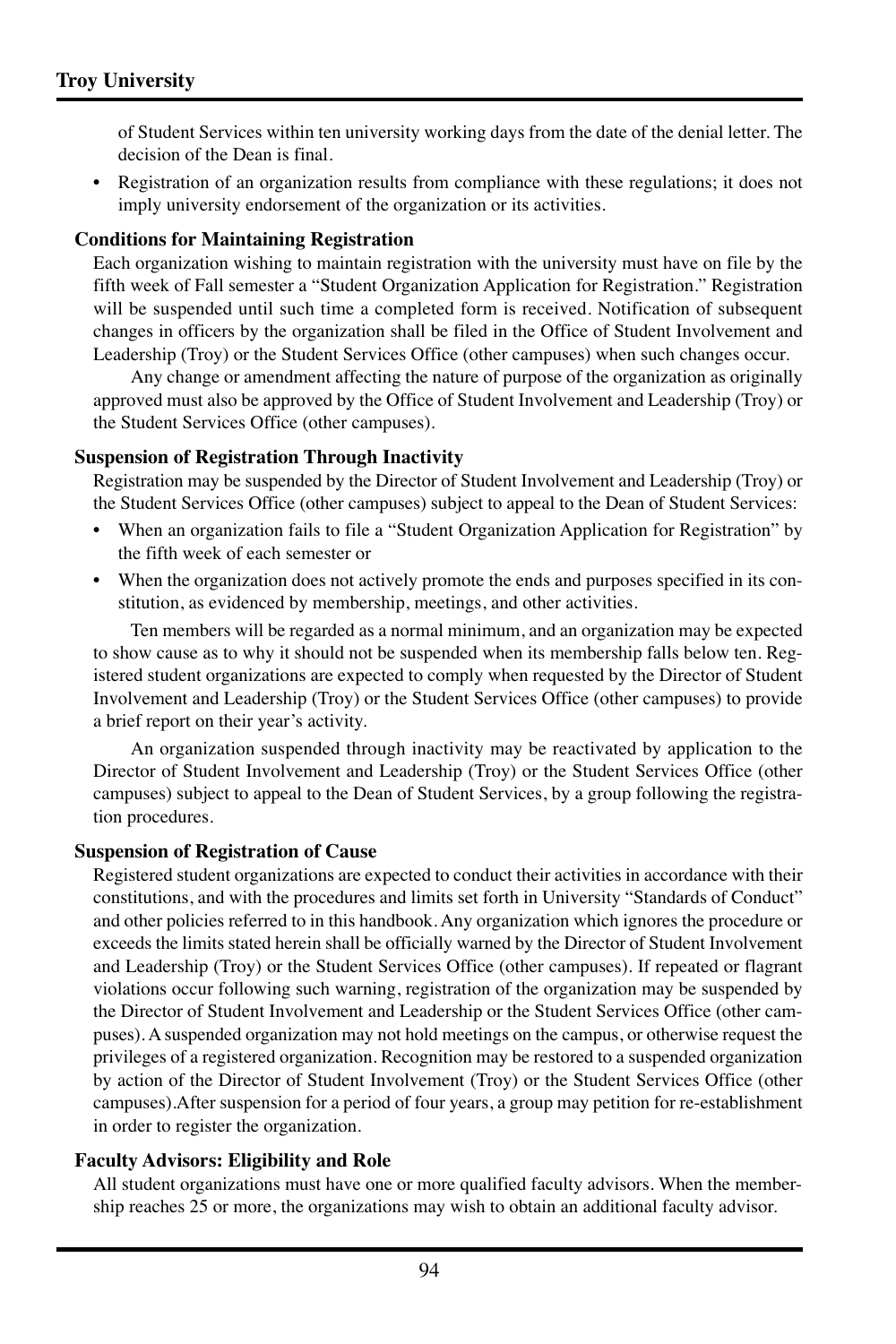Any faculty member with at least one year's experience at Troy University may serve as faculty advisor to a student organization. With the approval of the Director of Student Involvement and Leadership (Troy) or Student Services Office (other campuses), faculty with less than one year's experience may also serve, as may non-teaching members of the university staff whose positions are comparable to full-time faculty members. The Director of Student Involvement and Leadership (Troy) or Student Services Office (other campuses) must be advised and approve of any change in faculty advisors. A faculty member who agrees to the request of a student organization to serve as its faculty advisor accepts thereby responsibility for encouraging the organization in its purpose and activities, within the limits of the university policy.

Faculty and alumni advisors are responsible for:

- This policy and other university regulations pertaining to student organizations and speakers.
- The constitution and purposes of the student organization they are advising.
- The activities and projects of their organizations.
- Personal or designated attendance at all functions and meetings.

Policy or program decisions reached at meetings must be reviewed and approved by the advisors. Organization advisors should be called upon to express their views and make suggestions before decisions are reached.

Speakers and special programs sponsored by student organizations must have the formal approval of a faculty advisor, as being in accordance with the standards set forth by the university (See Visiting Speaker Policy.)

#### **Meetings**

Recognized student organizations are encouraged to hold their meetings on campus, University facilities will be made available whenever possible.

#### **Advertising, Distribution of Literature, Notices and other Printed Materials**

- Advertising consists of the use or distribution of any printed matter or the use of public address systems on the Troy University campuses.
- Request for reproduction of materials such as posters, flyers or notices must be approved by the organization advisor prior to its being reproduced.
- Posters, signs, notices, banners, placards or other forms of advertising are not permitted on trees, utility poles, sidewalks, building exteriors, windows, or put up in any place in a manner that defaces the surface used or makes the removal of the material difficult. Only one item may be placed on each authorized bulletin board.

With permission students may display signs and banners at residence halls and athletic facilities in support of athletic events.

- Posters, signs, notices, banners, placards, or other forms of advertising are not permitted inside university buildings except:
	- In designated areas of the Trojan Center or other campus location's designated areas.
	- On bulletin boards not restricted for use by respective schools.
	- First priority for bulletin board space is given to recognized campus organizations.
	- Commercial establishments are restricted to reserved bulletin boards for posting of materials.
- Organizations or individuals proposing to distribute printed materials on the campus must obtain permission from the Director of Student Involvement and Leadership (Troy) or the Student Services Office (other campuses). The purpose of this permission, with the require-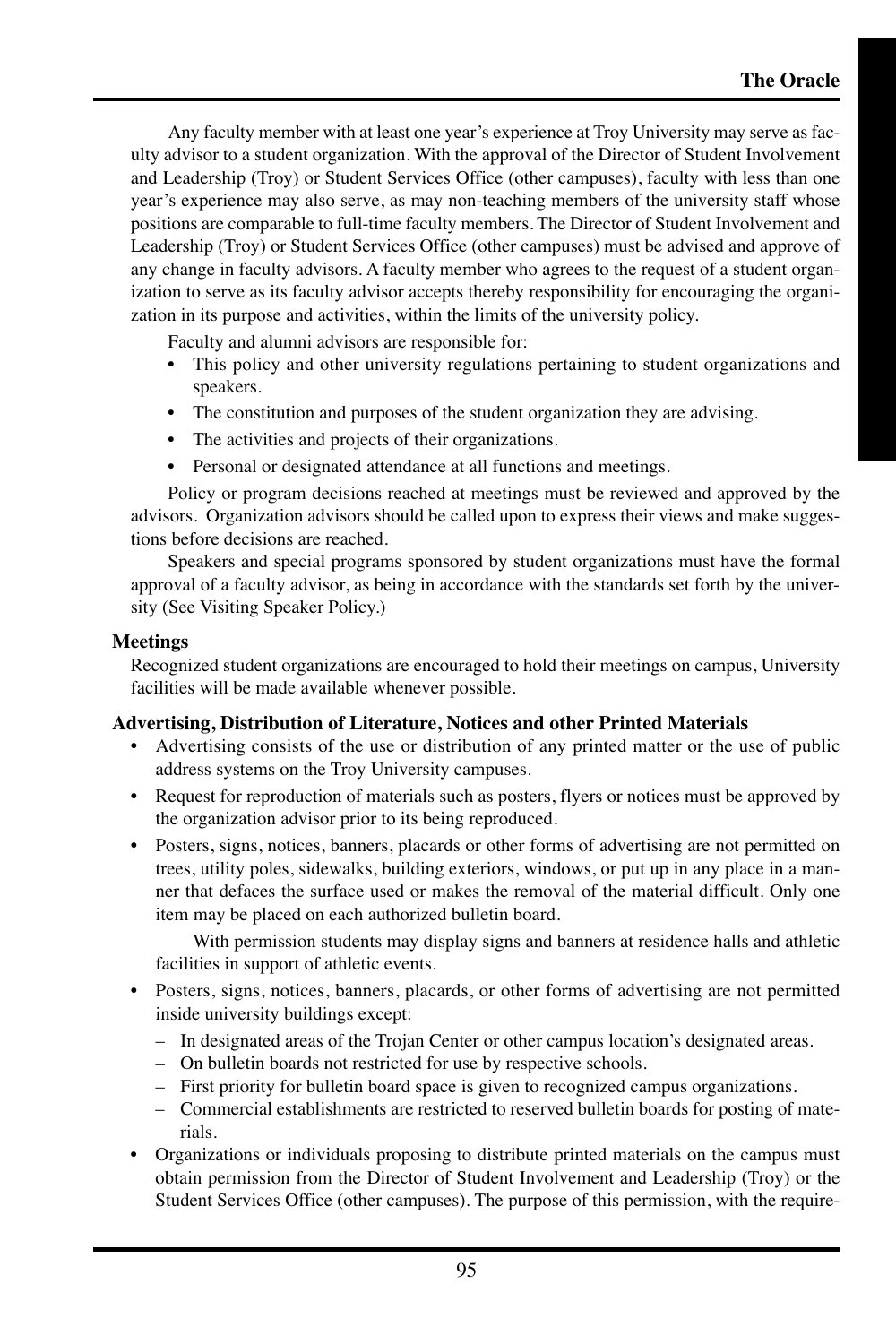ments which may accompany it, is to protect the appearance and normal operation of the campus. Distribution must not interfere with classes, infringe residence hall regulations, or be done in a manner that adds to litter on the campus.

- All notices and printed materials must carry the name of the organization or individual responsible for distribution. Organizations are responsible for notices or printed materials bearing the names of individuals identified thereon as officers or members of the organization. Each organization or individual is responsible for removal of out-dated notices, within 24 hours after the event.
- The distribution of handbills, circulars, etc. among cars (behind windshield wipers) will not be permitted on the campus.
- The use of amplifying equipment, including sound tracks on university property requires the permission of the Director of Student Involvement and Leadership (Troy) or the Student Services Office (other campuses).
- Any student or organization violating the provisions of any of the above items is subject to the provision of the University "Standards of Conduct" and to action by the Student Service Committee.

## **Fund Raising Policy**

Student organizations desiring to promote any money making enterprises should follow these procedures:

- Each money-making enterprise proposal should be submitted to the Director of Student Involvement and Leadership (Troy) or Student Services Office (other campuses) at least one week prior to the proposed activity.
- Organizations shall have no more than two money-making projects per semester. This will include the pledge class, or any other part of the organization.
- No individual student is allowed to engage in any commercial enterprise for personal gains.
- There will be no solicitations in the residence halls or in any other university facility except by permission of the Dean of Student Services on the particular campus.
- Violation of any of the above will result in appropriate action to include a possible \$25.00 fine and restriction of future events.

#### **Social Probation**

Social probation means that a student organization is permitted to operate on a Troy University campus on a probationary status. Should future violation of standards of good conduct occur the organization's status and recognition will be officially reviewed. Social probation is normally for a specified period of time and usually restricts the organization's activities. Social probationary actions and conditions are reported to a student organization's officers, advisors and the national organization with which it may be affiliated.

# **Policies Governing Social Events**

#### **Responsibility**

It is expected that all social activities support standards of good taste and refinement. Any group sponsoring an event or function will be responsible for any misconduct by its members or guests.

Only Troy University students and invited guests will be admitted to events. Each organization shall do whatever is necessary to check student ID cards for admission to events. Those people who are not guests of students of Troy University should politely be refused admission.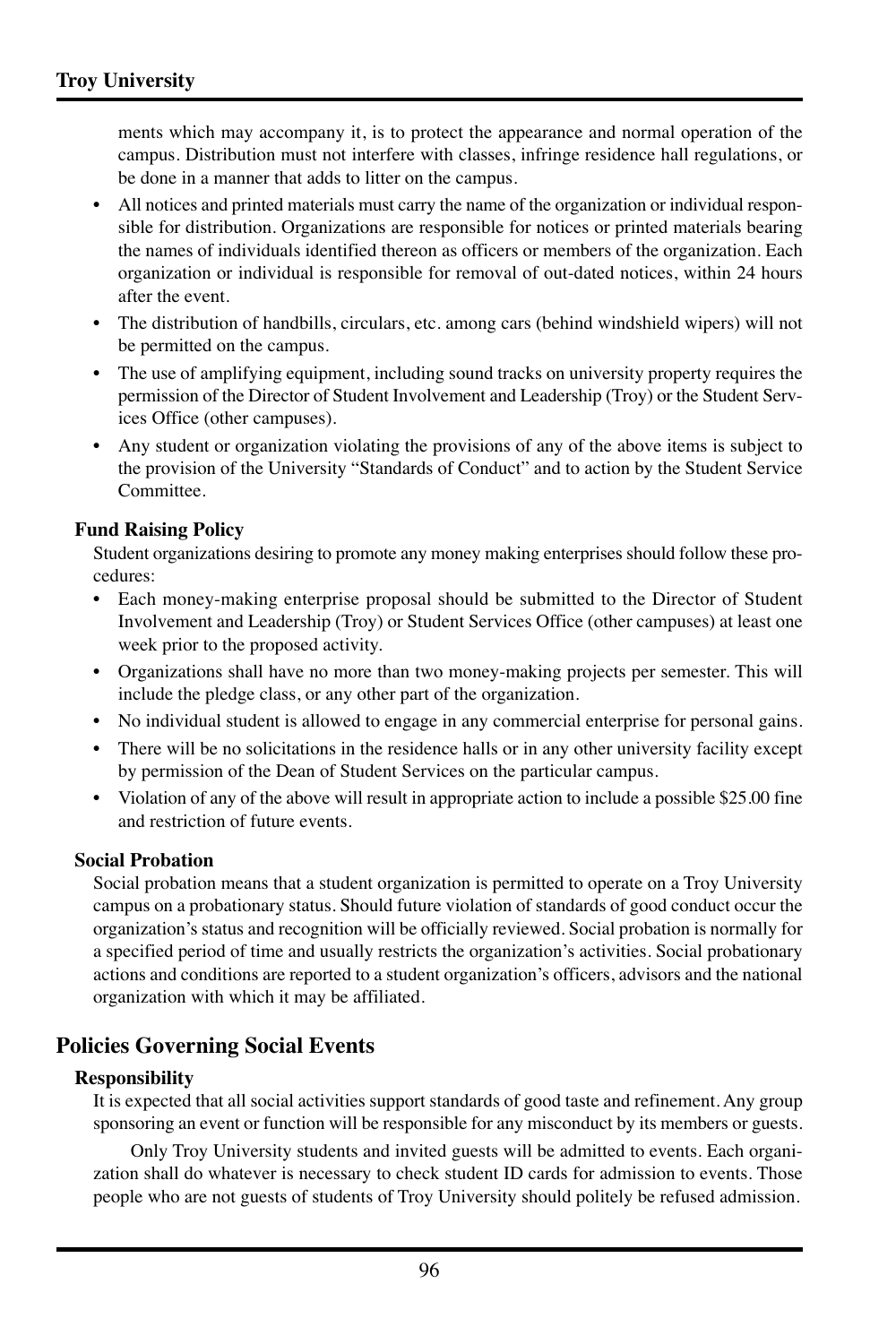Sponsoring organizations will make necessary arrangements through the Director of Student Involvement and Leadership (Troy) or the Student Services Office (other campuses) for security for off-campus social activities. For on-campus activities the campus police or security must be notified.

#### **Registration**

Any university organizations planning a social event must register that event with the Director of Student Involvement and Leadership (Troy) or the Student Services Office (other campuses) on the form available in that office. This must be done before the date of the activity (on or off campus). This form should be filled out completely, including advisor's signature. This is a registration process and does not mean university approval or disapproval.

All fraternity or sorority events, on or off campus, will be registered by the Director of Student Involvement and Leadership ONLY AFTER the faculty advisor has approved them. Organizations other than fraternities and sororities will secure approval from their faculty advisor before submitting forms to the Director of Student Involvement and Leadership. Violation of any of the above will result in disciplinary action to include a possible \$25.00 fine and restriction of future events.

## **Hours for Events**

Week nights are defined as Monday through Thursday. Week night social events will not extend beyond 12:00 a.m. Weekend social events will not exceed 1:30 a.m.

## **Advisors**

At least one advisor will be present from the beginning to the close of the event. Events will normally be approved provided the faculty advisor has given prior approval on the standard form. The responsibility of the social event rests entirely with the organization and its advisor.

# **Serenading – Group Activities**

All serenading or other group type activities must have approval from the Office of Student Involvement and Leadership (Troy) or the Student Services Office (other campuses) and must comply with stated regulations. So as not to interfere with the rights of other students, serenading is limited to the hours between 6:00 p.m. and 8:00 p.m.

# **Student Government Association**

All students who register in the university become members of the Student Government Association, which seeks to provide an actual laboratory situation for the practice of democracy on the campus.

The purpose of this organization is to provide opportunities for the practice of good citizenship, to promote cooperation and achieve participation in student activities of recognized value.

The Troy University SGA has three (3) branches: The Executive Branch, The Legislative Branch, and The Judicial Branch. The Executive Branch consists of the President, Vice President of Legislative Affairs, Vice President of Campus Activities, Secretary, and Clerk. Elections are held each Spring Semester. The Legislative Branch consists of 45 student Senators. They are elected Spring Semester every year and when vacancies occur. The Judicial Branch consists of nine (9) Supreme Court Justices. They are appointed and keep their positions until they graduate or resign.

The SGA needs hard working students who are interested in improving student life at Troy University. If you are interested please stop by the Trojan Center Room 215 and find out how you can get involved.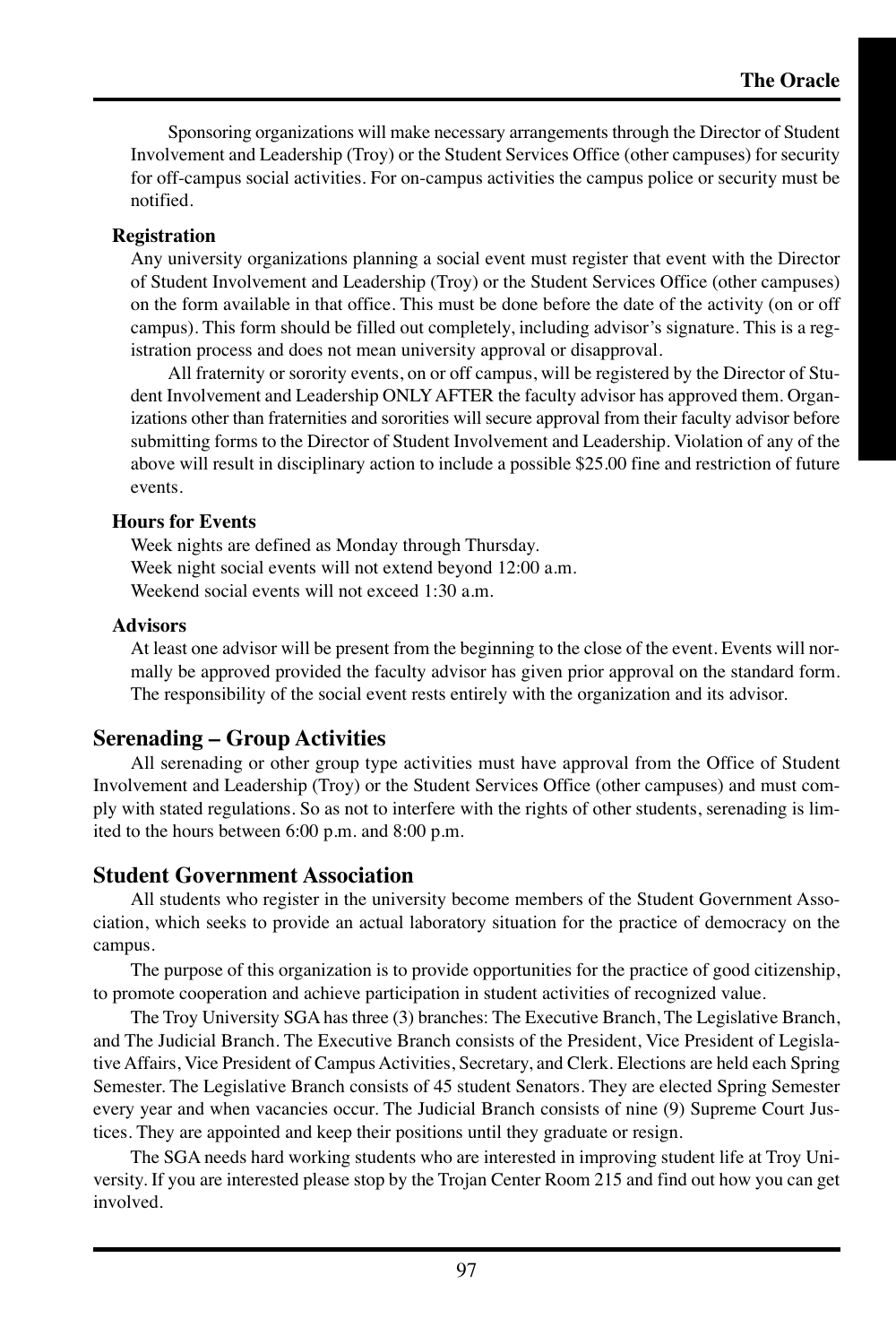## **Student Government Association (Dothan Campus)**

All members of the student body belong to the campus Student Government Association. Officers and organizational representatives are elected annually. The Student Government Association meets at regular intervals, and the meetings are open to all students who wish to observe the proceedings. Every student should feel free to make suggestions to the Student Government Association, to any committee, or to any officer of the college administration. More information about the SGA is provided in the section "Clubs and Organizations" of this Handbook.

# **Student Services Committee (Dothan Campus)**

The Student Services Committee is an important means for students to voice their ideas to the University administration. The Student Services Committee has the following responsibilities: consider and approve student organizations seeking recognition; review and assess current procedures, policies, and facilities of the University; hear student discipline cases referred for consideration and take appropriate action as specified in this Handbook; and develop policies relating to student affairs.

## **University Activities Council**

UAC, is comprised of individuals who develop ideas and programs to entertain the Troy University community. Their office is on the second floor of the Trojan Center, room 215. UAC committee members will gain valuable experience, responsible time management and leadership skills, as well as the benefit of participating in many decision making processes. The UAC is responsible for the weekly movies on campus, featuring recent releases, as well as the concert during Fall and/or Spring semester and other events and games throughout the school year. These events are primarily paid using the students' activity fees.

## **Student Organizations**

Involvement in extracurricular activities is a vital part of campus life. The campuses of Troy University serve to meet the needs of the student population at each campus. As you consider how you will become involved at Troy University we ask that you consider the following.

- Consider carefully your academic and personal commitments.
- Decide what you want to get out of your involvement experiences and choose wisely.
- Attend informational meetings and network with the organization members.

We encourage students to get involved in organizations as soon as possible. Organizations are always looking for new members and will welcome your interest. Organizational membership is an integral part of the total educational program at Troy University. All are intended to broaden education, encourage fellowship, extend leadership opportunities, and provide fulfillment of special interests. Each student organization has an advisor from the faculty or professional staff. These men and women provide guidance and continuity. Students involved in campus organizations must be familiar with and follow the campus policies and procedures concerning student organizations which are in the policies and procedures section of this handbook. Guidelines for establishing campus organizations are in the procedures section of this handbook.

There are different types of student organizations at Troy University including:

- **Honor Societies**
- **Departmental and Professional**
- **Leadership, Service, and Special Interest**
- **Political**
- **Religious**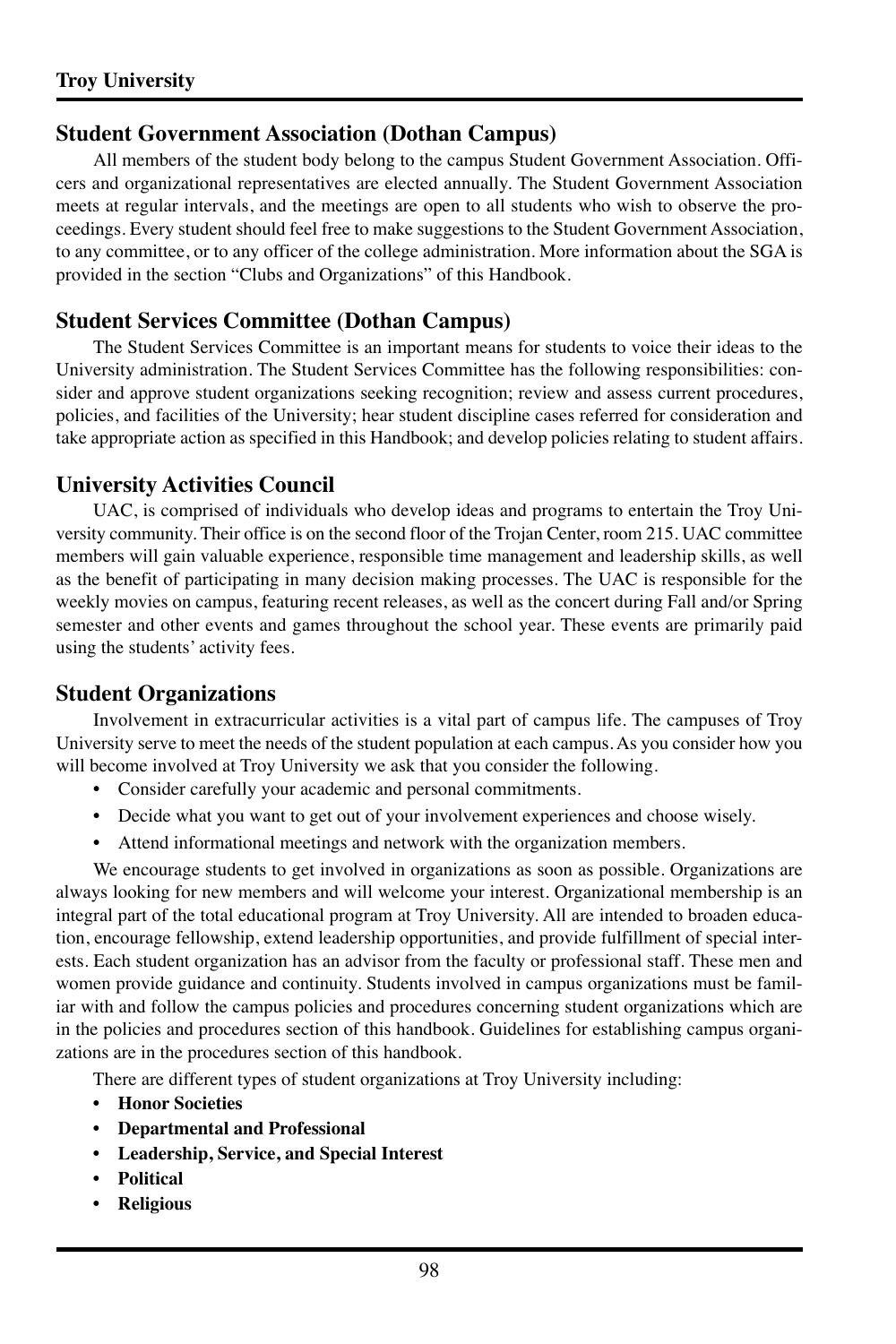- **Greek**
- **Publications and Performing Groups**
- **Traditional Events and Activities**

A short description follows for each organization that may help you decide which groups might be right for you.

# **Honor Societies**

Selection into membership of an honor society is based upon meeting the criteria set by each group's local and national organizations.

- **Alpha Epsilon Delta:** Pre-Medical honor society.
- **Alpha Epsilon Rho:** Society for Broadcast Journalism students.
- **Alpha Lambda Delta:** National honor society for freshmen.
- **Alpha Phi Sigma:** National Criminal Justice honor society.
- **Beta Beta Beta:** National honor and professional fraternity in Biological Sciences.
- **Chi Sigma Iota:** The international honor society for students, professional counselors and counselor educators.
- **Delta Mu Delta:** An international honor society in Business Administration.
- **Iota Tau Alpha:** An honor society for Athletic Training founded at Troy University.
- **Kappa Delta Pi:** Zeta Gamma Chapter. A national honor society in Education.
- **Kappa Pi:** A national art honor society.
- **Lambda Pi Eta:** An honor society for the field of Communication. Faculty Advisor:
- **Mortar Board, Inc.:** A national honor society for seniors that excel in scholarship, leadership, and service.
- **Omicron Delta Kappa:** National leadership society.
- **Order of Omega:** Honor society for members of social Greek organizations.
- **Phi Alpha Theta:** International history honor society.
- **Phi Epsilon Kappa:** Honor society for Kinesiology and Health promotion students.
- **Phi Kappa Phi:** A national scholarship society.
- **Pi Alpha Alpha:** To encourage and recognize outstanding scholarship in public affairs and administration.
- **Pi Mu Epsilon:** A national mathematics honor society.
- **Pi Sigma Alpha:** A political science honorary.
- **Psi Chi:** A national honor society for psychology.
- **Sigma Tau Delta:** A national English society; open to junior and senior majors and minors.
- **Sigma Theta Tau:** National honor society in nursing.
- **University Honors Alliance:** Promote and advance honors and similar programs.

# **Departmental and Professional Organizations**

Departmental and Professional organizations are here to help students associate with others who share the same interests and gain knowledge in their field of study. Most of these organizations will put up flyers in the academic buildings announcing meetings.

Departmental and Professional organizations are here to help students associate with others who share the same interests and gain knowledge in their field of study. Most of these organizations will put up flyers in the academic buildings announcing meetings.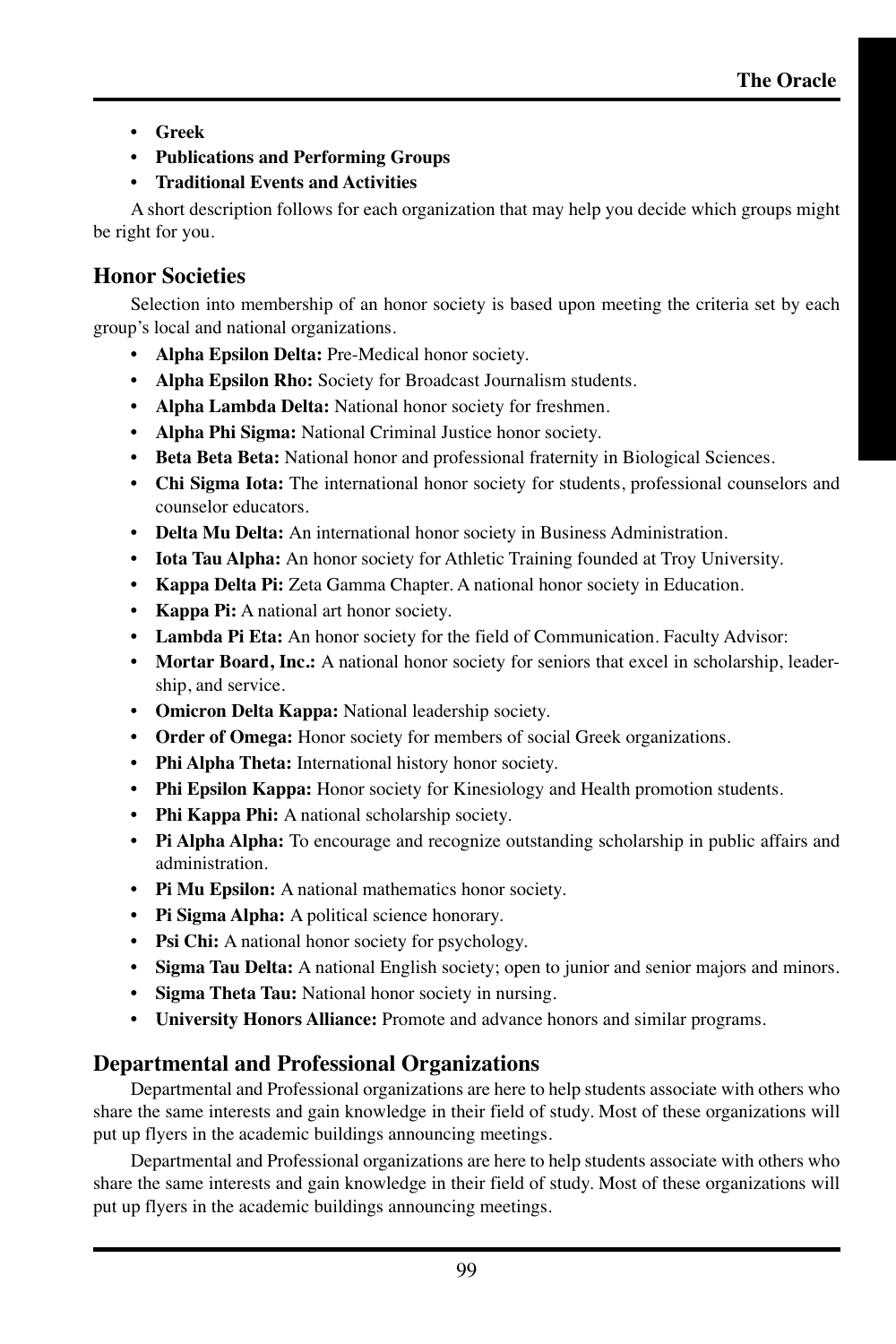- **Accounting Society:** To promote and participate in the internal and external activities of the Accounting Department.
- **Advertising and Public Relations Society, AAF:** Promotes interest in the field of advertising and public relations.
- **Alpha Psi Omega:** A national society to stimulate interest in drama activities.
- **Archaeological Society:** To offer students the opportunity to learn and participate in archaeology.
- **Art Education Association:** To provide an effective transition from art education preparation to professional practice.
- **Art Guild:** Promotes active participation in the arts.
- **ASL/ITP Club:** To spread awareness and promote practice opportunities for the ASL and Deaf Cultures.
- **Association for Childhood Education International:** Advances a comprehensive view of childhood education from birth through adolescence in the classroom and beyond.
- **Athletic Training Club:** To better understand the area of sports medicine.
- **Chemistry Club:** For those interested in chemistry.
- **Cinematography Society:** To provide a forum for students interested in film.
- **Collegiate Marketing Association:** To promote field of marketing.
- **Collegiate Music Educators National Conference:** For music education majors and to all interested in promoting music in education.
- **Collegiate Singers: University Choir**.
- **Computer Science Club++:** A forum for students interested in computer science.
- **Communications Club:** To promote interest in the field of communications.
- **Delta Sigma Pi:** Open to Business Administration majors with a 2.00 G.P.A.
- **Environmental Club:** For those interested in the environment.
- **German Club:** To promote interest in German language, literature, and culture.
- **Insurance Society:** To promote the field of insurance.
- **Information Technology Society:** Promote and Foster an atmosphere conductive to all studies of the information technology fields and facilitate communication between students and practitioners from national, regional and local information technology companies.
- **International Student Business Organization**: To promote the business field to international & American students
- **Kappa Kappa Psi:** National honorary fraternity for college band members.
- **Kinesiology & Health Promotion Club:** To promote professionalism in health, physical education and recreation.
- Lambda Alpha Epsilon: Advancement of professionalism in the fields of criminal justice system.
- **National Broadcasting Society:** For students majoring in broadcast journalism.
- **Phi Boota Roota:** To further the fraternal relationship amongst percussionists.
- Phi Gamma Nu: To foster the study of business and to promote professional competency. For business majors and minors with a 2.0 G.P.A. average minimum.
- **Phi Mu Alpha Sinfonia:** A fellowship of men committed to the advancement of music in America.
- **Psi Lambda:** To promote the field of psychology.
- **Seventeenth Cadet Group:** Air Force ROTC.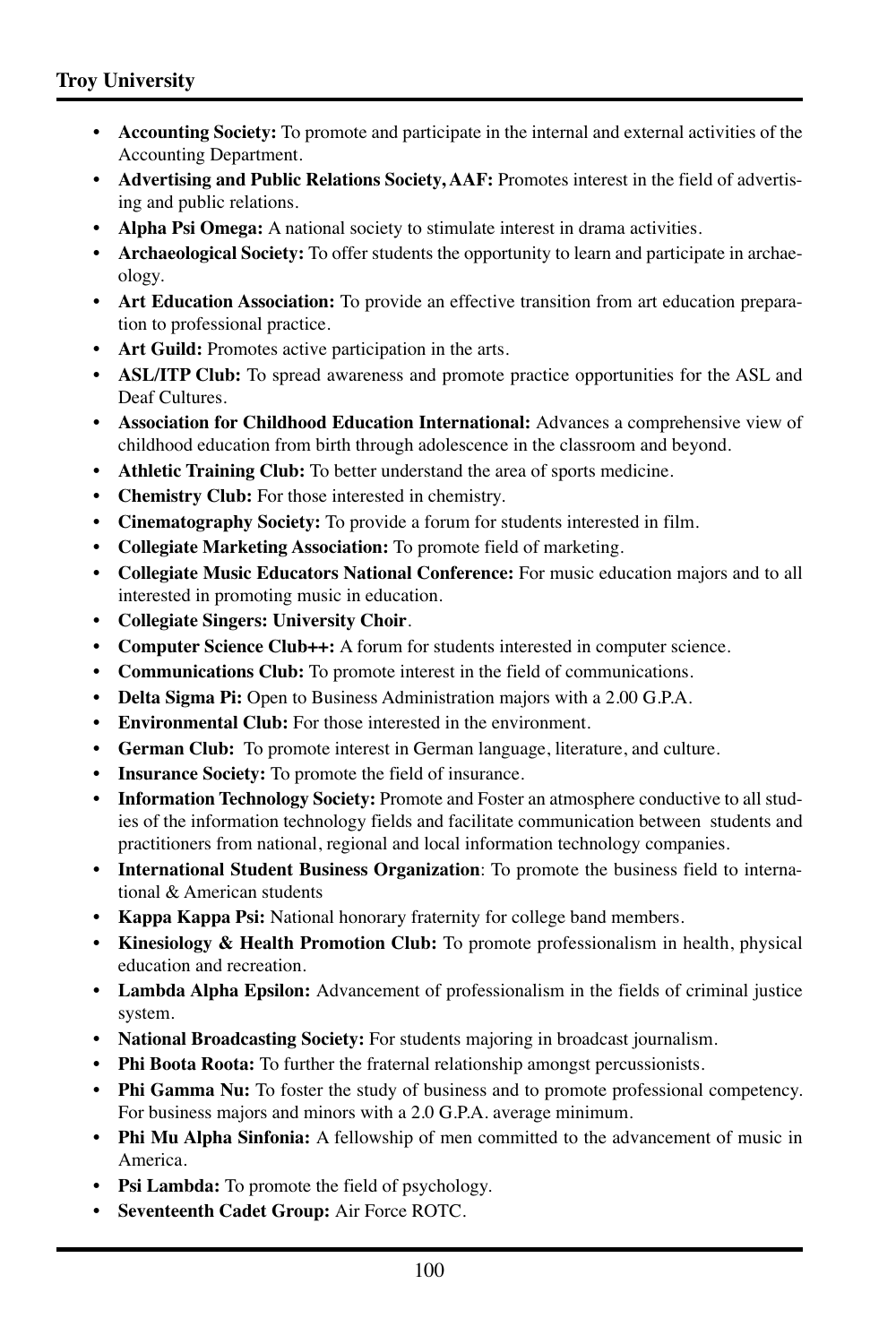- **Sigma Alpha Iota:** To promote music locally, nationally, and internationally.
- **Sigma Alpha Sigma:** For all students interested in the human services professions.
- **Society of Professional Journalists:** For students interested in the field of journalism. Promotes the advancement of the standards in journalism.
- **Sound of the South**: University Band.
- **Spanish Club (La Mesa de Espanol):** To promote the learning of the Spanish Language and culture.
- **Square Root of C Math Club:** To promote interest in math outside the classroom and provide students with information about careers and graduate school.
- **Student Council for Exceptional Children:** To enrich students' knowledge of exceptional children and their needs, both in the classroom and in society.
- **Student National Education Association:** To promote the individual growth of students majoring in education.
- **Student Nurses Association Troy:** To promote the professional development of future nurses.
- **Tau Beta Sigma:** National recognition band sorority which promotes the Sound of the South.
- **The Student Support Services Advisory Council:** To support first generation College students.
- **Troy Association of Black Journalists:** To bring about a union of young black journalists.
- **Troy Chapter of the AL Society of Professional Land Surveyors:** For students studying in the field of geometrics.
- **Troy University Gospel Singers:** To perform gospel music.
- **Troy Council of Teachers of English:** To encourage the professional development of those entering the teaching profession as teachers of English or language arts.
- **Troy University Association of Certified Fraud Examiners:** Provide students with an educational and social organization that promotes anti-fraud knowledge and provides students with opportunities to develop education, research, leadership and networking skills in the field of fraud examination.
- **Troy University Philosophy Society:** To provide a forum fostering the development of the discipline of philosophy.
- **Troy Political Science Club:** For students interested in the field of political science.
- **Troy Pre-Law Society:** To assist and encourage students interested in careers in the field of law.

## **Leadership, Service Organizations, and Special Interest Organizations**

Leadership and Service organizations offer students the opportunity to serve others. These groups post flyers around campus announcing meeting times and welcome your participation.

- **101 Elite Men:** To create and maintain high standards in the life of a man.
- **African American Alliance:** To promote cultural awareness to all students
- **American Red Cross Campus Club:** To provide Red Cross services to the local community and students on the campus of Troy University, with club members delivering these services acting in accordance with the American Red Cross Code of Conduct.
- **Chinese Student Scholars Association:** To provide academic, professional and social support to its members.
- **Circle K:** A leadership and service organization dedicated to the realization of mankind's potential.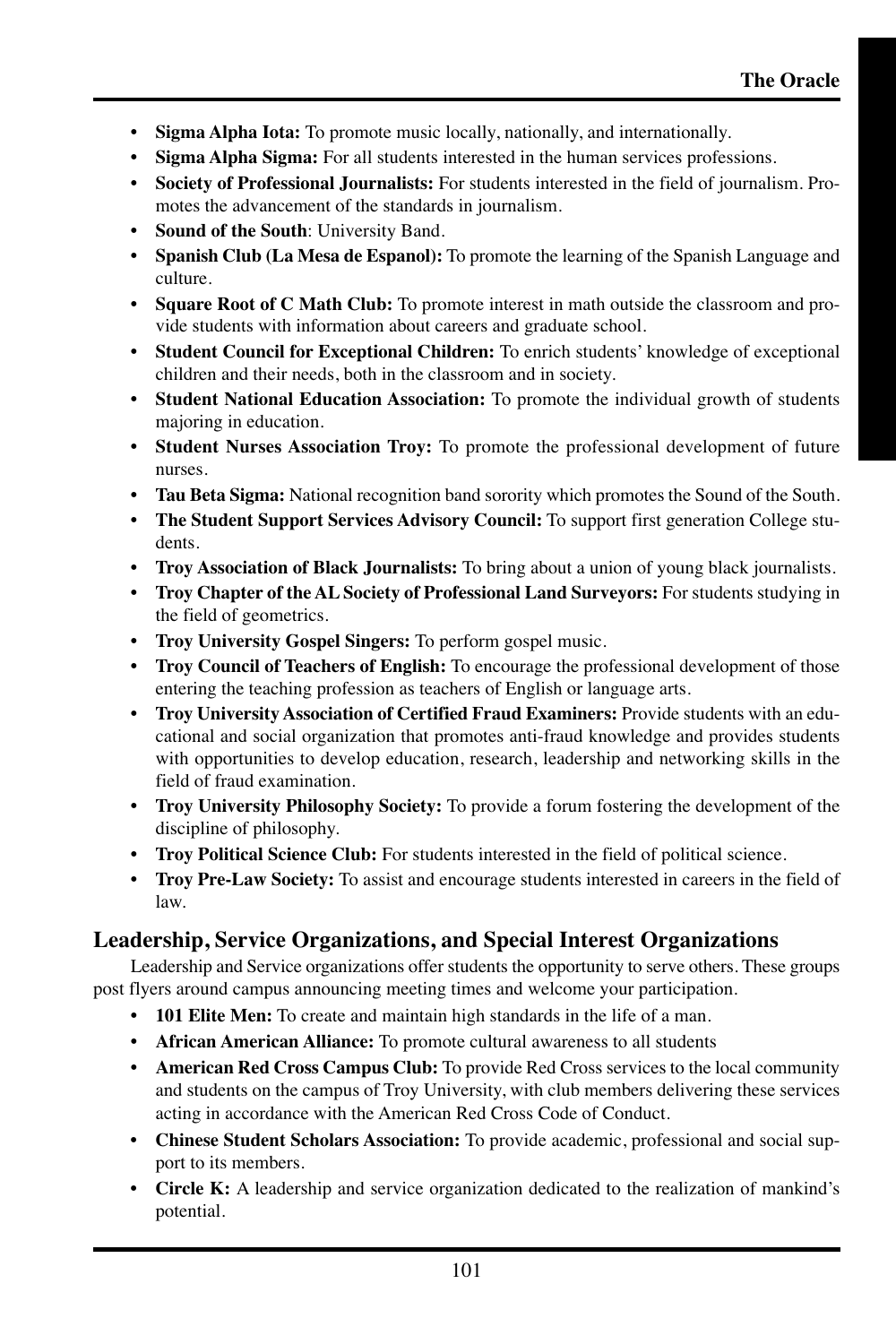- **Colleges Against Cancer:** Dedicated to the elimination of cancer by initiating program of the American Cancer Society.
- **Gamecocks:** To promote the involvement of students to participate in intramural sports.
- **Greeks Advocating Mature Management of Alcohol (GAMMA):** Promotes the highest standards of risk management and responsible habits and attitudes toward the use of beverage alcohol through peer education.
- **Habitat for Humanity:** To assist in building Habitat homes in Pike County.
- **Indian Student Association:** To celebrate Indian culture, to help new Indian students, and to bring cultural awareness to all Troy students.
- **International Student Cultural Organization (ISCO):** For both international and American students seeking to promote brotherhood and cultural understanding among different people and to assist foreign students in adjusting to university life.
- **Intramural Sports Officials Organization:** For students interested in officiating intramural sports.
- **Japanese Volunteer Association:** To encourage Japanese students to get Involved In the local community.
- **Korean Student Association**: To give an opportunity to participate in Korean events or holidays and encourage fellowship.
- **Lacouture Fashion Club:** To allow students to express confidence in personal appearance and creativity
- **Residence Hall Association:** Plan activities for students living in the residence halls.
- **Rotaract:** To enhance the knowledge and skills that will assist in personal development through community service.
- **Rugby Football Club:** A club team.
- **Saudi Student Association:** To give Saudi students the opportunity to celebrate and participate in Saudi cultural, social and religious events.
- **Student Alumni Association:** To provide service to the Troy University Alumni Association.
- **Trojan Air Club:** To recruit, fundraise, and promote teamwork and cohesiveness amongst cadets, students, and community members.
- **Trojan All-Star Football Hostesses:** Assist in recruiting possible football prospects and to represent the Troy University football program.
- **Trojan Ambassadors:** The Trojan Ambassadors, whose activates are coordinated by the Admissions office, are the official student hosts/hostesses for numerous campus activities, including Chancellor's receptions, athletic events, graduation exercises, Senior Preview Day, and alumni receptions.
- **Trojan Swing Club:** To provide an environment for students to learn how to swing dance, to build relationships among the student body, to encourage students to enjoy themselves and their college experience and to host a "Swing Dance Show Down" once a semester
- **Troy African Student Association:** To provide a forum for African students and their friends.
- **Troy Bass Fishing Association**: To promote bass fishing.
- **Troy Club Soccer:** To give students a chance to participate in club soccer.
- **Troy Collegiate 4H:** To serve the 4H program.
- **Troy University Model United Nations:** Educate students about the United Nations and other world organizations.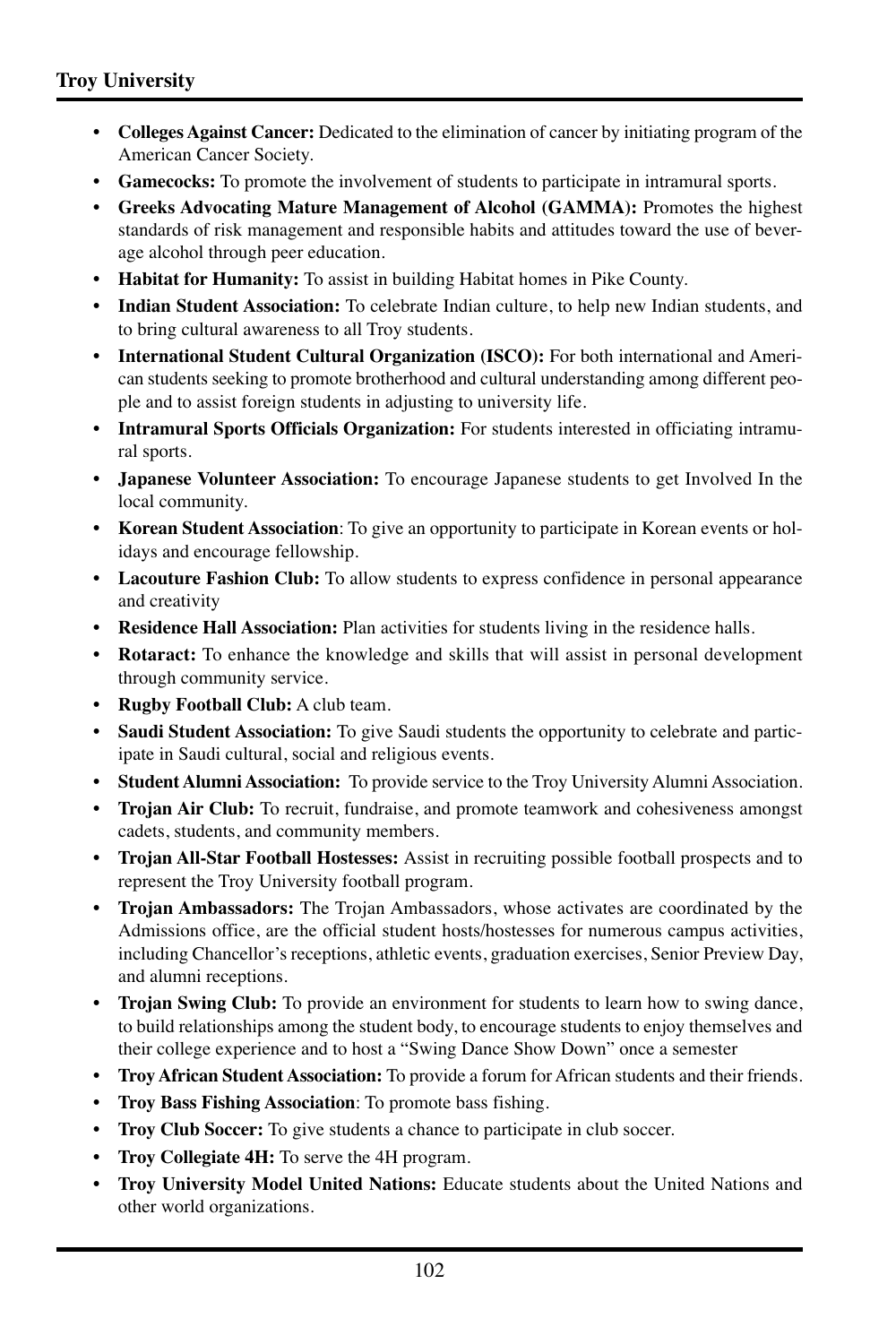- **Troy University Animal Advocates:** To promote the welfare of animals in the Pike County area.
- **Troy Trojan Lions Club:** A service organization that works on problems such as blindness, drug abuse prevention and diabetes awareness.
- **Troy University Anthropological Club:** To promote an interest in anthropology.
- **Troy University Association of Certified Fraud Examiners:** To promote anti-fraud knowledge.
- **Troy University Women's Initiative:** To promote awareness of women's issues.
- **Vietnamese Student Association:** To promote and preserve Vietnamese language, culture, and heritage.
- **University Activities Council:** To provide campus activities.

# **Political Organizations**

Political organizations further the political philosophy of a particular party and promote civic leadership. Many members of these organizations have had the opportunity to work with political campaigns and meet prominent public servants.

- **College Democrats:** To stimulate an active interest in governmental affairs and support the principles of the Democratic party.
- **College Republicans:** To foster and encourage the activities of the Republican party, assist in the election of Republican candidates to local, state and national office, and formulate and administer programs aimed at involving college students in the Republican party.
- **Freshman Forum:** To provide a link between the Freshman class and Student Government Association. These members serve the Freshman class with planned events and promote active student involvement.
- **NAACP:** To inform youth about the problem affecting people of color in the Disporia.
- **Student Government Association:** To provide opportunities for the practice of good citizenship, to promote cooperation and achieve participation in student activities of recognized value.

# **Religious Organizations**

Religious organizations are here to serve your spiritual needs. They welcome your attendance at their meetings.

- **Baptist Campus Ministry:** Providing Christian growth and mission opportunities.
- **Campus Awakening:** To spread the good news of Jesus Christ and bring Him glory.
- **Campus Outreach:** To communicate the teachings of Jesus Christ.
- **Chi Alpha:** Reconciling students to Christ.
- **Christian Student Center:** Affiliated with the Church of Christ.
- **Greater St. Paul AME Church Collegiate Ministry:** To enhance spiritual growth.
- **Momentum:** A student led worship service every Sunday.
- **Real Talk Campus Ministry First Missionary Baptist Church:** To provide a forum where students can embrace their spiritual growth while away from home.
- **St Martin Catholic Newman Center:** To serve the needs of Catholic students, faculty and staff.
- **Troy LDSSA:** Campus ministry supported by the Church of Latter Day Saints.
- **Wesley Foundation:** Campus ministry sponsored by the United Methodist Church.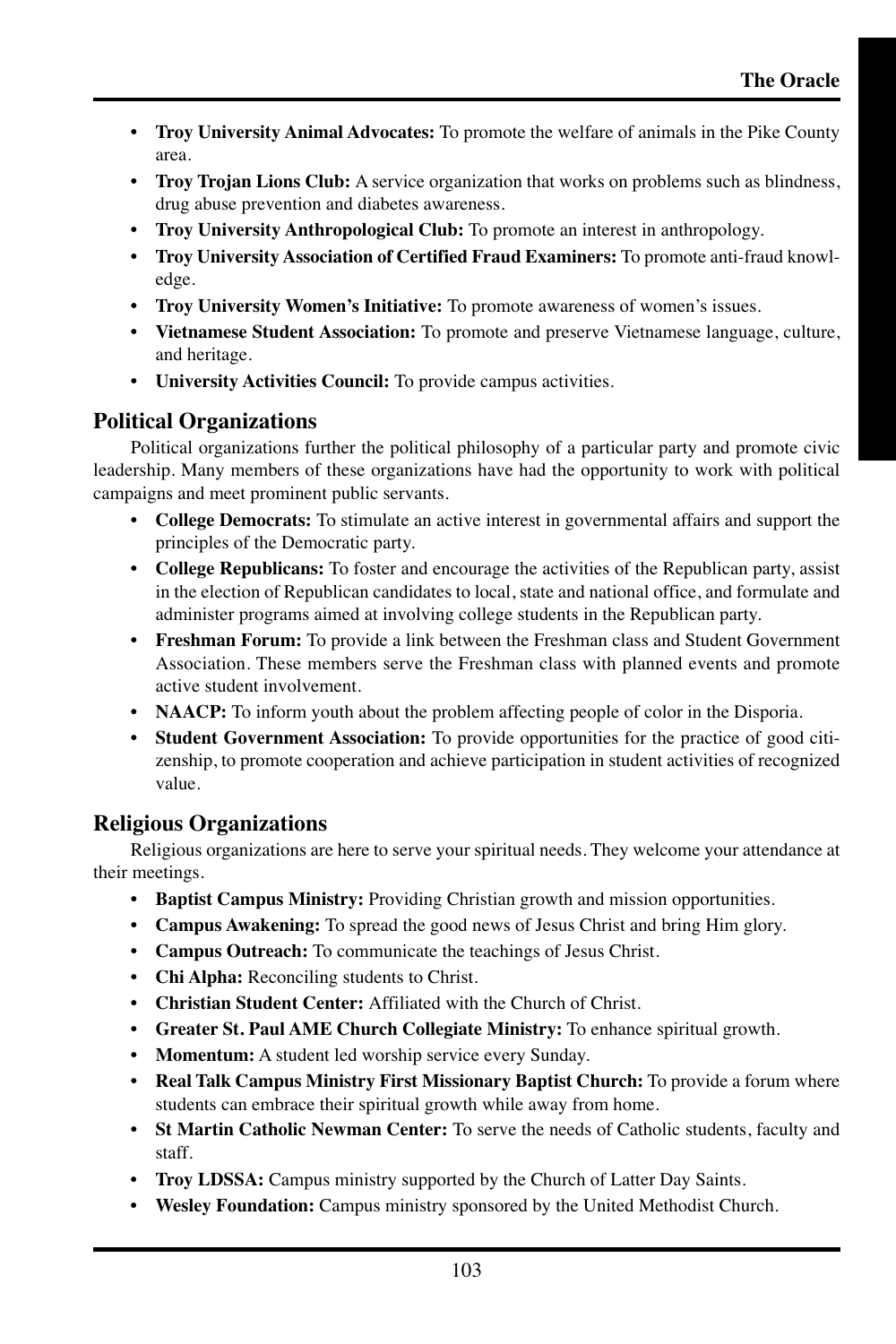# **Greek Organizations**

The Greek system at the University has been established to assist students in the achievement of their educational aims. Fraternities and sororities enable students to broaden themselves intellectually and socially by working with people of diverse backgrounds dedicated to common goals. These groups offer many experiences to assist the individual in obtaining an education – the opportunity to develop leadership and responsibility and a varied social program. Membership selection is accomplished through a system called "rush" or membership recruitment. The Greeks send a booklet to entering students during the summer which contains information concerning membership selection and eligibility. You may also go by the Office of Student Involvement, Trojan Center 215, for more information.

## **Fraternities:**

- **Alpha Phi Alpha:** Xi Beta Chapter, Box 820435
- **Alpha Tau Omega:** Box 820705
- **Delta Chi:** Troy State Chapter, Box 820633
- **FarmHouse:** Troy State Chapter, Box 820115
- **Gamma Phi Delta Christian Fraternity**
- **Kappa Alpha Psi:** Theta Phi Chapter, Box 820270
- **Lambda Chi Alpha:** Sigma Tau Chapter, Box 821811
- **Omega Psi Phi:** Rho Delta Delta Chapter, Box 820333
- **Phi Beta Sigma:** Alpha Alpha Lambda Chapter, Box 820285
- **Pi Kappa Phi:** Gamma Gamma Chapter, Box 821738
- **Sigma Chi:** Eta Phi Chapter, Box 821229
- **Tau Kappa Epsilon:** Lambda Zeta Chapter, Box 821739
- **Delta Kappa Epsilon:** Pi Beta

**Interfraternity Council:** Governing body of Fraternities. Faculty Advisor: Joe Hutto, Trojan Center 215, 334-670-3049

**NPHC:** Governing body of the NPHC fraternities and sororities. Faculty Advisor: Joe Hutto, Trojan Center 215, 334-670-3049

#### **Sororities:**

- **Alpha Delta Pi:** Epsilon Kappa Chapter, Box 821104
- **Alpha Kappa Alpha:** Mu Alpha Chapter
- **Alpha Gamma Delta:** Gamma Sigma Chapter, Box 820981
- **Chi Omega:** Iota Kappa Chapter, Box 821769
- **Delta Sigma Theta:** Nu Theta Chapter, Box 820025
- **Kappa Delta:** Delta Delta Chapter, Box 821004
- **Phi Mu:** Kappa Gamma Chapter, Box 820185
- **Sigma Gamma Rho:** Omicron Pi Chapter, Box 820801
- **Zeta Phi Beta:** Zeta Mu Chapter, Box 820704
- **Panhellenic Council:** Governing body of Sororities. Faculty Advisor: Barbara Patterson, Trojan Center 215, ext. 3204, Box 82-0005

# **Publications and Performing Groups**

Troy University's two major publications, the *Tropolitan, and* Palladium, are chartered by the University Student Publications Board (USPB) and operate under its guidance. The Publications Board is responsible for setting policies for student publications, promoting high standards of journalism, assur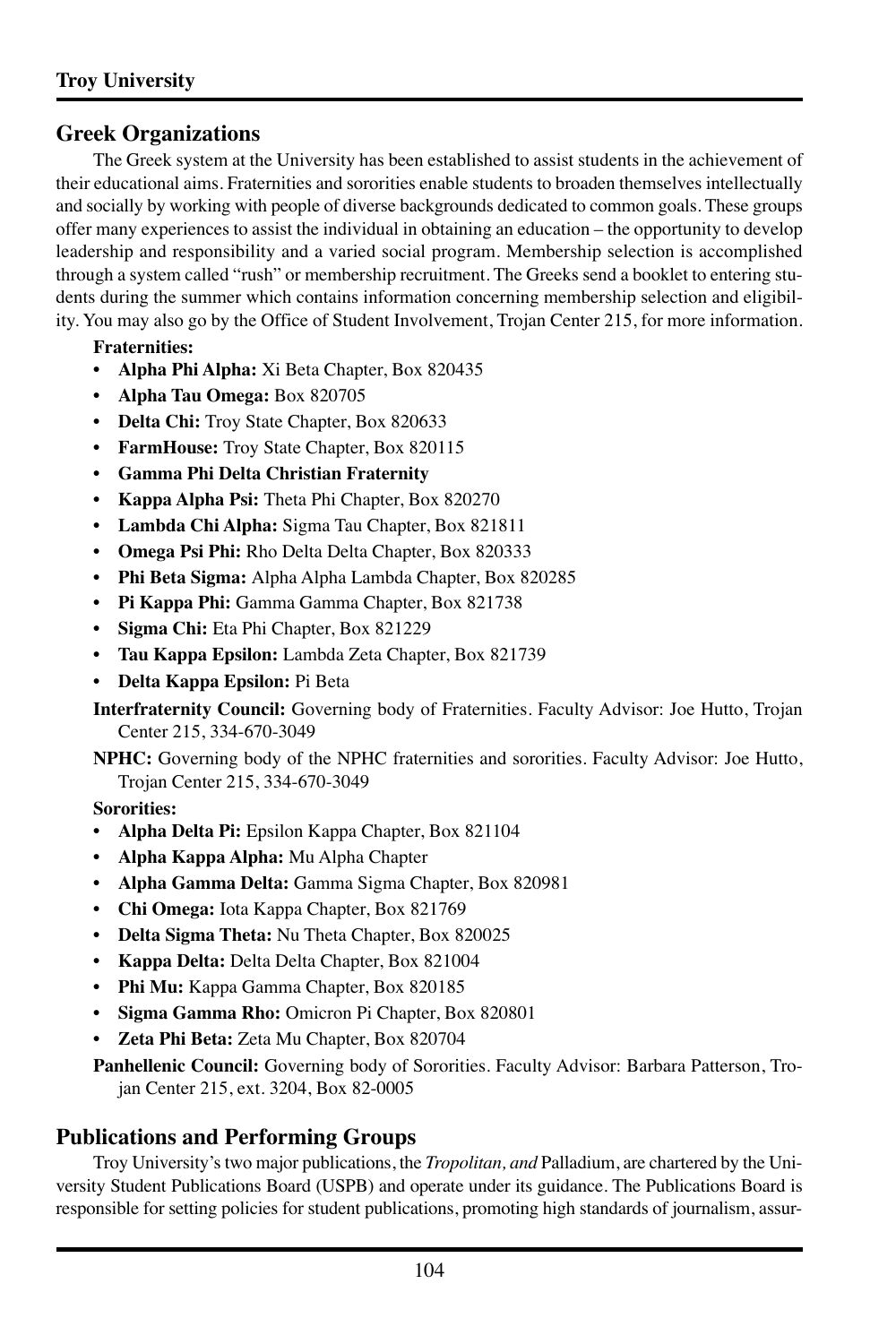ing freedom from censorship and selecting the student editors and business managers of the publications. Six faculty and staff members, five students, and two media professionals serve as voting members. The editors and business managers of the *Tropolitan,* and *Palladium* serve as non-voting members.

#### *ORACLE*

The student handbook, the *Oracle,* published annually by the Division of Student Services, presents information about the activities of the academic year, lists pertinent rules and regulations regarding student conduct, and acquaints new students with the Student Government Association. Copies of the *Oracle* are distributed each fall/spring semester at registration and are also available in the residence halls and the Student Government Association office, Trojan Center 215 or simply visit the Office of Student Services to get your copy.

## *PALLADIUM*

The *Palladium*, Troy University's yearbook, is available for a reservation fee of \$5 to all students who reserve a copy by the deadline established each year. Other students may obtain a yearbook, if additional copies are available, by paying a fee established by the Palladium each year. Positions on the staff are open to everyone who qualifies with the Publications Board. Those who would like to work on the *Palladium* should contact the editor. The yearbook is distributed during fall semester.

## *TROPOLITAN*

The *Tropolitan*, a publication of the Student Publications Board, is available free to every student. The *Tropolitan* is published weekly during the Fall and Spring semesters of the academic year. Positions on the staff are open to everyone who qualifies with the Publications Board. Those who would like to work on the *Tropolitan* should contact the editor.

#### **TROY TODAY**

Troy Today is an electronic newsletter for faculty and staff published twice monthly by the Office of University Relations.

#### **TROY UNIVERSITY-TV**

Trojan Vision is an educational access station broadcasting credit courses, news programs, university sports events, culture activities, academic conferences and public affairs programs live and tape delayed through cable companies to their subscribers throughout the region. In recent years, students have won numerous state and regional awards for excellence in broadcast journalism.

#### **WTSU-FM,WTJB-FM and WRWA-FM**

The Troy University Public Radio Network consists of WTSU, Montgomery/ Troy, WTJB Columbus/ Phenix City, and WRWA, Dothan. This public radio network brings news, variety shows, children's fine arts programs and classical music to more than one million people throughout the region.

#### **SCHOOL OF MUSIC**

The John M. Long School of Music provides quality academic experiences in music for a growing music major and non-music major population at TROY University. The School of Music is "home" to more than 250 music majors from across the country. Both the undergraduate and graduate degree programs provide specialized, professional education for students preparing for careers in music education and in the music industry. The faculty in the School of Music is a diverse community of music scholars, teachers, conductors, composers, and performers; music professionals who realize that every student deserves the best possible music education. The John M. Long School of Music is a fully accredited institutional member of the National Association of Schools of Music.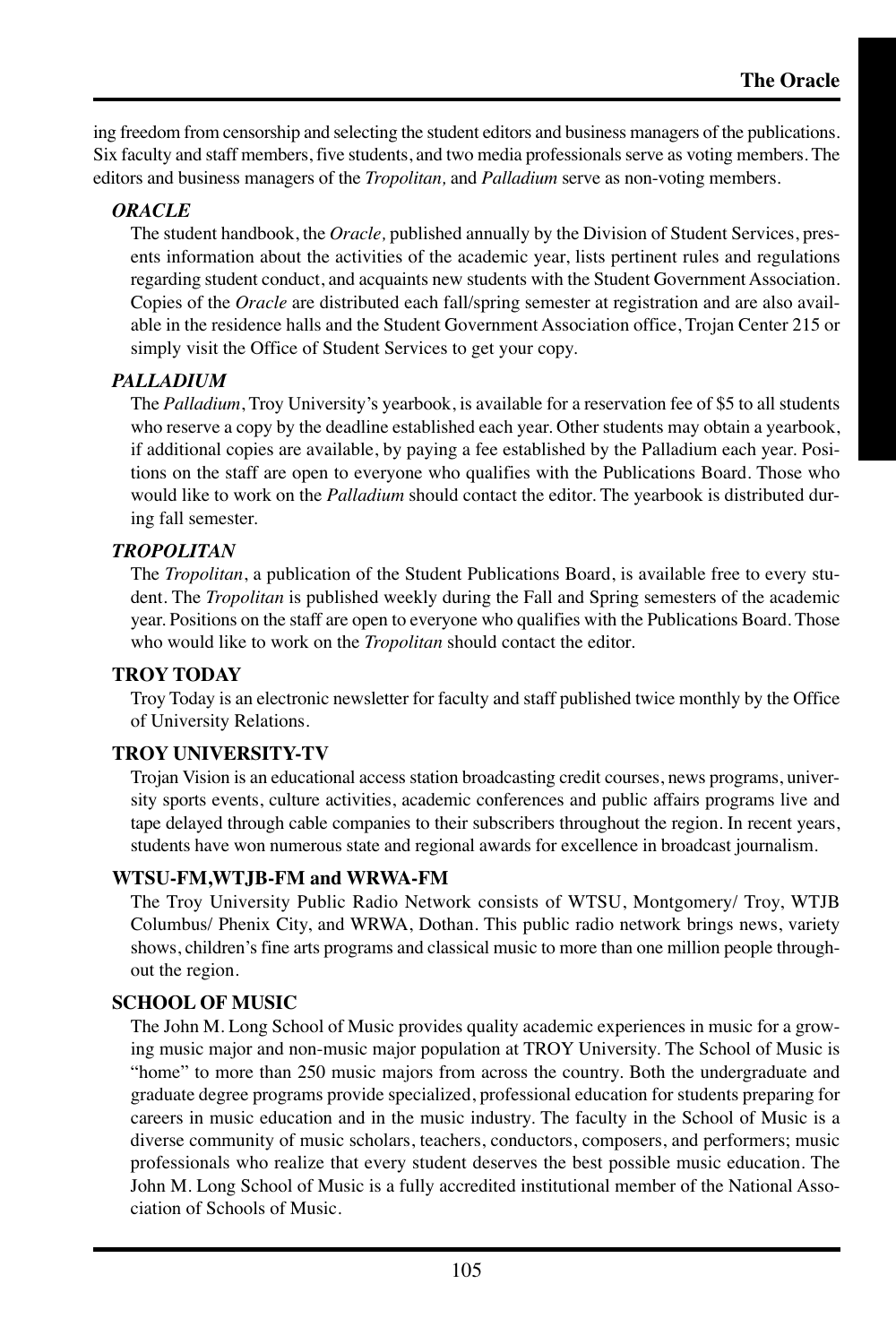#### *Overview*

The School of Music has a rich performance tradition and offers a comprehensive ensemble performance program available to all Troy University students regardless of major. Ranging in size from a 300 member marching band to several small chamber groups, students interested in performing in vocal and/or instrumental ensembles will find a number of choices available.

#### **Vocal/Choral Ensembles**

- **Collegiate Singers**  the largest university chorus, the ensemble performs a wide variety of music from all genres including choral master works with guest soloists and orchestra. No audition required.
- **Concert Chorale**—the premier vocal chamber ensemble, this a cappella choir performs the finest in classical, traditional, contemporary, and world music choral repertoire. Audition required.
- **Gospel Choir**  a mixed choral ensemble, repertoire ranges from traditional to contemporary gospel, spiritual, anthems, and praise and worship music. No audition required.
- **Frequency** —a select vocal ensemble performs the best in vocal Jazz. Audition required.

#### **Instrumental Ensembles**

- **Symphony Band** the premier concert band in the university, the ensemble meets year round and is dedicated to performing the finest in wind band literature. Audition required.
- **Concert Bands**  two additional concert bands form during the spring semester; both perform the best traditional and contemporary band literature. No audition required.
- **Jazz Ensemble/Combos**—meeting year-round, both traditional big band and jazz combos provide quality jazz ensemble experiences. Audition required.
- **Athletic Bands**
- **"Sound of the South" Marching Band**  a 300 member marching band, the "Sound" performs for nearly a half million people each year. Interest and background in marching band is necessary. No audition required.
- **Pep Band**  the Basketball Band performs at all home men's and women's basketball games and travels to tournaments. Audition required.
- **Chamber Ensembles**—a wide variety of chamber groups rehearse/perform throughout the year. Private study normally required.

#### **UNIVERSITY DANCERS**

To foster appreciation of dance as an art form and to provide opportunities for experience and performance at university events including both football and basketball games.

#### **THEATRE MUSICAL THEATRE and DANCE**

The Department of Theatre and Dance produces plays, musicals, and dance concerts in the Trojan Center Performing Arts Theatre, the Claudia Crosby Theatre in Smith Hall, and the Upstairs Theatre Studio in Malone Hall. General auditions are held in August each year and are open to all students.

For more information on classes, production, or performance opportunities contact Adena Moree at 132 Malone Hall. ext. 6142 or email theatreanddance@troy. edu. Check out the theatre program, productions, and upcoming activities through the TROY website or the Theatre website located at http://www.troytheatre.org.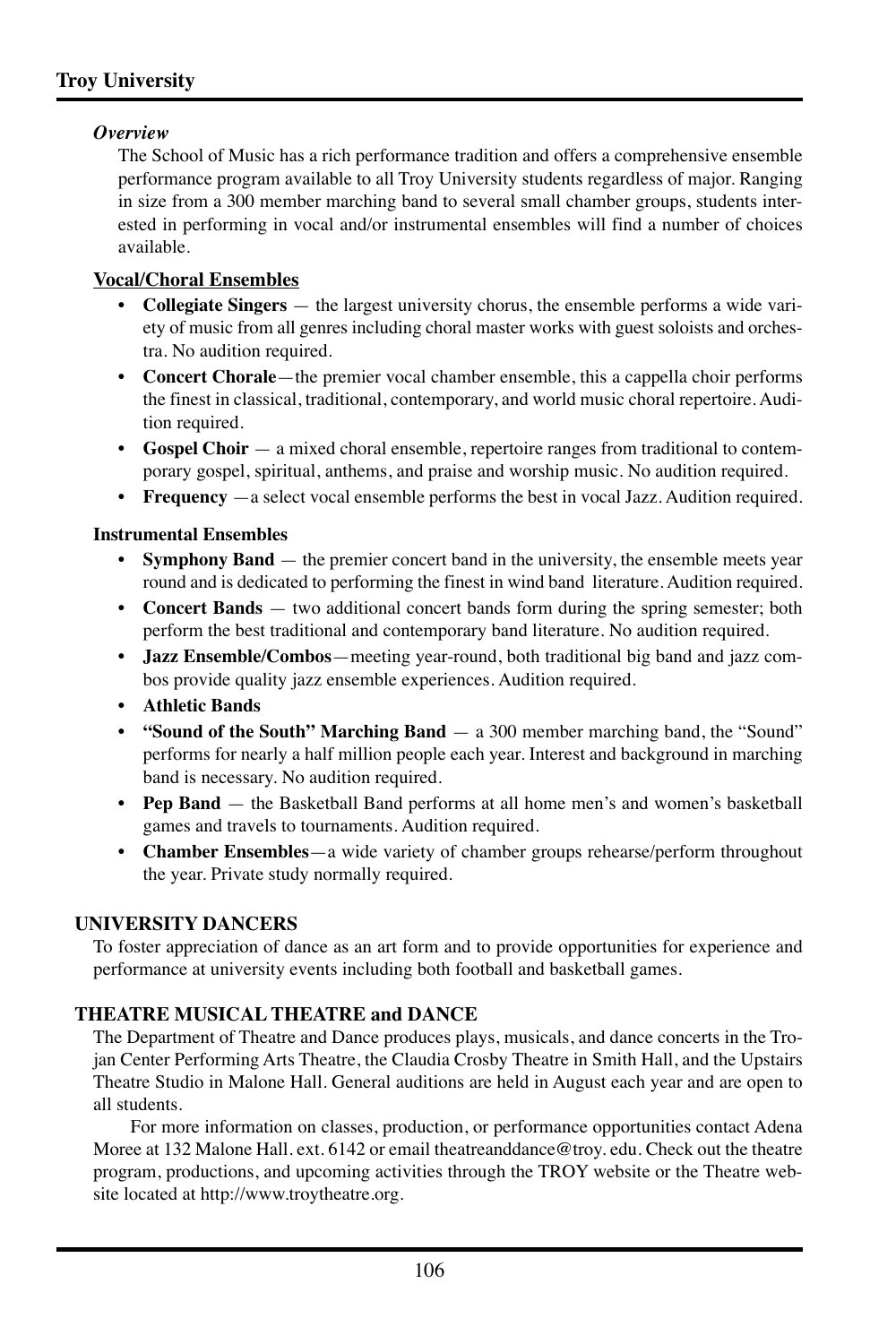#### **INTERCOLLEGIATE ATHLETICS**

The Troy University Department of Intercollegiate Athletics is affiliated with the National Collegiate Athletic Association (NCAA) and competes at the Division I-A level. Troy sponsors nine women's sports and seven men's sports. The men's sponsored sports include baseball, basketball, cross country, football, golf, outdoor track & field, and tennis. The women's sponsored sports include basketball, cross country, golf, soccer, softball (fast-pitch), track & field (indoor and outdoor), tennis and volleyball. Troy Athletics also sponsors the co-ed sport of rodeo which is affiliated with the National Intercollegiate Rodeo Association.

Beginning in the fall of 2005, all Trojan sports began competition in the Sun Belt Conference which includes 12 schools from Alabama, Arkansas, Colorado, Florida, Kentucky, Louisiana, Tennessee and Texas. In the fall of 2001, the football program successfully completed its first year in Division I-A as an independent with a 7-4 record. After earning the respect of national powers the University of Miami and the University of Nebraska, the Trojans shocked SEC powerhouse Mississippi State during its homecoming. Troy exited Starkville, MSU with a 21-9 victory. Since then, the Trojans have defeated nationally ranked Missouri, Marshall (twice) and Oklahoma State.

In 2006, the Trojans earned their first of five consecutive Sun Belt Conference champions and were winners of the R+L Carriers New Orleans Bowl. The team also appeared in the New Orleans bowl in 2008, losing in overtime to Southern Miss. In 2009, the Trojans earned their fourth straight league title and became the first team in Sun Belt history to go through a season 8-0 in league play. And in 2010, the Trojans once again appeared in the New Orleans bowl and claimed victory with a 48-21 win over the Ohio University.

Similarly, the 15 other Trojan sports have enjoyed great success since reclassification to NCAA Division I in the fall of 1993. The Trojan golf team received a 10th-in-the-nation ranking in 1994 and advanced to the NCAA Regional Tournament in '95. The Troy baseball team captured conferment titles in 2005 and 2006 and advanced to the Division I Regional Tournament in '95, '96, '06, '07and most recently 2011. Troy's softball team won the conference championship, defeated the Ohio Valley Conference champions in a play-in, and advanced to post-season play in '96, the first softball team from the state of Alabama ever to do so.

Further, the men's basketball team dominated the Atlantic Sun Conference by capturing the regular season Conference Championships in 1999-2000, 2001-02, 2002-03, 2003-04 and back on top in the Sun Belt Conference in 2009-2010.

"March Madness" invaded Troy in 2003 when the Trojans won the Conference Tournament and advanced to participate in the NCAA Basketball Tournament. The Trojans also competed in the National Invitation Tournament (NIT) in 2004, and in the College Basketball Invitational (CBI) Tournament in 2009. Also, this past year, the Trojans once again returned to the NIT Tournament to face the University of Mississippi.

University athletic teams have a history of success at every level. In all, Troy has won 11 NCAA National Championships in four different sports. The 1968 football team earned notoriety by winning the NAIA national championship with a wide-open passing attack that was years ahead of its time. The men's golf team won NCAA Division II national crowns in 1976, 1977, and 1984, while the Lady Trojan golfers were national champs in 1984, 1986, and 1989. The football team won Division II championships in 1984 and 1987, and the baseball team won the 1986 and 1987 Division II World Series.

Troy University's athletic facilities are among the finest in the nation. The Tine Davis Field House is home to the administrative staff and football coaches. It features a 150 seat auditorium (the Elizabeth Mills Rane learning Center) and the Ben F. Beard Recruiting Lounge as well as locker rooms and several meeting rooms.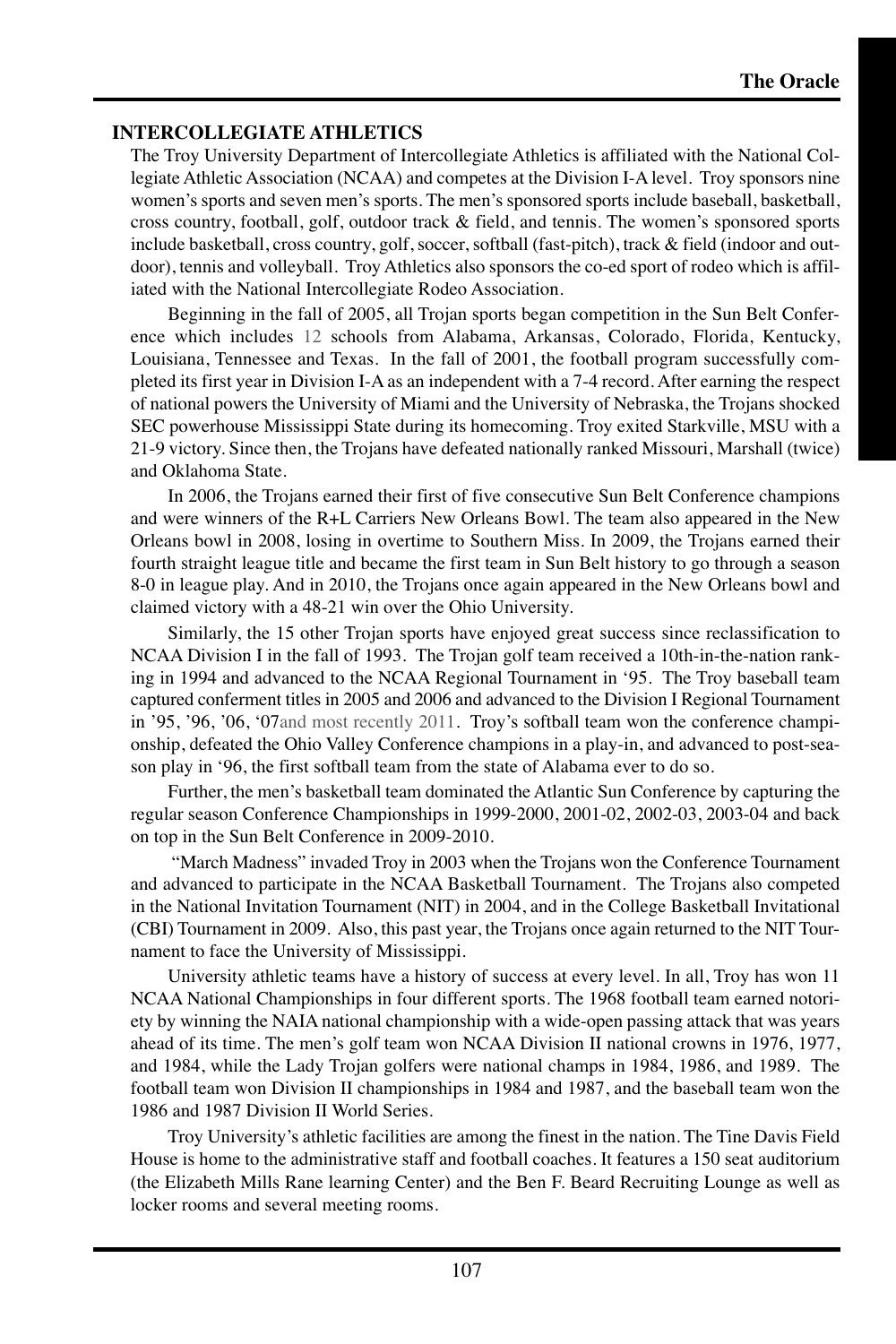Adjacent to the Davis Field House is Veterans Memorial Stadium which includes the Douglas Hawkins Press Box, home to a 10,000 square foot strength and conditioning center, stateof-the-art athletic training center and Student-Athlete Academic Support Center as well as a Stadium Club and 29 private suites for fans to enjoy home football games.

Next to Veterans Memorial Stadium is the newly renovated Riddle-Pace Field, home of the Trojans baseball team. The facility includes the Lott Baseball Complex, which houses coach's offices, locker rooms, meeting rooms and covered practice facilities. Recent stadium renovations included the addition of an artificial turf playing surface, a 30-foot wall in right field and a new scoreboard that includes video replay capabilities.

Other nearby facilities includes the new Trojan softball complex (completed in the fall 2001) and soccer/track complex (completed in the spring 2003). Also, the state-of-the-art Lunsford Tennis Complex was completed in the fall of 2001, doubling the number of courts available to TROY students and the Troy community.

On the horizon is a brand new multi-purpose arena and convocation center. Groundbreaking for that facility, which will be located directly behind the Tine Davis Fieldhouse adjacent to the track/soccer complex, has begun. Troy's basketball programs are scheduled to move into the next facility in time for the 2012-13 school year.

#### **Department of Athletics Mission Statement**

The Troy University Athletics Department is an integral part of the University. Its mission is to assure a balance between the desire to win and the desire to facilitate positive growth of studentathletes. The Athletics Department will strive to graduate student-athletes who will make significant contributions to society, view their experience in athletics as rewarding and who will be proud alumni and advocates of the University.

#### *Values Statement*

We believe the education, emotional, ethical and physical development of the studentathlete is our primary objective.

We believe people are our greatest asset and positive morale will be an integral part of the program. Positive coach morale leads to positive player morale, which enhances academic and athletic success.

We believe in nurturing diversity and fostering respect and dignity for each individual.

We believe in institutional control of athletics to assure compliance with rules and regulations.

We believe that service to our alumni, fans and supporters is important to our program's success. This service is demonstrated by fielding successful teams, ensuring fan satisfaction and through a caring attitude.

# **Traditional Events and Activities**

- **Blood Drives:** Many campus organizations sponsor American Red Cross and Life South blood drives each academic year. Groups will put up signs and posters all over campus to notify you when the blood drives will be held. All healthy students and faculty/staff are encouraged to donate and to assist by volunteering time and energy to support the blood drives.
- **Commencement:** Troy University holds three commencements each academic year. These exercises are held at the end of Fall Semester, the end of Spring Semester and the end of Summer Semester. Participation in the commencement exercises is optional; however, Troy University has between 50 and 75 percent participation in its commencement exercises.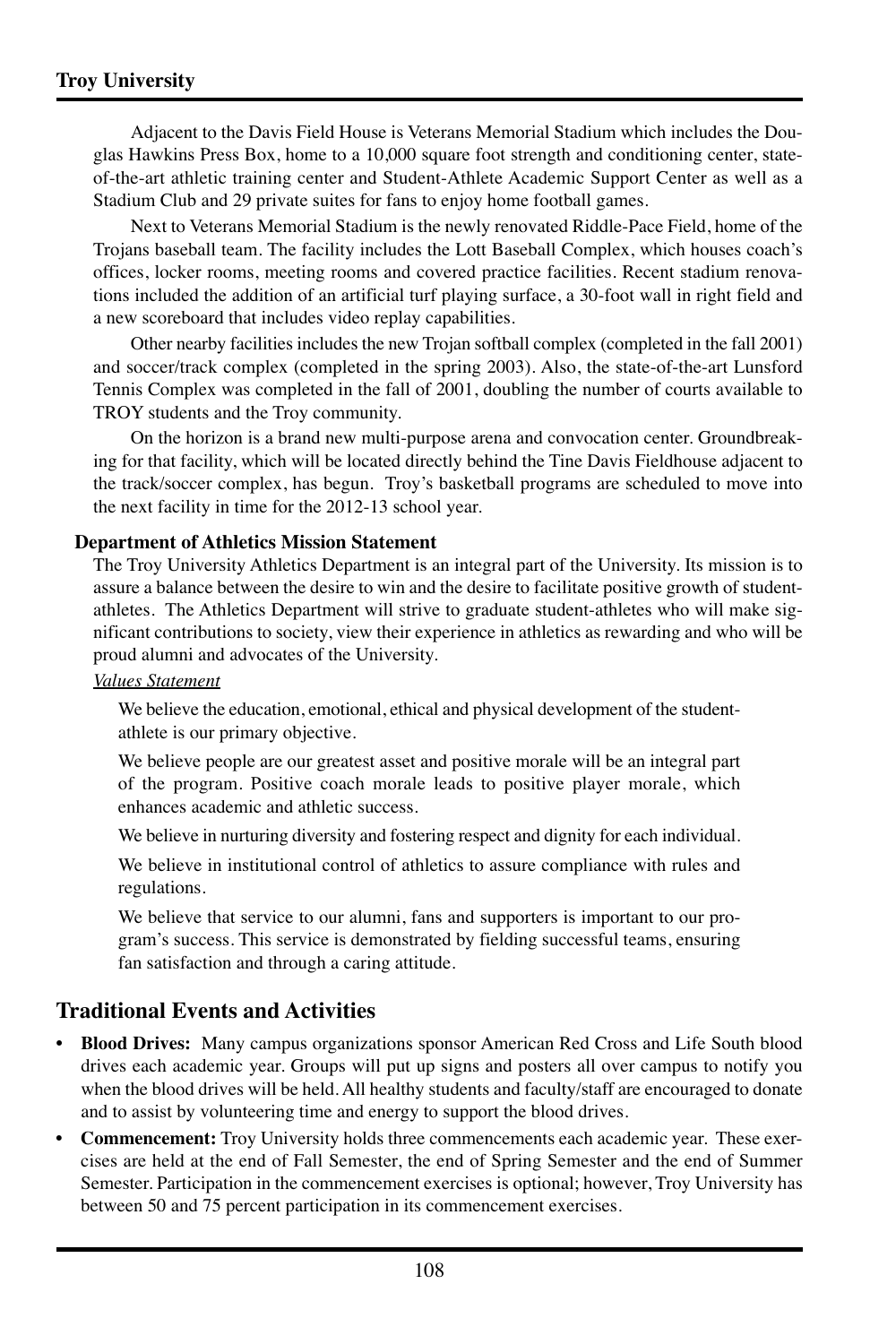- **Easter Egg Hunt:** In the Spring Semester, the SGA sponsors a giant Easter Egg Hunt for the children of the faculty, staff and community. Children all over Troy look forward to hunting Easter eggs and seeing the Easter bunny. This is a favorite event of the SGA and we encourage you to come out and hide Easter eggs!
- **Greek Traditional Events:** Fraternity and sorority members participate in many traditional activities each year. IFC sponsors a workshop for all new pledges/associates each fall semester. Sororities provide a safe atmosphere each Halloween where the children of the faculty and staff can trick or treat. Held Spring Semester, the Order of Omega Achievement Banquet honors Greeks who have maintained high standards.

Greek Week is the highlight of Spring Semester. It offers fun, educational and service activities during Greek Week. Individual Greek Chapters sponsor fundraisers throughout the year.

- **Homecoming:** Fall Semester Troy celebrates homecoming by inviting alumni, family and friends to come celebrate with the students. Activities during this week include skit competitions, residence hall displays, banner competitions, a terrific pep rally, and parade and football game.
- **Honors Convocation:** Excellence is encouraged at Troy and the University Honors Council sponsors Honors Convocation each April, honoring students who have excelled academically. Each honor society recognizes new members and their outstanding achievements at this time. The National Alumni Association sponsors a reception for students, parents and friends afterwards.
- **ISCO Festival:** The International Students Cultural Organization, ISCO, is a club for both international and American students. For many years, ISCO has sponsored an annual evening festival of international entertainment. The students select a festival theme, which reflects a worldly event, and prepare food using recipes and ingredients from their native countries. The entertainment for the festival is multicultural and also includes a fashion show, Parade of Nations, featuring the native dress of many countries.
- **Chinese New Year:** The Confucius Institute at Troy and the Chinese Student Scholars Association organizes a wonderful Chinese New Year Celebration including a banquet and entertainment.
- **Dashain Festival:** Dashain is the most important and lavishly celebrated festival for Nepalese. The tenth and final day of the festival, "Dashani", symbolizes the victory of good over evil. It is a time when families unite to exchange greetings and receive blessings, to forget feuds and quarrels, to spread goodwill and a time when aging parents in rural Nepal anxiously await the homecoming of their sons/daughters and other family members from urban centers even if just for a brief while. Moreover, it is a time when people travel long distances just to receive 'Tika' and blessings form their parents and senior family members.
- **Diwali Festival:** Every year the Indian Student Association celebrates Diwali. On the dark nights of *Diwali* the sound of firecrackers announces the celebration of the *favorite festival* of Indians. Homes are *decorated, sweets* are distributed by everyone and *thousands of lamps* lit to create a world of fantasy. Of all the festivals celebrated in India, Diwali is by far the most glamorous and important. Enthusiastically enjoyed by people of every religion, its magical and radiant touch creates an atmosphere of joy and festivity. Diwali Celebrations in India are similar to Christmas celebrations in the USA.
- **Miss Troy University Scholarship Pageant:** One of the highlights of Fall Semester is the Miss Troy University Scholarship Pageant. The Miss Troy University Scholarship Pageant is a preliminary to the Miss Alabama Pageant.
- **Pep Rallies:** Before all home football games the cheerleaders sponsor a pep rally at the Trojan Arena or at the amphitheater. Join us on Thursday nights at 6:00 p.m. to cheer on the Trojans!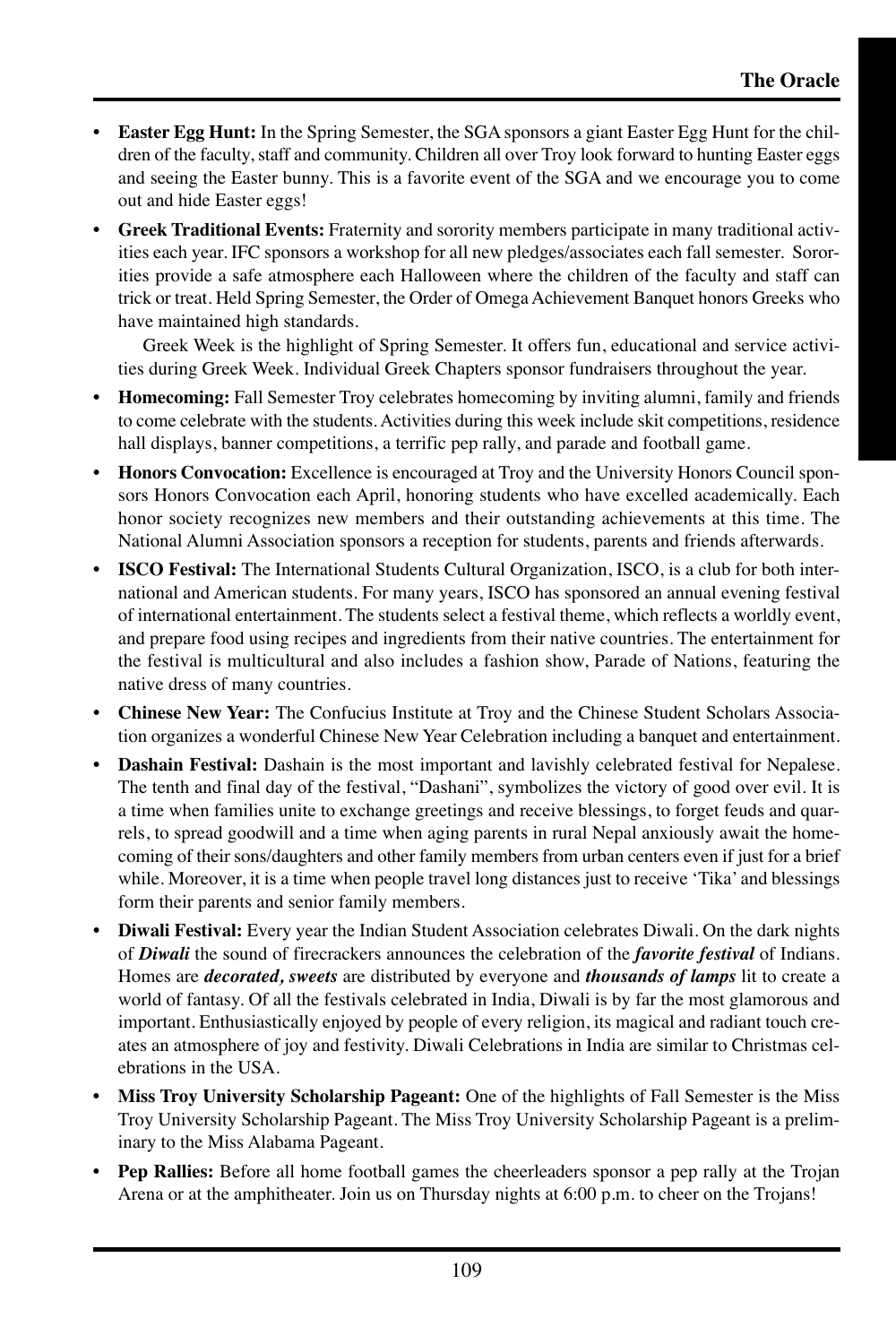## **Troy University**

- **Rush:** Rush or membership recruitment is a word you will hear mentioned many times during your college career. Many student organizations use the word rush to refer to the time they select new members. Social fraternities and sororities most commonly use this term. We hope that you will consider being a part of a student organization on campus. If you decide to "rush" a fraternity or sorority here is some basic information you need to know:
	- *Fraternity Rush:* Men rush fraternities the first three days of fall semester and the first three days of spring semester. You will see posters placed all over campus which will give you the times and places of the parties. No alcohol is allowed during fraternity rush.
	- *Sorority Membership Recruitment:* Membership Recruitment is a series of parties hosted for you so the sororities can get to know you and you can get to know the sororities. Sorority membership recruitment is a mutual selection process. The Panhellenic Council will send you a membership recruitment booklet during the summer announcing the dates.
	- *NPHC Rush:* The traditional African American Greek organizations host rush during the school year. This process is commonly referred to as "new membership intake".

Look for posters announcing these rush events.

The IFC and Panhellenic Council mail out rush booklets each summer to incoming students. Please read these booklets for more information about registration, cost and Greek life.

- **Student Ticket Information:** Full-time Troy University students receive admission to all campus sporting events upon payment of their annual student activity fee. Students are required to show a valid university ID at the proper gate or door prior to all home football, basketball, or baseball events in order to be admitted.
- **T-DAY:** Spring Semester signals preparation for another football season. Spring practice culminates in the T-Day game. This is a football scrimmage which is open to everyone.
- **Troy Cheerleaders:** To promote school spirit and to encourage support of the athletic program.
- **University Activities Council:** Weekly movies, concerts, and other special events are planned by this board.
- **Welcome Week:** Designed to celebrate the opening of fall semester, Welcome Week typically begins with Residence Life Move - In activities. During Welcome Week, special entertainment and recreation, shopping shuttles, and a new student picnic provide students with a festive, friendly introduction to college life. Welcome Week activities are coordinated by Student Involvement and Leadership, Office of Housing and Residence Life, University Activities Council, SGA and campus organizations.

# **Student Organizations and Activities – Montgomery Campus**

Please contact the Dean of Student Services for more information on the following student organizations:

#### **Student Government Association**

The University recognizes the importance of student input in the university's decision-making process; therefore, the administration requests student volunteers for membership in student government. The Montgomery campus has made recent attempts to reestablish a functioning student government organization on campus. Due to the nature of the Montgomery campus student population, this organization will function and meet as determined by the student body and leadership.

#### **Honor Societies—Alpha Sigma Lambda And Gamma Beta Phi**

Troy University Montgomery has chapters of two National Honor Societies: Alpha Sigma Lambda and Gamma Beta Phi. Membership in both of these honor societies is based on proven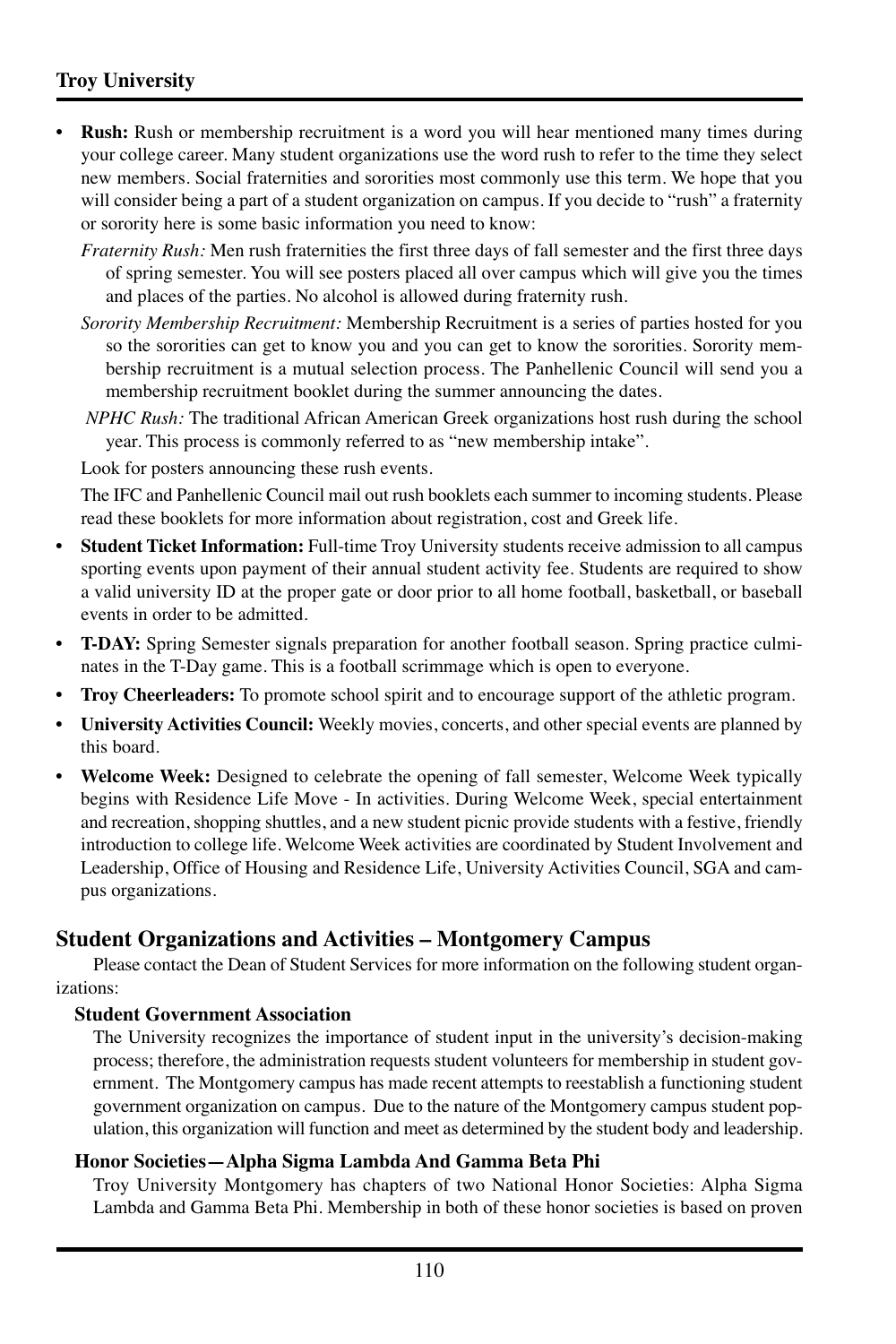scholastic and leadership abilities. Gamma Beta Phi is an active organization which is dedicated to service, scholarship, and character. Students who believe they meet the qualifications for these societies should direct inquiries to the Associate Dean of Student Services.

#### **Counseling Academic and Professional Honor Society (Chi Sigma Iota)**

The purposes of this international society are to promote scholarship, research, professionalism and excellence in counseling and to recognize high attainment in the pursuit of academic and clinical excellence in the field of counseling.

#### **English Club**

The English Club is open to all Montgomery campus students, faculty, and staff interested in literature. Club events include outings to the Alabama Shakespeare Festival, service to the F. Scott Fitzgerald Museum, and get-togethers for readings. The club is also planning a yearly publication of literary works by members.

#### **History and Social Sciences Association**

The History and Social Sciences Association is open to all students, faculty and staff, regardless of major or academic background. The purpose of the association is to provide for all who desire to participate, assistance in career planning, details on different majors, workshops, including those on resume and paper writing, educational and fun fieldtrips (including Fort Toulouse, Birmingham Civil Right Institute, U.S.S. Alabama Museum), free monthly movies with accompanying discussions and community service activities. Meetings are held monthly, often with featured guest speakers.

#### **International Students Organization**

Provides international culture exchange for American and international students through cultivating relationships and supporting activities on campus and in the community that help international students better understand and experience life in America and develops American students understanding of the international environment. This organization promotes social activities and opportunities for international students to improve their English proficiency and American students to improve their foreign language proficiency.

#### **Troy University Montgomery Student Chapter of Society For Human Resource Management (Tm-SHRM)**

Troy University Montgomery Student Chapter of Society for Human Resources Management (Tm-SHRM) is our student-led chapter of the Society of Human Resource Management (SHRM), the national voice for the human resource profession. Students may qualify for a major discount on national membership, allowing them access to periodicals, individualized question assistance and online databases relating to the fields of human resources. Tm-SHRM locally provides a newsletter, leadership opportunities, and monthly meetings where students can select topics and interact with human resource professionals from the Montgomery area. Tm-SHRM is your professional connection. National and local membership fees are separate, allowing several levels of involvement.

### **Student Organizations and Activities – Dothan Campus**

#### **Student Government Association**

The Student Government Association (SGA) is a multi-faceted organization which promotes excellence in scholarship; coordinates and establishes reasonable standards for all student activities within the scope of the SGA; encourages participation in social and education group activities; promotes an open relationship between the student body and administration in matters of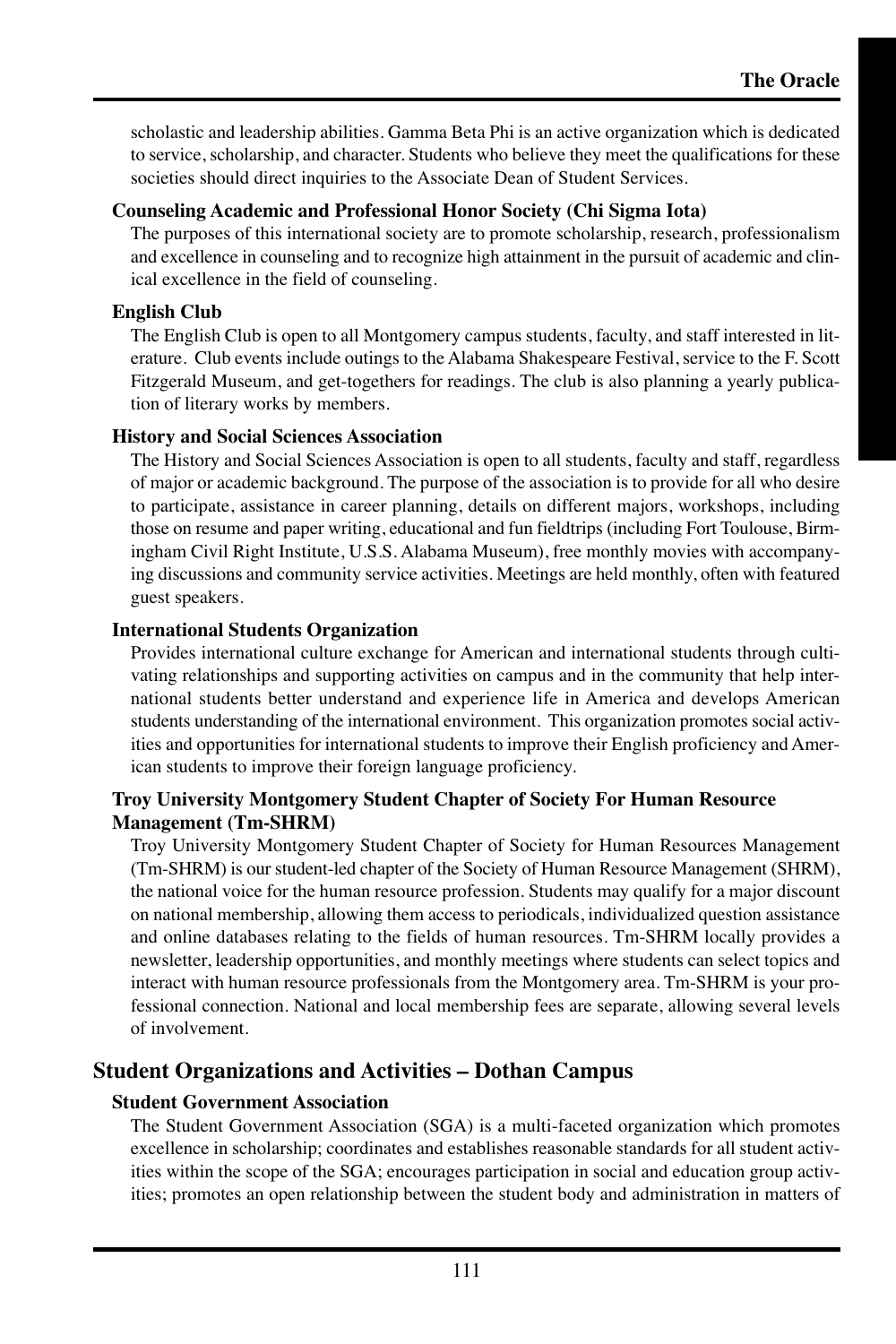policy formation and student relationships; strives to stimulate and promote good citizenship and democracy on all levels of University activity; promotes the positive image of the University within the local community; and serves as the official representative of the student body in matters concerning student life.

#### **Alliance for Cultural Diversity**

The Alliance for Cultural Diversity encourages academic excellence, provides awareness of minority cultures to advance political interest, stimulates good citizenship and civic-mindedness, and encourages social interaction between members and non-members.

#### **Association for Commerce and Education**

The purposes of this organization are to educate members on the influential leaders in commerce and education from the Wiregrass area and beyond, to provide students with the opportunity to explore different areas of interest through guest speakers, and to incorporate the Trojan Way in each member's academic and personal life. Any student is eligible to be a member of the A.C.E., and any faculty or staff member may be an associate member.

#### **Chi Sigma Iota (Tau Delta Chapter)**

Chi Sigma Iota is an international honor society for counselors-in-training, counselor educators, and professional counselors. The mission of the society is to promote scholarship, research, professionalism, leadership and excellence in counseling, and to recognize high attainment in the pursuit of academic and clinical excellence in the field of counseling.

#### **Circle K**

Circle k is a service organization whose members are dedicated to improving their community. The organization's purpose is to develop college and university students into responsible citizens and leaders with a lifelong commitment to serving the children of the world.

#### **Christian Student Fellowship**

The purposes of Christian Student Fellowship are to glorify the Lord Jesus Christ, to encourage and strengthen the student body in the Lord, and to provide a means of sharing the love of Christ. Any student is eligible to be a member of the Christian Student Fellowship, and any faculty or staff member may be an associate member.

#### **Delta Mu Delta (Zeta Omicron Chapter)**

Delta Mu Delta is a national honor society in business administration. It was established to encourage higher scholarship and to recognize and reward students for scholastic achievement in Business Administration. The Society was founded November 18, 1913, by five professors at New York University. There are more than 67,000 members world-wide.

#### **Environmental Awareness Organization**

The Environment Awareness Organization works to increase the awareness of the importance of the environment to our quality of life. The organization's purpose is to broaden and enhance the environmental experience for Troy University students, staff, and faculty in the areas of education, employment, and hands-on- experience.

#### **Gamma Beta Phi**

The Gamma Beta Phi Society, recognized as one of the top ten scholastic societies in the United States, is an honor and service organization for college and university students in the United States. To be eligible for membership, a student must have completed at least twelve hours of college work (at the graduate or undergraduate level, as appropriate) and have a scholastic ranking in the top twenty percent of his/her class.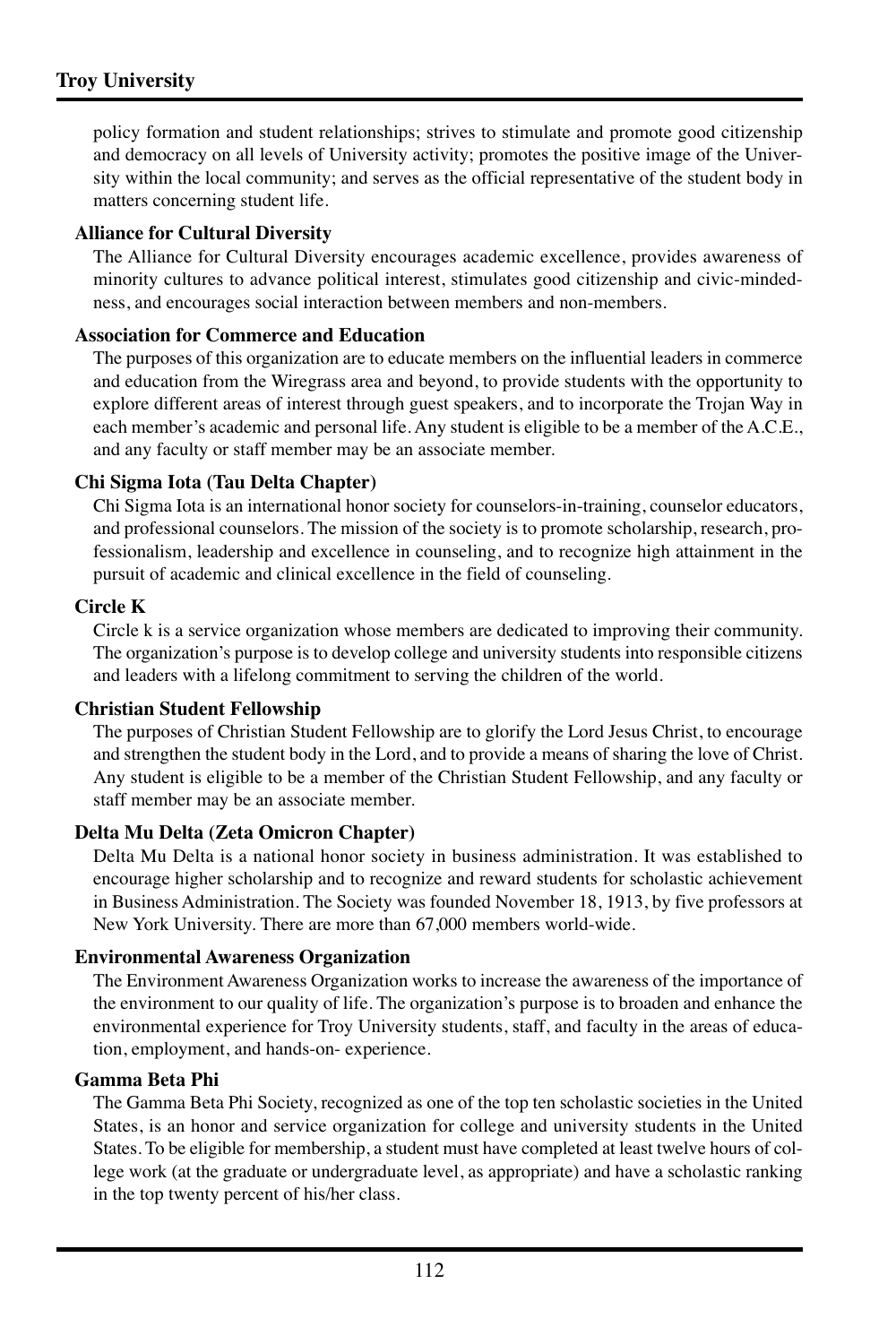#### **History and Social Science Club**

The History and Social Science Club's organizational purpose is to encourage the interest in the social sciences, history, and those matters pertaining to such vital aspects of human life and liberty. Voting membership is available to any currently enrolled student regardless of major pursed.

#### **Institute of Management Accountants (Student Chapter)**

The Institute of Management Accountants (Student Chapter) is a voluntary association of IMA members enrolled at a recognized institution of higher learning. Meetings are held once per month, usually with a speaker who is a practicing accountant within the local area. Students who are interested in joining the IMA Student Chapter may contact any accounting instructor at Dothan campus.

#### **Kappa Delta Pi**

Kappa Delta Pi is an International Honor Society in Education. It provides students and educators with recognition for outstanding academic achievements and leadership. Membership in Kappa Delta Pi provides a public measure of recognition of high intellectual, personal, and professional standards. Membership includes undergraduate and graduate students and alumni.

#### **National Alliance for Mental Illness**

The National Alliance for Mental Illness strives to improve the lives of those affected by mental illness. The organization's purposes are to increase awareness of mental illness and mental health issues, promote early detection, combat the stigma associated with mental illness by breaking the silence, advocate improvements in mental health care on campus, and organize support groups. Any student is eligible to be a member of N.A.M.I., and any faculty or staff member may be an associate member.

#### **Pi Gamma Mu**

Pi Gamma Mu is an international honorary society in the social sciences. This organization recognizes undergraduate and graduate students who excel in anthropology, criminal justice, economics, geography, history, international studies, political science, psychology, and sociology.

#### **Sigma Tau Delta (Alpha Zeta Gamma Chapter)**

The purposes of the Sigma Tau Delta, International English Honor Society, are literary, educational, and charitable. The Society shall strive to confer distinction for high achievement in English language and literature in undergraduate, graduate, and professional studies, to provide cultural stimulation on campus, to foster the discipline of English in all its aspects, including creative and critical writing, to promote good fellowship among its members, and to exhibit high standards of academic excellence.

#### **Student Alabama Education Association**

The SAEA strives to develop an understanding and appreciation of the teaching profession; to acquaint education students with the history, ethics, organizations, policies, and programs of local, state and national education associations; to develop leadership and professional attitudes among college students interested in teaching; to provide a voice for education students in matters affecting their interest in education and the teaching profession; to give students practical experience in working together and in working with local, state, and national education associations on problems of the profession and of the society; to stress the importance of careful selection of persons admitted to teacher education programs with emphasis on character, personality, and scholarship; and to seek higher standards of teacher education.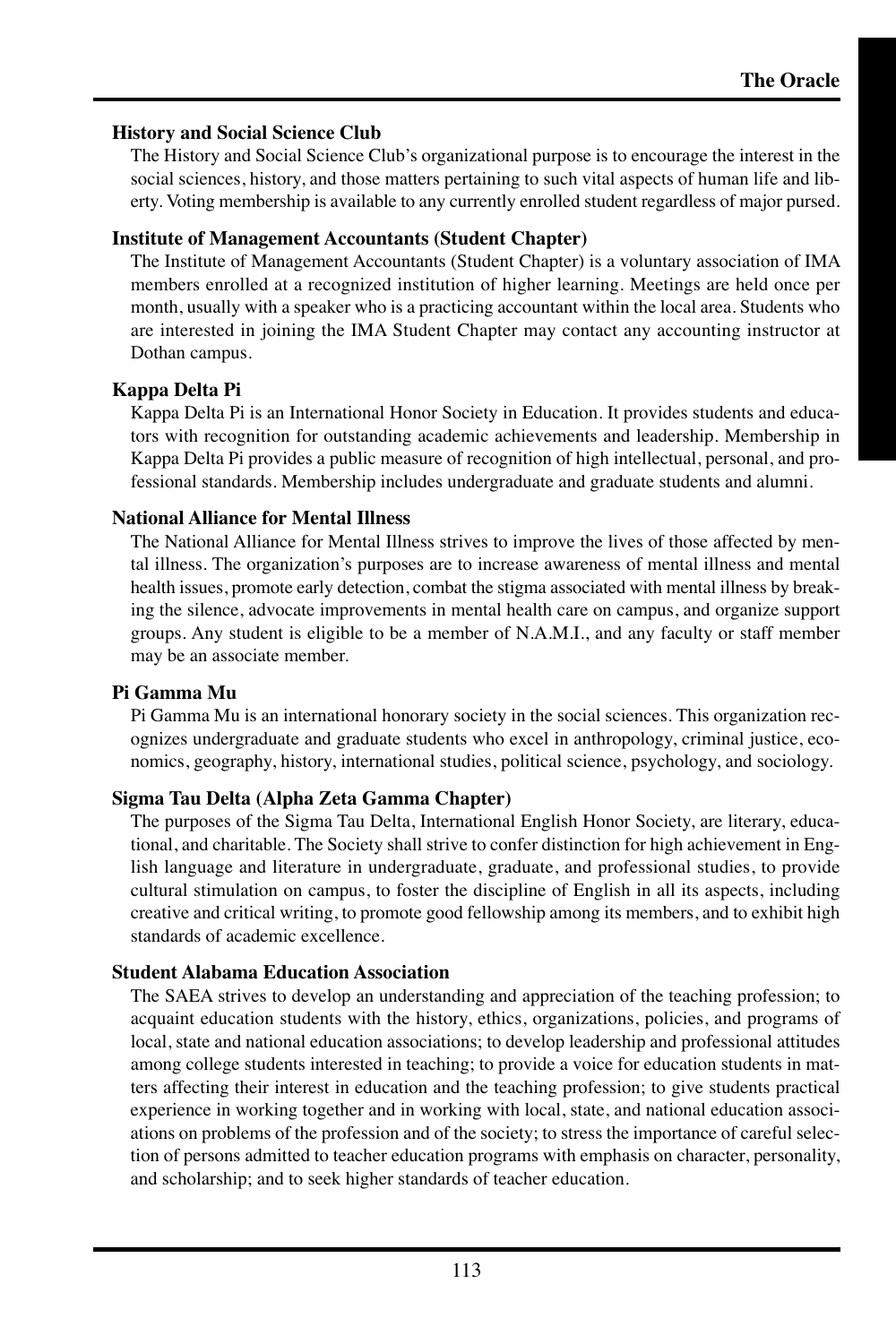#### **Troy University**

#### **Student Criminal Justice Association**

The mission of the Student Criminal Justice Association is to unite Criminal Justice students as a team to facilitate communication among students, alumni, and professionals in this ever changing field of study; thereby, all that are participating with Troy University are representing leadership in achievement of student goals. Their purpose is to give Criminal Justice students the ability to participate in community projects, university projects, fundraising events and conferences. Membership is open to any currently enrolled Criminal Justice majors or minors.

#### **Dothan Campus Ambassadors**

The Ambassadors work to promote and represent, in a positive manner, the University in the local community, the academic community, at campus functions, and throughout the University's service area. Ambassadors serve and assist the Division of Student Services in recruitment, orientation, and registration. Ambassadors are chosen from a list of applicants each spring semester.

#### **The Alumni Association**

The Alumni Association welcomes Dothan campus graduates, students, former students, present and former faculty and staff, and non-alumni friends of the University to promote and encourage a continuing interest in Troy University. Association objectives focus on student recruitment, scholarships, public awareness and general support of the University.

## **Student Organizations – Phenix City**

**Sigma Theta Tau** is the international honor society of nursing. Students pursing a nursing degree at the bachelor's level may be eligible if they demonstrate positive community involvement and have an overall grade point average of 3.0.

**Chi Sigma Iota** honorary society is an international honor society of counseling professionals and professionals-in-training dedicated to excellence in scholarship, research, and clinical practice. An overall grade point average of 3.5 is required for acceptance.

**Kappa Delta Pi** is an international honor society organized to recognize scholarship and excellence in education. Students must have an overall grade point average of 3.50 or above and have reached junior status in the undergraduate education curriculum. An invitation is extended to all graduate students who have obtained a cumulative grade point average of at least 3.75 and have completed 9 semester hours at Troy University Phenix City campus.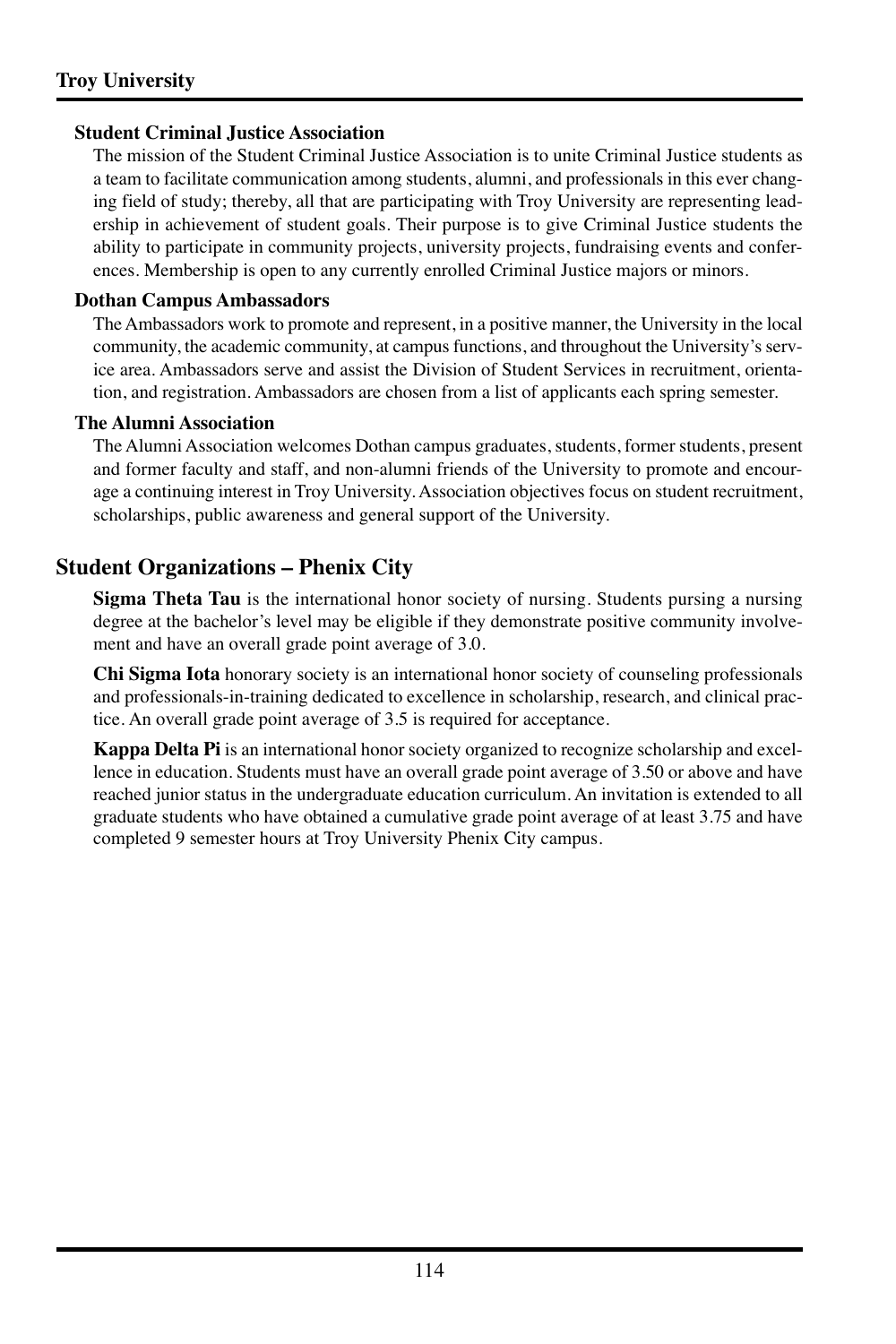# **Housing and Residence Life**

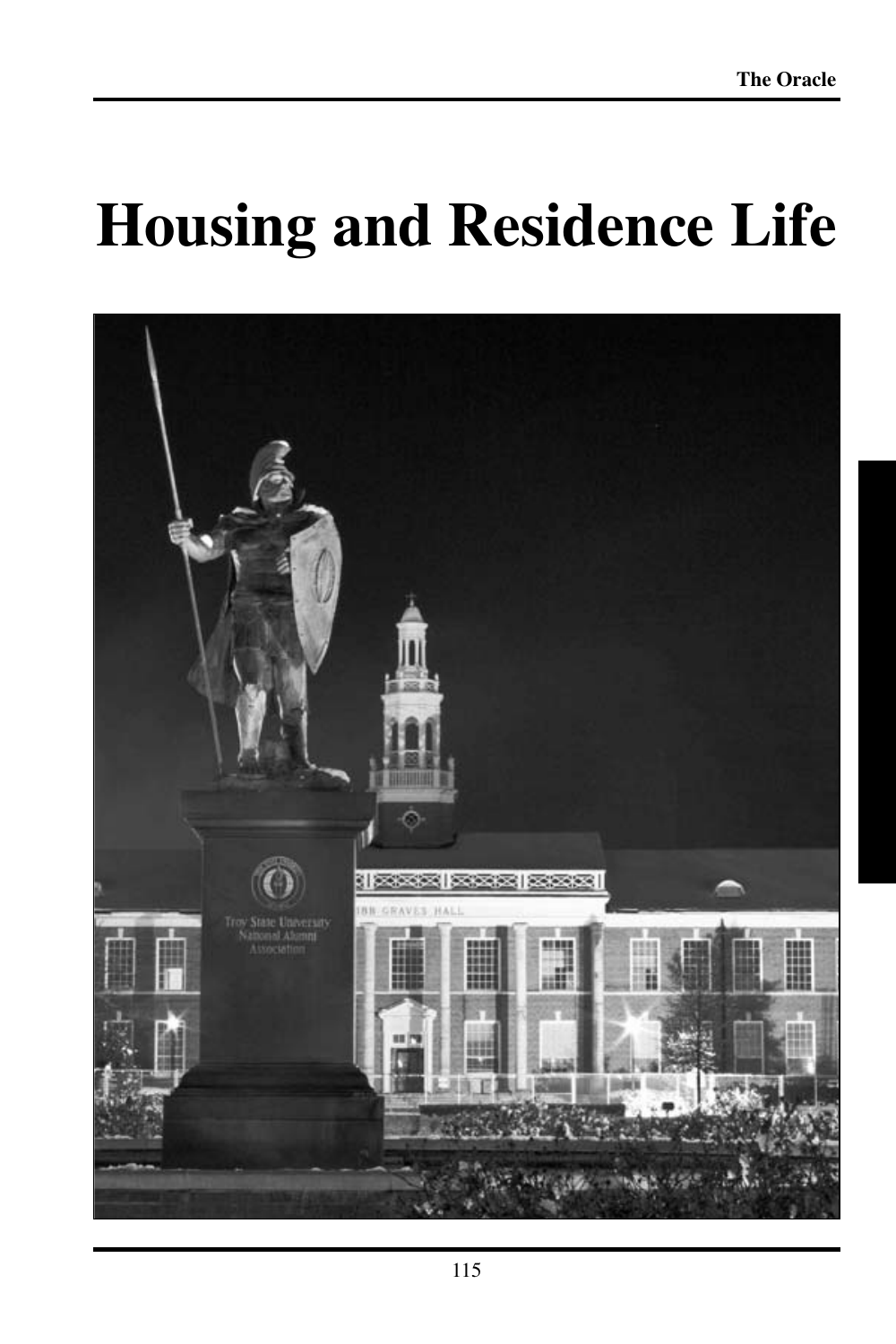# **Housing and Residence Life**

*Shackelford Hall 100, 334/670-3346*

Welcome to Residence Hall or Apartment living at Troy University. This type of living will be a unique experience for many of you and can prove to be a most educational and enjoyable one. By selecting Troy University, you also selected the standards and regulations of the university that are found in this publication. These policies apply to both residents and their visitors. Each hall is staffed with full-time students as well as professional staff that seek to provide educational, social and cultural advantages for the residents. The residences are designed to provide a relatively home-like and intimate atmosphere along with the experiences of group living.

# **General Policy**

EVERY undergraduate student under 19 years of age must file a "Statement of Housing Intent", whether residing on or off campus, with the Director of Housing, 100 Shackelford Hall, Troy University, Troy, Alabama 36082. All unmarried students who have not reached the age of 19 years prior to the first day of registration in the semester for which they enroll are required to live on campus the entire academic year or remaining portion thereof, unless recognized by the university in writing as residing with a parent at a stated home address. Home addresses must be within a reasonable commuting distance. For specific commuting information, please contact the Housing and Residence Life Office, Shackelford Hall 100, 334/670-3346.

**ALL STUDENTS RESIDING IN UNIVERSITY HOUSING ARE REQUIRED TO RETAIN THEIR RESIDENCE FOR THE ENTIRE ACADEMIC YEAR, OR REMAINING PORTION THEREOF, UNLESS THEY WITHDRAW FROM THE UNIVERSITY. PRO-VIDED, HOWEVER, IF A STUDENT WITHDRAWS FROM BUT THEN RETURNS TO THE UNIVERSITY DURING THE SAME ACADEMIC YEAR, THE STUDENT WILL BE REQUIRED TO LIVE ON CAMPUS FOR THE REMAINING PORTION OF SAID YEAR.** This policy shall not apply to married students.

# **On Campus Living (Residence Halls)**

A completed housing contract from the Enrollment Services packet or from the Housing and Residence Life Office, or from the University web-site along with a required, non-refundable \$100.00 application fee, should be submitted to the Housing and Residence Life Office well in advance to assure the best chance of hall and roommate choice, which is honored whenever possible. Early application is especially important for Fall Semester. Applications for housing are available electronically through the following address: http://trojan.troy.edu/forms/housingcontract. html. Please print out the housing form and mail it in to the housing office. Enrollment and Housing applications are a separate process. Acceptance to the University must be granted before a housing assignment will be made. Residents must be registered for at least one class at the Troy campus in order to reside in the residence halls. Applicants are notified of room assignments prior to the students beginning term. Students must notify the Housing and Residence Life Office in writing to cancel room assignments. It is necessary to cancel the room so that the space can be assigned to someone else if the student will not be living in residence. If the student does not honor the reservation by occupying the room by 5:00 p.m. of the last day of regular registration, the room is lost unless the cause is beyond the control of the student (academic suspension, illness, etc.). If a student is going to check-in after 5:00 pm on the last day of registration they must notify the Housing  $\&$  Residence Life office, otherwise they will be assessed for late check-in.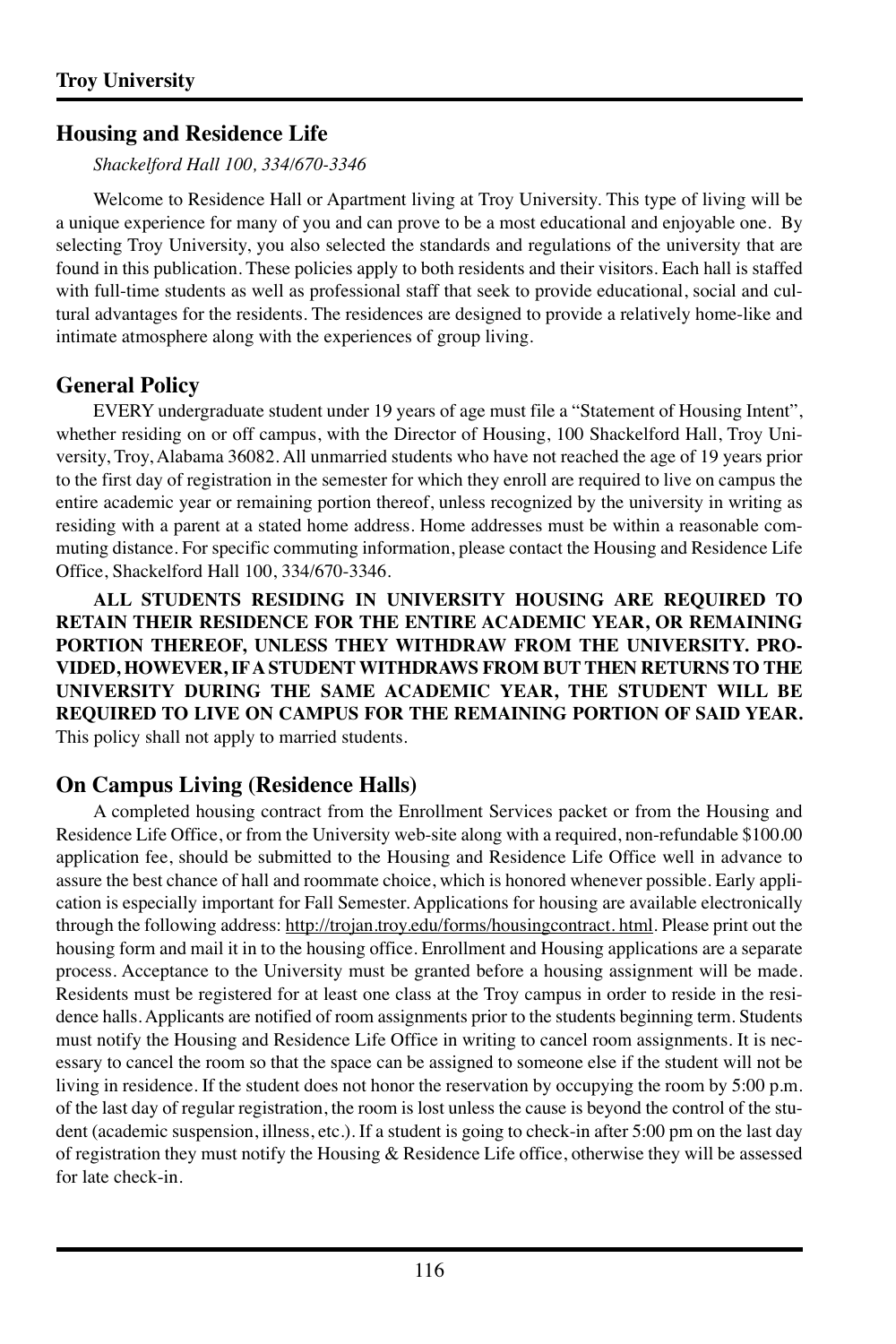### **Off-Campus Residence**

All off-campus students must keep the university informed of their current local street addresses and telephone numbers. The need to contact students in the event of emergencies or urgent administrative matters makes it absolutely essential that any change in address from that stated at registration be promptly reported to the Records Office, 135 Adams Administration Bldg., ext. 3164.

#### **Eligibility for Off-Campus Residence**

It is the student's responsibility to prove that he/she is eligible to reside off-campus. Such eligibility is documented at registration and falsification will subject the offender to disciplinary action to include voiding of registration with loss of fees.

For more information, e-mail Sara Jo Burks, Assistant Director of Housing and Residence Life at sburks@troy.edu or call at 334/670-3346.

#### **Regulations for Students Living In Residence**

The following rules and regulations apply to all students who reside in or visit university housing:

- **Cooperation:** Those living in and visiting residence facilities will cooperate with university personnel and with each other in maintaining a routine of living conducive to wholesome college life.
- **Accessibility:** Residents are responsible for the cleanliness of their own rooms or suites. The university unconditionally reserves the right to inspect all portions of rooms at times convenient to its staff and to affect other steps necessary and advisable for the safety, security and conduct of its residence programs.
- **Rights of Others:** The University reserves the right to revoke the privilege of living in and visiting residence whenever the actions of a resident or visitor are not conducive to good study habits or when such actions interfere with the rights of others.
- **General Conduct:** Residents and visitors are expected to maintain reasonable quiet in and around all campus buildings at all times. Violators are subject to the penalties stated in the university "Standards of Conduct".

#### **Withdrawals**

Students who have moved into residence and have items in a room and are in possession of a room key must remove their personal items and return the room key to a Residence Life staff member and sign a withdrawal from residence form immediately upon withdrawing. Students who withdraw must vacate the room within 24 hours of withdrawing and are not allowed to store items in the room indefinitely. If items are not removed in a timely manner the items will be discarded. If keys are not returned, the lock will be changed and a lock change fine will be assessed. Room rent is not refundable after the last day of registration for the term.

#### **Discarded Items (Students that are academically suspended)**

Students who will not be returning to their assigned room but have items in the room must make arrangements to remove their items by the day the halls open for that term. Unclaimed items will be discarded on the first day of class if prior arrangements have not been made.

#### **Moves**

Students who wish to move from one room to another or to a different building must see a Residence Life Staff member and complete a Move Request Form. Moves are approved provided space is available and the request is submitted within the move/swap time frame. Requests to move after the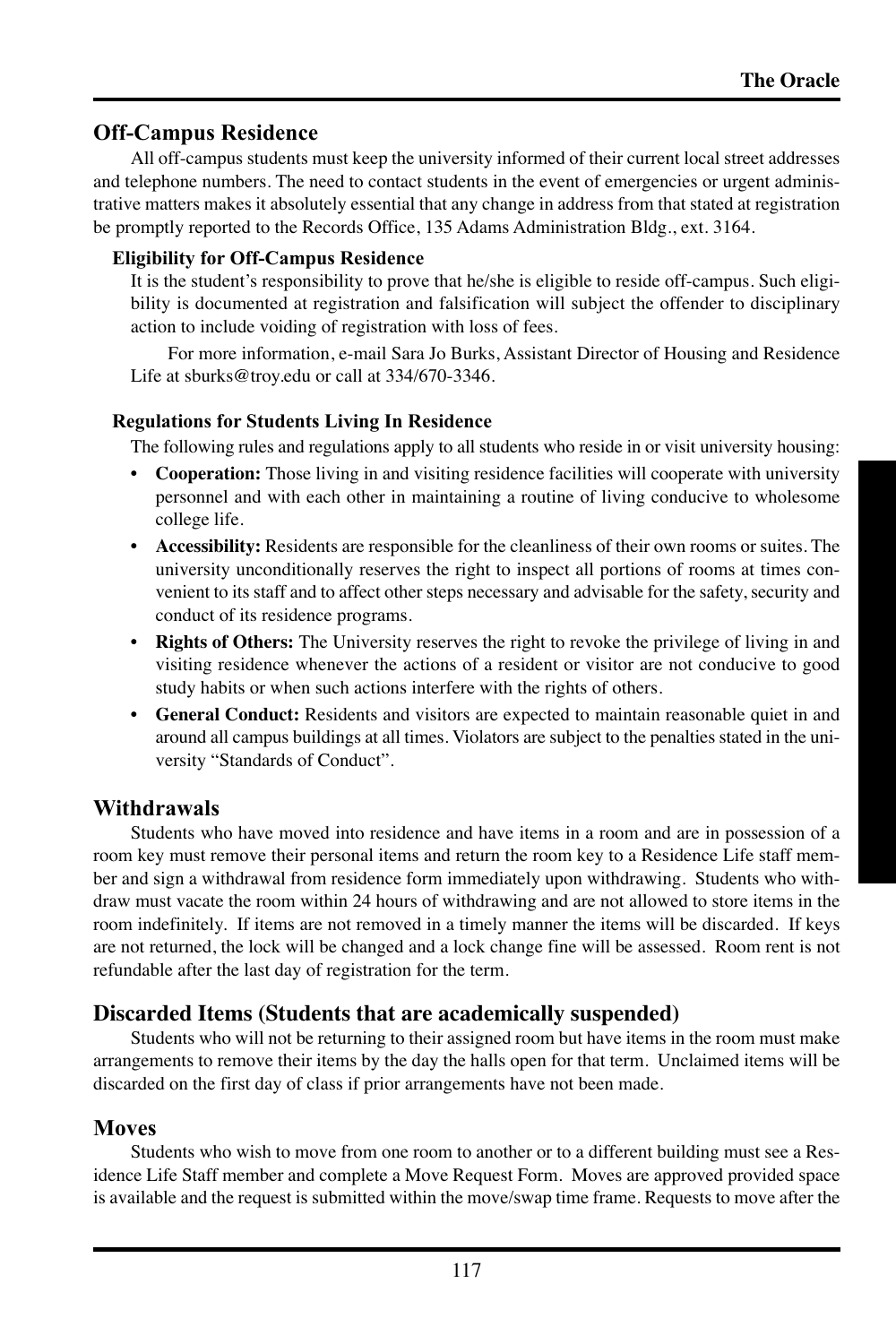## **Troy University**

move/swap time period will be approved at the discretion of the Coordinator of Residence Life and may be subject to a \$50.00 late fee. No moves are permitted without written approval prior to the move. Unauthorized moves or swaps are subject to disciplinary action and fines.

### **Room Consolidation**

Double occupancy rooms should be occupied by two persons. When one of the occupants moves, the remaining student must agree to consolidate or pay for a private room. If residents agree to accept a roommate, but are not willing to move, the move will be decided by the housing officials based on classification, length of residence, logistics of both rooms, and distance from each other's permanent address. This policy also applies to Trojan Village Apartments. If an apartment is occupied by only one resident the Housing Staff may require the resident to consolidate with another apartment.

#### **Semester Breaks**

Between the fall and spring semester students are allowed to leave items in the room, provided they are returning to this same room for the spring semester, but the university is not responsible for any lost or stolen items during the break. If the student has requested and been approved to move to another residence hall or room for the spring semester the student must remove all items from their present room upon vacating at the end of fall semester. See the Residence Hall Policies for more details.

### **Key Return**

Students may not keep room keys between semesters unless authorized by the Housing Office to do so. All keys must be returned at checkout for each semester. See Residence Hall Policies for more details.

#### **Interim Housing**

Students who desire Interim Housing must sign up at the Housing Office by December 1st for housing between fall and spring semester and by May 1st for housing between spring and summer semesters. Prices and forms are available at the Housing Office.

### **Meal Plans**

All residence halls with the exception of Pace Hall require a meal plan. See Residence Hall Pamphlet or web site for details and prices. Sorority and Fraternity Houses may opt to purchase the commuter meal plan.

### **Other Regulations**

Additional regulations pertaining to residence hall and apartment living are found in the General Residence Hall Policy Pamphlet and attachments to contracts.

### **Policies**

The Office of Residence Life strives to provide a safe and comfortable living environment for all on-campus residents. In order for on-campus living to be an enjoyable experience for everyone it is important to recognize that cooperation is vital. Residents may need to make adjustments to their life-styles and attitudes by respecting the rights of others and recognizing that respect for privacy, healthy living, and observance of established guidelines and polices will help everyone ultimately in maintaining an environment that is conducive to good study habits and a comfortable living environment for all. Safety is very important to the Residence Life Staff and therefore will be taken seriously when violations occur. The Residence Life Staff are willing and eager to assist students as they adjust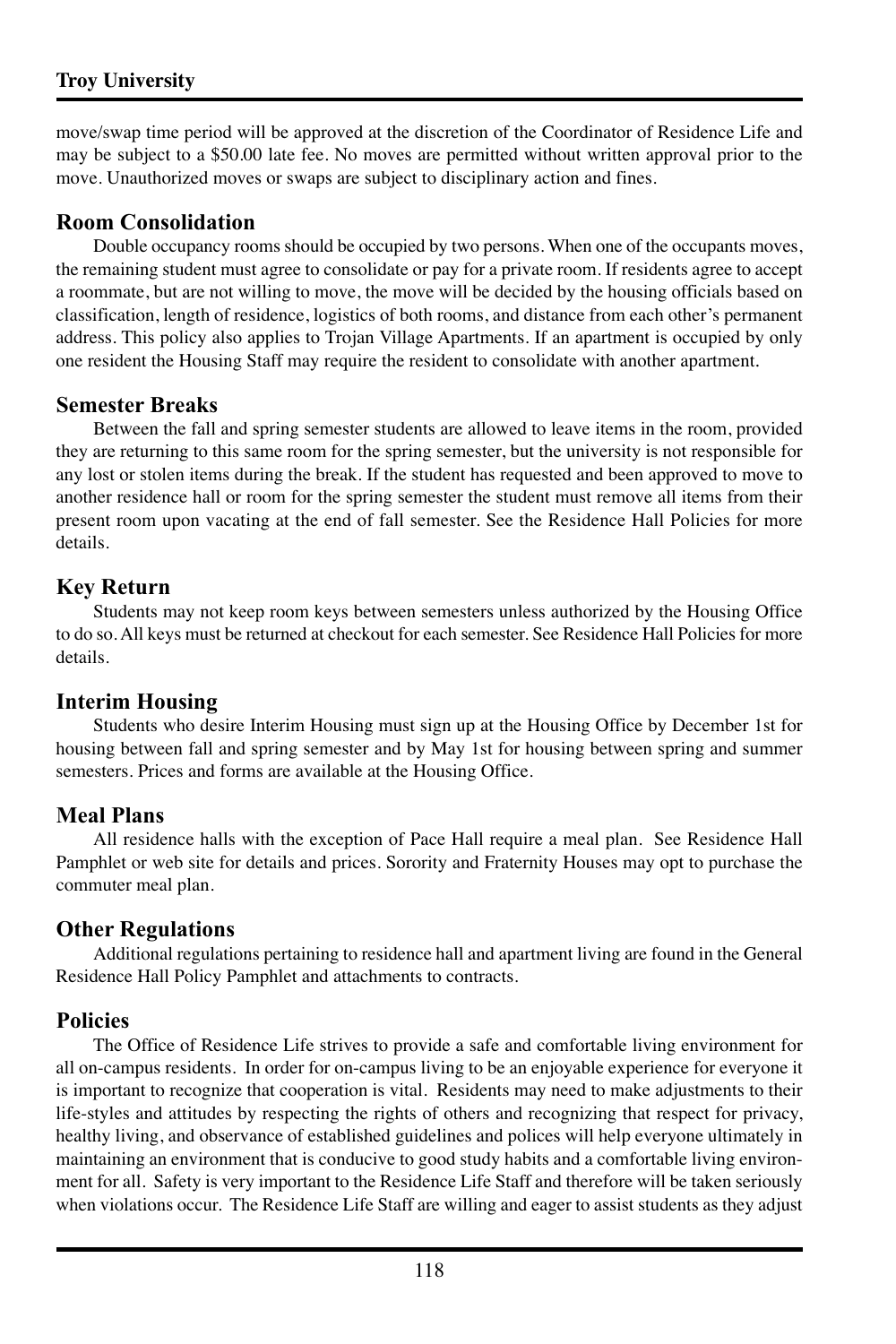to living away from home and other issues that arise for students, and serve as role models and mentors for other students. The goal of the Residence Life Staff is to guide students in making decisions that will benefit them throughout their college and professional careers. We look forward to making new friends with students and parents as we grow and learn together.

## **Abandoned Items**

In those instances where items are left in residence hall rooms or storage rooms for as long as one semester after the owner has moved from the hall, or where the items are not marked as to ownership, the Housing and Residence Life Office shall declare them abandoned and dispose of them. Students who withdraw from school or fail to return to school after a break period should remove items within 72 hours or contact the Housing Office regarding disposal. Items that are not claimed within 30 days will be considered abandoned and will be disposed of.

# **Alcohol**

The Alcoholic Beverage Policy can be found in *The Oracle* and will be enforced by the Housing and Residence Life Office. Any questions concerning the policy can be directed to the Housing and Residence Life Office.

# **Appliances**

Residence halls have limits on the capabilities of their electrical systems. Overloading these systems can present fire and safety hazards. The following guidelines shall govern the use of electrical appliances, outlets, and power strips with re-set button in residence hall rooms:

- Any electrical appliance with an exposed heating element is prohibited.
- Extension cords are not permitted, only power strips with re-set features.
- Only grounded extension cords/power strips may be used with appliances requiring grounding.
- Multiple-outlets with built-in breakers should be used when the required number of outlets is greater than the number of outlets in the student's room.
- Privately owned air conditioners are not permitted.
- Resident owned refrigerators are allowed in the residence hall rooms where a University owned Micro-Fridge or full size refrigerator is not furnished. In this event they are allowed provided that they do not exceed the following electrical requirements: Operate at 118 volts (plus or minus 5%) at 60 Hertz (60 cycles per second) and not to exceed 1.5 ampere or 180 watts of power. Micro-waves must not exceed 800 watts maximum.
- Other appliances, such as radios, CD/Cassette players, desk lamps, computers, TV's and electric blankets, are also permitted provided the total electrical requirements do not exceed the capability of the system.
- All electrical equipment and cords must be kept in safe operating condition.
- Outside antennas are prohibited.
- Irons may be used with ironing boards only.
- Cooking in residence hall rooms (excluding those with kitchen facilities) is limited to the following appliances which may be used for the intended purposes: sealed unit coffee makers and popcorn poppers; crock pots; and toasters (No open face elements are allowed).

Residence hall staff has the responsibility to ensure compliance with this policy and to stipulate any necessary changes in use of appliances and/or outlets.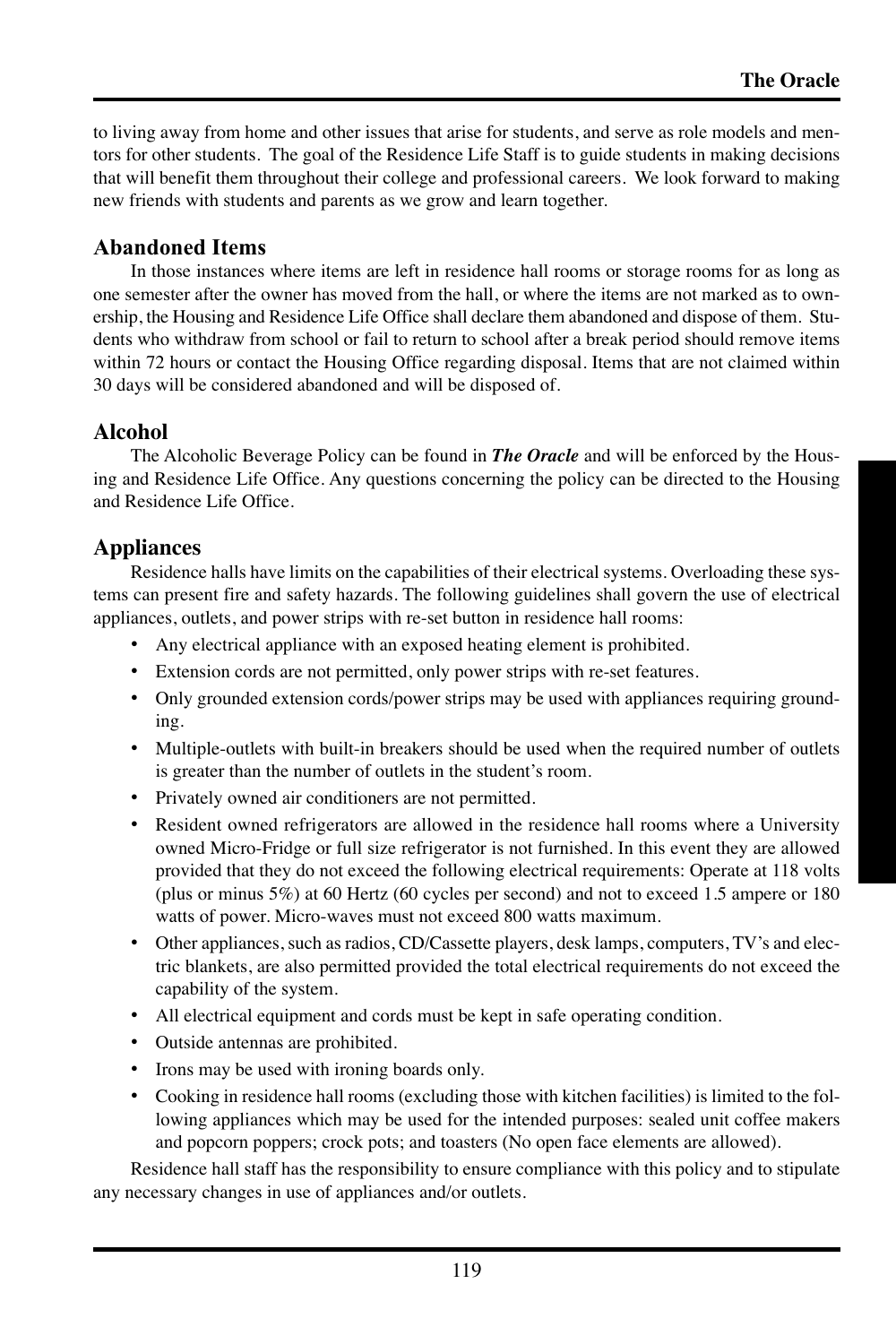# **Bicycles**

Non-motorized bicycles are permitted in student rooms, but may not be ridden or stored in hallways, stairwells, or any other areas in the hall itself. Bicycles left unattended anywhere in the halls other than the student's rooms should be turned over to the University Police (670-1999). Motorcycles and similar vehicles are not permitted in the residence halls. Small riding scooters should not be ridden inside residence halls, but may be pushed to the resident's room to store. They are not allowed to be left in hallways or stairwells.

Bicycle/motorcycle racks are available adjacent to each residence hall. Residents should be encouraged to take their bicycles home with them during breaks to prevent the possibility of theft. Additionally, residents should take other precautions against theft, such as registering their bicycles with the University Police through Operation I.D. (670-1999).

# **Cancellation Policy**

### **Cancellation Prior to the Start of a Semester:**

Cancellations must be made in writing and postmarked by the cancellation deadline to avoid late cancellation fines. The academic year housing contract becomes binding after the cancellation period has passed. Persons enrolled at the university will be held to the terms of the contract if written cancellation is not received prior to the day before classes begin for that term. New students who have applied for spring semester must submit written cancellation before December 1 in order to be released from the contract. New students canceling after December 1 will be held to the terms of the contract if enrolled.

### **Cancellation After the Start of the Semester:**

The contract may be terminated after the start of a semester without forfeiture of spring semester charges only for the following reasons: withdrawal, marriage, fulfillment of academic programs requiring a student to move out of the area (e.g., student teaching), graduate, or circumstances that are determined by the university to be beyond the student's control. Notification must be submitted in writing to the Housing & Residence Life Office prior to the cancellation deadline, and documentary evidence will be required to show cause for cancellation. Housing does not release students who have decreased their class load from full-to part-time status, or for failure to have read this contract completely, or for pre-existing medical conditions.

# **Check-In**

Check-in dates for each semester are available on the website and are also provided to students on their housing assignment, school emails and are posted on Bulletin Boards in the residence halls. All students must claim their room by 5:00 p.m. on the day before classes begin each semester or notify the Housing Office in writing by email or fax of a need to check in late in order to hold the room and avoid late check in fees.

# **Check-Out**

Each semester the Housing Office will provide information to the students regarding check-out instructions. All students that are not graduating should plan to vacate their room within 2 hours after their exams end for non-graduates. Non-graduating students should be out by Wednesday before graduation and graduating seniors may remain until 2:00 p.m. on graduation day. Students will be required to sign up for an appointment time with their Resident Assistant to inspect their room for cleanliness and damages and should return the room key and sign all check out paperwork before leaving. Students that fail to follow correct check-out procedure will be subject to applicable fines. All rooms must be swept, mopped or vacuumed. Bathrooms in suite-style rooms must be cleaned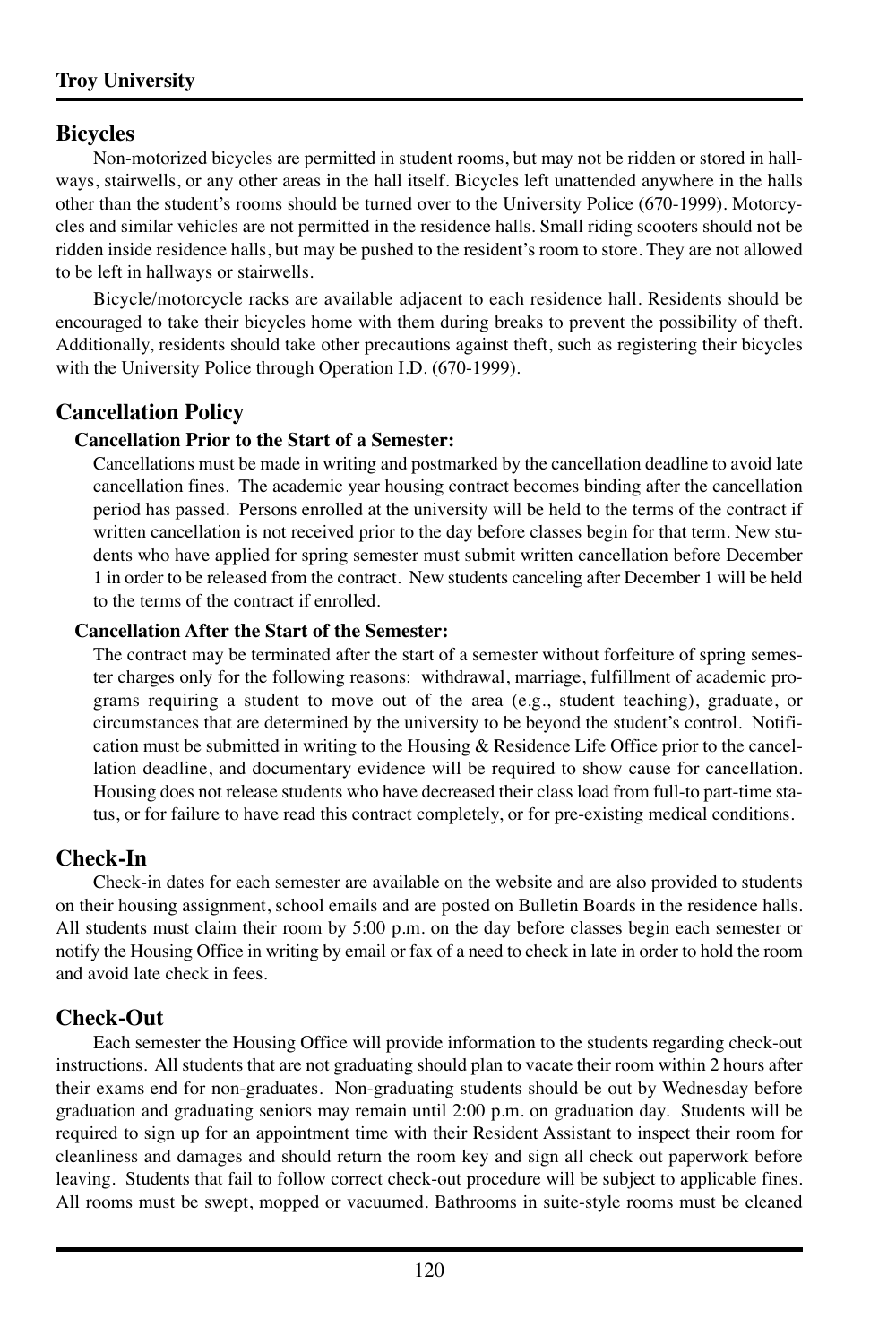including toilets, showers, mirrors, floors, and sinks. Micro-fridge units or refrigerators must be defrosted and cleaned thoroughly on the inside and emptied of any contents. Stove ovens and burners must be properly cleaned as well as any hood/fan units above stove. Desk areas, window sills and storage areas must be wiped or dusted. Students who have questions regarding check-out procedures should contact their Resident Assistant, Community Director or the Housing Office located in Shackelford Hall.

# **Collective Damages**

If damages to a room or hall area occur and the person(s) responsible cannot be determined, all residents of the room or area may be fined collectively. Anyone wishing to report damages may see their Resident Assistant or Community Director if they have direct knowledge of vandalisms or accidental damage.

# **Commuter Policy**

Students under the age of 19 are required to either reside on campus or may commute from home provided they live within a 60 mile radius of Troy, AL. Students desiring to commute from home must complete the Off Campus Form which may be found on the Housing website. Students who are over 19, married or the parent of a dependent child may also be cleared to reside off campus. Students must declare either on or off campus status and be cleared by Housing in order to register for classes their first semester.

# **Contractual Obligation**

The housing application/contract is for an academic year. By definition an academic year is stated as being the fall and spring semesters. If a student withdraws but later returns and registers for classes during the semester for which he withdraws, the student will be required to complete the on-campus contractual obligation. For more information refer to the housing contract which is available on the website. The signed contract becomes a legally binding document between the university and the signee for both the fall and spring semesters or the balance remaining at the time of assignment. The residence hall application and contract are for accommodations in a residence hall and do not guarantee specific hall or roommate preferences. Residents must be enrolled to live on campus and are responsible for knowing and abiding by the rules and regulations contained in this contract, the *University Policy Website* and the *Oracle.*

- (a) Occupancy-this contract is personal and may not be assigned or transferred to another person. The space may not be sublet. The resident agrees not to allow any persons other than the assigned roommate to live in the residence hall room or suite. Violation of this restriction is considered serious and may result in fines, eviction from the residence halls, or expulsion from the university. The period of occupancy begins upon receipt of a room key by the resident and will terminate within 24 hours after his/her last class or examination.
- (b) Housing Fee- The contract binds a student to pay housing rental fees according to the university payment schedule for one academic year. The rental fee is billed per semester and is subject to final approval by the Board of Trustees.

# **Cooking**

Kitchens are provided in some residence halls for student use. Students are reminded to use extreme caution when cooking. Cleanliness is also essential due to sanitation concerns (odors, ants, roaches, rodents, etc.). When several people share a kitchen, students will be held responsible for any damages or excessive clean-up charges resulting from cooking in the residence halls. See also "Appliances"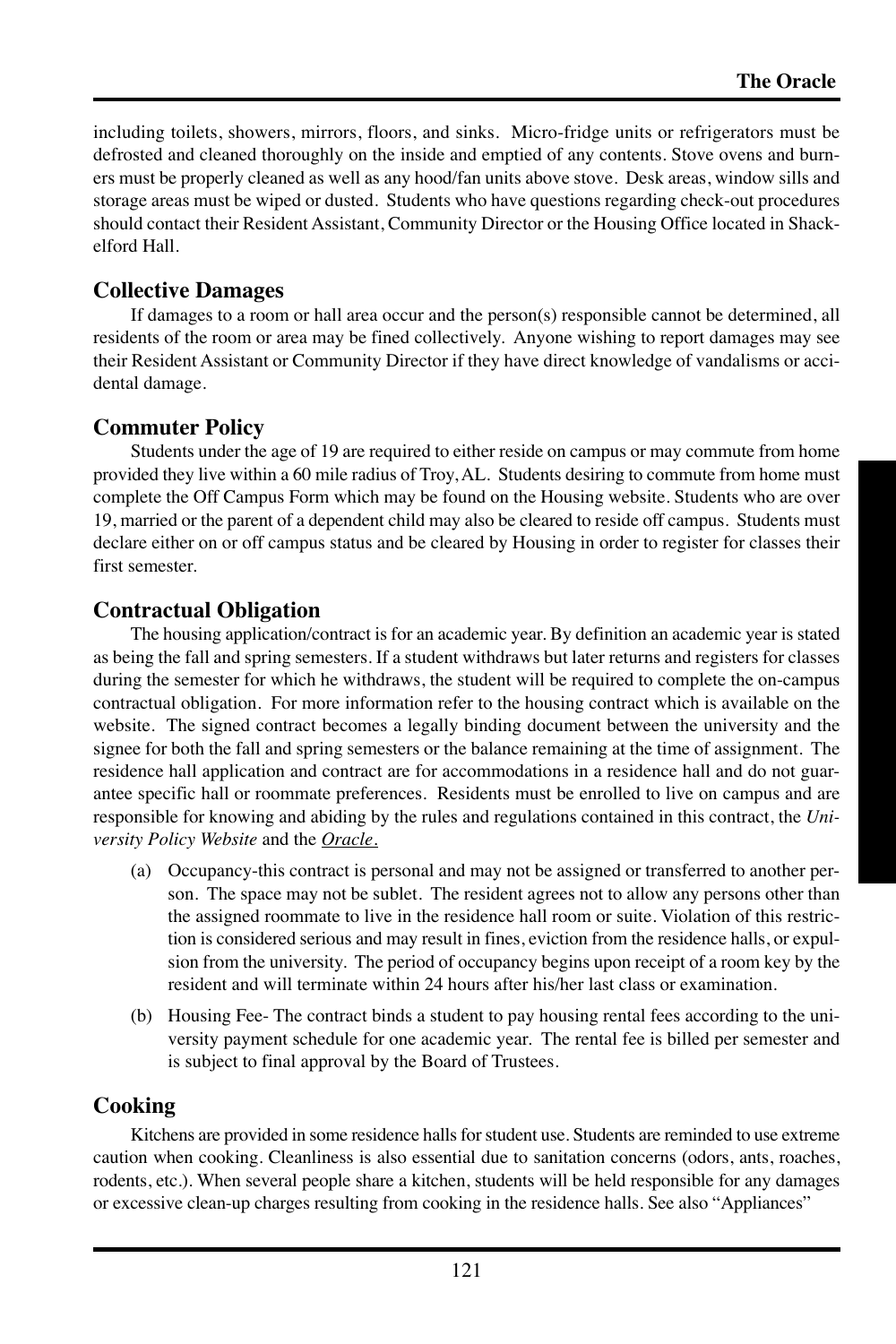# **Damages**

The Housing and Residence Life Office holds each resident financial responsible for the condition of their assigned room and for all the furnishings which are assigned to their room. The office holds each resident financially responsible for their share of the expense of replacing or repairing any property in common areas (such as hallways, studies, lobbies, etc.) when such losses or damages are determined to be above and beyond normal wear and tear.

The office, at its sole discretion, will determine the charges for damages and cleaning. Repairs or replacement of items may not be done by residents. The office will place the charges on the student's account.

Any damages that have occurred during the course of the academic year need to be reported as they occur. All work orders that are turned in bring about an investigation of the circumstances surrounding the work order. All legitimate work order requests (items that are a result of normal expected wear and tear) will be forwarded for completion while others will result in a charge to the student(s) responsible for them. Your assistance in identifying the individual(s) responsible may be requested. If student(s) responsible cannot be identified, the damage will be billed to the entire floor/wing/building. It is to your advantage to report malicious damage as it occurs to avoid the entire floor/wing/building from assuming the responsibility for damage.

# **Decorations**

#### **Residence Hall Rooms**

The efforts to individualize student rooms is encouraged, however we must ensure that any decorating or construction does not create any safety or fire hazards, make periodic maintenance impossible, or cause damage to the residence halls. The resident will be held responsible for any damages to a room with the exception of normal wear and tear. In view of these facts, all residents must ensure that the following conditions are met when decorating rooms. Residents will be required to change the design of all structures and decorations which do not meet standards set by the Housing and Residence Life Office and/or any judgments rendered by the Fire Marshall of the State of Alabama. If these required changes are not made, the Housing and Residence Life Office reserves the right to remove all construction from the room. Residence Life staff will make periodic checks. Residents are not allowed to paint their rooms or change the color of the room without direct permission from the Housing Office.

#### **General Requirements**

- No holes should be placed in the walls or any furnishings belonging to the University. The use of non-approved tape or adhesive is also prohibited.
- When necessary to place something on a painted surface, a good grade of masking tape will normally not result in damage to a painted surface as long as the masking tape is carefully removed. No stickers other than the University inventory numbers are to be placed on room doors, furniture and glass surfaces. Contact paper, stickers or other objects may not be affixed to the metal cabinets or other surfaces or furnishings in the room.
- Electrical accessories must be UL approved. Electrical devices will not be spliced into existing wires.
- Any mess made in public decorating projects will be the student's responsibility to clean up. Excessive piles of lumber or other construction materials in hallways are prohibited. Failure to properly clean up will result in the students being assessed a clean up charge.
- When the students move out of a room, it must be returned to the original condition at check in. All construction must be removed by the residents one week prior to the first day of final examinations of the student's last semester of the regular school year. Residents may not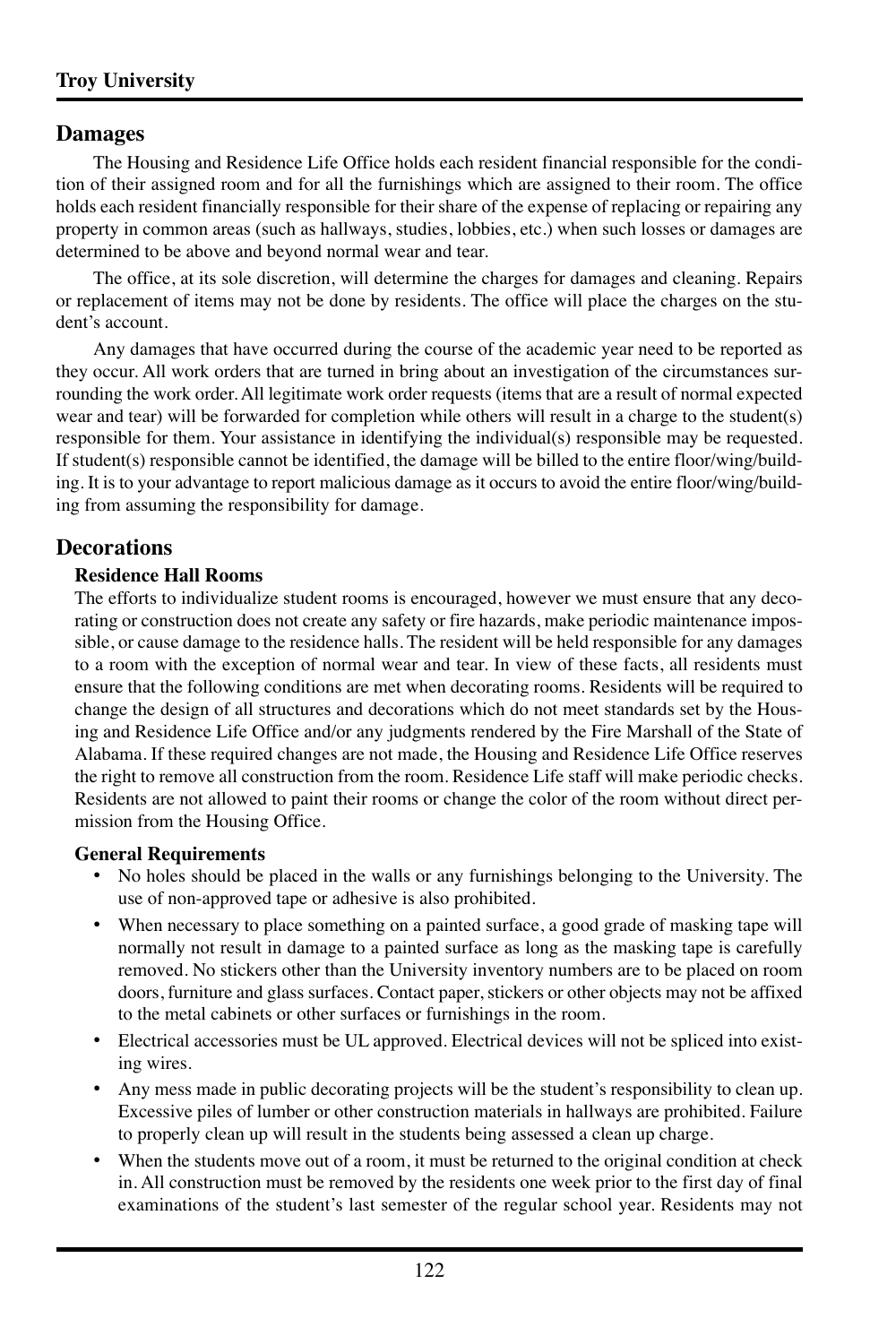leave the construction erected over the summer semester. Any damage to the room will be the resident's responsibility.

- All residents of the room must agree to any decorations or construction.
- All carpets are to be of the fire retardant Class A or B.
- All drapes are to be made of fire retardant fabric.

#### **Holiday Decorations**

- No candles or other open flame may be used.
- No live (natural) trees are allowed in student rooms. Metal, artificial trees may not be wired with tree lights.
- All lights or other electrically operated decorations must be in good condition, carry an Underwriter's Laboratory (UL) Certification, and be approved by the Community Director or the Assistant Director of Housing and Residence Life.
- ·Student room doors and windows may be decorated as long as the decorations do not deface or damage property or create a fire hazard. Any materials that are difficult to remove or will result in damage upon removal are forbidden. Any materials placed on these surfaces must be in good taste and in compliance with University Policy.
- All trees and other decorations are to be taken down and removed from the premises by students prior to the closing of the halls for the holiday break.

#### **Public Areas**

Residence hall entrance doors, doors and windows in other public areas may be decorated as long as the decorations do not deface or damage property or create a fire hazard. No decorations may hinder the use of or restrict access to hallways, doorways, stairs, corridors, or fire related equipment. Decorations violating this policy may be removed by the hall staff Decorations in any public area of a residence hall must receive the approval of the Community Director or the Assistant Director of Housing and Residence Life.

#### **Homecoming Decorations**

Residence halls may prepare decorations and displays in celebration of "Homecoming". Prior to the construction and erection of homecoming displays, the following procedures will be followed:

- Community Directors will assist residence hall committees in developing appropriate decorations or displays. The Community Director will approve all display plans.
- In addition to submitting plans for decorations for approval, the sponsoring group must also present plans for restoring the area after the homecoming weekend. Sponsoring groups will be responsible for removing displays not later than the Monday following homecoming weekend.
- If there is a cost for the materials to construct the display, a budget must be submitted to the Community Director for approval.

### **Drugs**

Unlawful manufacture, sale, delivery, use or possession of any drugs or drug paraphernalia defined as illegal under local, state, federal, or University guidelines is prohibited. Prescription medication and vitamins should be stored in the original bottle with the residents name on it.

### **Emergency Equipment**

Malicious or unwarranted tampering with or damage to fire safety equipment belonging to the University is prohibited. This includes but is not limited to: fire alarm equipment, smoke detectors, fire extinguishers, exit signs and locking devices.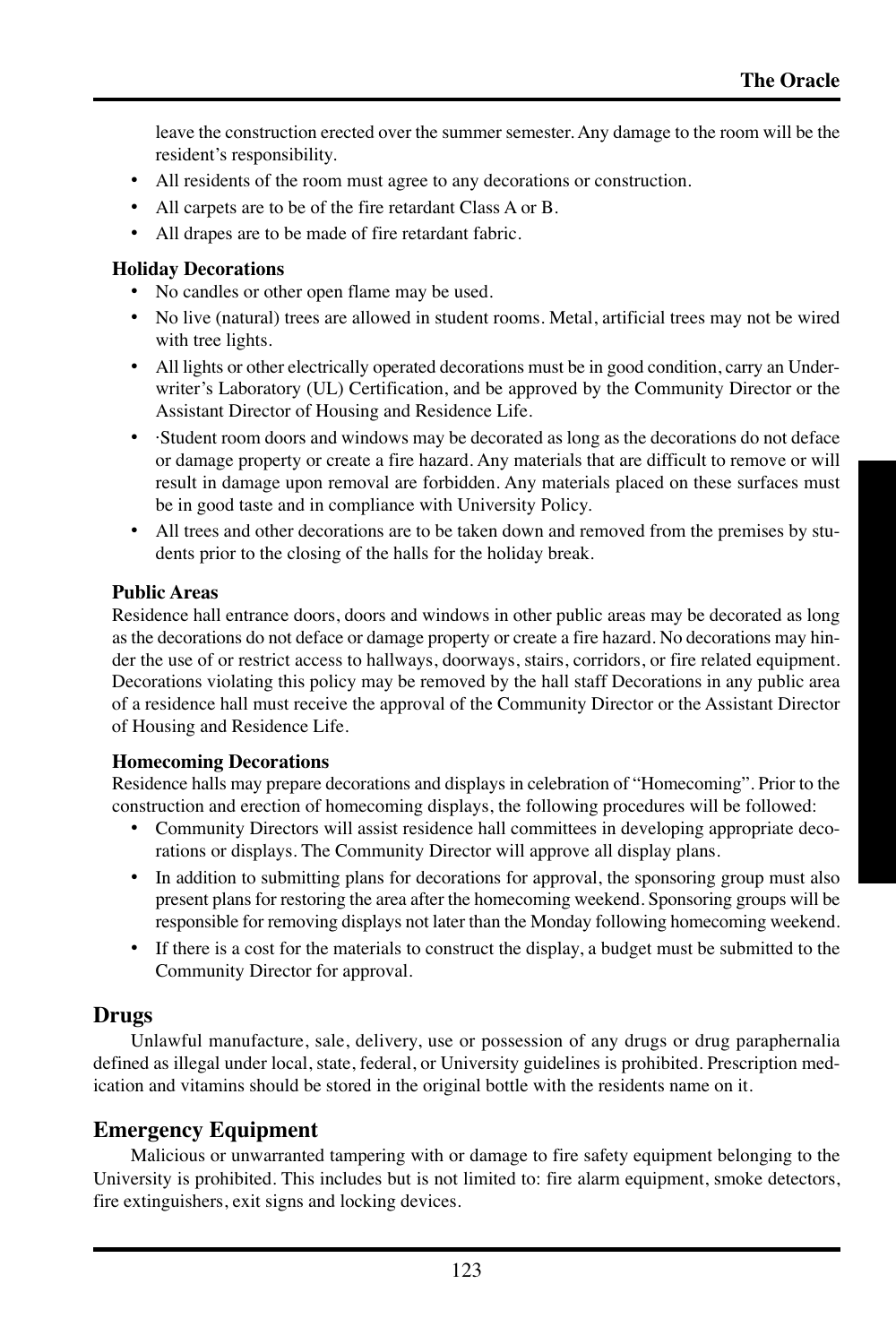### **Escort Policy**

All non-residents must be escorted by a resident of the hall to and from the main lobby and anywhere in the building 24 hours a day. All residents have the responsibility for informing guests of the escort and visitation policies.

#### **Firearms**

Students are prohibited from possessing firearms or other dangerous instruments on University property. No firearms will be permitted in the residence halls at any time. Weapons may be stored at the University Police Department.

### **Fire Drills**

A Fire Drill will be conducted at each resident hall near the beginning of each semester. The drill may or may not be announced. Students present in the building when the fire alarm sounds should exit the building and go to the designated area for evacuation for their building or quad area. Students who fail to exit the building may be subject to a fine or judicial action. Students should always exit the building whenever the fire alarm sounds and should take the matter seriously for safety's sake.

### **Furniture**

Each student room is provided with certain items of furniture. Students may not move additional items into their rooms from public areas of the halls or from other student rooms; neither may they remove items from their rooms that are furnished by the University without prior approval of their Community Director. Resident Assistants are to check rooms as assigned by the Director to ensure that furniture is not missing or damaged and that residents have not move furniture from the public areas to their rooms.

### **Gambling**

Gambling in any form is prohibited in and around all residence halls.

#### **Guests**

Residents are responsible for their guest's conduct in the residence hall, including any financial charges resulting from damages or clean-up caused by the guests.

#### **Overnight guest policy:**

Non-University student guests may be housed in student rooms provided the following conditions are met:

- The guest is of the same sex as the occupant and is the occupant's relative or personal friend.
- There is a bed available for each person staying overnight in the resident's room. The guest's stay does not exceed two consecutive nights; situations requiring addition nights stay must be approved by the Community Director.
- The resident obtains permission from their roommate for the guest to use his or her bed.

#### **Harassment**

Discrimination, harassment, exclusion, abusive or insensitive language, or any other manifestation of bigotry with respect to race, ethnicity, gender, religious affiliation, physical or mental ability, age, or sexual orientation are unacceptable and will not be tolerated. Any such acts will be dealt with as a serious violation of housing policy.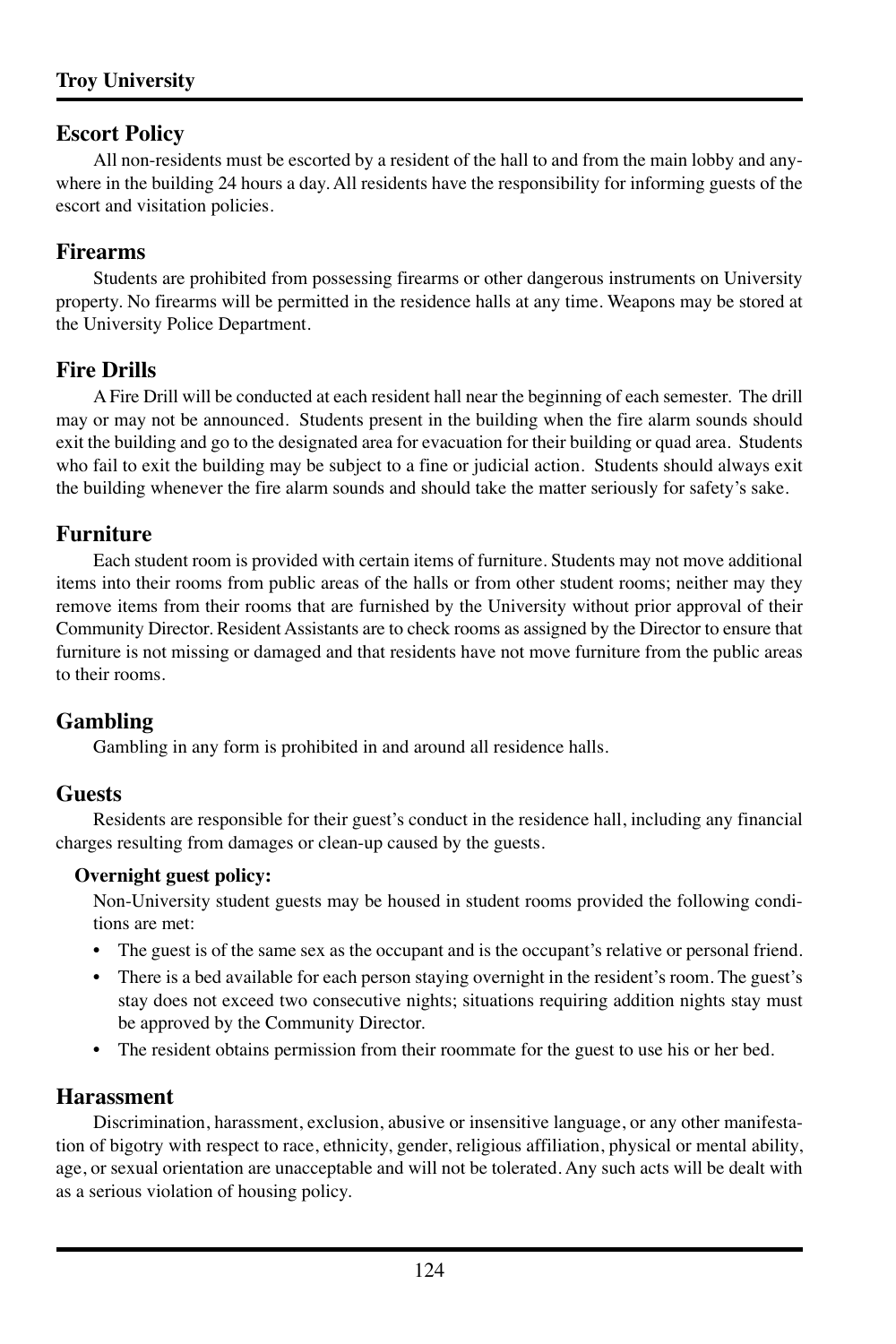# **Hazing**

Troy University does not condone hazing in any form. Hazing is defined as any intentional, negligent or reckless action, activity or situation which causes another pain, embarrassment, ridicule or harassment, regardless of the individual's willingness to participate. Such actions and situations include, but are not limited to the following:

- Forcing or requiring the drinking of alcohol or any other substance
- Forcing or requiring the eating of food or any other substance
- Calisthenics (push-ups, sit-ups, jogging, runs, etc.)
- "Treeing"
- Paddling
- Line-ups
- Theft of any property
- Road trips
- Scavenger hunts
- Permitting less than six (6) continuous hours of sleep per night
- Conducting activities which do not allow adequate time for study
- Nudity at any time
- Running person errands of the members (driving them to class, cleaning their individual rooms, serving meals, etc.)
- Forcing or requiring the violation of University, Federal, State, or local law.

# **Housing Reservations**

- (a) Reservations for new students Advance housing reservations for the academic year are made once an applicant has been admitted to the university, completed a residence hall application and submitted the non-refundable \$100 application fee. The deadline for fall semester is March 1<sup>st</sup>. Fall semester assignments are generally mailed out in June. Late applicants will receive their assignment as space becomes available or given specific instructions regarding space availability. Spring semester applications are due by Oct  $1<sup>st</sup>$  and assignments are mailed out in late November.
- (b) Reservations for continuing students Currently enrolled students residing in residence will keep the same room for fall and spring semesters. Residents desiring to move to another room will see the Community Director for the area in which they are interested in living regarding space availability. This will be done in January when students return from Christmas Holiday break.
- (c) Next academic year room reservations Students currently residing in on-campus housing during spring semester will be given the opportunity to Re-Contract for the next academic year. Specific instructions will be provided to students regarding this process.
- (d) Housing reserves the right to re-locate a student based on condition of the room, disciplinary issues or to best accommodate the needs of students or for safety and security purposes.
- (e) Assignment Priority Room assignments are based upon the date the housing application/contract and non-refundable \$100 fee are received in the Housing Office. No specific room assignment based solely upon a resident's request is guaranteed or implied. Signing the Housing Contract does not guarantee housing if all spaces are filled in the residence halls prior to the time a students' application is completed. If housing demand exceeds room-assignment capacity the University reserves the right to use designated temporary room assignments pending assignment/relocation to a permanent living space.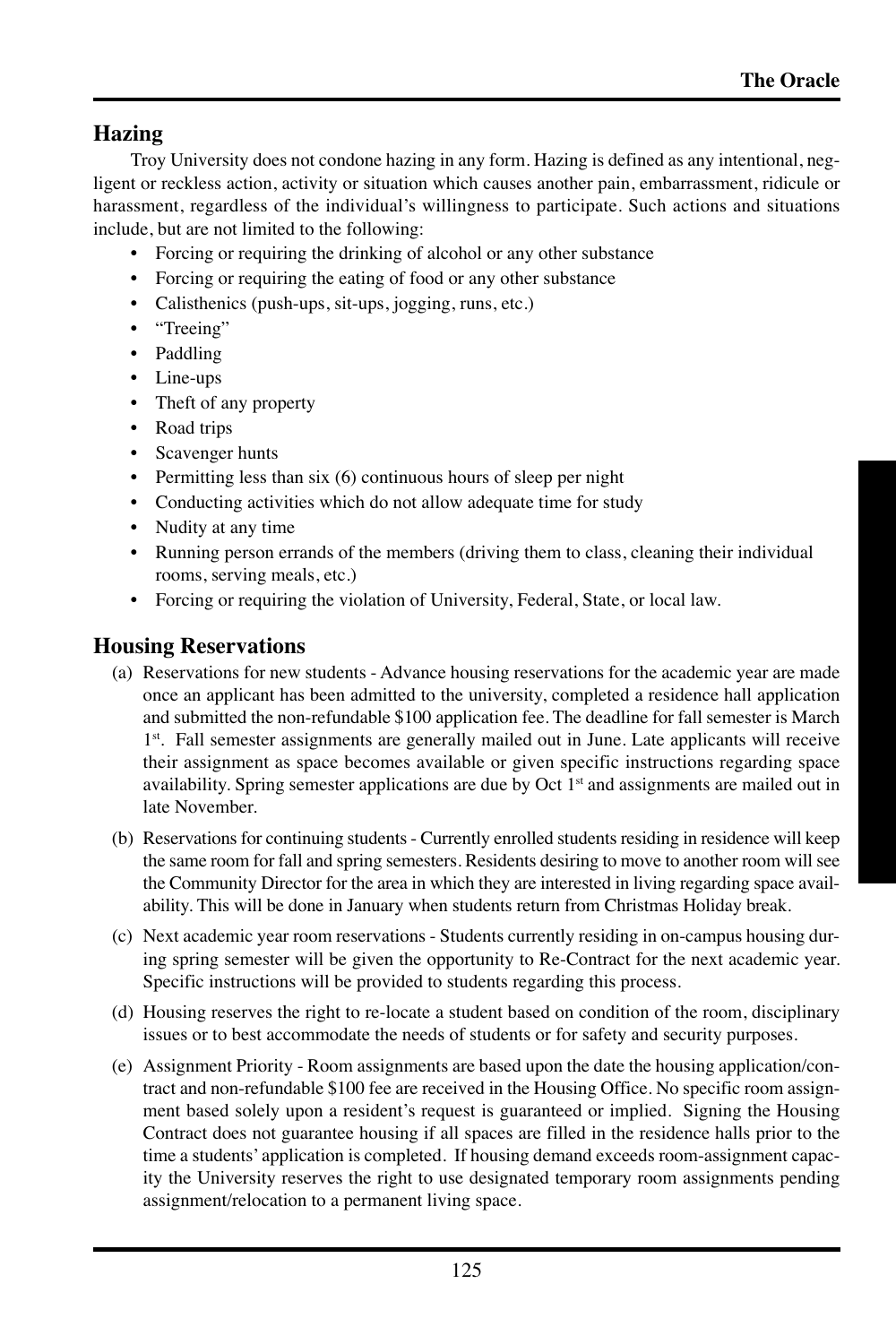### **Inspections**

A safety and cleanliness inspection will be conducted twice a month in all residence halls. Students will be expected to keep the trash taken out in a routine manner. Trash should not be allowed to accumulate but should be removed daily or as necessary to keep rooms clean and sanitary. Bathrooms, including showers, tubs, toilets, floors and sink areas should be cleaned weekly for sanitary purposes. Floors should be swept, mopped or vacuumed. A resident whose room does not pass inspection will be given 24 hours to clean the room as outlined by the Resident Assistant or will be fined accordingly. Candles, incense and any item that presents a fire and safety hazard are not allowed. Repeat offenders may face removal from the residence hall.

## **Lock Outs**

Students should keep their key with them when leaving their room. The first time a student is locked-out for forgetting or losing their key; will not be fined. Subsequent or frequent lockouts due to negligence of the student will result in a small charge to unlock the door each time a lockout occurs.

#### **Loss or Damage**

The University is not responsible for loss or damage to the personal property of occupants. Each resident is urged to provide security of their own belongings by locking rooms and carrying personal property insurance. Parents should check their homeowner's policy to make sure that their student's belongings are included in their policy. This type of insurance is available through a private insurance company for which the Housing and Residence Life Office provides a brochure to the residents.

Thefts should be reported to the Community Director and the University Police.

# **Lounges**

Staff should monitor the use and/or abuse of the lounge facilities. Students are reminded that it is not the housekeeping staff's job to clean up unnecessary messes or to have to rearrange furniture every morning.

Lounge furniture is provided for all students to use. Any lounge or other unauthorized furniture found in a student's room should be returned to its' original location and recorded on an incident report. Students who move furniture from its' original location are subject to a \$50.00 fine (first offense).

# **Mattress Covers**

Quilted mattress covers are necessary for health and sanitation and are required in all the residence halls.

### **Noise**

Sound carries easily throughout the residence halls. Voices, stereos, televisions, and bouncing balls in rooms can often be heard in other rooms on residence floors above and below residents. Remember that while residents have rights to listen to music of their choice, other residents have the right to sleep, study or listen to music of their choice without disturbance. Residents may be asked by other residents or staff to adjust the noise level in their room to reduce the disturbance of others around them. They must be considerate and flexible. Yelling, playing loud music, etc., out of windows is strictly prohibited. The playing of musical instruments is prohibited within the living area. (See Quiet Hour Policy)

# **Open Flame**

Open flames or candles are prohibited at all time in all places in the residence halls.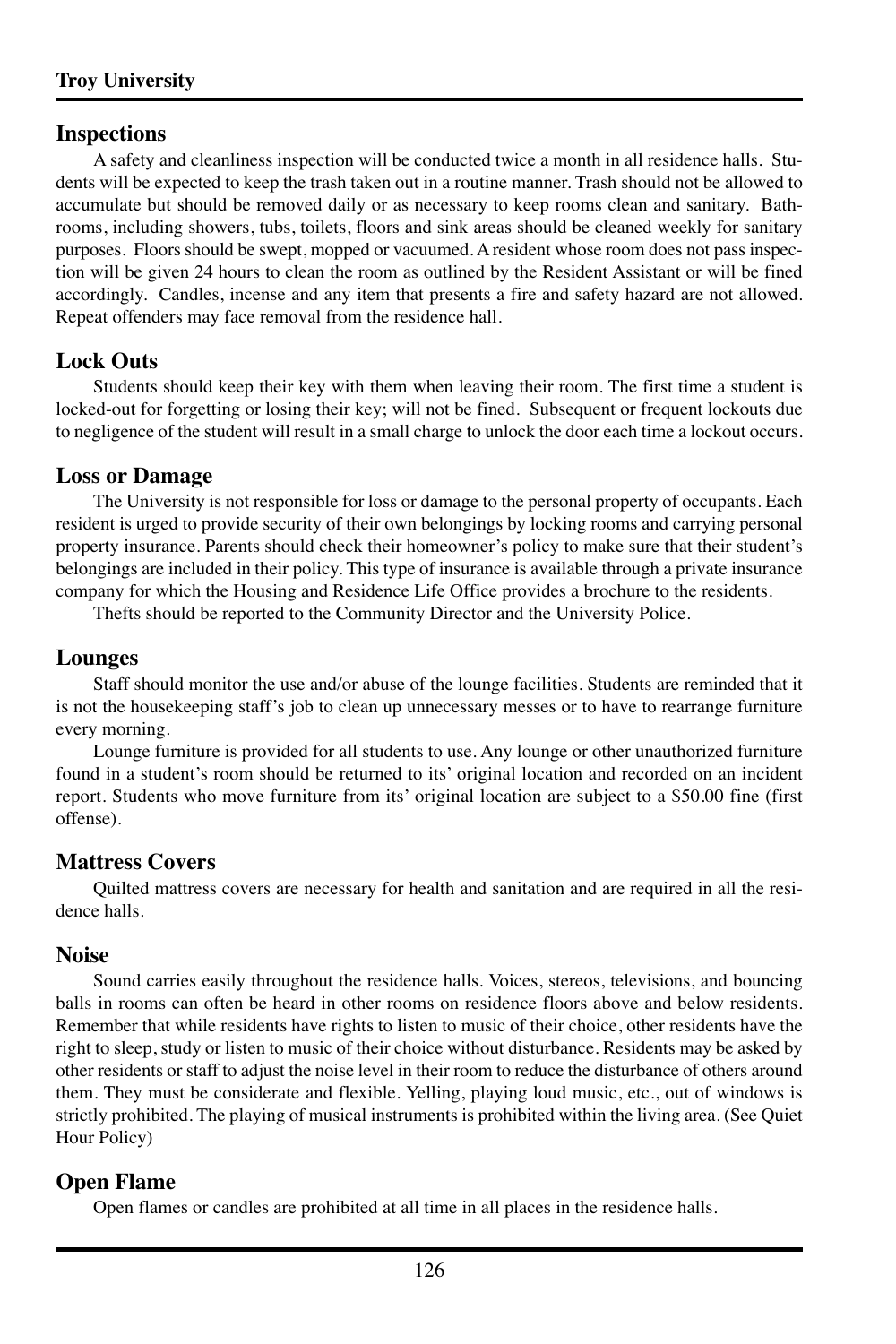#### **Personal Property**

The University is not responsible for lost or stolen property. Students are encouraged to document serial numbers and other means of identification for their personal property. Students may wish to take out rental insurance that will cover lost, stolen or damaged property. Operation ID is a free identification and recording of personal property offered by the University Police. Students may contact the University Police for information regarding this service. Students should always lock their rooms any time they leave the room and should keep the key with them at all times. Students are not encouraged to keep large amounts of cash or expensive valuables in their rooms.

### **Personal Safety**

The University does all within its power to assure that the residence halls are safe, secure places to live. We recognize, however, that sometimes crimes do occur. Most problems are petty thefts, which occur when students fail to lock their room door. Encourage residents to lock doors at all times. Warn them against propping or tampering with exterior doors. They are not only endangering themselves, but all residents in the building.

### **Pets**

No animals, with the exception of fish in properly maintained aquariums of 20 gallons or less, will be allowed in residence halls.

## **Private Rooms**

Each semester the Housing Office receives numerous requests for private or single rooms. The Housing Office will not be able to honor all requests as space is not always available. Documented medical needs will be given first priority and then requests will be based on seniority. Double occupancy traditional rooms that are granted as private rooms will be billed 30% above the stated room rent. Double Occupancy Suite style rooms that are granted as private rooms will be billed at double the room rate. Rooms designated as Singles are designed for only one resident and will be billed on the rental scale for that building. Students who sign a Request for Private Room and are granted a private room will be billed accordingly. Parents and students should discuss this in advance of the student signing the form.

# **Quiet Hours**

Quiet hours provide a structure to achieve a balance between quiet and privacy. During quiet hours, noise that can be heard one door away from the source is too loud. Quiet hours will be observed during the following times:

- 7:00 p.m. to 7:00 a.m. with the exception of Friday and Saturday. On those days, Quiet Hours begin at 12:00 a.m. and end at 10:00 a.m. the following morning. While some areas are designated as 24 hour Quiet/Study Halls, other living units may vote to increase the number of quiet hours if they so choose.
- Modified Quiet Hours will be in effect at all other times. During Modified Quiet Hours, noise should not be heard more than three (3) doors from the source. At any time a resident's right to a quieter environment should be honored.

# **Room Condition**

Students are expected to keep residence rooms in a reasonably clean and sanitary condition. Rooms will be inspected twice monthly to insure that health and sanitary conditions are being met. Students may be instructed by their Resident Assistant that they should clean their room or take out trash to avoid fines. Residents should comply with the request of the R.A. in a timely manner to avoid fines, but more importantly to maintain a safe and clean learning environment on the hall.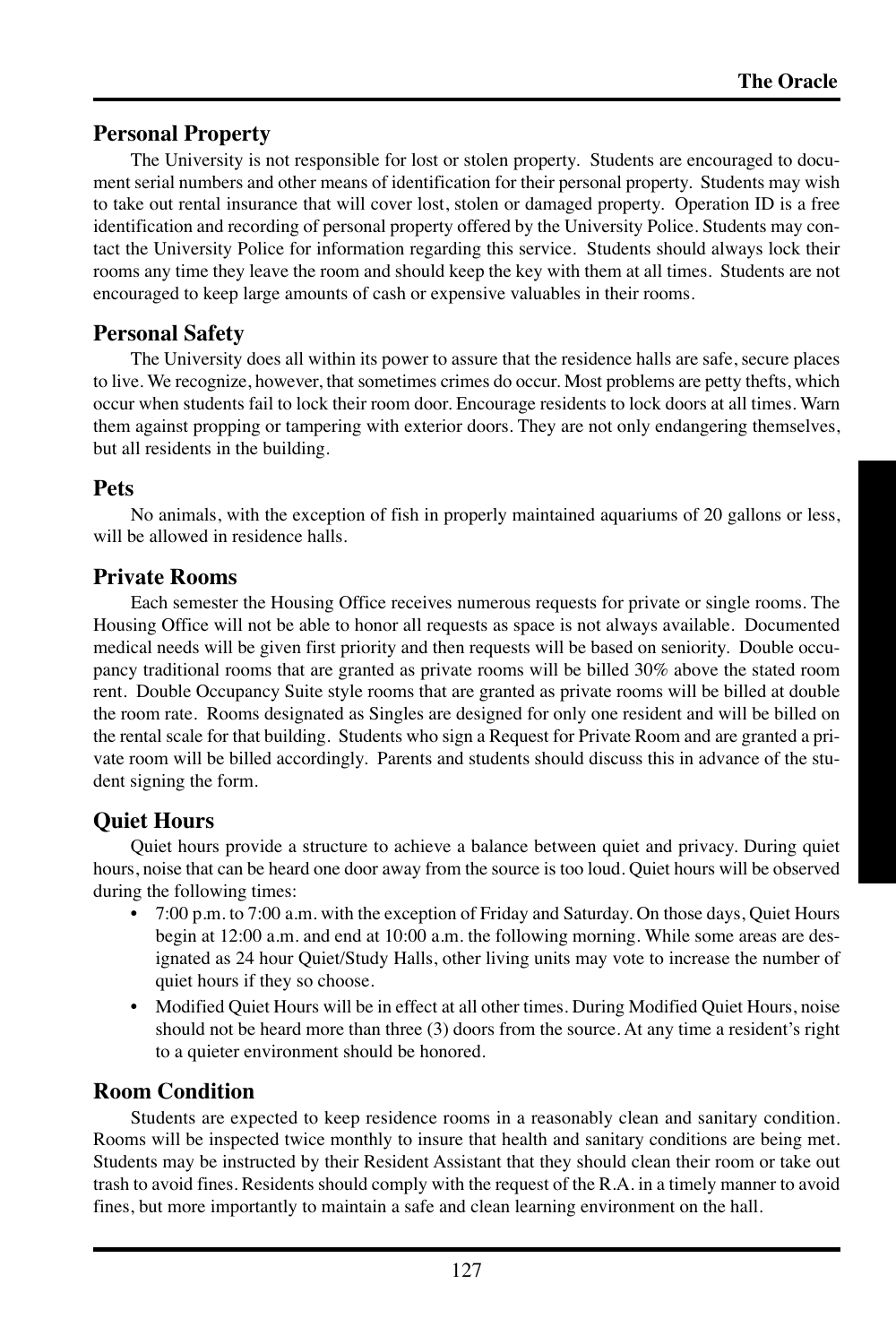#### **Room Changes**

Students desiring to change rooms should speak with their Community Director or the Community Director for the area in which they are interested in moving to. There are designated times at the beginning of each semester that are set aside for moves. A reasonable amount of time, generally two weeks, will be allotted for room changes. Students requesting to move after this time may be allowed to move if space permits, but will be fined a late move fee. The Community Director reserves the right to deny move requests after the designated deadline for moves.

# **Responsibility for Student Property**

Although precautions are taken to maintain adequate security, the University cannot assume the responsibility for the loss of or damage to student possessions. Students or their parents are encouraged to carry appropriate insurance to cover such losses. Theft/damage insurance is available to residents through a private insurance company. The Housing and Residence Life Office has brochures concerning this program. Each resident should be encouraged to provide for the security of their belongings by locking their doors. Any thefts should be reported to the University Police and the Community Director.

### **Room Care**

A good standard of room cleanliness is required of all residents. Beds must be made, room swept, and waste baskets emptied as needed. Possessions are to be kept in order. Vacuum cleaners, brooms, etc. must be returned to hall closets/staff members. Room inspections will be done approximately four times throughout the semester. Staff should knock on the door and ask the resident to enter to complete the room inspection. In the absence of the resident, staff can enter the room but should only do a visual inspection from the doorway. Residents whose rooms are rated "poor" will be given a reprimand and asked to clean their room. It is the responsibility of the RA to follow-up on this matter and ensure the room has been brought up to a satisfactory and sanitary condition.

### **Room Entry and Unauthorized Entry**

The University reserves the right to enter student rooms for purposes of safety, improvements, routine maintenance inspections, cleanliness inspections, or to control rooms in the event of an epidemic or emergency which jeopardizes the well-being of the occupant or other students in the hall. Residence Hall staff members should try to do room inspections in the presence of the resident or another staff member. If this is not possible, a door hanger should be left indicating the room has been inspected.

### **Room Searches**

If deemed necessary and advisable for the safety, security, and maintenance of an educational atmosphere, a room may be searched. Searches will be conducted only in accordance with the preceding statement or if there is reasonable cause to believe that a student(s) is using his/her room for a purpose in violation of federal, state or local laws, or University regulations. Any room search, except one conducted by law enforcement officers with a duly issued search warrant, must be approved by the Senior Vice Chancellor for Student Services/Administration, the Dean of Student Services, or the Assistant Director of Housing as the case may be.

### **Sales and Solicitation**

Sales and solicitations in the residence halls/apartments are prohibited. University related sales must be approved by the Assistant Director of Housing and Residence Life prior to the sale beginning.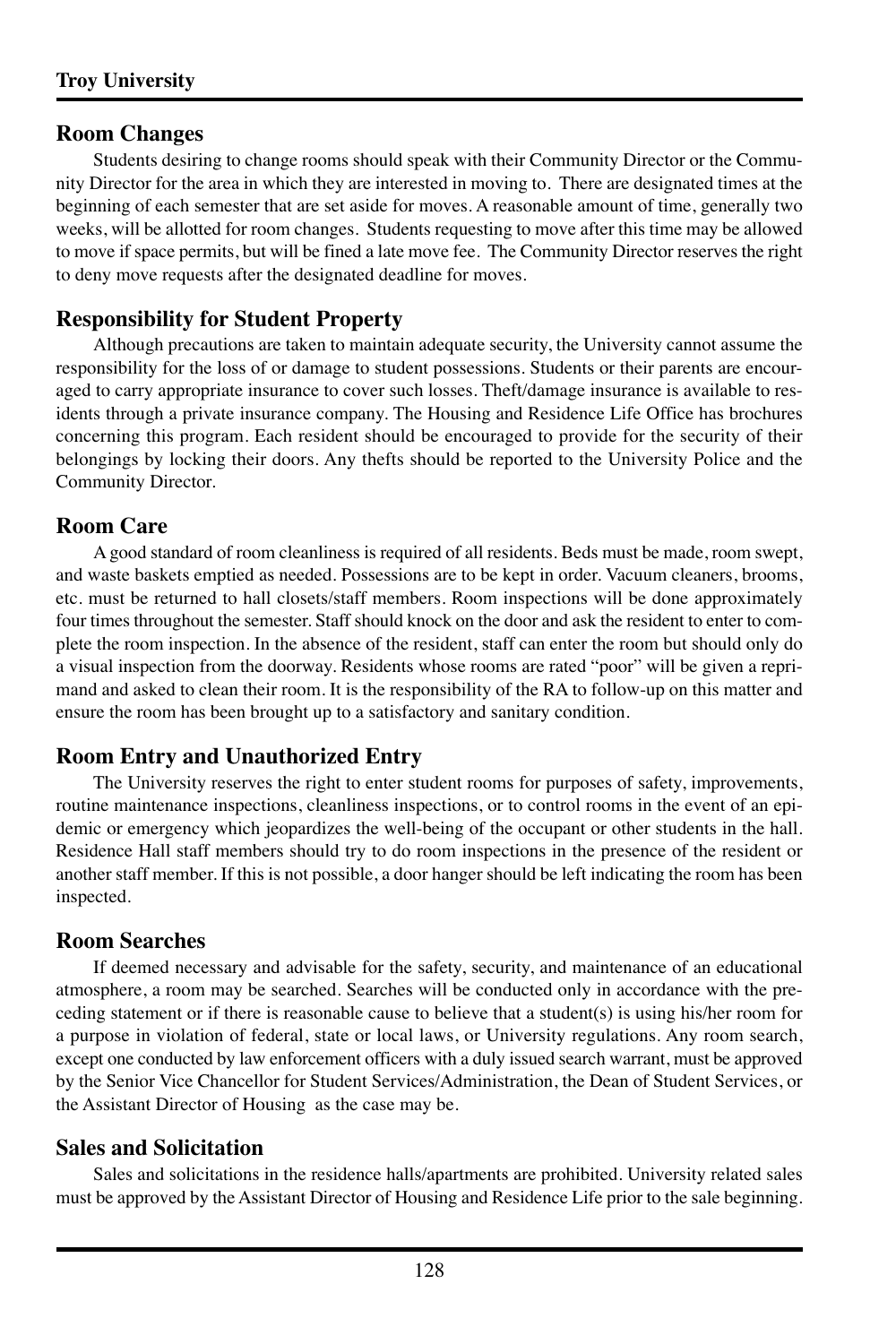### **Severe Weather**

Troy University has a free notification system referred to as SOS. Students and parents may sign up for this free email, cell phone or computer notification system that will automatically send a message notifying students of severe weather or other threatening situations. All students are highly encouraged to sign up for this free service. Information is available on the Troy website. Students living in residence or in class attendance on campus are expected to follow directions given to them by a R.A. or other designated personnel. Students will evacuate to the lowest level or safest area of the building away from glass and should be prepared to stay until the all clear is issued.

## **Signs**

Possession of state, federal, local or miscellaneous signs illegally obtained is prohibited in the residence halls. Residents must be able to prove they purchased the sign(s) legally.

## **Smoking**

All areas of the residence halls are smoke-free. This means no smoking in any area of the interior of the residence halls. There are designated smoking areas outside of each hall. Penalties for residents breaking the no smoking policy are as follows:

1st Offense: Given a letter of reprimand and a monetary fine of \$50.00;

2nd Offense: Referred to Student Services Judicial Officer for adjudication;

3rd Offense: Referred to Substance Abuse Program and additional sanctions from the Student Services Judicial Officer.

4th Offense: Removal from residence hall for disciplinary reasons.

### **Smoke Detectors and Sprinklers**

Smoke detectors should not be covered or tampered with to avoid malfunctioning of the system and to avoid fines. Smoke detectors that beep may need a battery change or may need to be checked by an authorized repairman. Mal-functioning units should be reported immediately to your Resident Assistant or Community Director. Students should not attempt to repair or disarm detectors themselves. Nothing should ever be hung from a sprinkler head as this may cause immediate activation of the system leading to flooding and water damage. Damages that result from misuse of a sprinkler will result in the responsible party being billed for all damages.

### **Storage**

Storage facilities are limited in the residence halls. However, some space is available for those of special situations. Please contact the Housing and Residence Life Office for more details concerning storage.

### **Students' Rights and Responsibilities**

As students at this university, residents are guaranteed all of the rights, privileges, and freedoms granted to every United States citizen. However, with these rights come responsibilities. The University is not a place where students can escape the responsibilities imposed by law upon all citizens. As students at Troy University, residents are expected to abide by all Federal, State, and local laws. Alleged violations of these laws will be referred to the appropriate court of police authority. Violations of these laws may also lead to disciplinary actions by Troy University. When students enroll at Troy University they assume special responsibility for the University's conduct regulations. They were not made to deny any of the rights guaranteed previously; rather they were adopted to ensure that this university is able to maintain an atmosphere conductive to learning and growth.

The University Standards of Conduct are explained in The Oracle. It is the student's responsibility to know these regulations.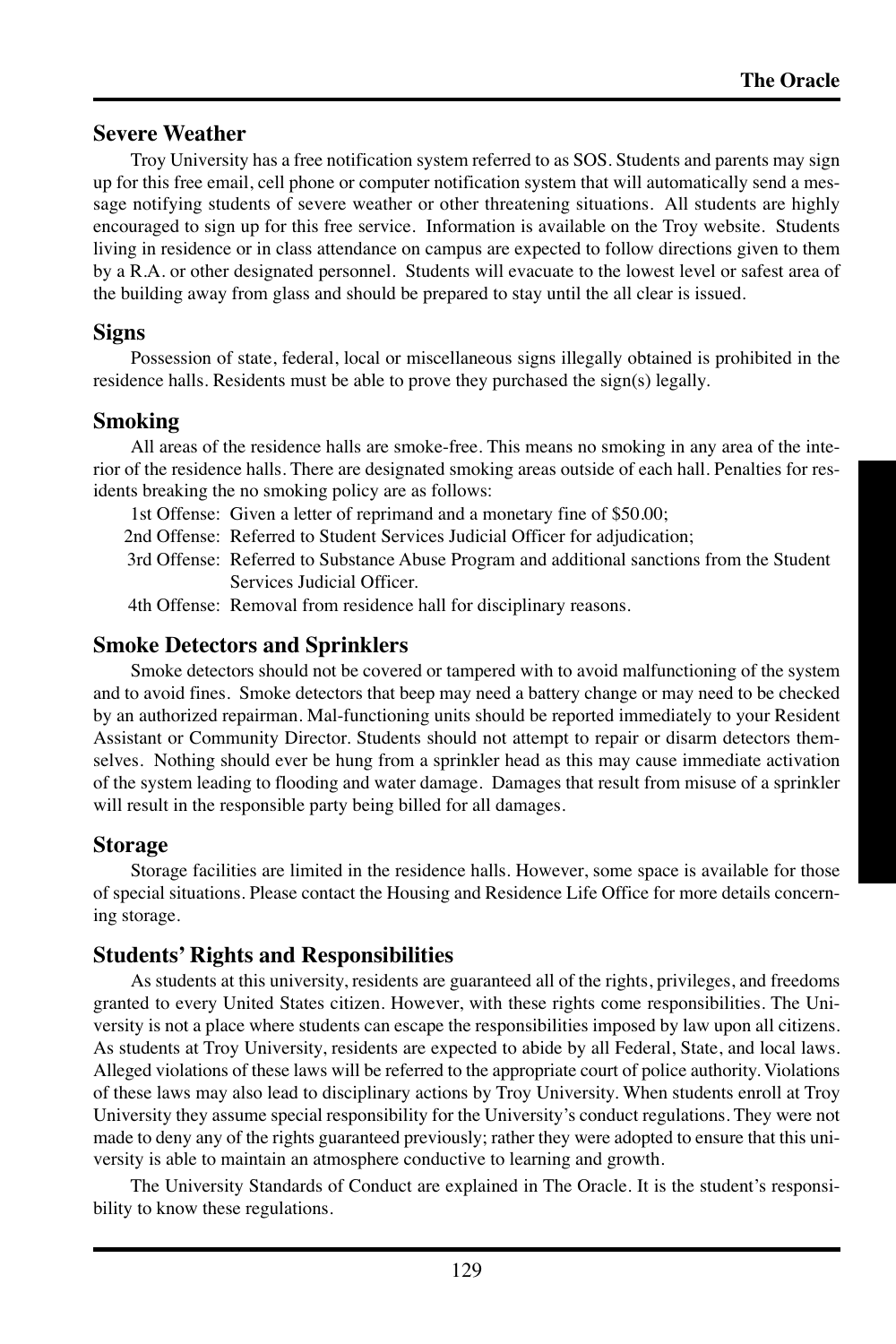## **Troy University**

## **Telephones**

The Troy Telecom Office provides on campus phone service in each residence hall room. Residents desiring long distance service must apply for a personal authorization code number from the Telecom Office in Bibb Graves Hall. This code is authorized for use in the resident's room only. Confidentially and safeguarding of an authorization code is the sole responsibility of the resident. All inquiries concerning authorization codes should be referred to the Telecom Office.

# **Thefts**

All thefts should be reported to the University Police Department (670-3215) as well as your Community Director. A Police Report and a Resident Incident Form is to be completed on all thefts (student thefts, University property, etc.).

# **Trash**

Occasionally, situations created by the residents occur which create excessive trash or mess in the residence hall. Unfortunately, some residents take the attitude that cleaning up after such incidents is the housekeeping staff's responsibility or "that's what they get paid to do". This simply is not the case. All trash must be taken to the appropriate receptacle provided for each building. When trash is left in public areas (lounges, halls, and restrooms), the staff member should first attempt to determine the individual(s) responsible. If identified, staff should contact the individual(s) and request that the problem be corrected. If the student is not cooperative and fails to remove the trash or clean up the mess, an incident report should be filed and the resident should be assessed the \$50.00 fine. If trash cannot be traced, the fee may be assessed against all residents of the hall or building, as the case may be.

# **Vacation Periods**

Residence halls are closed between semesters. Only those students who have been approved to stay in the halls during an interim period may remain after the hall is closed. Students requiring housing during an interim period should come by the Housing and Residence Life Office prior to the period and make application. Students not approved to stay cannot re-enter the building during breaks without permission from the Housing and Residence Life Office. Students may be asked to take their person possessions home if work is being done in the residence halls and are encouraged to do so between long breaks. Students not attending summer semester must remove all personal possessions from their room regardless of the fact that they may be returning to the same room in the fall. The University cannot be responsible for lost or stolen property left in the residence halls during the interim periods and school breaks.

# **Vandalism of Safety Equipment**

Persons who vandalize safety equipment such as fire extinguishers, or pull fire alarms as a prank will face judicial action and are subject to all fines established by the law. Prank pulling of a fire alarm will result in a \$500 fine and if the building is occupied by anyone with a disability is subject to judicial action and may result in prosecution by the State Fire Inspector.

# **Videotape Guidelines**

Due to the copyright laws, Troy University residence halls will not be able to show videotapes in lounges or public areas without specific authorization from the owner of the copyright. The U.S. Copyright Act grants to the copyright owner the exclusive right, among others, "to perform the copyrighted work publicly." Any willful infringement of this right is a Federal crime. The first offense is punishable by up to one year in jailor a \$25,000 fine. In addition, each innocent or inadvertent infringes are subject to substantial civil penalties.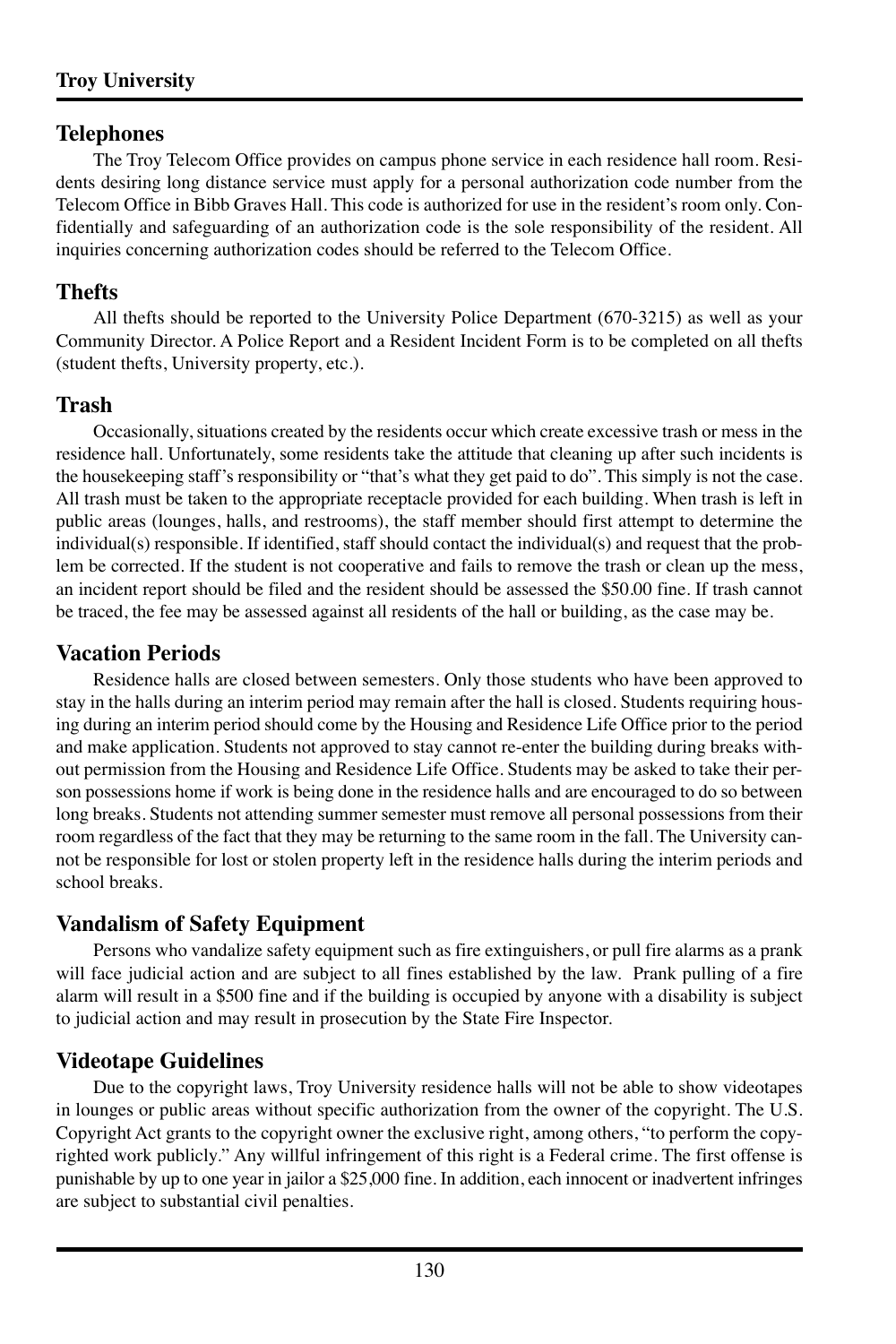Because of this, the residence halls can no longer rent video tapes to show in residence hall lounges, without infringing the copyright law, unless authorization is granted. Only authorized distributors have a license to distribute videos for non-theatrical release on college campuses. Video stores are not authorized distributors. Renting tapes to show in lounges or public areas is a violation of the copyright. If you have further questions, please contact your Hall Director or the Coordinator of Residence Life.

# **Videotaping of Individuals Without Their Consent**

Students may not use videotaping equipment, cell phones or other devices to videotape their roommates or quests without their knowledge. Residents who have a reason to suspect their roommate of theft or other concerns should report this to the University Police. Unlawful videotaping may result in the video or equipment being confiscated. Students may not post materials that would be considered sexually explicit or humiliating to YouTube or other internet means. Violators may face judicial action.

# **Visitation**

Troy University's residence hall visitation policy seeks to balance the rights and wishes of individual students with those of other students living nearby. The continuation of the policy depends upon a demonstration of maturity and responsibility by those participating in visitation. Cooperation within the regulations is essential to all residents.

All concerned must recognize the importance of the guidelines being strictly adhered to if the program is to be successful. Visitation in the residence halls will be conducted according to the following guidelines.

- The right of privacy must be maintained; visitation will not be permitted in any room or suite without the consent of all assigned occupants, regardless of the visitation policy in effect.
- Measures for enforcement of the visitation regulations and for residence hall security shall be maintained. The privilege of visitation shall be revoked for individuals or for residence units where the rules governing visitation are violated.
- Visitation is permitted in designated halls daily from 12:00 p.m. to 12:00 a.m.
- All persons participating are required to use the outside phones to call the residents before entering the building. The resident will then escort the guest into the building. ·No guest will be permitted in the corridors or bedroom areas of a residence hall unless escorted by a resident.
- Only one guest will be allowed per resident unless special permission is given by the Hall Director for study purposes.
- Only lobby doors will be used for entering and leaving the building.
- Guests will not be allowed in any resident's room at times other than the times set aside for visitation.
- So as not to cause anyone any embarrassment, all residents using public areas and corridors during visitation hours must be clothed
- Overnight guests of the opposite sex are not allowed. Anyone wishing to have an overnight guest must register the guest with the Community Director and must be approved. A form of identification must be presented and documented. Anyone found in violation of this policy is subject to a fine.

### **Waterbeds**

For safety and facility reasons, waterbeds are not permitted in student rooms.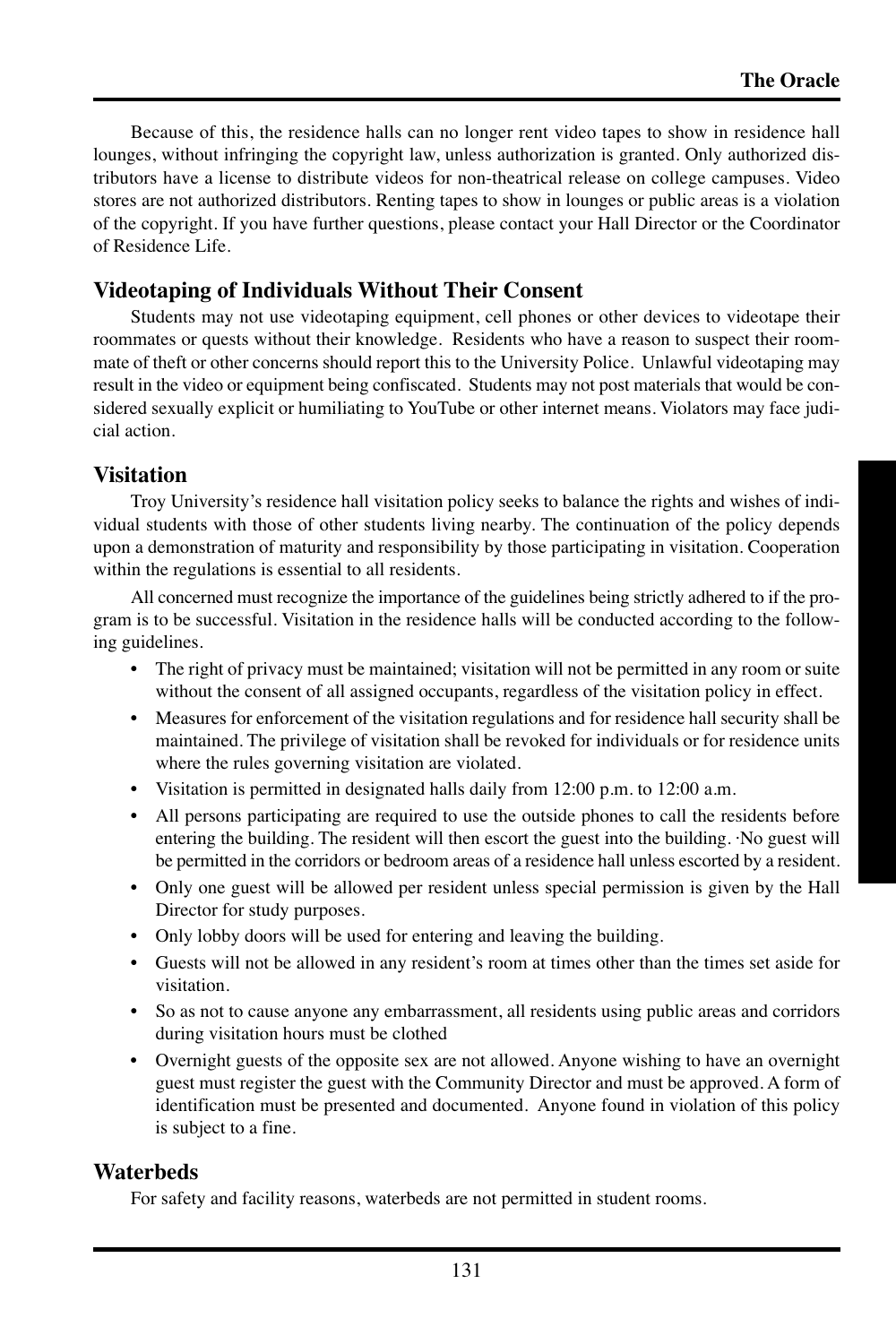## **Windows and Screens**

No objects should be thrown or hung from windows. Screens are not to be removed from any window.

Whenever there is a broken window, staff should do the following:

- Try to discover what happened and if possible who was responsible for the damaged window. The resident(s) responsible will be billed for the damage.
- Clean up the broken glass. Do not leave the area unattended before the glass is cleaned up and the remaining glass fragments in the window frame are disposed. This is to protect residents unaware of the danger.
- If the broken window is on an upper floor, do not leave the area without posting a sign or placing tape across the window opening to forewarn of the danger.
- If the window has been broken during regular business hours (8:00-5:00, Monday-Friday), staff should follow the work order procedures for repairs. If after 5:00 p.m. or on a weekend, staff should notify your Community Director to access the need for emergency maintenance.
- Emergency maintenance should be called if:
	- The window is on the ground floor of the building and it is a breach of the building security.
	- Inclement weather is pending.

# **Wiring; Etc.**

Residents should not splice or otherwise tamper with any existing wire in the building. Should there be a problem with the wiring; a work order should be created to have a trained technician examine the problem. Additionally, residents must not have television aerials, masts, or other radio transmitting equipment stuck or mounted outside their room.

# **Withdrawal from the University**

Official withdrawal from the university is when the student has registered but decides to cancel registration and formally withdraw. The refund of the room rent is prorated based upon the date the room is vacated and the key is returned provided it is before the last date to register for classes. After this date charges will not be refunded unless there is a documented medical reason, military service or student marries or the withdrawal is beyond the control of the student. This will be reviewed on a case by case basis.

Denied Admission, Suspension, or Dismissal- If a student is not permitted to register at the university for an upcoming semester, the student must cancel in writing with the Housing Office prior to the hall opening. The written cancellation must identify the student's denied admission status.

# **Removal from Housing**

A student who is deemed to be disruptive or a dangerous presence to other residents in the University housing system may be suspended indefinitely from university housing.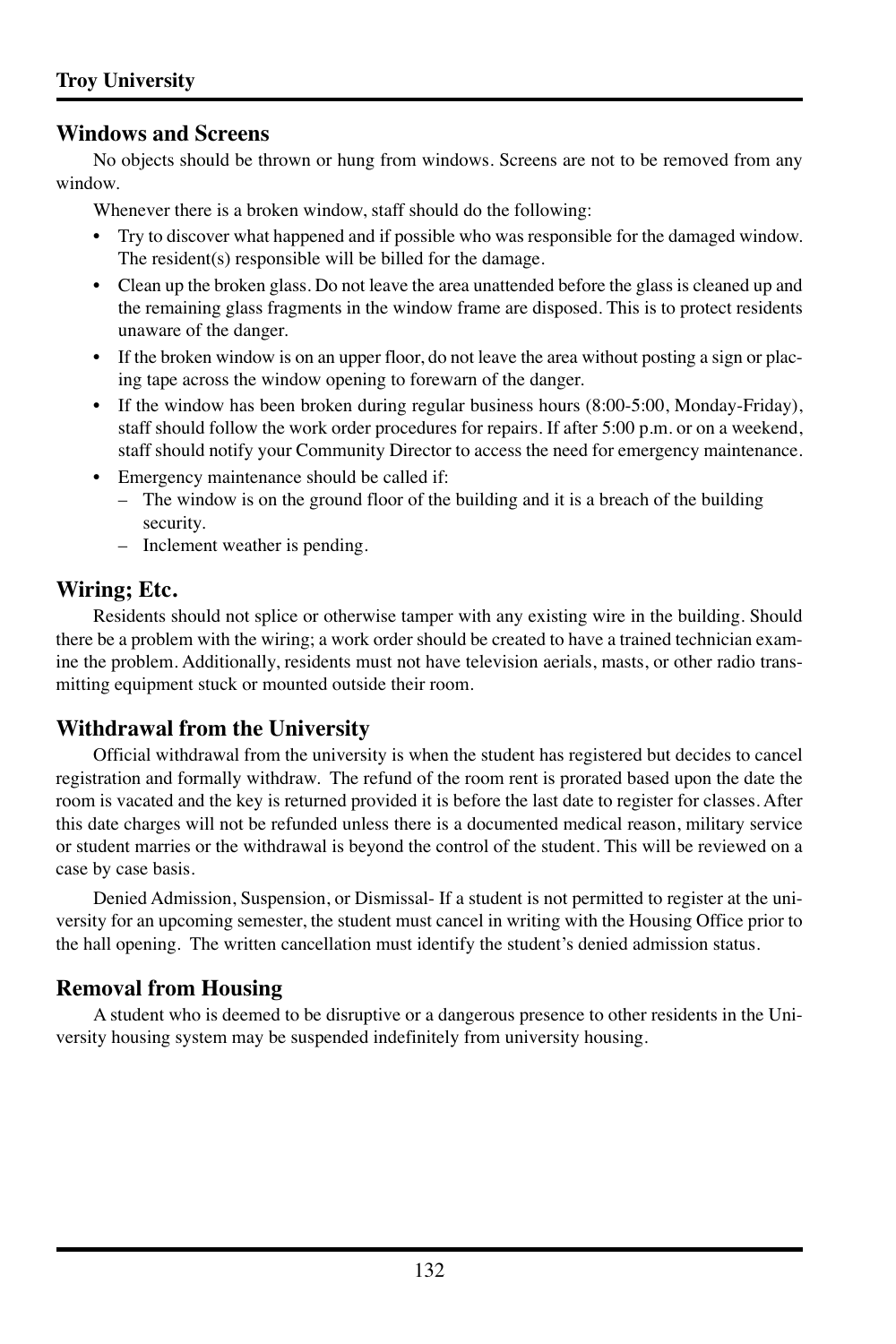# **Campus Contact Information**

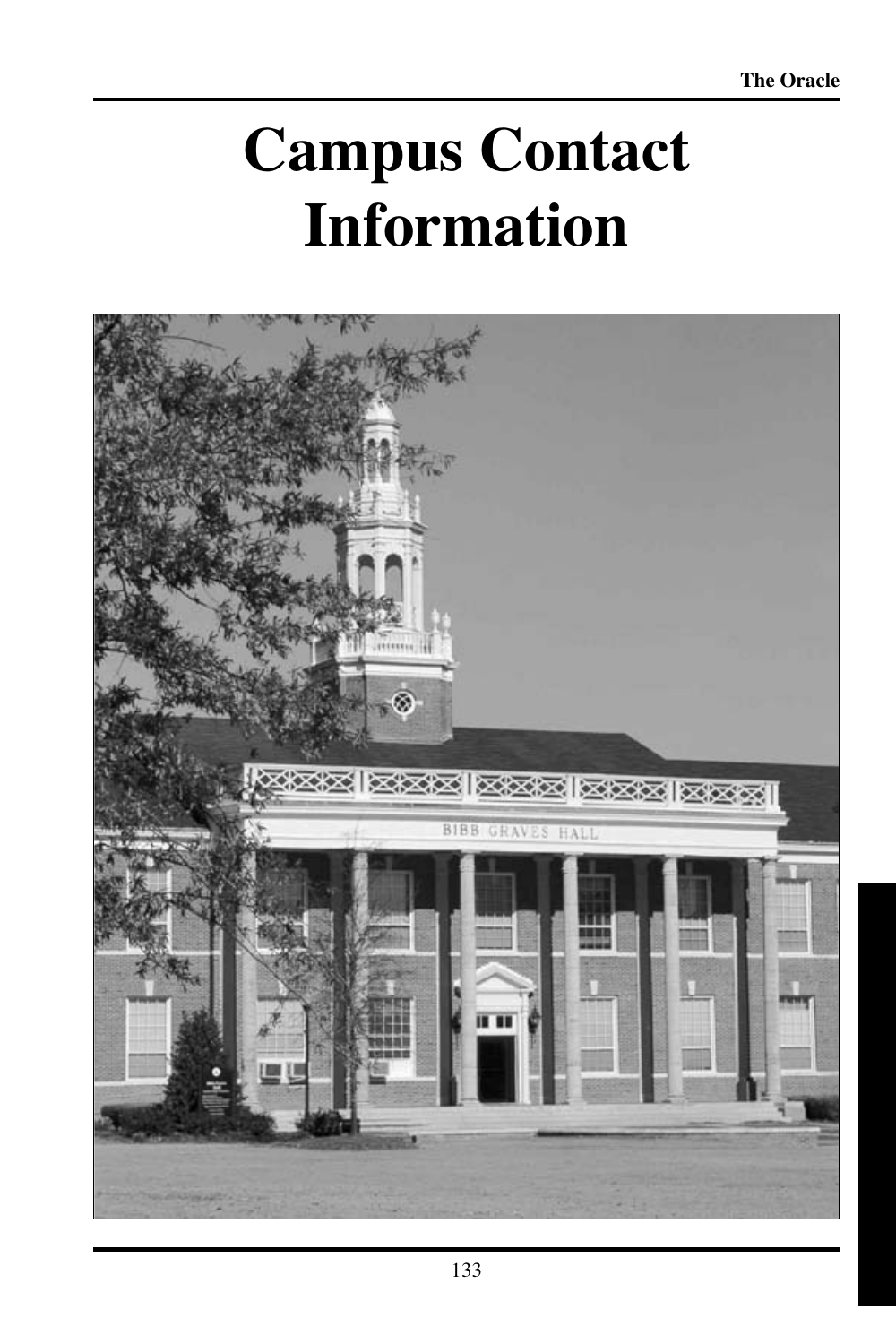# **Troy Campus Contact Information**

| Trojan Center Office |  |
|----------------------|--|
|                      |  |
|                      |  |
|                      |  |
|                      |  |
|                      |  |
|                      |  |
|                      |  |
|                      |  |
|                      |  |
|                      |  |
|                      |  |
|                      |  |
|                      |  |
|                      |  |
|                      |  |
|                      |  |
|                      |  |
|                      |  |
|                      |  |
|                      |  |
|                      |  |
|                      |  |
|                      |  |
|                      |  |
|                      |  |
|                      |  |
|                      |  |
|                      |  |
|                      |  |
|                      |  |
|                      |  |
|                      |  |
|                      |  |
|                      |  |
|                      |  |
|                      |  |
|                      |  |
|                      |  |
|                      |  |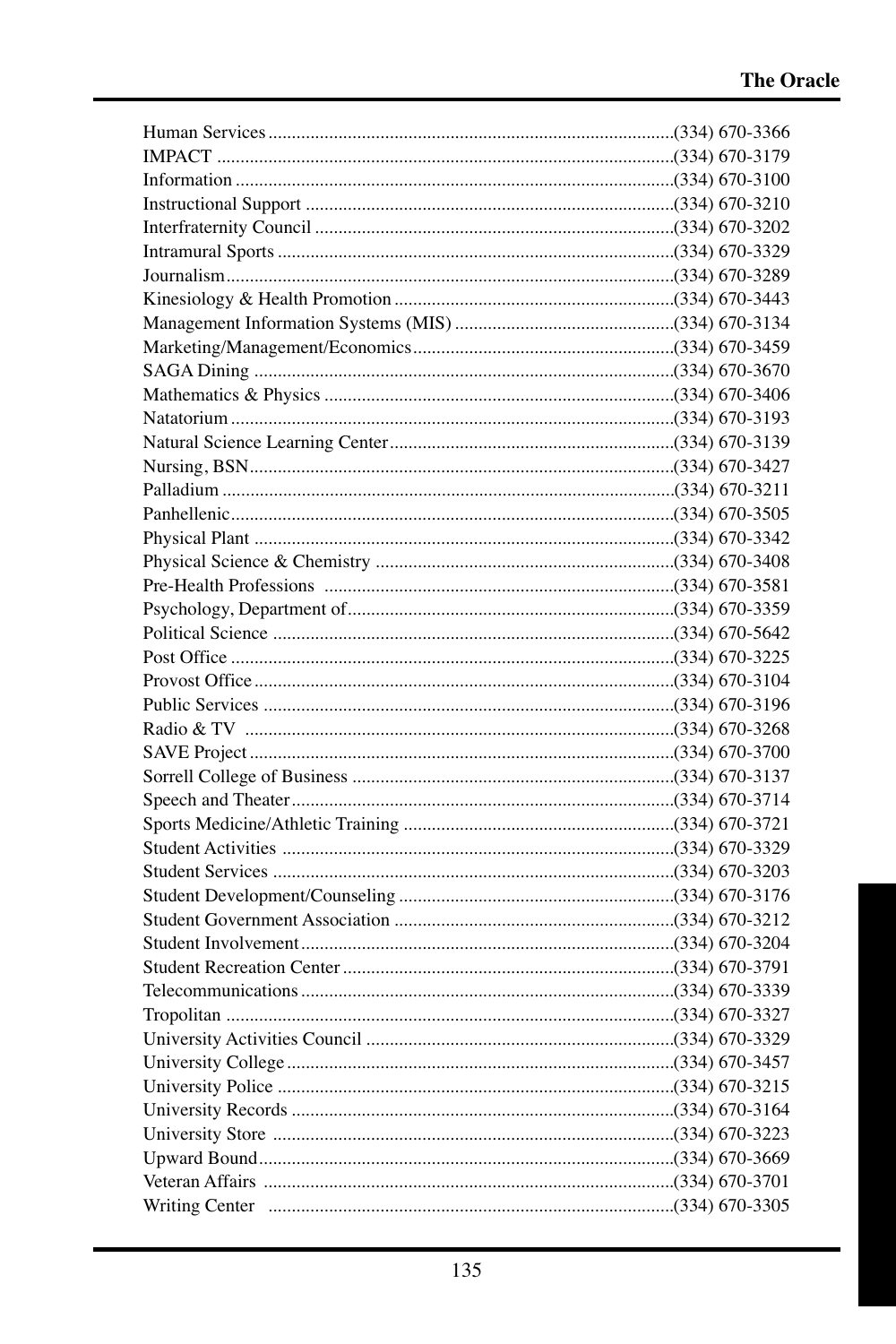#### **Montgomery Campus Contact Information**  $(888)357 - 8843$  (toll free)

#### **Dothan Campus Contact Information**  $(334)$  983-6556 (866) 291-0317 (toll free)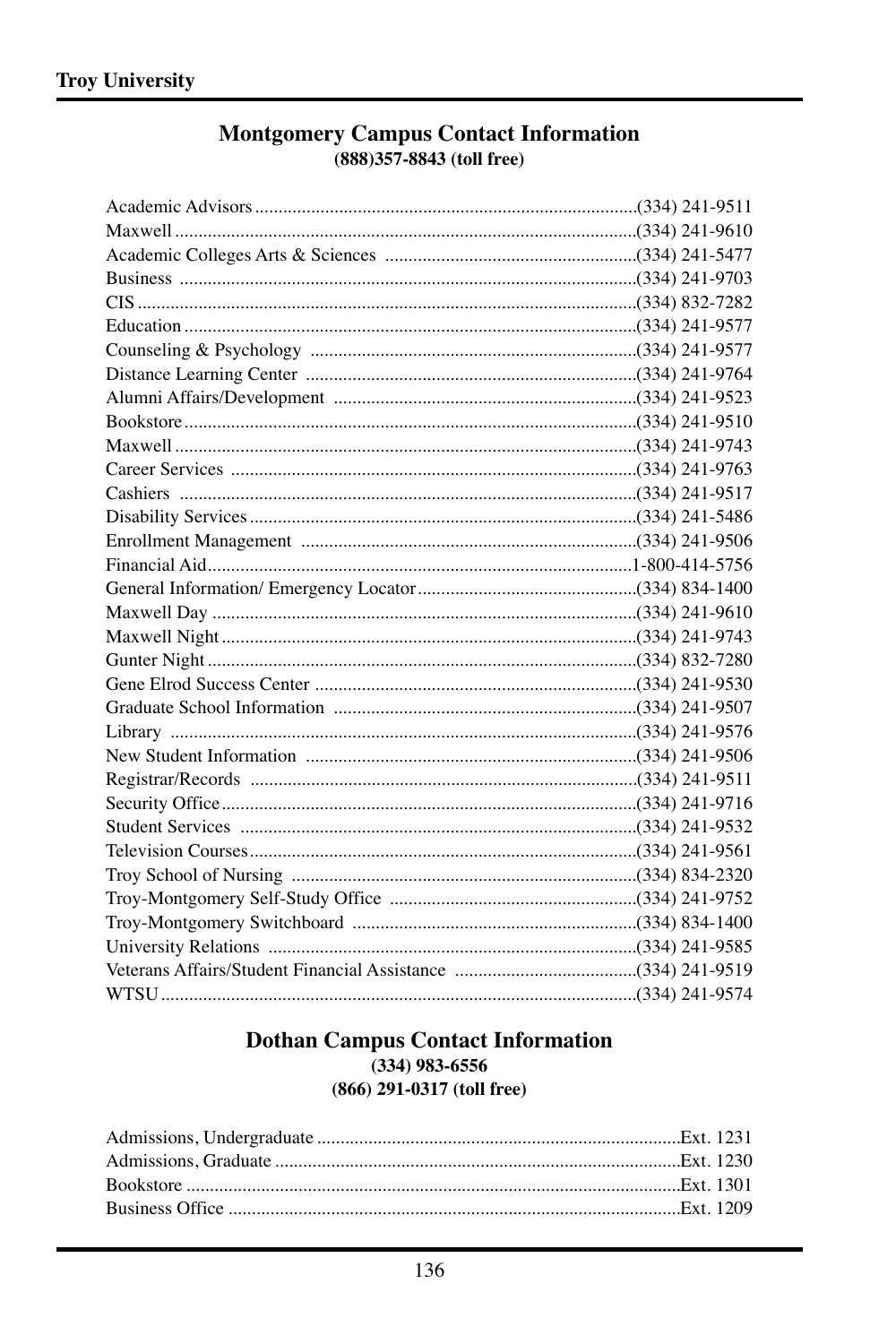| Ext. 1313. |
|------------|
|            |
|            |
|            |
| Ext. 1223  |
|            |
|            |
| Ext. 1320  |
|            |
|            |
| .Ext. 1233 |
|            |
|            |
|            |
|            |
| Ext. 1360  |
|            |

# **Phenix City Campus Contact Information**

# **Troy Global Campus**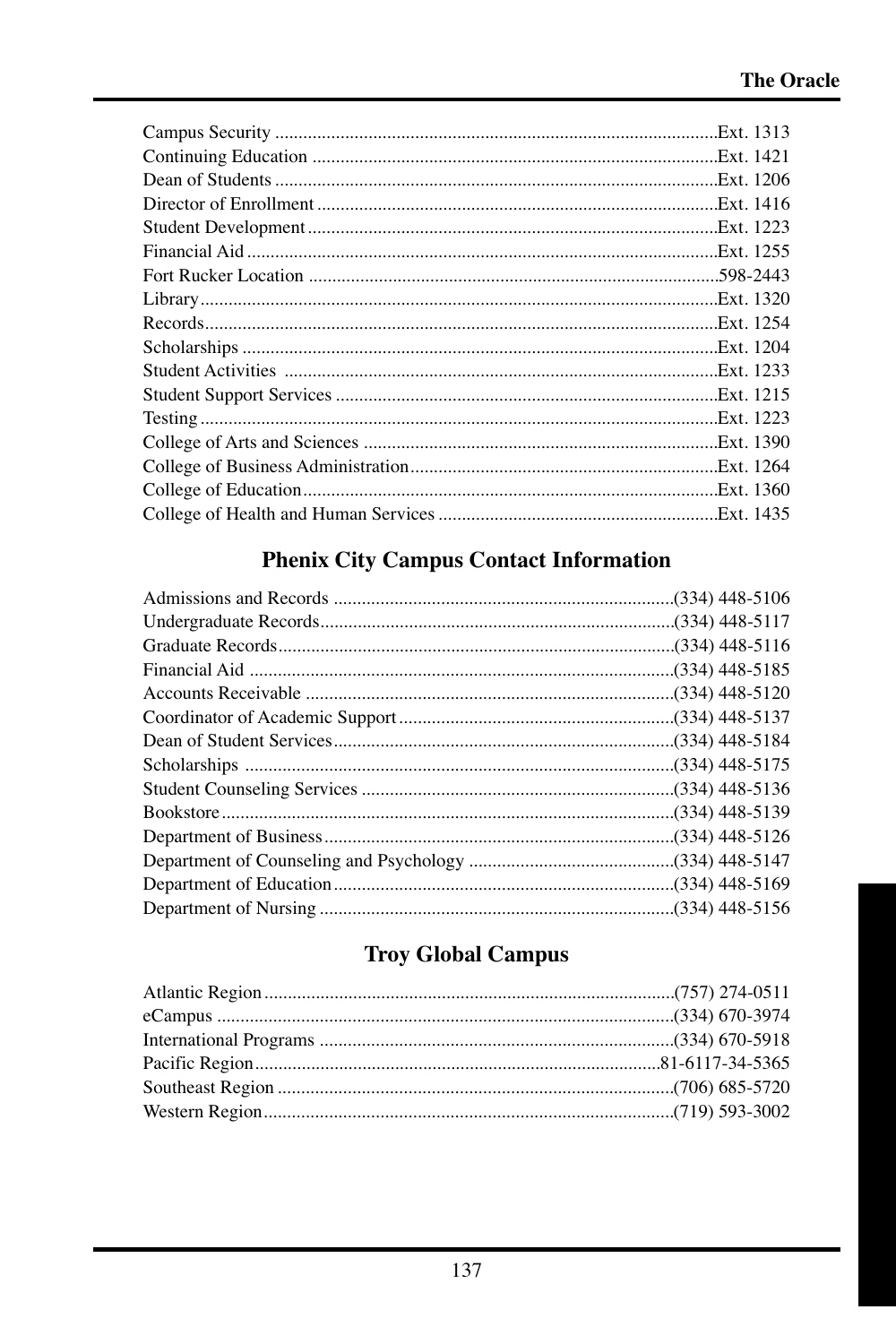# **Index**

| B                                                                   |
|---------------------------------------------------------------------|
|                                                                     |
| $\mathbf C$                                                         |
|                                                                     |
|                                                                     |
|                                                                     |
|                                                                     |
|                                                                     |
|                                                                     |
|                                                                     |
|                                                                     |
|                                                                     |
|                                                                     |
|                                                                     |
|                                                                     |
|                                                                     |
|                                                                     |
|                                                                     |
|                                                                     |
|                                                                     |
|                                                                     |
| Chattahoochee Valley Community College Relationship (Phenix City)91 |
|                                                                     |
|                                                                     |
|                                                                     |
|                                                                     |
|                                                                     |
|                                                                     |
|                                                                     |
| D                                                                   |
|                                                                     |
|                                                                     |
|                                                                     |
|                                                                     |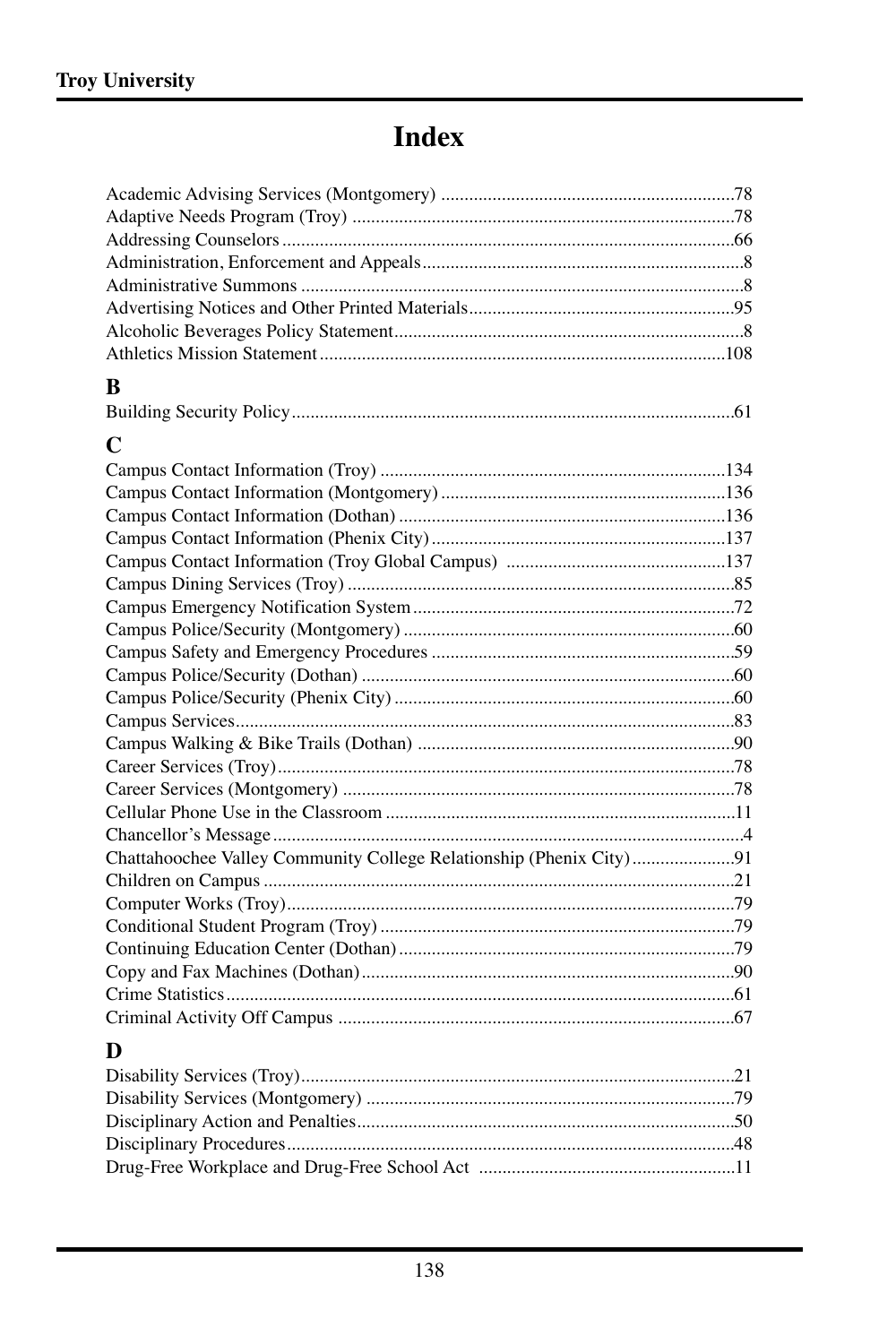# $E$

| $\mathbf F$                                                              |  |
|--------------------------------------------------------------------------|--|
|                                                                          |  |
|                                                                          |  |
|                                                                          |  |
|                                                                          |  |
|                                                                          |  |
|                                                                          |  |
|                                                                          |  |
|                                                                          |  |
| G                                                                        |  |
|                                                                          |  |
|                                                                          |  |
| H                                                                        |  |
|                                                                          |  |
|                                                                          |  |
|                                                                          |  |
|                                                                          |  |
|                                                                          |  |
| L                                                                        |  |
|                                                                          |  |
|                                                                          |  |
|                                                                          |  |
| Involuntary Administrative Withdrawal & Readmission Procedures Policy 54 |  |
| L                                                                        |  |
|                                                                          |  |
|                                                                          |  |
|                                                                          |  |
|                                                                          |  |
|                                                                          |  |
|                                                                          |  |
| M                                                                        |  |
|                                                                          |  |
| N                                                                        |  |
|                                                                          |  |
| P                                                                        |  |
|                                                                          |  |
|                                                                          |  |
|                                                                          |  |
|                                                                          |  |
|                                                                          |  |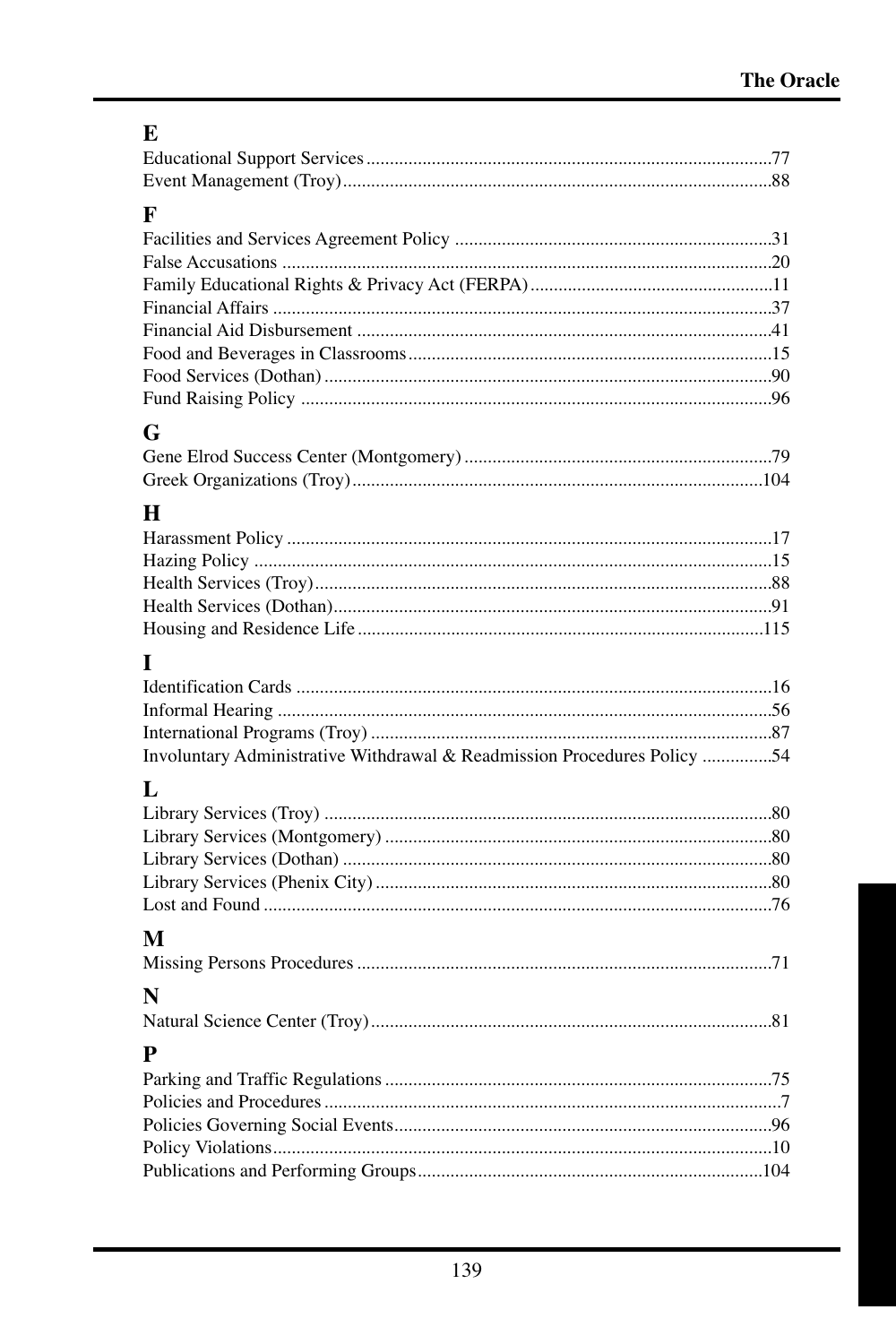# **Troy University**

# $\overline{\mathbf{R}}$

# $\mathbf S$

# $\mathbf T$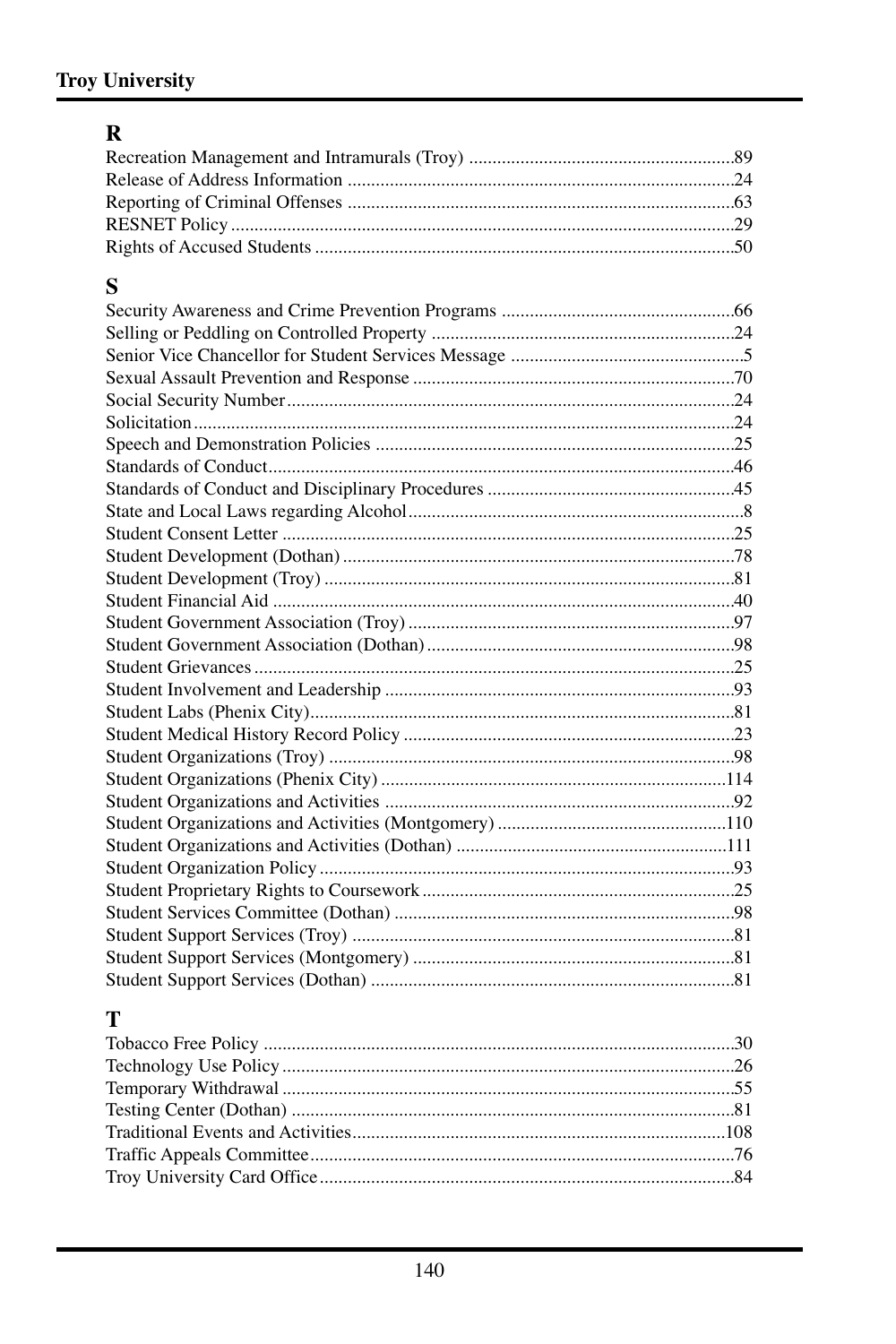# $\mathbf U$

# $\mathbf{V}$

# W

|--|--|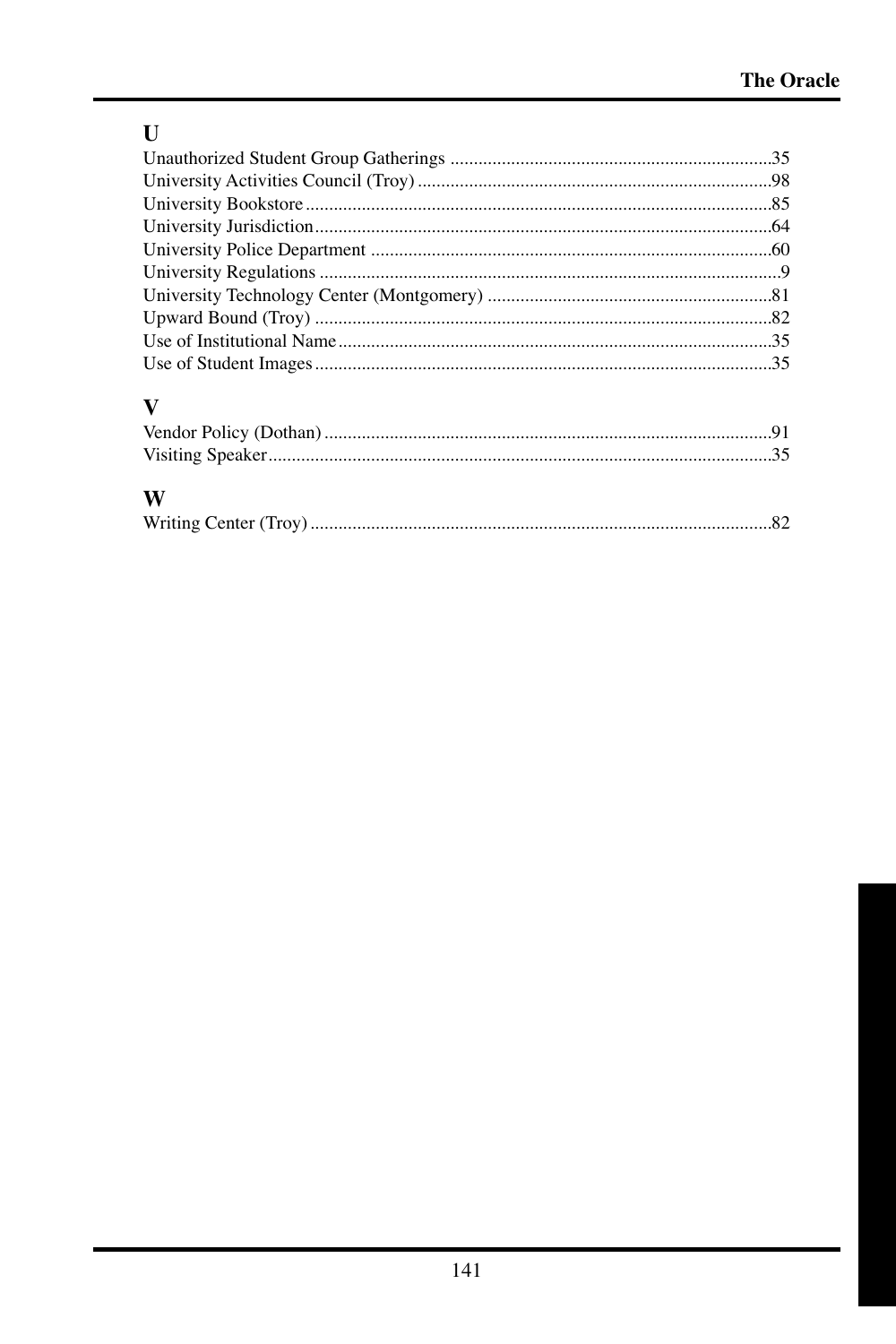|    | <b>SUNDAY</b> | <b>MONDAY</b>                                                                                                                     | <b>TUESDAY</b>                                              |
|----|---------------|-----------------------------------------------------------------------------------------------------------------------------------|-------------------------------------------------------------|
|    |               |                                                                                                                                   |                                                             |
|    | 5             | 6                                                                                                                                 |                                                             |
| tr | 12            | 1st Official Day<br> 3<br>Fall Semester;<br>T-1, A Session, and<br>16-week session on<br>Alabama Campuses<br>(except Troy Campus) | 14                                                          |
|    |               | $19$ Last Day for<br>20<br>Free Drop/Add/<br>Withdrawal T-1,<br>A Session &<br>16-week Session                                    | Census Date for $21$<br>T-1, A Session<br>& 16-week Session |
|    | 26            | 27                                                                                                                                | 28                                                          |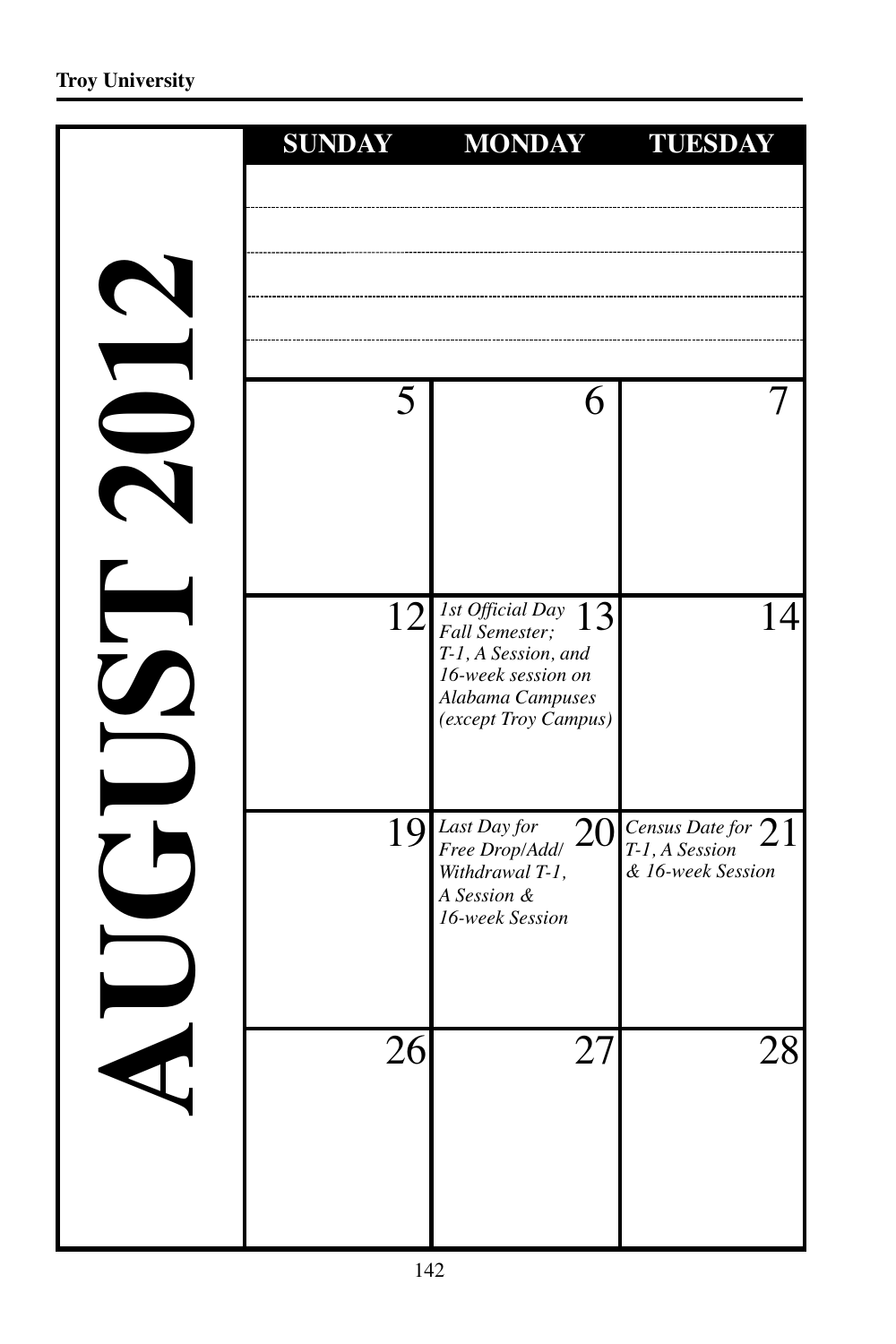| WEDNESDAY THURSDAY                                                                                                               |                 | <b>FRIDAY</b>   | <b>SATURDAY</b> |
|----------------------------------------------------------------------------------------------------------------------------------|-----------------|-----------------|-----------------|
| $\mathbf 1$                                                                                                                      | $\overline{2}$  | 3               | 4               |
| 8                                                                                                                                | 9               | 10              | 11              |
| <b>Troy Campus</b><br>15<br>16-week Classes<br>Begin<br>1st Payment Due Date<br>(All students on<br>semester/session<br>formats) | 16              | $\overline{17}$ | 18              |
| $\overline{22}$                                                                                                                  | $\overline{23}$ | $\overline{24}$ | 25              |
| $\overline{29}$                                                                                                                  | $30$            | 31              |                 |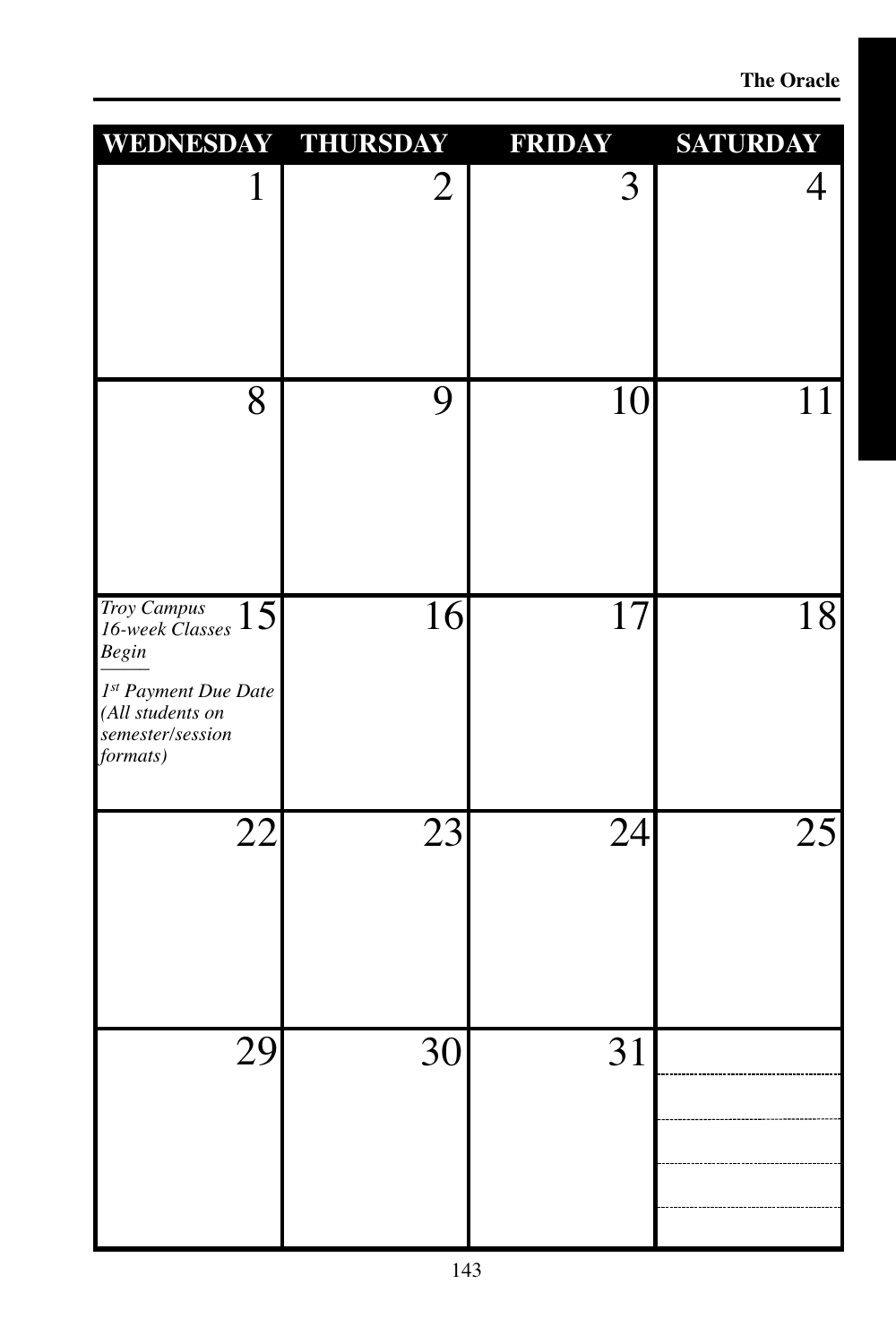| <b>SUNDAY</b>         | <b>MONDAY</b>             | <b>TUESDAY</b>  |
|-----------------------|---------------------------|-----------------|
|                       |                           |                 |
| $\overline{2}$        | Labor Day<br>3<br>Holiday | 4               |
| 9                     | 10                        | 11              |
| 16                    | 17                        | $\overline{18}$ |
| $\overline{23}$<br>30 | $\overline{24}$           | $\overline{25}$ |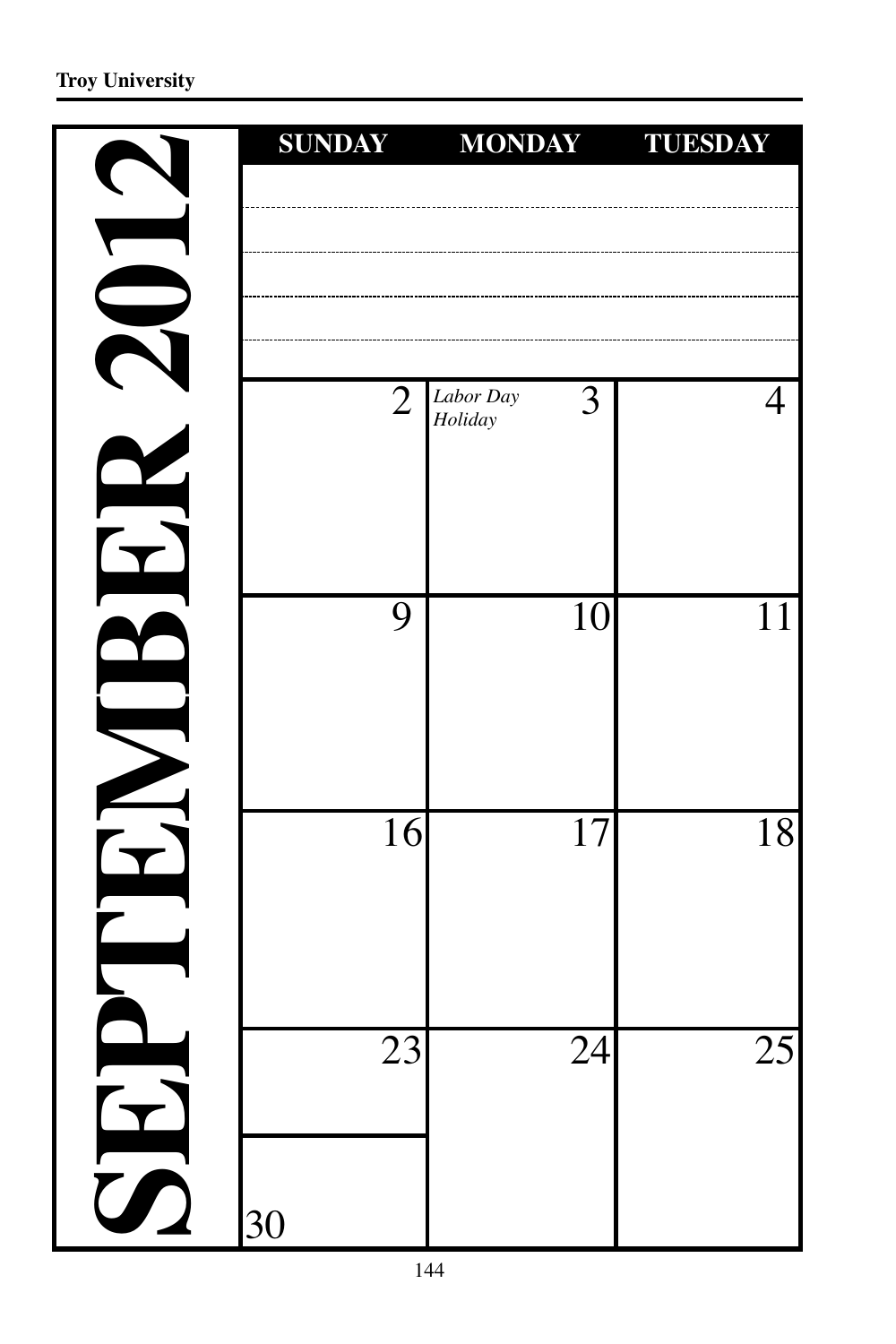| WEDNESDAY THURSDAY |                                                                                        | <b>FRIDAY</b>                       | <b>SATURDAY</b> |
|--------------------|----------------------------------------------------------------------------------------|-------------------------------------|-----------------|
|                    |                                                                                        |                                     |                 |
| 5                  | 6                                                                                      | Payment Due<br>7<br>in Full for T-1 | 8               |
| 12                 | $2^{nd}$ Payment<br>13<br>Due Date<br>(All students on<br>semester/session<br>formats) | 14                                  | 15              |
| 19                 | 20                                                                                     | 21                                  | 22              |
| $\overline{26}$    | 27                                                                                     | 28                                  | 29              |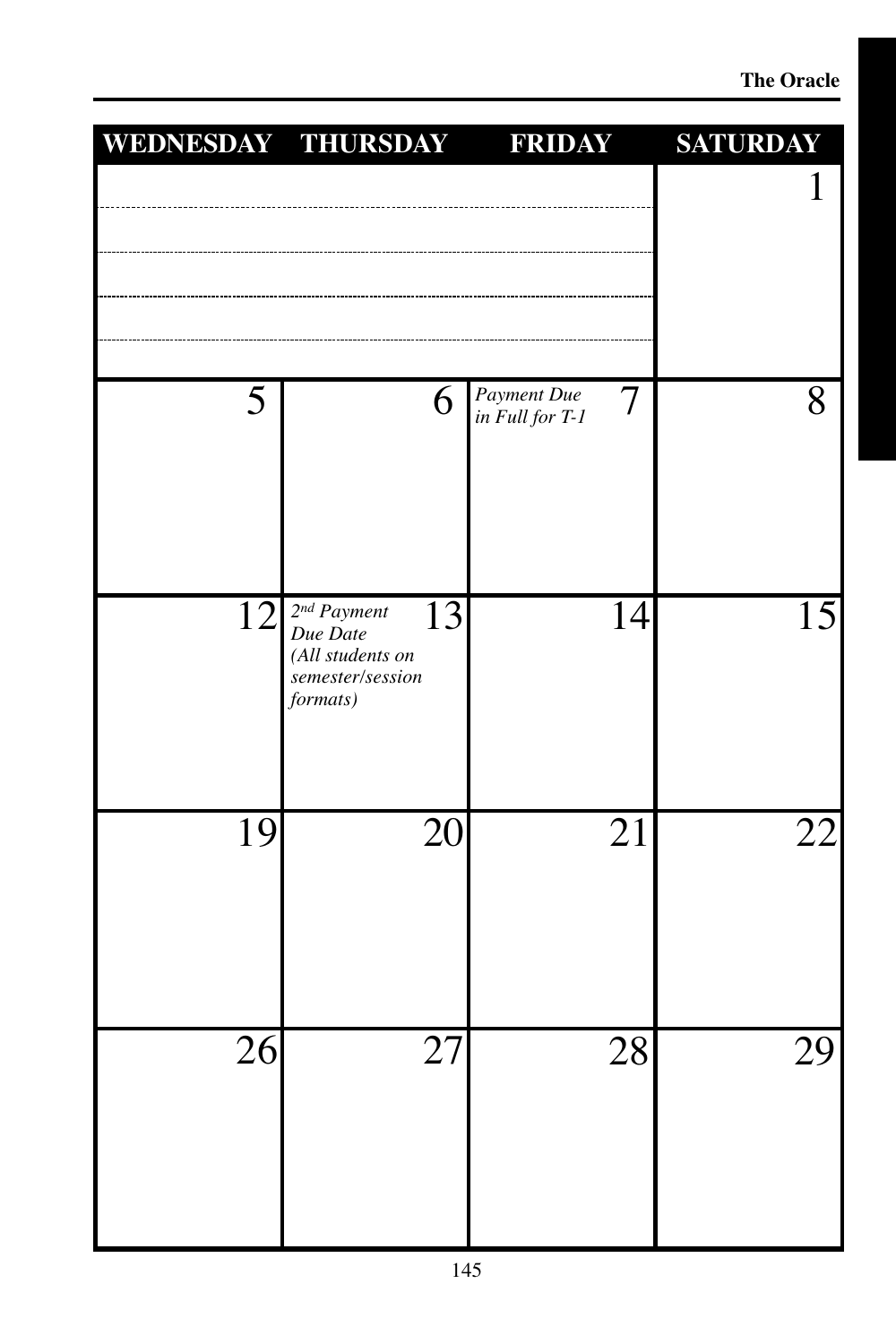|                          | <b>SUNDAY</b>                          | <b>MONDAY</b>                                                                                                                                                                           | <b>TUESDAY</b>                          |
|--------------------------|----------------------------------------|-----------------------------------------------------------------------------------------------------------------------------------------------------------------------------------------|-----------------------------------------|
| $\overline{\phantom{0}}$ |                                        | 1                                                                                                                                                                                       | 2                                       |
|                          | 7                                      | 8                                                                                                                                                                                       | 9                                       |
|                          | Last Day for T-1 $14$<br>and A Session | $3^{rd}$ Payment Due $15$<br>(All students on<br>semester/session<br>formats)<br>1st Official Day of<br>Classes for T-2 and<br><b>B-Session</b><br>Payment Due in Full<br>for B Session | 16                                      |
| $\overline{\phantom{a}}$ | 21                                     | Last Day for<br>22<br>Free Drop/Add/<br>Withdrawal for T-2<br>& B Session                                                                                                               | Census Date for $23$<br>T-2 & B Session |
|                          | 28                                     | 29                                                                                                                                                                                      | 30 <sup>l</sup>                         |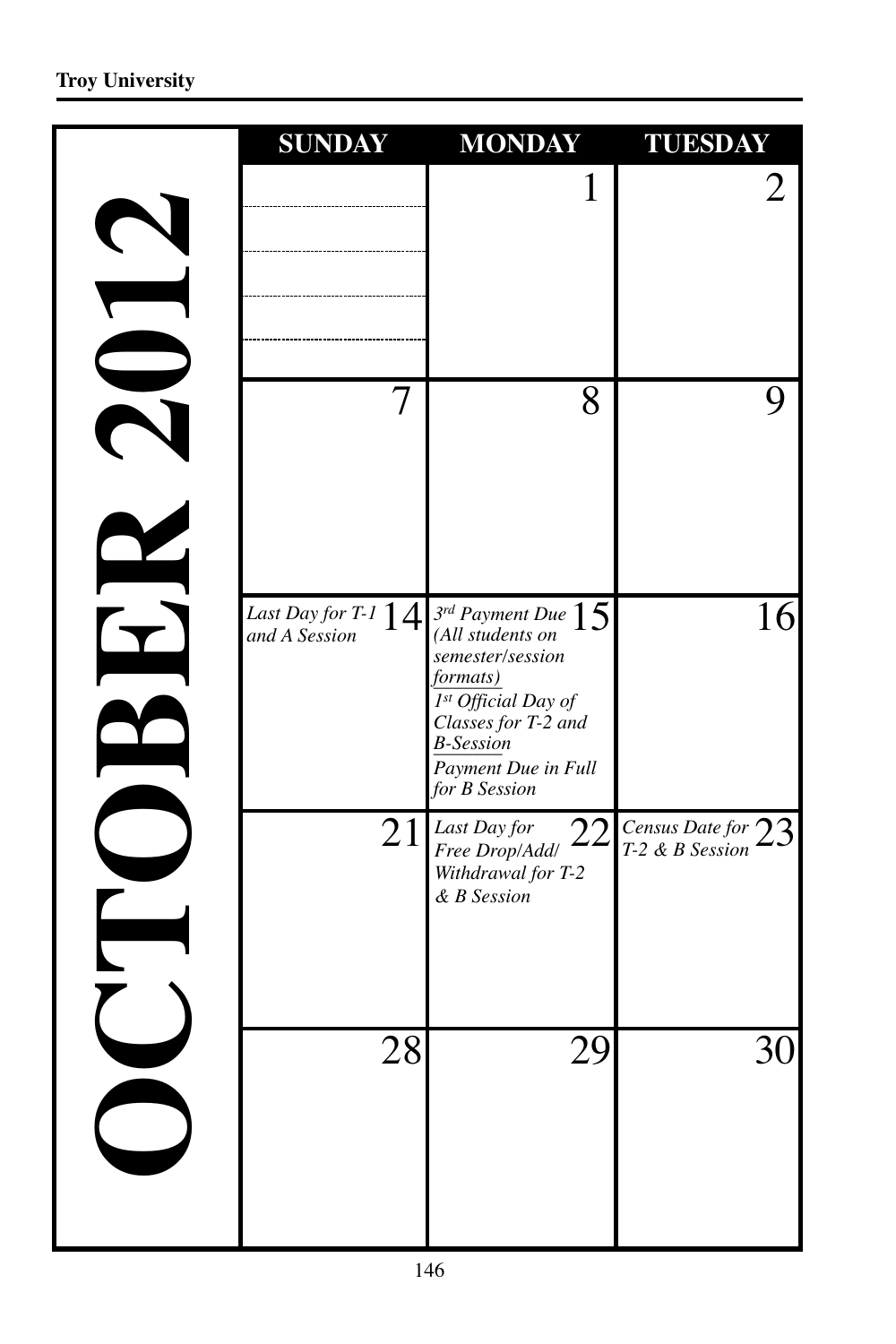**The Oracle**

| WEDNESDAY THURSDAY |                 | <b>FRIDAY</b>   | <b>SATURDAY</b> |
|--------------------|-----------------|-----------------|-----------------|
| 3                  | $\overline{4}$  | 5               | 6               |
| $\overline{10}$    | $\overline{11}$ | $\overline{12}$ | $\overline{13}$ |
| $\overline{17}$    | 18              | 19              | 20              |
| $\overline{24}$    | $\overline{25}$ | $\overline{26}$ | $\overline{27}$ |
| $\overline{31}$    |                 |                 |                 |
|                    |                 |                 |                 |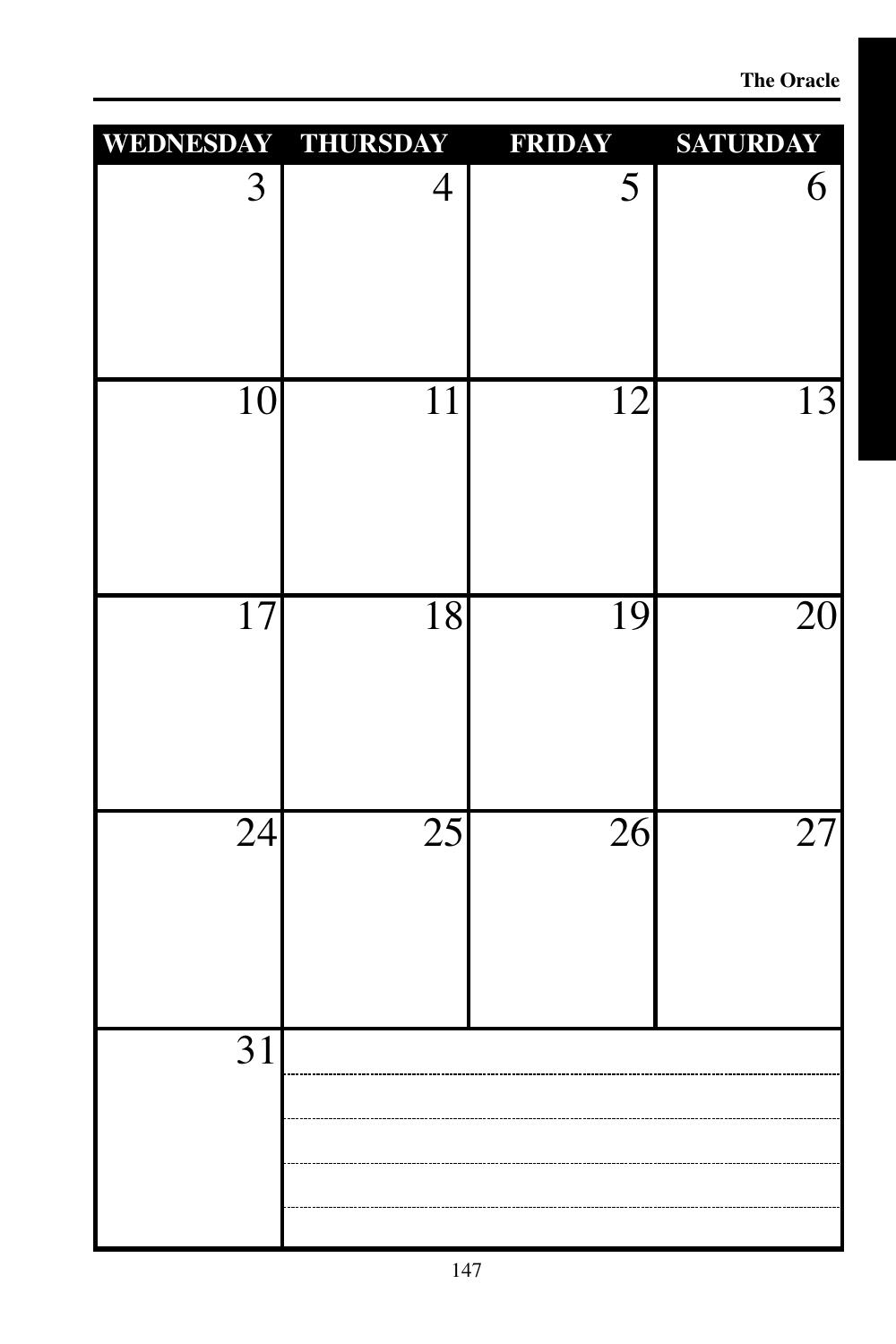|                         | <b>SUNDAY</b>                                                                                | <b>MONDAY</b>                                             | <b>TUESDAY</b>                                            |
|-------------------------|----------------------------------------------------------------------------------------------|-----------------------------------------------------------|-----------------------------------------------------------|
|                         |                                                                                              |                                                           |                                                           |
|                         | 4                                                                                            | 5                                                         | 6                                                         |
|                         | 11                                                                                           | Veterans' Day<br>12<br>Holiday                            | 13                                                        |
|                         | 18                                                                                           | <b>Fall Break</b><br>19<br>16 week Classes<br><b>Only</b> | <b>Fall Break</b><br>20<br>16 week Classes<br><b>Only</b> |
| $\overline{\mathbf{Z}}$ | $\overline{25}$<br>Thanksgiving<br>Holidays<br>(Tentative upon<br>approval by<br>Chancellor) | $\overline{26}$                                           | 27                                                        |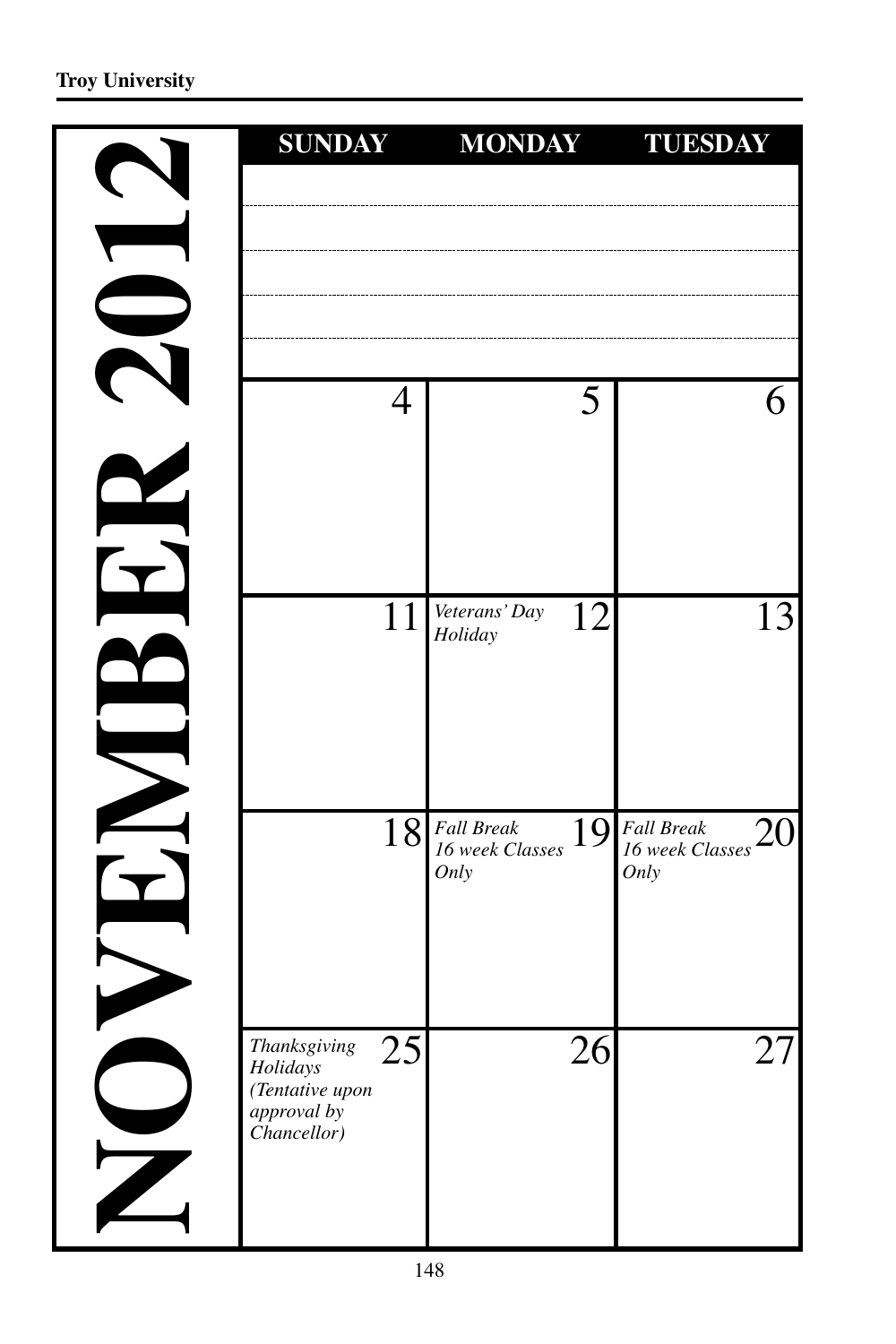| WEDNESDAY THURSDAY                                                              |                                                                                 | <b>FRIDAY</b>                                                                   | <b>SATURDAY</b>                                                                 |
|---------------------------------------------------------------------------------|---------------------------------------------------------------------------------|---------------------------------------------------------------------------------|---------------------------------------------------------------------------------|
|                                                                                 | $\mathbf 1$                                                                     | $\overline{2}$                                                                  | 3                                                                               |
| 7                                                                               | Payment Due<br>8<br>in Full for T-2                                             | 9                                                                               | 10                                                                              |
| 14                                                                              | 15                                                                              | 16                                                                              | 17                                                                              |
| Thanksgiving<br>21<br>Holidays<br>(Tentative upon<br>approval by<br>Chancellor) | 22<br>Thanksgiving<br>Holidays<br>(Tentative upon<br>approval by<br>Chancellor) | 23<br>Thanksgiving<br>Holidays<br>(Tentative upon<br>approval by<br>Chancellor) | Thanksgiving<br>24<br>Holidays<br>(Tentative upon<br>approval by<br>Chancellor) |
| 28                                                                              | 29                                                                              | 30                                                                              |                                                                                 |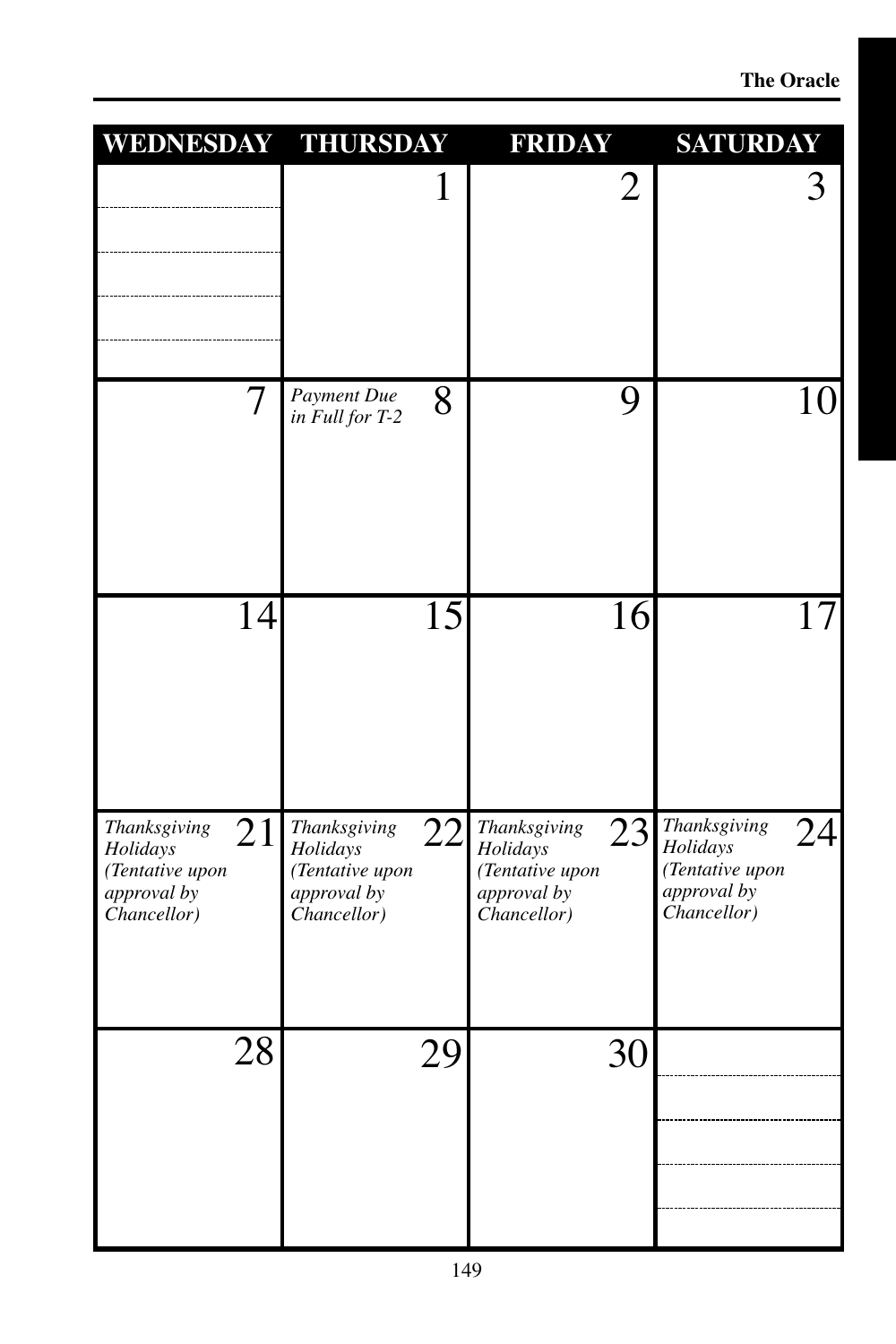| <b>SUNDAY</b>                                                                                                                 | <b>MONDAY</b>                                                        | <b>TUESDAY</b>                                                                   |
|-------------------------------------------------------------------------------------------------------------------------------|----------------------------------------------------------------------|----------------------------------------------------------------------------------|
|                                                                                                                               |                                                                      |                                                                                  |
| 2                                                                                                                             |                                                                      | 4                                                                                |
| 9                                                                                                                             | 10                                                                   | 11                                                                               |
| Last Official Day $16$<br>for Fall Semester;<br>Last Day for Term T-2<br>& B-Session Classes<br>Commencement<br>Dothan Campus | Commencement<br>Montgomery<br>Campus                                 | 18                                                                               |
| ລາ<br><b>Holiday Break</b><br>$\mathcal{L}$<br>(Tentative upon<br>approval by<br>Chancellor)                                  | Holiday Break<br>(Tentative upon<br>approval by<br>Chancellor)       | $24$ Christmas Day<br>⌒<br>ΖJ<br>Holiday Break<br>(Tentative upon<br>approval by |
| Holiday Break<br>(Tentative upon<br>approval by<br>30<br>Chancellor)                                                          | Holiday Break<br>(Tentative upon<br>approval by<br>31<br>Chancellor) | Chancellor)                                                                      |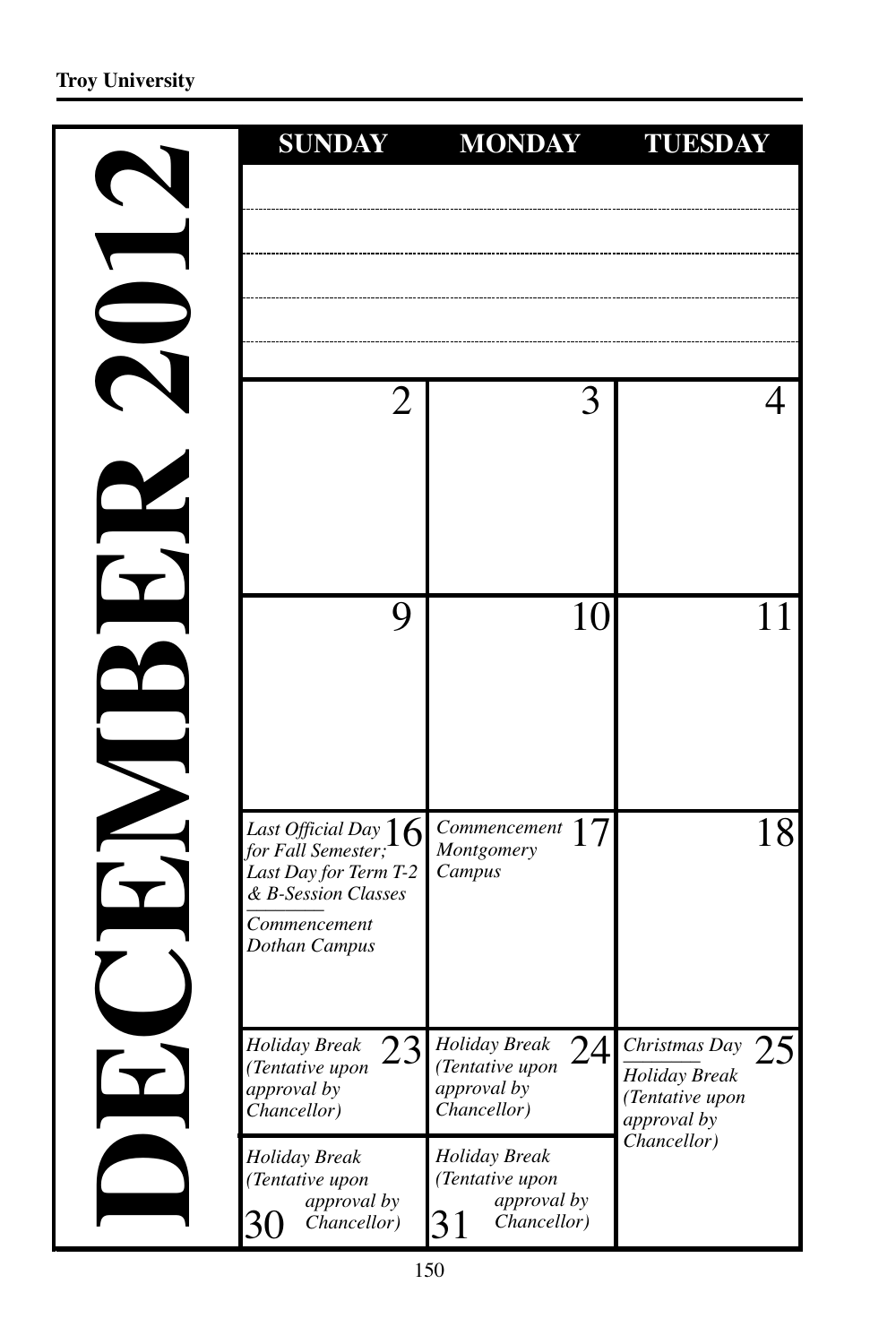| WEDNESDAY THURSDAY                                                    |                                                                      | <b>FRIDAY</b>                                                        | <b>SATURDAY</b>                                                           |
|-----------------------------------------------------------------------|----------------------------------------------------------------------|----------------------------------------------------------------------|---------------------------------------------------------------------------|
|                                                                       |                                                                      |                                                                      |                                                                           |
| 5                                                                     | 6                                                                    | 7                                                                    | 8                                                                         |
| Last Day<br>16-Week Sessions                                          | 13                                                                   | Commencement<br>14<br>Troy Campus                                    | 15                                                                        |
| 19                                                                    | Holiday Break<br>20<br>(Tentative upon<br>approval by<br>Chancellor) | Holiday Break<br>21<br>(Tentative upon<br>approval by<br>Chancellor) | Holiday Break<br>22<br>(Tentative upon<br>approval by<br>Chancellor)      |
| <b>Holiday Break</b><br>(Tentative upon<br>approval by<br>Chancellor) | $26$ Holiday Break<br>(Tentative upon<br>approval by<br>Chancellor)  | $27$ Holiday Break<br>(Tentative upon<br>approval by<br>Chancellor)  | $28$ Holiday Break<br>29<br>(Tentative upon<br>approval by<br>Chancellor) |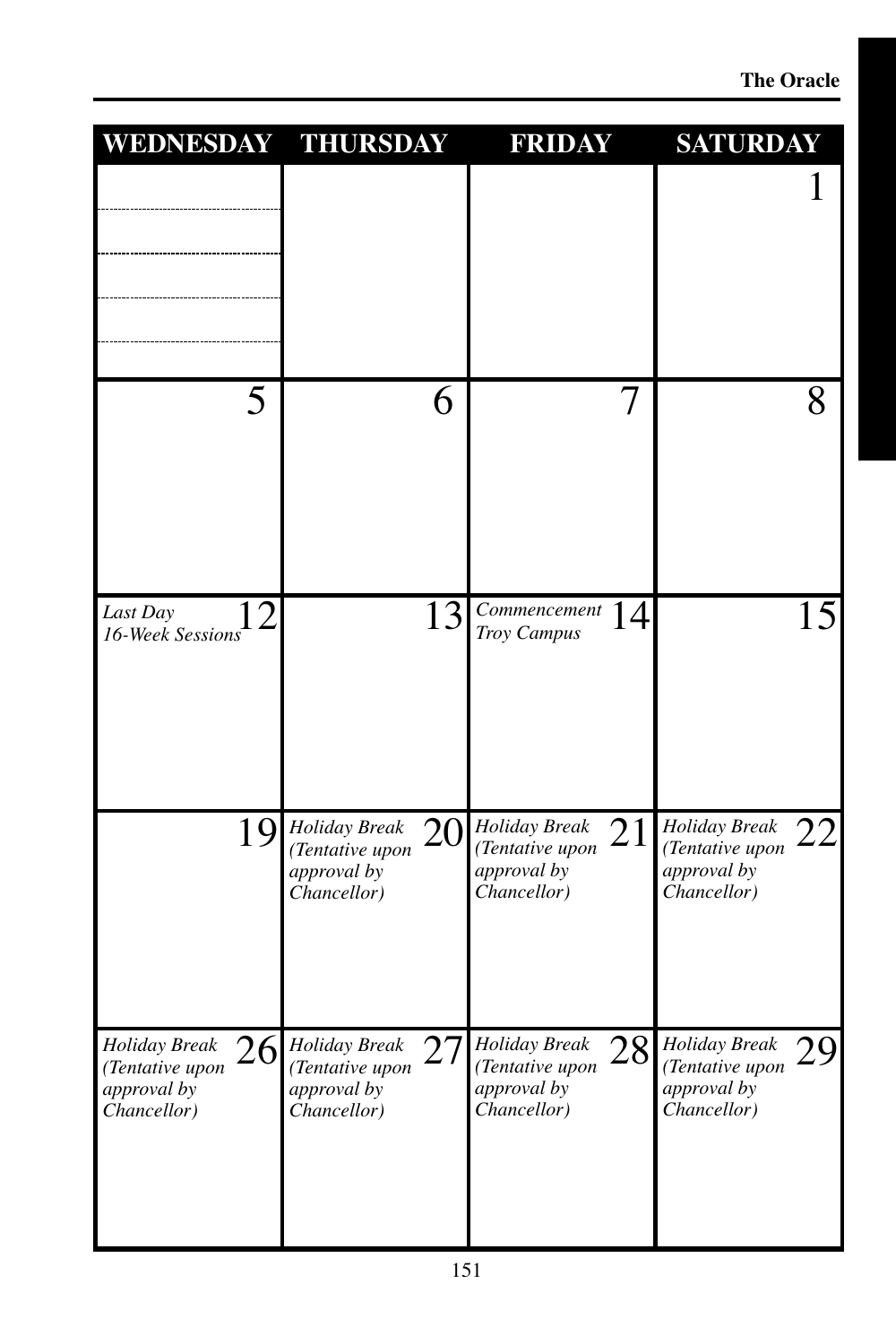| <b>SUNDAY</b> | <b>MONDAY</b>                                                                                             | <b>TUESDAY</b>                                                                  |
|---------------|-----------------------------------------------------------------------------------------------------------|---------------------------------------------------------------------------------|
|               |                                                                                                           | New Years Day<br>Holiday Break<br>(Tentative upon<br>approval by<br>Chancellor) |
| 6             | First Official Day $7$<br>of Spring Semester;<br>First Day of Classes<br>for T-3 and A Session<br>Classes | 8                                                                               |
|               | $13$ Last Day for<br>14<br>Free Drop/Add/<br>Withdrawal T-3,<br>A-Session & 16 Week<br><b>Session</b>     | Census Date for $15$<br>T-3, A Session<br>& 16-week Session                     |
| 20            | Martin Luther<br>21<br>King, Jr. Holiday                                                                  |                                                                                 |
| 27            | 28                                                                                                        | 29                                                                              |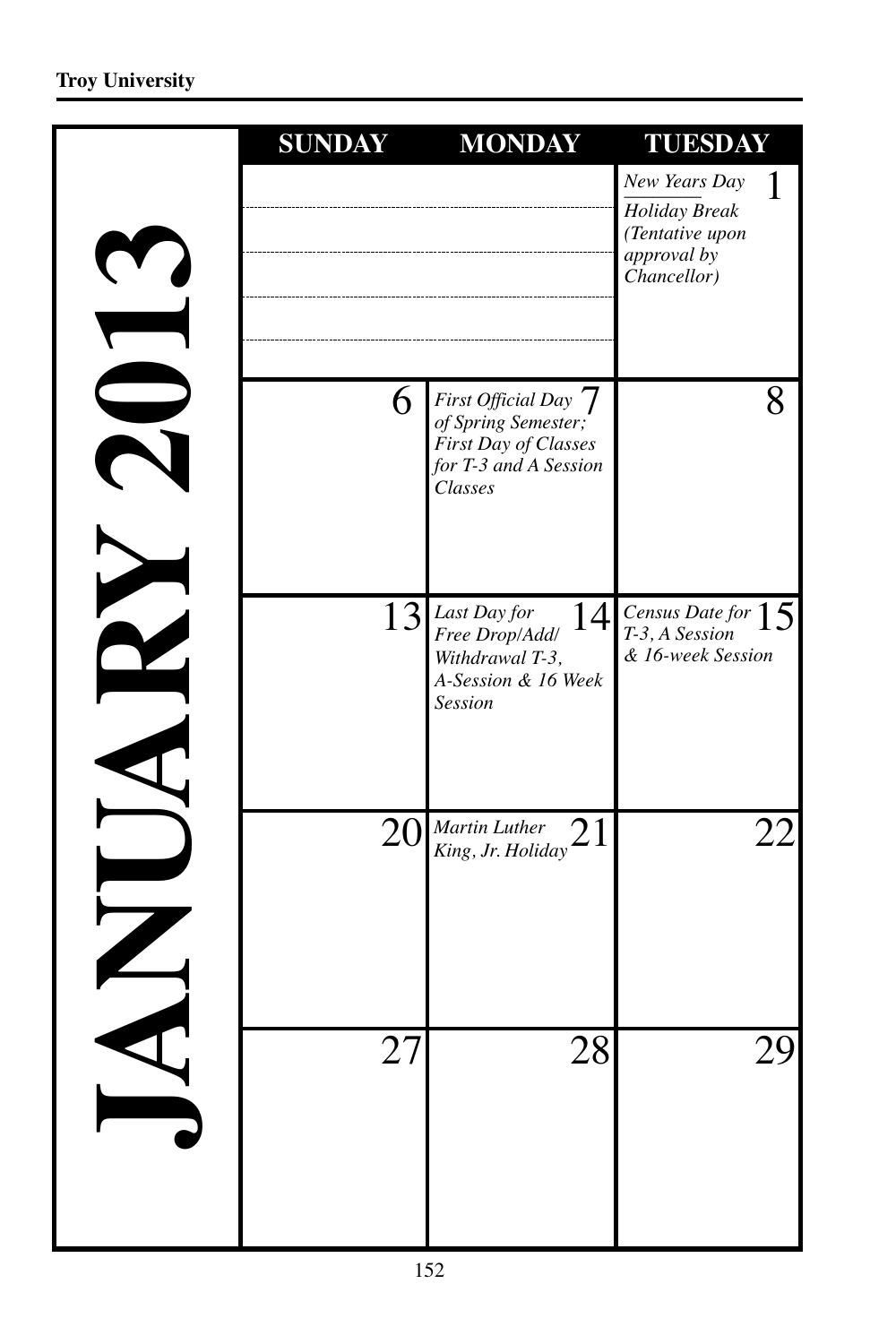| WEDNESDAY                                                                                                                |                | <b>THURSDAY</b>                                                |                            | <b>FRIDAY</b>                                                                   |    | <b>SATURDAY</b> |
|--------------------------------------------------------------------------------------------------------------------------|----------------|----------------------------------------------------------------|----------------------------|---------------------------------------------------------------------------------|----|-----------------|
| Holiday Break<br>(Tentative upon<br>approval by<br>Chancellor)                                                           | $\overline{2}$ | Holiday Break<br>(Tentative upon<br>approval by<br>Chancellor) | 3                          | Offices Reopen<br>for Business<br>(Tentative upon<br>approval by<br>Chancellor) | 4  |                 |
| First Day of<br><b>Classes for Troy</b><br>Campus<br>1st Payment Due<br>(All students on<br>semester/session<br>formats) | 9              |                                                                | 10                         |                                                                                 | 11 | 12              |
|                                                                                                                          | 16             |                                                                | 17                         | Commencement<br>Phenix City<br>(Fall 2012)                                      | 18 | 19              |
|                                                                                                                          | 23             |                                                                | 24                         |                                                                                 | 25 | 26              |
|                                                                                                                          | 30             |                                                                | $\mathbf{\Omega}$ 1<br>9 I |                                                                                 |    |                 |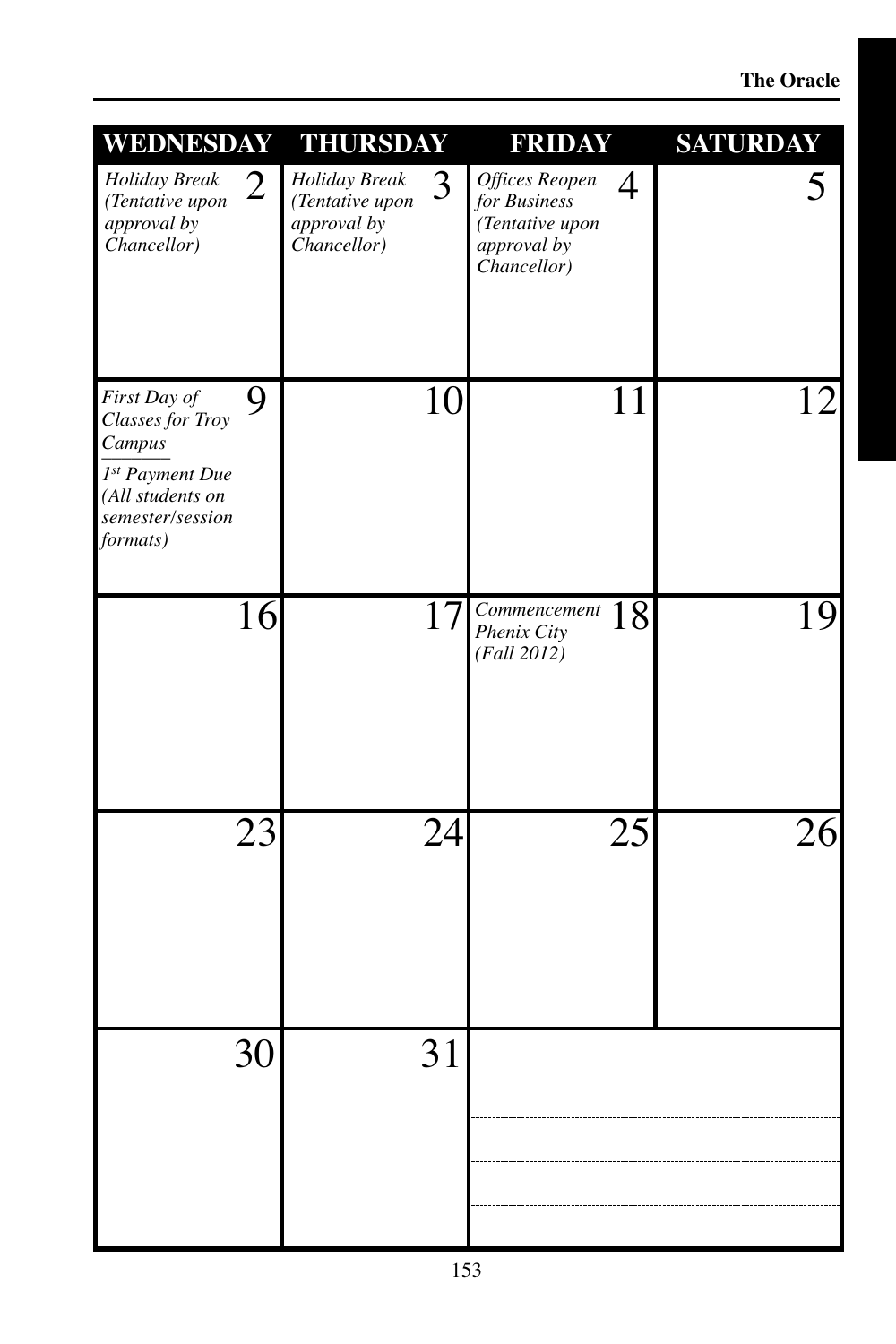|    | <b>SUNDAY</b> | <b>MONDAY</b>   | <b>TUESDAY</b> |
|----|---------------|-----------------|----------------|
|    |               |                 |                |
|    |               |                 |                |
|    |               |                 |                |
|    | 3             | 4               | 5              |
|    |               |                 |                |
|    |               |                 |                |
|    |               |                 |                |
|    | 10            | 11              | 12             |
|    |               |                 |                |
|    |               |                 |                |
|    | 17            | 18              | 19             |
|    |               |                 |                |
|    |               |                 |                |
|    |               |                 |                |
|    | 24            | $\overline{25}$ | 26             |
| HH |               |                 |                |
|    |               |                 |                |
|    |               |                 |                |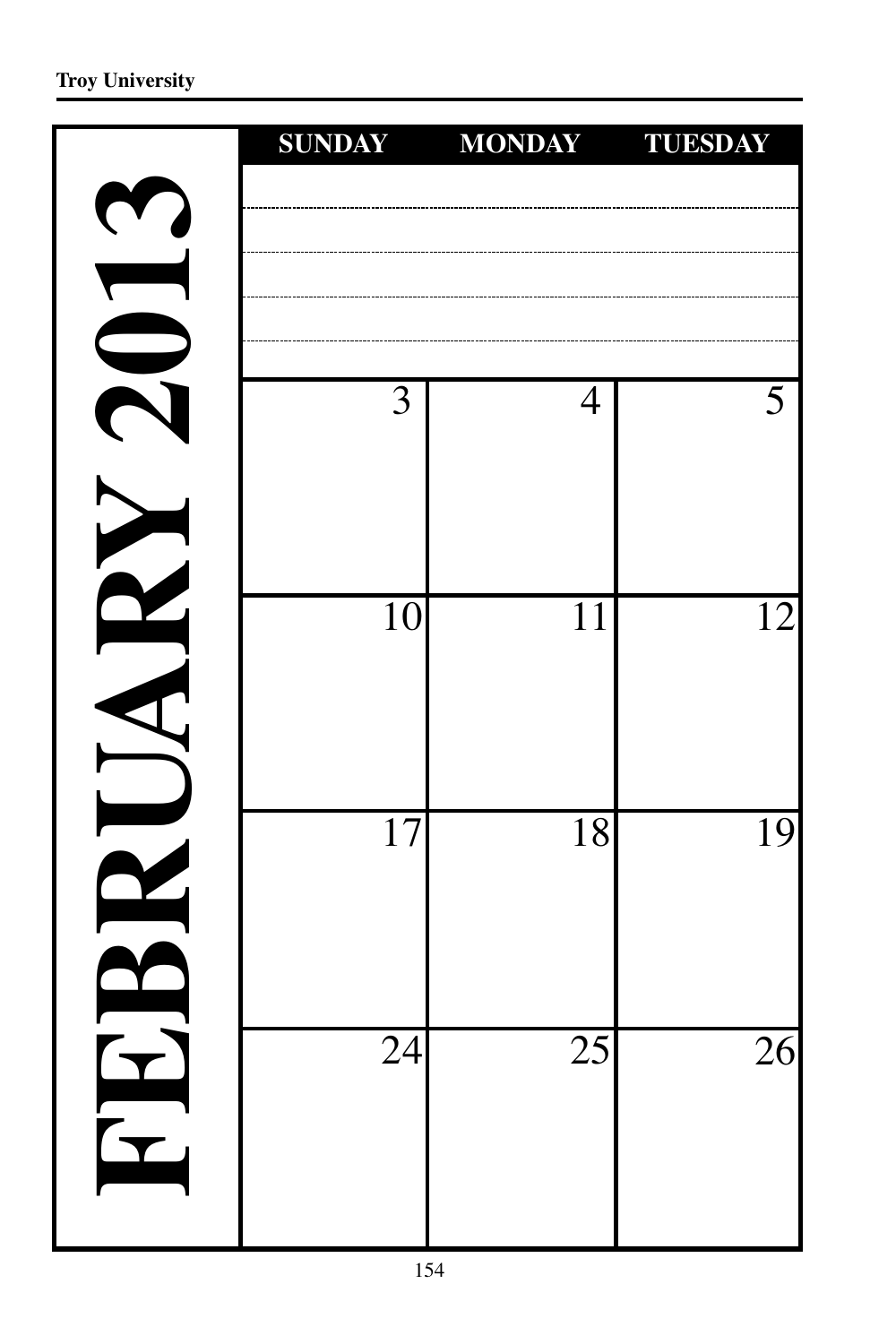| WEDNESDAY THURSDAY |                                                                           | <b>FRIDAY</b>                                  | <b>SATURDAY</b> |
|--------------------|---------------------------------------------------------------------------|------------------------------------------------|-----------------|
|                    |                                                                           | Payment Due<br>$\mathbf{1}$<br>in Full for T-3 | $\overline{2}$  |
| 6                  | $2nd$ Payment Due $7$<br>(All students on<br>semester/session<br>formats) | 8                                              | 9               |
| $\overline{13}$    | 14                                                                        | 15                                             | 16              |
| 20                 | 21                                                                        | 22                                             | 23              |
| 27                 | $\overline{28}$                                                           |                                                |                 |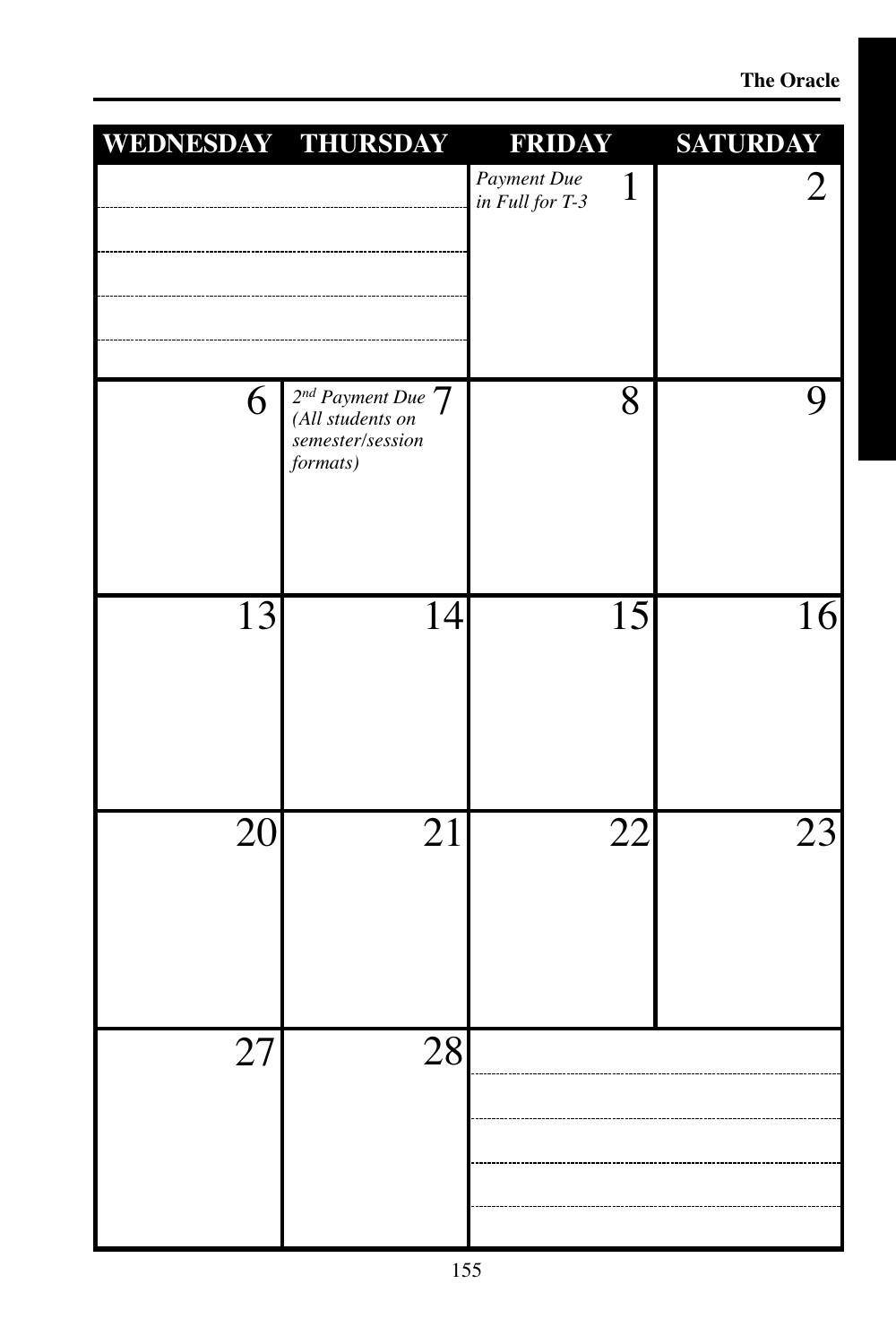| <b>SUNDAY</b>                                         | <b>MONDAY</b>                                                          | <b>TUESDAY</b>                                                     |
|-------------------------------------------------------|------------------------------------------------------------------------|--------------------------------------------------------------------|
|                                                       |                                                                        |                                                                    |
|                                                       |                                                                        |                                                                    |
|                                                       |                                                                        |                                                                    |
|                                                       |                                                                        |                                                                    |
| 3                                                     |                                                                        |                                                                    |
|                                                       |                                                                        |                                                                    |
|                                                       |                                                                        |                                                                    |
|                                                       |                                                                        |                                                                    |
| Last Day for<br>10 <br>T-3 & A Session                | <b>Spring Break</b><br>11<br>for all Terms,<br>Sessions & Semester     | <b>Spring Break</b><br>12<br>for all Terms,<br>Sessions & Semester |
|                                                       |                                                                        |                                                                    |
|                                                       |                                                                        |                                                                    |
|                                                       |                                                                        |                                                                    |
| Spring Break<br>for all Terms,<br>Sessions & Semester | Classes Resume<br>18<br>after Spring<br><b>Break</b>                   | 19                                                                 |
|                                                       | First Official Day for<br>T-4 & B Session                              |                                                                    |
|                                                       | Payment in Due in<br><b>Full for B Session</b>                         |                                                                    |
|                                                       |                                                                        |                                                                    |
| 24                                                    | Last Day for<br>Free Drop/Add/<br>Withdrawal T-4 & B<br><b>Session</b> | $25$ Census Date for $26$                                          |
|                                                       |                                                                        |                                                                    |
| 30                                                    |                                                                        |                                                                    |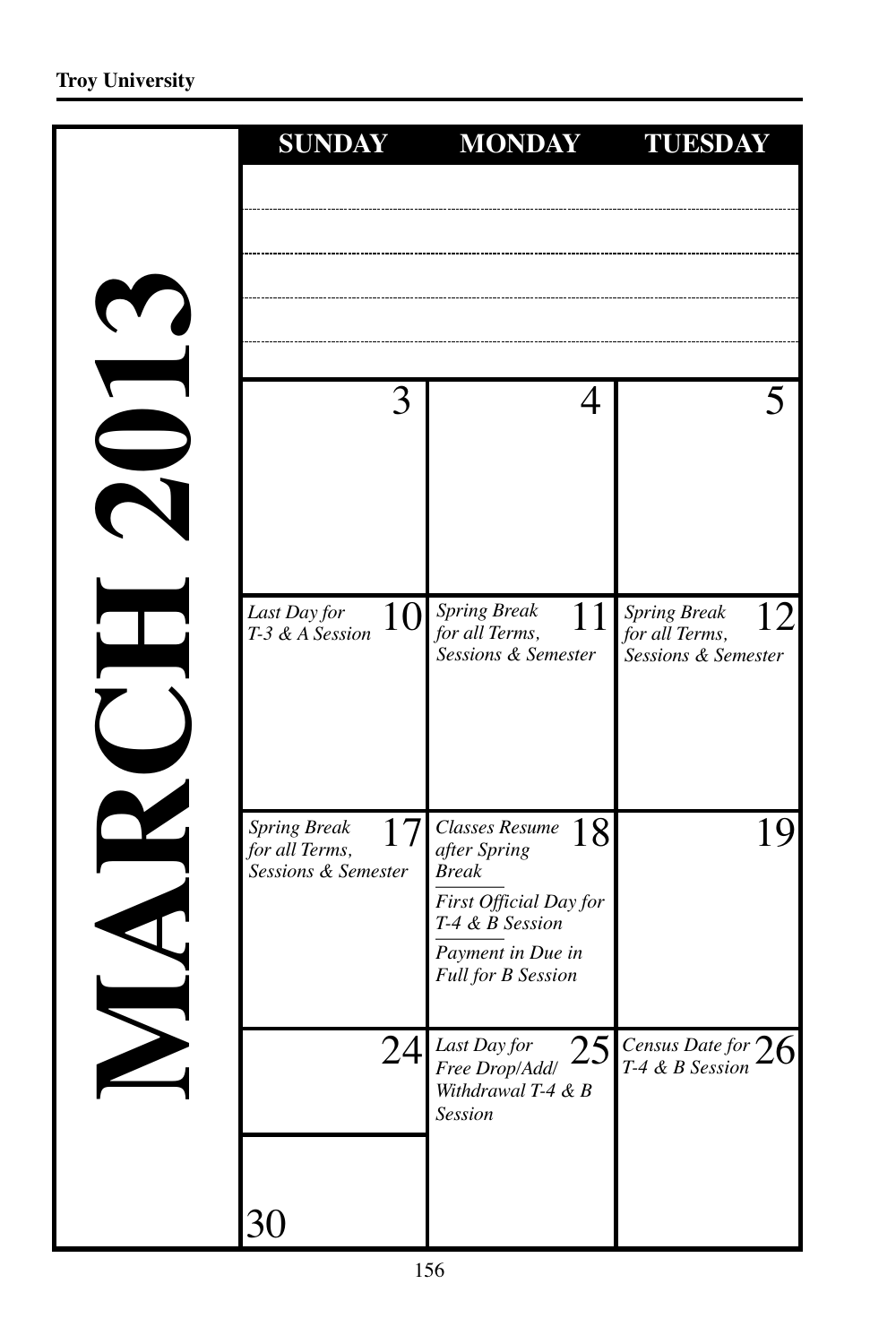| WEDNESDAY THURSDAY                                                 |                                                                              | <b>FRIDAY</b>                                                                                            | <b>SATURDAY</b>                                                                                                 |
|--------------------------------------------------------------------|------------------------------------------------------------------------------|----------------------------------------------------------------------------------------------------------|-----------------------------------------------------------------------------------------------------------------|
|                                                                    |                                                                              | 1                                                                                                        | $\mathcal{L}% _{M_{1},M_{2}}^{\alpha,\beta}(\varepsilon)=\mathcal{L}_{M_{1},M_{2}}^{\alpha,\beta}(\varepsilon)$ |
| 6                                                                  | $3^{rd}$ Payment Due $7$<br>(All students on<br>semester/session<br>formats) | 8                                                                                                        | 9                                                                                                               |
| <b>Spring Break</b><br>13<br>for all Terms,<br>Sessions & Semester | Spring Break<br>14<br>for all Terms,<br>Sessions & Semester                  | Spring Break<br>15<br>for all Terms,<br>Sessions & Semester<br>(Administrative Day,<br>- Offices Closed) | Spring Break<br>16 <br>for all Terms,<br>Sessions & Semester                                                    |
| 20                                                                 | 21                                                                           | 22                                                                                                       | 23                                                                                                              |
| 27                                                                 | 28                                                                           | 29                                                                                                       | 30                                                                                                              |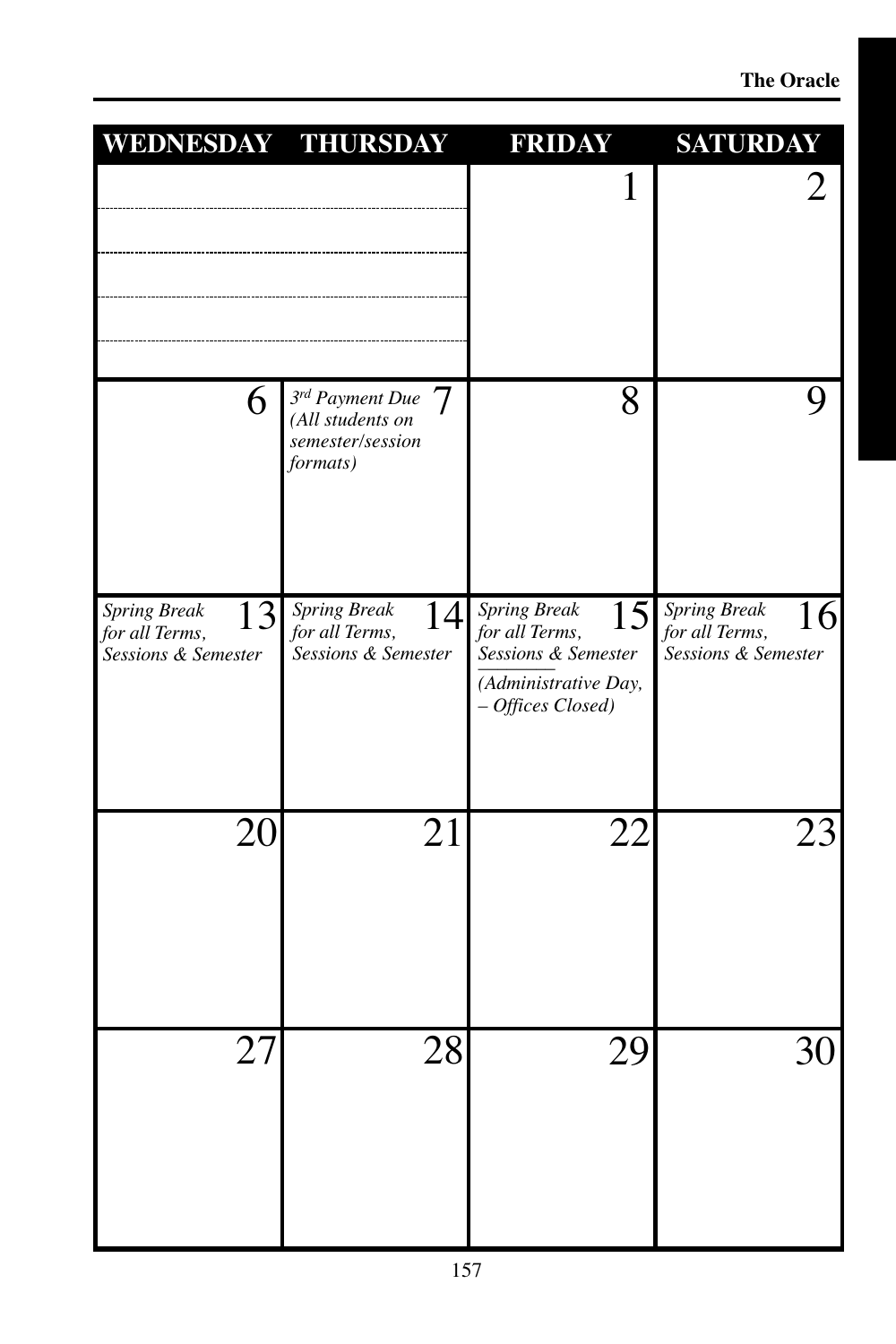|                                        | <b>SUNDAY</b>   | <b>MONDAY</b>   | <b>TUESDAY</b>  |
|----------------------------------------|-----------------|-----------------|-----------------|
| $\blacklozenge$                        |                 | $\mathbf{1}$    | $\overline{2}$  |
| $\sqrt{2}$<br>$\overline{\phantom{0}}$ | $\overline{7}$  | 8               | 9               |
|                                        | $\overline{14}$ | $\overline{15}$ | $\overline{16}$ |
|                                        | $\overline{21}$ | $\overline{22}$ | $\overline{23}$ |
|                                        | $\overline{28}$ | 29              | $\overline{30}$ |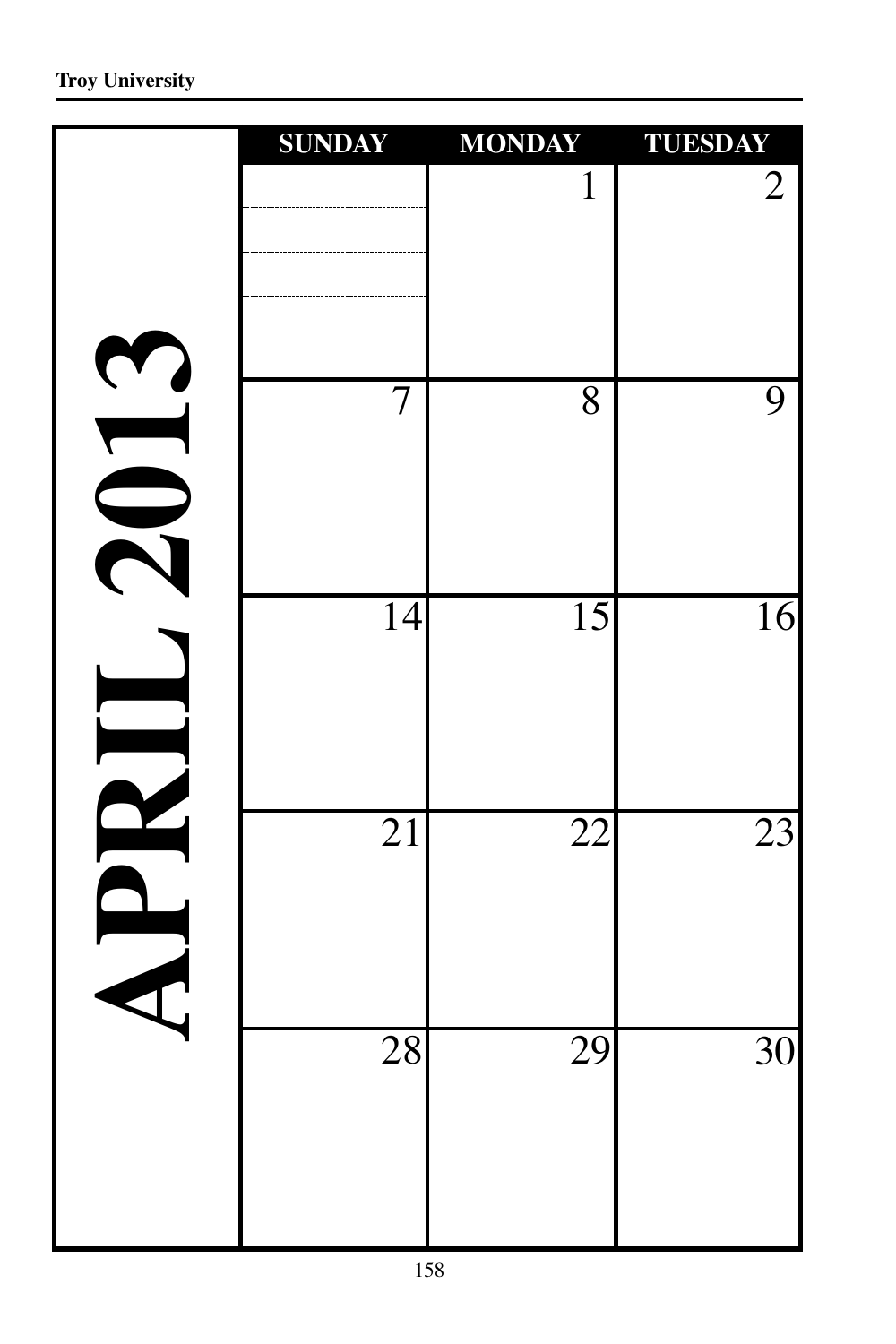| WEDNESDAY THURSDAY |                 | <b>FRIDAY</b>                       | <b>SATURDAY</b> |
|--------------------|-----------------|-------------------------------------|-----------------|
| 3                  | $\overline{4}$  | 5                                   | 6               |
| $\overline{10}$    | 11              | Payment Due in $12$<br>Full for T-4 | $1\overline{3}$ |
| $\overline{17}$    | 18              | 19                                  | 20              |
| $\overline{24}$    | $\overline{25}$ | $\overline{26}$                     | $\overline{27}$ |
|                    |                 |                                     |                 |
|                    |                 |                                     |                 |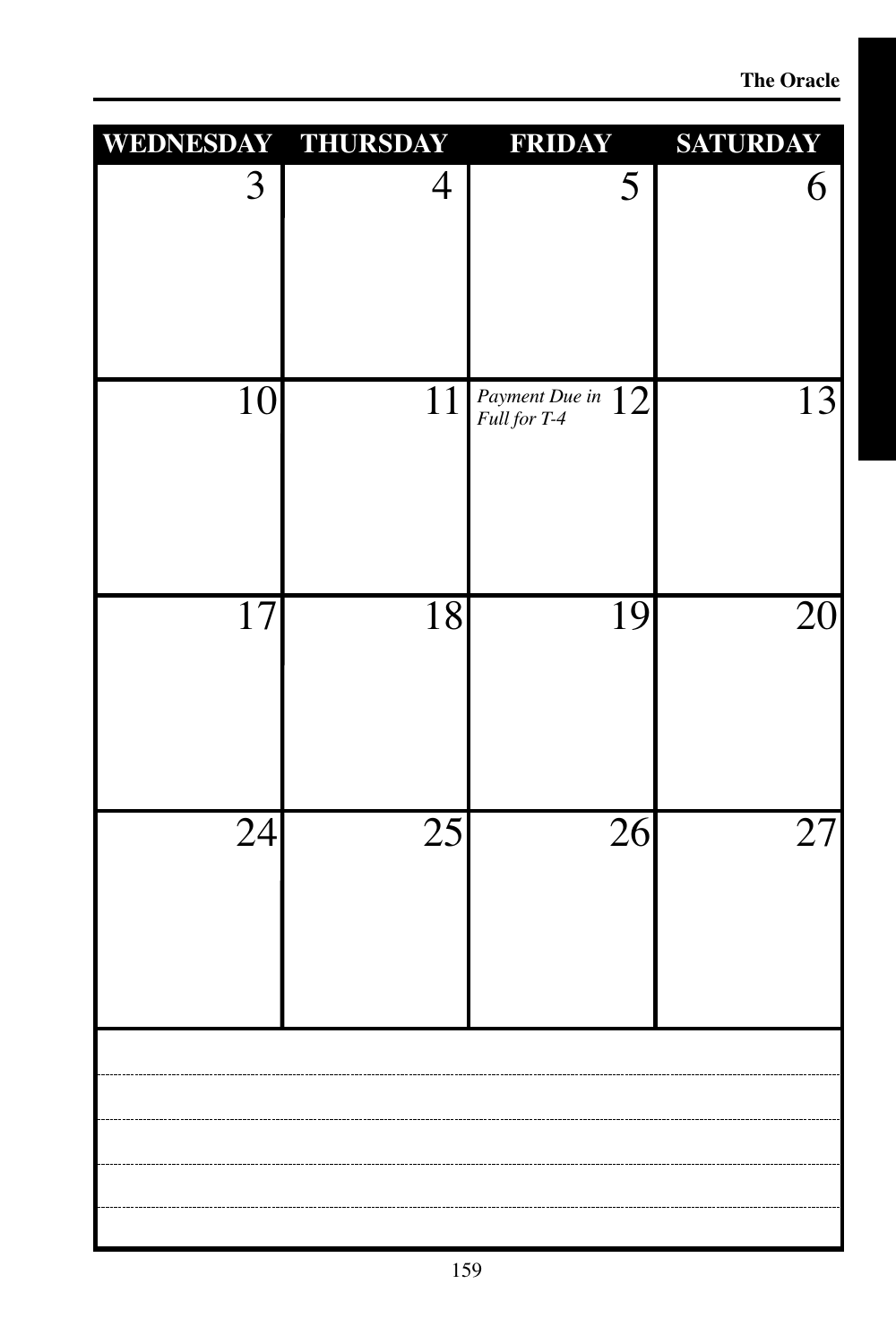| <b>SUNDAY</b>                                                                                                                  | <b>MONDAY</b>                                                                                                                           | <b>TUESDAY</b>                                                                                                                                                                                       |
|--------------------------------------------------------------------------------------------------------------------------------|-----------------------------------------------------------------------------------------------------------------------------------------|------------------------------------------------------------------------------------------------------------------------------------------------------------------------------------------------------|
|                                                                                                                                |                                                                                                                                         |                                                                                                                                                                                                      |
| 5                                                                                                                              | 6                                                                                                                                       | Last Day for<br>16-Week Session                                                                                                                                                                      |
| 12                                                                                                                             | 13                                                                                                                                      | 14                                                                                                                                                                                                   |
| <u> 19 </u><br>Last Official<br>Day for T-4 & B<br>Session, and for<br><b>Spring Semester</b><br>Commencement<br>Dothan Campus | Commencement<br><b>20</b><br>Montgomery<br>Campus<br>Spring/Summer Break                                                                | Spring/Summer $21$<br><b>Break</b>                                                                                                                                                                   |
| Spring/Summer<br><b>Break</b><br><b>Memorial Day</b><br>Holiday Weekend                                                        | $26$ Memorial Day<br>$\frac{1}{100}$ Holiday Weekend $\frac{2}{100}$<br>First Official Day<br>for Summer; Classes<br>Begin for Term T-5 | $77$ First Day of<br>ററ<br>$\angle 8$<br>Classes for<br>Session A (Mini), and<br>Alabama Campuses<br><b>Classes Session S</b><br>1st Payment Due<br>(All students on<br>semester/session<br>formats) |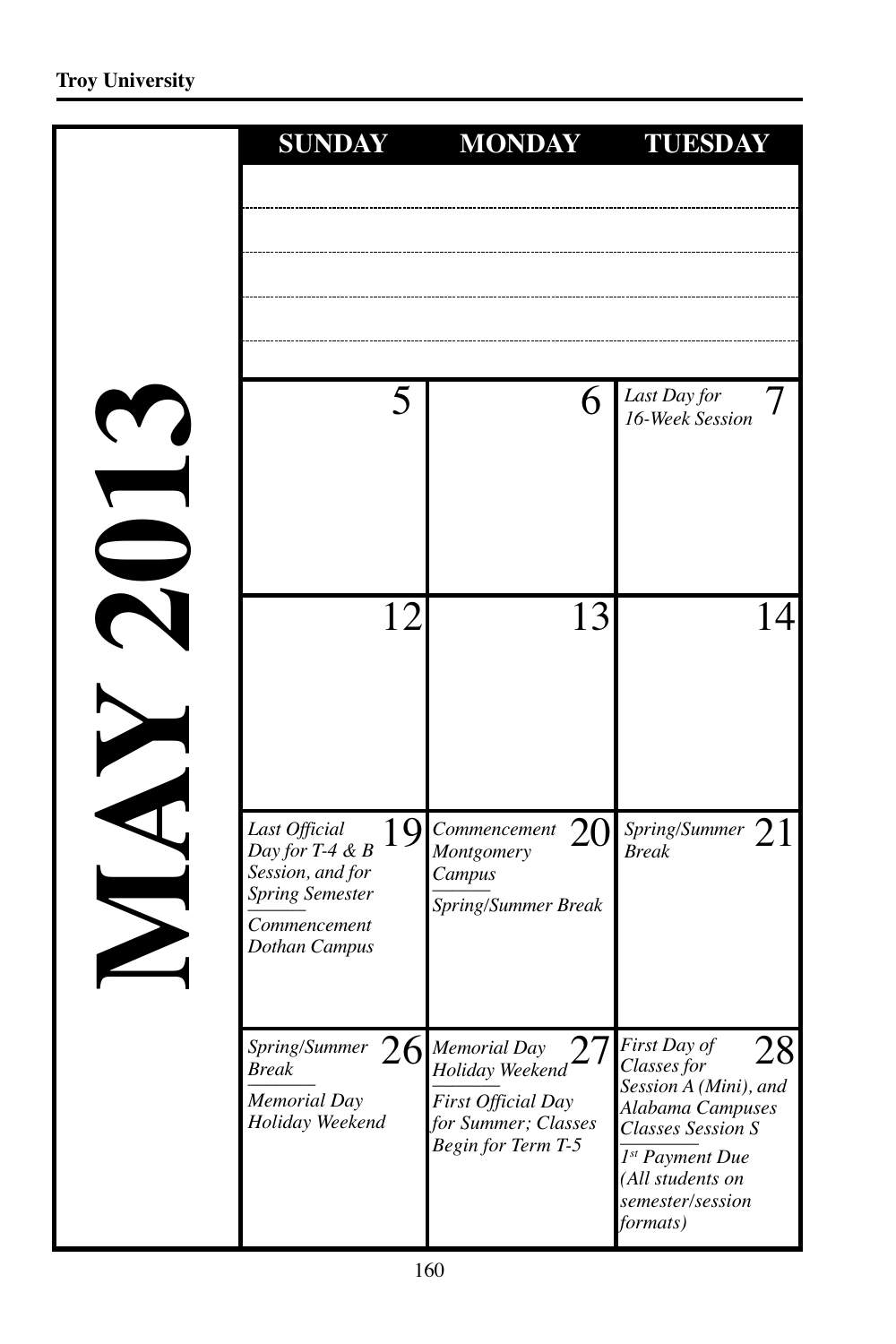| WEDNESDAY THURSDAY                  |                                                                                             | <b>FRIDAY</b>                          | <b>SATURDAY</b>                                                           |
|-------------------------------------|---------------------------------------------------------------------------------------------|----------------------------------------|---------------------------------------------------------------------------|
| $\mathbf{I}$                        | $\overline{2}$                                                                              | 3                                      |                                                                           |
| 8                                   | 9                                                                                           | Commencement<br>10<br>Troy Campus      | 11                                                                        |
| $\overline{15}$                     | 16                                                                                          | 17                                     | 18                                                                        |
| Spring/Summer<br>22<br><b>Break</b> | Spring/Summer<br>Break<br>23                                                                | $Spring/Summary$<br>24<br><b>Break</b> | $S_{prings/Summer}$ 25<br><b>Break</b><br>Memorial Day<br>Holiday Weekend |
|                                     | $\boxed{29}$ Last Day to Add $30$<br>(Mini)<br>Commencement<br>Phenix City (Spring<br>2013) | 31                                     |                                                                           |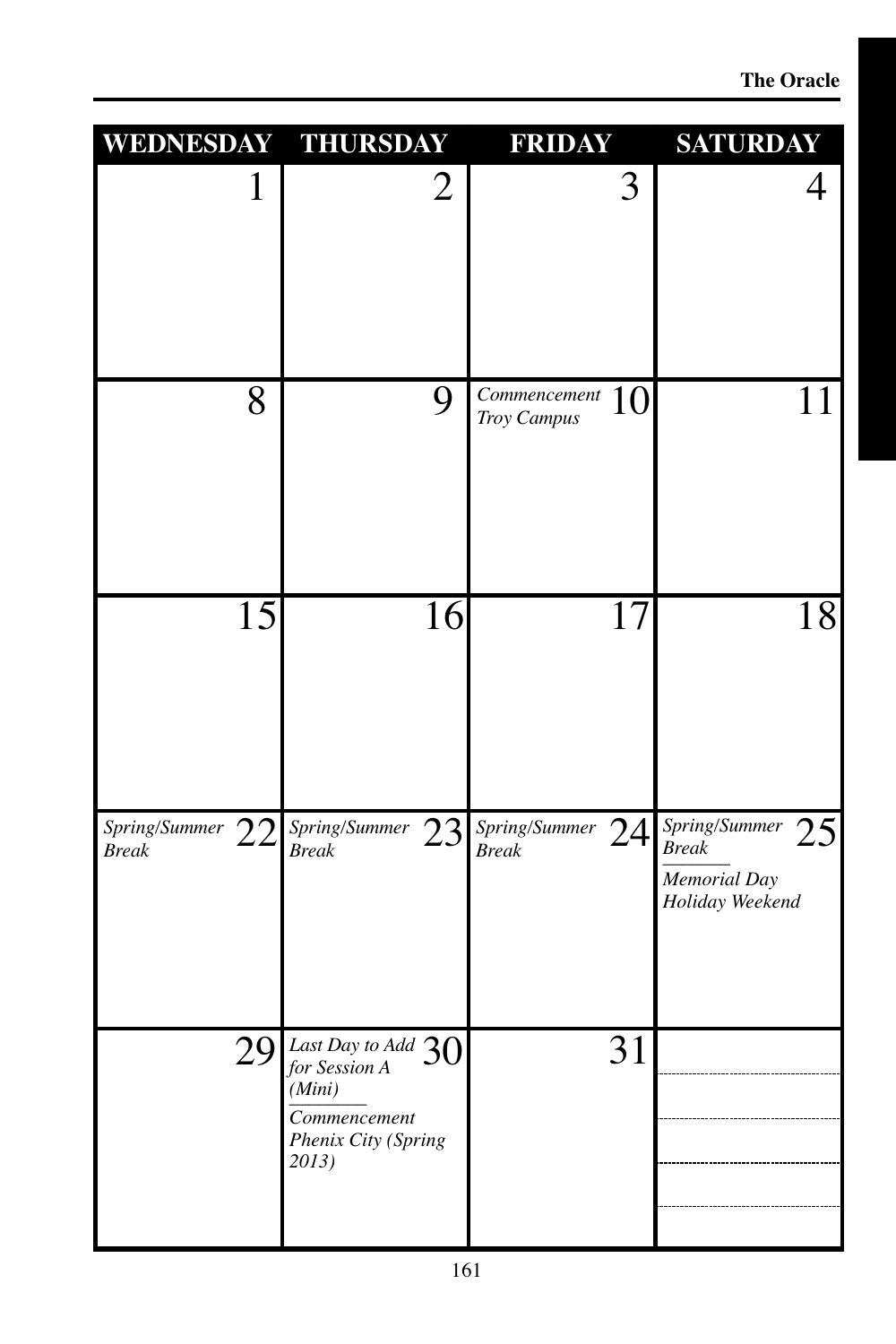| <b>SUNDAY</b>  | <b>MONDAY</b>                                                                         | <b>TUESDAY</b>                                                                                         |
|----------------|---------------------------------------------------------------------------------------|--------------------------------------------------------------------------------------------------------|
|                |                                                                                       |                                                                                                        |
|                | Last Day for                                                                          | Census Date                                                                                            |
| $\overline{2}$ | 3<br>Free Drop/<br>Withdrawal for<br>Session A (Mini)                                 | 4<br>for Summer<br>Session S, Term T-5<br>& Session A                                                  |
|                | Last Day for Free<br>Drop/Add/Withdrawal<br>for Term T-5 &<br><b>Summer Session S</b> |                                                                                                        |
| 9              | 10                                                                                    | 11                                                                                                     |
|                |                                                                                       |                                                                                                        |
| 16             | 17                                                                                    | 18                                                                                                     |
|                |                                                                                       |                                                                                                        |
| 23             |                                                                                       | $\overline{24}\vert_{\textit{Classes}}^{ \textit{Last Day of}}$<br>$\overline{25}$<br>Session A (Mini) |
|                |                                                                                       |                                                                                                        |
| 30             |                                                                                       |                                                                                                        |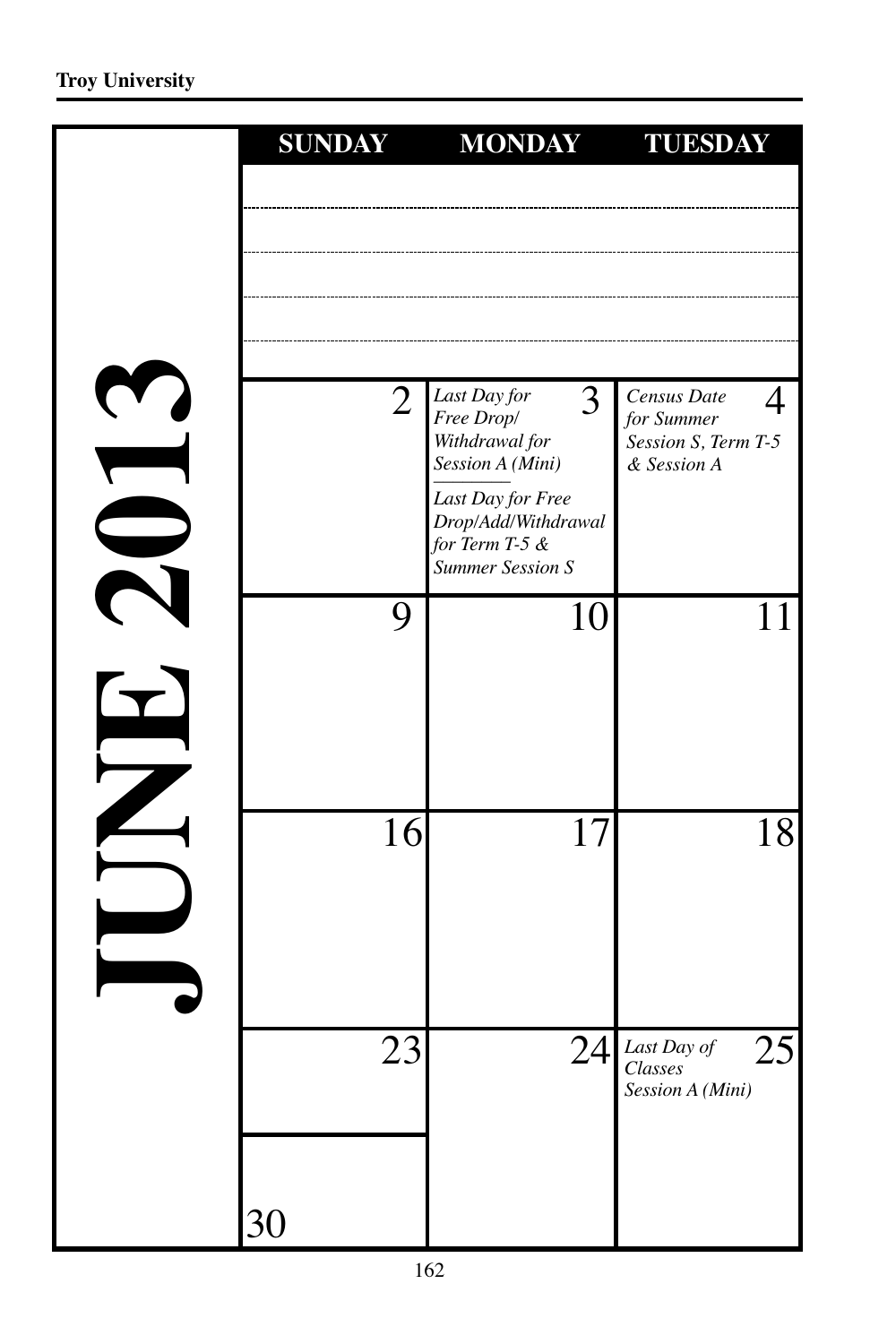| WEDNESDAY THURSDAY                                                                    |                                                                                     | <b>FRIDAY</b>                                                   | <b>SATURDAY</b> |
|---------------------------------------------------------------------------------------|-------------------------------------------------------------------------------------|-----------------------------------------------------------------|-----------------|
| 5                                                                                     | 6                                                                                   | 7                                                               | 8               |
| 12                                                                                    | 13                                                                                  | 14                                                              | <b>15</b>       |
| 19                                                                                    | $\sqrt{2^{nd}$ Payment Due $20$<br>(All students on<br>semester/session<br>formats) | 21<br>Payment Due<br>in Full for T-5                            | 22              |
| Session B (Mini) $26$<br>Classes Begin<br>Payment Due in Full<br>for Session B (Mini) |                                                                                     | $\overline{27}$ Last Day to Add $28$<br>for Session B<br>(Mini) | 29              |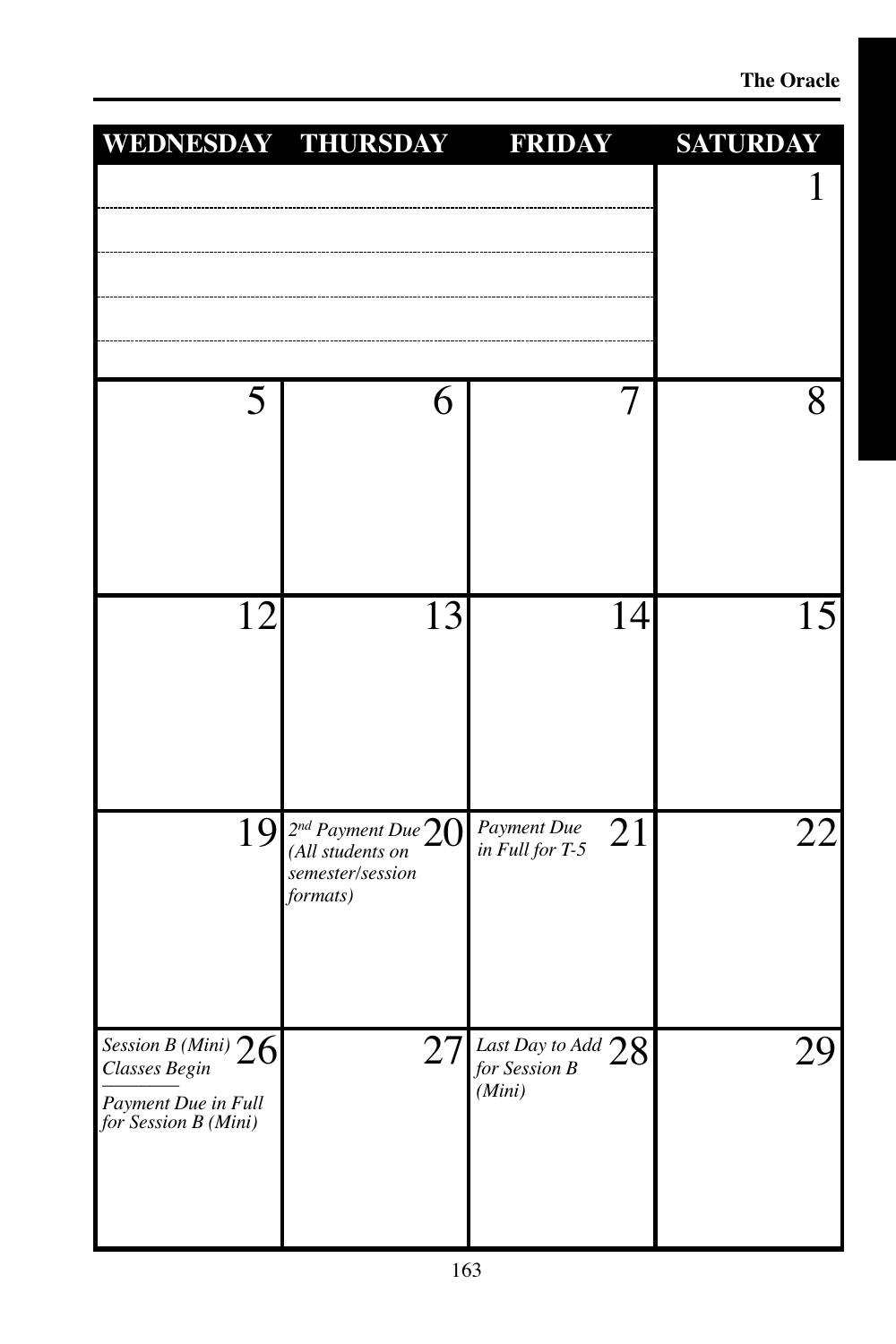| <b>SUNDAY</b>                                                                                | <b>MONDAY</b>                                          | <b>TUESDAY</b>                                                                     |
|----------------------------------------------------------------------------------------------|--------------------------------------------------------|------------------------------------------------------------------------------------|
|                                                                                              | $\mathbf 1$                                            | Last Day for<br>$\overline{2}$<br>Free Drop/<br>Withdrawal for<br>Session B (Mini) |
| 7                                                                                            | 8                                                      | 9                                                                                  |
| 14                                                                                           | 15 <sup>l</sup>                                        | 16<br>$3^{rd}$ Payment<br>Due (All Students<br>on semester/session<br>formats)     |
| 21                                                                                           | $\overline{22}$                                        | 23                                                                                 |
| $\overline{28}$<br>Last Day of<br><b>Summer Session</b><br>S, Term T-5 & Session<br>B (Mini) | $\overline{\text{Comment}}$ 29<br>Montgomery<br>Campus | $\overline{30}$                                                                    |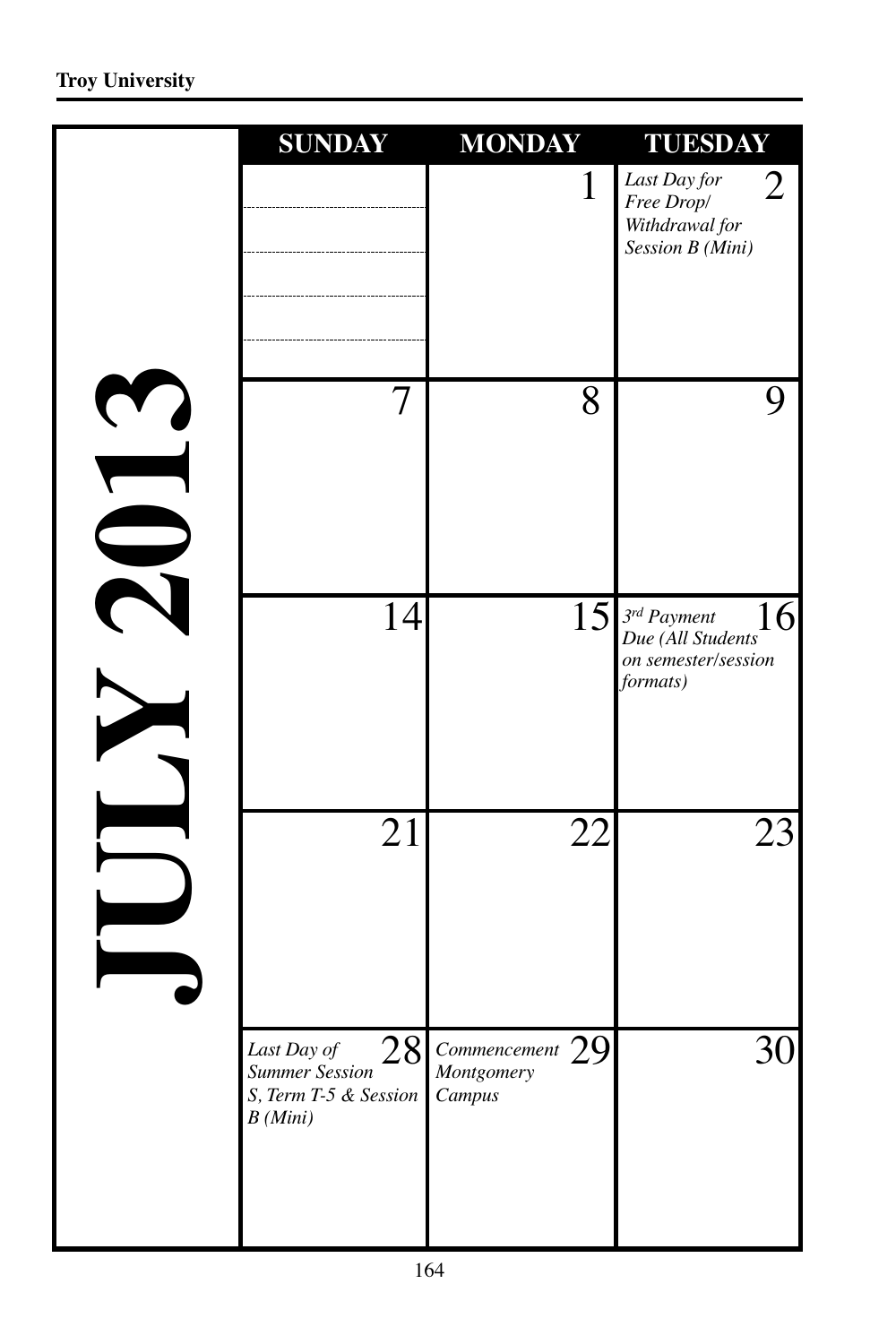| Census Date for<br>4th of July<br>3<br>4<br>5<br>Session B (Mini)<br>Holiday<br>10<br>12<br>11<br>$\overline{17}$<br>18<br>19<br>$\overline{24}$<br>$25$ Commencement $26$<br>31 | WEDNESDAY | <b>THURSDAY</b> | <b>FRIDAY</b> | <b>SATURDAY</b> |
|----------------------------------------------------------------------------------------------------------------------------------------------------------------------------------|-----------|-----------------|---------------|-----------------|
|                                                                                                                                                                                  |           |                 |               | 6               |
|                                                                                                                                                                                  |           |                 |               | 13              |
|                                                                                                                                                                                  |           |                 |               | 20              |
|                                                                                                                                                                                  |           |                 |               | 27              |
|                                                                                                                                                                                  |           |                 |               |                 |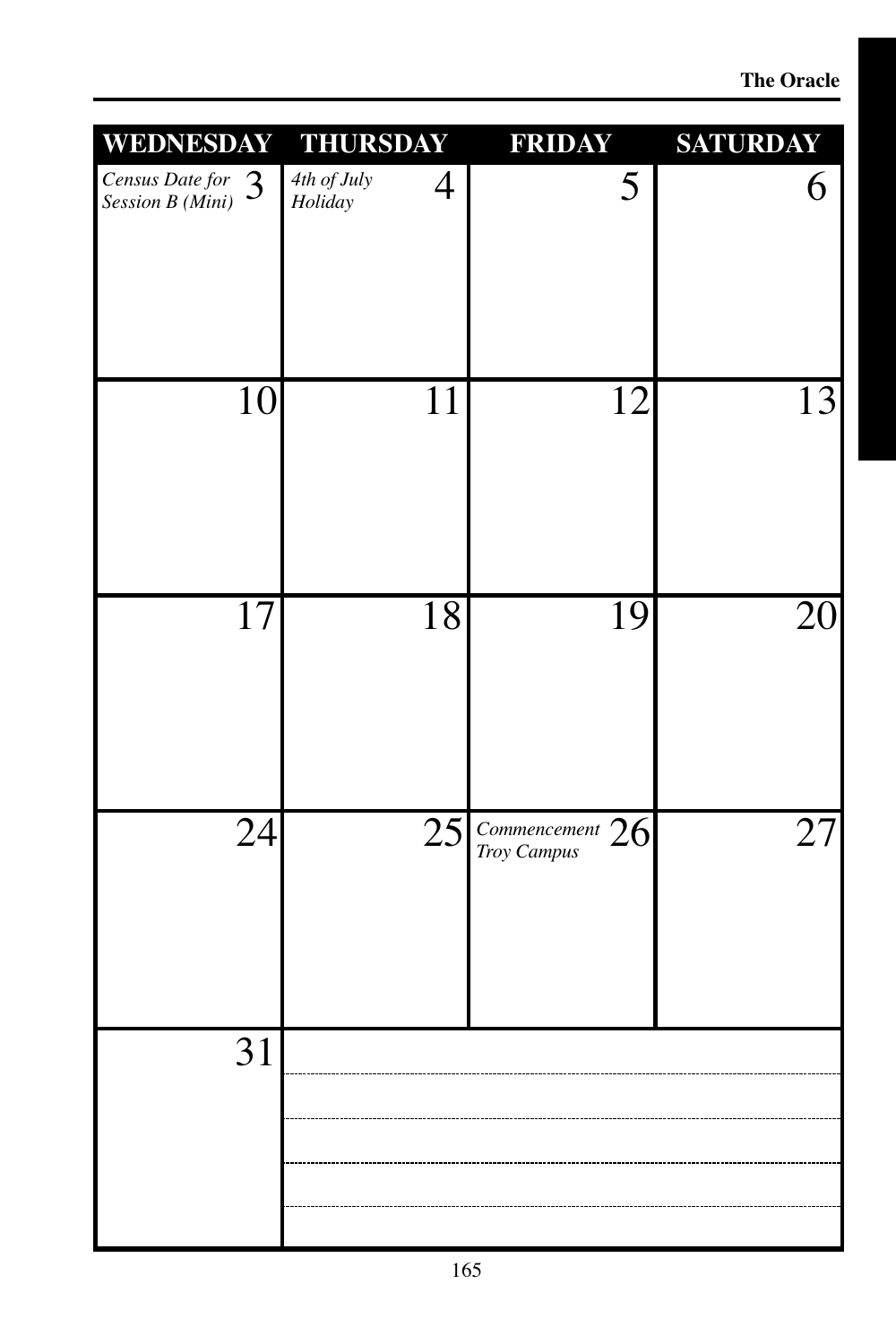|                               | <b>SUNDAY</b>   | <b>MONDAY</b>                                                                                                                         | <b>TUESDAY</b> |
|-------------------------------|-----------------|---------------------------------------------------------------------------------------------------------------------------------------|----------------|
|                               |                 |                                                                                                                                       |                |
|                               | $\overline{4}$  | 5                                                                                                                                     | 6              |
| E<br>$\boldsymbol{\tilde{U}}$ | 11              | Tentative First<br>12<br>Official Day for<br>Fall 2013 Semester,<br>First Day of Class<br>for T-1 & Session A<br>(except Troy Campus) | 13             |
|                               | 18              | 19                                                                                                                                    | 20             |
|                               | $\overline{25}$ | 26                                                                                                                                    | 27             |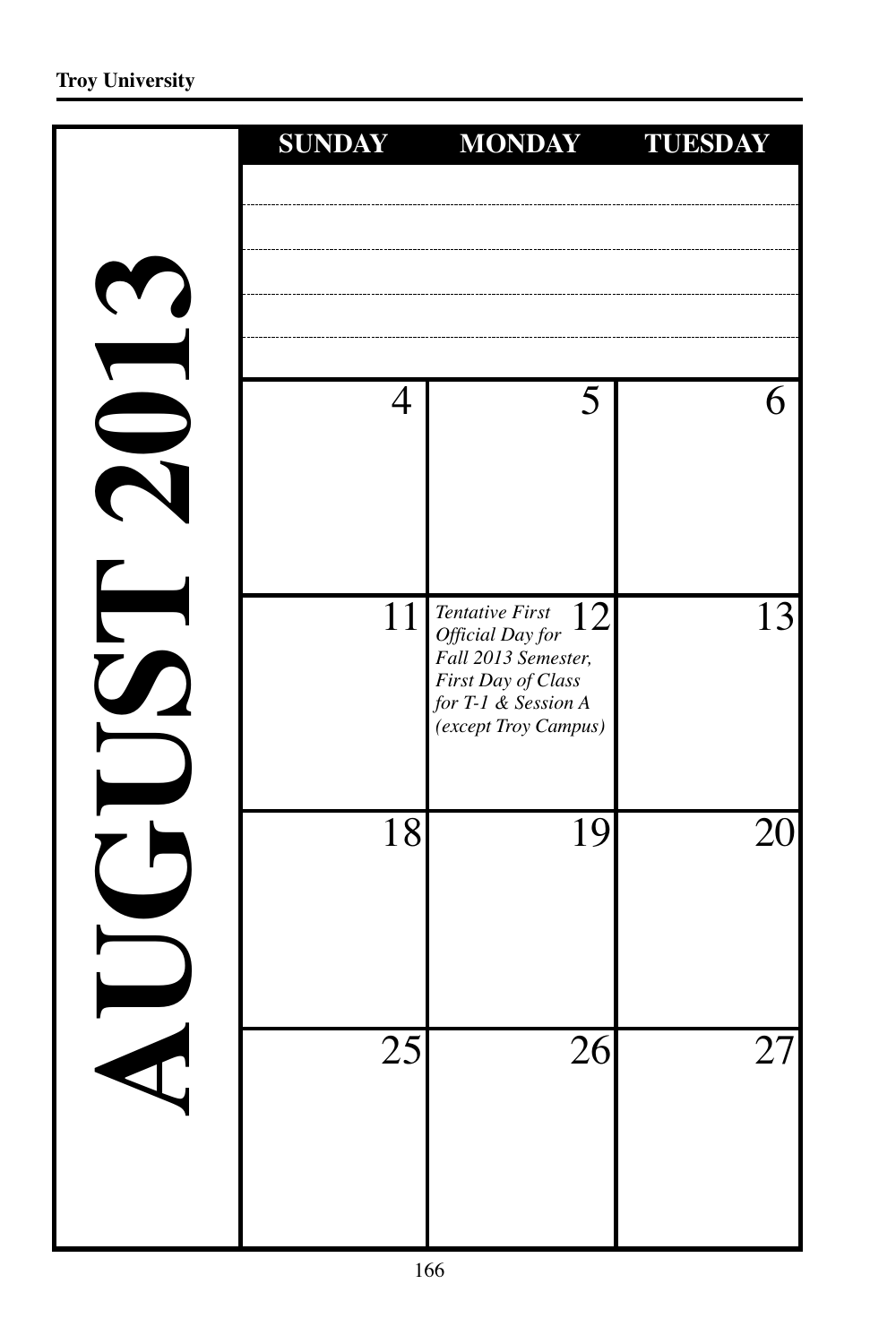| WEDNESDAY THURSDAY                                         |                 | <b>FRIDAY</b>   | <b>SATURDAY</b> |
|------------------------------------------------------------|-----------------|-----------------|-----------------|
|                                                            | $\mathbf{l}$    | $\overline{2}$  | 3               |
| $\tau$                                                     | 8               | 9               | 10              |
| Tentative First<br>14<br>Day of Classes<br>for Troy Campus | 15              | 16              | 17              |
| $\overline{21}$                                            | $\overline{22}$ | $\overline{23}$ | 24              |
| 28                                                         | 29              | $\overline{30}$ | 31              |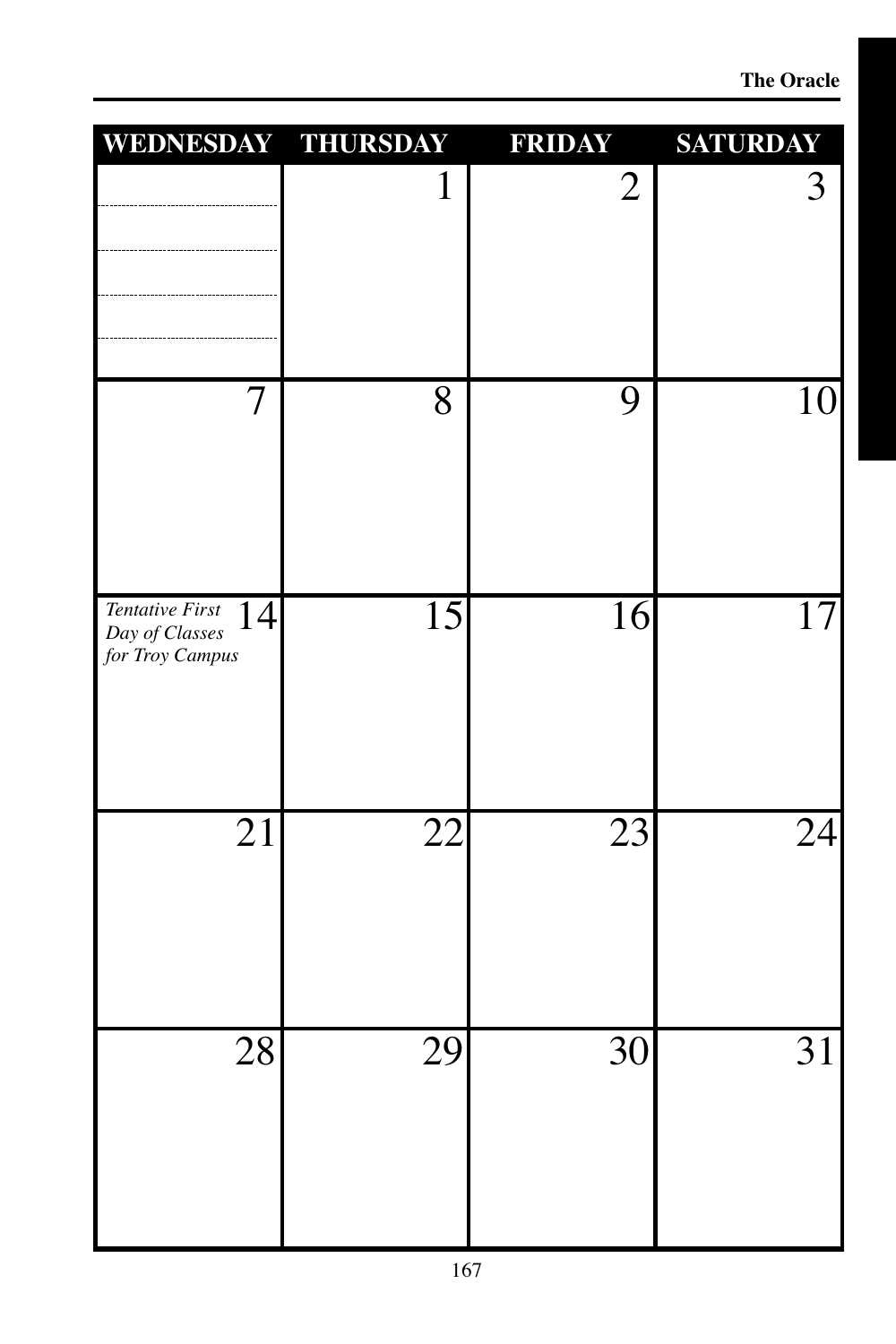## **Troy University Fight Song**

Here's to the school we love We are Trojans, one and all We will always cheer for victory And you'll never let us fall GO! GO! GO! Cheers to old T-R-O-Y We are with you all the way So get out there team and FIGHT! FIGHT! FIGHT! And win today!